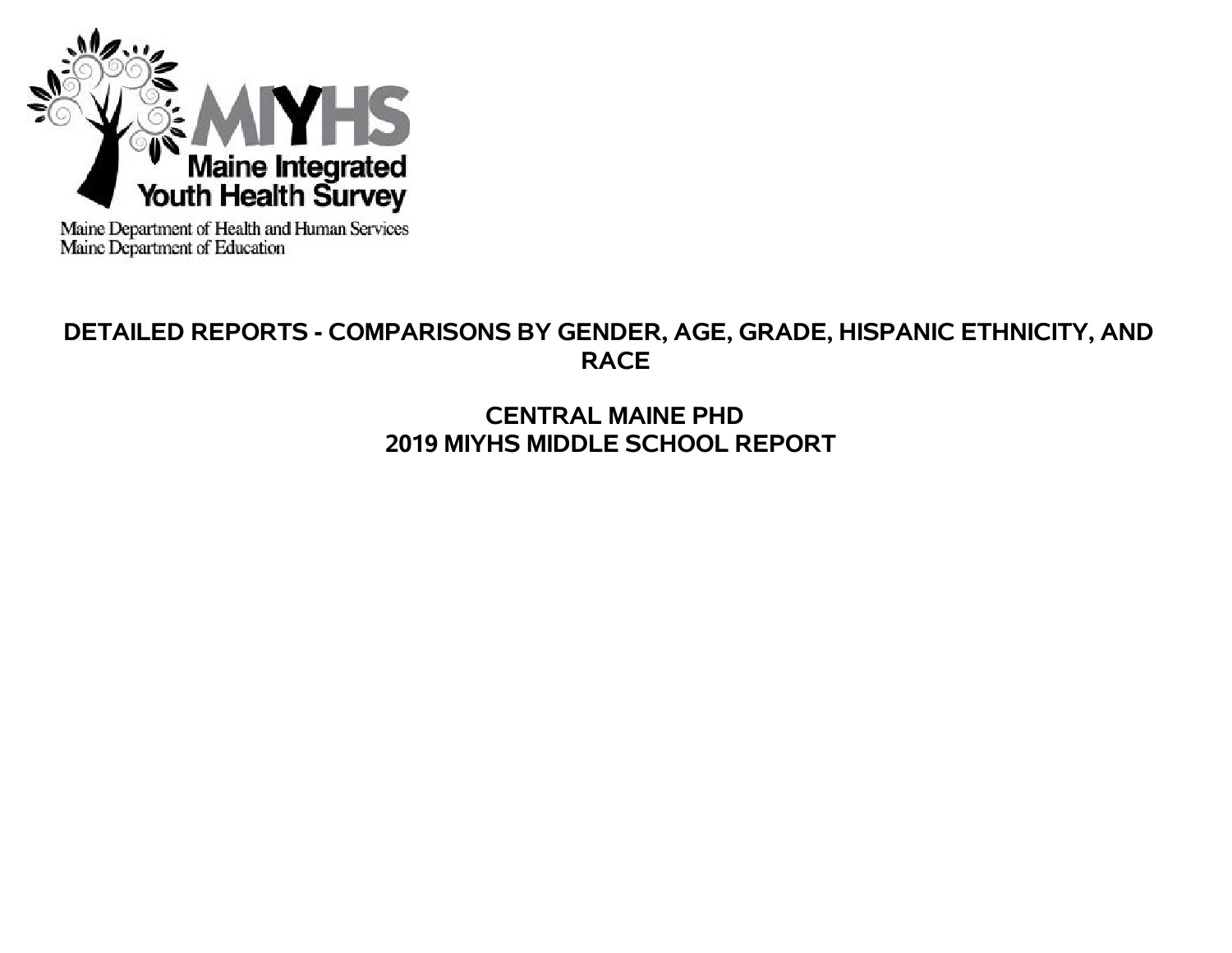|                                           | $\%$  | CI                  | N     | n     |
|-------------------------------------------|-------|---------------------|-------|-------|
|                                           |       |                     |       |       |
| Total                                     | 13.2% |                     | 3,624 | 2,491 |
| ----Sex----                               |       |                     |       |       |
| Female                                    | 48.6% | $(46.6\% - 50.7\%)$ | 1,762 | 1,245 |
| Male                                      | 50.5% | $(48.5\% - 52.5\%)$ | 1,831 | 1,226 |
| Missing                                   | 0.8%  | $(0.6\% - 1.1\%)$   | 31    | 20    |
| ----Grade----                             |       |                     |       |       |
| Grade 7                                   | 48.5% | $(46.3\% - 50.7\%)$ | 1,757 | 1,236 |
| Grade 8                                   | 50.3% | $(48.4\% - 52.2\%)$ | 1,823 | 1,222 |
| Missing                                   | 1.2%  | $(0.7\% - 1.7\%)$   | 44    | 33    |
| ----Age----                               |       |                     |       |       |
| 12 or younger                             | 26.0% | $(24.1\% - 27.9\%)$ | 942   | 660   |
| 13                                        | 48.0% | $(46.0\% - 49.9\%)$ | 1,739 | 1,188 |
| 14 or older                               | 25.7% | $(23.7\% - 27.8\%)$ | 932   | 636   |
| Missing                                   | 0.3%  | $(0.0\% - 0.5\%)$   | 10    | 7     |
| ----Hispanic Ethnicity----                |       |                     |       |       |
| Hispanic                                  | 1.9%  | $(1.4\% - 2.4\%)$   | 69    | 134   |
| Non-Hispanic                              | 90.1% | $(88.1\% - 92.2\%)$ | 3,266 | 2,155 |
| Missing                                   | 8.0%  | $(5.9\% - 10.1\%)$  | 290   | 202   |
| ----Race----                              |       |                     |       |       |
| American Indian or Alaskan Native         | 2.1%  | $(1.6\% - 2.6\%)$   | 76    | 131   |
| Asian                                     | 0.5%  | $(0.3\% - 0.7\%)$   | 19    | 28    |
| <b>Black or African American</b>          | 1.0%  | $(0.6\% - 1.3\%)$   | 35    | 60    |
| Native Hawaiian or Other Pacific Islander | 0.2%  | $(0.1\% - 0.3\%)$   | 7     | 12    |
| White                                     | 90.6% | $(89.6\% - 91.7\%)$ | 3,285 | 2,015 |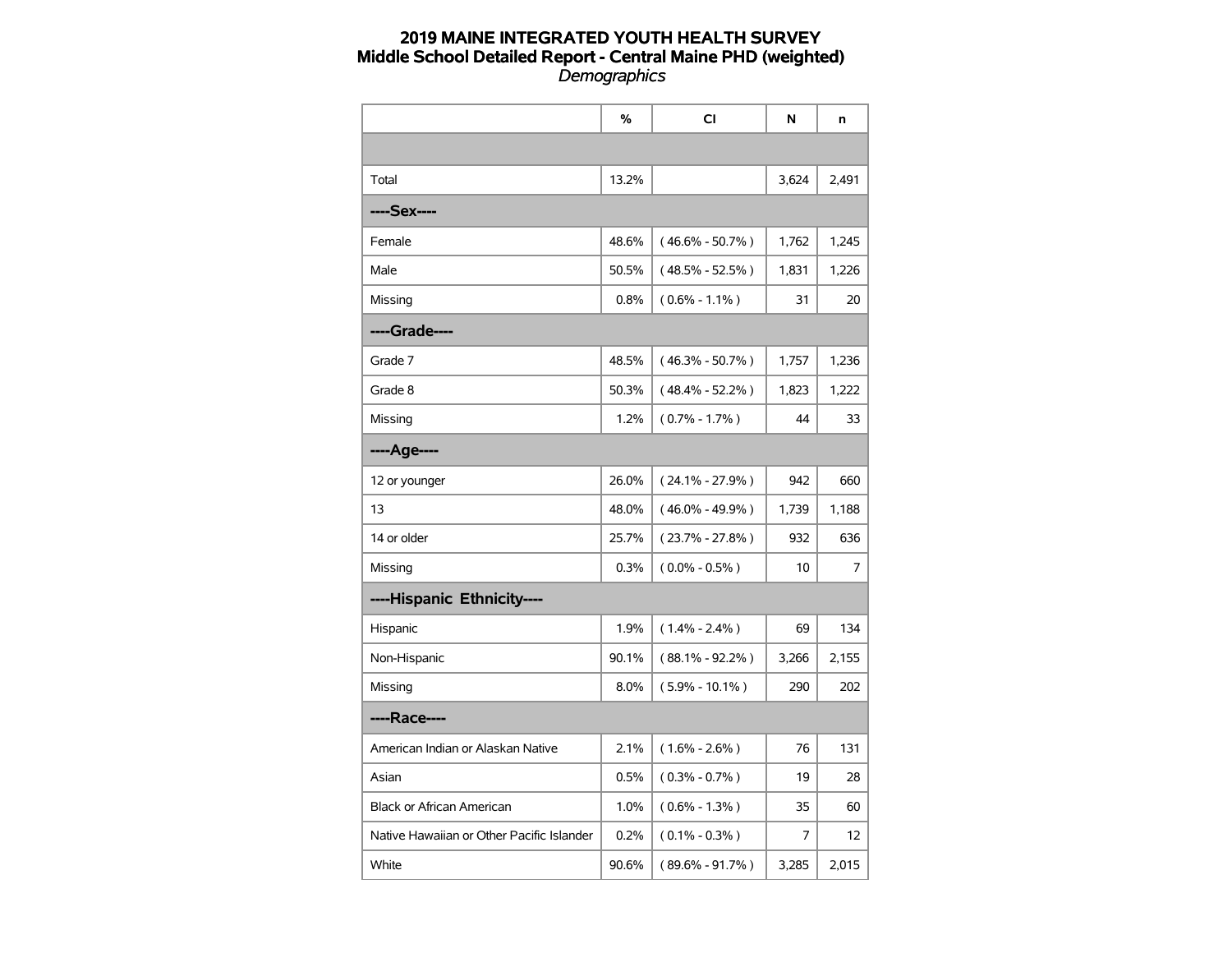|                | %    |                   | N   |      |
|----------------|------|-------------------|-----|------|
| Multiple Races | 2.6% | $(2.3\% - 2.9\%)$ | 94  | 171  |
| Missing        | 2.9% | $(2.1\% - 3.8\%)$ | 107 | 74 I |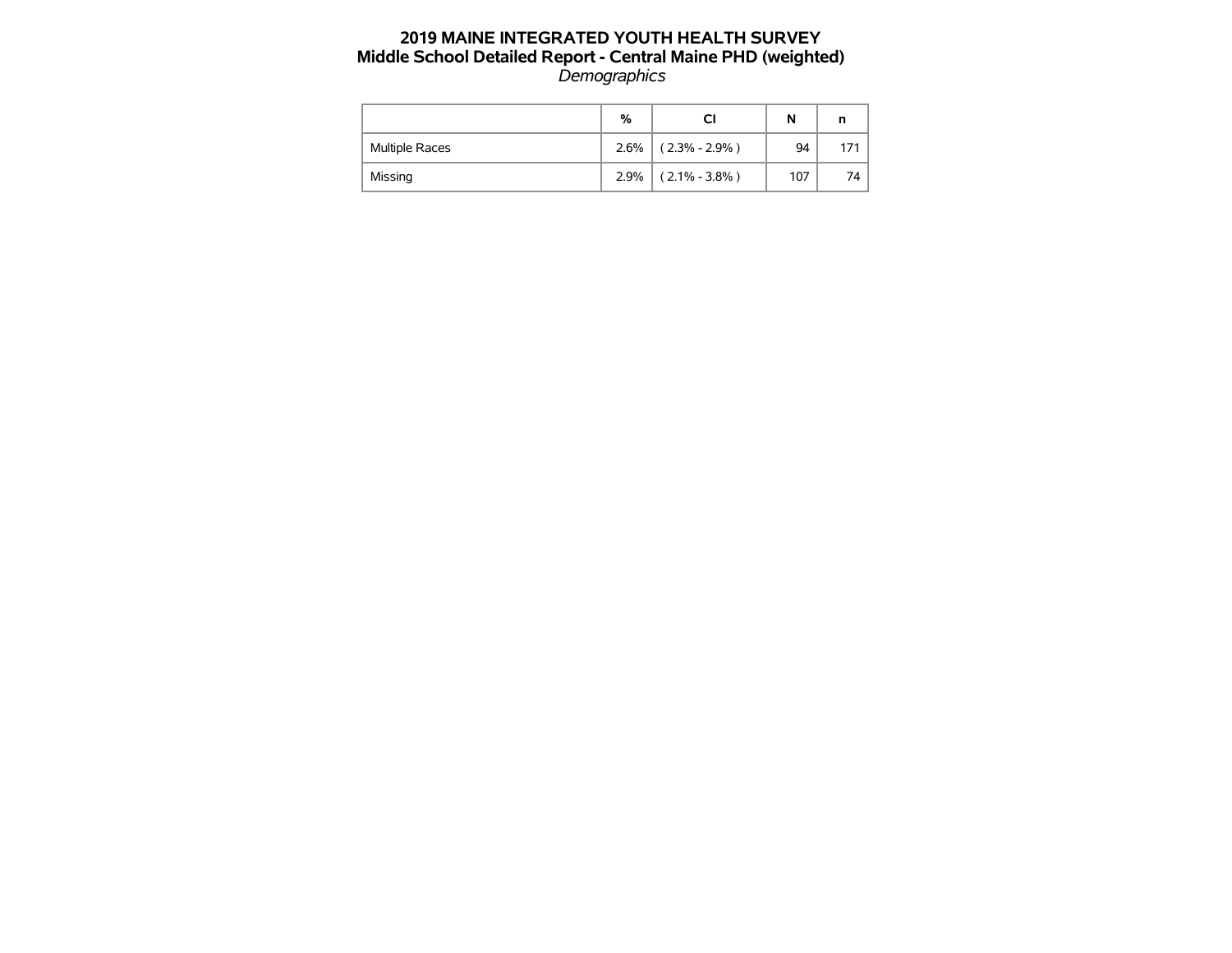|                 | %     | CI                  | N     | n     |
|-----------------|-------|---------------------|-------|-------|
| ----County----  |       |                     |       |       |
| Kennebec County | 56.5% | $(39.6\% - 73.4\%)$ | 2,048 | 1,371 |
| Somerset County | 43.5% | $(26.6\% - 60.4\%)$ | 1,576 | 1,120 |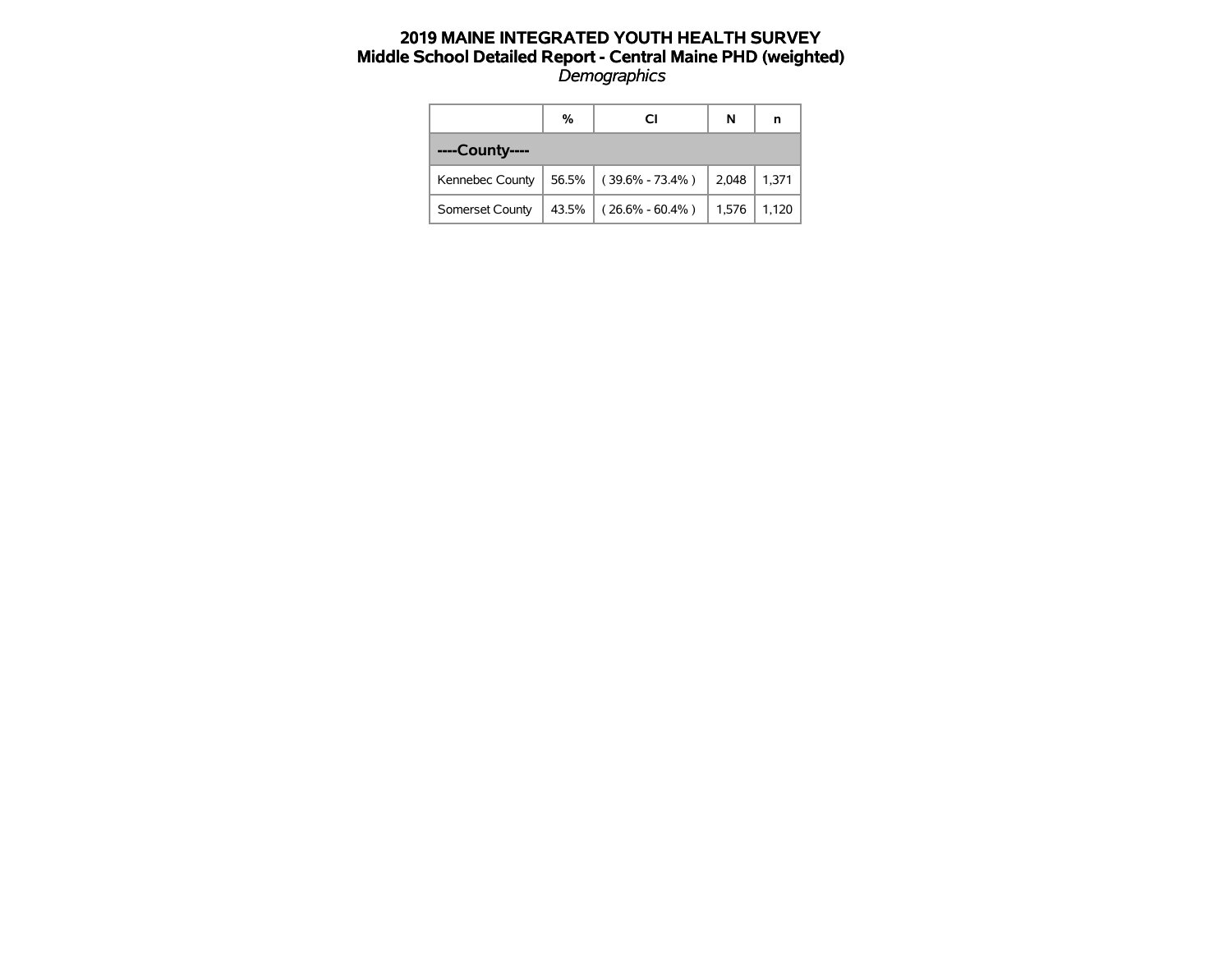*Percentage of students who were overweight (i.e., at or above the 85th percentile but below the 95th percentile for body mass index, by age and sex) -- SELF-REPORTED HEIGHT/WEIGHT (mnowt)*

|                                           |               | <b>Total</b>        |        |           | <b>Female</b>               |        | <b>Male</b> |                          |        |  |
|-------------------------------------------|---------------|---------------------|--------|-----------|-----------------------------|--------|-------------|--------------------------|--------|--|
|                                           | $\frac{0}{0}$ | <b>CI</b>           | N      | %         | <b>CI</b>                   | N      | %           | <b>CI</b>                | N.     |  |
|                                           |               |                     |        |           |                             |        |             |                          |        |  |
| Total                                     |               | 19.7% (17.1%-22.3%) |        |           | 585 17.0% (13.2%-20.9%)     |        |             | 247 22.3% (18.7%-25.9%)  | 338    |  |
| ----Age----                               |               |                     |        |           |                             |        |             |                          |        |  |
| 12 or younger                             |               | 20.5% (14.2%-26.8%) |        |           | 151   15.1%   (10.0%-20.1%) | 62     |             | 27.2% (15.0%-39.5%)      | 89     |  |
| 13                                        |               | 19.4% (15.7%-23.1%) |        | 282 15.4% | $(9.3\% - 21.5\%)$          |        |             | 108 23.2% (18.3%-28.0%)  | 174    |  |
| 14 or older                               |               | 19.6% (15.0%-24.2%) |        |           | 152 22.9% (15.3%-30.4%)     | 77     |             | $ 17.1\% $ (12.8%-21.3%) | 75     |  |
| ----Grade----                             |               |                     |        |           |                             |        |             |                          |        |  |
| Grade 7                                   |               | 19.4% (15.8%-23.0%) |        |           | 268 14.8% (11.5%-18.0%)     |        |             | 104 24.1% (17.8%-30.4%)  | 164    |  |
| Grade 8                                   |               | 20.1% (16.7%-23.6%) |        |           | 314 19.5% (12.5%-26.5%)     |        |             | 143 20.7% (16.2%-25.2%)  | 170    |  |
| ----Hispanic Ethnicity----                |               |                     |        |           |                             |        |             |                          |        |  |
| Hispanic                                  | 21.2%         | $(8.5\% - 33.8\%)$  | 13     | $\ast$    | $\ast$                      | $\ast$ | $\ast$      | $\ast$                   | $\ast$ |  |
| Non-Hispanic                              |               | 20.4% (17.7%-23.0%) |        |           | 546 17.5% (13.5%-21.4%)     |        |             | 227 23.1% (19.4%-26.9%)  | 319    |  |
| ----Race----                              |               |                     |        |           |                             |        |             |                          |        |  |
| American Indian or Alaskan Native         | 17.4%         | $(7.5\% - 27.3\%)$  | 10     | $\ast$    | $\ast$                      | $\ast$ | $\ast$      | $\ast$                   | $\ast$ |  |
| Asian                                     | $\ast$        | $\ast$              | $\ast$ | $\ast$    | $\ast$                      | $\ast$ | $\ast$      | $\ast$                   | $\ast$ |  |
| <b>Black or African American</b>          | $\ast$        | $\ast$              | $\ast$ | $\ast$    | $\ast$                      | $\ast$ | $\ast$      | $\ast$                   | $\ast$ |  |
| Native Hawaiian or Other Pacific Islander | $\ast$        | $\ast$              | $\ast$ | $\ast$    | $\ast$                      | $\ast$ | $\ast$      | $\ast$                   | $\ast$ |  |
| White                                     | 19.9%         | $(17.2\% - 22.5\%)$ | 536    | 17.0%     | $(13.3\% - 20.7\%)$         |        | 224 22.6%   | $(18.6\% - 26.6\%)$      | 312    |  |
| <b>Multiple Races</b>                     | 19.8%         | $(9.9\% - 29.6\%)$  | 17     | $\ast$    | $\ast$                      | $\ast$ | $\ast$      | $\ast$                   | $\ast$ |  |

*\*Estimate suppressed due to small cell sizes. ^Data by sex, hispanic ethnicity, and race are not shown due to small cell sizes in several categories.*

*CI = 95% Confidence Interval*

*N = Number of students who were overweight (i.e., at or above the 85th percentile but below the 95th percentile for body mass index, by age and sex) -- SELF-REPORTED HEIGHT/WEIGHT (weighted). Note: Due to missing data, the sum of demographic categories may not equal the overall total.*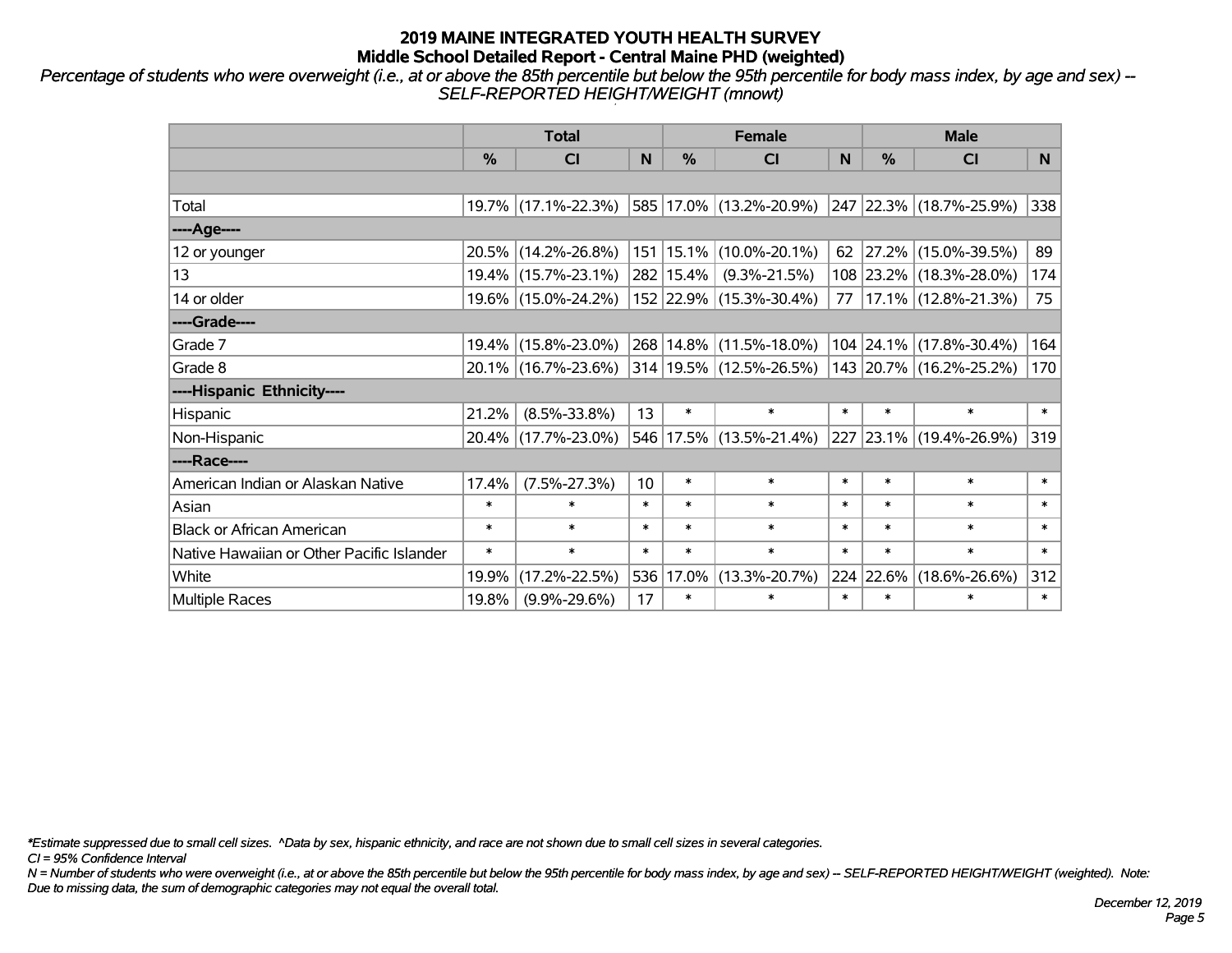*Percentage of students who were obese (i.e., at or above the 95th percentile for body mass index, by age and sex) -- SELF-REPORTED HEIGHT/WEIGHT (mnobese)*

|                                           |          | <b>Total</b>                                   |        |               | <b>Female</b>           |        | <b>Male</b> |                              |                 |  |
|-------------------------------------------|----------|------------------------------------------------|--------|---------------|-------------------------|--------|-------------|------------------------------|-----------------|--|
|                                           | %        | <b>CI</b>                                      | N      | $\frac{0}{0}$ | <b>CI</b>               | N      | %           | <b>CI</b>                    | N               |  |
|                                           |          |                                                |        |               |                         |        |             |                              |                 |  |
| Total                                     |          | 20.1% (16.5%-23.8%)                            |        |               | 597 17.6% (13.0%-22.1%) |        |             | $ 255 22.6\% $ (18.3%-26.8%) | 342             |  |
| ----Age----                               |          |                                                |        |               |                         |        |             |                              |                 |  |
| 12 or younger                             | 21.3%    | $(14.5\% - 28.1\%)$                            |        |               | 157 21.4% (13.9%-28.9%) | 88     | 21.1%       | $(8.8\% - 33.4\%)$           | 69              |  |
| 13                                        |          | 22.4% (16.9%-27.9%)                            |        |               | 326 18.8% (13.7%-23.9%) |        |             | 132 25.8% (18.1%-33.5%)      | 193             |  |
| 14 or older                               |          | 14.7% (11.0%-18.5%)                            |        | $114 10.3\% $ | $(3.7\% - 16.9\%)$      |        |             | 35   18.1%   (14.1%-22.0%)   | 79              |  |
| ----Grade----                             |          |                                                |        |               |                         |        |             |                              |                 |  |
| Grade 7                                   | $21.1\%$ | $(15.7\% - 26.5\%)$                            |        |               | 293 18.3% (12.4%-24.3%) |        | 129 24.0%   | $(17.2\% - 30.8\%)$          | 163             |  |
| Grade 8                                   |          | $19.6\%$ (14.4%-24.7%) 304 17.1% (11.8%-22.5%) |        |               |                         |        |             | 126 21.7% (15.4%-28.0%)      | 178             |  |
| ----Hispanic Ethnicity----                |          |                                                |        |               |                         |        |             |                              |                 |  |
| Hispanic                                  | 17.1%    | $(8.0\% - 26.2\%)$                             | 10     | $\ast$        | $\ast$                  | $\ast$ | $\ast$      | $\ast$                       | $\ast$          |  |
| Non-Hispanic                              |          | 20.5% (16.7%-24.4%)                            |        |               | 550 17.6% (12.8%-22.4%) |        |             | 229 23.3% (18.9%-27.7%)      | 321             |  |
| ----Race----                              |          |                                                |        |               |                         |        |             |                              |                 |  |
| American Indian or Alaskan Native         | 28.5%    | $(13.3\% - 43.8\%)$                            | 16     | 49.2%         | $(20.6\% - 77.9\%)$     | 10     | 16.3%       | $(5.6\% - 27.1\%)$           | 6               |  |
| Asian                                     | $\ast$   | $\ast$                                         | $\ast$ | $\ast$        | $\ast$                  | $\ast$ | $\ast$      | $\ast$                       | $\ast$          |  |
| <b>Black or African American</b>          | $\ast$   | $\ast$                                         | $\ast$ | $\ast$        | $\ast$                  | $\ast$ | $\ast$      | $\ast$                       | $\ast$          |  |
| Native Hawaiian or Other Pacific Islander | $\ast$   | $\ast$                                         | $\ast$ | $\ast$        | $\ast$                  | $\ast$ | $\ast$      | $\ast$                       | $\ast$          |  |
| White                                     | 20.3%    | $(16.4\% - 24.1\%)$                            | 547    | 17.8%         | $(13.1\% - 22.5\%)$     |        | 235 22.6%   | $(18.0\% - 27.2\%)$          | 312             |  |
| Multiple Races                            |          | 21.6% (10.2%-33.0%)                            |        | 18   13.7%    | $(4.1\% - 23.3\%)$      | 7      |             | 32.1% (10.7%-53.5%)          | 12 <sup>2</sup> |  |

*\*Estimate suppressed due to small cell sizes. ^Data by sex, hispanic ethnicity, and race are not shown due to small cell sizes in several categories.*

*CI = 95% Confidence Interval*

*N = Number of students who were obese (i.e., at or above the 95th percentile for body mass index, by age and sex) -- SELF-REPORTED HEIGHT/WEIGHT (weighted). Note: Due to missing data, the sum of demographic categories may not equal the overall total.*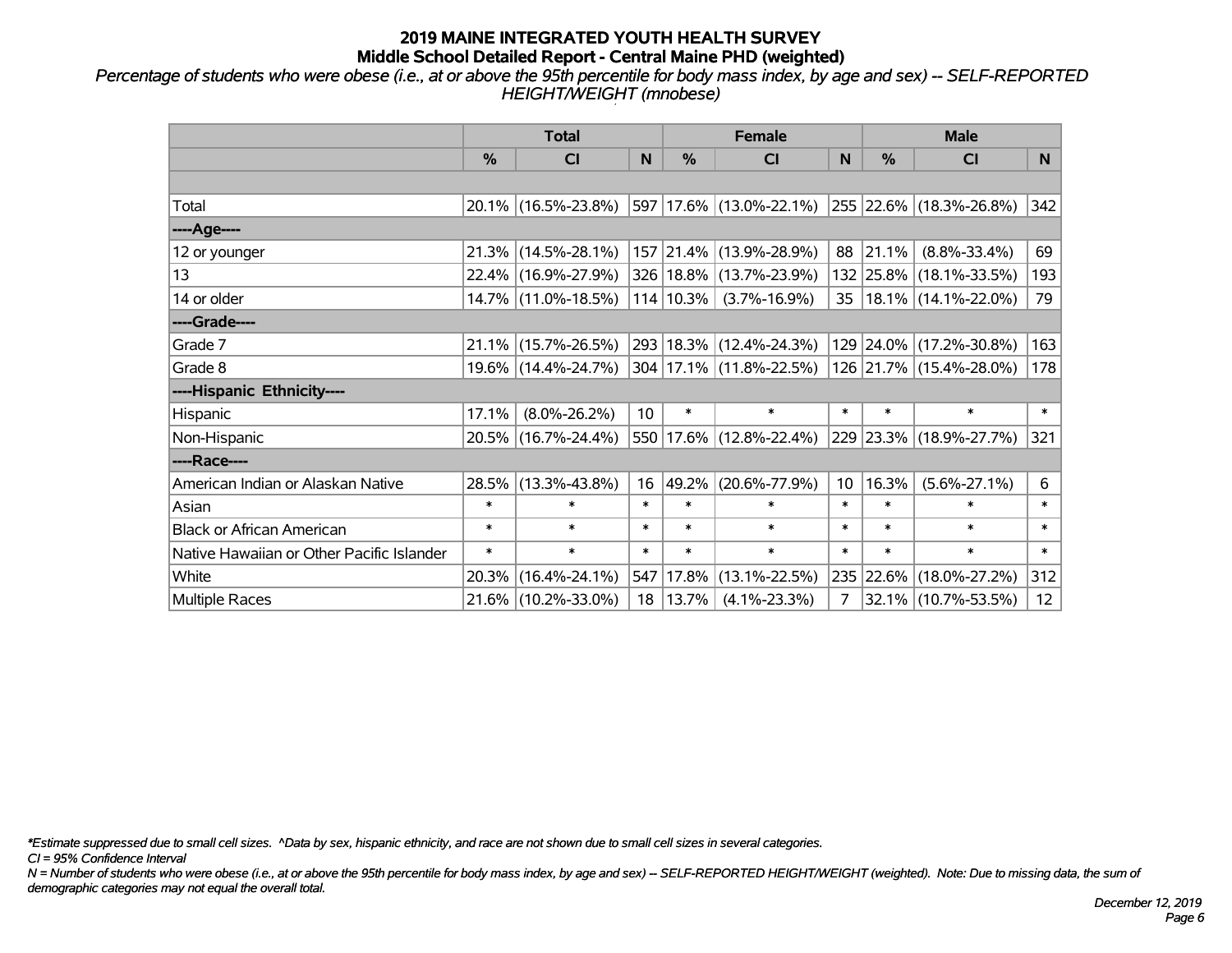*Percentage of students who were either overweight or obese (i.e. at or above the 85th percentile for body mass index, by age and sex) -- SELF-REPORTED HEIGHT/WEIGHT (mnowtob)*

|                                           |               | <b>Total</b>        |        |        | <b>Female</b>               |        | <b>Male</b>   |                         |                 |  |
|-------------------------------------------|---------------|---------------------|--------|--------|-----------------------------|--------|---------------|-------------------------|-----------------|--|
|                                           | $\frac{0}{0}$ | CI                  | N      | $\%$   | <b>CI</b>                   | N      | $\frac{0}{0}$ | <b>CI</b>               | N.              |  |
|                                           |               |                     |        |        |                             |        |               |                         |                 |  |
| Total                                     |               | 39.8% (36.1%-43.6%) |        |        | $1,182$ 34.6% (30.2%-39.0%) |        |               | 502 44.8% (39.9%-49.7%) | 680             |  |
| ----Age----                               |               |                     |        |        |                             |        |               |                         |                 |  |
| 12 or younger                             | 41.7%         | $(34.3\% - 49.2\%)$ | 308    | 36.5%  | $(28.5\% - 44.5\%)$         |        |               | 151 48.4% (36.3%-60.5%) | 158             |  |
| 13                                        | 41.8%         | $(38.3\% - 45.3\%)$ | 608    | 34.2%  | $(28.3\% - 40.0\%)$         |        |               | 240 49.0% (43.5%-54.5%) | 367             |  |
| 14 or older                               |               | 34.3% (27.7%-40.9%) | 266    |        | 33.2% (23.1%-43.2%)         |        |               | 111 35.2% (29.2%-41.1%) | 154             |  |
| ----Grade----                             |               |                     |        |        |                             |        |               |                         |                 |  |
| Grade 7                                   | 40.5%         | $(33.9\% - 47.0\%)$ | 561    | 33.1%  | $(26.9\% - 39.3\%)$         |        |               | 233 48.1% (39.1%-57.1%) | 328             |  |
| Grade 8                                   |               | 39.7% (35.1%-44.3%) | 618    |        | $ 36.6\% $ (29.1%-44.2%)    |        |               | 269 42.4% (36.6%-48.3%) | 349             |  |
| ----Hispanic Ethnicity----                |               |                     |        |        |                             |        |               |                         |                 |  |
| Hispanic                                  | 38.3%         | $(20.1\% - 56.4\%)$ | 23     | 40.2%  | $(20.2\% - 60.2\%)$         | 13     | $ 35.9\% $    | $(14.1\% - 57.6\%)$     | 10 <sup>°</sup> |  |
| Non-Hispanic                              |               | 40.9% (37.3%-44.5%) |        |        | 1,096 35.1% (30.6%-39.5%)   |        |               | 456 46.4% (41.9%-50.9%) | 640             |  |
| ----Race----                              |               |                     |        |        |                             |        |               |                         |                 |  |
| American Indian or Alaskan Native         | 45.9%         | $(29.5\% - 62.4\%)$ | 26     | 58.2%  | $(33.7\% - 82.7\%)$         | 12     |               | 38.7% (19.8%-57.6%)     | 14              |  |
| Asian                                     | $\ast$        | $\ast$              | $\ast$ | $\ast$ | $\ast$                      | $\ast$ | $\ast$        | $\ast$                  | $\ast$          |  |
| <b>Black or African American</b>          | 21.7%         | $(2.5\% - 40.9\%)$  | 6      | $\ast$ | $\ast$                      | $\ast$ | $\ast$        | $\ast$                  | $\ast$          |  |
| Native Hawaiian or Other Pacific Islander | $\ast$        | $\ast$              | $\ast$ | $\ast$ | $\ast$                      | $\ast$ | $\ast$        | $\ast$                  | $\ast$          |  |
| White                                     | 40.1%         | $(36.2\% - 44.1\%)$ | 1,083  | 34.8%  | $(30.4\% - 39.1\%)$         |        | 460 45.2%     | $(39.9\% - 50.6\%)$     | 623             |  |
| Multiple Races                            |               | 41.4% (26.2%-56.6%) | 35     |        | 38.3% (19.8%-56.8%)         |        |               | 18 45.5% (23.6%-67.4%)  | 17              |  |

*\*Estimate suppressed due to small cell sizes. ^Data by sex, hispanic ethnicity, and race are not shown due to small cell sizes in several categories.*

*CI = 95% Confidence Interval*

*N = Number of students who were either overweight or obese (i.e. at or above the 85th percentile for body mass index, by age and sex) -- SELF-REPORTED HEIGHT/WEIGHT (weighted). Note: Due to missing data, the sum of demographic categories may not equal the overall total.*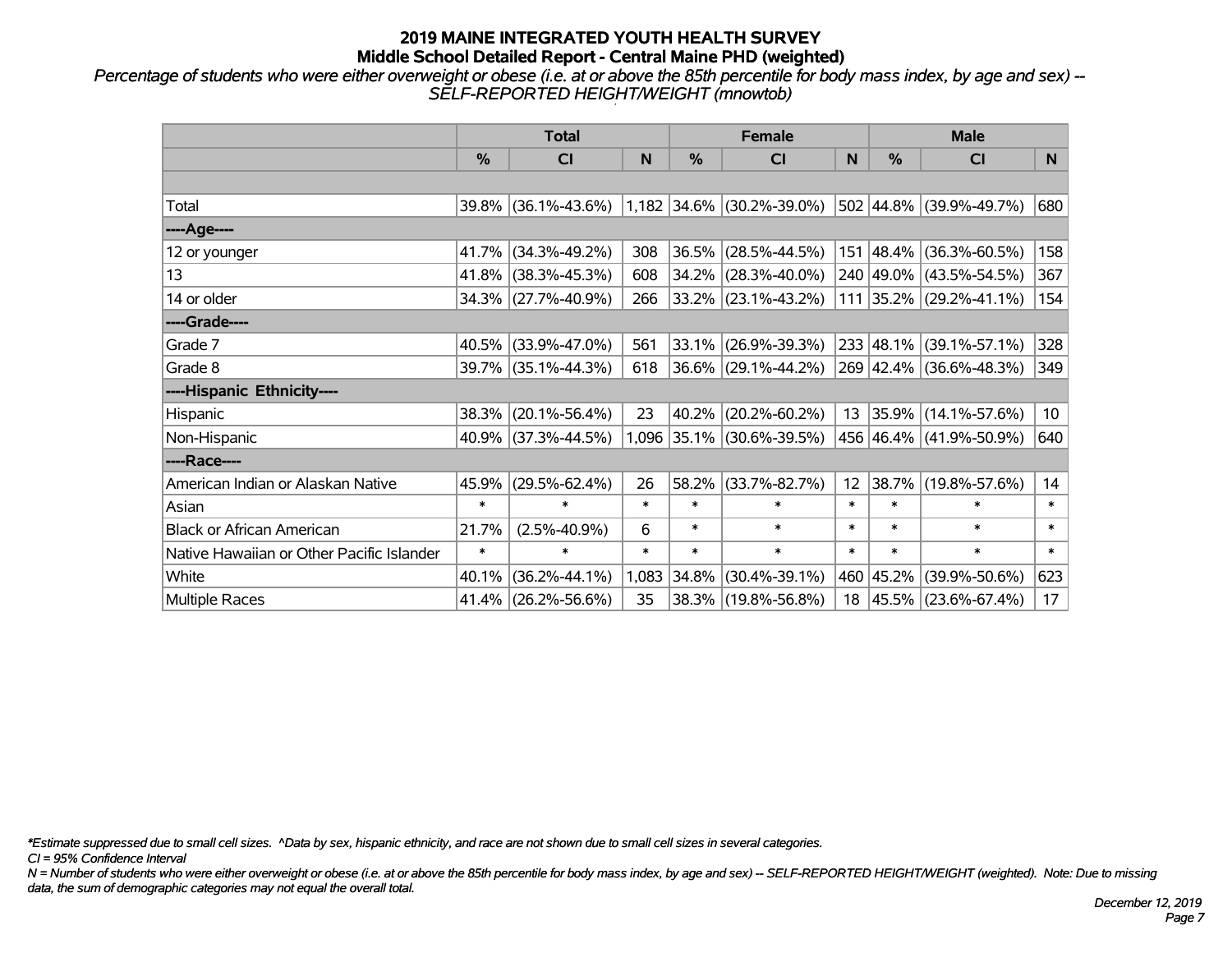*Percentage of students who were at a healthy weight (i.e., at or above the 5th percentile but below the 85th percentile for body mass index, by age and sex) -- SELF-REPORTED HEIGHT/WEIGHT (mnhlthwt)*

|                                           |        | <b>Total</b>                                                          |        |          | <b>Female</b>             |                | <b>Male</b> |                         |        |  |
|-------------------------------------------|--------|-----------------------------------------------------------------------|--------|----------|---------------------------|----------------|-------------|-------------------------|--------|--|
|                                           | %      | <b>CI</b>                                                             | N      | %        | <b>CI</b>                 | N              | %           | <b>CI</b>               | N.     |  |
|                                           |        |                                                                       |        |          |                           |                |             |                         |        |  |
| Total                                     |        | 57.9% (54.2%-61.6%) 1,719 63.3% (58.6%-68.1%) 920 52.7% (47.6%-57.8%) |        |          |                           |                |             |                         | 799    |  |
| ----Age----                               |        |                                                                       |        |          |                           |                |             |                         |        |  |
| 12 or younger                             | 56.2%  | $(49.1\% - 63.3\%)$                                                   | 415    | $61.6\%$ | $(53.8\% - 69.3\%)$       |                | 254 49.4%   | $(37.3\% - 61.5\%)$     | 161    |  |
| 13                                        |        | 56.1% (52.4%-59.7%)                                                   | 815    |          | $63.4\%$ (57.7%-69.1%)    |                |             | 446 49.2% (42.5%-55.8%) | 369    |  |
| 14 or older                               |        | $63.0\%$ (56.8%-69.2%)                                                | 488    |          | 65.3% (55.2%-75.4%)       |                |             | 219 61.2% (56.0%-66.4%) | 269    |  |
| ----Grade----                             |        |                                                                       |        |          |                           |                |             |                         |        |  |
| Grade 7                                   | 57.4%  | $(51.4\% - 63.3\%)$                                                   | 795    |          | $64.1\%$ (58.3%-69.9%)    |                | 452 50.4%   | $(41.6\% - 59.2\%)$     | 343    |  |
| Grade 8                                   |        | 57.9% (53.2%-62.5%)                                                   | 900    |          | $61.9\%$ (54.4%-69.5%)    |                |             | 455 54.2% (47.7%-60.8%) | 446    |  |
| ----Hispanic Ethnicity----                |        |                                                                       |        |          |                           |                |             |                         |        |  |
| Hispanic                                  | 57.2%  | $(40.3\% - 74.0\%)$                                                   | 34     | 54.9%    | $(34.6\% - 75.2\%)$       | 18             | 59.9%       | $(40.4\% - 79.4\%)$     | 16     |  |
| Non-Hispanic                              |        | 56.8% (53.0%-60.6%)                                                   |        |          | 1,522 63.0% (57.8%-68.2%) |                |             | 820 50.9% (46.3%-55.6%) | 702    |  |
| ----Race----                              |        |                                                                       |        |          |                           |                |             |                         |        |  |
| American Indian or Alaskan Native         | 48.5%  | $(32.6\% - 64.5\%)$                                                   | 27     | 35.9%    | $(12.7\% - 59.0\%)$       | $\overline{7}$ | 56.0%       | $(34.2\% - 77.8\%)$     | 20     |  |
| Asian                                     | $\ast$ | $\ast$                                                                | $\ast$ | $\ast$   | $\ast$                    | $\ast$         | $\ast$      | $\ast$                  | $\ast$ |  |
| <b>Black or African American</b>          | 75.5%  | $(52.6\% - 98.3\%)$                                                   | 22     | $\ast$   | $\ast$                    | $\ast$         | $\ast$      | $\ast$                  | $\ast$ |  |
| Native Hawaiian or Other Pacific Islander | $\ast$ | $\ast$                                                                | $\ast$ | $\ast$   | $\ast$                    | $\ast$         | $\ast$      | $\ast$                  | $\ast$ |  |
| White                                     | 57.6%  | $(53.8\% - 61.5\%)$                                                   | 1,556  | 63.1%    | $(58.2\% - 67.9\%)$       |                | 834 52.4%   | $(46.9\% - 57.9\%)$     | 722    |  |
| <b>Multiple Races</b>                     |        | 58.6% (43.4%-73.8%)                                                   | 50     |          | $61.7\%$ (43.2%-80.2%)    |                |             | 30 54.5% (32.6%-76.4%)  | 20     |  |

*\*Estimate suppressed due to small cell sizes. ^Data by sex, hispanic ethnicity, and race are not shown due to small cell sizes in several categories.*

*CI = 95% Confidence Interval*

*N = Number of students who were at a healthy weight (i.e., at or above the 5th percentile but below the 85th percentile for body mass index, by age and sex) -- SELF-REPORTED HEIGHT/WEIGHT (weighted). Note: Due to missing data, the sum of demographic categories may not equal the overall total.*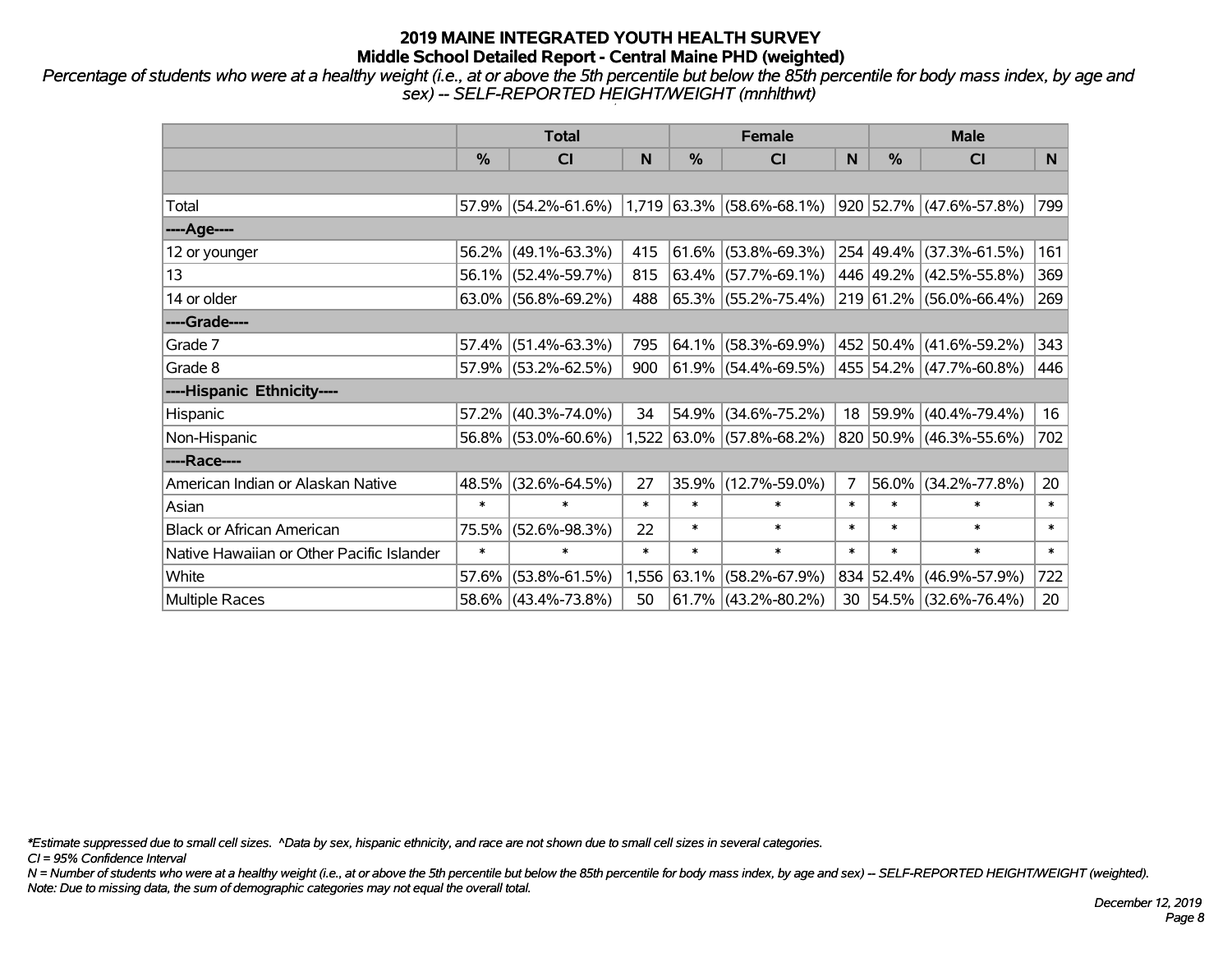#### **2019 MAINE INTEGRATED YOUTH HEALTH SURVEY Middle School Detailed Report - Central Maine PHD (weighted)** *What language is spoken most often at home? (Select only one response.) (mn8b) Percentage of students who answered something other than 'English'*

|                                           | <b>Total</b> |                     |             |        | <b>Female</b>                                       |        | <b>Male</b>  |                       |        |
|-------------------------------------------|--------------|---------------------|-------------|--------|-----------------------------------------------------|--------|--------------|-----------------------|--------|
|                                           | %            | <b>CI</b>           | $\mathbf N$ | %      | <b>CI</b>                                           | N      | %            | <b>CI</b>             | N      |
|                                           |              |                     |             |        |                                                     |        |              |                       |        |
| Total                                     | 2.1%         | $(0.9\% - 3.3\%)$   |             |        | 77 2.3% $(0.3\% - 4.3\%)$ 41 1.9% $(1.2\% - 2.7\%)$ |        |              |                       | 35     |
| ----Age----                               |              |                     |             |        |                                                     |        |              |                       |        |
| 12 or younger                             | 1.1%         | $(0.0\% - 2.4\%)$   | 10          | $\ast$ | $\ast$                                              | $\ast$ | $\ast$       | $\ast$                | $\ast$ |
| 13                                        | 2.3%         | $(1.1\% - 3.5\%)$   |             |        | 40 2.3% $(0.2\% - 4.5\%)$                           |        | 20 2.2%      | $(1.4\% - 3.0\%)$     | 19     |
| 14 or older                               | 2.9%         | $(1.3\% - 4.5\%)$   | 27          |        | $ 3.5\% $ (1.0%-6.0%)                               |        |              | $14$ 2.4% (0.7%-4.2%) | 13     |
| ----Grade----                             |              |                     |             |        |                                                     |        |              |                       |        |
| Grade 7                                   | 1.6%         | $(0.4\% - 2.7\%)$   | 27          |        | $2.2\%$ (0.0%-4.4%)                                 |        | $ 19 0.9\% $ | $(0.2\% - 1.6\%)$     | 8      |
| Grade 8                                   | 2.6%         | $(1.2\% - 4.1\%)$   |             |        | 48 2.4% $(0.3\% - 4.4\%)$ 21 2.9% $(1.3\% - 4.5\%)$ |        |              |                       | 27     |
| ----Hispanic Ethnicity----                |              |                     |             |        |                                                     |        |              |                       |        |
| Hispanic                                  | 12.7%        | $(5.6\% - 19.9\%)$  | 8           | $\ast$ | $\ast$                                              | $\ast$ | $\ast$       | $\ast$                | $\ast$ |
| Non-Hispanic                              | 1.7%         | $(0.8\% - 2.6\%)$   |             |        | $55 1.7\% $ (0.3%-3.0%)                             |        | $26 1.8\% $  | $(0.9\% - 2.6\%)$     | 29     |
| ----Race----                              |              |                     |             |        |                                                     |        |              |                       |        |
| American Indian or Alaskan Native         | $\ast$       | $\ast$              | $\ast$      | $\ast$ | $\ast$                                              | $\ast$ | $\ast$       | $\ast$                | $\ast$ |
| Asian                                     | 41.1%        | $(19.8\% - 62.5\%)$ | 8           | $\ast$ | $\ast$                                              | $\ast$ | $\ast$       | $\ast$                | $\ast$ |
| <b>Black or African American</b>          | $\ast$       | $\ast$              | $\ast$      | $\ast$ | $\ast$                                              | $\ast$ | $\ast$       | $\ast$                | $\ast$ |
| Native Hawaiian or Other Pacific Islander | $\ast$       | $\ast$              | $\ast$      | $\ast$ | $\ast$                                              | $\ast$ | $\ast$       | $\ast$                | $\ast$ |
| White                                     | 1.2%         | $(0.6\% - 1.8\%)$   | 39          | 1.4%   | $(0.1\% - 2.6\%)$                                   |        | 22 0.9%      | $(0.4\% - 1.5\%)$     | 16     |
| Multiple Races                            | $\ast$       | $\ast$              | $\ast$      | $\ast$ | $\ast$                                              | $\ast$ | $\ast$       | $\ast$                | $\ast$ |

*\*Estimate suppressed due to small cell sizes. ^Data by sex, hispanic ethnicity, and race are not shown due to small cell sizes in several categories.*

*CI = 95% Confidence Interval*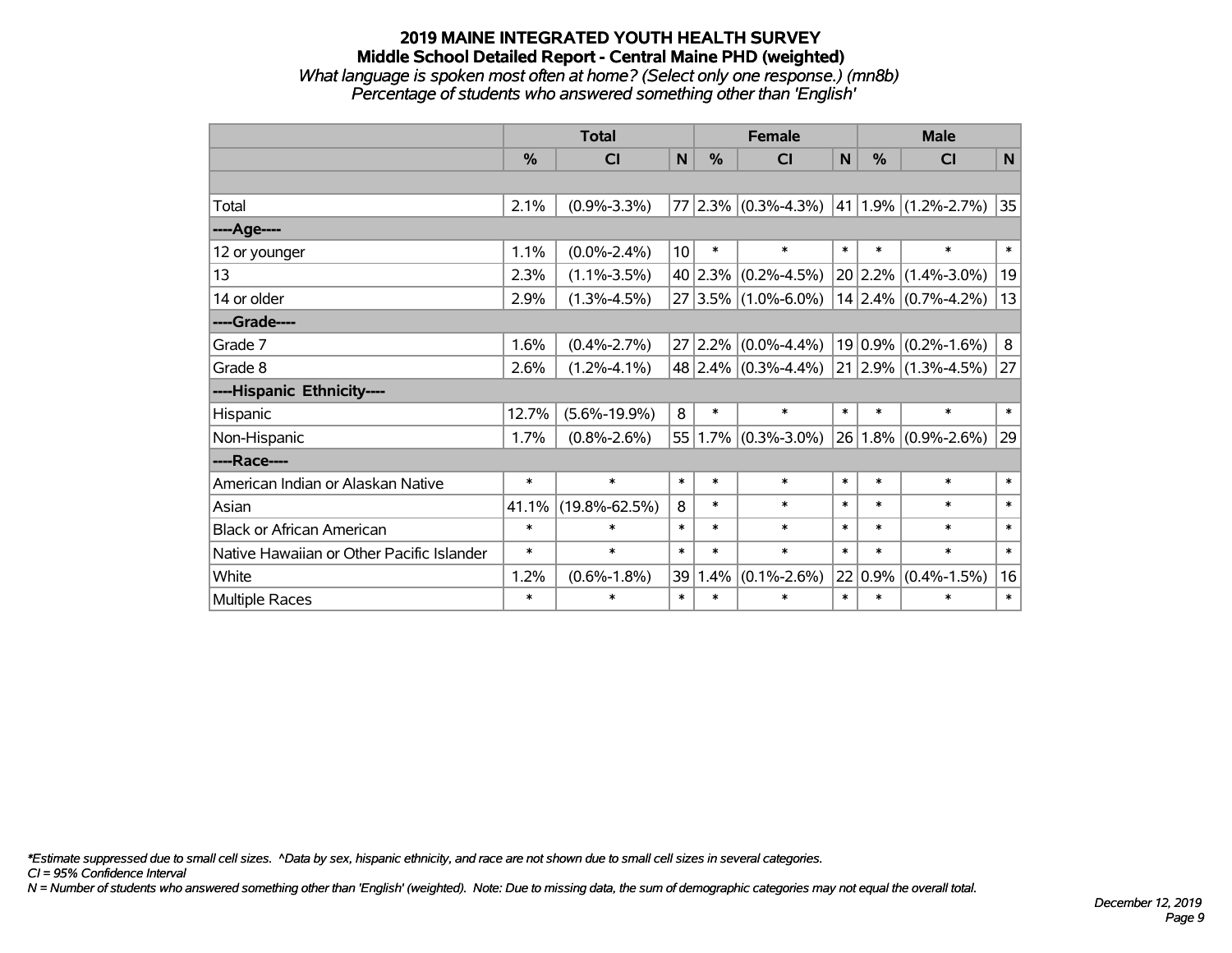*During the past 30 days, where did you usually sleep? (mn187a\_2)*

*Percentage of students who reported housing instability (anything other than 'In my parent's or guardian's home' or school housing)*

|                                           |         | <b>Total</b>      |        |        | <b>Female</b>                                     |                | <b>Male</b> |                         |                |
|-------------------------------------------|---------|-------------------|--------|--------|---------------------------------------------------|----------------|-------------|-------------------------|----------------|
|                                           | %       | CI                | N      | %      | <b>CI</b>                                         | N <sub>1</sub> | %           | <b>CI</b>               | N              |
|                                           |         |                   |        |        |                                                   |                |             |                         |                |
| Total                                     | 1.9%    | $(1.5\% - 2.3\%)$ |        |        | $67$ 2.1% (1.6%-2.5%)                             |                |             | $36 1.5\% $ (0.8%-2.1%) | 27             |
| ----Age----                               |         |                   |        |        |                                                   |                |             |                         |                |
| 12 or younger                             | 2.0%    | $(0.7\% - 3.4\%)$ | 19     |        | $ 2.3\% $ (0.8%-3.8%)                             |                | 12 1.7%     | $(0.0\% - 4.1\%)$       | $\overline{7}$ |
| 13                                        | $1.6\%$ | $(1.1\% - 2.1\%)$ |        |        | $28 1.8\% $ (0.9%-2.6%)                           |                | 15 1.3%     | $(0.6\% - 1.9\%)$       | 11             |
| 14 or older                               | $2.1\%$ | $(1.0\% - 3.2\%)$ |        |        | $20 2.4\% $ (0.9%-4.0%)                           |                |             | $10 1.6\% $ (0.4%-2.8%) | 8              |
| ----Grade----                             |         |                   |        |        |                                                   |                |             |                         |                |
| Grade 7                                   | 1.8%    | $(1.1\% - 2.5\%)$ |        |        | $31 2.2\% $ (1.1%-3.3%)                           |                | $19 1.4\%$  | $(0.4\% - 2.5\%)$       | 13             |
| Grade 8                                   | $1.6\%$ | $(1.1\% - 2.2\%)$ |        |        | $ 29 1.9\% $ (1.1%-2.6%) $ 16 1.2\% $ (0.5%-1.9%) |                |             |                         | 11             |
| ----Hispanic Ethnicity----                |         |                   |        |        |                                                   |                |             |                         |                |
| Hispanic                                  | $\ast$  | $\ast$            | $\ast$ | $\ast$ | $\ast$                                            | $\ast$         | $\ast$      | $\ast$                  | $\ast$         |
| Non-Hispanic                              | $1.7\%$ | $(1.2\% - 2.2\%)$ |        |        | $54 1.8\% $ (1.2%-2.4%)                           |                | 29 1.4%     | $(0.5\% - 2.2\%)$       | 23             |
| ----Race----                              |         |                   |        |        |                                                   |                |             |                         |                |
| American Indian or Alaskan Native         | $\ast$  | $\ast$            | $\ast$ | $\ast$ | $\ast$                                            | $\ast$         | $\ast$      | $\ast$                  | $\ast$         |
| Asian                                     | $\ast$  | $\ast$            | $\ast$ | $\ast$ | $\ast$                                            | $\ast$         | $\ast$      | $\ast$                  | $\ast$         |
| <b>Black or African American</b>          | $\ast$  | $\ast$            | $\ast$ | $\ast$ | $\ast$                                            | $\ast$         | $\ast$      | $\ast$                  | $\ast$         |
| Native Hawaiian or Other Pacific Islander | $\ast$  | $\ast$            | $\ast$ | $\ast$ | $\ast$                                            | $\ast$         | $\ast$      | $\ast$                  | $\ast$         |
| White                                     | 1.6%    | $(1.1\% - 2.1\%)$ | 53     | 1.7%   | $(1.1\% - 2.3\%)$                                 | 27             | 1.3%        | $(0.7\% - 2.0\%)$       | 22             |
| <b>Multiple Races</b>                     | $\ast$  | $\ast$            | $\ast$ | $\ast$ | $\ast$                                            | $\ast$         | $\ast$      | $\ast$                  | $\ast$         |

*\*Estimate suppressed due to small cell sizes. ^Data by sex, hispanic ethnicity, and race are not shown due to small cell sizes in several categories.*

*CI = 95% Confidence Interval*

*N = Number of students who reported housing instability (anything other than 'In my parent's or guardian's home' or school housing) (weighted). Note: Due to missing data, the sum of demographic categories may not equal the overall total.*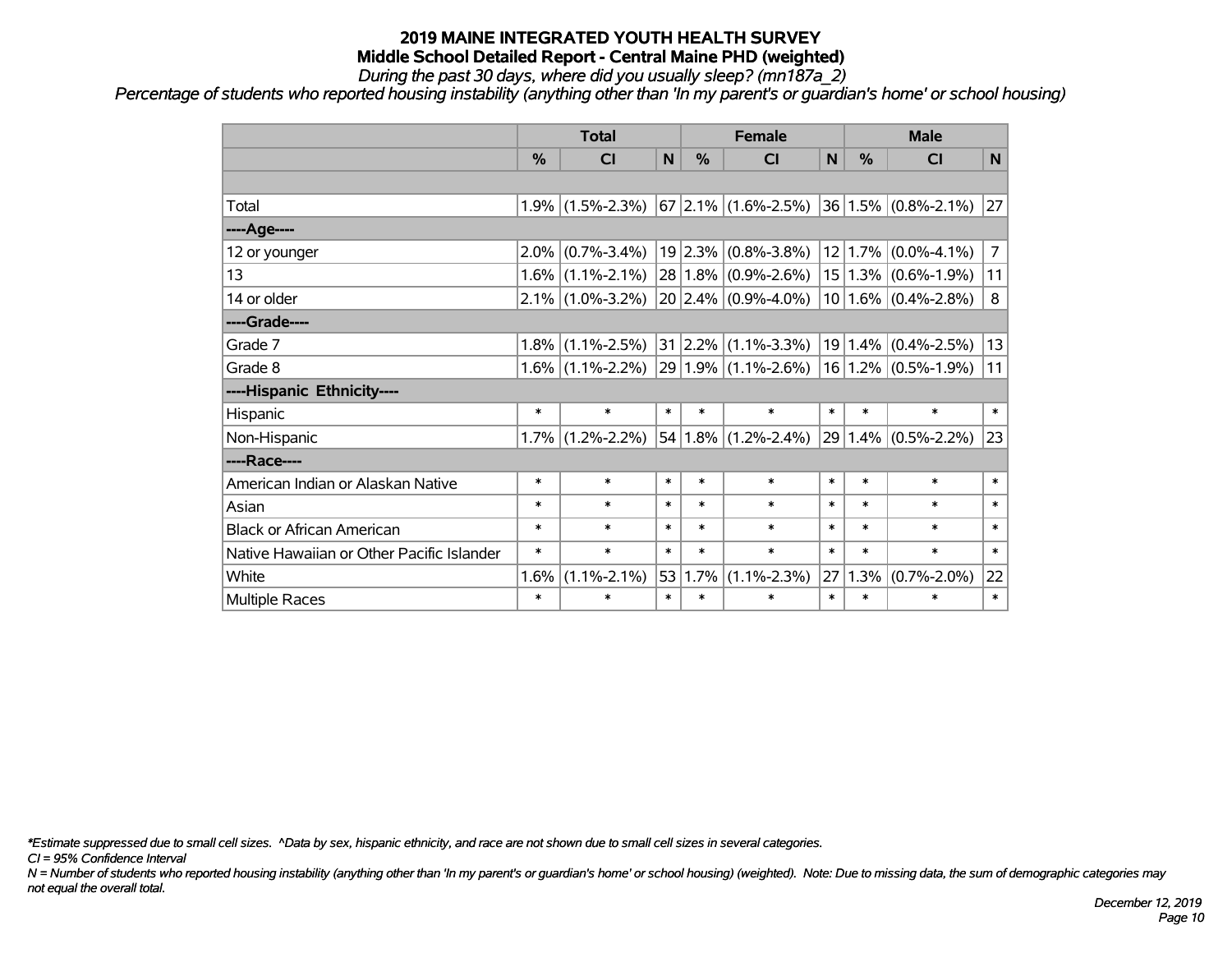*How often do you wear a seat belt when riding in a car? (mn10) Percentage of students who answered 'Never' or 'Rarely'*

|                                           |         | <b>Total</b>        |        |               | <b>Female</b>                                      |        |              | <b>Male</b>           |        |  |
|-------------------------------------------|---------|---------------------|--------|---------------|----------------------------------------------------|--------|--------------|-----------------------|--------|--|
|                                           | $\%$    | <b>CI</b>           | N      | $\frac{0}{0}$ | <b>CI</b>                                          | N      | $\%$         | <b>CI</b>             | N      |  |
|                                           |         |                     |        |               |                                                    |        |              |                       |        |  |
| Total                                     | $3.2\%$ | $(1.9\% - 4.4\%)$   |        |               | $ 114 2.8\% $ (1.2%-4.3%) $ 49 3.6\% $ (1.7%-5.5%) |        |              |                       | 65     |  |
| ----Age----                               |         |                     |        |               |                                                    |        |              |                       |        |  |
| 12 or younger                             | $3.0\%$ | $(0.9\% - 5.2\%)$   | 29     | $2.6\%$       | $(0.0\% - 5.6\%)$                                  |        | 13 3.5%      | $(0.0\% - 7.1\%)$     | 16     |  |
| 13                                        | 3.5%    | $(2.2\% - 4.9\%)$   | 61     |               | $ 3.1\% $ (1.5%-4.7%) $ $                          | 27     |              | $ 4.0\% $ (1.9%-6.2%) | 34     |  |
| 14 or older                               |         | $2.6\%$ (0.4%-4.8%) |        |               | 24 2.3% $(0.0\% - 4.9\%)$                          | 8      |              | $ 2.9\% $ (0.0%-6.1%) | 15     |  |
| ----Grade----                             |         |                     |        |               |                                                    |        |              |                       |        |  |
| Grade 7                                   | 2.7%    | $(1.5\% - 3.9\%)$   | 48     |               | $ 2.3\% $ (0.6%-4.0%)                              |        | $ 20 3.1\% $ | $(1.2\% - 5.0\%)$     | 27     |  |
| Grade 8                                   |         | $3.3\%$ (1.9%-4.7%) | 60     |               | $ 3.0\% $ (1.1%-5.0%) $ 27 3.6\% $ (1.1%-6.2%)     |        |              |                       | 33     |  |
| ----Hispanic Ethnicity----                |         |                     |        |               |                                                    |        |              |                       |        |  |
| Hispanic                                  | $\ast$  | $\ast$              | $\ast$ | $\ast$        | $\ast$                                             | $\ast$ | $\ast$       | $\ast$                | $\ast$ |  |
| Non-Hispanic                              | $3.3\%$ | $(2.1\% - 4.5\%)$   |        |               | $108$ 2.8% (1.3%-4.4%)                             |        | $ 46 3.7\% $ | $(1.8\% - 5.7\%)$     | 63     |  |
| ----Race----                              |         |                     |        |               |                                                    |        |              |                       |        |  |
| American Indian or Alaskan Native         | $\ast$  | $\ast$              | $\ast$ | $\ast$        | $\ast$                                             | $\ast$ | $\ast$       | $\ast$                | $\ast$ |  |
| Asian                                     | $\ast$  | $\ast$              | $\ast$ | $\ast$        | $\ast$                                             | $\ast$ | $\ast$       | $\ast$                | $\ast$ |  |
| <b>Black or African American</b>          | $\ast$  | $\ast$              | $\ast$ | $\ast$        | $\ast$                                             | $\ast$ | $\ast$       | $\ast$                | $\ast$ |  |
| Native Hawaiian or Other Pacific Islander | $\ast$  | $\ast$              | $\ast$ | $\ast$        | $\ast$                                             | $\ast$ | $\ast$       | $\ast$                | $\ast$ |  |
| White                                     | 3.1%    | $(1.8\% - 4.4\%)$   |        | $102$ 2.8%    | $(1.3\% - 4.4\%)$                                  |        | 45 3.4%      | $(1.4\% - 5.4\%)$     | 57     |  |
| Multiple Races                            | $\ast$  | $\ast$              | $\ast$ | $\ast$        | $\ast$                                             | $\ast$ | $\ast$       | $\ast$                | $\ast$ |  |

*\*Estimate suppressed due to small cell sizes. ^Data by sex, hispanic ethnicity, and race are not shown due to small cell sizes in several categories.*

*CI = 95% Confidence Interval*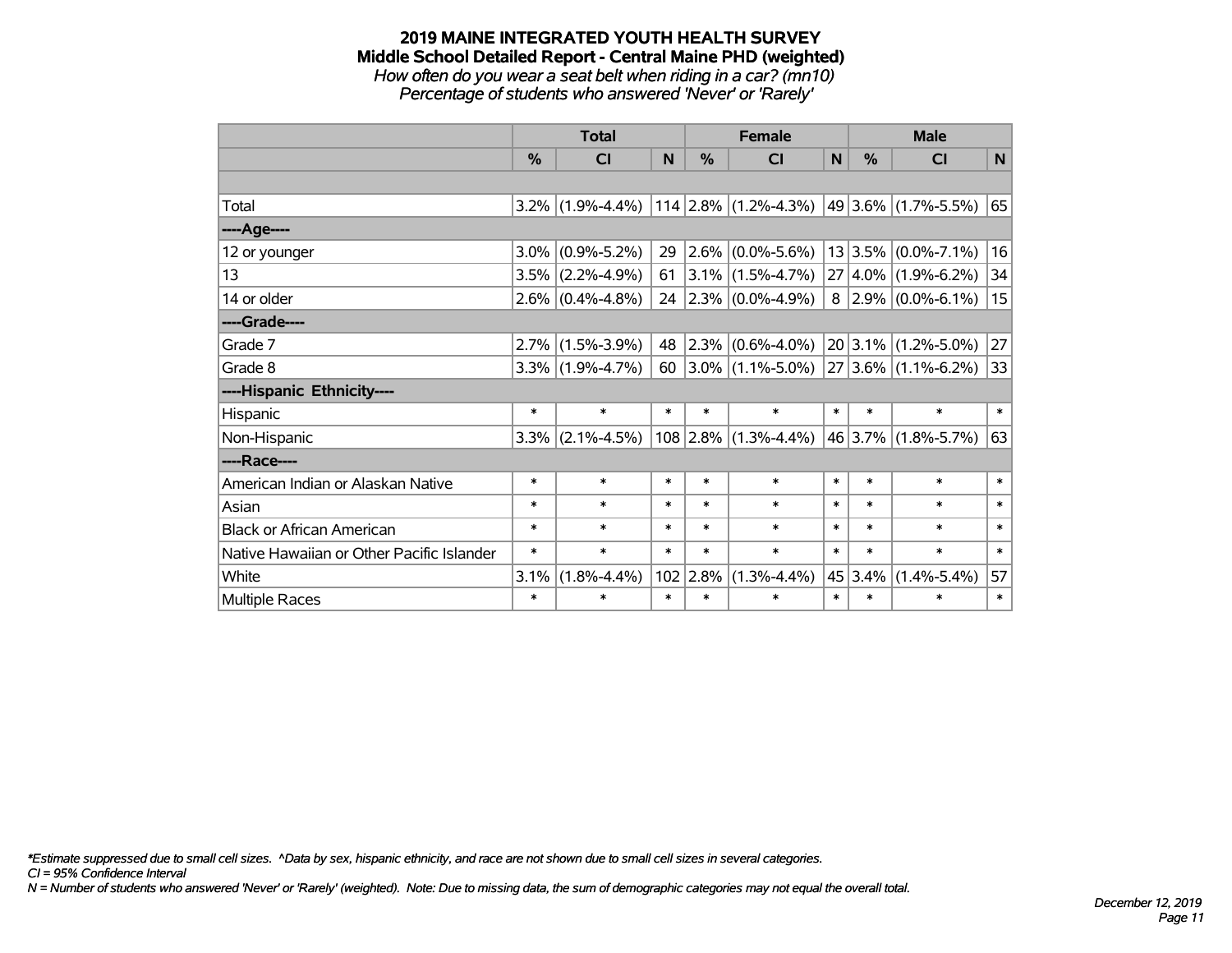#### **2019 MAINE INTEGRATED YOUTH HEALTH SURVEY Middle School Detailed Report - Central Maine PHD (weighted)** *How often do you wear a seat belt when riding in a car? (mn10\_2) Percentage of students who answered 'Always'*

|                                           |        | <b>Total</b>        |        |        | <b>Female</b>                      |        | <b>Male</b> |                           |        |  |
|-------------------------------------------|--------|---------------------|--------|--------|------------------------------------|--------|-------------|---------------------------|--------|--|
|                                           | $\%$   | <b>CI</b>           | N      | %      | <b>CI</b>                          | N      | %           | <b>CI</b>                 | N      |  |
|                                           |        |                     |        |        |                                    |        |             |                           |        |  |
| Total                                     |        | 76.9% (72.7%-81.2%) |        |        | $ 2,773 78.4\%  (74.0\% - 82.7\%)$ |        |             | 1,378 75.9% (70.0%-81.8%) | 1,386  |  |
| ----Age----                               |        |                     |        |        |                                    |        |             |                           |        |  |
| 12 or younger                             | 79.8%  | $(72.1\% - 87.4\%)$ | 763    |        | 79.8% (72.4%-87.2%)                | 408    | 79.6%       | $(69.2\% - 90.0\%)$       | 352    |  |
| 13                                        |        | 76.2% (70.8%-81.5%) | 1,323  |        | $ 75.3\% $ (68.7%-81.9%)           | 659    |             | 77.7% (71.3%-84.1%)       | 658    |  |
| 14 or older                               |        | 75.6% (69.9%-81.3%) | 683    |        | 83.6% (78.3%-88.9%)                | 307    |             | 70.5% (60.7%-80.3%)       | 375    |  |
| ----Grade----                             |        |                     |        |        |                                    |        |             |                           |        |  |
| Grade 7                                   | 78.9%  | $(74.8\% - 83.0\%)$ |        |        | 1,383 78.4% (74.3%-82.6%)          | 684    | 79.2%       | $(73.2\% - 85.3\%)$       | 695    |  |
| Grade 8                                   |        | 75.2% (70.3%-80.1%) |        |        | 1,366 78.3% (73.2%-83.4%)          | 689    |             | 72.8% (64.9%-80.7%)       | 671    |  |
| ----Hispanic Ethnicity----                |        |                     |        |        |                                    |        |             |                           |        |  |
| Hispanic                                  | 68.0%  | $(58.0\% - 78.0\%)$ | 43     | 74.6%  | $(58.9\% - 90.2\%)$                | 30     | 56.3%       | $(38.3\% - 74.4\%)$       | 13     |  |
| Non-Hispanic                              |        | 76.6% (72.0%-81.1%) |        |        | 2,535 78.4% (73.9%-83.0%)          | 1,267  |             | 75.2% (69.1%-81.3%)       | 1,259  |  |
| ----Race----                              |        |                     |        |        |                                    |        |             |                           |        |  |
| American Indian or Alaskan Native         | 72.7%  | $(63.6\% - 81.7\%)$ | 58     | 78.7%  | $(61.5\% - 96.0\%)$                | 30     | 67.2%       | $(54.3\% - 80.1\%)$       | 28     |  |
| Asian                                     | 67.7%  | $(46.7\% - 88.8\%)$ | 14     | $\ast$ | $\ast$                             | $\ast$ | $\ast$      | $\ast$                    | $\ast$ |  |
| <b>Black or African American</b>          | 58.4%  | $(36.6\% - 80.3\%)$ | 20     | $\ast$ | $\ast$                             | $\ast$ | $\ast$      | $\ast$                    | $\ast$ |  |
| Native Hawaiian or Other Pacific Islander | $\ast$ | $\ast$              | $\ast$ | $\ast$ | $\ast$                             | $\ast$ | $\ast$      | $\ast$                    | $\ast$ |  |
| White                                     | 77.6%  | $(73.4\% - 81.8\%)$ | 2,557  | 79.1%  | $(74.5\% - 83.7\%)$                | 1,254  | 76.6%       | $(70.8\% - 82.5\%)$       | 1,296  |  |
| Multiple Races                            |        | 73.2% (62.1%-84.4%) | 62     |        | 78.0% (65.1%-90.9%)                | 45     |             | 63.4% (44.3%-82.6%)       | 18     |  |

*\*Estimate suppressed due to small cell sizes. ^Data by sex, hispanic ethnicity, and race are not shown due to small cell sizes in several categories.*

*CI = 95% Confidence Interval*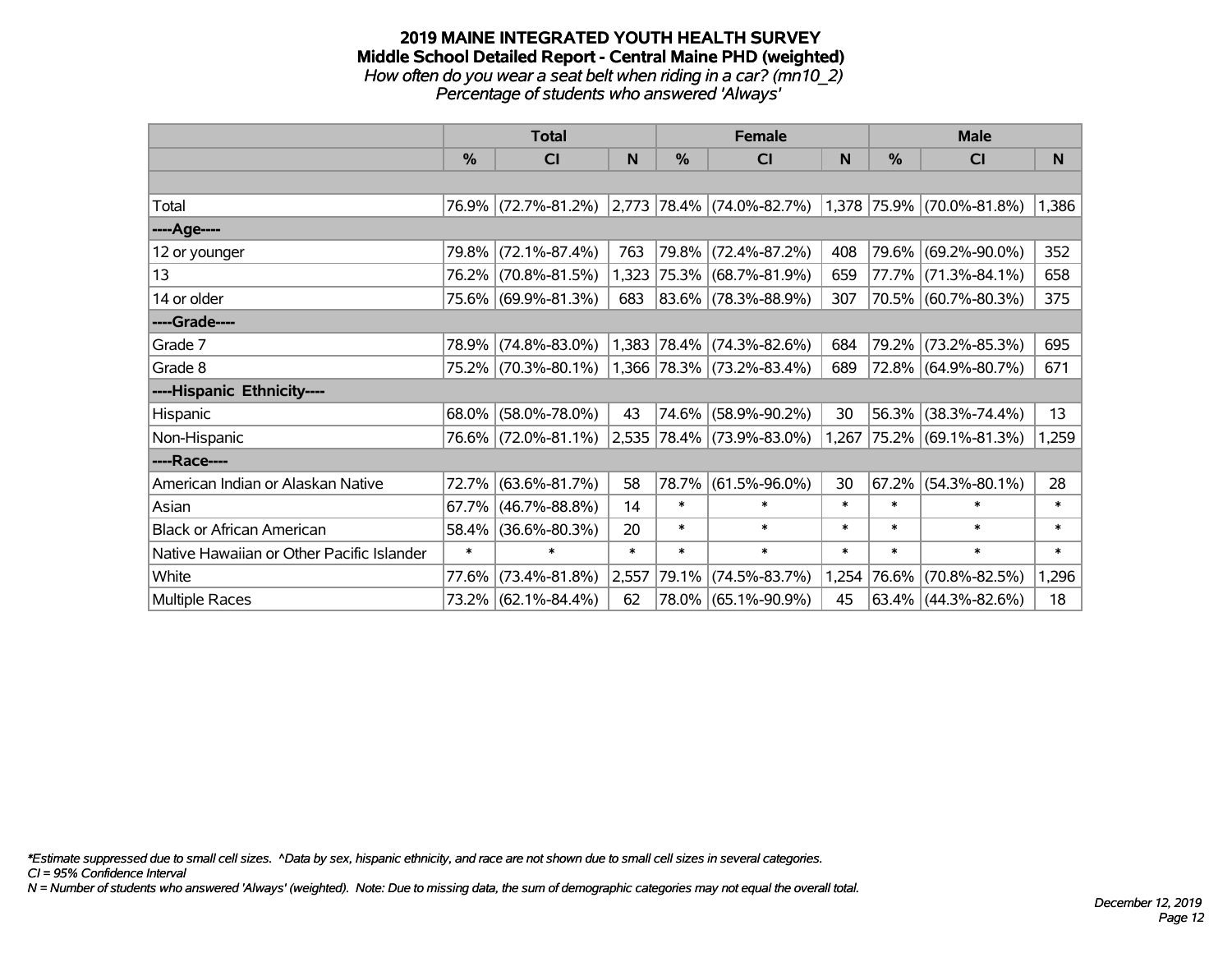*Have you ever ridden in a car or other vehicle driven by someone who had been drinking alcohol? (mn11) Percentage of students who answered 'Yes'*

|                                           |               | <b>Total</b>           |        |        | <b>Female</b>           |              | <b>Male</b> |                         |                |  |
|-------------------------------------------|---------------|------------------------|--------|--------|-------------------------|--------------|-------------|-------------------------|----------------|--|
|                                           | $\frac{0}{0}$ | <b>CI</b>              | N      | $\%$   | <b>CI</b>               | <sub>N</sub> | $\%$        | <b>CI</b>               | N <sub>1</sub> |  |
|                                           |               |                        |        |        |                         |              |             |                         |                |  |
| Total                                     |               | 24.9% (22.2%-27.6%)    |        |        | 879 27.8% (24.7%-30.8%) |              |             | 478 22.5% (18.3%-26.8%) | 401            |  |
| ----Age----                               |               |                        |        |        |                         |              |             |                         |                |  |
| 12 or younger                             |               | 20.8% (15.4%-26.2%)    |        |        | 186 28.6% (21.5%-35.7%) |              | 140 11.3%   | $(4.3\% - 18.3\%)$      | 45             |  |
| 13                                        |               | 24.2% (21.4%-27.1%)    |        |        | 409 26.3% (21.1%-31.4%) |              |             | 214 22.9% (17.7%-28.2%) | 196            |  |
| 14 or older                               |               | $30.2\%$ (26.3%-34.0%) |        |        | 284 29.7% (22.2%-37.2%) |              |             | 124 30.5% (22.5%-38.6%) | 160            |  |
| ----Grade----                             |               |                        |        |        |                         |              |             |                         |                |  |
| Grade 7                                   |               | 21.7% (17.9%-25.5%)    |        |        | 370 25.5% (20.4%-30.7%) | 216          | 18.2%       | $(13.4\% - 23.0\%)$     | 154            |  |
| Grade 8                                   |               | 28.3% (24.1%-32.6%)    |        |        | 506 30.5% (25.1%-35.8%) |              |             | 262 26.7% (21.2%-32.2%) | 244            |  |
| ----Hispanic Ethnicity----                |               |                        |        |        |                         |              |             |                         |                |  |
| Hispanic                                  |               | 24.0% (13.6%-34.4%)    | 17     | 18.9%  | $(6.0\% - 31.8\%)$      | 8            | 31.7%       | $(16.7\% - 46.7\%)$     | 9              |  |
| Non-Hispanic                              |               | 25.5% (23.0%-28.0%)    |        |        | 800 28.6% (25.9%-31.3%) |              |             | 437 22.8% (18.7%-27.0%) | 364            |  |
| ----Race----                              |               |                        |        |        |                         |              |             |                         |                |  |
| American Indian or Alaskan Native         |               | 32.1% (15.6%-48.7%)    | 21     |        | 43.9% (17.2%-70.5%)     | 11           | 24.2%       | $(8.2\% - 40.3\%)$      | 9              |  |
| Asian                                     | $\ast$        | $\ast$                 | $\ast$ | $\ast$ | $\ast$                  | $\ast$       | $\ast$      | $\ast$                  | $\ast$         |  |
| <b>Black or African American</b>          | $\ast$        | $\ast$                 | $\ast$ | $\ast$ | $\ast$                  | $\ast$       | $\ast$      | $\ast$                  | $\ast$         |  |
| Native Hawaiian or Other Pacific Islander | $\ast$        | $\ast$                 | $\ast$ | $\ast$ | $\ast$                  | $\ast$       | $\ast$      | $\ast$                  | $\ast$         |  |
| White                                     | 25.4%         | $(22.9\% - 28.0\%)$    | 811    | 28.2%  | $(25.4\% - 31.1\%)$     | 441          | 23.0%       | $(18.9\% - 27.2\%)$     | 370            |  |
| <b>Multiple Races</b>                     |               | 23.2% (12.2%-34.3%)    |        |        | 24 22.8% (10.2%-35.5%)  | 13           | 24.2%       | $(5.2\% - 43.2\%)$      | 11             |  |

*\*Estimate suppressed due to small cell sizes. ^Data by sex, hispanic ethnicity, and race are not shown due to small cell sizes in several categories.*

*CI = 95% Confidence Interval*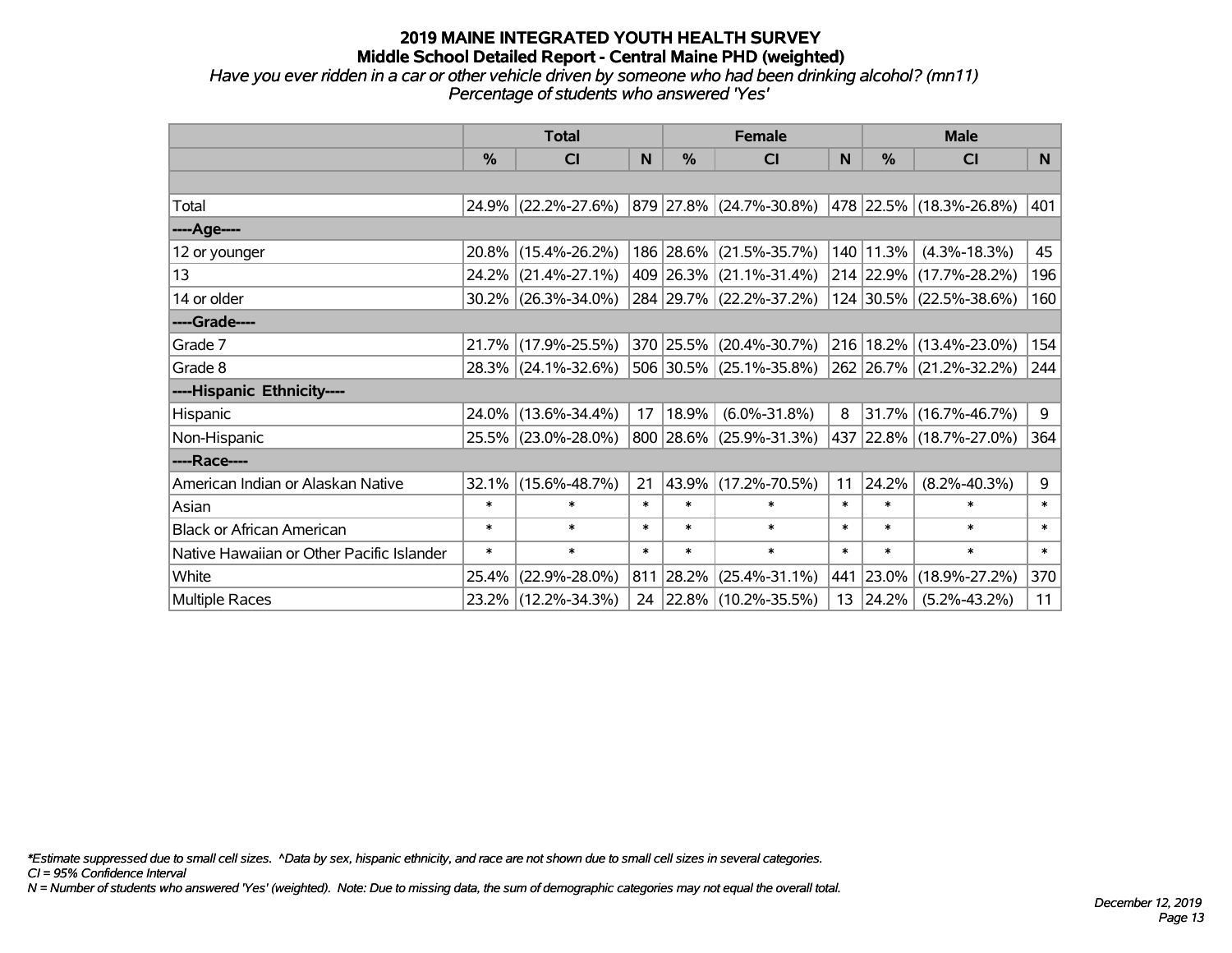*Have you ever ridden in a car or other vehicle driven by someone who had been taking illegal drugs such as marijuana, cocaine, heroin, or LSD?*

*(mn12a)*

*Percentage of students who answered 'Yes'*

|                                           | <b>Total</b> |                       |        |               | <b>Female</b>              |        | <b>Male</b>   |                       |                 |  |
|-------------------------------------------|--------------|-----------------------|--------|---------------|----------------------------|--------|---------------|-----------------------|-----------------|--|
|                                           | %            | C <sub>l</sub>        | N      | $\frac{0}{0}$ | <b>CI</b>                  | N      | $\frac{0}{0}$ | <b>CI</b>             | N.              |  |
|                                           |              |                       |        |               |                            |        |               |                       |                 |  |
| Total                                     |              | $10.5\%$ (8.7%-12.2%) |        |               | 375 11.5% (8.4%-14.7%)     | 200    | 9.6%          | $(6.8\% - 12.5\%)$    | 176             |  |
| ----Age----                               |              |                       |        |               |                            |        |               |                       |                 |  |
| 12 or younger                             | 8.7%         | $(5.2\% - 12.2\%)$    | 79     | 11.8%         | $(7.2\% - 16.4\%)$         | 58     | 5.1%          | $(0.9\% - 9.2\%)$     | 21              |  |
| 13                                        |              | $11.4\%$ (9.5%-13.3%) |        | 196   12.5%   | $(8.7\% - 16.2\%)$         | 103    |               | $10.6\%$ (6.1%-15.1%) | 92              |  |
| 14 or older                               |              | $10.6\%$ (7.1%-14.1%) | 101    | 9.3%          | $(3.9\% - 14.7\%)$         | 39     |               | $11.6\%$ (7.3%-15.9%) | 62              |  |
| ----Grade----                             |              |                       |        |               |                            |        |               |                       |                 |  |
| Grade 7                                   | $10.5\%$     | $(8.1\% - 12.8\%)$    |        | 181 11.2%     | $(7.8\% - 14.6\%)$         | 95     | 9.9%          | $(5.3\% - 14.6\%)$    | 87              |  |
| Grade 8                                   |              | $10.6\%$ (8.0%-13.3%) |        |               | 193 11.9% (7.3%-16.5%)     | 104    | 9.6%          | $(5.7\% - 13.4\%)$    | 89              |  |
| ----Hispanic Ethnicity----                |              |                       |        |               |                            |        |               |                       |                 |  |
| Hispanic                                  | $14.8\%$     | $(7.5\% - 22.0\%)$    | 11     | $\ast$        | $\ast$                     | $\ast$ | $\ast$        | $\ast$                | $\ast$          |  |
| Non-Hispanic                              |              | $10.7\%$ (8.9%-12.4%) |        |               | 340   12.1%   (8.5%-15.7%) | 186    | 9.5%          | $(6.5\% - 12.4\%)$    | 154             |  |
| ----Race----                              |              |                       |        |               |                            |        |               |                       |                 |  |
| American Indian or Alaskan Native         | 13.0%        | $(5.5\% - 20.5\%)$    | 9      | $\ast$        | $\ast$                     | $\ast$ | $\ast$        | $\ast$                | $\ast$          |  |
| Asian                                     | $\ast$       | $\ast$                | $\ast$ | $\ast$        | $\ast$                     | $\ast$ | $\ast$        | $\ast$                | $\ast$          |  |
| <b>Black or African American</b>          | $\ast$       | $\ast$                | $\ast$ | $\ast$        | $\ast$                     | $\ast$ | $\ast$        | $\ast$                | $\ast$          |  |
| Native Hawaiian or Other Pacific Islander | $\ast$       | $\ast$                | $\ast$ | $\ast$        | $\ast$                     | $\ast$ | $\ast$        | $\ast$                | $\ast$          |  |
| White                                     | 10.4%        | $(8.8\% - 12.0\%)$    |        | 336 11.8%     | $(8.7\% - 14.8\%)$         | 185    | 9.2%          | $(6.6\% - 11.8\%)$    | 151             |  |
| Multiple Races                            |              | 16.2% (6.7%-25.7%)    |        |               | 16   12.7%   (4.2%-21.3%)  | 7      |               | 20.7% (4.0%-37.4%)    | 10 <sup>°</sup> |  |

*\*Estimate suppressed due to small cell sizes. ^Data by sex, hispanic ethnicity, and race are not shown due to small cell sizes in several categories.*

*CI = 95% Confidence Interval*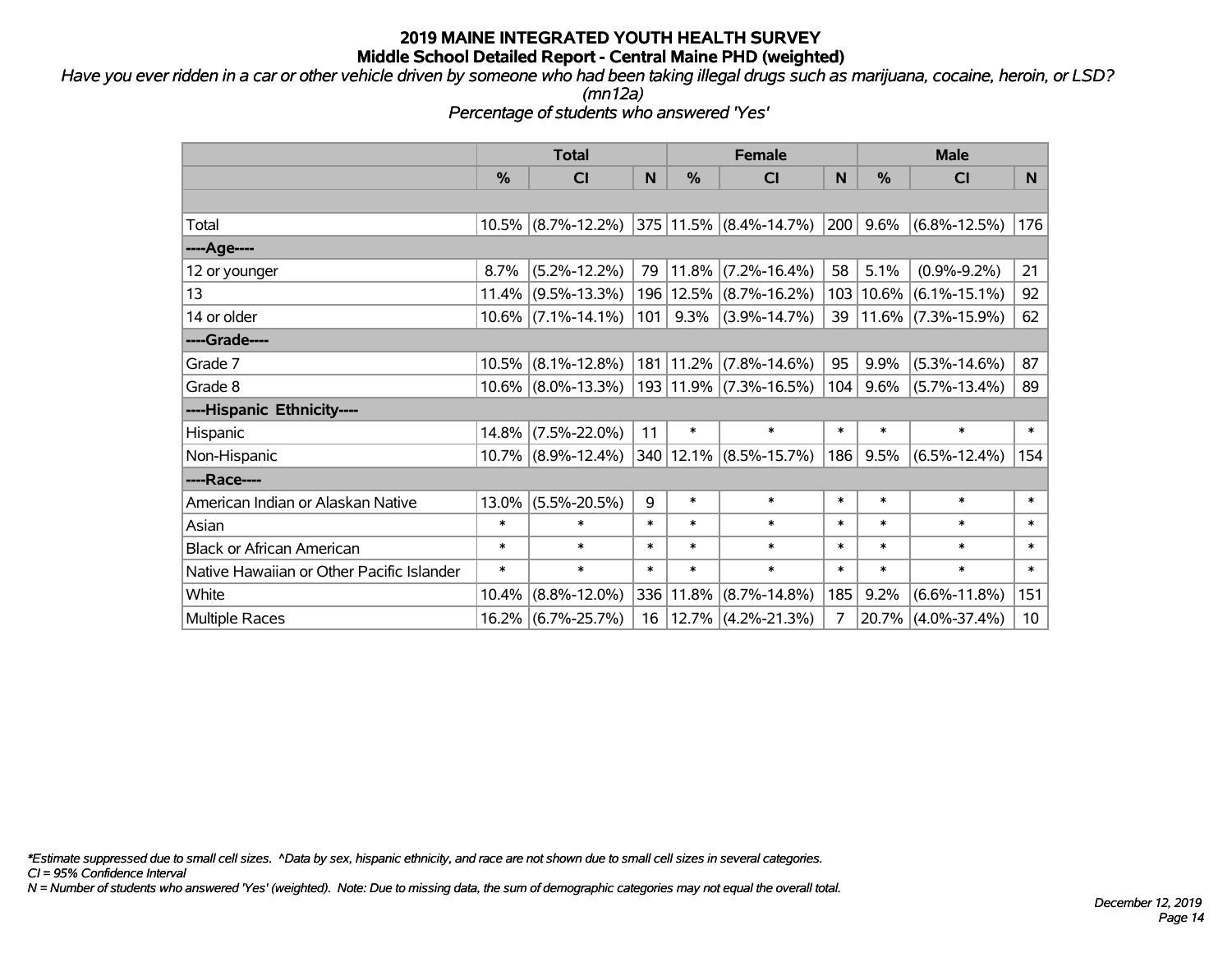*Has violence in your home, or the threat of violence, ever made you want to leave your home, even just for a short while? (mn18) Percentage of students who answered 'Yes'*

|                                           | <b>Total</b> |                        |        | <b>Female</b> | <b>Male</b>                 |                 |          |                             |                |
|-------------------------------------------|--------------|------------------------|--------|---------------|-----------------------------|-----------------|----------|-----------------------------|----------------|
|                                           | $\%$         | <b>CI</b>              | N      | %             | <b>CI</b>                   | <sub>N</sub>    | %        | <b>CI</b>                   | N.             |
|                                           |              |                        |        |               |                             |                 |          |                             |                |
| Total                                     |              | 18.5% (16.2%-20.8%)    |        |               | 658   20.5%   (16.8%-24.3%) |                 |          | 355 15.8% (13.3%-18.4%)     | 285            |
| ----Age----                               |              |                        |        |               |                             |                 |          |                             |                |
| 12 or younger                             |              | 14.9% (11.5%-18.4%)    |        | 138 13.2%     | $(6.4\% - 20.0\%)$          | 65              | 16.1%    | $(9.3\% - 22.9\%)$          | 69             |
| 13                                        |              | 19.0% (15.8%-22.1%)    |        |               | 328 23.2% (19.2%-27.2%)     | 203             |          | $13.4\%$ (10.2%-16.6%)      | 112            |
| 14 or older                               |              | $21.4\%$ (16.8%-26.1%) |        |               | 191 24.2% (16.3%-32.1%)     | 87 <sup>°</sup> |          | 19.6% (15.1%-24.1%)         | 104            |
| ----Grade----                             |              |                        |        |               |                             |                 |          |                             |                |
| Grade 7                                   |              | 17.7% (14.8%-20.5%)    |        |               | 305 17.2% (11.2%-23.3%)     | 148             |          | 17.7% (13.9%-21.5%)         | 154            |
| Grade 8                                   |              | 19.0% (15.8%-22.2%)    |        |               | 341 23.7% (18.8%-28.5%)     |                 |          | 206   14.1%   (10.4%-17.9%) | 129            |
| ----Hispanic Ethnicity----                |              |                        |        |               |                             |                 |          |                             |                |
| Hispanic                                  |              | $30.6\%$ (19.1%-42.2%) | 19     | $ 30.9\% $    | $(12.2\% - 49.6\%)$         |                 | 13 30.1% | $(20.4\% - 39.9\%)$         | 7 <sup>1</sup> |
| Non-Hispanic                              |              | 18.3% (15.7%-20.9%)    |        |               | 601 20.4% (16.5%-24.2%)     |                 |          | 325   15.8%   (12.9%-18.6%) | 262            |
| ----Race----                              |              |                        |        |               |                             |                 |          |                             |                |
| American Indian or Alaskan Native         |              | 26.6% (19.0%-34.3%)    | 21     | 27.2%         | $(9.2\% - 45.1\%)$          | 10 <sup>1</sup> | 26.2%    | $(11.3\% - 41.0\%)$         | 11             |
| Asian                                     | $\ast$       | $\ast$                 | $\ast$ | $\ast$        | $\ast$                      | $\ast$          | $\ast$   | $\ast$                      | $\ast$         |
| <b>Black or African American</b>          | 29.2%        | $(11.2\% - 47.2\%)$    | 10     | $\ast$        | $\ast$                      | $\ast$          | $\ast$   | $\ast$                      | $\ast$         |
| Native Hawaiian or Other Pacific Islander | $\ast$       | $\ast$                 | $\ast$ | $\ast$        | $\ast$                      | $\ast$          | $\ast$   | $\ast$                      | $\ast$         |
| White                                     | 18.2%        | $(15.5\% - 20.8\%)$    |        | 590 20.3%     | $(15.9\% - 24.6\%)$         | 316             | 15.4%    | $(12.6\% - 18.2\%)$         | 258            |
| <b>Multiple Races</b>                     |              | $31.3\%$ (23.8%-38.9%) |        |               | 26 33.7% (25.3%-42.0%)      |                 |          | 19 26.5% (12.7%-40.4%)      | 7 <sup>1</sup> |

*\*Estimate suppressed due to small cell sizes. ^Data by sex, hispanic ethnicity, and race are not shown due to small cell sizes in several categories.*

*CI = 95% Confidence Interval*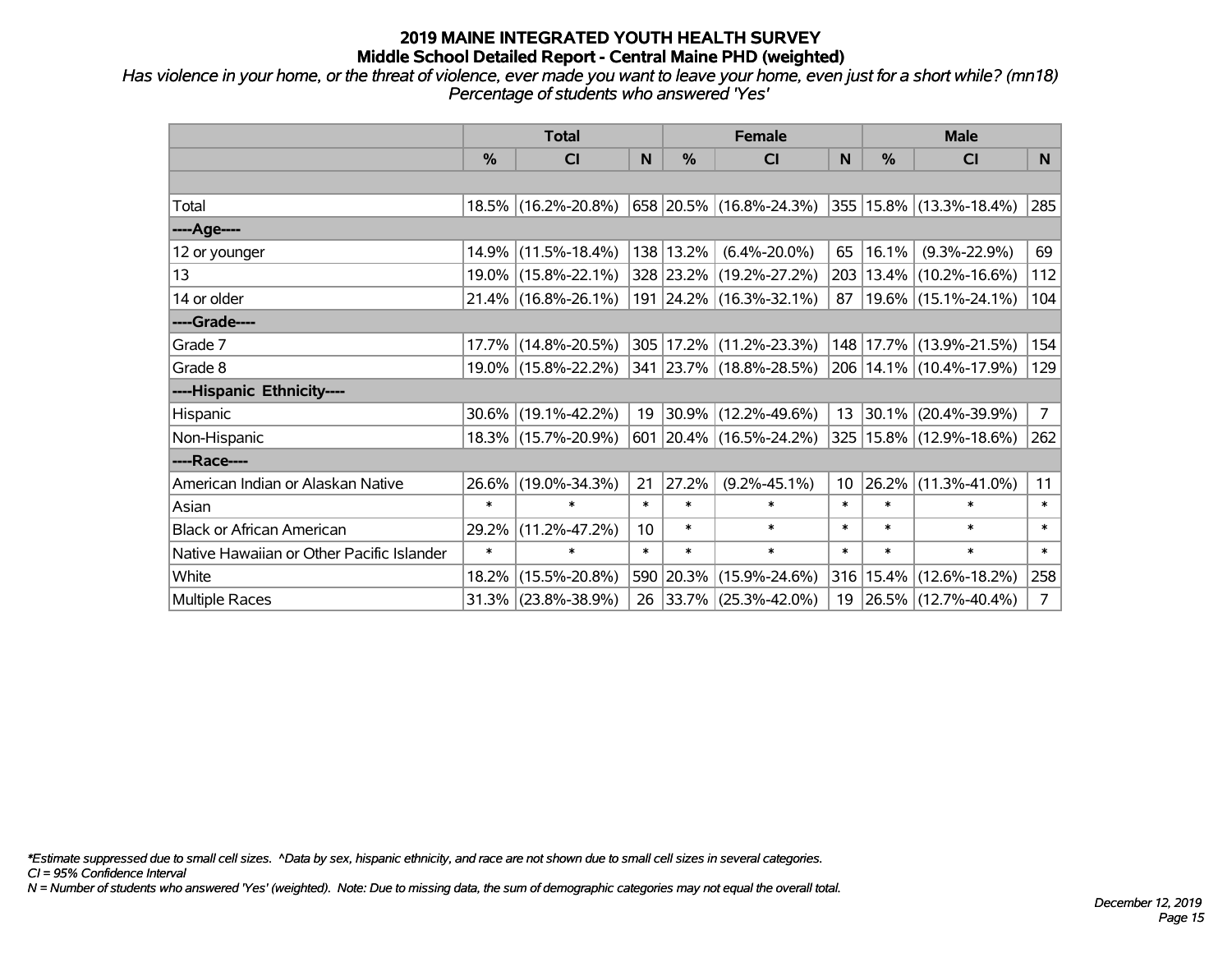#### **2019 MAINE INTEGRATED YOUTH HEALTH SURVEY Middle School Detailed Report - Central Maine PHD (weighted)** *Do you agree or disagree with the following statement? I feel safe at my school. (mn21) Percentage of students who answered 'Strongly agree' or 'Agree'*

|                                           | <b>Total</b> |                        |        |             | <b>Female</b>                   |        | <b>Male</b> |                           |        |  |
|-------------------------------------------|--------------|------------------------|--------|-------------|---------------------------------|--------|-------------|---------------------------|--------|--|
|                                           | %            | CI                     | N      | %           | CI                              | N      | %           | <b>CI</b>                 | N.     |  |
|                                           |              |                        |        |             |                                 |        |             |                           |        |  |
| Total                                     |              | 86.2% (83.6%-88.7%)    |        |             | 3,085 85.3% (82.3%-88.3%) 1,487 |        |             | $ 87.3\% $ (84.2%-90.3%)  | 1,578  |  |
| ----Age----                               |              |                        |        |             |                                 |        |             |                           |        |  |
| 12 or younger                             | 85.8%        | $(81.5\% - 90.1\%)$    | 800    | 82.6%       | $(75.9\% - 89.4\%)$             | 414    | $ 89.5\% $  | $(86.6\% - 92.3\%)$       | 384    |  |
| 13                                        |              | 87.2% (85.1%-89.3%)    |        | 1,498 86.2% | $(82.7\% - 89.7\%)$             | 729    |             | 88.9% (86.2%-91.6%)       | 757    |  |
| 14 or older                               |              | 84.9% (80.5%-89.2%)    | 783    |             | $ 87.2\% $ (82.8%-91.5%)        | 345    |             | 83.1% (76.3%-89.9%)       | 436    |  |
| ----Grade----                             |              |                        |        |             |                                 |        |             |                           |        |  |
| Grade 7                                   | $86.6\%$     | $(83.5\% - 89.8\%)$    |        | 1,500 85.2% | $(81.2\% - 89.2\%)$             | 730    |             | 88.4% (85.4%-91.4%)       | 766    |  |
| Grade 8                                   |              | $85.7\%$ (82.4%-89.0%) |        |             | $1,549$ 85.5% (81.0%-89.9%)     | 748    |             | 86.2% (82.0%-90.4%)       | 793    |  |
| ----Hispanic Ethnicity----                |              |                        |        |             |                                 |        |             |                           |        |  |
| Hispanic                                  | 80.2%        | $(74.5\% - 86.0\%)$    | 53     | 85.0%       | $(75.8\% - 94.2\%)$             | 34     | 72.9%       | $(60.6\% - 85.1\%)$       | 19     |  |
| Non-Hispanic                              |              | 86.3% (83.7%-88.9%)    |        |             | 2,788 85.1% (82.0%-88.1%)       |        |             | 1,340 87.7% (84.6%-90.8%) | 1,434  |  |
| ----Race----                              |              |                        |        |             |                                 |        |             |                           |        |  |
| American Indian or Alaskan Native         | 83.5%        | $(77.0\% - 90.0\%)$    | 63     | $\ast$      | $\ast$                          | $\ast$ | $\ast$      | $\ast$                    | $\ast$ |  |
| Asian                                     | $\ast$       | $\ast$                 | $\ast$ | $\ast$      | $\ast$                          | $\ast$ | $\ast$      | $\ast$                    | $\ast$ |  |
| <b>Black or African American</b>          | 76.5%        | $(66.6\% - 86.4\%)$    | 26     | $\ast$      | $\ast$                          | $\ast$ | $\ast$      | $\ast$                    | $\ast$ |  |
| Native Hawaiian or Other Pacific Islander | $\ast$       | $\ast$                 | $\ast$ | $\ast$      | $\ast$                          | $\ast$ | $\ast$      | $\ast$                    | $\ast$ |  |
| White                                     | 86.4%        | $(83.7\% - 89.1\%)$    | 2,807  | 85.4%       | $(82.3\% - 88.6\%)$             | 1,347  | $ 87.5\% $  | $(84.3\% - 90.8\%)$       | 1,444  |  |
| Multiple Races                            |              | $80.6\%$ (74.9%-86.3%) | 74     |             | 80.6% (73.3%-87.9%)             | 45     | $ 80.3\% $  | $(66.7\% - 93.9\%)$       | 28     |  |

*\*Estimate suppressed due to small cell sizes. ^Data by sex, hispanic ethnicity, and race are not shown due to small cell sizes in several categories.*

*CI = 95% Confidence Interval*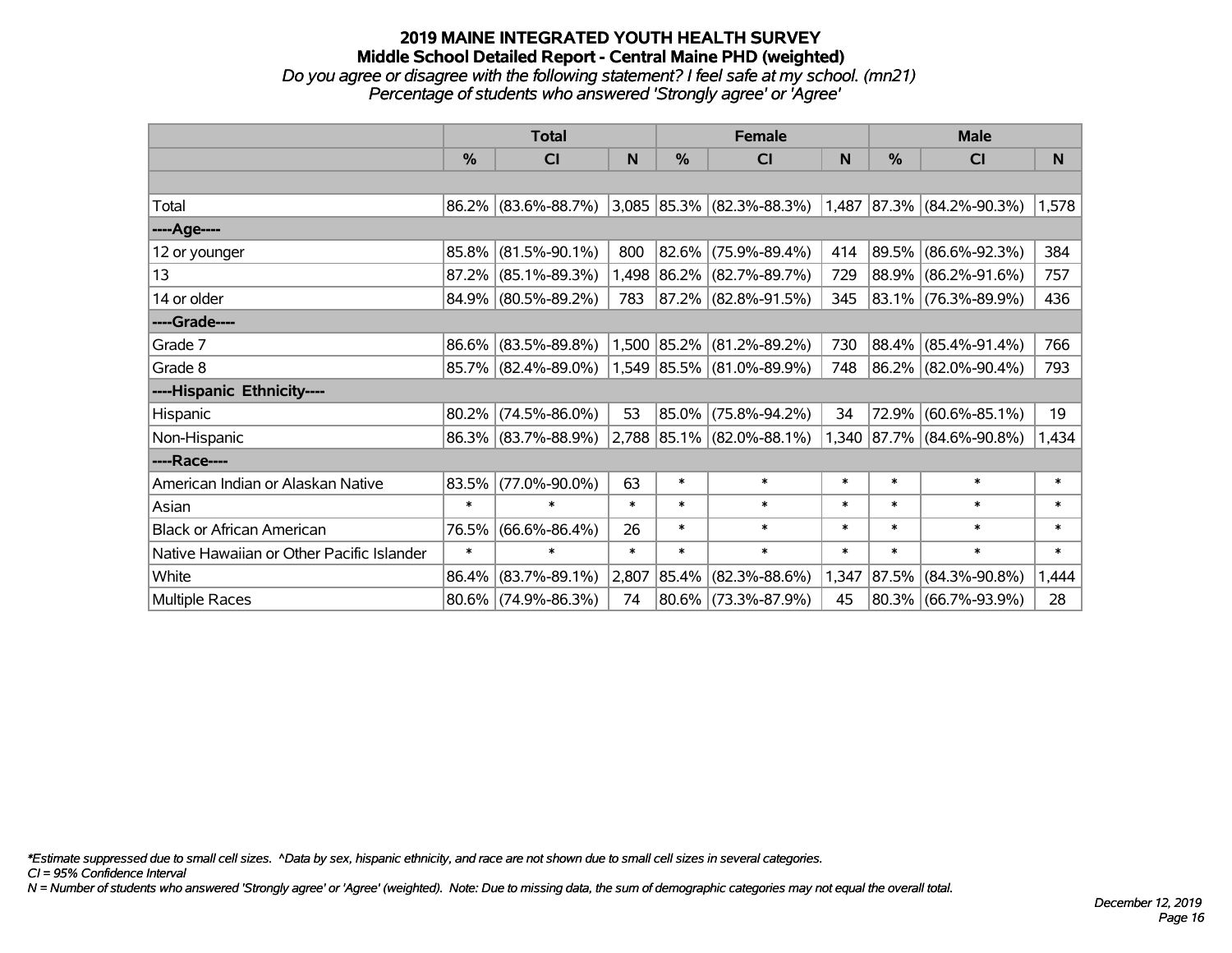#### **2019 MAINE INTEGRATED YOUTH HEALTH SURVEY Middle School Detailed Report - Central Maine PHD (weighted)** *Have you ever been bullied on school property? (mn22) Percentage of students who answered 'Yes'*

|                                           | <b>Total</b>  |                     |        |             | <b>Female</b>               |        | <b>Male</b> |                                    |        |  |
|-------------------------------------------|---------------|---------------------|--------|-------------|-----------------------------|--------|-------------|------------------------------------|--------|--|
|                                           | $\frac{0}{0}$ | <b>CI</b>           | N      | %           | <b>CI</b>                   | N      | %           | <b>CI</b>                          | N      |  |
|                                           |               |                     |        |             |                             |        |             |                                    |        |  |
| Total                                     |               | 47.2% (44.2%-50.1%) |        |             | $1,678$ 51.1% (47.5%-54.8%) |        |             | 889 43.1% (39.3%-47.0%)            | 773    |  |
| ----Age----                               |               |                     |        |             |                             |        |             |                                    |        |  |
| 12 or younger                             | 47.0%         | $(42.0\% - 51.9\%)$ | 431    | 51.7%       | $(45.5\% - 57.8\%)$         |        | 256 41.2%   | $(35.9\% - 46.4\%)$                | 173    |  |
| 13                                        |               | 48.5% (45.3%-51.8%) | 832    |             | $51.2\%$ (47.0%-55.3%)      |        |             | 435 45.7% (40.8%-50.6%)            | 386    |  |
| 14 or older                               |               | 44.8% (41.5%-48.1%) | 412    |             | $50.2\%$ (45.8%-54.6%)      |        |             | 196 40.6% (36.4%-44.7%)            | 214    |  |
| ----Grade----                             |               |                     |        |             |                             |        |             |                                    |        |  |
| Grade 7                                   |               | 48.6% (43.8%-53.4%) | 839    | $ 51.6\% $  | $(45.7\% - 57.5\%)$         |        | 444 45.1%   | $(39.3\% - 50.9\%)$                | 387    |  |
| Grade 8                                   |               | 46.1% (43.7%-48.4%) | 826    |             | $ 50.8\% $ (47.0%-54.5%)    |        |             | 440 41.5% (38.3%-44.7%)            | 380    |  |
| ----Hispanic Ethnicity----                |               |                     |        |             |                             |        |             |                                    |        |  |
| Hispanic                                  | 54.2%         | $(44.5\% - 64.0\%)$ | 36     | 51.8%       | $(39.3\% - 64.3\%)$         | 21     | 58.1%       | $(48.0\% - 68.2\%)$                | 15     |  |
| Non-Hispanic                              |               | 47.2% (44.2%-50.1%) |        |             | 1,514 51.9% (48.0%-55.7%)   |        |             | $813   42.3\%   (38.1\% - 46.6\%)$ | 687    |  |
| ----Race----                              |               |                     |        |             |                             |        |             |                                    |        |  |
| American Indian or Alaskan Native         | 48.6%         | $(37.4\% - 59.8\%)$ | 36     | 63.5%       | $(49.1\% - 78.0\%)$         | 20     | 38.1%       | $(23.1\% - 53.0\%)$                | 16     |  |
| Asian                                     | $\ast$        | $\ast$              | $\ast$ | $\ast$      | $\ast$                      | $\ast$ | $\ast$      | $\ast$                             | $\ast$ |  |
| <b>Black or African American</b>          | 58.3%         | $(44.0\% - 72.6\%)$ | 20     | 61.3%       | $(46.7\% - 75.9\%)$         | 11     | 54.9%       | $(31.1\% - 78.7\%)$                | 9      |  |
| Native Hawaiian or Other Pacific Islander | $\ast$        | $\ast$              | $\ast$ | $\ast$      | $\ast$                      | $\ast$ | $\ast$      | $\ast$                             | $\ast$ |  |
| White                                     | 46.7%         | $(43.7\% - 49.6\%)$ |        | 1,508 50.9% | $(47.0\% - 54.7\%)$         | 801    | 42.4%       | $(38.3\% - 46.4\%)$                | 694    |  |
| Multiple Races                            |               | 63.6% (55.0%-72.1%) | 59     |             | $61.0\%$ (49.2%-72.8%)      | 34     |             | $ 66.9\% $ (59.3%-74.5%)           | 24     |  |

*\*Estimate suppressed due to small cell sizes. ^Data by sex, hispanic ethnicity, and race are not shown due to small cell sizes in several categories.*

*CI = 95% Confidence Interval*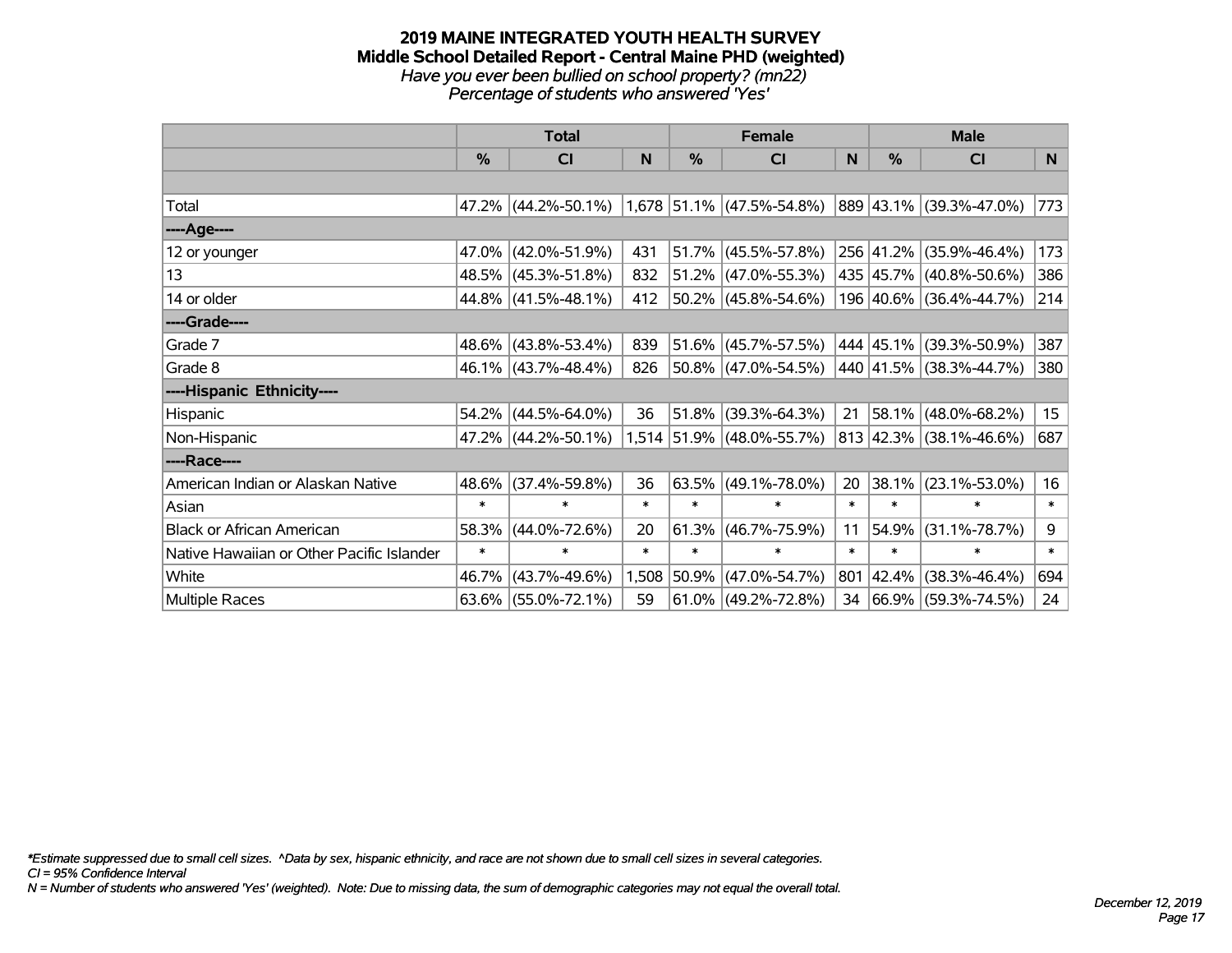*Have you ever felt so sad or hopeless almost every day for two weeks or more in a row that you stopped doing some usual activities? (mn153) Percentage of students who answered 'Yes'*

|                                           | <b>Total</b> |                     |        | <b>Female</b> | <b>Male</b>               |        |               |                             |                |
|-------------------------------------------|--------------|---------------------|--------|---------------|---------------------------|--------|---------------|-----------------------------|----------------|
|                                           | %            | <b>CI</b>           | N      | $\frac{0}{0}$ | <b>CI</b>                 | N      | $\frac{0}{0}$ | <b>CI</b>                   | N.             |
|                                           |              |                     |        |               |                           |        |               |                             |                |
| Total                                     |              | 24.8% (20.8%-28.8%) |        |               | 880 32.2% (27.1%-37.3%)   |        |               | 557 17.5% (13.0%-22.1%)     | 314            |
| ----Age----                               |              |                     |        |               |                           |        |               |                             |                |
| 12 or younger                             |              | 20.5% (13.8%-27.1%) |        |               | 195 27.9% (18.6%-37.3%)   |        | 141 12.1%     | $(4.5\% - 19.7\%)$          | 53             |
| 13                                        |              | 26.7% (22.4%-31.0%) |        |               | 453 33.2% (28.4%-38.0%)   |        |               | 286   19.7%   (14.5%-25.0%) | 162            |
| 14 or older                               |              | 25.9% (19.3%-32.5%) |        |               | 232 35.7% (24.9%-46.4%)   |        |               | 130   18.7%   (12.1%-25.3%) | 99             |
| ----Grade----                             |              |                     |        |               |                           |        |               |                             |                |
| Grade 7                                   |              | 22.3% (17.3%-27.3%) |        |               | 387 28.8% (21.7%-36.0%)   |        |               | 249 15.9% (10.4%-21.3%)     | 138            |
| Grade 8                                   |              | 27.4% (22.1%-32.6%) |        |               | 487 35.4% (29.3%-41.5%)   |        |               | 307   19.1%   (13.7%-24.5%) | 172            |
| ----Hispanic Ethnicity----                |              |                     |        |               |                           |        |               |                             |                |
| Hispanic                                  |              | 44.8% (31.5%-58.1%) |        | 28 49.1%      | $(30.8\% - 67.3\%)$       | 20     | 36.7%         | $(20.4\% - 53.1\%)$         | 8              |
| Non-Hispanic                              |              | 24.9% (21.0%-28.7%) |        |               | $812$ 32.2% (27.3%-37.1%) |        |               | 514 17.6% (13.0%-22.2%)     | 290            |
| ----Race----                              |              |                     |        |               |                           |        |               |                             |                |
| American Indian or Alaskan Native         |              | 32.5% (19.7%-45.3%) | 26     | $\ast$        | $\ast$                    | $\ast$ | $\ast$        | $\ast$                      | $\ast$         |
| Asian                                     | $\ast$       | $\ast$              | $\ast$ | $\ast$        | $\ast$                    | $\ast$ | $\ast$        | $\ast$                      | $\ast$         |
| <b>Black or African American</b>          | 40.9%        | $(25.6\% - 56.3\%)$ | 14     | 52.0%         | $(33.5\% - 70.5\%)$       | 7      | 33.8%         | $(9.3\% - 58.2\%)$          | $\overline{7}$ |
| Native Hawaiian or Other Pacific Islander | $\ast$       | $\ast$              | $\ast$ | $\ast$        | $\ast$                    | $\ast$ | $\ast$        | $\ast$                      | $\ast$         |
| White                                     |              | 23.8% (19.7%-27.9%) | 771    | 30.4%         | $(25.2\% - 35.6\%)$       | 475    | 17.3%         | $(12.6\% - 22.0\%)$         | 288            |
| <b>Multiple Races</b>                     |              | 37.7% (24.2%-51.2%) |        |               | 32 44.0% (25.7%-62.2%)    | 25     |               | $ 24.7\% $ (13.6%-35.7%)    | $\overline{7}$ |

*\*Estimate suppressed due to small cell sizes. ^Data by sex, hispanic ethnicity, and race are not shown due to small cell sizes in several categories.*

*CI = 95% Confidence Interval*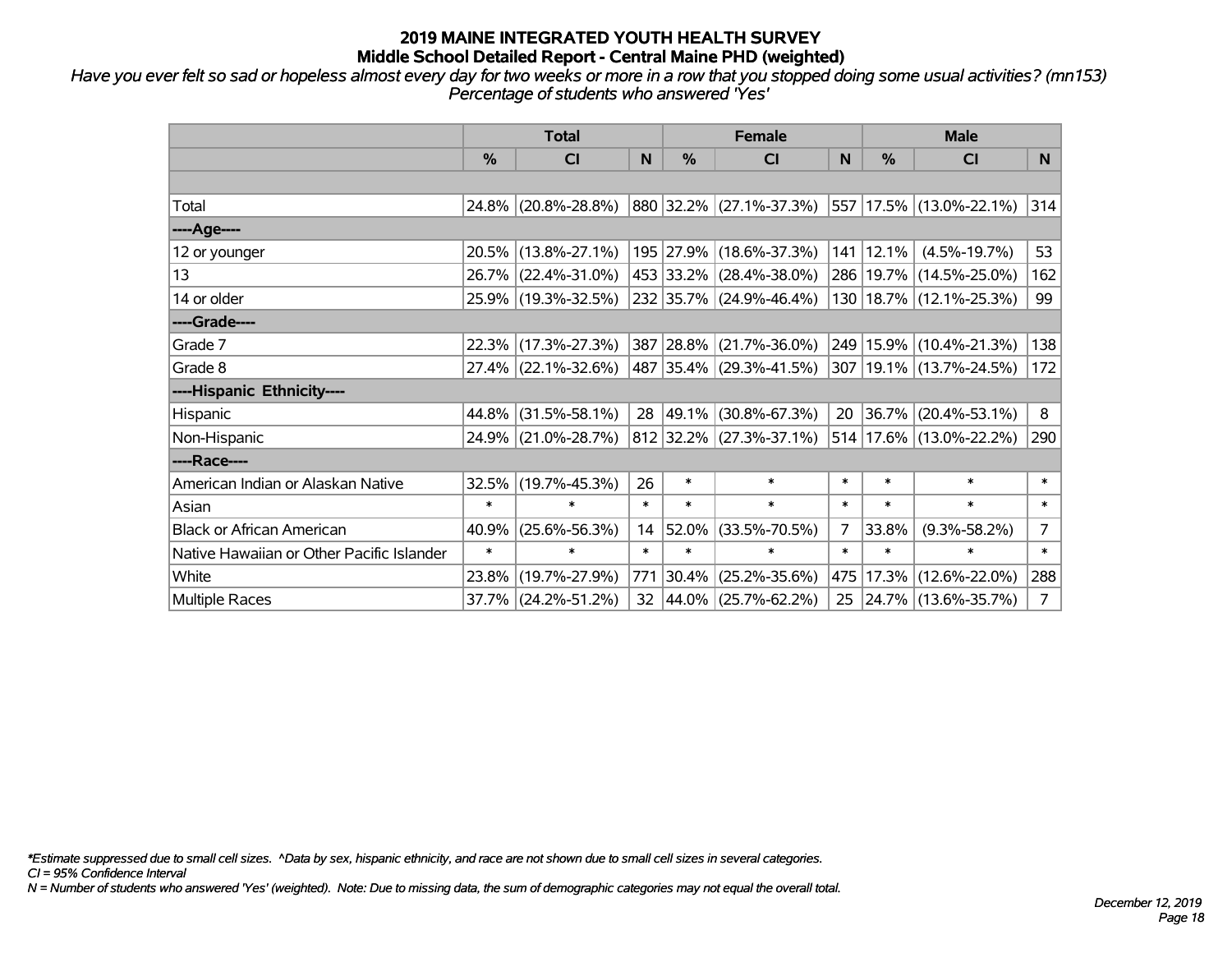*When you have felt sad or hopeless, from whom did you get help? (Select only one response.) (mn154b) Among students who have ever felt sad or hopeless, the percentage of students who answered that they got help from an adult*

|                                           | <b>Total</b> |                        |        | <b>Female</b> | <b>Male</b>             |        |           |                         |                |
|-------------------------------------------|--------------|------------------------|--------|---------------|-------------------------|--------|-----------|-------------------------|----------------|
|                                           | %            | <b>CI</b>              | N      | %             | <b>CI</b>               | N      | %         | <b>CI</b>               | N <sub>1</sub> |
|                                           |              |                        |        |               |                         |        |           |                         |                |
| Total                                     |              | $31.2\%$ (26.1%-36.4%) |        |               | 631 29.2% (25.1%-33.2%) |        |           | 332 34.4% (25.5%-43.2%) | 299            |
| ----Age----                               |              |                        |        |               |                         |        |           |                         |                |
| 12 or younger                             | 34.6%        | $(27.8\% - 41.4\%)$    |        | 185 30.8%     | $(24.2\% - 37.3\%)$     |        | 101 41.4% | $(32.7\% - 50.1\%)$     | 85             |
| 13                                        | 30.8%        | $(22.8\% - 38.9\%)$    |        |               | 295 29.2% (20.9%-37.5%) |        |           | 163 33.5% (22.4%-44.6%) | 133            |
| 14 or older                               |              | 28.5% (21.3%-35.6%)    |        |               | 150 27.0% (19.1%-34.8%) |        |           | 69 30.2% (19.5%-40.9%)  | 81             |
| ----Grade----                             |              |                        |        |               |                         |        |           |                         |                |
| Grade 7                                   | 36.4%        | $(29.4\% - 43.5\%)$    |        |               | 357 33.5% (27.5%-39.5%) |        | 190 40.9% | $(30.2\% - 51.7\%)$     | 166            |
| Grade 8                                   |              | 26.2% (20.6%-31.8%)    |        |               | 269 24.9% (18.3%-31.5%) |        |           | 142 28.4% (20.6%-36.1%) | 127            |
| ----Hispanic Ethnicity----                |              |                        |        |               |                         |        |           |                         |                |
| Hispanic                                  | 20.4%        | $(4.1\% - 36.7\%)$     | 9      | $\ast$        | $\ast$                  | $\ast$ | $\ast$    | $\ast$                  | $\ast$         |
| Non-Hispanic                              | 31.0%        | $(25.9\% - 36.2\%)$    |        | 579 29.0%     | $(25.2\% - 32.8\%)$     |        | 305 34.2% | $(25.2\% - 43.2\%)$     | 274            |
| ----Race----                              |              |                        |        |               |                         |        |           |                         |                |
| American Indian or Alaskan Native         | 30.9%        | $(20.0\% - 41.9\%)$    | 13     | $\ast$        | $\ast$                  | $\ast$ | $\ast$    | $\ast$                  | $\ast$         |
| Asian                                     | $\ast$       | $\ast$                 | $\ast$ | $\ast$        | $\ast$                  | $\ast$ | $\ast$    | $\ast$                  | $\ast$         |
| <b>Black or African American</b>          | 36.0%        | $(17.2\% - 54.9\%)$    | 8      | $\ast$        | $\ast$                  | $\ast$ | $\ast$    | $\ast$                  | $\ast$         |
| Native Hawaiian or Other Pacific Islander | $\ast$       | $\ast$                 | $\ast$ | $\ast$        | $\ast$                  | $\ast$ | $\ast$    | $\ast$                  | $\ast$         |
| White                                     | 31.8%        | $(26.3\% - 37.3\%)$    | 583    | 29.9%         | $(25.3\% - 34.4\%)$     | 302    | 34.7%     | $(25.6\% - 43.8\%)$     | 281            |
| Multiple Races                            |              | 17.2% (11.1%-23.4%)    | 10     | $\ast$        | $\ast$                  | $\ast$ | $\ast$    | *                       | $\ast$         |

*\*Estimate suppressed due to small cell sizes. ^Data by sex, hispanic ethnicity, and race are not shown due to small cell sizes in several categories.*

*CI = 95% Confidence Interval*

*N = Among students who have ever felt sad or hopeless, the number of students who answered that they got help from an adult (weighted). Note: Due to missing data, the sum of demographic categories may not equal the overall total.*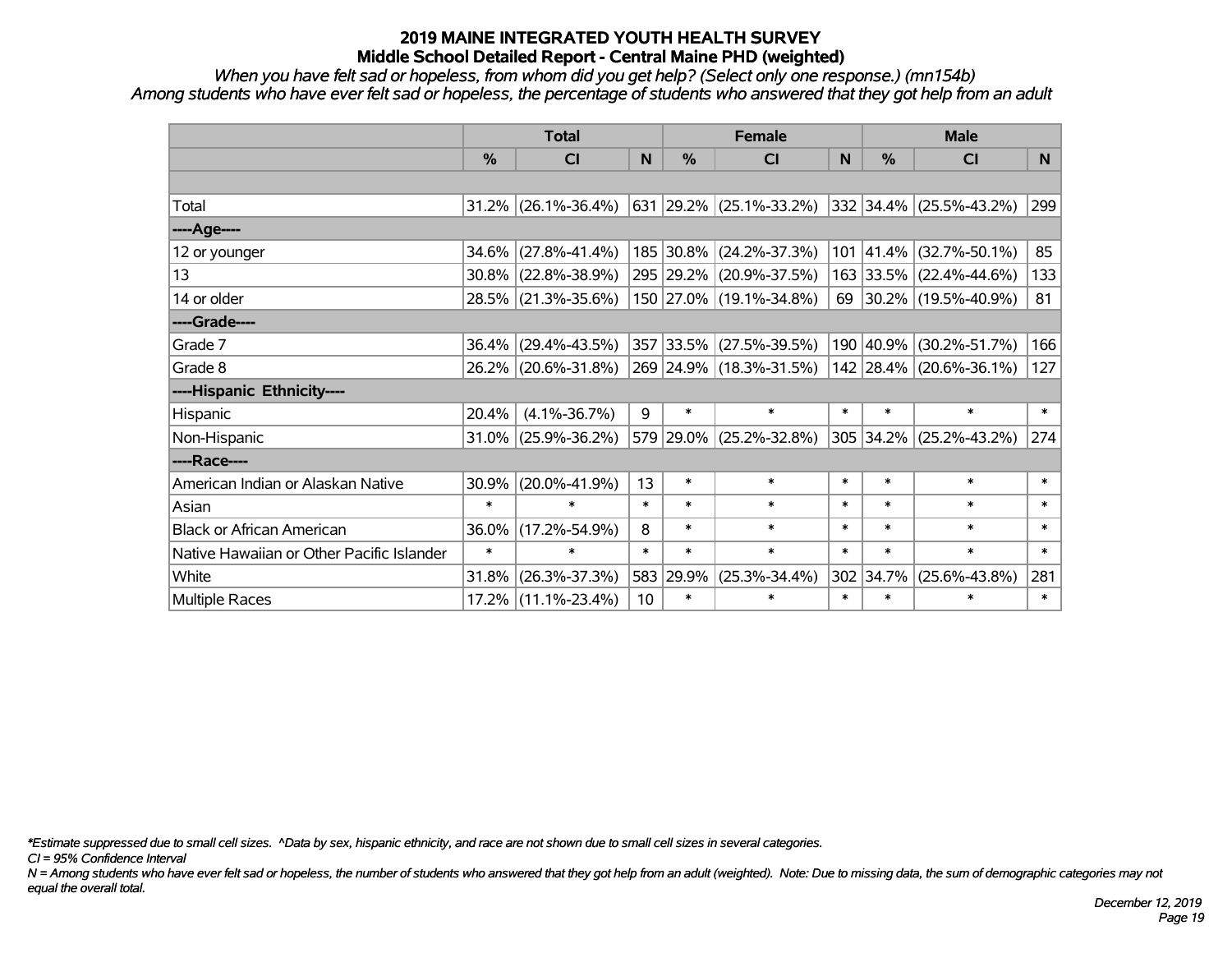*When you have felt sad or hopeless, from whom did you get help? (Select only one response.) (mn154b\_2)*

*Among students who have ever felt sad or hopeless, the percentage of students who answered that they got help from a teacher or other school staff*

|                                           | <b>Total</b>  |                                                             |        |               | <b>Female</b>                                                         | <b>Male</b> |               |                   |                |
|-------------------------------------------|---------------|-------------------------------------------------------------|--------|---------------|-----------------------------------------------------------------------|-------------|---------------|-------------------|----------------|
|                                           | $\frac{0}{0}$ | <b>CI</b>                                                   | N      | $\frac{0}{0}$ | <b>CI</b>                                                             | N           | $\frac{0}{0}$ | <b>CI</b>         | N              |
|                                           |               |                                                             |        |               |                                                                       |             |               |                   |                |
| Total                                     | $2.8\%$       |                                                             |        |               | $(1.6\% - 4.0\%)$ 56 3.0% $(1.4\% - 4.5\%)$ 34 2.5% $(0.8\% - 4.3\%)$ |             |               |                   | 22             |
| ----Age----                               |               |                                                             |        |               |                                                                       |             |               |                   |                |
| 12 or younger                             | $\ast$        | $\ast$                                                      | $\ast$ | $\ast$        | $\ast$                                                                | $\ast$      | $\ast$        | $\ast$            | $\ast$         |
| 13                                        | 3.8%          | $(1.3\% - 6.2\%)$                                           |        | 36 3.4%       | $(1.1\% - 5.7\%)$                                                     | 19          | 4.3%          | $(0.0\% - 8.8\%)$ | 17             |
| 14 or older                               |               | $2.7\%$ (0.0%-5.4%)                                         | 14     | $\ast$        | $\ast$                                                                | $\ast$      | $\ast$        | $\ast$            | $\ast$         |
| ----Grade----                             |               |                                                             |        |               |                                                                       |             |               |                   |                |
| Grade 7                                   | 2.3%          | $(0.0\% - 5.0\%)$                                           |        |               | $ 22 2.7\% $ (0.0%-6.1%)                                              |             | 15 1.8%       | $(0.0\% - 4.9\%)$ | $\overline{7}$ |
| Grade 8                                   |               | $3.3\%$ (1.5%-5.0%) 34 3.3% (1.4%-5.2%) 19 3.3% (0.7%-5.9%) |        |               |                                                                       |             |               |                   | 15             |
| ----Hispanic Ethnicity----                |               |                                                             |        |               |                                                                       |             |               |                   |                |
| Hispanic                                  | $\ast$        | $\ast$                                                      | $\ast$ | $\ast$        | $\ast$                                                                | $\ast$      | $\ast$        | $\ast$            | $\ast$         |
| Non-Hispanic                              | $2.4\%$       | $(1.2\% - 3.6\%)$                                           |        |               | $45 2.5\% $ (1.3%-3.8%)                                               |             | 27 2.3%       | $(0.3\% - 4.3\%)$ | 18             |
| ----Race----                              |               |                                                             |        |               |                                                                       |             |               |                   |                |
| American Indian or Alaskan Native         | $\ast$        | $\ast$                                                      | $\ast$ | $\ast$        | $\ast$                                                                | $\ast$      | $\ast$        | $\ast$            | $\ast$         |
| Asian                                     | $\ast$        | $\ast$                                                      | $\ast$ | $\ast$        | $\ast$                                                                | $\ast$      | $\ast$        | $\ast$            | $\ast$         |
| <b>Black or African American</b>          | $\ast$        | $\ast$                                                      | $\ast$ | $\ast$        | $\ast$                                                                | $\ast$      | $\ast$        | $\ast$            | $\ast$         |
| Native Hawaiian or Other Pacific Islander | $\ast$        | $\ast$                                                      | $\ast$ | $\ast$        | $\ast$                                                                | $\ast$      | $\ast$        | $\ast$            | $\ast$         |
| White                                     | 2.5%          | $(1.0\% - 4.0\%)$                                           |        | 45 2.6%       | $(0.7\% - 4.5\%)$                                                     |             | 26 2.3%       | $(0.4\% - 4.2\%)$ | 19             |
| Multiple Races                            | $\ast$        | $\ast$                                                      | $\ast$ | $\ast$        | $\ast$                                                                | $\ast$      | $\ast$        | $\ast$            | $\ast$         |

*\*Estimate suppressed due to small cell sizes. ^Data by sex, hispanic ethnicity, and race are not shown due to small cell sizes in several categories.*

*CI = 95% Confidence Interval*

*N = Among students who have ever felt sad or hopeless, the number of students who answered that they got help from a teacher or other school staff (weighted). Note: Due to missing data, the sum of demographic categories may not equal the overall total.*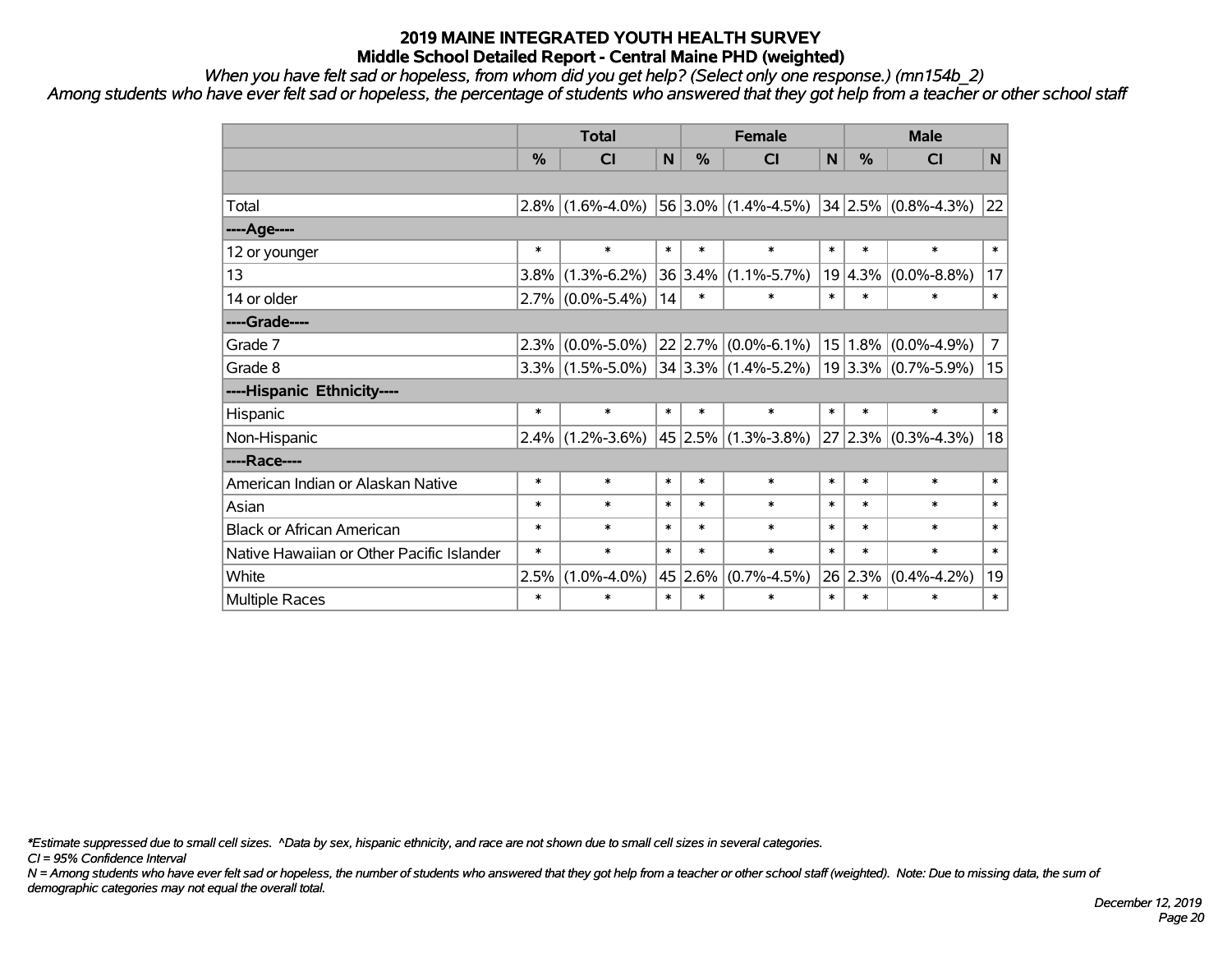#### **2019 MAINE INTEGRATED YOUTH HEALTH SURVEY Middle School Detailed Report - Central Maine PHD (weighted)** *Have you ever seriously thought about killing yourself? (mn25) Percentage of students who answered 'Yes'*

|                                           | <b>Total</b>  |                     |        |           | <b>Female</b>            |              | <b>Male</b> |                             |             |  |
|-------------------------------------------|---------------|---------------------|--------|-----------|--------------------------|--------------|-------------|-----------------------------|-------------|--|
|                                           | $\frac{0}{0}$ | CI                  | N      | %         | <b>CI</b>                | <sub>N</sub> | %           | <b>CI</b>                   | N           |  |
|                                           |               |                     |        |           |                          |              |             |                             |             |  |
| Total                                     |               | 20.1% (17.8%-22.5%) |        |           | 713 25.0% (22.2%-27.7%)  |              |             | 432 15.2% (12.5%-17.8%)     | 271         |  |
| ----Age----                               |               |                     |        |           |                          |              |             |                             |             |  |
| 12 or younger                             |               | 17.6% (12.9%-22.4%) |        |           | 163 24.4% (17.5%-31.3%)  | 121          | 9.9%        | $(5.7\% - 14.1\%)$          | 42          |  |
| 13                                        |               | 19.9% (17.1%-22.7%) |        |           | 338 23.6% (19.9%-27.3%)  |              |             | 199   15.6%   (12.0%-19.2%) | 131         |  |
| 14 or older                               |               | 23.1% (19.3%-27.0%) |        |           | 212 28.6% (25.1%-32.1%)  |              |             | 112 18.8% (12.9%-24.8%)     | 99          |  |
| ----Grade----                             |               |                     |        |           |                          |              |             |                             |             |  |
| Grade 7                                   |               | 19.2% (15.8%-22.5%) |        |           | 331 24.1% (19.5%-28.8%)  | 207          |             | $14.0\%$ (10.4%-17.6%)      | 120         |  |
| Grade 8                                   |               | 20.9% (18.6%-23.1%) |        |           | 372 25.3% (21.9%-28.8%)  |              |             | 219 16.4% (12.7%-20.1%)     | 149         |  |
| ----Hispanic Ethnicity----                |               |                     |        |           |                          |              |             |                             |             |  |
| Hispanic                                  | 34.7%         | $(27.3\% - 42.1\%)$ | 23     | 39.2%     | $(29.6\% - 48.7\%)$      |              | 16 27.6%    | $(18.4\% - 36.8\%)$         | $7^{\circ}$ |  |
| Non-Hispanic                              |               | 20.4% (18.0%-22.7%) |        |           | 651 25.4% (22.9%-27.8%)  |              |             | 397 15.1% (12.0%-18.3%)     | 244         |  |
| ----Race----                              |               |                     |        |           |                          |              |             |                             |             |  |
| American Indian or Alaskan Native         |               | 24.6% (15.8%-33.3%) | 19     |           | 33.2% (15.0%-51.4%)      | 11           | 18.0%       | $(7.9\% - 28.1\%)$          | 8           |  |
| Asian                                     | $\ast$        | $\ast$              | $\ast$ | $\ast$    | $\ast$                   | $\ast$       | $\ast$      | $\ast$                      | $\ast$      |  |
| <b>Black or African American</b>          | 18.4%         | $(10.0\% - 26.8\%)$ | 6      | $\ast$    | $\ast$                   | $\ast$       | $\ast$      | $\ast$                      | $\ast$      |  |
| Native Hawaiian or Other Pacific Islander | $\ast$        | $\ast$              | $\ast$ | $\ast$    | $\ast$                   | $\ast$       | $\ast$      | $\ast$                      | $\ast$      |  |
| White                                     | 19.7%         | $(17.3\% - 22.2\%)$ |        | 635 24.7% | $(21.8\% - 27.7\%)$      | 387          | 14.7%       | $(11.9\% - 17.5\%)$         | 240         |  |
| <b>Multiple Races</b>                     |               | 32.0% (24.0%-40.0%) | 29     |           | $ 30.2\% $ (21.9%-38.6%) |              |             | 16 35.2% (22.0%-48.5%)      | 13          |  |

*\*Estimate suppressed due to small cell sizes. ^Data by sex, hispanic ethnicity, and race are not shown due to small cell sizes in several categories.*

*CI = 95% Confidence Interval*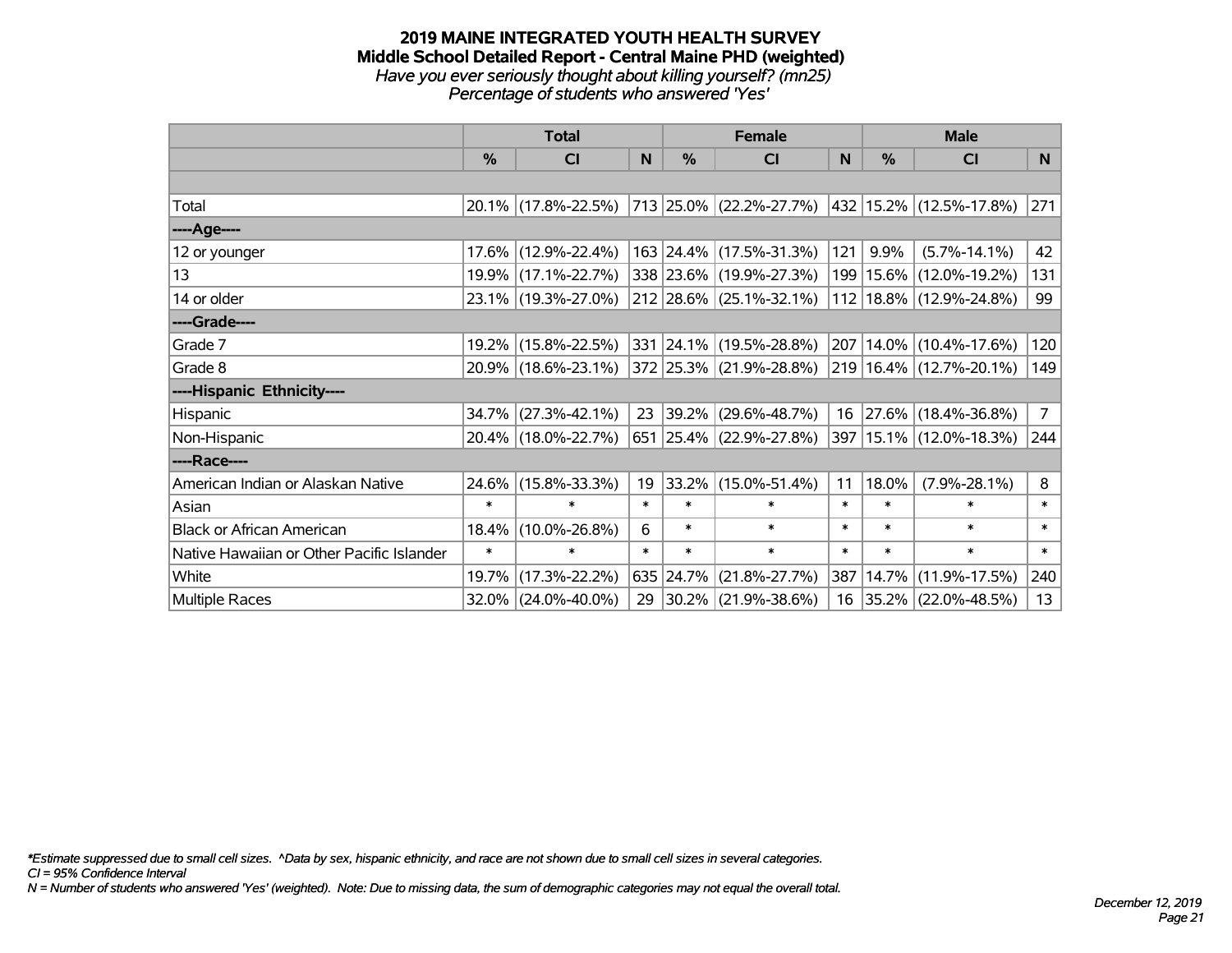*Have you ever done something to purposely hurt yourself without wanting to die, such as cutting or burning yourself on purpose? (mn28) Percentage of students who answered 'Yes'*

|                                           | <b>Total</b> |                     |        |           | <b>Female</b>                                | <b>Male</b> |               |                        |        |
|-------------------------------------------|--------------|---------------------|--------|-----------|----------------------------------------------|-------------|---------------|------------------------|--------|
|                                           | %            | CI                  | N      | %         | <b>CI</b>                                    | N           | $\frac{0}{0}$ | <b>CI</b>              | N      |
|                                           |              |                     |        |           |                                              |             |               |                        |        |
| Total                                     |              | 19.1% (16.5%-21.7%) |        |           | 681 27.7% (23.5%-31.9%)                      |             | 480 10.8%     | $(7.5\% - 14.1\%)$     | 196    |
| ----Age----                               |              |                     |        |           |                                              |             |               |                        |        |
| 12 or younger                             | $18.0\%$     | $(13.8\% - 22.2\%)$ |        | 170 26.4% | $(20.4\% - 32.4\%)$                          | 133         | 8.4%          | $(2.0\% - 14.8\%)$     | 37     |
| 13                                        |              | 19.5% (15.8%-23.2%) |        |           | 337 28.4% (22.3%-34.5%)                      | 246         | 10.1%         | $(6.9\% - 13.3\%)$     | 85     |
| 14 or older                               |              | 19.5% (14.9%-24.1%) |        |           | 174 27.7% (20.0%-35.4%)                      | 101         | 13.9%         | $(8.8\% - 19.0\%)$     | 74     |
| ----Grade----                             |              |                     |        |           |                                              |             |               |                        |        |
| Grade 7                                   |              | 17.7% (13.9%-21.5%) |        | 308 26.9% | $(20.7\% - 33.0\%)$                          | 231         | 8.8%          | $(4.6\% - 12.9\%)$     | 77     |
| Grade 8                                   |              | 20.5% (17.0%-23.9%) |        |           | 367 28.4% (23.3%-33.4%)                      |             | 247 12.5%     | $(8.8\% - 16.1\%)$     | 114    |
| ----Hispanic Ethnicity----                |              |                     |        |           |                                              |             |               |                        |        |
| Hispanic                                  | 46.1%        | $(37.0\% - 55.2\%)$ | 29     | 57.3%     | $(44.9\% - 69.8\%)$                          | 23          | 26.4%         | $(7.0\% - 45.8\%)$     | 6      |
| Non-Hispanic                              |              | 18.7% (16.3%-21.1%) |        |           | $612$ 27.4% (23.4%-31.3%)                    |             | 438 10.1%     | $(7.3\% - 13.0\%)$     | 169    |
| ----Race----                              |              |                     |        |           |                                              |             |               |                        |        |
| American Indian or Alaskan Native         | 20.7%        | $(10.6\% - 30.9\%)$ | 16     | $\ast$    | $\ast$                                       | $\ast$      | $\ast$        | $\ast$                 | $\ast$ |
| Asian                                     | $\ast$       | $\ast$              | $\ast$ | $\ast$    | $\ast$                                       | $\ast$      | $\ast$        | $\ast$                 | $\ast$ |
| <b>Black or African American</b>          | $\ast$       | $\ast$              | $\ast$ | $\ast$    | $\ast$                                       | $\ast$      | $\ast$        | $\ast$                 | $\ast$ |
| Native Hawaiian or Other Pacific Islander | $\ast$       | $\ast$              | $\ast$ | $\ast$    | $\ast$                                       | $\ast$      | $\ast$        | $\ast$                 | $\ast$ |
| White                                     | 18.7%        | $(16.1\% - 21.4\%)$ |        | 610 27.0% | $(22.5\% - 31.5\%)$                          | 422         | 10.9%         | $(7.5\% - 14.2\%)$     | 183    |
| Multiple Races                            |              | 37.8% (24.2%-51.5%) |        |           | $32 \left  42.2\% \right  (21.1\% - 63.2\%)$ |             |               | 24 29.0% (14.0%-44.0%) | 8      |

*\*Estimate suppressed due to small cell sizes. ^Data by sex, hispanic ethnicity, and race are not shown due to small cell sizes in several categories.*

*CI = 95% Confidence Interval*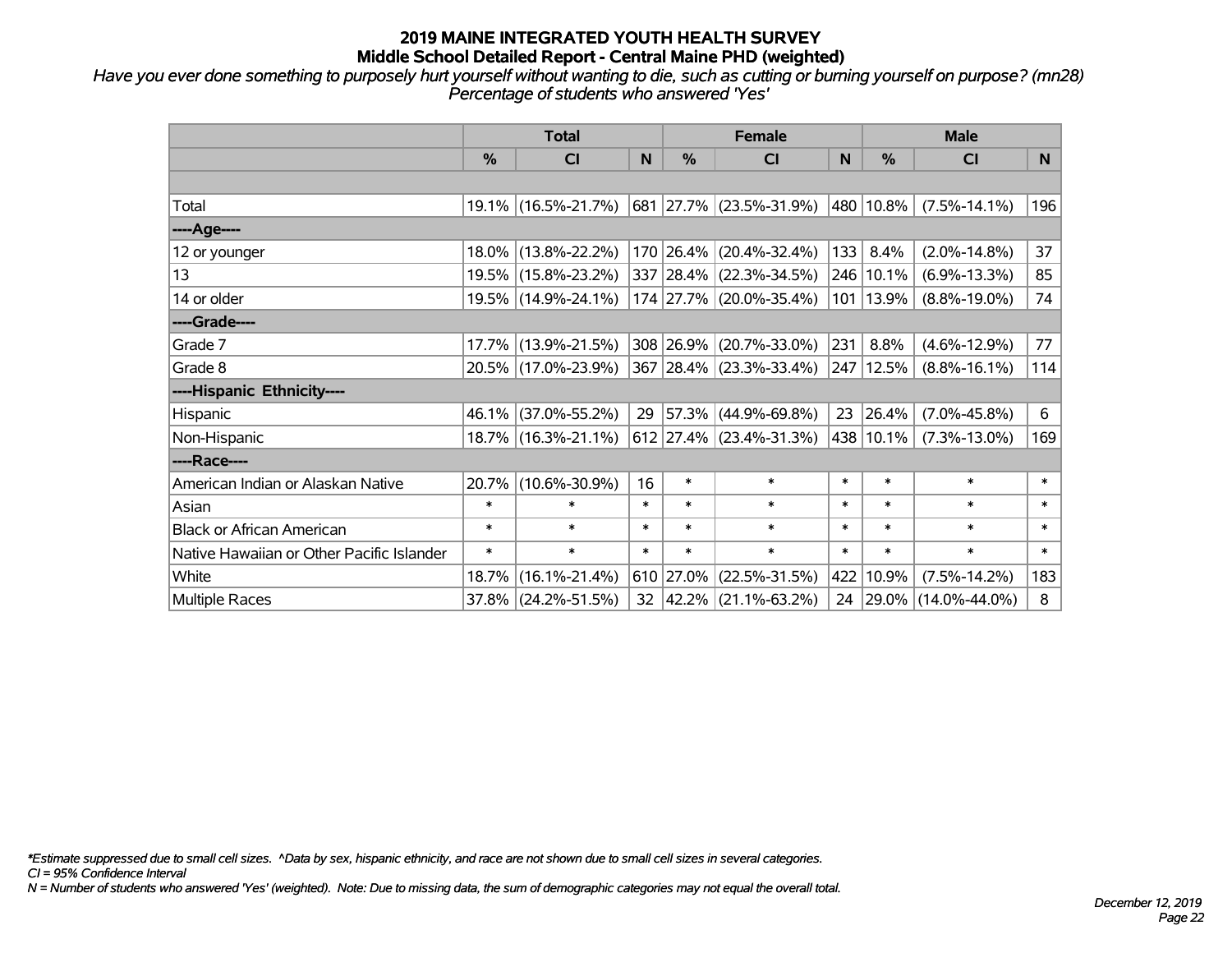#### **2019 MAINE INTEGRATED YOUTH HEALTH SURVEY Middle School Detailed Report - Central Maine PHD (weighted)** *During the past 30 days, on how many days did you smoke cigarettes? (mn29) Percentage of students who answered at least 1 day*

|                                           | <b>Total</b> |                   |        |            | <b>Female</b>           | <b>Male</b>    |               |                              |             |
|-------------------------------------------|--------------|-------------------|--------|------------|-------------------------|----------------|---------------|------------------------------|-------------|
|                                           | $\%$         | <b>CI</b>         | N      | $\%$       | <b>CI</b>               | N              | $\frac{0}{0}$ | <b>CI</b>                    | N           |
|                                           |              |                   |        |            |                         |                |               |                              |             |
| Total                                     | 2.0%         | $(1.4\% - 2.6\%)$ |        |            | 72 1.8% (1.0%-2.6%)     |                |               | $ 31 1.9\%  (1.1\% - 2.8\%)$ | 35          |
| ----Age----                               |              |                   |        |            |                         |                |               |                              |             |
| 12 or younger                             | 1.1%         | $(0.3\% - 1.9\%)$ | 10     | $\ast$     | $\ast$                  | $\ast$         | $\ast$        | $\ast$                       | $\ast$      |
| 13                                        | 1.6%         | $(0.9\% - 2.3\%)$ |        | 28 1.7%    | $(0.7\% - 2.7\%)$       |                | 14 1.1%       | $(0.2\% - 2.0\%)$            | $\mathsf 9$ |
| 14 or older                               | $3.6\%$      | $(2.1\% - 5.1\%)$ |        |            | $33 3.2\% $ (1.7%-4.7%) |                |               | $13 3.7\% $ (1.5%-5.9%)      | 19          |
| ----Grade----                             |              |                   |        |            |                         |                |               |                              |             |
| Grade 7                                   | 1.1%         | $(0.5\% - 1.7\%)$ |        | $19 0.8\%$ | $(0.0\% - 1.8\%)$       | $\overline{7}$ | 1.1%          | $(0.2\% - 1.9\%)$            | 9           |
| Grade 8                                   | 2.8%         | $(2.0\% - 3.6\%)$ |        |            | $50 2.6\% $ (1.5%-3.7%) |                |               | $23 2.8\% $ (1.3%-4.3%)      | 26          |
| ----Hispanic Ethnicity----                |              |                   |        |            |                         |                |               |                              |             |
| Hispanic                                  | $\ast$       | $\ast$            | $\ast$ | $\ast$     | $\ast$                  | $\ast$         | $\ast$        | $\ast$                       | $\ast$      |
| Non-Hispanic                              | 1.8%         | $(1.2\% - 2.4\%)$ |        |            | $59 1.7\% $ (0.8%-2.6%) |                |               | $27 1.7\% $ (0.9%-2.5%)      | 28          |
| ----Race----                              |              |                   |        |            |                         |                |               |                              |             |
| American Indian or Alaskan Native         | $\ast$       | $\ast$            | $\ast$ | $\ast$     | $\ast$                  | $\ast$         | $\ast$        | $\ast$                       | $\ast$      |
| Asian                                     | $\ast$       | $\ast$            | $\ast$ | $\ast$     | $\ast$                  | $\ast$         | $\ast$        | $\ast$                       | $\ast$      |
| <b>Black or African American</b>          | $\ast$       | $\ast$            | $\ast$ | $\ast$     | $\ast$                  | $\ast$         | $\ast$        | $\ast$                       | $\ast$      |
| Native Hawaiian or Other Pacific Islander | $\ast$       | $\ast$            | $\ast$ | $\ast$     | $\ast$                  | $\ast$         | $\ast$        | $\ast$                       | $\ast$      |
| White                                     | 1.8%         | $(1.3\% - 2.4\%)$ | 59     | 1.7%       | $(0.9\% - 2.4\%)$       | 26             | 1.7%          | $(0.9\% - 2.5\%)$            | 27          |
| Multiple Races                            | $\ast$       | $\ast$            | $\ast$ | $\ast$     | $\ast$                  | $\ast$         | $\ast$        | $\ast$                       | $\ast$      |

*\*Estimate suppressed due to small cell sizes. ^Data by sex, hispanic ethnicity, and race are not shown due to small cell sizes in several categories.*

*CI = 95% Confidence Interval*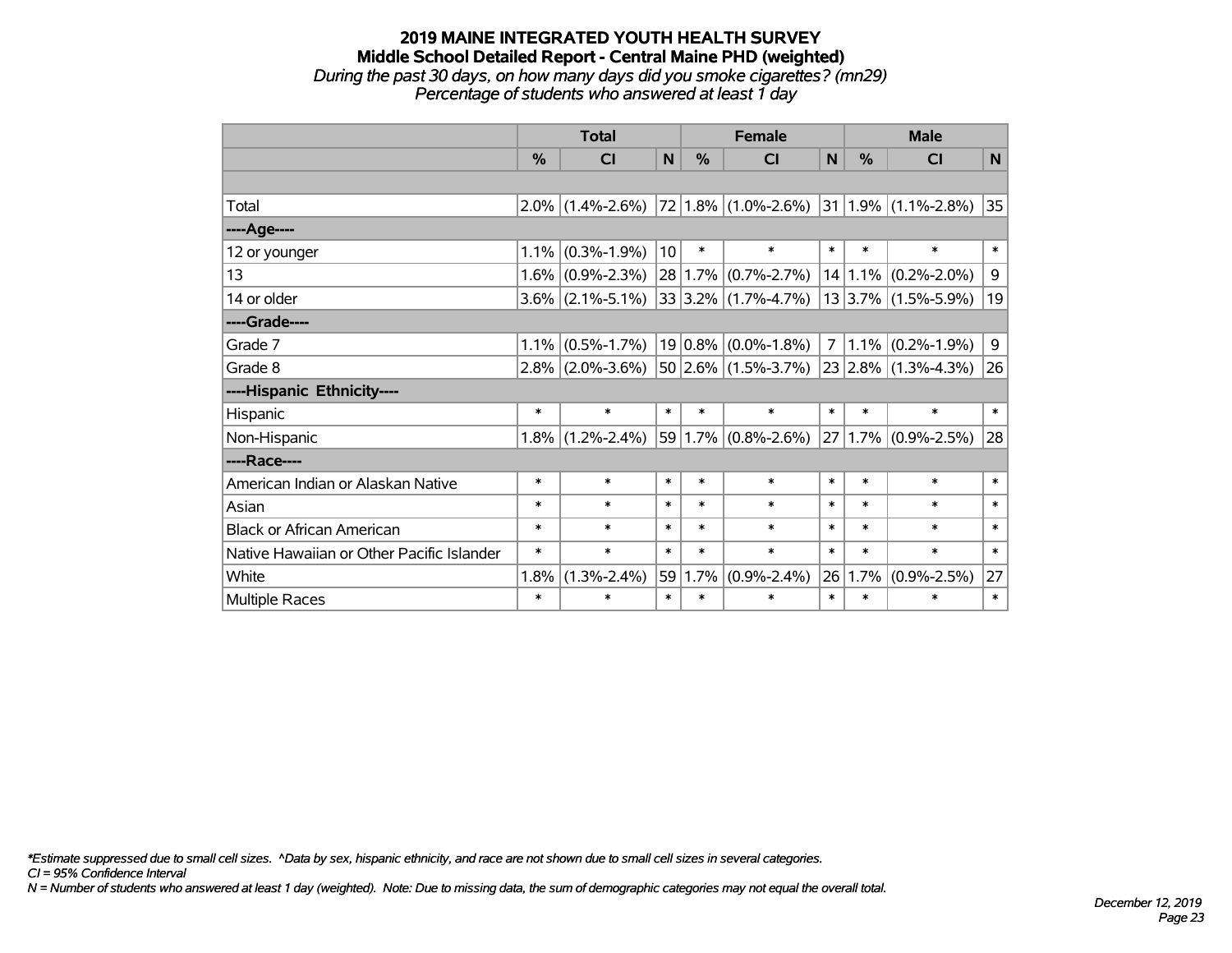*How old were you when you smoked a whole cigarette for the first time? (mn32)*

*Among students who have smoked a whole cigarette, the percentage of students who answered before age 11*

|                                           | <b>Total</b>  |                     |        |               | <b>Female</b>          | <b>Male</b>  |               |                            |        |
|-------------------------------------------|---------------|---------------------|--------|---------------|------------------------|--------------|---------------|----------------------------|--------|
|                                           | $\frac{0}{0}$ | <b>CI</b>           | N      | %             | <b>CI</b>              | $\mathsf{N}$ | $\frac{0}{0}$ | CI                         | N      |
|                                           |               |                     |        |               |                        |              |               |                            |        |
| Total                                     |               | 30.6% (23.4%-37.9%) |        |               | 54 19.2% (11.5%-27.0%) |              |               | 14 38.6% (24.9%-52.2%)     | 40     |
| ----Age----                               |               |                     |        |               |                        |              |               |                            |        |
| 12 or younger                             | 39.8%         | $(22.2\% - 57.4\%)$ | 15     | $\ast$        | $\ast$                 | $\ast$       | $\ast$        | $\ast$                     | $\ast$ |
| 13                                        |               | 27.0% (15.8%-38.1%) |        | 19 21.1%      | $(8.1\% - 34.1\%)$     | 7            | 31.8%         | $(13.6\% - 49.9\%)$        | 12     |
| 14 or older                               |               | 29.4% (15.4%-43.4%) | 20     | $\ast$        | $\ast$                 | $\ast$       | $\ast$        | $\ast$                     | $\ast$ |
| ----Grade----                             |               |                     |        |               |                        |              |               |                            |        |
| Grade 7                                   | 31.2%         | $(16.4\% - 46.0\%)$ | 20     | $\ast$        | $\ast$                 | $\ast$       | $\ast$        | $\ast$                     | $\ast$ |
| Grade 8                                   |               | 28.5% (19.5%-37.6%) |        | $ 30 17.6\% $ | $(5.7\% - 29.4\%)$     | 9            |               | 38.1% (25.0%-51.3%)        | 22     |
| ----Hispanic Ethnicity----                |               |                     |        |               |                        |              |               |                            |        |
| Hispanic                                  | $\ast$        | $\ast$              | $\ast$ | $\ast$        | $\ast$                 | $\ast$       | $\ast$        | $\ast$                     | $\ast$ |
| Non-Hispanic                              |               | 32.0% (23.8%-40.1%) |        |               | 51 19.3% (10.7%-27.8%) |              |               | $13 41.5\% $ (25.8%-57.3%) | 38     |
| ----Race----                              |               |                     |        |               |                        |              |               |                            |        |
| American Indian or Alaskan Native         | $\ast$        | $\ast$              | $\ast$ | $\ast$        | $\ast$                 | $\ast$       | $\ast$        | $\ast$                     | $\ast$ |
| Asian                                     | $\ast$        | $\ast$              | $\ast$ | $\ast$        | $\ast$                 | $\ast$       | $\ast$        | $\ast$                     | $\ast$ |
| <b>Black or African American</b>          | $\ast$        | $\ast$              | $\ast$ | $\ast$        | $\ast$                 | $\ast$       | $\ast$        | $\ast$                     | $\ast$ |
| Native Hawaiian or Other Pacific Islander | $\ast$        | $\ast$              | $\ast$ | $\ast$        | $\ast$                 | $\ast$       | $\ast$        | $\ast$                     | $\ast$ |
| White                                     | 30.2%         | $(22.5\% - 37.9\%)$ |        | 46 17.7%      | $(9.3\% - 26.1\%)$     | 11           | 39.0%         | $(24.0\% - 53.9\%)$        | 35     |
| Multiple Races                            | $\ast$        | $\ast$              | $\ast$ | $\ast$        | $\ast$                 | $\ast$       | $\ast$        | $\ast$                     | $\ast$ |

*\*Estimate suppressed due to small cell sizes. ^Data by sex, hispanic ethnicity, and race are not shown due to small cell sizes in several categories.*

*CI = 95% Confidence Interval*

*N = Among students who have smoked a whole cigarette, the number of students who answered before age 11 (weighted). Note: Due to missing data, the sum of demographic categories may not equal the overall total.*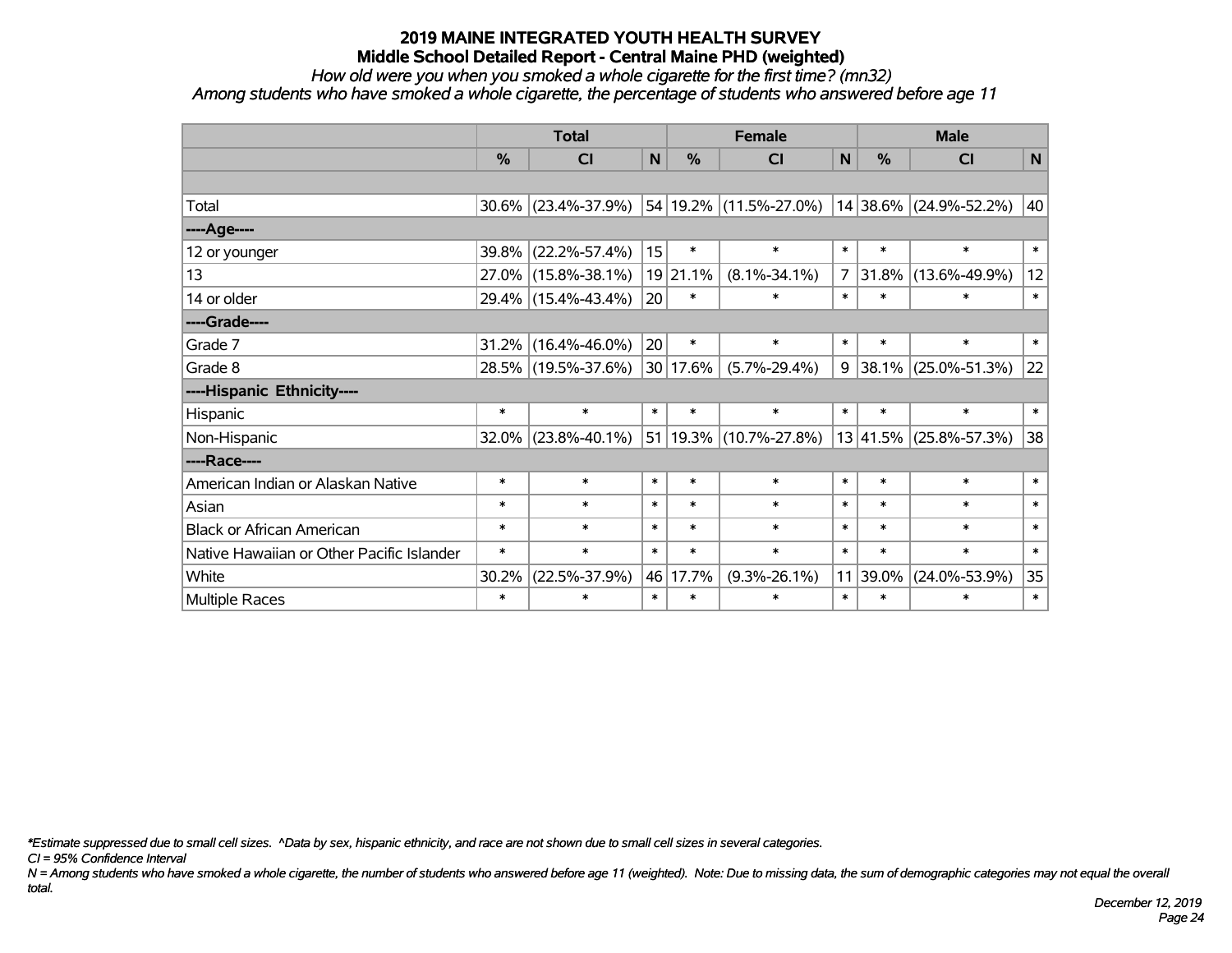#### **2019 MAINE INTEGRATED YOUTH HEALTH SURVEY Middle School Detailed Report - Central Maine PHD (weighted)** *How old were you when you smoked a whole cigarette for the first time? (mn32\_2) Percentage of students who answered before age 11*

|                                           | <b>Total</b> |                     |             | <b>Female</b> |                                     |                | <b>Male</b> |                          |        |
|-------------------------------------------|--------------|---------------------|-------------|---------------|-------------------------------------|----------------|-------------|--------------------------|--------|
|                                           | $\%$         | <b>CI</b>           | $\mathbf N$ | $\frac{0}{0}$ | <b>CI</b>                           | N              | %           | CI                       | N      |
|                                           |              |                     |             |               |                                     |                |             |                          |        |
| Total                                     |              | $1.5\%$ (1.1%-1.9%) |             |               | $54 0.8\% $ (0.4%-1.2%)             |                |             | $ 14 2.2\% $ (1.5%-2.9%) | 40     |
| ----Age----                               |              |                     |             |               |                                     |                |             |                          |        |
| 12 or younger                             | 1.6%         | $(0.8\% - 2.4\%)$   | 15          | $\ast$        | $\ast$                              | $\ast$         | $\ast$      | $\ast$                   | $\ast$ |
| 13                                        |              | $1.1\%$ (0.6%-1.7%) | 19          | 0.8%          | $(0.2\% - 1.4\%)$                   | $\overline{7}$ | 1.5%        | $(0.4\% - 2.6\%)$        | 12     |
| 14 or older                               |              | $2.2\%$ (1.1%-3.3%) | 20          | $\ast$        | $\ast$                              | $\ast$         | $\ast$      | $\ast$                   | $\ast$ |
| ----Grade----                             |              |                     |             |               |                                     |                |             |                          |        |
| Grade 7                                   | 1.2%         | $(0.5\% - 1.9\%)$   | 20          | $\ast$        | $\ast$                              | $\ast$         | $\ast$      | $\ast$                   | $\ast$ |
| Grade 8                                   |              | $1.7\%$ (1.1%-2.4%) |             |               | $30 1.0\% $ (0.3%-1.7%)             | 9              | 2.4%        | $(1.4\% - 3.4\%)$        | 22     |
| ----Hispanic Ethnicity----                |              |                     |             |               |                                     |                |             |                          |        |
| Hispanic                                  | $\ast$       | $\ast$              | $\ast$      | $\ast$        | $\ast$                              | $\ast$         | $\ast$      | $\ast$                   | $\ast$ |
| Non-Hispanic                              | $1.6\%$      | $(1.2\% - 2.0\%)$   |             |               | 51 0.8% $(0.4\text{%}-1.3\text{%)}$ |                |             | $13$ 2.3% (1.6%-3.1%)    | 38     |
| ----Race----                              |              |                     |             |               |                                     |                |             |                          |        |
| American Indian or Alaskan Native         | $\ast$       | $\ast$              | $\ast$      | $\ast$        | $\ast$                              | $\ast$         | $\ast$      | $\ast$                   | $\ast$ |
| Asian                                     | $\ast$       | $\ast$              | $\ast$      | $\ast$        | $\ast$                              | $\ast$         | $\ast$      | $\ast$                   | $\ast$ |
| <b>Black or African American</b>          | $\ast$       | $\ast$              | $\ast$      | $\ast$        | $\ast$                              | $\ast$         | $\ast$      | $\ast$                   | $\ast$ |
| Native Hawaiian or Other Pacific Islander | $\ast$       | $\ast$              | $\ast$      | $\ast$        | $\ast$                              | $\ast$         | $\ast$      | $\ast$                   | $\ast$ |
| White                                     | 1.4%         | $(1.0\% - 1.9\%)$   | 46          | 0.7%          | $(0.3\% - 1.1\%)$                   | 11             | 2.1%        | $(1.5\% - 2.8\%)$        | 35     |
| Multiple Races                            | $\ast$       | $\ast$              | $\ast$      | $\ast$        | $\ast$                              | $\ast$         | $\ast$      | $\ast$                   | $\ast$ |

*\*Estimate suppressed due to small cell sizes. ^Data by sex, hispanic ethnicity, and race are not shown due to small cell sizes in several categories.*

*CI = 95% Confidence Interval*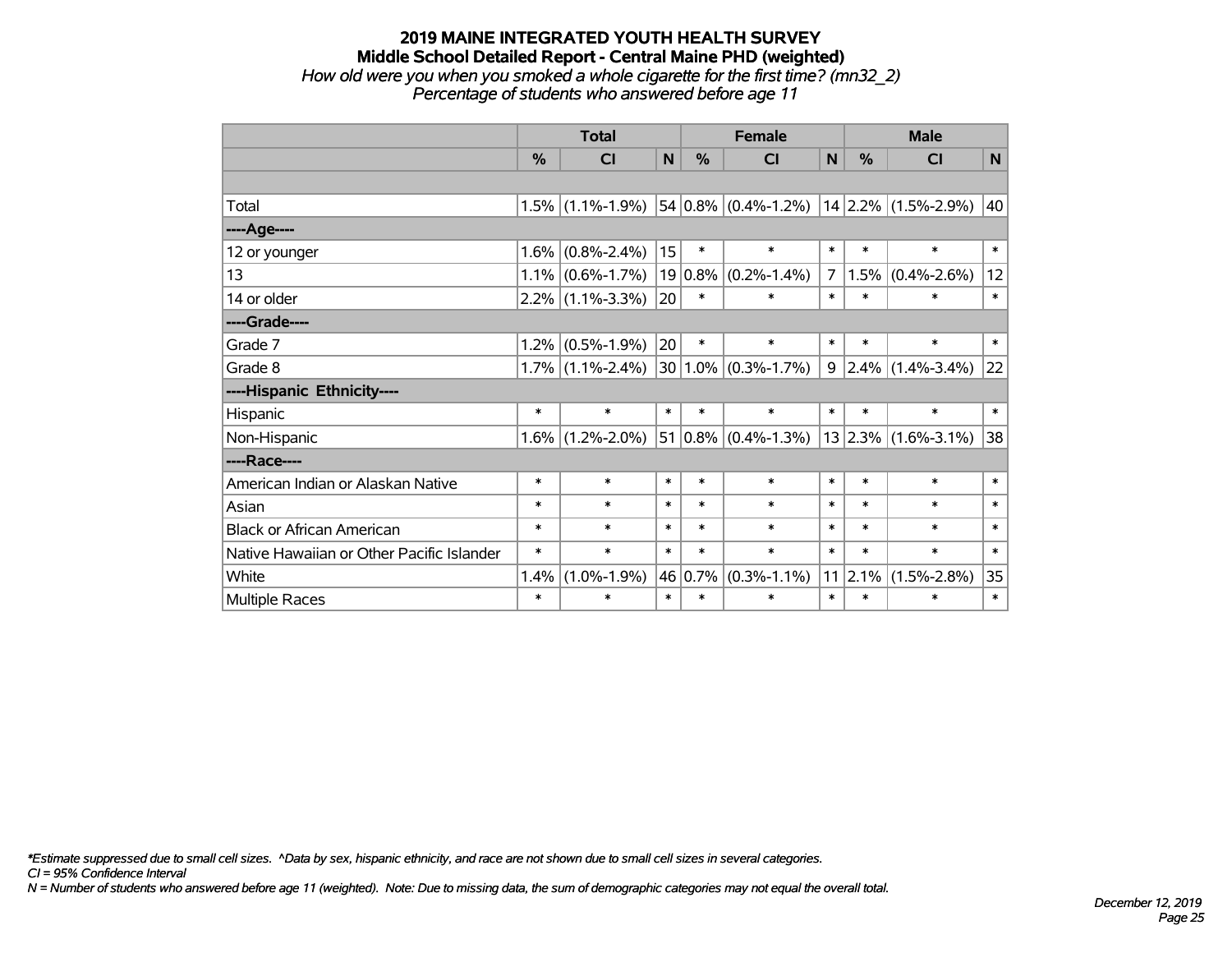*During the past 30 days, on how many days did you use chewing tobacco, snuff, dip, snus, or dissolvable tobacco products, such as Copenhagen, Grizzly, Skoal, or Camel Snus? (Do not count any electronic vapor products.) (mn181a)*

*Percentage of students who answered at least 1 day*

|                                           | <b>Total</b> |                                               |             |         | <b>Female</b>           |        |            | <b>Male</b>               |              |  |  |
|-------------------------------------------|--------------|-----------------------------------------------|-------------|---------|-------------------------|--------|------------|---------------------------|--------------|--|--|
|                                           | %            | <b>CI</b>                                     | $\mathbf N$ | %       | <b>CI</b>               | N      | $\%$       | <b>CI</b>                 | $\mathsf{N}$ |  |  |
|                                           |              |                                               |             |         |                         |        |            |                           |              |  |  |
| Total                                     |              | $2.0\%$ (1.5%-2.5%)   72   1.2%   (0.6%-1.9%) |             |         |                         |        |            | $ 22 2.6\% $ (1.7%-3.5%)  | 46           |  |  |
| ----Age----                               |              |                                               |             |         |                         |        |            |                           |              |  |  |
| 12 or younger                             | 2.4%         | $(1.1\% - 3.8\%)$                             |             | 23 1.5% | $(0.1\% - 2.9\%)$       |        |            | $7 3.6\% (1.4\% - 5.7\%)$ | 15           |  |  |
| 13                                        | 1.5%         | $(0.8\% - 2.2\%)$                             |             |         | $26 1.0\% $ (0.2%-1.8%) | 9      |            | $1.6\%$ (0.4%-2.8%)       | 14           |  |  |
| 14 or older                               |              | $2.3\%$ (1.6%-3.1%)                           |             |         | $22 1.5\% $ (0.0%-2.9%) |        |            | $6$   3.0%   (1.7%-4.3%)  | 16           |  |  |
| ----Grade----                             |              |                                               |             |         |                         |        |            |                           |              |  |  |
| Grade 7                                   | 1.7%         | $(0.6\% - 2.8\%)$                             |             | 30 0.9% | $(0.0\% - 1.9\%)$       |        | $8 2.2\% $ | $(0.7\% - 3.8\%)$         | 20           |  |  |
| Grade 8                                   |              | $2.1\%$ (1.2%-3.0%)                           |             |         | $38 1.5\% $ (0.3%-2.7%) |        |            | $13$   2.7%   (1.3%-4.1%) | 25           |  |  |
| ----Hispanic Ethnicity----                |              |                                               |             |         |                         |        |            |                           |              |  |  |
| Hispanic                                  | $\ast$       | $\ast$                                        | $\ast$      | $\ast$  | $\ast$                  | $\ast$ | $\ast$     | $\ast$                    | $\ast$       |  |  |
| Non-Hispanic                              | $1.8\%$      | $(1.3\% - 2.3\%)$                             |             |         | $57 1.0\% $ (0.4%-1.7%) |        | 16 2.4%    | $(1.6\% - 3.2\%)$         | 39           |  |  |
| ----Race----                              |              |                                               |             |         |                         |        |            |                           |              |  |  |
| American Indian or Alaskan Native         | $\ast$       | $\ast$                                        | $\ast$      | $\ast$  | $\ast$                  | $\ast$ | $\ast$     | $\ast$                    | $\ast$       |  |  |
| Asian                                     | $\ast$       | $\ast$                                        | $\ast$      | $\ast$  | $\ast$                  | $\ast$ | $\ast$     | $\ast$                    | $\ast$       |  |  |
| <b>Black or African American</b>          | $\ast$       | $\ast$                                        | $\ast$      | $\ast$  | $\ast$                  | $\ast$ | $\ast$     | $\ast$                    | $\ast$       |  |  |
| Native Hawaiian or Other Pacific Islander | $\ast$       | $\ast$                                        | $\ast$      | $\ast$  | $\ast$                  | $\ast$ | $\ast$     | $\ast$                    | $\ast$       |  |  |
| White                                     | 1.7%         | $(1.2\% - 2.2\%)$                             | 56          | 1.0%    | $(0.4\% - 1.7\%)$       |        | 16 2.3%    | $(1.5\% - 3.1\%)$         | 38           |  |  |
| <b>Multiple Races</b>                     | $\ast$       | $\ast$                                        | $\ast$      | $\ast$  | $\ast$                  | $\ast$ | *          | $\ast$                    | $\ast$       |  |  |

*\*Estimate suppressed due to small cell sizes. ^Data by sex, hispanic ethnicity, and race are not shown due to small cell sizes in several categories.*

*CI = 95% Confidence Interval*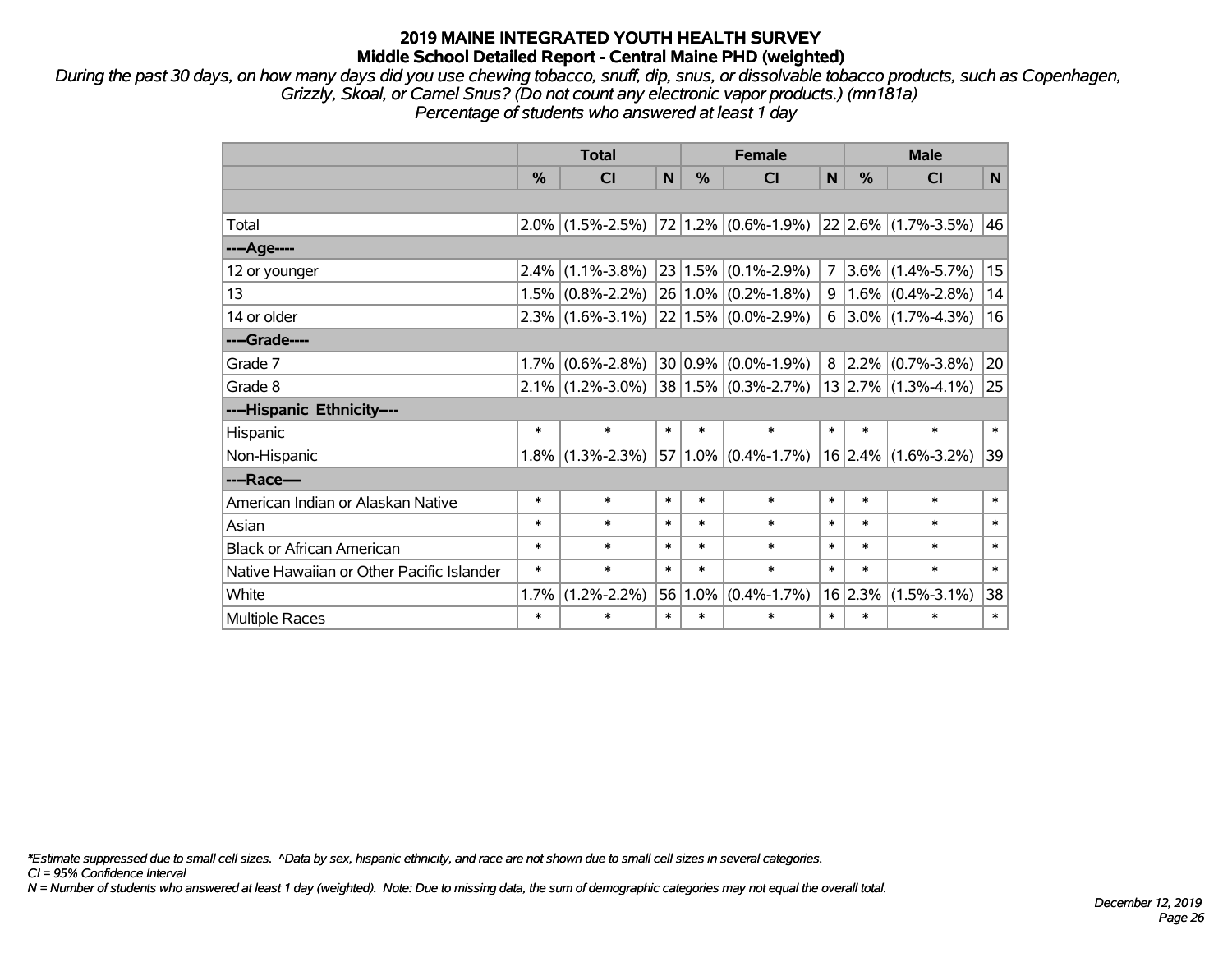*During the past 30 days, on how many days did you smoke cigars, cigarillos, or little cigars? (mn30) Percentage of students who answered at least 1 day*

|                                           |        | <b>Total</b>        | <b>Female</b> |            |                         | <b>Male</b>    |             |                   |                |
|-------------------------------------------|--------|---------------------|---------------|------------|-------------------------|----------------|-------------|-------------------|----------------|
|                                           | %      | <b>CI</b>           | N             | %          | <b>CI</b>               | N              | $\%$        | <b>CI</b>         | N              |
|                                           |        |                     |               |            |                         |                |             |                   |                |
| Total                                     | 1.4%   | $(1.0\% - 1.9\%)$   |               |            | $51 1.3\% $ (0.5%-2.1%) |                | 22 1.2%     | $(0.8\% - 1.7\%)$ | 22             |
| ----Age----                               |        |                     |               |            |                         |                |             |                   |                |
| 12 or younger                             | 1.5%   | $(0.4\% - 2.5\%)$   | 14            | $\ast$     | $\ast$                  | $\ast$         | $\ast$      | $\ast$            | $\ast$         |
| 13                                        | 1.5%   | $(1.0\% - 2.1\%)$   | 26            | 1.4%       | $(0.3\% - 2.4\%)$       | 11             | 1.2%        | $(0.3\% - 2.0\%)$ | 10             |
| 14 or older                               |        | $1.2\%$ (0.5%-2.0%) | 11            | $\ast$     | *                       | $\ast$         | $\ast$      | ∗                 | $\ast$         |
| ----Grade----                             |        |                     |               |            |                         |                |             |                   |                |
| Grade 7                                   | 1.4%   | $(0.8\% - 2.0\%)$   |               | $24 0.8\%$ | $(0.0\% - 1.8\%)$       | 7 <sup>1</sup> | 1.7%        | $(0.9\% - 2.6\%)$ | 15             |
| Grade 8                                   | 1.4%   | $(0.7\% - 2.2\%)$   |               |            | $26 1.8\% $ (0.4%-3.1%) |                | $15 0.8\% $ | $(0.2\% - 1.4\%)$ | $\overline{7}$ |
| ----Hispanic Ethnicity----                |        |                     |               |            |                         |                |             |                   |                |
| Hispanic                                  | $\ast$ | $\ast$              | $\ast$        | *          | $\ast$                  | $\ast$         | $\ast$      | $\ast$            | $\ast$         |
| Non-Hispanic                              | 1.4%   | $(0.9\% - 1.9\%)$   |               |            | $45 1.3\% $ (0.5%-2.2%) | 21             | 1.2%        | $(0.7\% - 1.6\%)$ | 19             |
| ----Race----                              |        |                     |               |            |                         |                |             |                   |                |
| American Indian or Alaskan Native         | $\ast$ | $\ast$              | $\ast$        | $\ast$     | $\ast$                  | $\ast$         | $\ast$      | $\ast$            | $\ast$         |
| Asian                                     | $\ast$ | $\ast$              | $\ast$        | $\ast$     | $\ast$                  | $\ast$         | $\ast$      | $\ast$            | $\ast$         |
| <b>Black or African American</b>          | $\ast$ | $\ast$              | $\ast$        | $\ast$     | $\ast$                  | $\ast$         | $\ast$      | $\ast$            | $\ast$         |
| Native Hawaiian or Other Pacific Islander | $\ast$ | $\ast$              | $\ast$        | $\ast$     | $\ast$                  | $\ast$         | $\ast$      | $\ast$            | $\ast$         |
| White                                     | 1.2%   | $(0.8\% - 1.7\%)$   | 40            | 1.2%       | $(0.5\% - 2.0\%)$       |                | $20 0.9\%$  | $(0.5\% - 1.4\%)$ | 15             |
| Multiple Races                            | $\ast$ | $\ast$              | $\ast$        | $\ast$     | $\ast$                  | $\ast$         | $\ast$      | $\ast$            | $\ast$         |

*\*Estimate suppressed due to small cell sizes. ^Data by sex, hispanic ethnicity, and race are not shown due to small cell sizes in several categories.*

*CI = 95% Confidence Interval*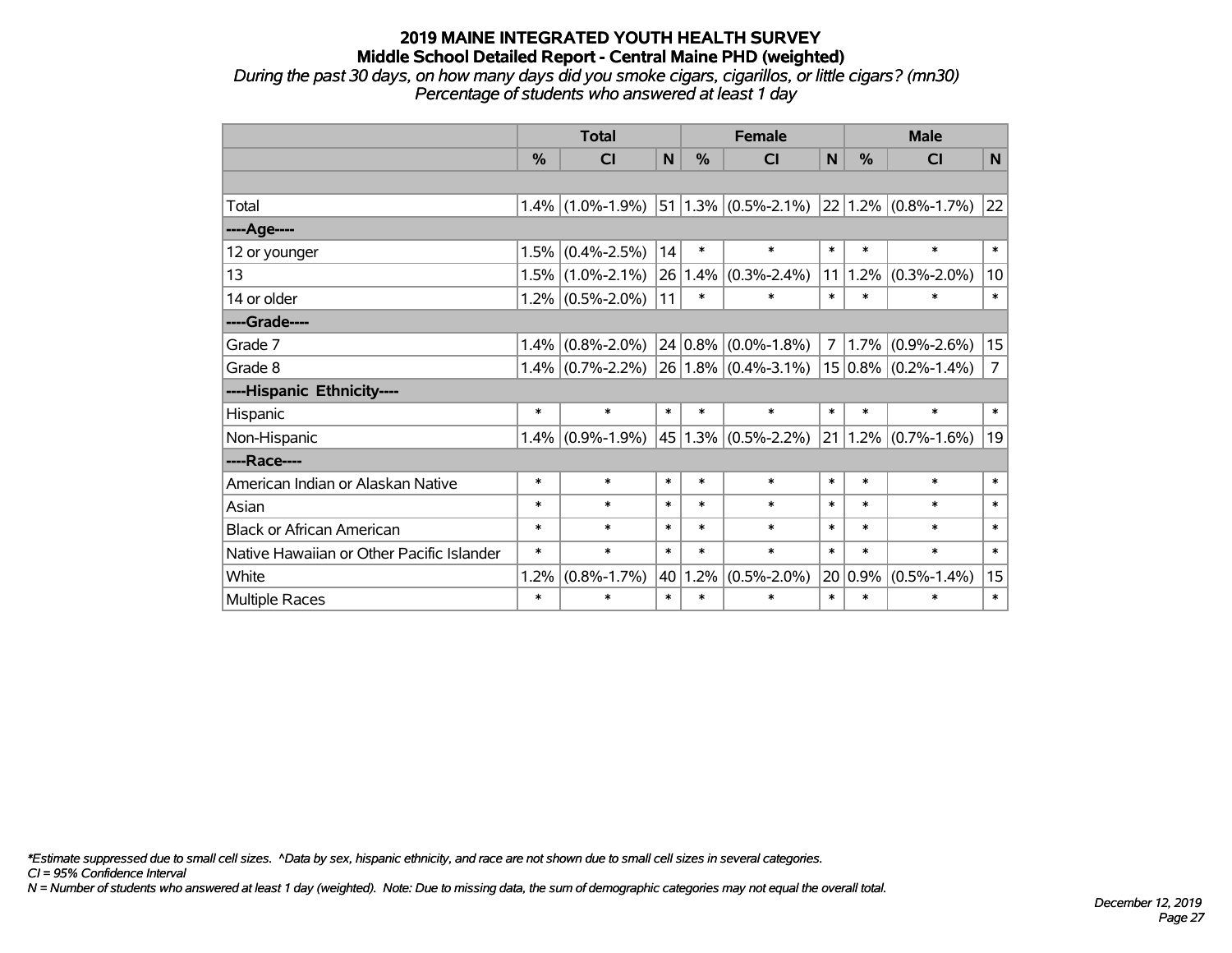*During the past 7 days, on how many days were you in the same room with someone who was smoking cigarettes? (mn33a) Percentage of students who answered at least 1 day*

|                                           | <b>Total</b> |                        |        |               | <b>Female</b>            |              | <b>Male</b>      |                         |        |  |
|-------------------------------------------|--------------|------------------------|--------|---------------|--------------------------|--------------|------------------|-------------------------|--------|--|
|                                           | %            | CI                     | N      | $\frac{0}{0}$ | <b>CI</b>                | <sub>N</sub> | %                | <b>CI</b>               | N.     |  |
|                                           |              |                        |        |               |                          |              |                  |                         |        |  |
| Total                                     |              | $27.4\%$ (25.4%-29.5%) |        |               | 981 29.2% (26.2%-32.2%)  |              |                  | 511 25.4% (22.0%-28.8%) | 456    |  |
| ----Age----                               |              |                        |        |               |                          |              |                  |                         |        |  |
| 12 or younger                             | 23.8%        | $(20.3\% - 27.2\%)$    |        |               | 220 27.1% (22.9%-31.2%)  | 136          | 19.5%            | $(14.7\% - 24.4\%)$     | 82     |  |
| 13                                        |              | 27.6% (24.5%-30.8%)    |        |               | 476 28.6% (24.0%-33.3%)  |              |                  | 244 26.1% (20.7%-31.6%) | 222    |  |
| 14 or older                               |              | $30.6\%$ (27.8%-33.3%) |        |               | 281 32.8% (27.6%-38.0%)  |              |                  | 130 28.7% (24.1%-33.2%) | 150    |  |
| ----Grade----                             |              |                        |        |               |                          |              |                  |                         |        |  |
| Grade 7                                   | 25.4%        | $(22.3\% - 28.4\%)$    |        |               | 438 26.0% (23.0%-28.9%)  |              | 223 24.3%        | $(20.1\% - 28.5\%)$     | 209    |  |
| Grade 8                                   |              | 29.6% (26.3%-32.9%)    |        |               | 534 32.5% (27.6%-37.4%)  |              |                  | 285 26.6% (21.3%-31.9%) | 242    |  |
| ----Hispanic Ethnicity----                |              |                        |        |               |                          |              |                  |                         |        |  |
| Hispanic                                  | 28.3%        | $(21.6\% - 35.1\%)$    | 19     | $ 31.0\% $    | $(24.3\% - 37.6\%)$      |              | $13 \mid 24.1\%$ | $(12.8\% - 35.4\%)$     | 6      |  |
| Non-Hispanic                              |              | 27.6% (25.6%-29.7%)    |        |               | 892 29.7% (26.4%-33.0%)  |              |                  | 469 25.3% (21.7%-29.0%) | 412    |  |
| ----Race----                              |              |                        |        |               |                          |              |                  |                         |        |  |
| American Indian or Alaskan Native         | 28.5%        | $(18.9\% - 38.1\%)$    | 20     | 34.9%         | $(19.1\% - 50.6\%)$      | 12           | 23.2%            | $(12.2\% - 34.2\%)$     | 9      |  |
| Asian                                     | 29.4%        | $(9.0\% - 49.7\%)$     | 6      | $\ast$        | $\ast$                   | $\ast$       | $\ast$           | $\ast$                  | $\ast$ |  |
| <b>Black or African American</b>          | 32.0%        | $(20.4\% - 43.6\%)$    | 10     | $\ast$        | $\ast$                   | $\ast$       | $\ast$           | $\ast$                  | $\ast$ |  |
| Native Hawaiian or Other Pacific Islander | $\ast$       | $\ast$                 | $\ast$ | $\ast$        | $\ast$                   | $\ast$       | $\ast$           | $\ast$                  | $\ast$ |  |
| White                                     | 27.0%        | $(25.1\% - 28.9\%)$    |        | 878 29.0%     | $(25.8\% - 32.3\%)$      | 460          | 24.7%            | $(21.3\% - 28.1\%)$     | 406    |  |
| Multiple Races                            |              | $36.1\%$ (26.2%-46.0%) | 33     |               | $ 40.6\% $ (28.1%-53.2%) | 23           |                  | 29.6% (20.0%-39.2%)     | 11     |  |

*\*Estimate suppressed due to small cell sizes. ^Data by sex, hispanic ethnicity, and race are not shown due to small cell sizes in several categories.*

*CI = 95% Confidence Interval*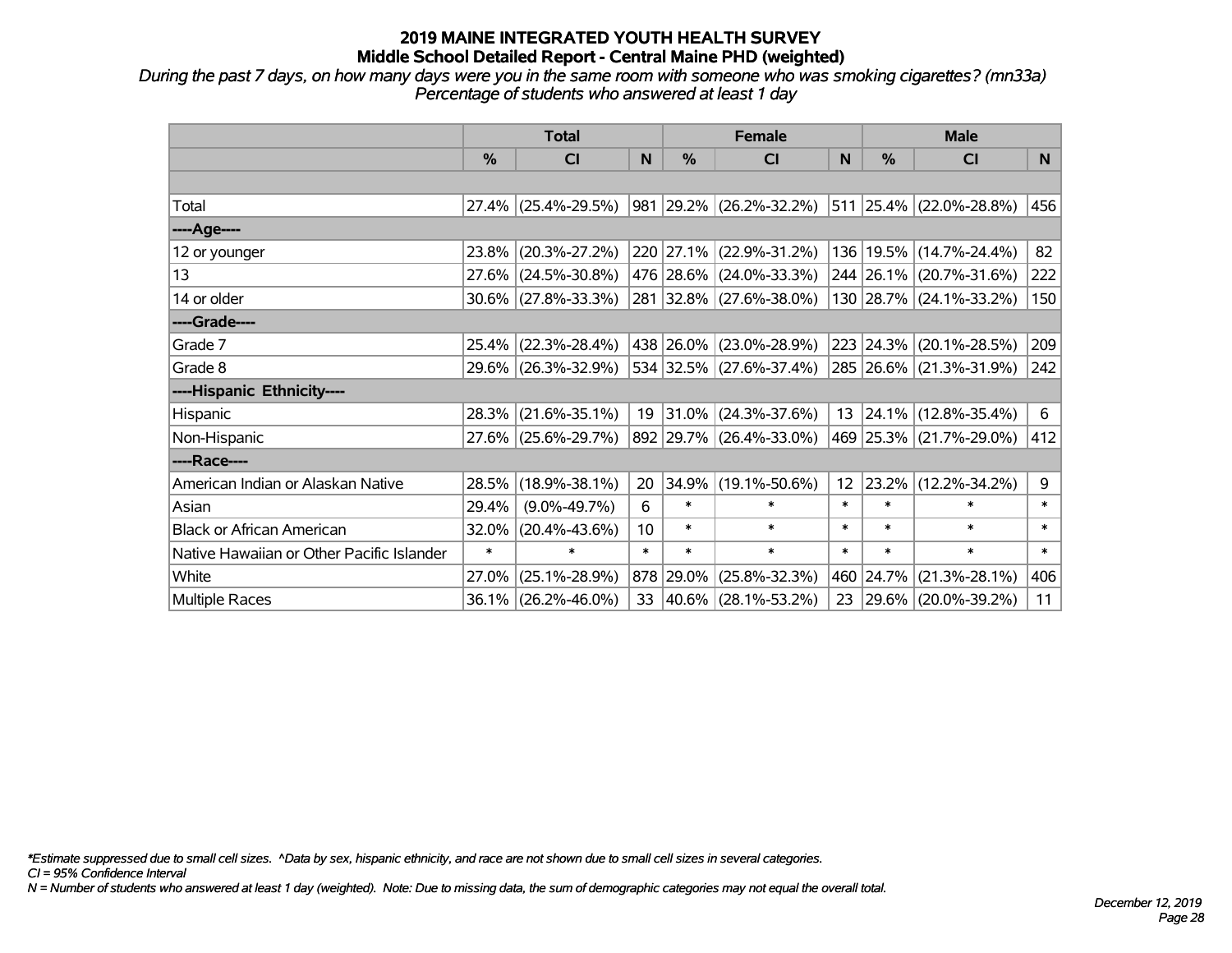*During the past 7 days, on how many days were you in the same car with someone who was smoking cigarettes? (mn56a) Percentage of students who answered at least 1 day*

|                                           | <b>Total</b> |                     |        |           | <b>Female</b>           |                 | <b>Male</b> |                             |        |  |
|-------------------------------------------|--------------|---------------------|--------|-----------|-------------------------|-----------------|-------------|-----------------------------|--------|--|
|                                           | %            | <b>CI</b>           | N      | %         | <b>CI</b>               | N               | %           | <b>CI</b>                   | N      |  |
|                                           |              |                     |        |           |                         |                 |             |                             |        |  |
| Total                                     |              | 20.4% (18.5%-22.4%) |        |           | 733 22.3% (19.7%-24.9%) |                 |             | 390 18.6% (15.2%-22.0%)     | 336    |  |
| ----Age----                               |              |                     |        |           |                         |                 |             |                             |        |  |
| 12 or younger                             |              | 19.8% (15.0%-24.6%) |        |           | 182 25.4% (17.0%-33.8%) | 126             | 13.3%       | $(6.8\% - 19.8\%)$          | 56     |  |
| 13                                        |              | 19.4% (17.1%-21.8%) |        |           | 332 19.1% (15.5%-22.7%) |                 |             | 159   19.5%   (15.3%-23.6%) | 166    |  |
| 14 or older                               |              | 23.0% (20.2%-25.9%) |        |           | 219 25.0% (19.6%-30.4%) |                 |             | 105 21.5% (16.8%-26.1%)     | 114    |  |
| ----Grade----                             |              |                     |        |           |                         |                 |             |                             |        |  |
| Grade 7                                   |              | 19.7% (15.8%-23.5%) |        |           | 341 21.3% (16.7%-25.9%) | 183             | 17.8%       | $(11.5\% - 24.1\%)$         | 155    |  |
| Grade 8                                   |              | 21.7% (19.4%-24.0%) |        |           | 391 23.7% (20.9%-26.5%) |                 |             | 207   19.7%   (15.5%-24.0%) | 182    |  |
| ----Hispanic Ethnicity----                |              |                     |        |           |                         |                 |             |                             |        |  |
| Hispanic                                  |              | 24.2% (12.6%-35.8%) | 17     | 21.6%     | $(9.9\% - 33.3\%)$      | 9               | 28.1%       | $(9.5\% - 46.7\%)$          | 8      |  |
| Non-Hispanic                              |              | 20.4% (18.1%-22.7%) |        |           | 650 22.1% (19.0%-25.2%) | 342             |             | $18.7\%$ (15.0%-22.3%)      | 302    |  |
| ----Race----                              |              |                     |        |           |                         |                 |             |                             |        |  |
| American Indian or Alaskan Native         | 30.2%        | $(16.0\% - 44.4\%)$ | 20     | 29.2%     | $(6.5\% - 52.0\%)$      | 8               | 31.8%       | $(15.4\% - 48.1\%)$         | 12     |  |
| Asian                                     | $\ast$       | $\ast$              | $\ast$ | $\ast$    | $\ast$                  | $\ast$          | $\ast$      | $\ast$                      | $\ast$ |  |
| <b>Black or African American</b>          | 30.8%        | $(16.6\% - 45.0\%)$ | 10     | $\ast$    | $\ast$                  | $\ast$          | $\ast$      | $\ast$                      | $\ast$ |  |
| Native Hawaiian or Other Pacific Islander | $\ast$       | $\ast$              | $\ast$ | $\ast$    | $\ast$                  | $\ast$          | $\ast$      | $\ast$                      | $\ast$ |  |
| White                                     | 20.1%        | $(18.1\% - 22.2\%)$ |        | 652 22.1% | $(19.4\% - 24.8\%)$     | 351             | 18.1%       | $(14.7\% - 21.4\%)$         | 294    |  |
| Multiple Races                            | 17.5%        | $(7.9\% - 27.1\%)$  |        | 18 22.0%  | $(7.9\% - 36.2\%)$      | 12 <sup>2</sup> | 12.5%       | $(3.1\% - 21.8\%)$          | 6      |  |

*\*Estimate suppressed due to small cell sizes. ^Data by sex, hispanic ethnicity, and race are not shown due to small cell sizes in several categories.*

*CI = 95% Confidence Interval*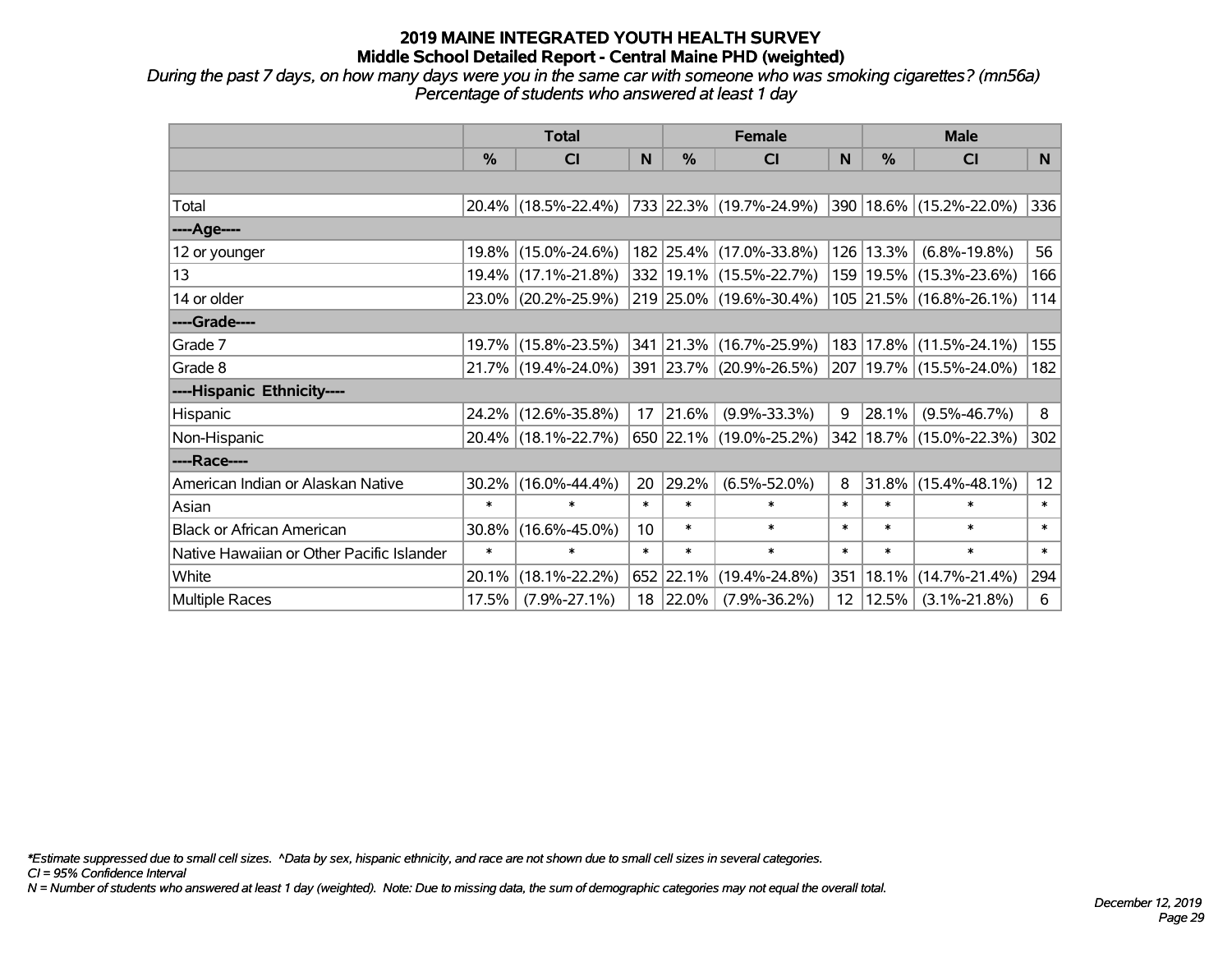#### **2019 MAINE INTEGRATED YOUTH HEALTH SURVEY Middle School Detailed Report - Central Maine PHD (weighted)** *Besides yourself, does anyone who lives in your home smoke cigarettes now? (mn57) Percentage of students who answered 'Yes'*

|                                           | <b>Total</b>  |                                                                          |        |        | <b>Female</b>             |                  | <b>Male</b>   |                          |                 |  |
|-------------------------------------------|---------------|--------------------------------------------------------------------------|--------|--------|---------------------------|------------------|---------------|--------------------------|-----------------|--|
|                                           | $\frac{0}{0}$ | CI                                                                       | N      | %      | CI                        | N                | $\frac{0}{0}$ | <b>CI</b>                | N.              |  |
|                                           |               |                                                                          |        |        |                           |                  |               |                          |                 |  |
| Total                                     |               | $40.6\%$ (37.4%-43.8%) 1,452 41.0% (37.4%-44.6%) 715 40.0% (34.7%-45.3%) |        |        |                           |                  |               |                          | 722             |  |
| ----Age----                               |               |                                                                          |        |        |                           |                  |               |                          |                 |  |
| 12 or younger                             | 40.8%         | $(33.3\% - 48.3\%)$                                                      | 371    | 41.2%  | $(31.2\% - 51.3\%)$       |                  |               | 204 40.1% (31.5%-48.7%)  | 166             |  |
| 13                                        |               | 39.5% (36.5%-42.6%)                                                      | 677    |        | 38.0% (33.6%-42.4%)       |                  |               | 316 40.5% (34.4%-46.6%)  | 348             |  |
| 14 or older                               |               | 42.5% (37.4%-47.7%)                                                      | 403    |        | 46.8% (38.2%-55.4%)       |                  |               | 195 39.1% (31.7%-46.6%)  | 207             |  |
| ----Grade----                             |               |                                                                          |        |        |                           |                  |               |                          |                 |  |
| Grade 7                                   | 40.9%         | $(35.2\% - 46.5\%)$                                                      | 707    | 39.5%  | $(32.7\% - 46.3\%)$       |                  | 340 41.8%     | $(35.3\% - 48.3\%)$      | 359             |  |
| Grade 8                                   |               | 40.7% (36.9%-44.6%)                                                      | 734    |        | 43.3% (38.0%-48.6%)       |                  |               | 375 38.1% (30.6%-45.6%)  | 354             |  |
| ----Hispanic Ethnicity----                |               |                                                                          |        |        |                           |                  |               |                          |                 |  |
| Hispanic                                  |               | 35.1% (18.3%-52.0%)                                                      | 25     |        | 35.1% (12.4%-57.8%)       | 15 <sub>15</sub> |               | $ 35.1\% $ (13.9%-56.2%) | 10 <sup>°</sup> |  |
| Non-Hispanic                              |               | 40.8% (37.1%-44.6%)                                                      |        |        | 1,299 41.7% (37.6%-45.9%) |                  |               | 645 39.6% (33.6%-45.7%)  | 640             |  |
| ----Race----                              |               |                                                                          |        |        |                           |                  |               |                          |                 |  |
| American Indian or Alaskan Native         | 43.7%         | $(26.4\% - 61.0\%)$                                                      | 28     | 48.6%  | $(23.2\% - 74.0\%)$       | 13               | 38.4%         | $(16.9\% - 59.9\%)$      | 14              |  |
| Asian                                     | 59.6%         | $(22.2\% - 97.0\%)$                                                      | 11     | $\ast$ | $\ast$                    | $\ast$           | $\ast$        | $\ast$                   | $\ast$          |  |
| <b>Black or African American</b>          | 46.7%         | $(30.8\% - 62.7\%)$                                                      | 15     | $\ast$ | $\ast$                    | $\ast$           | $\ast$        | $\ast$                   | $\ast$          |  |
| Native Hawaiian or Other Pacific Islander | $\ast$        | $\ast$                                                                   | $\ast$ | $\ast$ | $\ast$                    | $\ast$           | $\ast$        | $\ast$                   | $\ast$          |  |
| White                                     | 40.2%         | $(36.3\% - 44.1\%)$                                                      | 1,299  | 41.2%  | $(36.7\% - 45.6\%)$       |                  | 652 39.1%     | $(33.4\% - 44.9\%)$      | 637             |  |
| <b>Multiple Races</b>                     | 37.8%         | $(28.8\% - 46.7\%)$                                                      | 39     | 36.6%  | $(23.8\% - 49.4\%)$       | 21               |               | 37.7% (23.0%-52.5%)      | 17 <sub>2</sub> |  |

*\*Estimate suppressed due to small cell sizes. ^Data by sex, hispanic ethnicity, and race are not shown due to small cell sizes in several categories.*

*CI = 95% Confidence Interval*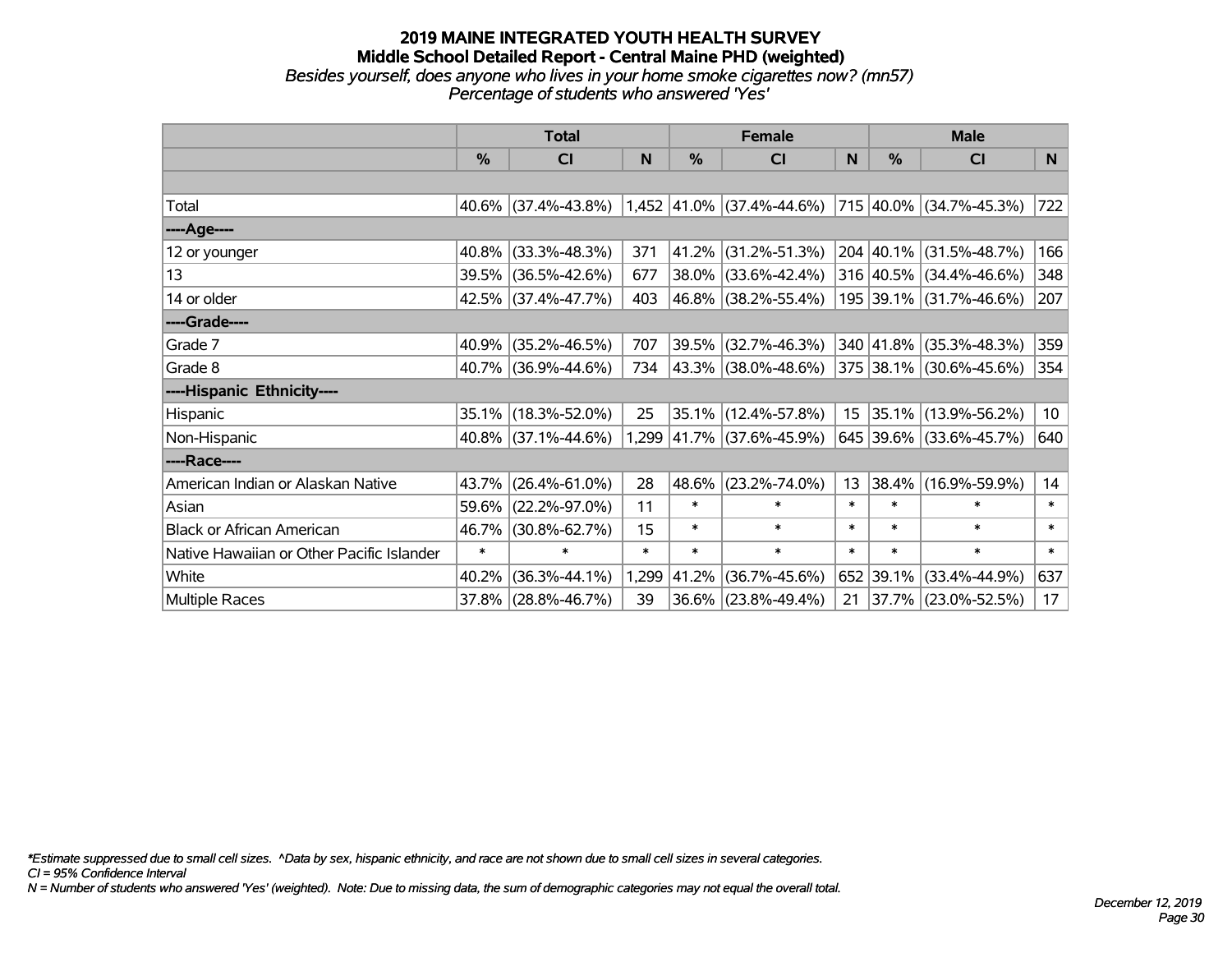#### **2019 MAINE INTEGRATED YOUTH HEALTH SURVEY Middle School Detailed Report - Central Maine PHD (weighted)** *If you wanted to get some cigarettes, how easy would it be for you to get some? (mn37) Percentage of students who answered 'Sort of easy' or 'Very easy'*

|                                           | <b>Total</b>  |                        |        |           | <b>Female</b>               |                | <b>Male</b> |                         |                 |  |
|-------------------------------------------|---------------|------------------------|--------|-----------|-----------------------------|----------------|-------------|-------------------------|-----------------|--|
|                                           | $\frac{0}{0}$ | CI                     | N      | %         | <b>CI</b>                   | <sub>N</sub>   | %           | <b>CI</b>               | N               |  |
|                                           |               |                        |        |           |                             |                |             |                         |                 |  |
| Total                                     |               | $23.5\%$ (21.8%-25.1%) |        |           | 829 22.2% (20.2%-24.3%)     |                |             | 384 24.7% (21.8%-27.7%) | 438             |  |
| ----Age----                               |               |                        |        |           |                             |                |             |                         |                 |  |
| 12 or younger                             |               | 18.7% (15.3%-22.1%)    |        |           | 171   19.7%   (14.8%-24.7%) | 97             | 17.6%       | $(12.9\% - 22.3\%)$     | 74              |  |
| 13                                        |               | 24.0% (20.4%-27.7%)    |        |           | 409 22.1% (18.7%-25.6%)     |                |             | 187 25.9% (20.9%-30.9%) | 216             |  |
| 14 or older                               |               | 27.3% (23.0%-31.6%)    |        |           | 246 25.8% (20.2%-31.3%)     |                |             | 100 28.6% (22.4%-34.7%) | 146             |  |
| ----Grade----                             |               |                        |        |           |                             |                |             |                         |                 |  |
| Grade 7                                   |               | 20.1% (17.8%-22.3%)    |        |           | 342 18.4% (15.0%-21.9%)     |                | 156 21.9%   | $(18.7\% - 25.0\%)$     | 186             |  |
| Grade 8                                   |               | 27.1% (24.0%-30.2%)    |        |           | 483 26.2% (23.5%-28.9%)     |                |             | 228 27.7% (22.5%-33.0%) | 249             |  |
| ----Hispanic Ethnicity----                |               |                        |        |           |                             |                |             |                         |                 |  |
| Hispanic                                  |               | 23.4% (15.8%-31.1%)    | 16     |           | $ 21.0\% $ (12.1%-29.8%)    | 9              | 27.3%       | $(16.0\% - 38.6\%)$     | $7\overline{ }$ |  |
| Non-Hispanic                              |               | 24.1% (22.3%-25.8%)    |        |           | 767 22.7% (20.4%-25.1%)     |                |             | 355 25.4% (22.1%-28.6%) | 406             |  |
| ----Race----                              |               |                        |        |           |                             |                |             |                         |                 |  |
| American Indian or Alaskan Native         | $23.0\%$      | $(14.0\% - 32.0\%)$    | 17     | 22.8%     | $(9.4\% - 36.2\%)$          | $\overline{7}$ | 21.9%       | $(14.5\% - 29.3\%)$     | 8               |  |
| Asian                                     | $\ast$        | $\ast$                 | $\ast$ | $\ast$    | $\ast$                      | $\ast$         | $\ast$      | $\ast$                  | $\ast$          |  |
| <b>Black or African American</b>          | 28.3%         | $(14.2\% - 42.3\%)$    | 10     | $\ast$    | $\ast$                      | $\ast$         | $\ast$      | $\ast$                  | $\ast$          |  |
| Native Hawaiian or Other Pacific Islander | $\ast$        | $\ast$                 | $\ast$ | $\ast$    | $\ast$                      | $\ast$         | $\ast$      | $\ast$                  | $\ast$          |  |
| White                                     | 23.2%         | $(21.4\% - 24.9\%)$    |        | 743 22.1% | $(19.6\% - 24.6\%)$         |                | 345 24.3%   | $(21.1\% - 27.4\%)$     | 394             |  |
| <b>Multiple Races</b>                     |               | 26.2% (18.4%-34.0%)    |        |           | 24 22.0% (15.0%-28.9%)      |                |             | 12 33.3% (18.2%-48.3%)  | 12              |  |

*\*Estimate suppressed due to small cell sizes. ^Data by sex, hispanic ethnicity, and race are not shown due to small cell sizes in several categories.*

*CI = 95% Confidence Interval*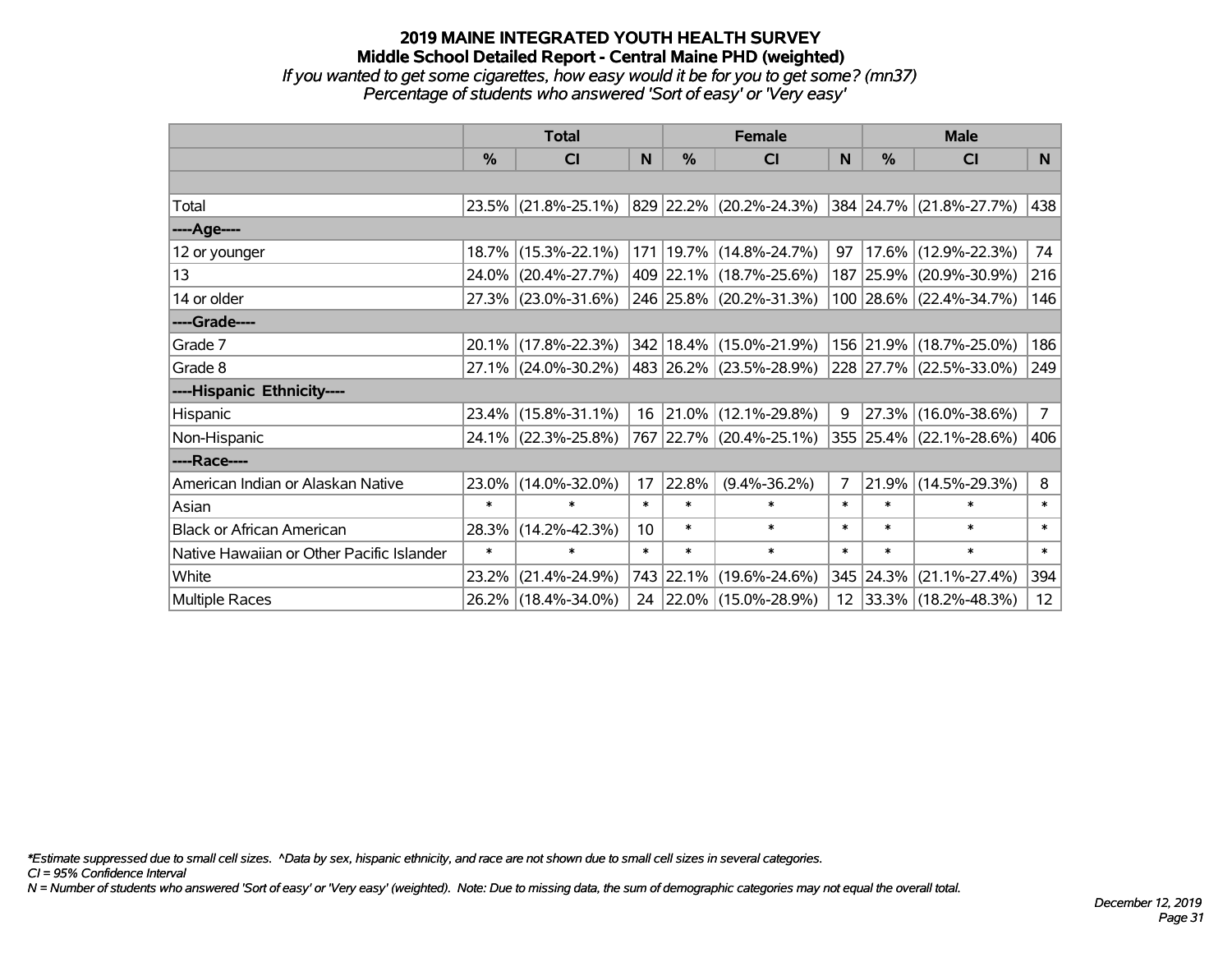*Do you think that you will try a cigarette soon? (mn47)*

*Percentage of students who answered 'I definitely will', 'I probably will' or 'I probably will not'*

|                                           | <b>Total</b>  |                     |        |           | <b>Female</b>                 |        | <b>Male</b> |                              |        |  |
|-------------------------------------------|---------------|---------------------|--------|-----------|-------------------------------|--------|-------------|------------------------------|--------|--|
|                                           | $\frac{0}{0}$ | <b>CI</b>           | N      | $\%$      | <b>CI</b>                     | N      | $\%$        | <b>CI</b>                    | N.     |  |
|                                           |               |                     |        |           |                               |        |             |                              |        |  |
| Total                                     |               | 19.2% (16.7%-21.7%) |        |           | 689   19.0%   (15.3%-22.7%)   |        |             | $ 333 19.4\% $ (15.6%-23.2%) | 353    |  |
| ---- Age----                              |               |                     |        |           |                               |        |             |                              |        |  |
| 12 or younger                             | 15.1%         | $(9.9\% - 20.3\%)$  |        | 138 13.5% | $(8.2\% - 18.8\%)$            | 67     | 17.0%       | $(8.0\% - 25.9\%)$           | 72     |  |
| 13                                        |               | 19.8% (16.8%-22.8%) |        |           | 340   19.5%   (15.6%-23.5%)   |        |             | 164 20.1% (15.8%-24.3%)      | 173    |  |
| 14 or older                               |               | 22.1% (18.3%-25.9%) |        |           | 211 24.4% (15.7%-33.1%)       |        |             | 103 20.3% (15.0%-25.6%)      | 108    |  |
| ----Grade----                             |               |                     |        |           |                               |        |             |                              |        |  |
| Grade 7                                   |               | 18.8% (15.6%-22.1%) |        |           | 327 16.7% (13.2%-20.2%)       |        |             | 143 20.7% (15.3%-26.2%)      | 181    |  |
| Grade 8                                   |               | 19.4% (15.3%-23.6%) |        |           | 353 21.5% (15.0%-28.0%)       |        |             | 188 17.7% (13.0%-22.4%)      | 164    |  |
| ----Hispanic Ethnicity----                |               |                     |        |           |                               |        |             |                              |        |  |
| Hispanic                                  |               | 19.3% (12.8%-25.8%) | 14     | $\ast$    | $\ast$                        | $\ast$ | $\ast$      | $\ast$                       | $\ast$ |  |
| Non-Hispanic                              |               | 19.7% (16.9%-22.5%) |        |           | $628$   19.3%   (15.1%-23.6%) |        |             | 299 20.0% (15.5%-24.5%)      | 325    |  |
| ----Race----                              |               |                     |        |           |                               |        |             |                              |        |  |
| American Indian or Alaskan Native         |               | 29.3% (17.5%-41.1%) | 19     | 21.0%     | $(2.7\% - 39.4\%)$            | 6      | 36.1%       | $(17.2\% - 55.0\%)$          | 13     |  |
| Asian                                     | 59.6%         | $(22.2\% - 97.0\%)$ | 11     | $\ast$    | $\ast$                        | $\ast$ | $\ast$      | $\ast$                       | $\ast$ |  |
| <b>Black or African American</b>          | $\ast$        | $\ast$              | $\ast$ | $\ast$    | $\ast$                        | $\ast$ | $\ast$      | $\ast$                       | $\ast$ |  |
| Native Hawaiian or Other Pacific Islander | $\ast$        | $\ast$              | $\ast$ | $\ast$    | $\ast$                        | $\ast$ | $\ast$      | $\ast$                       | $\ast$ |  |
| White                                     | 18.5%         | $(16.0\% - 21.0\%)$ | 600    | 18.9%     | $(15.1\% - 22.8\%)$           | 300    | 18.3%       | $(14.8\% - 21.8\%)$          | 300    |  |
| Multiple Races                            | 14.7%         | $(7.6\% - 21.8\%)$  | 15     | 15.4%     | $(7.7\% - 23.2\%)$            | 9      | 14.2%       | $(1.6\% - 26.9\%)$           | 6      |  |

*\*Estimate suppressed due to small cell sizes. ^Data by sex, hispanic ethnicity, and race are not shown due to small cell sizes in several categories.*

*CI = 95% Confidence Interval*

*N = Number of students who answered 'I definitely will', 'I probably will' or 'I probably will not' (weighted). Note: Due to missing data, the sum of demographic categories may not equal the overall total.*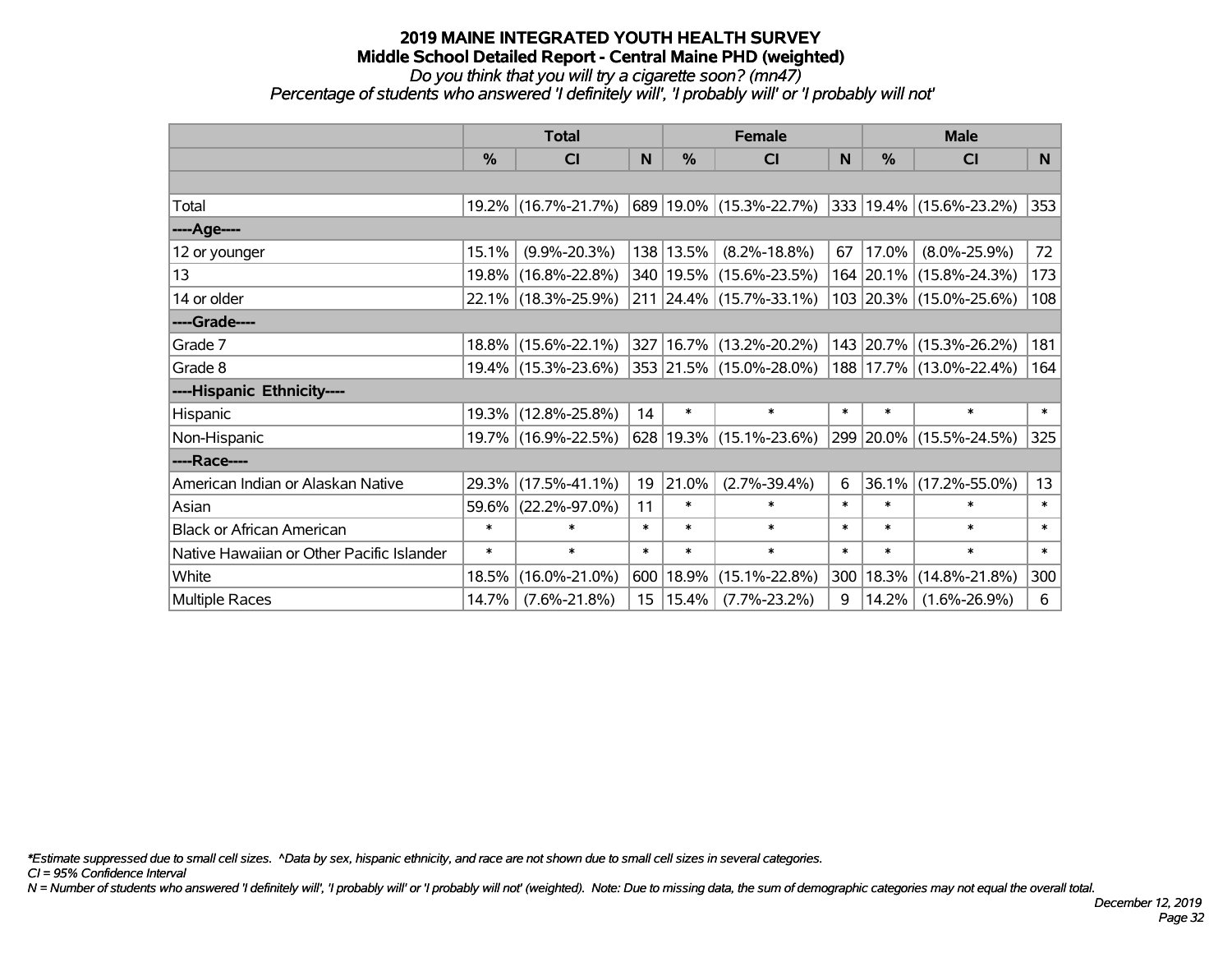#### *Do you think you will smoke a cigarette at any time during the next year? (mn48) Percentage of students who answered 'I definitely will', 'I probably will' or 'I probably will not'*

|                                           | <b>Total</b> |                     |        |               | <b>Female</b>               |        | <b>Male</b>   |                            |                |  |
|-------------------------------------------|--------------|---------------------|--------|---------------|-----------------------------|--------|---------------|----------------------------|----------------|--|
|                                           | %            | <b>CI</b>           | N      | $\frac{9}{6}$ | <b>CI</b>                   | N      | $\frac{0}{0}$ | <b>CI</b>                  | N.             |  |
|                                           |              |                     |        |               |                             |        |               |                            |                |  |
| Total                                     |              | 16.8% (14.2%-19.4%) |        |               | $601 17.6\% $ (13.5%-21.8%) |        |               | 308 15.8% (11.7%-20.0%)    | 286            |  |
| ----Age----                               |              |                     |        |               |                             |        |               |                            |                |  |
| 12 or younger                             | 13.8%        | $(7.8\% - 19.8\%)$  |        | 126 13.0%     | $(7.1\% - 18.8\%)$          | 64     | 14.8%         | $(6.2\% - 23.4\%)$         | 62             |  |
| 13                                        |              | 17.6% (14.2%-21.1%) |        |               | 303   16.8%   (11.9%-21.7%) | 141    | $18.0\%$      | $(13.5\% - 22.5\%)$        | 154            |  |
| 14 or older                               |              | 18.3% (14.3%-22.2%) |        |               | 173 24.8% (16.6%-33.0%)     |        | 103 13.2%     | $(7.0\% - 19.3\%)$         | 70             |  |
| ----Grade----                             |              |                     |        |               |                             |        |               |                            |                |  |
| Grade 7                                   |              | 16.8% (12.2%-21.4%) |        |               | 291   14.5%   (10.7%-18.3%) | 124    | 18.5%         | $(12.0\% - 24.9\%)$        | 160            |  |
| Grade 8                                   |              | 16.7% (12.9%-20.4%) |        |               | 301 20.5% (13.5%-27.5%)     |        |               | $178 13.3\% $ (8.2%-18.3%) | 122            |  |
| ----Hispanic Ethnicity----                |              |                     |        |               |                             |        |               |                            |                |  |
| Hispanic                                  | 18.8%        | $(9.7\% - 27.8\%)$  | 14     | 14.8%         | $(0.2\% - 29.4\%)$          | 6      | 24.9%         | $(6.3\% - 43.6\%)$         | 7 <sup>7</sup> |  |
| Non-Hispanic                              |              | 16.7% (14.1%-19.4%) |        |               | 532 17.1% (12.9%-21.4%)     | 265    |               | 16.1% (11.7%-20.4%)        | 260            |  |
| ----Race----                              |              |                     |        |               |                             |        |               |                            |                |  |
| American Indian or Alaskan Native         | $24.2\%$     | $(14.1\% - 34.4\%)$ | 16     | $\ast$        | $\ast$                      | $\ast$ | $\ast$        | $\ast$                     | $\ast$         |  |
| Asian                                     | 33.8%        | $(0.0\% - 67.5\%)$  | 6      | $\ast$        | $\ast$                      | $\ast$ | $\ast$        | $\ast$                     | $\ast$         |  |
| <b>Black or African American</b>          | $\ast$       | $\ast$              | $\ast$ | $\ast$        | $\ast$                      | $\ast$ | $\ast$        | $\ast$                     | $\ast$         |  |
| Native Hawaiian or Other Pacific Islander | $\ast$       | $\ast$              | $\ast$ | $\ast$        | $\ast$                      | $\ast$ | $\ast$        | $\ast$                     | $\ast$         |  |
| White                                     | 16.2%        | $(13.5\% - 18.8\%)$ | 523    | 17.7%         | $(13.5\% - 21.9\%)$         | 281    | 14.7%         | $(11.1\% - 18.3\%)$        | 239            |  |
| <b>Multiple Races</b>                     | 13.1%        | $(5.6\% - 20.5\%)$  |        | 14 13.5%      | $(4.8\% - 22.3\%)$          | 8      | 12.8%         | $(0.3\% - 25.2\%)$         | 6              |  |

*\*Estimate suppressed due to small cell sizes. ^Data by sex, hispanic ethnicity, and race are not shown due to small cell sizes in several categories.*

*CI = 95% Confidence Interval*

*N = Number of students who answered 'I definitely will', 'I probably will' or 'I probably will not' (weighted). Note: Due to missing data, the sum of demographic categories may not equal the overall total.*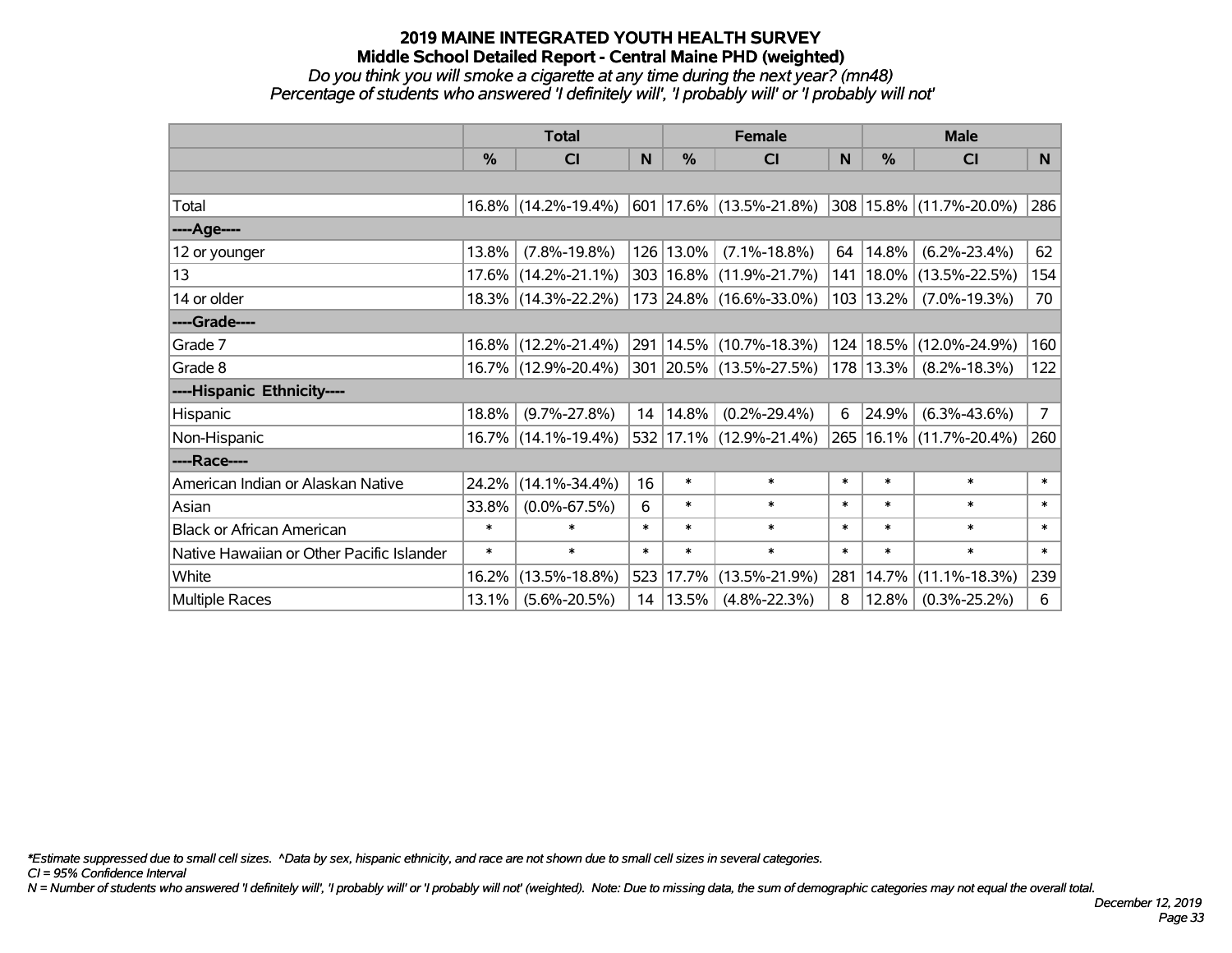#### **2019 MAINE INTEGRATED YOUTH HEALTH SURVEY Middle School Detailed Report - Central Maine PHD (weighted)** *Do you think you will smoke a cigarette at any time during the next year? (mn48\_2) Percentage of students who answered 'I definitely will not'*

|                                           |               | <b>Total</b>         |        | <b>Female</b> |                             | <b>Male</b> |        |                                  |        |
|-------------------------------------------|---------------|----------------------|--------|---------------|-----------------------------|-------------|--------|----------------------------------|--------|
|                                           | $\frac{9}{6}$ | CI                   | N      | %             | CI                          | N           | %      | CI                               | N      |
|                                           |               |                      |        |               |                             |             |        |                                  |        |
| Total                                     | 83.2%         | $(80.6\% - 85.8\%)$  |        |               | 2,980 82.4% (78.2%-86.5%)   |             |        | $(1,437 84.2\% 80.0\% - 88.3\%)$ | 1,520  |
| ----Age----                               |               |                      |        |               |                             |             |        |                                  |        |
| 12 or younger                             | 86.2%         | $(80.2\% - 92.2\%)$  | 784    | 87.0%         | $(81.2\% - 92.9\%)$         | 428         |        | 85.2% (76.6%-93.8%)              | 355    |
| 13                                        | 82.4%         | $(78.9\% - 85.8\%)$  |        | 1,414 83.2%   | $(78.3\% - 88.1\%)$         | 696         |        | 82.0% (77.5%-86.5%)              | 704    |
| 14 or older                               | 81.7%         | $(77.8\% - 85.7\%)$  | 774    |               | 75.2% (67.0%-83.4%)         | 313         |        | 86.8% (80.7%-93.0%)              | 461    |
| ----Grade----                             |               |                      |        |               |                             |             |        |                                  |        |
| Grade 7                                   | 83.2%         | $(78.6\% - 87.8\%)$  |        |               | $1,441$ 85.5% (81.7%-89.3%) | 733         |        | 81.5% (75.1%-88.0%)              | 704    |
| Grade 8                                   | 83.3%         | $(79.6\% - 87.1\%)$  |        |               | 1,505 79.5% (72.5%-86.5%)   | 693         |        | 86.7% (81.7%-91.8%)              | 802    |
| ----Hispanic Ethnicity----                |               |                      |        |               |                             |             |        |                                  |        |
| Hispanic                                  | 81.2%         | $(72.2\% - 90.3\%)$  | 58     | 85.2%         | $(70.6\% - 99.8\%)$         | 37          |        | 75.1% (56.4%-93.7%)              | 21     |
| Non-Hispanic                              | 83.3%         | $(80.6\% - 85.9\%)$  |        |               | 2,655 82.9% (78.6%-87.1%)   |             |        | 1,280 83.9% (79.6%-88.3%)        | 1,359  |
| ----Race----                              |               |                      |        |               |                             |             |        |                                  |        |
| American Indian or Alaskan Native         | 75.8%         | $(65.6\% - 85.9\%)$  | 49     | $\ast$        | $\ast$                      | $\ast$      | $\ast$ | $\ast$                           | $\ast$ |
| Asian                                     | 66.2%         | $(32.5\% - 100.0\%)$ | 11     | $\ast$        | $\ast$                      | $\ast$      | $\ast$ | $\ast$                           | $\ast$ |
| <b>Black or African American</b>          | $\ast$        | $\ast$               | $\ast$ | $\ast$        | $\ast$                      | $\ast$      | $\ast$ | $\ast$                           | $\ast$ |
| Native Hawaiian or Other Pacific Islander | $\ast$        | $\ast$               | $\ast$ | $\ast$        | $\ast$                      | $\ast$      | $\ast$ | $\ast$                           | $\ast$ |
| White                                     | 83.8%         | $(81.2\% - 86.5\%)$  | 2,715  | 82.3%         | $(78.1\% - 86.5\%)$         | 1,307       | 85.3%  | $(81.7\% - 88.9\%)$              | 1,390  |
| Multiple Races                            | 86.9%         | $(79.5\% - 94.4\%)$  | 90     |               | 86.5% (77.7%-95.2%)         | 49          |        | 87.2% (74.8%-99.7%)              | 40     |

*\*Estimate suppressed due to small cell sizes. ^Data by sex, hispanic ethnicity, and race are not shown due to small cell sizes in several categories.*

*CI = 95% Confidence Interval*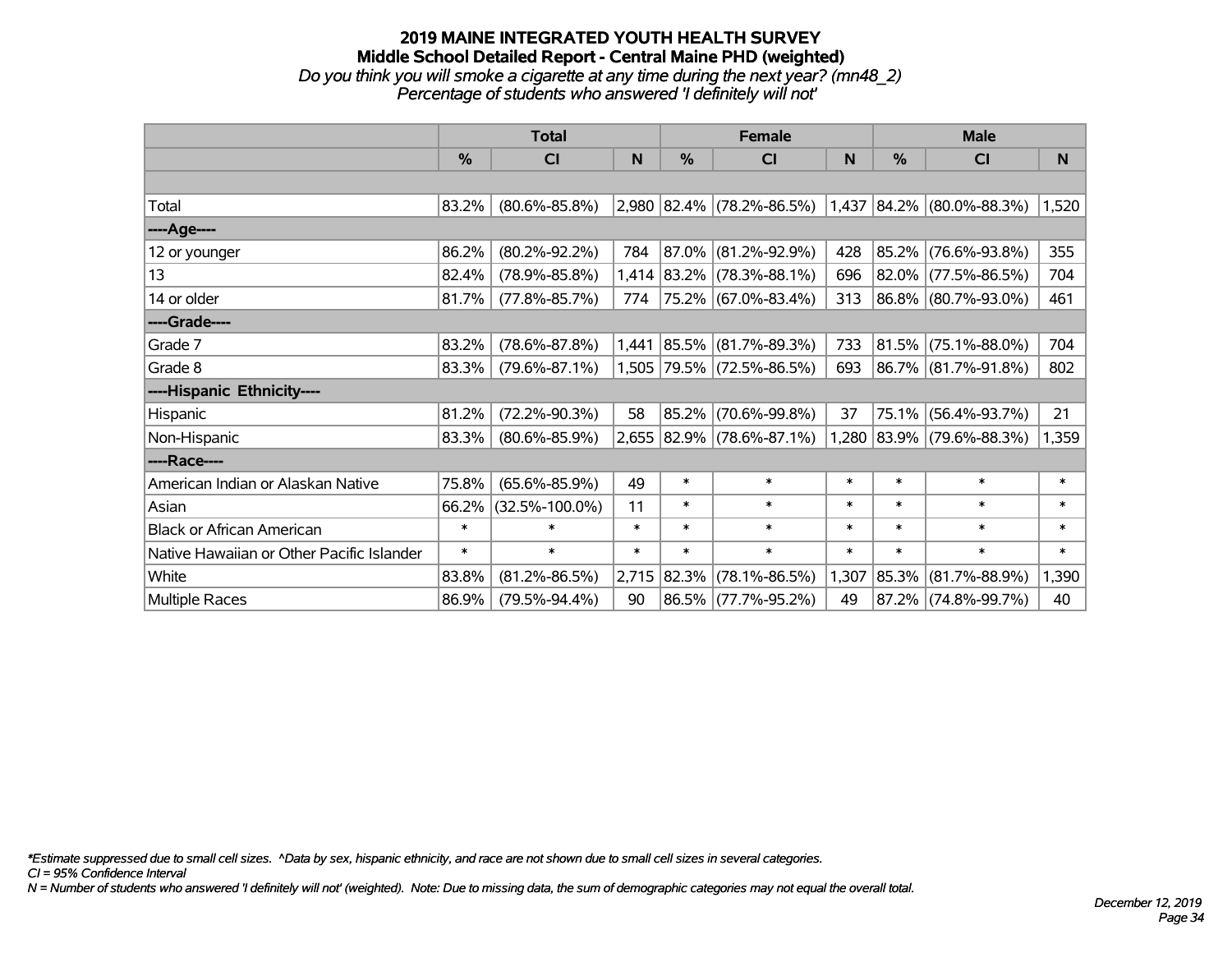#### **2019 MAINE INTEGRATED YOUTH HEALTH SURVEY Middle School Detailed Report - Central Maine PHD (weighted)** *If one of your best friends offered you a cigarette, would you smoke it? (mn51) Percentage of students who answered 'Definitely yes', 'Probably yes' or 'Probably not'*

|                                           | <b>Total</b> |                     |        |           | <b>Female</b>                      |                | <b>Male</b> |                                  |                |  |
|-------------------------------------------|--------------|---------------------|--------|-----------|------------------------------------|----------------|-------------|----------------------------------|----------------|--|
|                                           | $\%$         | <b>CI</b>           | N      | $\%$      | <b>CI</b>                          | <sub>N</sub>   | $\%$        | <b>CI</b>                        | N              |  |
|                                           |              |                     |        |           |                                    |                |             |                                  |                |  |
| Total                                     |              | 19.0% (16.3%-21.7%) |        |           | $ 681 19.5\%  (15.8\% - 23.2\%)$   |                |             | $ 341 18.4\%  (13.5\% - 23.4\%)$ | 333            |  |
| ----Age----                               |              |                     |        |           |                                    |                |             |                                  |                |  |
| 12 or younger                             |              | 18.5% (12.0%-24.9%) |        |           | 169   18.8%   (13.0%-24.7%)        | 94             | 18.1%       | $(9.5\% - 26.7\%)$               | 76             |  |
| 13                                        |              | 19.1% (15.6%-22.6%) |        |           | 327 18.3% (13.1%-23.6%)            | 153            |             | 19.4% (13.4%-25.4%)              | 167            |  |
| 14 or older                               |              | 19.6% (15.5%-23.8%) |        |           | 185 22.8% (15.8%-29.8%)            | $95 \mid$      | 17.1%       | $(9.1\% - 25.1\%)$               | 90             |  |
| ----Grade----                             |              |                     |        |           |                                    |                |             |                                  |                |  |
| Grade 7                                   | $20.2\%$     | $(16.1\% - 24.2\%)$ |        |           | 351 19.0% (15.5%-22.6%)            |                | 164 20.7%   | $(15.2\% - 26.3\%)$              | 180            |  |
| Grade 8                                   |              | 18.2% (14.3%-22.0%) |        |           | 327 20.1% (13.4%-26.8%)            |                | 175   16.5% | $(9.4\% - 23.6\%)$               | 152            |  |
| ----Hispanic Ethnicity----                |              |                     |        |           |                                    |                |             |                                  |                |  |
| Hispanic                                  | $25.9\%$     | $(16.9\% - 34.8\%)$ | 19     |           | $ 26.7\% $ (14.3%-39.1%)           |                | 12 24.6%    | $(8.2\% - 41.1\%)$               | 7 <sup>1</sup> |  |
| Non-Hispanic                              |              | 19.2% (16.5%-21.9%) |        |           | $611   19.5\%   (15.6\% - 23.4\%)$ |                |             | 300   18.8%   (13.3%-24.3%)      | 303            |  |
| ----Race----                              |              |                     |        |           |                                    |                |             |                                  |                |  |
| American Indian or Alaskan Native         | 32.9%        | $(18.3\% - 47.4\%)$ | 21     | 27.5%     | $(8.1\% - 46.8\%)$                 | $\overline{7}$ | 37.8%       | $(22.0\% - 53.5\%)$              | 14             |  |
| Asian                                     | 33.8%        | $(0.0\% - 67.5\%)$  | 6      | $\ast$    | $\ast$                             | $\ast$         | $\ast$      | $\ast$                           | $\ast$         |  |
| <b>Black or African American</b>          | $\ast$       | $\ast$              | $\ast$ | $\ast$    | $\ast$                             | $\ast$         | $\ast$      | $\ast$                           | $\ast$         |  |
| Native Hawaiian or Other Pacific Islander | $\ast$       | $\ast$              | $\ast$ | $\ast$    | $\ast$                             | $\ast$         | $\ast$      | $\ast$                           | $\ast$         |  |
| White                                     | 18.1%        | $(15.4\% - 20.9\%)$ |        | 587 19.2% | $(15.3\% - 23.0\%)$                | 304            | 17.1%       | $(12.5\% - 21.7\%)$              | 279            |  |
| <b>Multiple Races</b>                     |              | 19.5% (13.1%-25.9%) | 20     |           | $ 22.5\% $ (13.7%-31.3%)           | 13             | 16.2%       | $(3.9\% - 28.5\%)$               | $7^{\circ}$    |  |

*\*Estimate suppressed due to small cell sizes. ^Data by sex, hispanic ethnicity, and race are not shown due to small cell sizes in several categories.*

*CI = 95% Confidence Interval*

*N = Number of students who answered 'Definitely yes', 'Probably yes' or 'Probably not' (weighted). Note: Due to missing data, the sum of demographic categories may not equal the overall total.*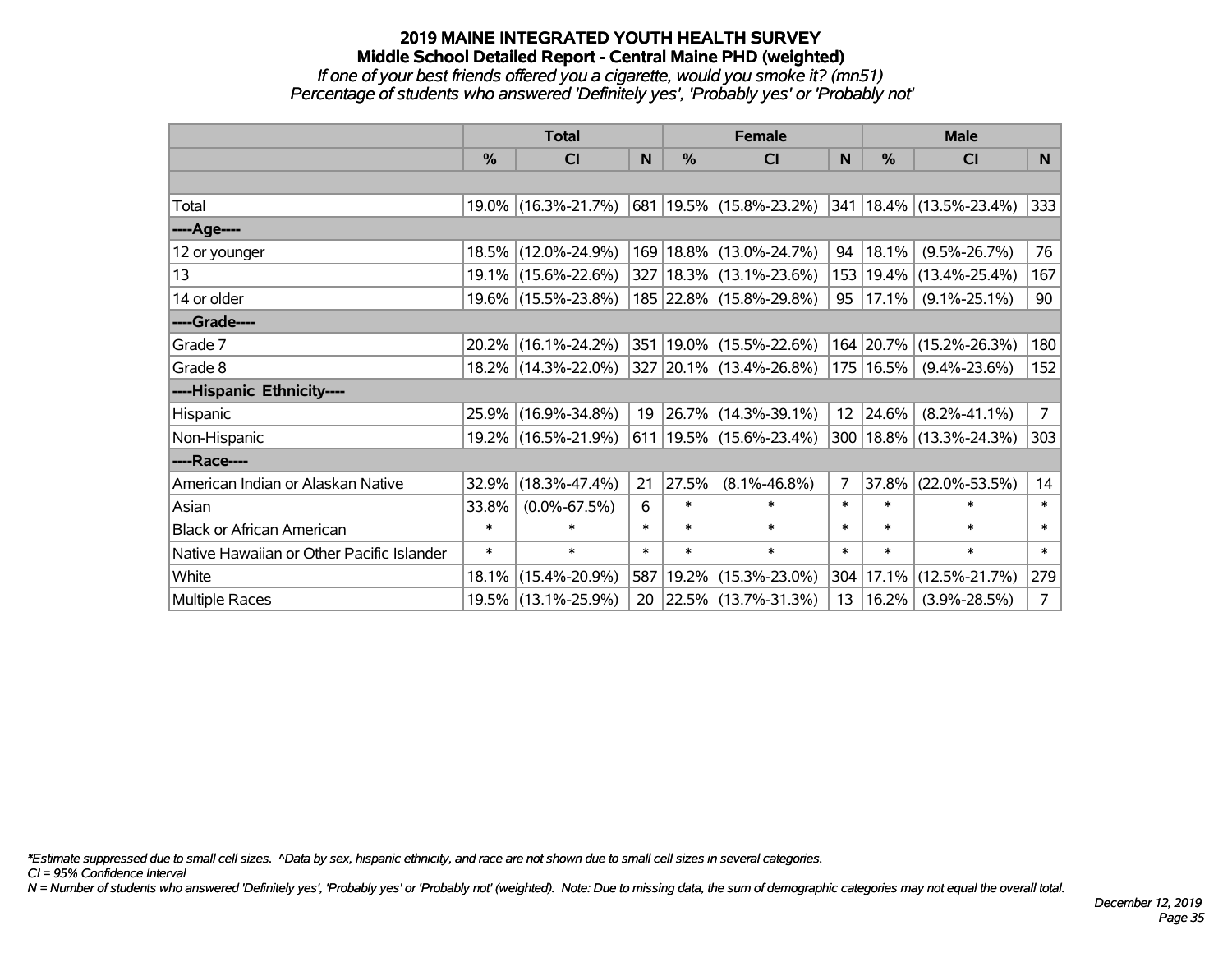*During the past 12 months, were you taught in any of your classes about the dangers of tobacco use? (mn156) Percentage of students who answered 'Yes'*

|                                           | <b>Total</b>  |                        |        |               | <b>Female</b>               |                  | <b>Male</b> |                          |                 |  |
|-------------------------------------------|---------------|------------------------|--------|---------------|-----------------------------|------------------|-------------|--------------------------|-----------------|--|
|                                           | $\frac{0}{0}$ | CI                     | N      | $\frac{0}{0}$ | <b>CI</b>                   | N                | %           | <b>CI</b>                | N               |  |
|                                           |               |                        |        |               |                             |                  |             |                          |                 |  |
| Total                                     |               | $50.0\%$ (41.3%-58.7%) |        |               | $1,785$ 49.0% (38.3%-59.8%) |                  |             | 858 51.0% (43.3%-58.7%)  | 912             |  |
| ----Age----                               |               |                        |        |               |                             |                  |             |                          |                 |  |
| 12 or younger                             | 52.0%         | $(42.8\% - 61.2\%)$    | 476    | 48.9%         | $(37.7\% - 60.2\%)$         |                  |             | 244 55.6% (43.4%-67.8%)  | 231             |  |
| 13                                        |               | 48.2% (40.3%-56.1%)    | 819    | 47.3%         | $(36.8\% - 57.8\%)$         |                  |             | 392 49.0% (41.8%-56.2%)  | 416             |  |
| 14 or older                               |               | 51.4% (37.0%-65.9%)    | 486    |               | 52.5% (36.7%-68.3%)         |                  |             | 222 50.6% (35.6%-65.5%)  | 264             |  |
| ----Grade----                             |               |                        |        |               |                             |                  |             |                          |                 |  |
| Grade 7                                   | 48.2%         | $(39.7\% - 56.7\%)$    | 830    | 44.4%         | $(33.5\% - 55.3\%)$         |                  |             | 380 51.8% (42.2%-61.4%)  | 442             |  |
| Grade 8                                   |               | $51.7\%$ (39.3%-64.1%) | 932    |               | $ 53.7\% $ (41.4%-65.9%)    |                  |             | 470 50.1% (36.6%-63.5%)  | 459             |  |
| ----Hispanic Ethnicity----                |               |                        |        |               |                             |                  |             |                          |                 |  |
| Hispanic                                  | 42.2%         | $(32.2\% - 52.1\%)$    | 31     | 32.9%         | $(21.2\% - 44.6\%)$         | 15 <sub>15</sub> |             | $ 57.0\% $ (37.1%-76.9%) | 16              |  |
| Non-Hispanic                              |               | 50.3% (41.8%-58.9%)    |        |               | 1,597 49.6% (39.0%-60.2%)   |                  |             | 766 51.0% (43.3%-58.8%)  | 819             |  |
| ----Race----                              |               |                        |        |               |                             |                  |             |                          |                 |  |
| American Indian or Alaskan Native         | 47.6%         | $(32.3\% - 62.8\%)$    | 30     | 50.6%         | $(27.7\% - 73.5\%)$         | 13               | 46.9%       | $(29.8\% - 63.9\%)$      | 17 <sub>2</sub> |  |
| Asian                                     | 60.9%         | $(22.0\% - 99.7\%)$    | 10     | $\ast$        | $\ast$                      | $\ast$           | $\ast$      | $\ast$                   | $\ast$          |  |
| <b>Black or African American</b>          | 43.9%         | $(29.8\% - 58.1\%)$    | 15     | 38.9%         | $(18.5\% - 59.3\%)$         | 9                | 53.2%       | $(28.6\% - 77.7\%)$      | 7 <sup>1</sup>  |  |
| Native Hawaiian or Other Pacific Islander | $\ast$        | $\ast$                 | $\ast$ | $\ast$        | $\ast$                      | $\ast$           | $\ast$      | $\ast$                   | $\ast$          |  |
| White                                     | 50.0%         | $(41.0\% - 59.1\%)$    | 1,613  | 48.8%         | $(37.6\% - 60.0\%)$         | 775              |             | $51.4\%$ (43.4%-59.5%)   | 831             |  |
| Multiple Races                            |               | 52.4% (40.6%-64.3%)    | 53     |               | 55.4% (41.3%-69.4%)         | 30               |             | $ 47.8\% $ (30.7%-64.9%) | 22              |  |

*\*Estimate suppressed due to small cell sizes. ^Data by sex, hispanic ethnicity, and race are not shown due to small cell sizes in several categories.*

*CI = 95% Confidence Interval*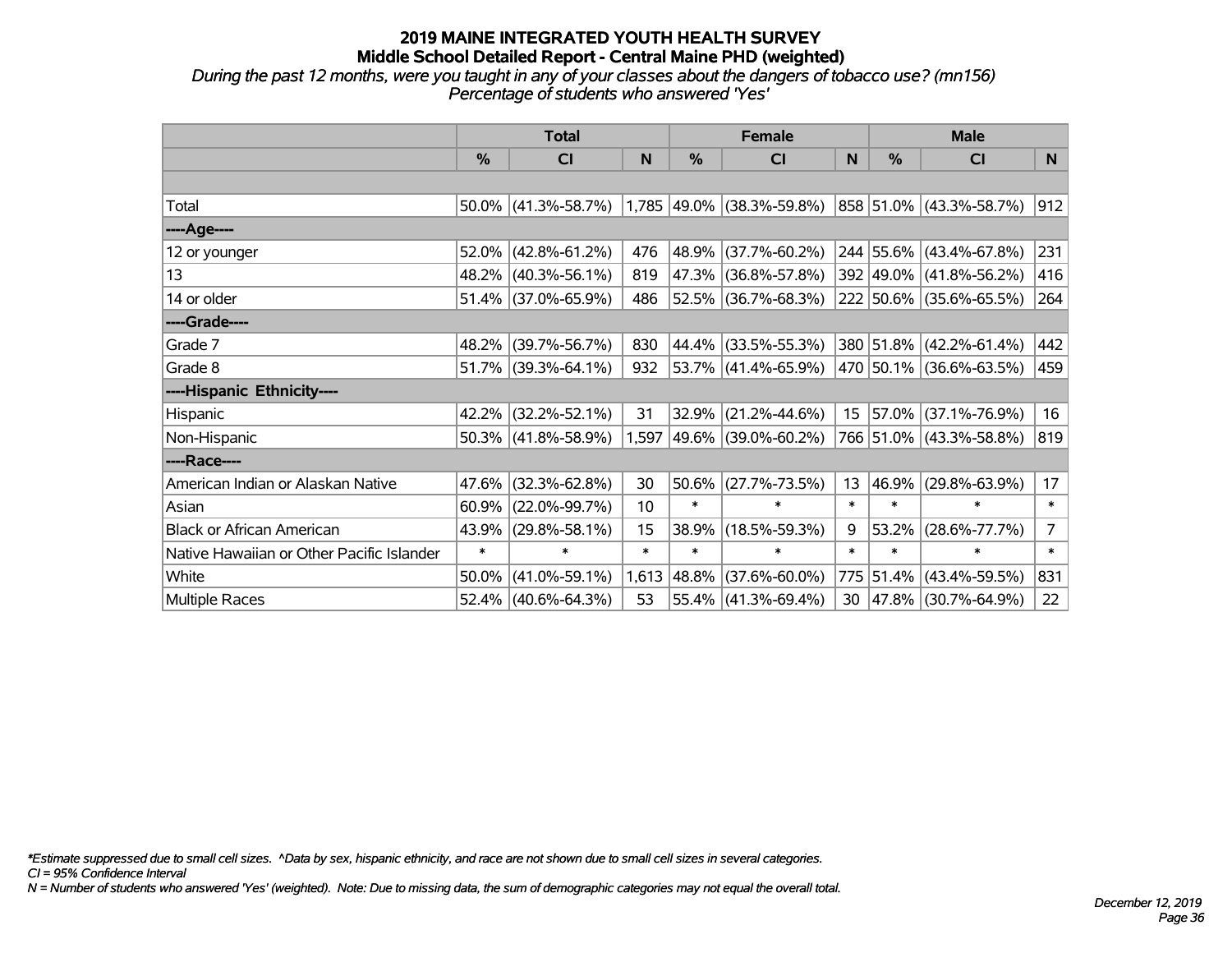*How much do you think people risk harming themselves (physically or in other ways) if they smoke one or more packs of cigarettes per day? (mn36) Percentage of students who answered 'No risk' or 'Slight risk'*

|                                           | <b>Total</b> |                        |                | <b>Female</b> | <b>Male</b>                                                            |        |               |                            |        |
|-------------------------------------------|--------------|------------------------|----------------|---------------|------------------------------------------------------------------------|--------|---------------|----------------------------|--------|
|                                           | %            | <b>CI</b>              | N              | $\%$          | <b>CI</b>                                                              | N      | $\frac{0}{0}$ | <b>CI</b>                  | N.     |
|                                           |              |                        |                |               |                                                                        |        |               |                            |        |
| Total                                     |              |                        |                |               | $13.4\%$ (11.7%-15.1%) 476 12.2% (10.3%-14.1%) 212 14.5% (11.7%-17.4%) |        |               |                            | 259    |
| ----Age----                               |              |                        |                |               |                                                                        |        |               |                            |        |
| 12 or younger                             | 14.7%        | $(11.7\% - 17.6\%)$    |                | 136 13.8%     | $(7.5\% - 20.0\%)$                                                     | 69     | 15.7%         | $(10.6\% - 20.8\%)$        | 66     |
| 13                                        |              | $12.0\%$ (10.1%-13.9%) |                | 204 11.9%     | $(10.0\% - 13.9\%)$                                                    |        | 101 12.1%     | $(9.6\% - 14.6\%)$         | 101    |
| 14 or older                               |              | 14.6% (11.5%-17.7%)    |                | 134 10.9%     | $(7.0\% - 14.7\%)$                                                     | 43     |               | $ 17.5\% $ (12.0%-23.1%)   | 91     |
| ----Grade----                             |              |                        |                |               |                                                                        |        |               |                            |        |
| Grade 7                                   | 14.8%        | $(12.6\% - 17.1\%)$    | 256            | 14.8%         | $(11.4\% - 18.2\%)$                                                    |        | 126 15.0%     | $(11.5\% - 18.4\%)$        | 129    |
| Grade 8                                   | 12.0%        | $(9.3\% - 14.7\%)$     | 215            | 9.8%          | $(7.9\% - 11.7\%)$                                                     |        |               | 86   14.3%   (10.2%-18.5%) | 130    |
| ----Hispanic Ethnicity----                |              |                        |                |               |                                                                        |        |               |                            |        |
| Hispanic                                  | 19.5%        | $(12.4\% - 26.6\%)$    | 13             | $\ast$        | $\ast$                                                                 | $\ast$ | $\ast$        | $\ast$                     | $\ast$ |
| Non-Hispanic                              |              | $13.1\%$ (11.3%-14.9%) |                | 420 12.0%     | $(9.9\% - 14.0\%)$                                                     |        | 188 14.3%     | $(11.2\% - 17.5\%)$        | 232    |
| ----Race----                              |              |                        |                |               |                                                                        |        |               |                            |        |
| American Indian or Alaskan Native         | 16.7%        | $(9.2\% - 24.3\%)$     | 12             | $\ast$        | $\ast$                                                                 | $\ast$ | $\ast$        | $\ast$                     | $\ast$ |
| Asian                                     | $\ast$       | $\ast$                 | $\ast$         | $\ast$        | $\ast$                                                                 | $\ast$ | $\ast$        | $\ast$                     | $\ast$ |
| <b>Black or African American</b>          | 20.4%        | $(9.6\% - 31.2\%)$     | $\overline{7}$ | $\ast$        | $\ast$                                                                 | $\ast$ | $\ast$        | $\ast$                     | $\ast$ |
| Native Hawaiian or Other Pacific Islander | $\ast$       | $\ast$                 | $\ast$         | $\ast$        | $\ast$                                                                 | $\ast$ | $\ast$        | $\ast$                     | $\ast$ |
| White                                     | 13.3%        | $(11.6\% - 15.0\%)$    | 428            | 12.4%         | $(10.6\% - 14.2\%)$                                                    | 196    | 14.2%         | $(11.3\% - 17.0\%)$        | 231    |
| <b>Multiple Races</b>                     | 9.3%         | $(5.4\% - 13.2\%)$     | 9              | $\ast$        | $\ast$                                                                 | $\ast$ | $\ast$        | $\ast$                     | $\ast$ |

*\*Estimate suppressed due to small cell sizes. ^Data by sex, hispanic ethnicity, and race are not shown due to small cell sizes in several categories.*

*CI = 95% Confidence Interval*

*N = Number of students who answered 'No risk' or 'Slight risk' (weighted). Note: Due to missing data, the sum of demographic categories may not equal the overall total.*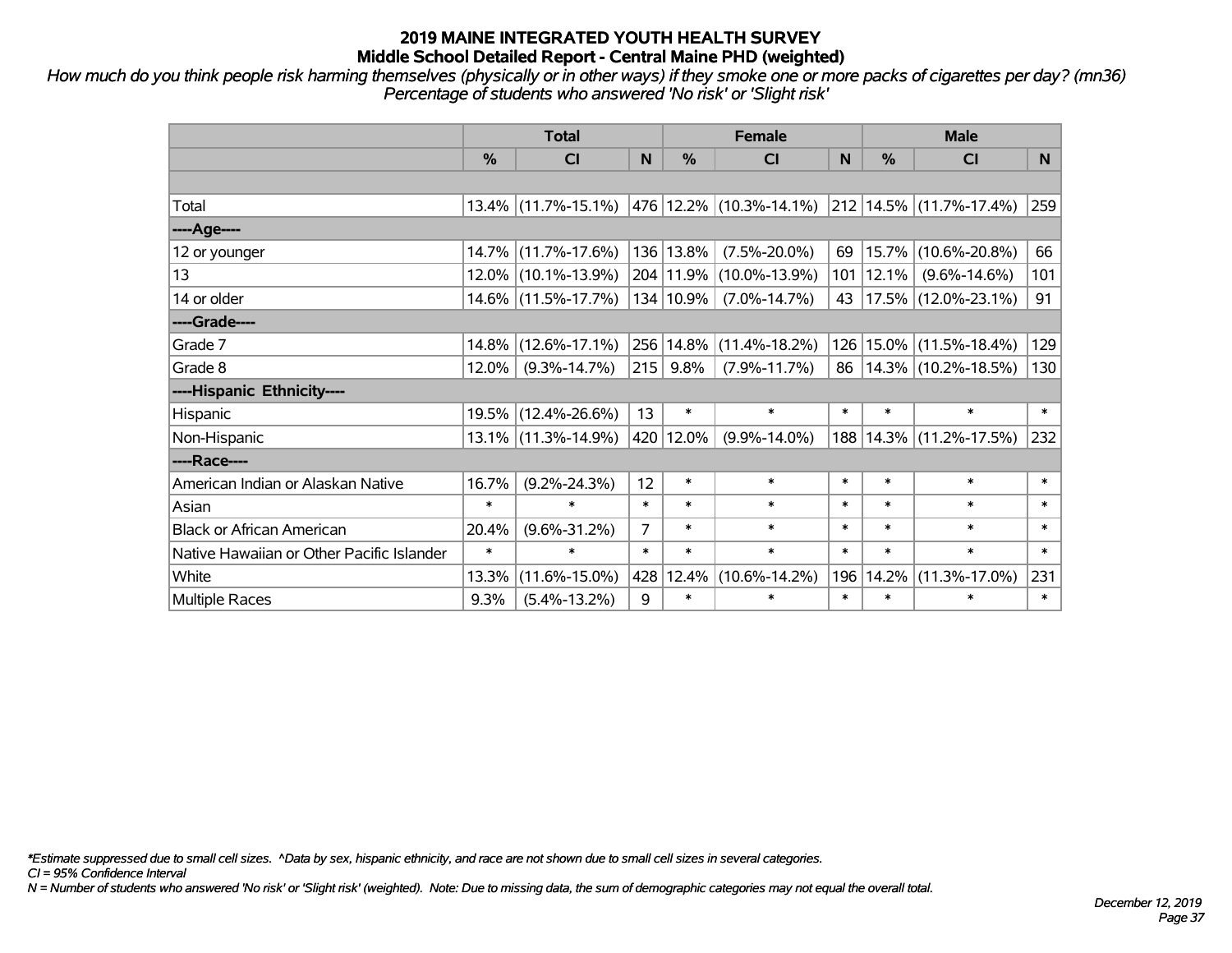#### **2019 MAINE INTEGRATED YOUTH HEALTH SURVEY Middle School Detailed Report - Central Maine PHD (weighted)** *How wrong do you think it is for someone your age to smoke cigarettes? (mn58) Percentage of students who answered 'A little bit wrong' or 'Not wrong at all'*

|                                           | <b>Total</b>  |                    |        | <b>Female</b> |                       |        | <b>Male</b> |                              |        |
|-------------------------------------------|---------------|--------------------|--------|---------------|-----------------------|--------|-------------|------------------------------|--------|
|                                           | $\frac{0}{0}$ | CI                 | N      | $\%$          | <b>CI</b>             | N      | %           | <b>CI</b>                    | N      |
|                                           |               |                    |        |               |                       |        |             |                              |        |
| Total                                     | 3.6%          | $(2.6\% - 4.7\%)$  |        |               | 131 3.1% (1.4%-4.9%)  |        |             | $ 55 4.0\% $ (2.7%-5.3%)     | 73     |
| ----Age----                               |               |                    |        |               |                       |        |             |                              |        |
| 12 or younger                             | 3.1%          | $(0.9\% - 5.3\%)$  | 29     | 2.7%          | $(0.0\% - 5.5\%)$     |        | 13 3.7%     | $(0.9\% - 6.4\%)$            | 15     |
| 13                                        | 3.6%          | $(2.5\% - 4.7\%)$  | 62     |               | $3.0\%$ (0.8%-5.1%)   |        | 25 3.9%     | $(2.0\% - 5.7\%)$            | 33     |
| 14 or older                               | 4.3%          | $(1.8\% - 6.8\%)$  | 41     |               | $4.0\%$ (0.8%-7.3%)   |        |             | $17 4.5\% $ (2.2%-6.9%)      | 24     |
| ----Grade----                             |               |                    |        |               |                       |        |             |                              |        |
| Grade 7                                   | 3.6%          | $(2.2\% - 5.0\%)$  | 63     | 3.5%          | $(0.9\% - 6.0\%)$     |        | 30 3.3%     | $(1.5\% - 5.2\%)$            | 29     |
| Grade 8                                   | 3.6%          | $(2.1\% - 5.1\%)$  | 65     |               | $ 2.9\% $ (0.8%-5.0%) |        |             | $ 25 4.3\%  (1.9\% - 6.7\%)$ | 40     |
| ----Hispanic Ethnicity----                |               |                    |        |               |                       |        |             |                              |        |
| Hispanic                                  | 8.8%          | $(3.2\% - 14.5\%)$ | 6      | $\ast$        | $\ast$                | $\ast$ | $\ast$      | $\ast$                       | $\ast$ |
| Non-Hispanic                              | 3.4%          | $(2.4\% - 4.5\%)$  |        | $110$ 3.1%    | $(1.4\% - 4.8\%)$     |        | 48 3.6%     | $(2.1\% - 5.1\%)$            | 58     |
| ----Race----                              |               |                    |        |               |                       |        |             |                              |        |
| American Indian or Alaskan Native         | $\ast$        | $\ast$             | $\ast$ | $\ast$        | $\ast$                | $\ast$ | $\ast$      | $\ast$                       | $\ast$ |
| Asian                                     | $\ast$        | $\ast$             | $\ast$ | $\ast$        | $\ast$                | $\ast$ | $\ast$      | $\ast$                       | $\ast$ |
| <b>Black or African American</b>          | $\ast$        | $\ast$             | $\ast$ | $\ast$        | $\ast$                | $\ast$ | $\ast$      | $\ast$                       | $\ast$ |
| Native Hawaiian or Other Pacific Islander | $\ast$        | $\ast$             | $\ast$ | $\ast$        | $\ast$                | $\ast$ | $\ast$      | $\ast$                       | $\ast$ |
| White                                     | 3.2%          | $(2.1\% - 4.2\%)$  | 102    | 3.1%          | $(1.3\% - 4.9\%)$     |        | 50 3.2%     | $(1.7\% - 4.7\%)$            | 52     |
| Multiple Races                            | $\ast$        | $\ast$             | $\ast$ | $\ast$        | $\ast$                | $\ast$ | $\ast$      | $\ast$                       | $\ast$ |

*\*Estimate suppressed due to small cell sizes. ^Data by sex, hispanic ethnicity, and race are not shown due to small cell sizes in several categories.*

*CI = 95% Confidence Interval*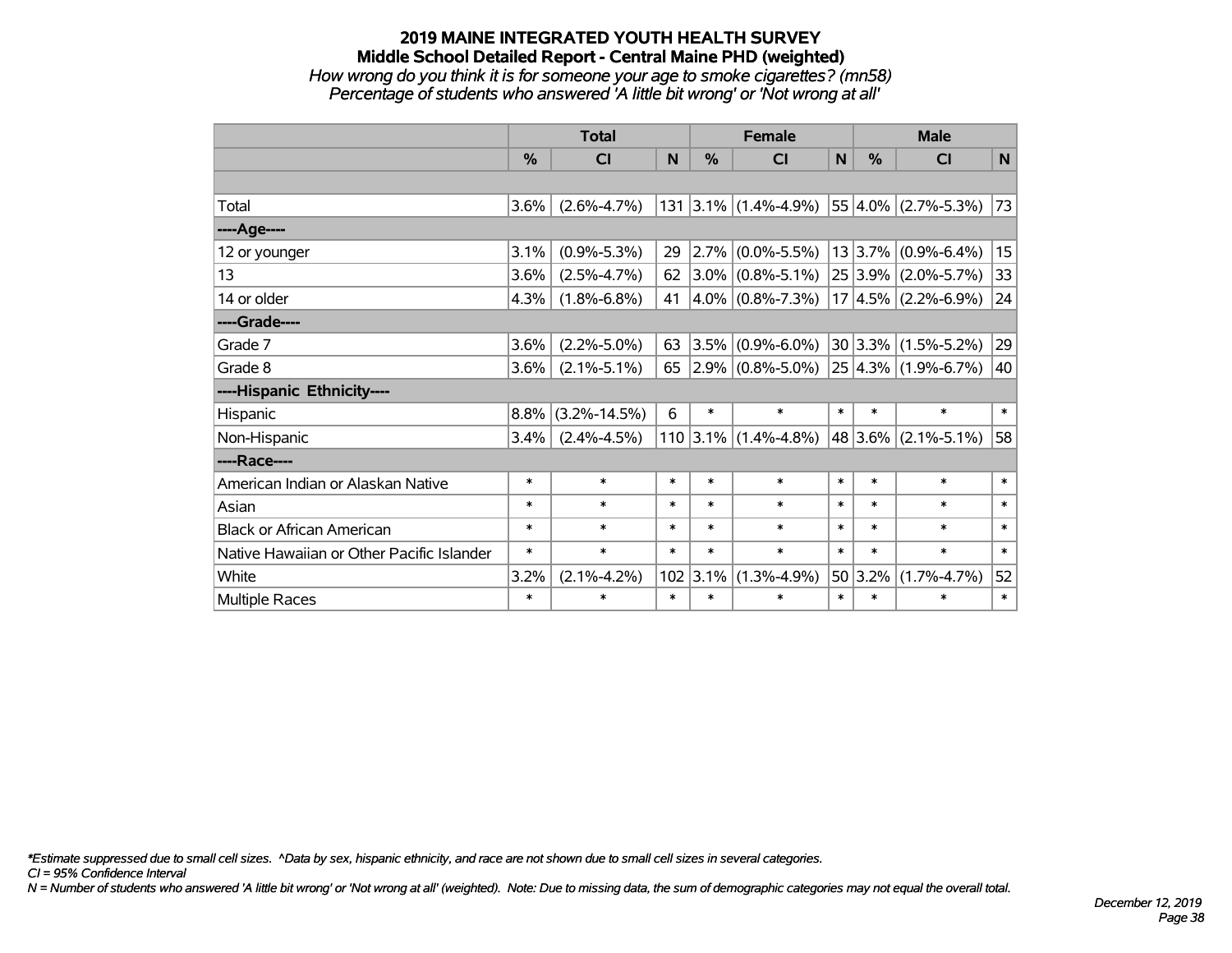#### **2019 MAINE INTEGRATED YOUTH HEALTH SURVEY Middle School Detailed Report - Central Maine PHD (weighted)** *How wrong do your parents feel it would be for you to smoke cigarettes? (mn35) Percentage of students who answered 'A little bit wrong' or 'Not wrong at all'*

|                                           | <b>Total</b> |                     |        |         | <b>Female</b>                 | <b>Male</b>  |         |                         |             |
|-------------------------------------------|--------------|---------------------|--------|---------|-------------------------------|--------------|---------|-------------------------|-------------|
|                                           | %            | <b>CI</b>           | N      | %       | CI                            | $\mathsf{N}$ | %       | <b>CI</b>               | $\mathbf N$ |
|                                           |              |                     |        |         |                               |              |         |                         |             |
| Total                                     |              | $2.7\%$ (1.7%-3.6%) |        |         | $94 2.9\% (1.4\% - 4.3\%)$    |              |         | $50$ 2.4% (1.2%-3.7%)   | 43          |
| ----Age----                               |              |                     |        |         |                               |              |         |                         |             |
| 12 or younger                             | 2.5%         | $(0.6\% - 4.4\%)$   |        |         | $23$ 2.4% (0.0%-4.8%)         |              | 12 2.3% | $(0.0\% - 4.7\%)$       | 10          |
| 13                                        |              | $2.3\%$ (0.8%-3.8%) |        |         | $39 2.1\% $ (0.3%-3.9%)       |              | 17 2.5% | $(0.8\% - 4.3\%)$       | 22          |
| 14 or older                               |              | $3.5\%$ (1.5%-5.4%) |        |         | $33 4.8\% $ (0.7%-8.9%)       |              |         | $20 2.4\% $ (0.6%-4.2%) | 12          |
| ----Grade----                             |              |                     |        |         |                               |              |         |                         |             |
| Grade 7                                   | 2.4%         | $(0.9\% - 3.9\%)$   |        |         | $41$   2.4% $(0.5\% - 4.4\%)$ |              | 21 2.2% | $(0.1\% - 4.4\%)$       | 19          |
| Grade 8                                   |              | $3.0\%$ (1.8%-4.2%) |        |         | $53 3.3\% $ (1.2%-5.5%)       |              |         | $29 2.7\% $ (0.9%-4.5%) | 24          |
| ----Hispanic Ethnicity----                |              |                     |        |         |                               |              |         |                         |             |
| Hispanic                                  | $\ast$       | $\ast$              | $\ast$ | $\ast$  | $\ast$                        | $\ast$       | $\ast$  | $\ast$                  | $\ast$      |
| Non-Hispanic                              |              | $2.6\%$ (1.7%-3.5%) |        |         | $82 2.8\% $ (1.5%-4.2%)       |              | 44 2.4% | $(1.1\% - 3.7\%)$       | 37          |
| ----Race----                              |              |                     |        |         |                               |              |         |                         |             |
| American Indian or Alaskan Native         | $\ast$       | $\ast$              | $\ast$ | $\ast$  | $\ast$                        | $\ast$       | $\ast$  | $\ast$                  | $\ast$      |
| Asian                                     | $\ast$       | $\ast$              | $\ast$ | $\ast$  | $\ast$                        | $\ast$       | $\ast$  | $\ast$                  | $\ast$      |
| <b>Black or African American</b>          | $\ast$       | $\ast$              | $\ast$ | $\ast$  | $\ast$                        | $\ast$       | $\ast$  | $\ast$                  | $\ast$      |
| Native Hawaiian or Other Pacific Islander | $\ast$       | $\ast$              | $\ast$ | $\ast$  | $\ast$                        | $\ast$       | $\ast$  | $\ast$                  | $\ast$      |
| White                                     | 2.3%         | $(1.5\% - 3.0\%)$   |        | 72 2.7% | $(1.3\% - 4.0\%)$             |              | 42 1.9% | $(0.8\% - 3.0\%)$       | 30          |
| Multiple Races                            | $\ast$       | $\ast$              | $\ast$ | $\ast$  | $\ast$                        | $\ast$       | $\ast$  | $\ast$                  | $\ast$      |

*\*Estimate suppressed due to small cell sizes. ^Data by sex, hispanic ethnicity, and race are not shown due to small cell sizes in several categories.*

*CI = 95% Confidence Interval*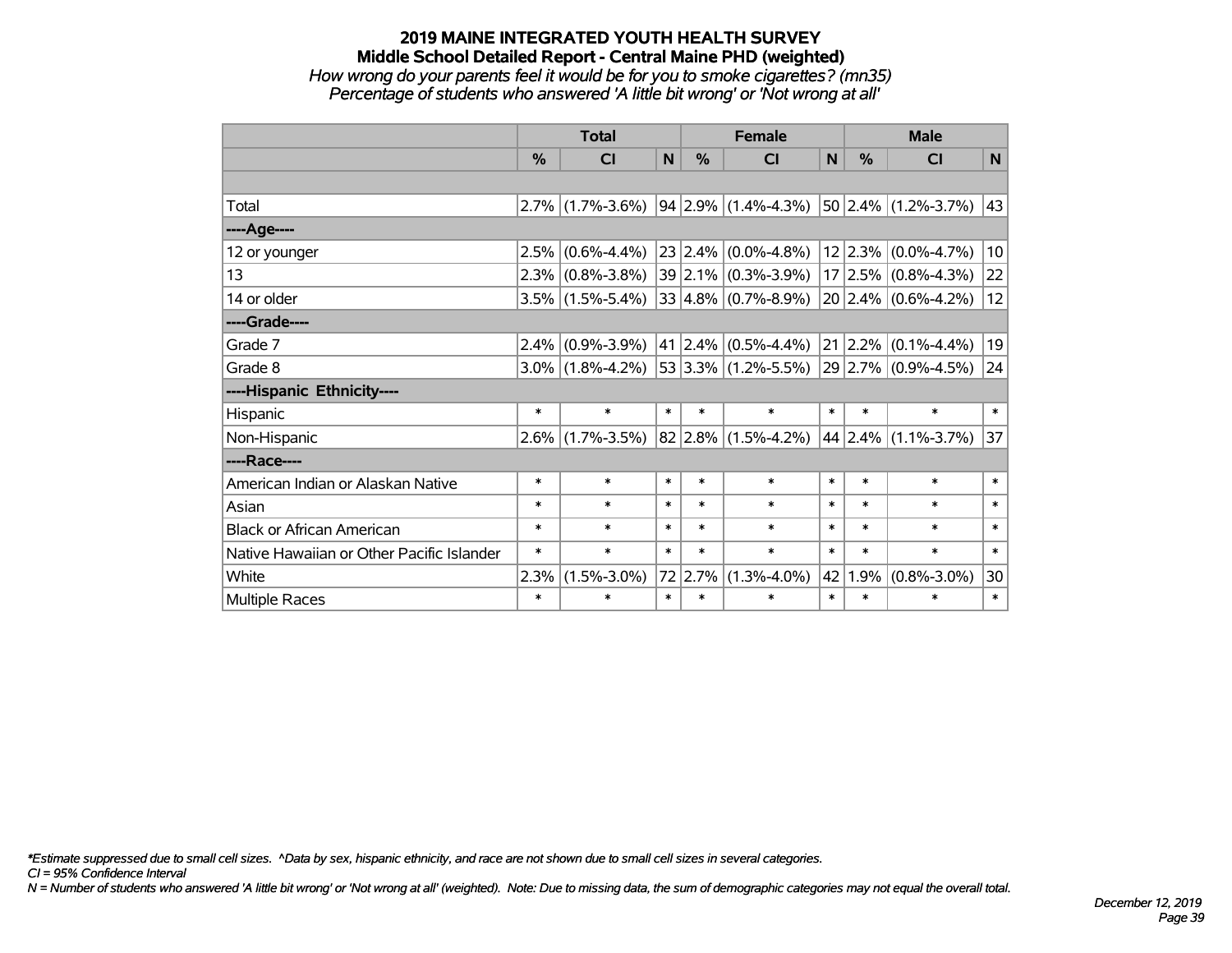#### **2019 MAINE INTEGRATED YOUTH HEALTH SURVEY Middle School Detailed Report - Central Maine PHD (weighted)** *How wrong do your friends feel it would be for you to smoke cigarettes? (mn172) Percentage of students who answered 'A little bit wrong' or 'Not wrong at all'*

|                                           | <b>Total</b>  |                        |        | <b>Female</b> | <b>Male</b>                     |          |           |                             |        |
|-------------------------------------------|---------------|------------------------|--------|---------------|---------------------------------|----------|-----------|-----------------------------|--------|
|                                           | $\frac{0}{0}$ | <b>CI</b>              | N.     | $\frac{0}{0}$ | <b>CI</b>                       | <b>N</b> | %         | <b>CI</b>                   | N      |
|                                           |               |                        |        |               |                                 |          |           |                             |        |
| Total                                     |               | $16.5\%$ (14.8%-18.3%) |        |               | 589 14.4% (10.9%-17.9%)         |          |           | 251 18.6% (14.9%-22.3%)     | 332    |
| ----Age----                               |               |                        |        |               |                                 |          |           |                             |        |
| 12 or younger                             |               | 14.8% (10.1%-19.4%)    |        | 133 13.1%     | $(7.6\% - 18.5\%)$              | 64       |           | 16.6% (12.3%-20.9%)         | 69     |
| 13                                        |               | 17.4% (14.6%-20.2%)    |        |               | 297   16.2%   (11.3%-21.1%)     | 135      |           | 18.6% (12.6%-24.7%)         | 159    |
| 14 or older                               |               | $16.6\%$ (13.1%-20.1%) |        | 157 12.4%     | $(6.2\% - 18.6\%)$              |          |           | 52 20.0% (16.1%-24.0%)      | 105    |
| ----Grade----                             |               |                        |        |               |                                 |          |           |                             |        |
| Grade 7                                   |               | 18.5% (16.0%-21.0%)    |        |               | $317 15.2\%  (11.5\% - 18.8\%)$ |          | 128 21.6% | $(17.3\% - 25.8\%)$         | 184    |
| Grade 8                                   |               | 15.0% (11.2%-18.7%)    |        | 270 14.0%     | $(7.5\% - 20.4\%)$              |          |           | 122   16.1%   (11.5%-20.7%) | 147    |
| ----Hispanic Ethnicity----                |               |                        |        |               |                                 |          |           |                             |        |
| Hispanic                                  |               | 24.3% (15.1%-33.5%)    | 18     | 25.3%         | $(7.8\% - 42.8\%)$              | 11       | 22.8%     | $(5.9\% - 39.7\%)$          | 6      |
| Non-Hispanic                              |               | 16.6% (14.7%-18.5%)    |        |               | 525 14.2% (10.5%-17.9%)         | 219      |           | $18.9\%$ (15.2%-22.6%)      | 301    |
| ----Race----                              |               |                        |        |               |                                 |          |           |                             |        |
| American Indian or Alaskan Native         |               | 23.8% (10.6%-36.9%)    | 15     | $\ast$        | $\ast$                          | $\ast$   | $\ast$    | $\ast$                      | $\ast$ |
| Asian                                     | $\ast$        | $\ast$                 | $\ast$ | $\ast$        | $\ast$                          | $\ast$   | $\ast$    | $\ast$                      | $\ast$ |
| <b>Black or African American</b>          | $\ast$        | $\ast$                 | $\ast$ | $\ast$        | $\ast$                          | $\ast$   | $\ast$    | $\ast$                      | $\ast$ |
| Native Hawaiian or Other Pacific Islander | $\ast$        | $\ast$                 | $\ast$ | $\ast$        | $\ast$                          | $\ast$   | $\ast$    | $\ast$                      | $\ast$ |
| White                                     | 15.8%         | $(13.6\% - 18.0\%)$    |        | 509 14.4%     | $(10.9\% - 17.9\%)$             | 228      | 17.5%     | $(13.7\% - 21.3\%)$         | 281    |
| Multiple Races                            |               | 24.1% (13.7%-34.6%)    | 25     | $ 13.4\% $    | $(3.4\% - 23.3\%)$              | 8        |           | 35.5% (20.3%-50.7%)         | 16     |

*\*Estimate suppressed due to small cell sizes. ^Data by sex, hispanic ethnicity, and race are not shown due to small cell sizes in several categories.*

*CI = 95% Confidence Interval*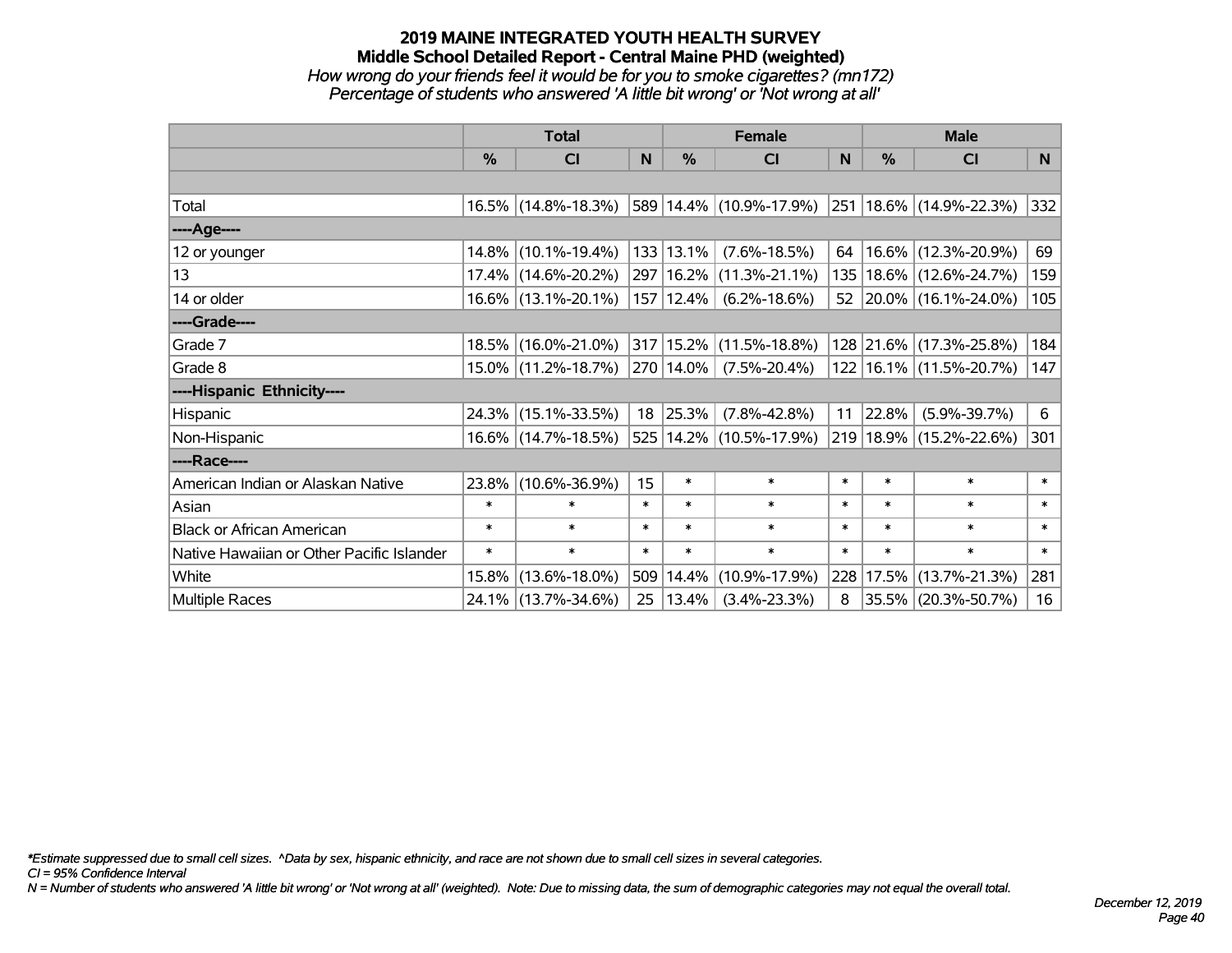#### **2019 MAINE INTEGRATED YOUTH HEALTH SURVEY Middle School Detailed Report - Central Maine PHD (weighted)** *Have you ever used an electronic vapor product? (mn173) Percentage of students who answered 'Yes'*

|                                           |               | <b>Total</b>        |                |             | <b>Female</b>                                             |          |             | <b>Male</b>                 |        |
|-------------------------------------------|---------------|---------------------|----------------|-------------|-----------------------------------------------------------|----------|-------------|-----------------------------|--------|
|                                           | $\frac{0}{0}$ | CI                  | N              | $\%$        | <b>CI</b>                                                 | <b>N</b> | %           | <b>CI</b>                   | N      |
|                                           |               |                     |                |             |                                                           |          |             |                             |        |
| Total                                     |               | 16.9% (14.4%-19.4%) |                |             | 598   16.0%   (13.1%-19.0%)   278   17.8%   (14.2%-21.5%) |          |             |                             | 316    |
| ----Age----                               |               |                     |                |             |                                                           |          |             |                             |        |
| 12 or younger                             | 15.8%         | $(11.3\% - 20.3\%)$ |                | 144   15.5% | $(10.6\% - 20.3\%)$                                       | 75       | 16.2%       | $(9.1\% - 23.3\%)$          | 69     |
| 13                                        | 14.9%         | $(11.9\% - 18.0\%)$ |                | 251   12.2% | $(8.7\% - 15.6\%)$                                        | 101      |             | $ 17.7\% $ (12.9%-22.4%)    | 147    |
| 14 or older                               |               | 21.6% (16.9%-26.3%) |                |             | 203 24.2% (18.3%-30.2%)                                   |          |             | 102   19.5%   (11.7%-27.2%) | 101    |
| ----Grade----                             |               |                     |                |             |                                                           |          |             |                             |        |
| Grade 7                                   | 17.3%         | $(13.0\% - 21.6\%)$ |                |             | 296 14.5% (10.1%-18.8%)                                   | 122      |             | 19.9% (14.4%-25.4%)         | 170    |
| Grade 8                                   |               | 16.4% (13.0%-19.8%) |                |             | 294 17.3% (13.5%-21.0%)                                   |          | 151   15.8% | $(9.4\% - 22.2\%)$          | 142    |
| ----Hispanic Ethnicity----                |               |                     |                |             |                                                           |          |             |                             |        |
| Hispanic                                  |               | 23.8% (14.4%-33.1%) | 17             |             | 24.3% (10.5%-38.1%)                                       | 10       | 23.0%       | $(9.3\% - 36.7\%)$          | 6      |
| Non-Hispanic                              |               | 17.2% (14.4%-20.1%) |                |             | 542   16.3%   (13.0%-19.6%)                               | 251      |             | 18.1% (14.1%-22.2%)         | 287    |
| ----Race----                              |               |                     |                |             |                                                           |          |             |                             |        |
| American Indian or Alaskan Native         | 18.3%         | $(11.3\% - 25.4\%)$ | 12             | 24.5%       | $(10.3\% - 38.6\%)$                                       | 6        | 14.7%       | $(4.6\% - 24.7\%)$          | 6      |
| Asian                                     | 38.8%         | $(0.0\% - 78.6\%)$  | $\overline{7}$ | $\ast$      | $\ast$                                                    | $\ast$   | $\ast$      | $\ast$                      | $\ast$ |
| <b>Black or African American</b>          | 17.6%         | $(6.5\% - 28.6\%)$  | 6              | $\ast$      | $\ast$                                                    | $\ast$   | $\ast$      | $\ast$                      | $\ast$ |
| Native Hawaiian or Other Pacific Islander | $\ast$        | $\ast$              | $\ast$         | $\ast$      | $\ast$                                                    | $\ast$   | $\ast$      | $\ast$                      | $\ast$ |
| White                                     | 16.6%         | $(13.7\% - 19.4\%)$ | 530            | 15.7%       | $(12.5\% - 19.0\%)$                                       | 249      | 17.6%       | $(13.4\% - 21.8\%)$         | 282    |
| <b>Multiple Races</b>                     |               | 19.4% (12.8%-26.0%) | 20             | $15.8\%$    | $(4.9\% - 26.6\%)$                                        | 9        | 24.4%       | $(9.0\% - 39.8\%)$          | 11     |

*\*Estimate suppressed due to small cell sizes. ^Data by sex, hispanic ethnicity, and race are not shown due to small cell sizes in several categories.*

*CI = 95% Confidence Interval*

*N = Number of students who answered 'Yes' (weighted). Note: Due to missing data, the sum of demographic categories may not equal the overall total.*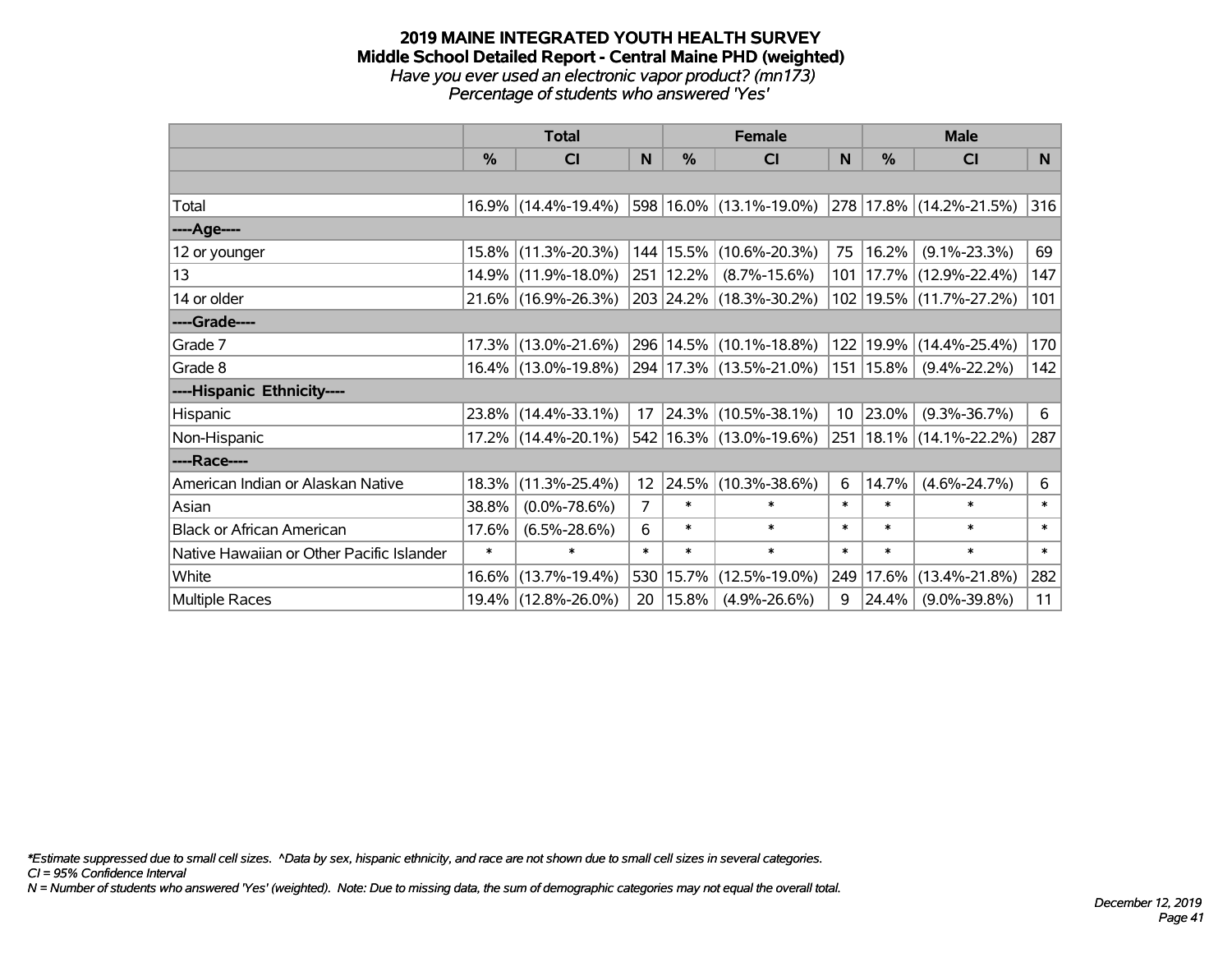## **2019 MAINE INTEGRATED YOUTH HEALTH SURVEY Middle School Detailed Report - Central Maine PHD (weighted)** *During the past 30 days, on how many days did you use an electronic vapor product? (mn174)*

*Percentage of students who answered at least 1 day*

|                                           | <b>Total</b> |                    |        |                  | <b>Female</b>     |        | <b>Male</b> |                      |        |  |
|-------------------------------------------|--------------|--------------------|--------|------------------|-------------------|--------|-------------|----------------------|--------|--|
|                                           | %            | CI                 | N      | $\%$             | <b>CI</b>         | N      | %           | <b>CI</b>            | N.     |  |
|                                           |              |                    |        |                  |                   |        |             |                      |        |  |
| Total                                     | 5.6%         | $(4.5\% - 6.7\%)$  |        | $200 \,   4.3\%$ | $(2.1\% - 6.5\%)$ |        | 75 7.0%     | $(4.6\% - 9.4\%)$    | 125    |  |
| ----Age----                               |              |                    |        |                  |                   |        |             |                      |        |  |
| 12 or younger                             | 3.8%         | $(1.3\% - 6.3\%)$  | 35     | 3.6%             | $(0.0\% - 7.1\%)$ |        | 18 4.2%     | $(0.7\% - 7.6\%)$    | 17     |  |
| 13                                        | 5.5%         | $(3.9\% - 7.1\%)$  | 94     | 3.1%             | $(0.8\% - 5.4\%)$ |        | $26 8.0\% $ | $(5.2\% - 10.8\%)$   | 68     |  |
| 14 or older                               | 7.6%         | $(4.5\% - 10.6\%)$ | 71     |                  | 7.5% (2.7%-12.3%) |        |             | 31 7.6% (0.9%-14.3%) | 40     |  |
| ----Grade----                             |              |                    |        |                  |                   |        |             |                      |        |  |
| Grade 7                                   | 4.7%         | $(3.3\% - 6.0\%)$  | 81     | 3.2%             | $(1.1\% - 5.3\%)$ |        | 28 6.1%     | $(3.5\% - 8.7\%)$    | 53     |  |
| Grade 8                                   | 6.6%         | $(4.7\% - 8.5\%)$  |        | $118$ 5.3%       | $(2.0\% - 8.6\%)$ |        |             | 46 7.9% (3.9%-11.9%) | 72     |  |
| ----Hispanic Ethnicity----                |              |                    |        |                  |                   |        |             |                      |        |  |
| Hispanic                                  | 14.1%        | $(6.3\% - 22.0\%)$ | 10     | $\ast$           | $\ast$            | $\ast$ | $\ast$      | $\ast$               | $\ast$ |  |
| Non-Hispanic                              | 5.6%         | $(4.4\% - 6.8\%)$  | 177    | $ 4.1\%$         | $(2.0\% - 6.3\%)$ |        | $64$ 7.1%   | $(4.4\% - 9.8\%)$    | 114    |  |
| ----Race----                              |              |                    |        |                  |                   |        |             |                      |        |  |
| American Indian or Alaskan Native         | 8.2%         | $(2.5\% - 13.9\%)$ | 6      | $\ast$           | $\ast$            | $\ast$ | $\ast$      | $\ast$               | $\ast$ |  |
| Asian                                     | $\ast$       | $\ast$             | $\ast$ | $\ast$           | $\ast$            | $\ast$ | $\ast$      | $\ast$               | $\ast$ |  |
| <b>Black or African American</b>          | $\ast$       | $\ast$             | $\ast$ | $\ast$           | $\ast$            | $\ast$ | $\ast$      | $\ast$               | $\ast$ |  |
| Native Hawaiian or Other Pacific Islander | $\ast$       | $\ast$             | $\ast$ | $\ast$           | $\ast$            | $\ast$ | $\ast$      | $\ast$               | $\ast$ |  |
| White                                     | 5.4%         | $(4.0\% - 6.7\%)$  | 172    | 4.1%             | $(1.7\% - 6.6\%)$ | 65     | 6.6%        | $(4.0\% - 9.2\%)$    | 107    |  |
| <b>Multiple Races</b>                     | $\ast$       | $\ast$             | $\ast$ | $\ast$           | $\ast$            | $\ast$ | $\ast$      | $\ast$               | $\ast$ |  |

*\*Estimate suppressed due to small cell sizes. ^Data by sex, hispanic ethnicity, and race are not shown due to small cell sizes in several categories.*

*CI = 95% Confidence Interval*

*N = Number of students who answered at least 1 day (weighted). Note: Due to missing data, the sum of demographic categories may not equal the overall total.*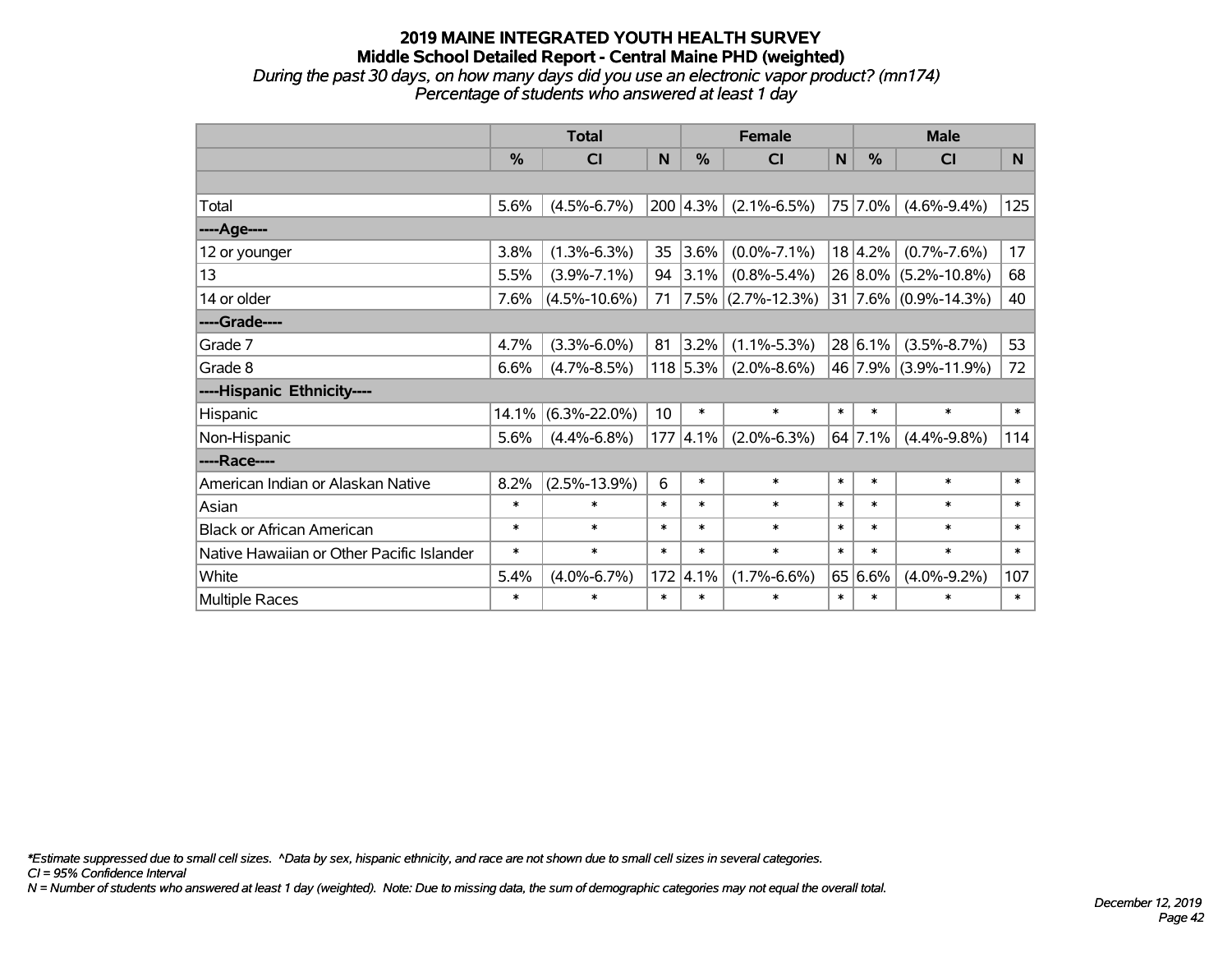*The last time you used an electronic vapor product, what was in the vapor you inhaled? (mn182) Percentage of students who answered 'Nicotine'*

|                                           | <b>Total</b> |                                                   |        |               | <b>Female</b>           | <b>Male</b> |          |                        |        |
|-------------------------------------------|--------------|---------------------------------------------------|--------|---------------|-------------------------|-------------|----------|------------------------|--------|
|                                           | $\%$         | <b>CI</b>                                         | N      | $\frac{0}{0}$ | <b>CI</b>               | N           | $\%$     | <b>CI</b>              | N      |
|                                           |              |                                                   |        |               |                         |             |          |                        |        |
| Total                                     |              | 28.3% (19.5%-37.1%)   150   24.3%   (13.1%-35.6%) |        |               |                         |             |          | 57 31.9% (21.7%-42.1%) | 93     |
| ----Age----                               |              |                                                   |        |               |                         |             |          |                        |        |
| 12 or younger                             | 16.9%        | $(2.3\% - 31.5\%)$                                | 17     | $\ast$        | $\ast$                  | $\ast$      | $\ast$   | $\ast$                 | $\ast$ |
| 13                                        | 37.3%        | $(30.3\% - 44.3\%)$                               | 89     | 30.6%         | $(12.1\% - 49.0\%)$     |             | 26 42.1% | $(26.4\% - 57.8\%)$    | 62     |
| 14 or older                               | 23.3%        | $(6.7\% - 39.9\%)$                                | 44     | 18.2%         | $(6.1\% - 30.4\%)$      |             | 16 27.9% | $(6.6\% - 49.3\%)$     | 28     |
| ----Grade----                             |              |                                                   |        |               |                         |             |          |                        |        |
| Grade 7                                   | 25.8%        | $(15.3\% - 36.2\%)$                               | 64     | 18.3%         | $(5.4\% - 31.2\%)$      |             |          | 18 31.2% (17.1%-45.3%) | 47     |
| Grade 8                                   |              | $30.3\%$ (18.2%-42.4%)                            | 82     |               | 26.9% (12.2%-41.6%)     |             |          | 36 33.6% (19.9%-47.3%) | 46     |
| ----Hispanic Ethnicity----                |              |                                                   |        |               |                         |             |          |                        |        |
| Hispanic                                  | $\ast$       | $\ast$                                            | $\ast$ | $\ast$        | $\ast$                  | $\ast$      | $\ast$   | $\ast$                 | $\ast$ |
| Non-Hispanic                              |              | 26.4% (18.1%-34.6%)                               |        |               | 126 22.6% (10.9%-34.2%) |             |          | 48 29.8% (19.8%-39.8%) | 78     |
| ----Race----                              |              |                                                   |        |               |                         |             |          |                        |        |
| American Indian or Alaskan Native         | $\ast$       | $\ast$                                            | $\ast$ | $\ast$        | $\ast$                  | $\ast$      | $\ast$   | $\ast$                 | $\ast$ |
| Asian                                     | $\ast$       | $\ast$                                            | $\ast$ | $\ast$        | $\ast$                  | $\ast$      | $\ast$   | $\ast$                 | $\ast$ |
| <b>Black or African American</b>          | $\ast$       | $\ast$                                            | $\ast$ | $\ast$        | $\ast$                  | $\ast$      | $\ast$   | $\ast$                 | $\ast$ |
| Native Hawaiian or Other Pacific Islander | $\ast$       | $\ast$                                            | $\ast$ | $\ast$        | $\ast$                  | $\ast$      | $\ast$   | $\ast$                 | $\ast$ |
| White                                     | 29.5%        | $(19.5\% - 39.6\%)$                               | 137    | 25.7%         | $(13.3\% - 38.1\%)$     |             | 53 32.6% | $(22.0\% - 43.2\%)$    | 84     |
| Multiple Races                            | 43.3%        | $(5.9\% - 80.6\%)$                                | 6      | $\ast$        | $\ast$                  | $\ast$      | $\ast$   | $\ast$                 | $\ast$ |

*\*Estimate suppressed due to small cell sizes. ^Data by sex, hispanic ethnicity, and race are not shown due to small cell sizes in several categories.*

*CI = 95% Confidence Interval*

*N = Number of students who answered 'Nicotine' (weighted). Note: Due to missing data, the sum of demographic categories may not equal the overall total.*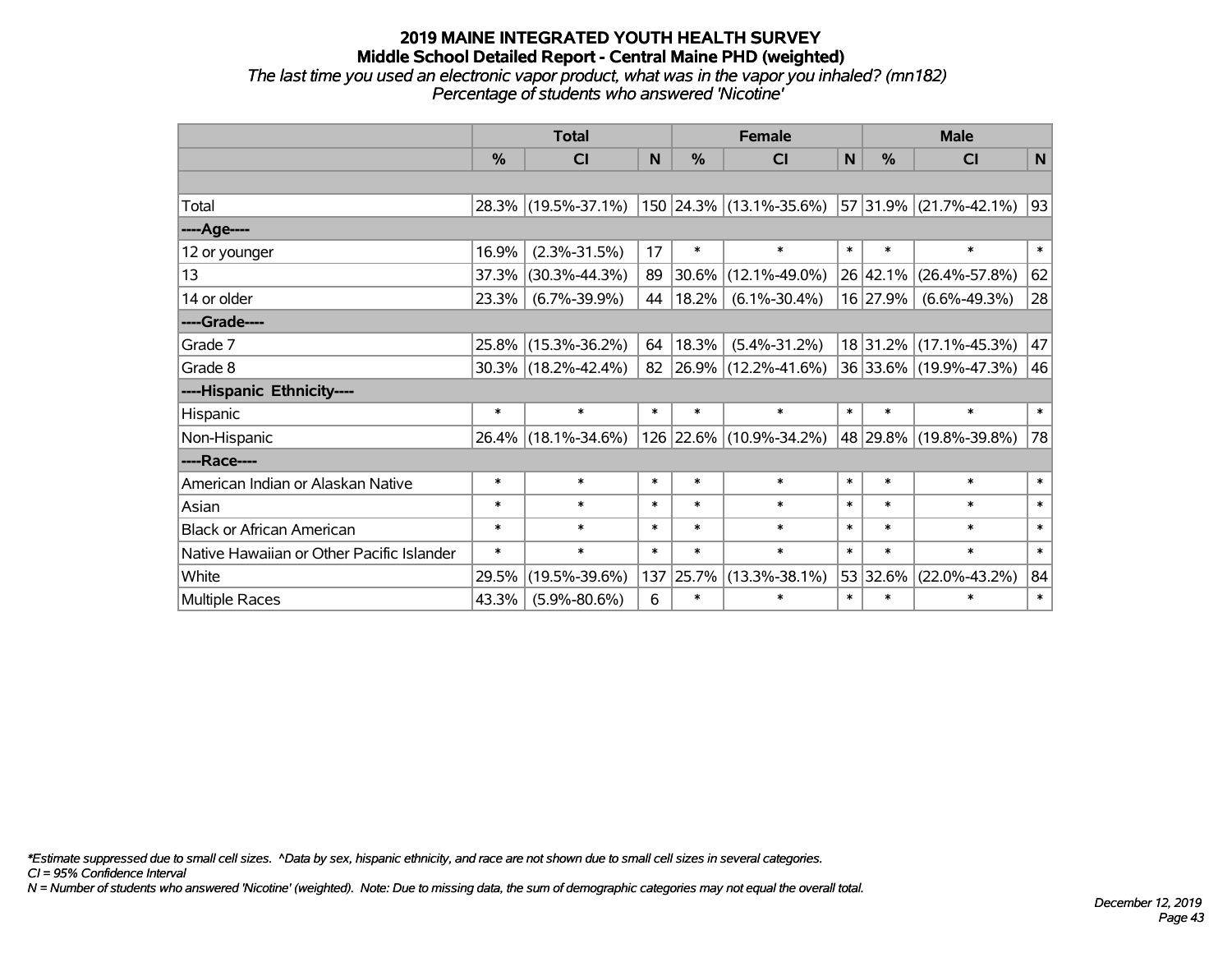#### **2019 MAINE INTEGRATED YOUTH HEALTH SURVEY Middle School Detailed Report - Central Maine PHD (weighted)** *The last time you used an electronic vapor product, what was in the vapor you inhaled? (mn182\_2)*

*Percentage of students who answered 'Marijuana or Hash Oil'*

|                                           | <b>Total</b>  |                       |        |         | <b>Female</b>                |        | <b>Male</b> |                         |        |  |
|-------------------------------------------|---------------|-----------------------|--------|---------|------------------------------|--------|-------------|-------------------------|--------|--|
|                                           | $\frac{0}{0}$ | <b>CI</b>             | N      | $\%$    | <b>CI</b>                    | N      | %           | C <sub>l</sub>          | N      |  |
|                                           |               |                       |        |         |                              |        |             |                         |        |  |
| Total                                     | 6.0%          | $(2.9\% - 9.2\%)$     |        |         | $32 5.9\% $ (1.6%-10.2%)     | 14     | 6.2%        | $(2.3\% - 10.1\%)$      | 18     |  |
| ----Age----                               |               |                       |        |         |                              |        |             |                         |        |  |
| 12 or younger                             | $\ast$        | $\ast$                | $\ast$ | $\ast$  | $\ast$                       | $\ast$ | $\ast$      | $\ast$                  | $\ast$ |  |
| 13                                        | $\ast$        | $\ast$                | $\ast$ | $\ast$  | $\ast$                       | $\ast$ | $\ast$      | $\ast$                  | $\ast$ |  |
| 14 or older                               |               | $11.5\%$ (4.5%-18.5%) |        |         | 22 9.6% (0.4%-18.8%)         | 9      |             | $ 13.3\% $ (2.4%-24.1%) | 13     |  |
| ----Grade----                             |               |                       |        |         |                              |        |             |                         |        |  |
| Grade 7                                   | 4.7%          | $(0.0\% - 11.0\%)$    | 12     | $\ast$  | $\ast$                       | $\ast$ | $\ast$      | $\ast$                  | $\ast$ |  |
| Grade 8                                   | 6.0%          | $(2.3\% - 9.6\%)$     |        |         | $16 6.5\%  (0.1\% - 12.8\%)$ | 9      | 5.5%        | $(1.5\% - 9.5\%)$       | 8      |  |
| ----Hispanic Ethnicity----                |               |                       |        |         |                              |        |             |                         |        |  |
| Hispanic                                  | $\ast$        | $\ast$                | $\ast$ | $\ast$  | $\ast$                       | $\ast$ | $\ast$      | $\ast$                  | $\ast$ |  |
| Non-Hispanic                              | 5.2%          | $(1.7\% - 8.6\%)$     |        |         | 25 6.6% (1.8%-11.3%)         | 14     | 4.1%        | $(0.1\% - 8.2\%)$       | 11     |  |
| ----Race----                              |               |                       |        |         |                              |        |             |                         |        |  |
| American Indian or Alaskan Native         | $\ast$        | $\ast$                | $\ast$ | $\ast$  | $\ast$                       | $\ast$ | $\ast$      | $\ast$                  | $\ast$ |  |
| Asian                                     | $\ast$        | $\ast$                | $\ast$ | $\ast$  | $\ast$                       | $\ast$ | $\ast$      | $\ast$                  | $\ast$ |  |
| <b>Black or African American</b>          | $\ast$        | $\ast$                | $\ast$ | $\ast$  | $\ast$                       | $\ast$ | $\ast$      | $\ast$                  | $\ast$ |  |
| Native Hawaiian or Other Pacific Islander | $\ast$        | $\ast$                | $\ast$ | $\ast$  | $\ast$                       | $\ast$ | $\ast$      | $\ast$                  | $\ast$ |  |
| White                                     | 5.1%          | $(1.6\% - 8.6\%)$     |        | 24 5.7% | $(1.0\% - 10.4\%)$           | 12     | 4.6%        | $(0.5\% - 8.8\%)$       | 12     |  |
| Multiple Races                            | $\ast$        | $\ast$                | $\ast$ | $\ast$  | $\ast$                       | $\ast$ | $\ast$      | $\ast$                  | $\ast$ |  |

*\*Estimate suppressed due to small cell sizes. ^Data by sex, hispanic ethnicity, and race are not shown due to small cell sizes in several categories.*

*CI = 95% Confidence Interval*

*N = Number of students who answered 'Marijuana or Hash Oil' (weighted). Note: Due to missing data, the sum of demographic categories may not equal the overall total.*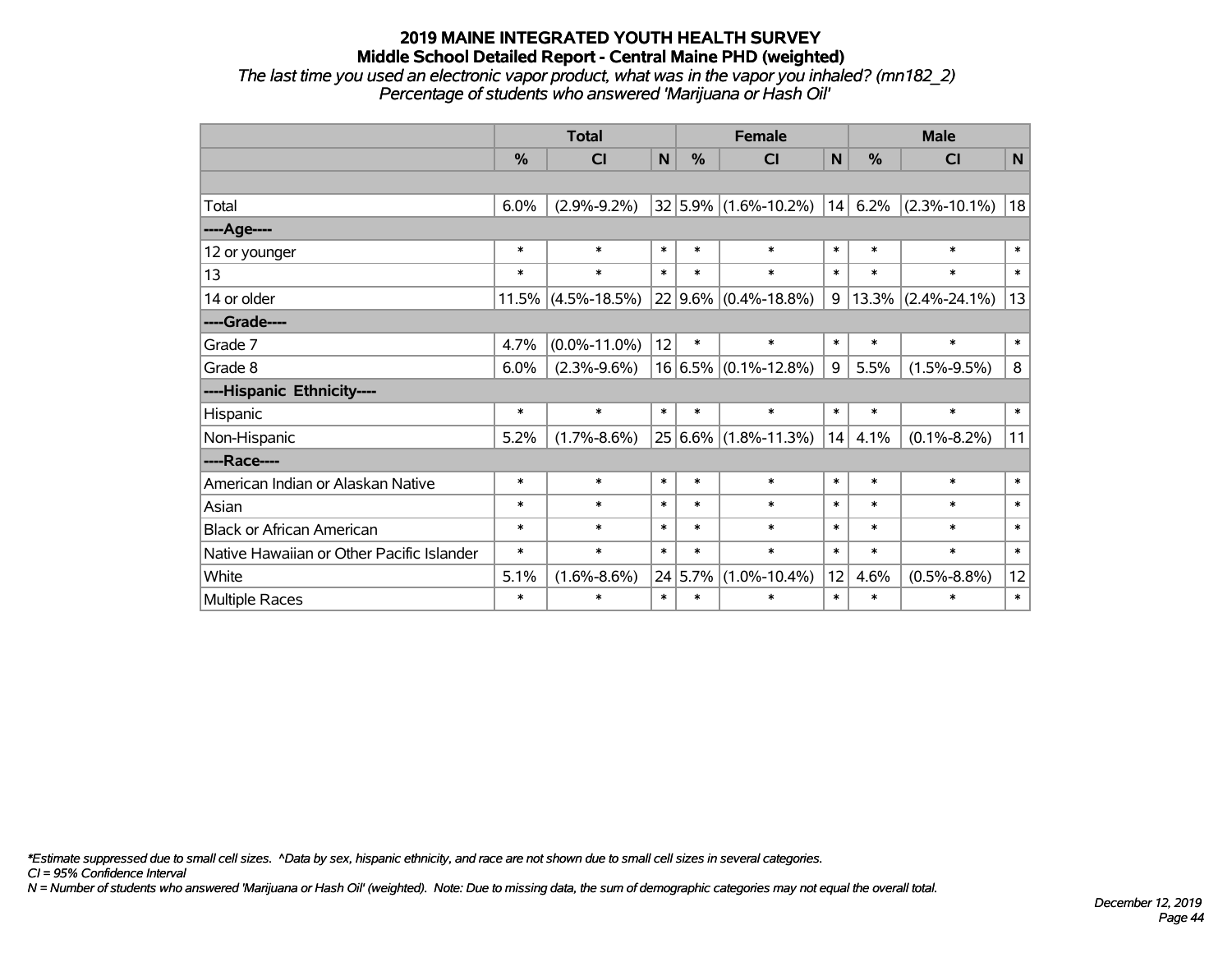*Percentage of students who are susceptible to cigarette use (among all students including those who have tried cigarettes or are current cigarette users) (mntobsus)*

|                                           | <b>Total</b>  |                        |                 | <b>Female</b> | <b>Male</b>                 |        |            |                         |        |
|-------------------------------------------|---------------|------------------------|-----------------|---------------|-----------------------------|--------|------------|-------------------------|--------|
|                                           | $\frac{0}{0}$ | CI                     | N               | %             | <b>CI</b>                   | N      | %          | <b>CI</b>               | N.     |
|                                           |               |                        |                 |               |                             |        |            |                         |        |
| Total                                     |               | 26.4% (23.7%-29.1%)    |                 |               | 940 26.7% (22.2%-31.3%)     |        |            | 463 26.3% (21.9%-30.7%) | 473    |
| ----Age----                               |               |                        |                 |               |                             |        |            |                         |        |
| 12 or younger                             |               | 24.1% (17.6%-30.6%)    |                 |               | 218 23.8% (17.3%-30.3%)     |        |            | 116 24.6% (15.9%-33.3%) | 102    |
| 13                                        |               | 27.1% (23.4%-30.8%)    |                 |               | 463 26.6% (21.6%-31.7%)     |        |            | 222 27.7% (21.8%-33.7%) | 238    |
| 14 or older                               |               | 27.5% (23.9%-31.2%)    |                 |               | 258 30.4% (21.4%-39.4%)     |        |            | 126 25.3% (18.7%-31.9%) | 133    |
| ----Grade----                             |               |                        |                 |               |                             |        |            |                         |        |
| Grade 7                                   |               | 27.3% (23.0%-31.6%)    |                 |               | 471 25.9% (21.1%-30.7%)     |        | 221 28.6%  | $(23.8\% - 33.3\%)$     | 247    |
| Grade 8                                   |               | 25.2% (21.2%-29.2%)    |                 |               | 452   27.4%   (19.0%-35.7%) |        |            | 236 23.5% (17.4%-29.5%) | 216    |
| ----Hispanic Ethnicity----                |               |                        |                 |               |                             |        |            |                         |        |
| Hispanic                                  |               | $30.4\%$ (21.8%-38.9%) | 22              |               | $ 28.7\% $ (16.1%-41.3%)    | 13     | 33.0%      | $(16.0\% - 49.9\%)$     | 9      |
| Non-Hispanic                              |               | 26.6% (23.6%-29.6%)    |                 |               | 842 26.4% (21.3%-31.5%)     |        |            | 405 26.8% (21.4%-32.2%) | 433    |
| ----Race----                              |               |                        |                 |               |                             |        |            |                         |        |
| American Indian or Alaskan Native         |               | $37.1\%$ (21.7%-52.5%) | 24              | 27.5%         | $(8.1\% - 46.8\%)$          | 7      | 45.4%      | $(26.1\% - 64.7\%)$     | 16     |
| Asian                                     |               | 56.7% (17.5%-96.0%)    | 10 <sup>1</sup> | $\ast$        | $\ast$                      | $\ast$ | $\ast$     | $\ast$                  | $\ast$ |
| <b>Black or African American</b>          | $\ast$        | $\ast$                 | $\ast$          | $\ast$        | $\ast$                      | $\ast$ | $\ast$     | $\ast$                  | $\ast$ |
| Native Hawaiian or Other Pacific Islander | $\ast$        | $\ast$                 | $\ast$          | $\ast$        | $\ast$                      | $\ast$ | $\ast$     | $\ast$                  | $\ast$ |
| White                                     |               | 25.6% (22.7%-28.6%)    |                 | 824 26.6%     | $(21.7\% - 31.5\%)$         |        | 420 24.9%  | $(20.6\% - 29.2\%)$     | 405    |
| <b>Multiple Races</b>                     |               | 24.4% (18.1%-30.7%)    | 25              |               | $ 29.0\% $ (21.5%-36.4%)    |        | 16   19.3% | $(7.4\% - 31.1\%)$      | 9      |

*\*Estimate suppressed due to small cell sizes. ^Data by sex, hispanic ethnicity, and race are not shown due to small cell sizes in several categories.*

*CI = 95% Confidence Interval*

*N = Number of students who are susceptible to cigarette use (among all students including those who have tried cigarettes or are current cigarette users) (weighted). Note: Due to missing data, the sum of demographic categories may not equal the overall total.*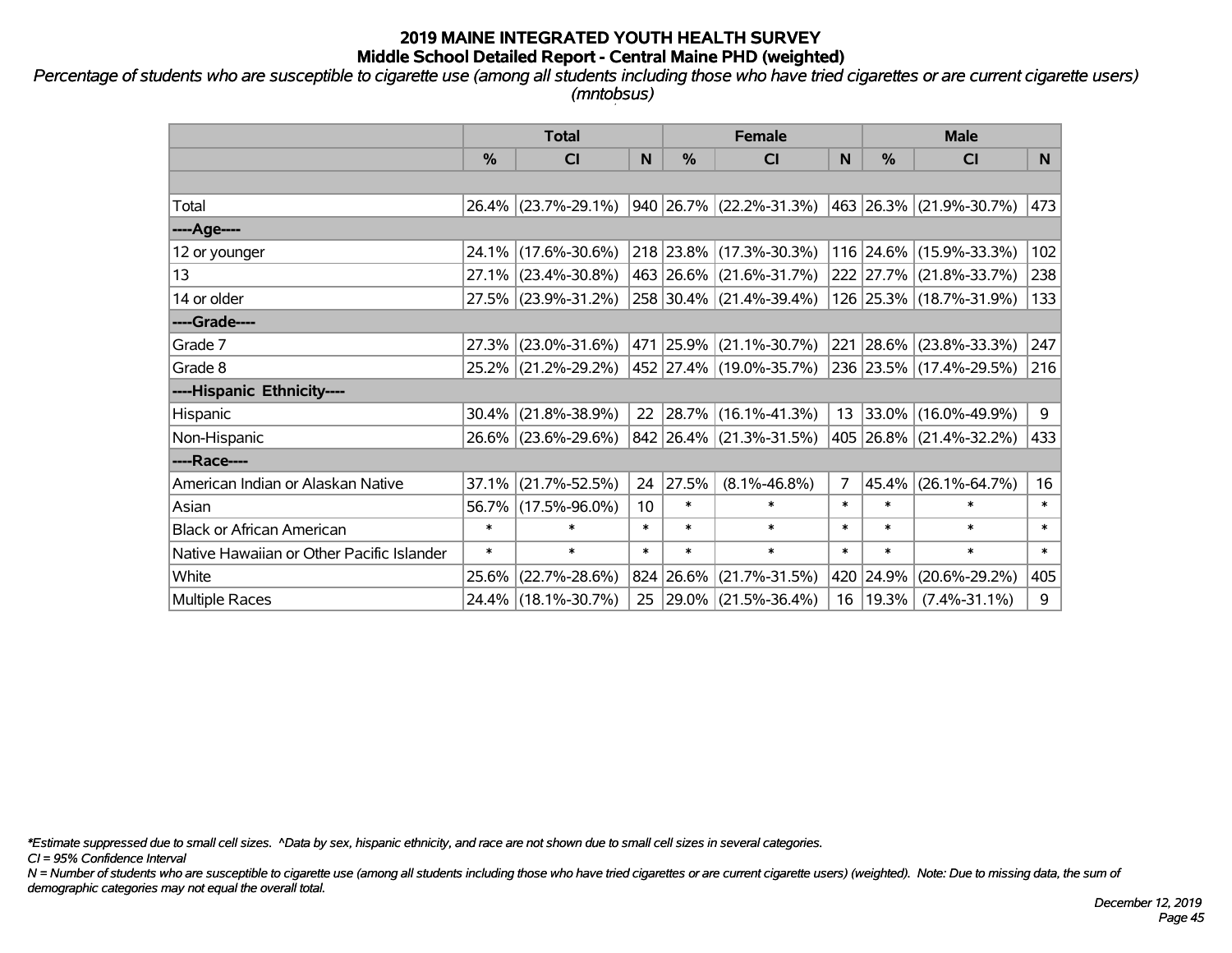*Percentage of students who are susceptible to cigarette use (among students who have never tried cigarettes) (mntobsus\_2)*

|                                           |        | <b>Total</b>        |        |           | <b>Female</b>            |        | <b>Male</b> |                         |        |  |
|-------------------------------------------|--------|---------------------|--------|-----------|--------------------------|--------|-------------|-------------------------|--------|--|
|                                           | $\%$   | C <sub>l</sub>      | N      | %         | <b>CI</b>                | N      | %           | <b>CI</b>               | N      |  |
|                                           |        |                     |        |           |                          |        |             |                         |        |  |
| Total                                     |        | 24.1% (21.2%-27.0%) |        |           | 799 24.4% (20.0%-28.9%)  |        |             | 402 23.9% (19.2%-28.7%) | 394    |  |
| ----Age----                               |        |                     |        |           |                          |        |             |                         |        |  |
| 12 or younger                             |        | 21.8% (15.7%-28.0%) |        |           | 184 21.3% (14.5%-28.1%)  | 98     | 22.6%       | $(13.9\% - 31.2\%)$     | 87     |  |
| 13                                        | 25.4%  | $(21.2\% - 29.5\%)$ |        |           | 410 25.8% (20.8%-30.8%)  |        |             | 208 25.1% (18.3%-31.8%) | 199    |  |
| 14 or older                               |        | 24.2% (19.9%-28.4%) |        |           | 205 25.4% (15.8%-35.0%)  |        |             | 96 23.2% (16.5%-29.9%)  | 108    |  |
| ----Grade----                             |        |                     |        |           |                          |        |             |                         |        |  |
| Grade 7                                   | 24.4%  | $(20.2\% - 28.6\%)$ |        | 392 24.0% | $(18.9\% - 29.1\%)$      |        | 196 24.7%   | $(19.5\% - 29.8\%)$     | 193    |  |
| Grade 8                                   |        | 23.4% (19.6%-27.2%) |        |           | 390 24.6% (16.8%-32.4%)  |        |             | 200 22.5% (16.3%-28.7%) | 191    |  |
| ----Hispanic Ethnicity----                |        |                     |        |           |                          |        |             |                         |        |  |
| Hispanic                                  |        | 25.5% (15.0%-35.9%) | 16     |           | $ 22.1\% $ (10.7%-33.6%) | q      | 31.0%       | $(12.9\% - 49.1\%)$     | 8      |  |
| Non-Hispanic                              |        | 24.4% (21.0%-27.7%) |        |           | 720 24.2% (19.2%-29.2%)  |        |             | 353 24.6% (18.6%-30.5%) | 364    |  |
| ----Race----                              |        |                     |        |           |                          |        |             |                         |        |  |
| American Indian or Alaskan Native         | 32.9%  | $(16.0\% - 49.7\%)$ | 18     | $\ast$    | $\ast$                   | $\ast$ | $\ast$      | $\ast$                  | $\ast$ |  |
| Asian                                     |        | 52.9% (10.9%-95.0%) | 8      | $\ast$    | $\ast$                   | $\ast$ | $\ast$      | $\ast$                  | $\ast$ |  |
| <b>Black or African American</b>          | $\ast$ | $\ast$              | $\ast$ | $\ast$    | $\ast$                   | $\ast$ | $\ast$      | $\ast$                  | $\ast$ |  |
| Native Hawaiian or Other Pacific Islander | $\ast$ | $\ast$              | $\ast$ | $\ast$    | $\ast$                   | $\ast$ | $\ast$      | $\ast$                  | $\ast$ |  |
| White                                     | 23.5%  | $(20.4\% - 26.6\%)$ |        | 709 24.3% | $(19.3\% - 29.2\%)$      | 363    | 23.0%       | $(18.3\% - 27.7\%)$     | 345    |  |
| <b>Multiple Races</b>                     |        | 20.9% (14.7%-27.1%) | 19     | $\ast$    | $\ast$                   | $\ast$ | $\ast$      | $\ast$                  | $\ast$ |  |

*\*Estimate suppressed due to small cell sizes. ^Data by sex, hispanic ethnicity, and race are not shown due to small cell sizes in several categories.*

*CI = 95% Confidence Interval*

*N = Number of students who are susceptible to cigarette use (among students who have never tried cigarettes) (weighted). Note: Due to missing data, the sum of demographic categories may not equal the overall total.*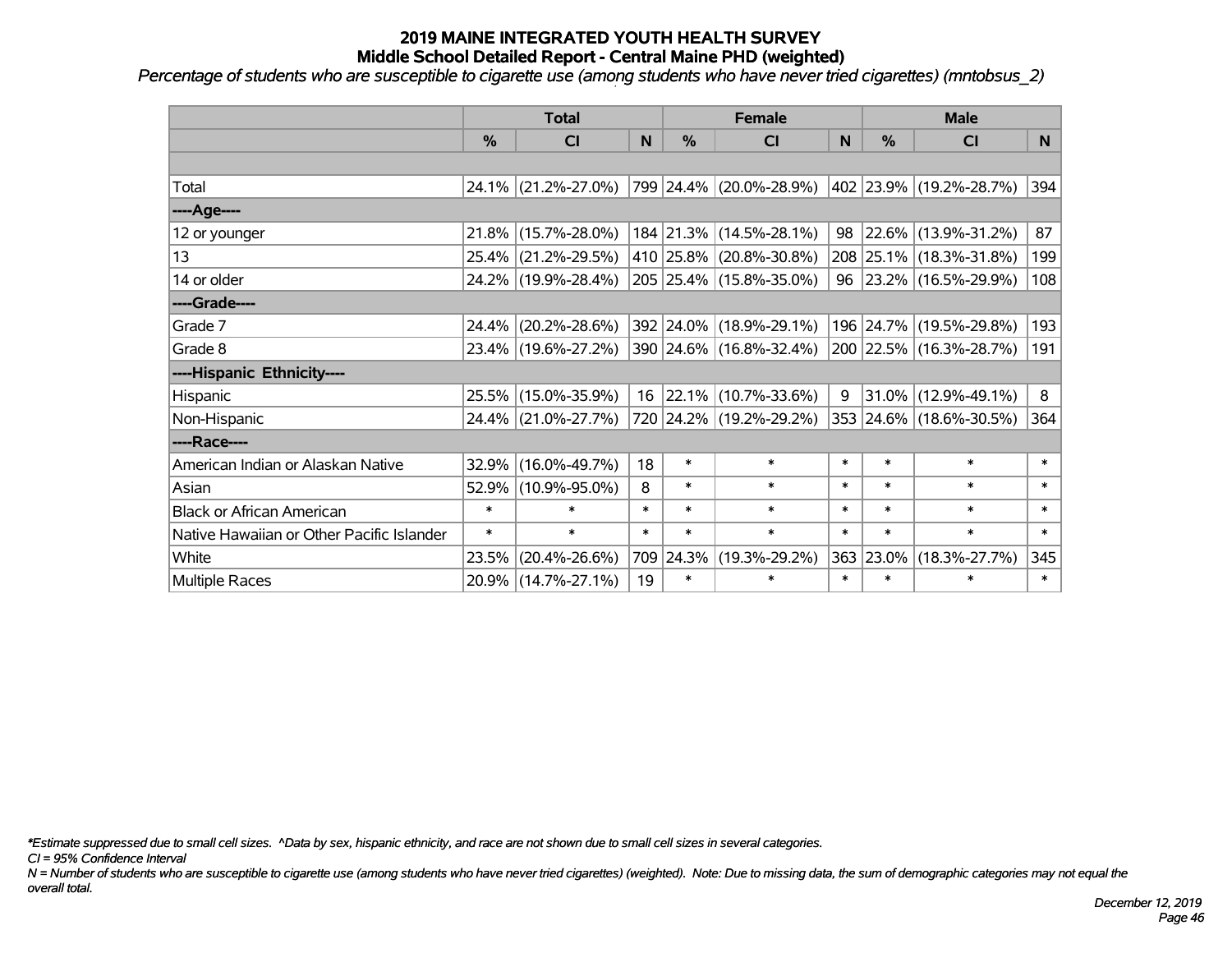*Percentage of students who smoked cigarettes or cigars or used chewing tobacco, snuff, dip, or dissolvable tobacco products on one or more of the past 30 days (mnanytoba)*

|                                           | <b>Total</b>  |                     |        | <b>Female</b> |                                                |        | <b>Male</b>   |                         |        |  |
|-------------------------------------------|---------------|---------------------|--------|---------------|------------------------------------------------|--------|---------------|-------------------------|--------|--|
|                                           | $\frac{9}{6}$ | <b>CI</b>           | N      | %             | <b>CI</b>                                      | N      | $\frac{0}{0}$ | <b>CI</b>               | N      |  |
|                                           |               |                     |        |               |                                                |        |               |                         |        |  |
| Total                                     |               | $3.6\%$ (2.9%-4.3%) |        |               | $127$ 2.5% (1.4%-3.5%) 43 4.3% (3.1%-5.5%)     |        |               |                         | 75     |  |
| ---- Age----                              |               |                     |        |               |                                                |        |               |                         |        |  |
| 12 or younger                             | $3.4\%$       | $(1.3\% - 5.5\%)$   | 31     | $2.0\%$       | $(0.0\% - 4.0\%)$                              |        | $10 5.1\% $   | $(2.0\% - 8.1\%)$       | 21     |  |
| 13                                        |               | $2.9\%$ (1.9%-3.8%) | 48     |               | $ 2.2\% $ (1.2%-3.2%)                          |        | $18 2.8\% $   | $(1.1\% - 4.4\%)$       | 23     |  |
| 14 or older                               |               | $5.2\%$ (3.9%-6.5%) | 47     |               | $ 3.6\% $ (1.9%-5.4%) $ $                      |        |               | $14 6.1\% $ (3.8%-8.5%) | 31     |  |
| ----Grade----                             |               |                     |        |               |                                                |        |               |                         |        |  |
| Grade 7                                   | $2.8\%$       | $(1.7\% - 4.0\%)$   | 49     | $1.6\%$       | $(0.0\% - 3.2\%)$                              |        | 14 3.7%       | $(2.1\% - 5.2\%)$       | 31     |  |
| Grade 8                                   |               | $4.2\%$ (3.3%-5.1%) | 75     |               | $ 3.4\% $ (2.2%-4.6%) $ 29 4.7\% $ (2.8%-6.7%) |        |               |                         | 42     |  |
| ----Hispanic Ethnicity----                |               |                     |        |               |                                                |        |               |                         |        |  |
| Hispanic                                  | $\ast$        | $\ast$              | $\ast$ | $\ast$        | $\ast$                                         | $\ast$ | $\ast$        | $\ast$                  | $\ast$ |  |
| Non-Hispanic                              | $3.6\%$       | $(2.9\% - 4.3\%)$   |        |               | 114  2.4%  (1.2%-3.5%)                         |        | 37 4.4%       | $(3.2\% - 5.5\%)$       | 70     |  |
| ----Race----                              |               |                     |        |               |                                                |        |               |                         |        |  |
| American Indian or Alaskan Native         | $\ast$        | $\ast$              | $\ast$ | $\ast$        | $\ast$                                         | $\ast$ | $\ast$        | $\ast$                  | $\ast$ |  |
| Asian                                     | $\ast$        | $\ast$              | $\ast$ | $\ast$        | $\ast$                                         | $\ast$ | $\ast$        | $\ast$                  | $\ast$ |  |
| <b>Black or African American</b>          | $\ast$        | $\ast$              | $\ast$ | $\ast$        | $\ast$                                         | $\ast$ | $\ast$        | $\ast$                  | $\ast$ |  |
| Native Hawaiian or Other Pacific Islander | $\ast$        | $\ast$              | $\ast$ | $\ast$        | $\ast$                                         | $\ast$ | $\ast$        | $\ast$                  | $\ast$ |  |
| White                                     | 3.3%          | $(2.6\% - 4.0\%)$   | 107    | 2.3%          | $(1.3\% - 3.3\%)$                              |        | 36 4.0%       | $(2.9\% - 5.2\%)$       | 65     |  |
| <b>Multiple Races</b>                     | $\ast$        | $\ast$              | $\ast$ | $\ast$        | $\ast$                                         | $\ast$ | $\ast$        | $\ast$                  | $\ast$ |  |

*\*Estimate suppressed due to small cell sizes. ^Data by sex, hispanic ethnicity, and race are not shown due to small cell sizes in several categories.*

*CI = 95% Confidence Interval*

*N = Number of students who smoked cigarettes or cigars or used chewing tobacco, snuff, dip, or dissolvable tobacco products on one or more of the past 30 days (weighted). Note: Due to missing data, the sum of demographic categories may not equal the overall total.*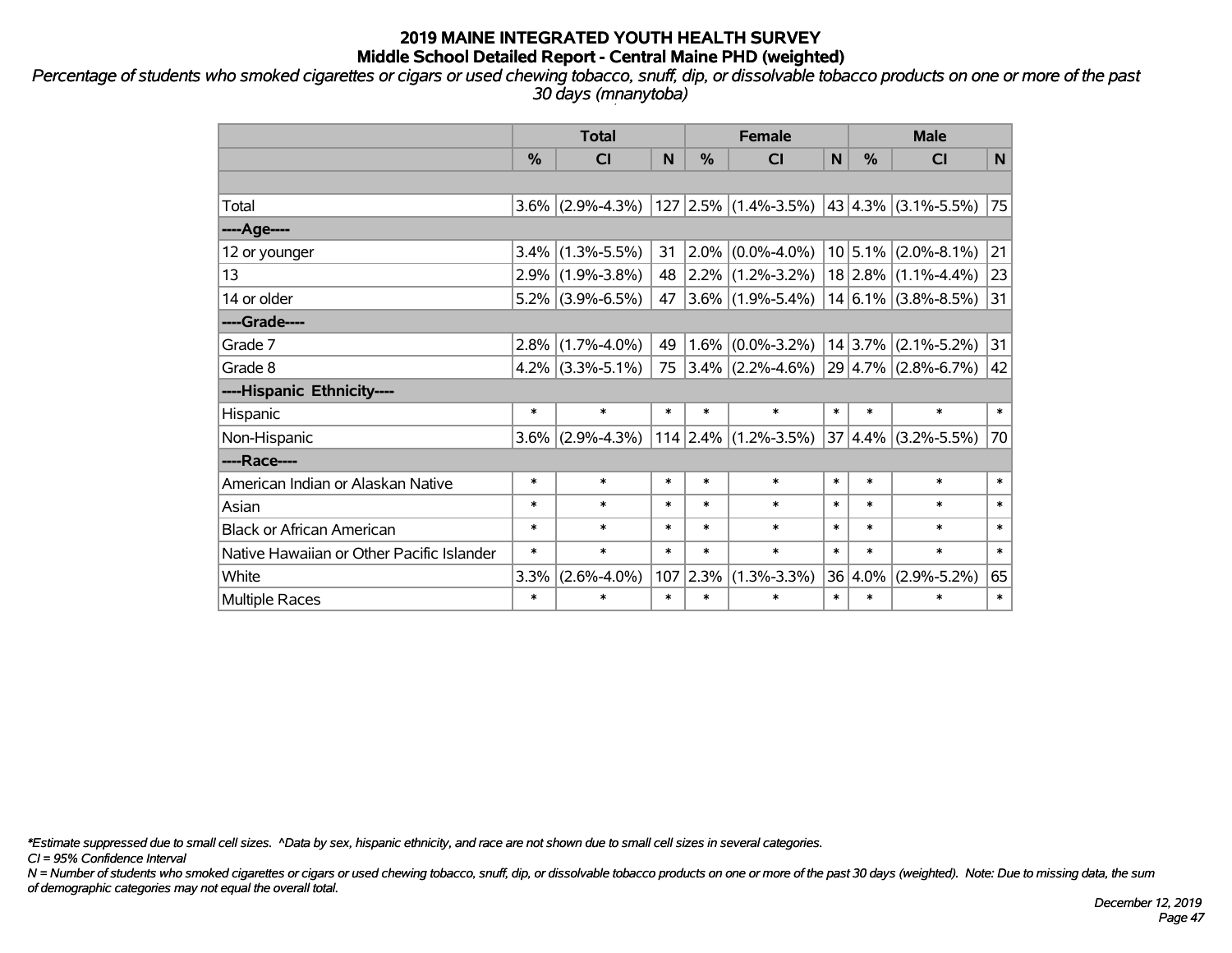*Percentage of students who smoked cigarettes or cigars; used an electronic vapor product; or used chewing tobacco, snuff, dip, or dissolvable tobacco products on one or more of the past 30 days (mnanytob\_2a)*

|                                           | <b>Total</b> |                    |                |        | <b>Female</b>      |        | <b>Male</b> |                        |        |  |
|-------------------------------------------|--------------|--------------------|----------------|--------|--------------------|--------|-------------|------------------------|--------|--|
|                                           | %            | <b>CI</b>          | N              | %      | <b>CI</b>          | N      | %           | <b>CI</b>              | N.     |  |
|                                           |              |                    |                |        |                    |        |             |                        |        |  |
| Total                                     | 6.1%         | $(4.9\% - 7.4\%)$  | 214            | 5.2%   | $(2.8\% - 7.7\%)$  |        | 90 6.7%     | $(3.8\% - 9.6\%)$      | 116    |  |
| ---- Age----                              |              |                    |                |        |                    |        |             |                        |        |  |
| 12 or younger                             | 4.3%         | $(1.8\% - 6.8\%)$  | 39             | 4.2%   | $(0.6\% - 7.8\%)$  | 21     | 4.5%        | $(0.8\% - 8.1\%)$      | 18     |  |
| 13                                        | 5.7%         | $(4.0\% - 7.4\%)$  | 94             | 2.9%   | $(0.6\% - 5.1\%)$  |        |             | 23 7.7% (4.6%-10.7%)   | 63     |  |
| 14 or older                               | 8.8%         | $(6.4\% - 11.3\%)$ | 81             | 11.1%  | $(6.6\% - 15.7\%)$ |        |             | 46 7.0% (0.3%-13.6%)   | 35     |  |
| ----Grade----                             |              |                    |                |        |                    |        |             |                        |        |  |
| Grade 7                                   | 5.3%         | $(3.5\% - 7.1\%)$  | 89             | 3.8%   | $(1.1\% - 6.5\%)$  |        | $32 6.0\%$  | $(3.2\% - 8.9\%)$      | 50     |  |
| Grade 8                                   | 7.0%         | $(5.4\% - 8.7\%)$  | 123            | 6.6%   | $(3.3\% - 10.0\%)$ |        |             | $57$ 7.5% (3.4%-11.6%) | 67     |  |
| ----Hispanic Ethnicity----                |              |                    |                |        |                    |        |             |                        |        |  |
| Hispanic                                  | 12.1%        | $(4.8\% - 19.5\%)$ | 9              | $\ast$ | $\ast$             | $\ast$ | $\ast$      | $\ast$                 | $\ast$ |  |
| Non-Hispanic                              | 6.1%         | $(4.7\% - 7.6\%)$  | 189            | 4.8%   | $(2.3\% - 7.3\%)$  |        |             | 73 7.0% (3.8%-10.2%)   | 109    |  |
| ----Race----                              |              |                    |                |        |                    |        |             |                        |        |  |
| American Indian or Alaskan Native         | 10.8%        | $(4.2\% - 17.4\%)$ | $\overline{7}$ | $\ast$ | $\ast$             | $\ast$ | $\ast$      | $\ast$                 | $\ast$ |  |
| Asian                                     | $\ast$       | $\ast$             | $\ast$         | $\ast$ | $\ast$             | $\ast$ | $\ast$      | $\ast$                 | $\ast$ |  |
| <b>Black or African American</b>          | $\ast$       | $\ast$             | $\ast$         | $\ast$ | $\ast$             | $\ast$ | $\ast$      | $\ast$                 | $\ast$ |  |
| Native Hawaiian or Other Pacific Islander | $\ast$       | $\ast$             | $\ast$         | $\ast$ | $\ast$             | $\ast$ | $\ast$      | $\ast$                 | $\ast$ |  |
| White                                     | 5.6%         | $(4.1\% - 7.1\%)$  | 178            | 4.9%   | $(2.1\% - 7.7\%)$  |        | 76 6.2%     | $(3.1\% - 9.4\%)$      | 98     |  |
| Multiple Races                            | 10.2%        | $(2.4\% - 18.0\%)$ | 10             | $\ast$ | $\ast$             | $\ast$ | $\ast$      | $\ast$                 | $\ast$ |  |

*\*Estimate suppressed due to small cell sizes. ^Data by sex, hispanic ethnicity, and race are not shown due to small cell sizes in several categories.*

*CI = 95% Confidence Interval*

*N = Number of students who smoked cigarettes or cigars; used an electronic vapor product; or used chewing tobacco, snuff, dip, or dissolvable tobacco products on one or more of the past 30 days (weighted). Note: Due to missing data, the sum of demographic categories may not equal the overall total.*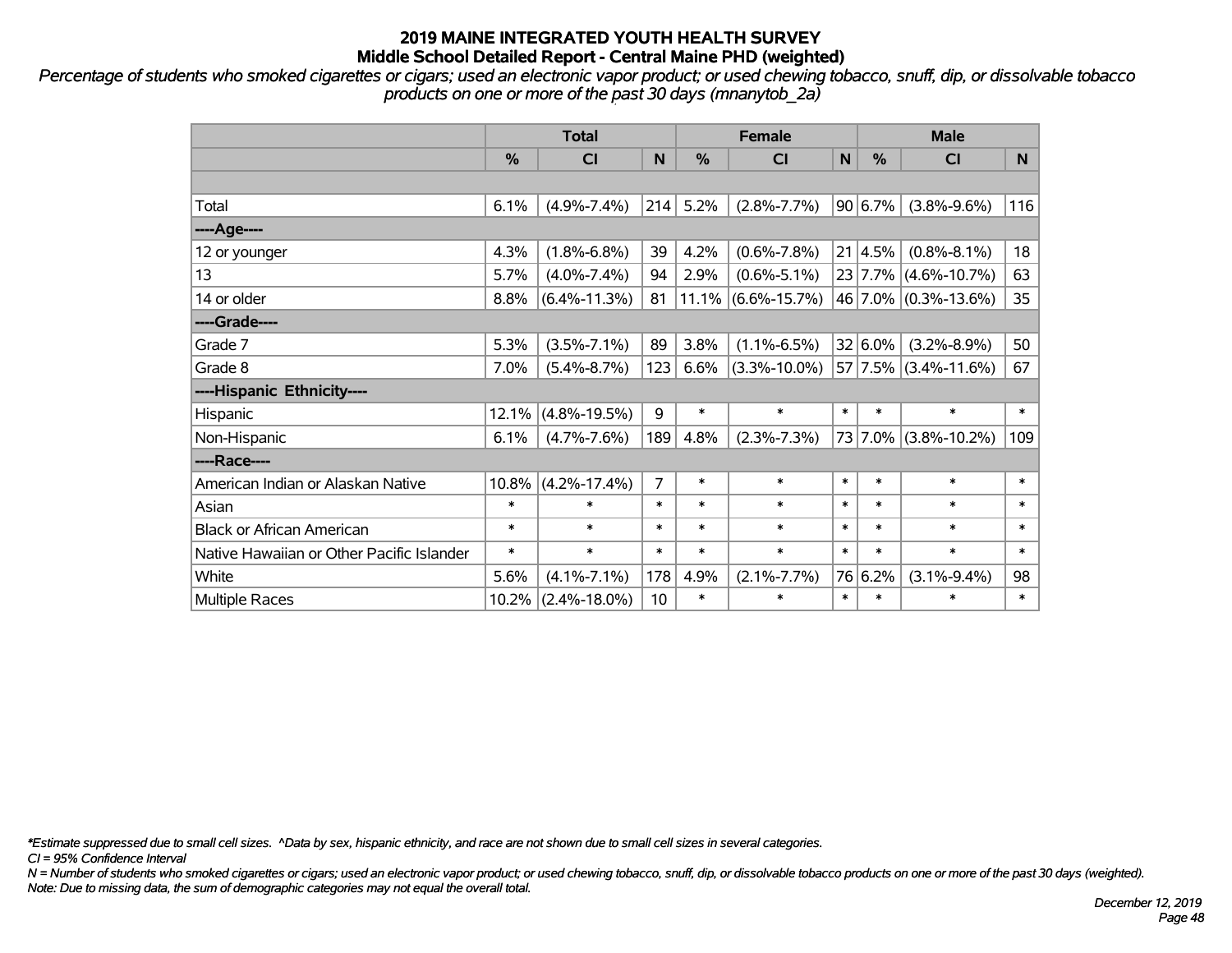*Percentage of students who smoked cigarettes or cigars; used an electronic vapor product with nicotine; or used chewing tobacco, snuff, dip, or dissolvable tobacco products on one or more of the past 30 days (mnanytob\_3)*

|                                           | <b>Total</b> |                     |        | <b>Female</b> |                                                          |                | <b>Male</b> |                     |              |  |
|-------------------------------------------|--------------|---------------------|--------|---------------|----------------------------------------------------------|----------------|-------------|---------------------|--------------|--|
|                                           | %            | <b>CI</b>           | N      | %             | <b>CI</b>                                                | N              | $\%$        | <b>CI</b>           | $\mathsf{N}$ |  |
|                                           |              |                     |        |               |                                                          |                |             |                     |              |  |
| Total                                     |              | $3.0\%$ (2.0%-4.0%) |        |               | 103 2.4% $ (0.9\% - 3.8\%) $ 40 3.2% $ (1.2\% - 5.2\%) $ |                |             |                     | 55           |  |
| ----Age----                               |              |                     |        |               |                                                          |                |             |                     |              |  |
| 12 or younger                             | $0.6\%$      | $(0.0\% - 1.6\%)$   | 6      | $\ast$        | $\ast$                                                   | $\ast$         | $\ast$      | $\ast$              | $\ast$       |  |
| 13                                        |              | $3.0\%$ (2.0%-4.0%) | 49     | $1.1\%$       | $(0.0\% - 2.4\%)$                                        | 9              | 4.0%        | $(2.2\% - 5.8\%)$   | 32           |  |
| 14 or older                               |              | $5.3\%$ (2.9%-7.8%) | 49     |               | $6.3\%$ (3.1%-9.6%)                                      |                |             | 26 4.5% (0.0%-9.4%) | 22           |  |
| ----Grade----                             |              |                     |        |               |                                                          |                |             |                     |              |  |
| Grade 7                                   |              | $1.8\%$ (0.7%-2.9%) | 30     | $ 0.9\% $     | $(0.0\% - 2.5\%)$                                        | $\overline{7}$ | 1.8%        | $(0.1\% - 3.6\%)$   | 15           |  |
| Grade 8                                   |              | $4.2\%$ (2.9%-5.5%) | 73     |               | $ 3.9\% $ (2.0%-5.8%) $ 33 4.6\% $ (2.0%-7.2%)           |                |             |                     | 40           |  |
| ----Hispanic Ethnicity----                |              |                     |        |               |                                                          |                |             |                     |              |  |
| Hispanic                                  | $\ast$       | $\ast$              | $\ast$ | $\ast$        | $\ast$                                                   | $\ast$         | $\ast$      | $\ast$              | $\ast$       |  |
| Non-Hispanic                              | 2.9%         | $(1.8\% - 3.9\%)$   | 88     |               | $2.1\%$ (0.5%-3.6%)                                      | 31             | $ 3.2\% $   | $(1.0\% - 5.4\%)$   | 49           |  |
| ----Race----                              |              |                     |        |               |                                                          |                |             |                     |              |  |
| American Indian or Alaskan Native         | $\ast$       | $\ast$              | $\ast$ | $\ast$        | $\ast$                                                   | $\ast$         | $\ast$      | $\ast$              | $\ast$       |  |
| Asian                                     | $\ast$       | $\ast$              | $\ast$ | $\ast$        | $\ast$                                                   | $\ast$         | $\ast$      | $\ast$              | $\ast$       |  |
| <b>Black or African American</b>          | $\ast$       | $\ast$              | $\ast$ | $\ast$        | $\ast$                                                   | $\ast$         | $\ast$      | $\ast$              | $\ast$       |  |
| Native Hawaiian or Other Pacific Islander | $\ast$       | $\ast$              | $\ast$ | $\ast$        | $\ast$                                                   | $\ast$         | $\ast$      | $\ast$              | $\ast$       |  |
| White                                     | 2.7%         | $(1.7\% - 3.7\%)$   | 83     | 2.1%          | $(0.5\% - 3.7\%)$                                        |                | 32 3.0%     | $(0.9\% - 5.1\%)$   | 47           |  |
| <b>Multiple Races</b>                     | $\ast$       | *                   | $\ast$ | $\ast$        | $\ast$                                                   | $\ast$         | $\ast$      | $\ast$              | $\ast$       |  |

*\*Estimate suppressed due to small cell sizes. ^Data by sex, hispanic ethnicity, and race are not shown due to small cell sizes in several categories.*

*CI = 95% Confidence Interval*

*N = Number of students who smoked cigarettes or cigars; used an electronic vapor product with nicotine; or used chewing tobacco, snuff, dip, or dissolvable tobacco products on one or more of the past 30 days (weighted). Note: Due to missing data, the sum of demographic categories may not equal the overall total.*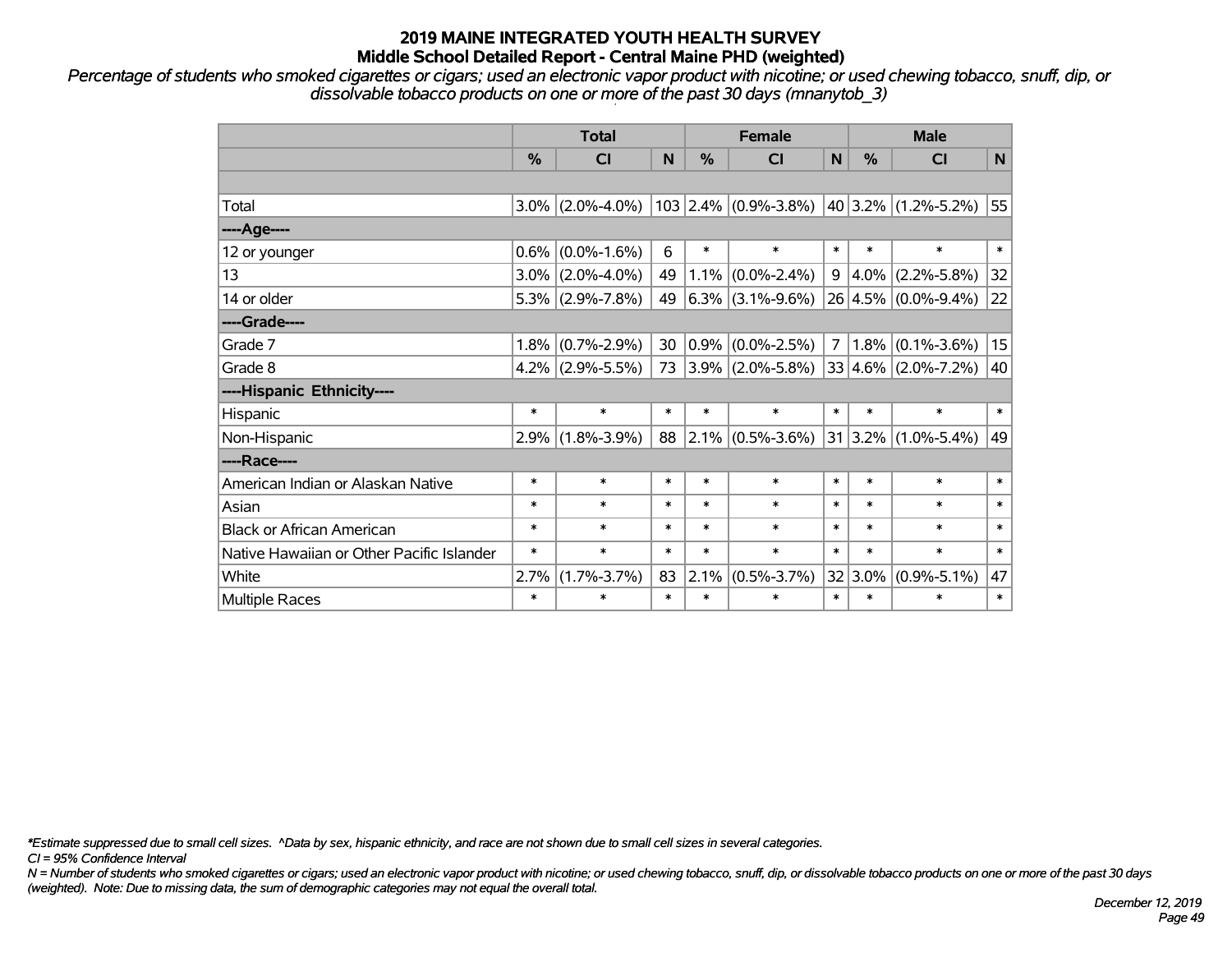#### **2019 MAINE INTEGRATED YOUTH HEALTH SURVEY Middle School Detailed Report - Central Maine PHD (weighted)** *Have you ever had a drink of alcohol, other than a few sips? (mn59a) Percentage of students who answered 'Yes'*

|                                           |               | <b>Total</b>           |        | <b>Female</b> |                                                      | <b>Male</b> |               |                             |                 |
|-------------------------------------------|---------------|------------------------|--------|---------------|------------------------------------------------------|-------------|---------------|-----------------------------|-----------------|
|                                           | $\frac{0}{0}$ | CI                     | N      | $\%$          | <b>CI</b>                                            | N           | $\frac{0}{0}$ | <b>CI</b>                   | N.              |
|                                           |               |                        |        |               |                                                      |             |               |                             |                 |
| Total                                     |               | $16.6\%$ (14.0%-19.1%) |        |               | $ 550 14.9\% $ (12.5%-17.3%) 244 18.0% (14.1%-21.8%) |             |               |                             | 298             |
| ----Age----                               |               |                        |        |               |                                                      |             |               |                             |                 |
| 12 or younger                             | 11.3%         | $(8.0\% - 14.7\%)$     | 98     | $ 10.2\% $    | $(6.9\% - 13.6\%)$                                   | 48          | 12.7%         | $(6.5\% - 18.8\%)$          | 50              |
| 13                                        |               | 15.4% (12.3%-18.4%)    |        |               | 244   14.5%   (11.5%-17.6%)                          |             |               | 116   15.6%   (11.6%-19.7%) | 121             |
| 14 or older                               |               | 24.1% (20.1%-28.0%)    |        |               | 207 21.7% (17.4%-26.0%)                              |             |               | 80 25.6% (20.0%-31.2%)      | 125             |
| ----Grade----                             |               |                        |        |               |                                                      |             |               |                             |                 |
| Grade 7                                   | 12.9%         | $(10.6\% - 15.3\%)$    |        | 207 10.1%     | $(7.4\% - 12.8\%)$                                   | 81          |               | 15.5% (11.0%-20.0%)         | 122             |
| Grade 8                                   |               | 20.1% (16.4%-23.8%)    |        |               | 338 19.7% (15.4%-24.0%)                              |             |               | 162 20.3% (15.9%-24.6%)     | 172             |
| ----Hispanic Ethnicity----                |               |                        |        |               |                                                      |             |               |                             |                 |
| Hispanic                                  |               | 17.2% (10.0%-24.3%)    | 10     | $\ast$        | $\ast$                                               | $\ast$      | $\ast$        | $\ast$                      | $\ast$          |
| Non-Hispanic                              |               | 16.8% (14.1%-19.5%)    |        |               | 504 15.1% (12.3%-17.9%)                              |             |               | 223 18.1% (14.4%-21.8%)     | 272             |
| ----Race----                              |               |                        |        |               |                                                      |             |               |                             |                 |
| American Indian or Alaskan Native         |               | 28.2% (18.7%-37.6%)    | 19     | $ 27.0\% $    | $(15.1\% - 38.9\%)$                                  | 8           | 29.2%         | $(13.5\% - 44.8\%)$         | 10 <sup>°</sup> |
| Asian                                     | $\ast$        | $\ast$                 | $\ast$ | $\ast$        | $\ast$                                               | $\ast$      | $\ast$        | $\ast$                      | $\ast$          |
| <b>Black or African American</b>          | 28.0%         | $(11.9\% - 44.1\%)$    | 9      | $\ast$        | $\ast$                                               | $\ast$      | $\ast$        | $\ast$                      | $\ast$          |
| Native Hawaiian or Other Pacific Islander | $\ast$        | $\ast$                 | $\ast$ | $\ast$        | $\ast$                                               | $\ast$      | $\ast$        | $\ast$                      | $\ast$          |
| White                                     | 16.0%         | $(13.6\% - 18.4\%)$    | 482    | 14.3%         | $(11.8\% - 16.8\%)$                                  | 211         |               | 17.4% (13.7%-21.0%)         | 264             |
| <b>Multiple Races</b>                     |               | 19.0% (12.4%-25.6%)    |        | 16   15.7%    | $(8.0\% - 23.5\%)$                                   | 9           |               | 25.3% (10.5%-40.0%)         | 8               |

*\*Estimate suppressed due to small cell sizes. ^Data by sex, hispanic ethnicity, and race are not shown due to small cell sizes in several categories.*

*CI = 95% Confidence Interval*

*N = Number of students who answered 'Yes' (weighted). Note: Due to missing data, the sum of demographic categories may not equal the overall total.*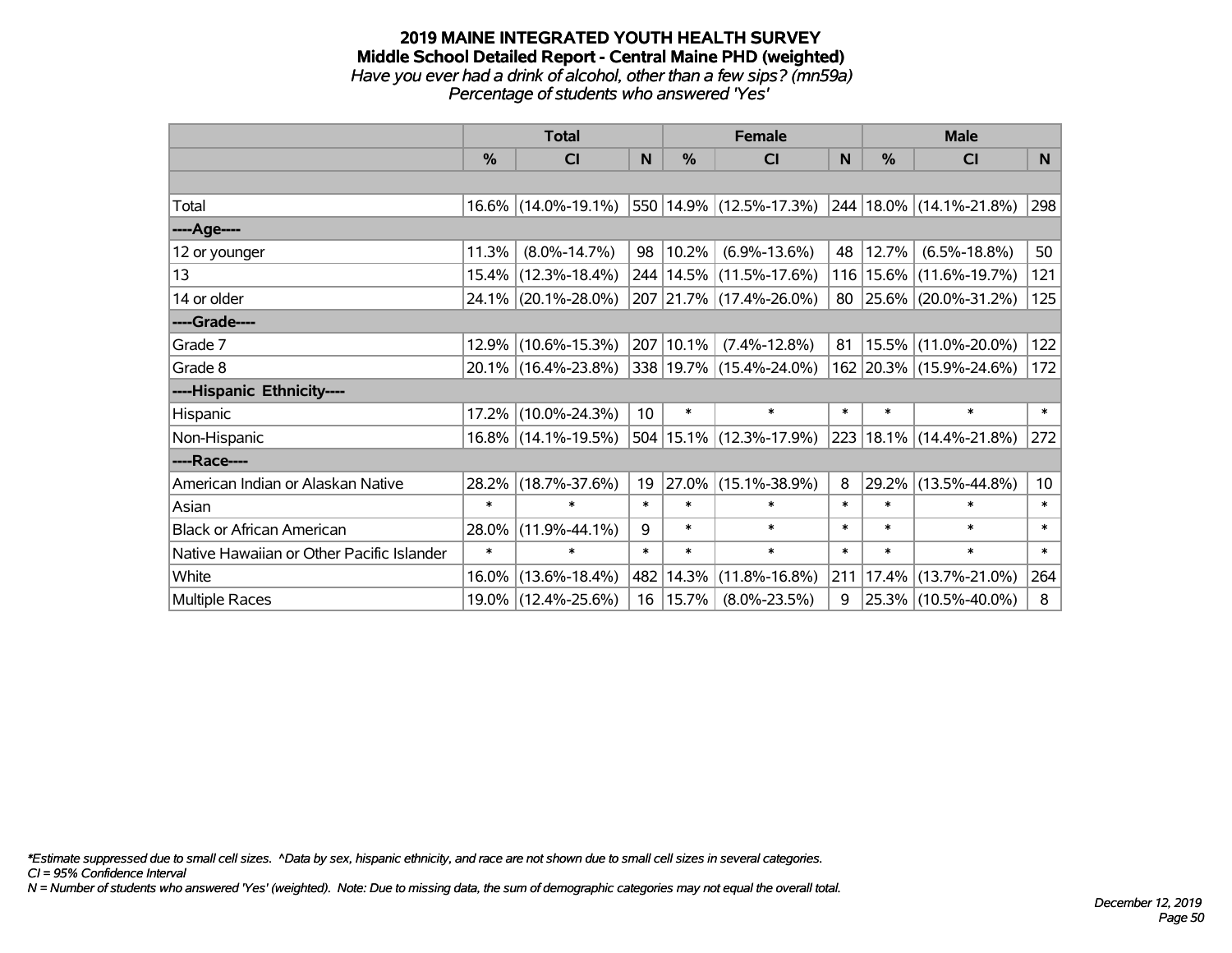*How old were you when you had your first drink of alcohol other than a few sips? (mn60)*

*Among students who have had more than a few sips of alcohol, the percentage of students who answered before age 11*

|                                           |        | <b>Total</b>           |        | <b>Female</b> |                          | <b>Male</b>    |          |                               |                 |
|-------------------------------------------|--------|------------------------|--------|---------------|--------------------------|----------------|----------|-------------------------------|-----------------|
|                                           | %      | <b>CI</b>              | N      | $\frac{0}{0}$ | <b>CI</b>                | N <sub>1</sub> | %        | <b>CI</b>                     | N.              |
|                                           |        |                        |        |               |                          |                |          |                               |                 |
| Total                                     |        | $37.5\%$ (32.2%-42.8%) |        |               | 205 31.2% (21.7%-40.7%)  |                |          | $ 75 42.5\% $ (35.6%-49.4%)   | 127             |
| ----Age----                               |        |                        |        |               |                          |                |          |                               |                 |
| 12 or younger                             | 54.9%  | $(38.5\% - 71.2\%)$    | 52     | 47.5%         | $(31.7\% - 63.3\%)$      |                | 22 61.9% | $(41.2\% - 82.7\%)$           | 30 <sub>o</sub> |
| 13                                        | 34.5%  | $(26.6\% - 42.3\%)$    | 85     |               | $ 28.9\% $ (15.8%-42.0%) |                |          | 33 40.2% (28.6%-51.8%)        | 50              |
| 14 or older                               |        | $32.6\%$ (25.1%-40.0%) | 67     |               | $ 25.1\% $ (17.6%-32.7%) |                |          | $20 36.5\% (25.8\% - 47.2\%)$ | 45              |
| ----Grade----                             |        |                        |        |               |                          |                |          |                               |                 |
| Grade 7                                   | 50.0%  | $(38.6\% - 61.4\%)$    |        | 101 48.1%     | $(36.0\% - 60.3\%)$      |                | 38 52.9% | $(36.5\% - 69.4\%)$           | 63              |
| Grade 8                                   |        | 29.9% (24.5%-35.2%)    |        |               | 101 22.6% (13.6%-31.7%)  |                |          | $ 36 35.5\% $ (25.4%-45.5%)   | 62              |
| ----Hispanic Ethnicity----                |        |                        |        |               |                          |                |          |                               |                 |
| Hispanic                                  | $\ast$ | $\ast$                 | $\ast$ | $\ast$        | $\ast$                   | $\ast$         | $\ast$   | $\ast$                        | $\ast$          |
| Non-Hispanic                              | 36.7%  | $(31.3\% - 42.1\%)$    |        | 184 30.3%     | $(21.2\% - 39.4\%)$      |                | 67 41.9% | $(34.9\% - 49.0\%)$           | 114             |
| ----Race----                              |        |                        |        |               |                          |                |          |                               |                 |
| American Indian or Alaskan Native         | 47.3%  | $(22.8\% - 71.7\%)$    | 9      | $\ast$        | $\ast$                   | $\ast$         | $\ast$   | $\ast$                        | $\ast$          |
| Asian                                     | $\ast$ | $\ast$                 | $\ast$ | $\ast$        | $\ast$                   | $\ast$         | $\ast$   | $\ast$                        | $\ast$          |
| <b>Black or African American</b>          | $\ast$ | $\ast$                 | $\ast$ | $\ast$        | $\ast$                   | $\ast$         | $\ast$   | $\ast$                        | $\ast$          |
| Native Hawaiian or Other Pacific Islander | $\ast$ | $\ast$                 | $\ast$ | $\ast$        | $\ast$                   | $\ast$         | $\ast$   | $\ast$                        | $\ast$          |
| White                                     | 36.8%  | $(31.0\% - 42.6\%)$    | 177    | 31.4%         | $(20.9\% - 41.9\%)$      |                | 65 40.8% | $(33.5\% - 48.1\%)$           | 109             |
| Multiple Races                            |        | 47.5% (22.9%-72.0%)    | 8      | $\ast$        | $\ast$                   | $\ast$         | $\ast$   | $\ast$                        | $\ast$          |

*\*Estimate suppressed due to small cell sizes. ^Data by sex, hispanic ethnicity, and race are not shown due to small cell sizes in several categories.*

*CI = 95% Confidence Interval*

*N = Among students who have had more than a few sips of alcohol, the number of students who answered before age 11 (weighted). Note: Due to missing data, the sum of demographic categories may not equal the overall total.*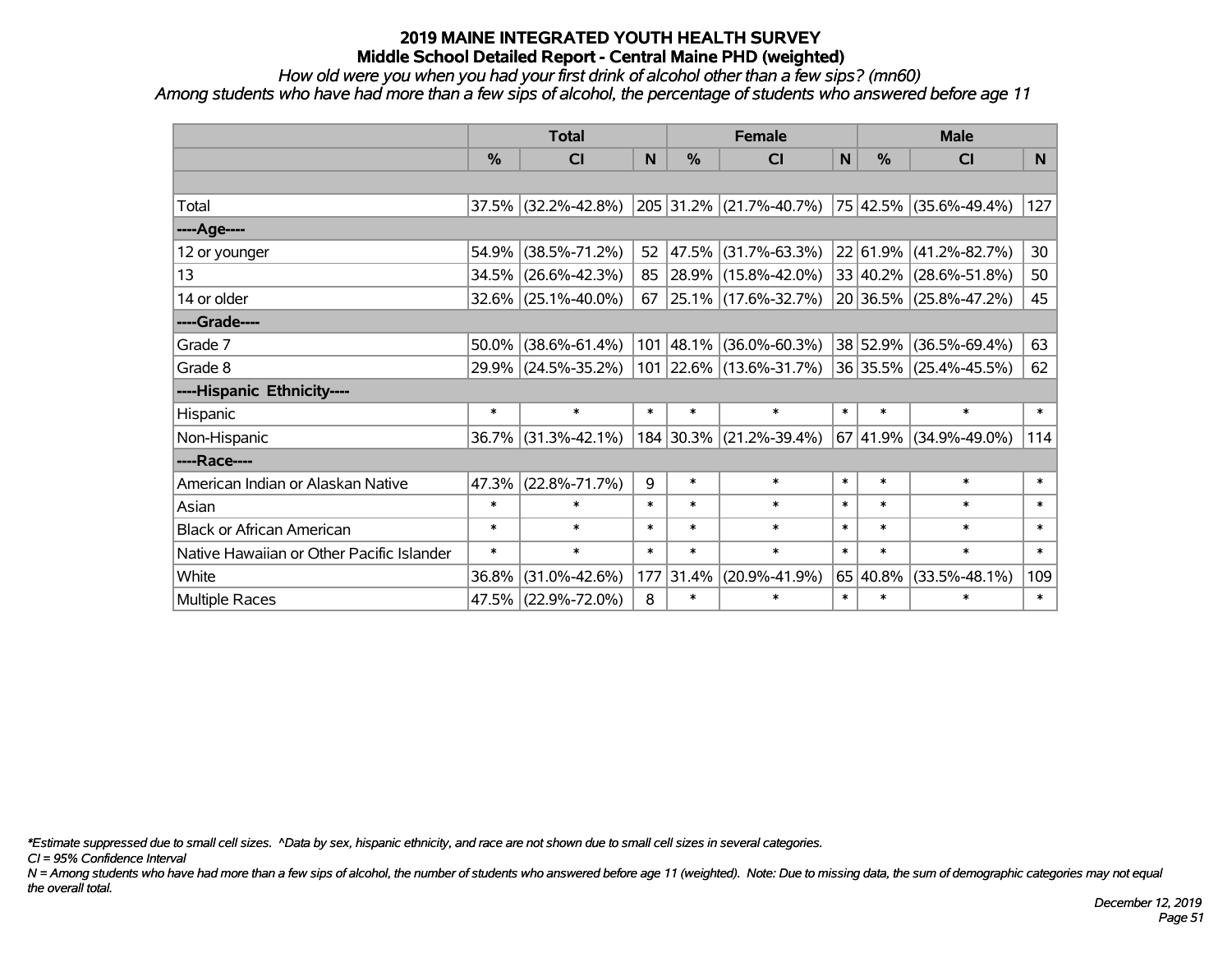## **2019 MAINE INTEGRATED YOUTH HEALTH SURVEY Middle School Detailed Report - Central Maine PHD (weighted)** *How old were you when you had your first drink of alcohol other than a few sips? (mn60\_2)*

| nd were you when you had your mot annil or alcohol outer than a lew sips. This |                                                   |  |
|--------------------------------------------------------------------------------|---------------------------------------------------|--|
|                                                                                | Percentage of students who answered before age 11 |  |

|                                           | <b>Total</b> |                    |        |               | <b>Female</b>                         |        | <b>Male</b>  |                           |        |  |
|-------------------------------------------|--------------|--------------------|--------|---------------|---------------------------------------|--------|--------------|---------------------------|--------|--|
|                                           | %            | CI                 | N      | $\frac{0}{0}$ | <b>CI</b>                             | N      | $\%$         | <b>CI</b>                 | N.     |  |
|                                           |              |                    |        |               |                                       |        |              |                           |        |  |
| Total                                     | 6.3%         | $(5.1\% - 7.6\%)$  |        |               | $205 \mid 4.7\% \mid (3.1\% - 6.3\%)$ |        | 75 7.9%      | $(5.9\% - 9.8\%)$         | 127    |  |
| ----Age----                               |              |                    |        |               |                                       |        |              |                           |        |  |
| 12 or younger                             | 6.2%         | $(3.6\% - 8.8\%)$  | 52     | 4.8%          | $(2.4\% - 7.1\%)$                     |        | 22 8.0%      | $(3.0\% - 13.0\%)$        | 30     |  |
| 13                                        | 5.5%         | $(3.9\% - 7.1\%)$  | 85     |               | $ 4.2\% $ (2.2%-6.3%)                 |        | 33 6.6%      | $(4.0\% - 9.2\%)$         | 50     |  |
| 14 or older                               | 8.0%         | $(5.7\% - 10.2\%)$ | 67     |               | $5.6\%$ (3.4%-7.7%)                   |        |              | $ 20 9.5\% $ (6.0%-13.0%) | 45     |  |
| ----Grade----                             |              |                    |        |               |                                       |        |              |                           |        |  |
| Grade 7                                   | 6.6%         | $(4.6\% - 8.5\%)$  | 101    | 4.9%          | $(2.8\% - 6.9\%)$                     |        | 38 8.4%      | $(4.9\% - 11.9\%)$        | 63     |  |
| Grade 8                                   | 6.1%         | $(4.6\% - 7.6\%)$  |        |               | $101   4.5\%   (2.5\% - 6.5\%)$       |        | $ 36 7.4\% $ | $(5.1\% - 9.7\%)$         | 62     |  |
| ----Hispanic Ethnicity----                |              |                    |        |               |                                       |        |              |                           |        |  |
| Hispanic                                  | 9.9%         | $(4.0\% - 15.8\%)$ | 6      | $\ast$        | $\ast$                                | $\ast$ | $\ast$       | $\ast$                    | $\ast$ |  |
| Non-Hispanic                              | 6.3%         | $(5.2\% - 7.4\%)$  |        |               | $184 \mid 4.6\% \mid (3.1\% - 6.1\%)$ |        | 67 7.8%      | $(6.0\% - 9.6\%)$         | 114    |  |
| ----Race----                              |              |                    |        |               |                                       |        |              |                           |        |  |
| American Indian or Alaskan Native         | 13.7%        | $(5.9\% - 21.6\%)$ | 9      | $\ast$        | $\ast$                                | $\ast$ | $\ast$       | $\ast$                    | $\ast$ |  |
| Asian                                     | $\ast$       | $\ast$             | $\ast$ | $\ast$        | $\ast$                                | $\ast$ | $\ast$       | $\ast$                    | $\ast$ |  |
| <b>Black or African American</b>          | $\ast$       | $\ast$             | $\ast$ | $\ast$        | $\ast$                                | $\ast$ | $\ast$       | $\ast$                    | $\ast$ |  |
| Native Hawaiian or Other Pacific Islander | $\ast$       | $\ast$             | $\ast$ | $\ast$        | $\ast$                                | $\ast$ | $\ast$       | $\ast$                    | $\ast$ |  |
| White                                     | 6.0%         | $(5.0\% - 7.1\%)$  | 177    | 4.5%          | $(3.0\% - 6.1\%)$                     |        | 65 7.4%      | $(5.7\% - 9.0\%)$         | 109    |  |
| Multiple Races                            | 9.1%         | $(4.0\% - 14.2\%)$ | 8      | $\ast$        | *                                     | $\ast$ | $\ast$       | $\ast$                    | $\ast$ |  |

*\*Estimate suppressed due to small cell sizes. ^Data by sex, hispanic ethnicity, and race are not shown due to small cell sizes in several categories.*

*CI = 95% Confidence Interval*

*N = Number of students who answered before age 11 (weighted). Note: Due to missing data, the sum of demographic categories may not equal the overall total.*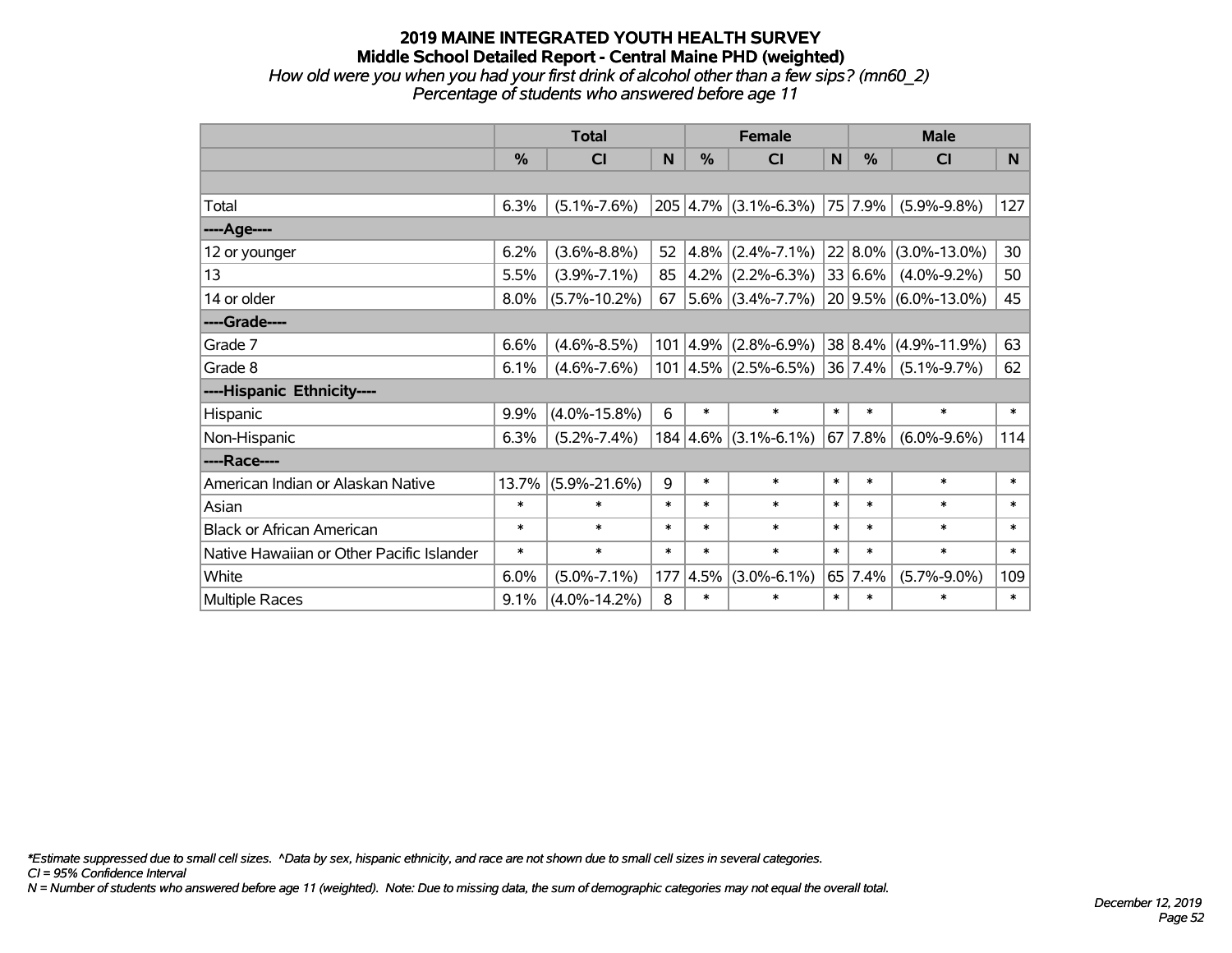## **2019 MAINE INTEGRATED YOUTH HEALTH SURVEY Middle School Detailed Report - Central Maine PHD (weighted)** *During the past 30 days, on how many days did you have at least one drink of alcohol? (mn61)*

|                                           | <b>Total</b> |                    |        |                  | <b>Female</b>           | <b>Male</b>  |                 |                      |             |
|-------------------------------------------|--------------|--------------------|--------|------------------|-------------------------|--------------|-----------------|----------------------|-------------|
|                                           | %            | CI                 | N      | %                | $\overline{\mathsf{C}}$ | $\mathsf{N}$ | %               | <b>CI</b>            | $\mathbf N$ |
|                                           |              |                    |        |                  |                         |              |                 |                      |             |
| Total                                     | 4.7%         | $(3.3\% - 6.2\%)$  |        | $162 \mid 4.7\%$ | $(3.0\% - 6.3\%)$       |              | 79 4.8%         | $(3.1\% - 6.5\%)$    | 82          |
| ----Age----                               |              |                    |        |                  |                         |              |                 |                      |             |
| 12 or younger                             | 2.0%         | $(0.9\% - 3.1\%)$  | 18     | $\ast$           | $\ast$                  | $\ast$       | $\ast$          | $\ast$               | $\ast$      |
| 13                                        | 4.7%         | $(3.0\% - 6.4\%)$  | 77     | 5.0%             | $(2.9\% - 7.2\%)$       |              | $41 \mid 4.2\%$ | $(2.1\% - 6.3\%)$    | 34          |
| 14 or older                               | $7.6\%$      | $(4.4\% - 10.9\%)$ | 67     |                  | $6.3\%$ (2.0%-10.6%)    |              |                 | 24 8.7% (5.1%-12.3%) | 43          |
| ----Grade----                             |              |                    |        |                  |                         |              |                 |                      |             |
| Grade 7                                   | 2.8%         | $(2.1\% - 3.5\%)$  | 46     | 3.1%             | $(2.0\% - 4.2\%)$       |              | 26 2.2%         | $(1.0\% - 3.4\%)$    | 18          |
| Grade 8                                   | 6.5%         | $(4.1\% - 9.0\%)$  |        | 113 6.2%         | $(2.8\% - 9.5\%)$       |              | 52 7.0%         | $(4.5\% - 9.4\%)$    | 61          |
| ----Hispanic Ethnicity----                |              |                    |        |                  |                         |              |                 |                      |             |
| Hispanic                                  | $\ast$       | $\ast$             | $\ast$ | $\ast$           | $\ast$                  | $\ast$       | $\ast$          | $\ast$               | $\ast$      |
| Non-Hispanic                              | 4.8%         | $(3.3\% - 6.3\%)$  |        | 148 4.6%         | $(2.7\% - 6.5\%)$       |              | 70 4.9%         | $(3.2\% - 6.5\%)$    | 76          |
| ----Race----                              |              |                    |        |                  |                         |              |                 |                      |             |
| American Indian or Alaskan Native         | $\ast$       | $\ast$             | $\ast$ | $\ast$           | $\ast$                  | $\ast$       | $\ast$          | $\ast$               | $\ast$      |
| Asian                                     | $\ast$       | $\ast$             | $\ast$ | $\ast$           | $\ast$                  | $\ast$       | $\ast$          | $\ast$               | $\ast$      |
| <b>Black or African American</b>          | $\ast$       | $\ast$             | $\ast$ | $\ast$           | $\ast$                  | $\ast$       | $\ast$          | $\ast$               | $\ast$      |
| Native Hawaiian or Other Pacific Islander | $\ast$       | $\ast$             | $\ast$ | $\ast$           | $\ast$                  | $\ast$       | $\ast$          | $\ast$               | $\ast$      |
| White                                     | 4.6%         | $(3.1\% - 6.2\%)$  | 145    | 4.4%             | $(2.5\% - 6.3\%)$       |              | 68 4.8%         | $(3.1\% - 6.5\%)$    | 76          |
| Multiple Races                            | $\ast$       | $\ast$             | $\ast$ | $\ast$           | $\ast$                  | $\ast$       | $\ast$          | $\ast$               | $\ast$      |

*Percentage of students who answered at least 1 day*

*\*Estimate suppressed due to small cell sizes. ^Data by sex, hispanic ethnicity, and race are not shown due to small cell sizes in several categories.*

*CI = 95% Confidence Interval*

*N = Number of students who answered at least 1 day (weighted). Note: Due to missing data, the sum of demographic categories may not equal the overall total.*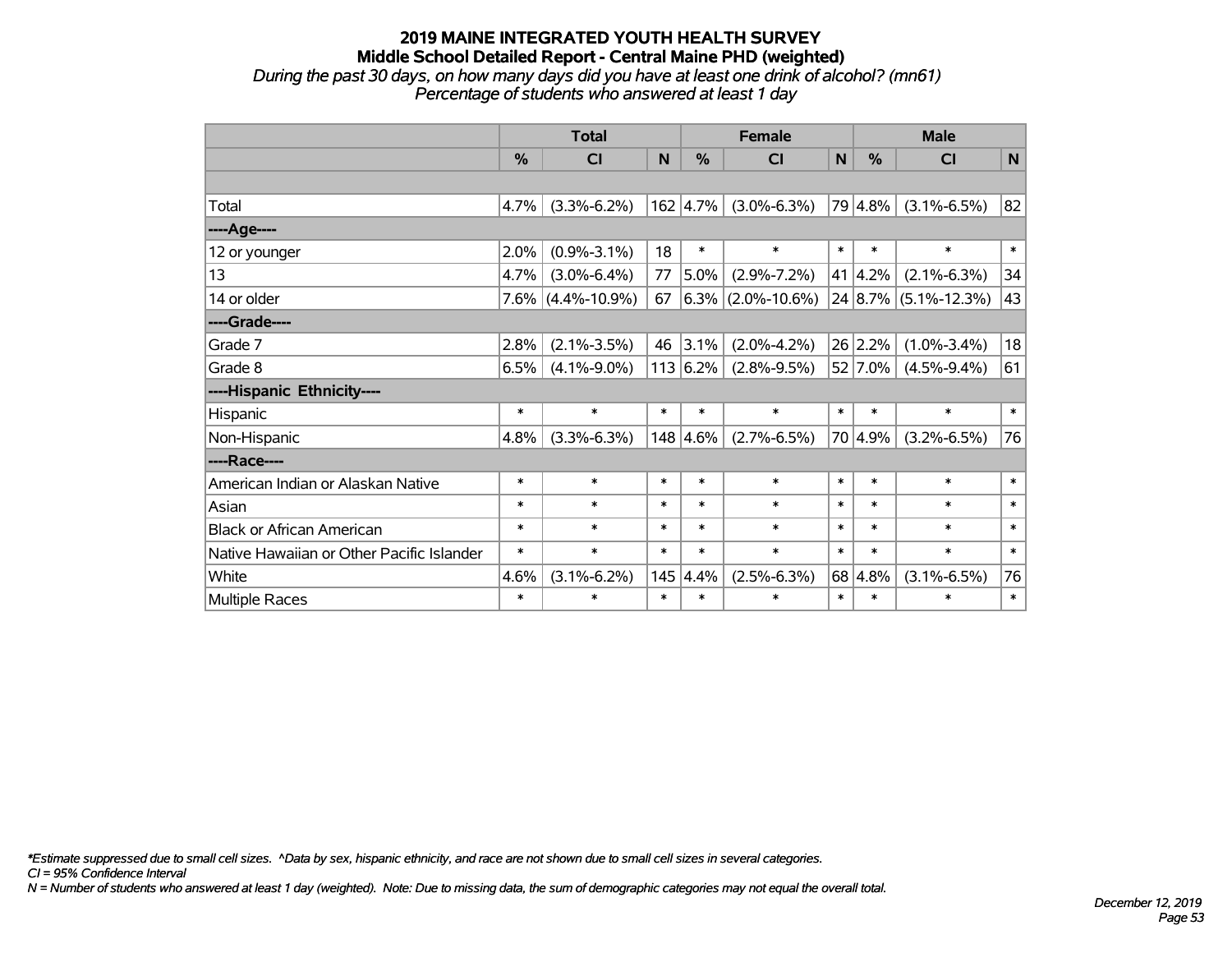*During the past 30 days, on how many days did you have 5 or more drinks of alcohol in a row, that is, within a couple of hours? (mn62a) Percentage of students who answered at least 1 day*

|                                           | <b>Total</b>  |                     |                | <b>Female</b> |                                      |        | <b>Male</b> |                          |        |  |
|-------------------------------------------|---------------|---------------------|----------------|---------------|--------------------------------------|--------|-------------|--------------------------|--------|--|
|                                           | $\frac{0}{0}$ | <b>CI</b>           | N              | $\frac{0}{0}$ | <b>CI</b>                            | N      | $\%$        | <b>CI</b>                | N      |  |
|                                           |               |                     |                |               |                                      |        |             |                          |        |  |
| Total                                     |               | $1.7\%$ (1.1%-2.3%) |                |               | $ 60 1.7\% $ (1.0%-2.4%)             |        |             | $ 30 1.6\% $ (0.8%-2.4%) | 28     |  |
| ----Age----                               |               |                     |                |               |                                      |        |             |                          |        |  |
| 12 or younger                             | 0.8%          | $(0.3\% - 1.3\%)$   | $\overline{7}$ | $\ast$        | $\ast$                               | $\ast$ | $\ast$      | $\ast$                   | $\ast$ |  |
| 13                                        |               | $1.9\%$ (0.9%-2.9%) | 33             |               | $1.9\%$ (0.7%-3.1%)                  | 16     | 1.7%        | $(0.4\% - 3.1\%)$        | 15     |  |
| 14 or older                               |               | $2.1\%$ (0.6%-3.7%) |                |               | $20 1.7\% $ (0.3%-3.2%)              |        |             | $7 2.5\% $ (0.4%-4.6%)   | 13     |  |
| ----Grade----                             |               |                     |                |               |                                      |        |             |                          |        |  |
| Grade 7                                   | 1.2%          | $(0.8\% - 1.7\%)$   |                |               | $21 \mid 1.3\% \mid (0.6\% - 2.0\%)$ |        |             | $11 0.9\% $ (0.0%-1.8%)  | 8      |  |
| Grade 8                                   |               | $2.1\%$ (1.0%-3.3%) |                |               | $ 38 2.0\% $ (0.7%-3.3%)             |        |             | $ 18 2.3\% $ (0.8%-3.8%) | 21     |  |
| ----Hispanic Ethnicity----                |               |                     |                |               |                                      |        |             |                          |        |  |
| Hispanic                                  | $\ast$        | $\ast$              | $\ast$         | $\ast$        | $\ast$                               | $\ast$ | $\ast$      | $\ast$                   | $\ast$ |  |
| Non-Hispanic                              | $1.6\%$       | $(1.0\% - 2.2\%)$   | 51             |               | $1.6\%$ (0.8%-2.4%)                  |        |             | $25 1.5\% $ (0.7%-2.3%)  | 24     |  |
| ----Race----                              |               |                     |                |               |                                      |        |             |                          |        |  |
| American Indian or Alaskan Native         | $\ast$        | $\ast$              | $\ast$         | $\ast$        | $\ast$                               | $\ast$ | $\ast$      | $\ast$                   | $\ast$ |  |
| Asian                                     | $\ast$        | $\ast$              | $\ast$         | $\ast$        | $\ast$                               | $\ast$ | $\ast$      | $\ast$                   | $\ast$ |  |
| <b>Black or African American</b>          | $\ast$        | $\ast$              | $\ast$         | $\ast$        | $\ast$                               | $\ast$ | $\ast$      | $\ast$                   | $\ast$ |  |
| Native Hawaiian or Other Pacific Islander | $\ast$        | $\ast$              | $\ast$         | $\ast$        | $\ast$                               | $\ast$ | $\ast$      | $\ast$                   | $\ast$ |  |
| White                                     | 1.7%          | $(1.0\% - 2.3\%)$   | 53             | 1.6%          | $(0.8\% - 2.3\%)$                    | 24     | 1.6%        | $(0.8\% - 2.5\%)$        | 27     |  |
| Multiple Races                            | $\ast$        | $\ast$              | $\ast$         | $\ast$        | $\ast$                               | $\ast$ | $\ast$      | $\ast$                   | $\ast$ |  |

*\*Estimate suppressed due to small cell sizes. ^Data by sex, hispanic ethnicity, and race are not shown due to small cell sizes in several categories.*

*CI = 95% Confidence Interval*

*N = Number of students who answered at least 1 day (weighted). Note: Due to missing data, the sum of demographic categories may not equal the overall total.*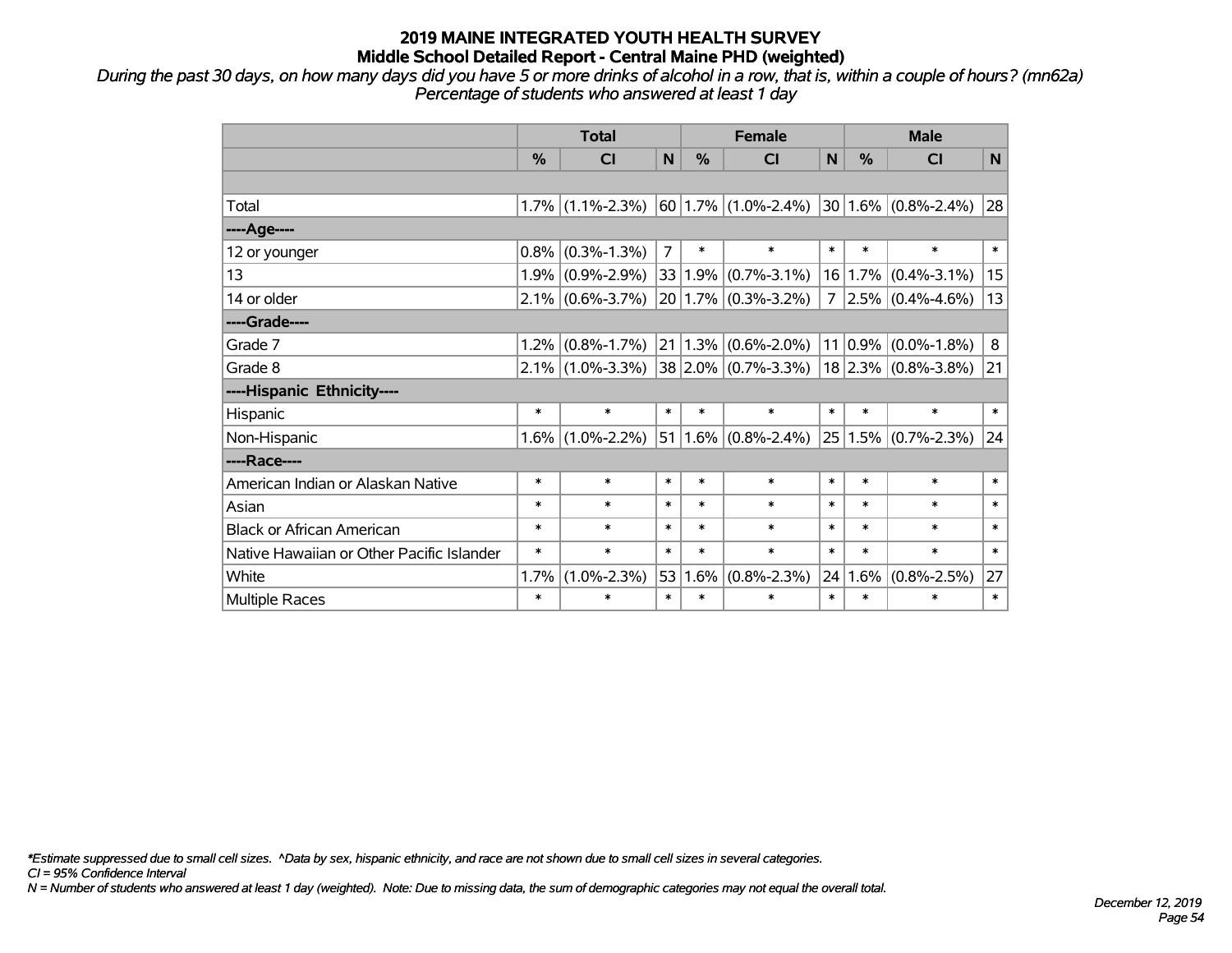*During the past 30 days, how did you usually get the alcohol you drank? (mn63b)*

*Among students who reported alcohol use during the past 30 days, the percentage of students who answered 'Someone gave it to me'*

|                                           |               | <b>Total</b>        |              | <b>Female</b> | <b>Male</b>            |        |          |                       |        |
|-------------------------------------------|---------------|---------------------|--------------|---------------|------------------------|--------|----------|-----------------------|--------|
|                                           | $\frac{0}{0}$ | <b>CI</b>           | $\mathsf{N}$ | $\frac{0}{0}$ | <b>CI</b>              | N      | %        | <b>CI</b>             | N      |
|                                           |               |                     |              |               |                        |        |          |                       |        |
| Total                                     | 18.0%         | $(9.1\% - 26.9\%)$  |              |               | 28 22.6% (11.9%-33.3%) |        |          | 17 13.9% (3.8%-24.0%) | 11     |
| ----Age----                               |               |                     |              |               |                        |        |          |                       |        |
| 12 or younger                             | $\ast$        | $\ast$              | $\ast$       | $\ast$        | $\ast$                 | $\ast$ | $\ast$   | $\ast$                | $\ast$ |
| 13                                        | 23.6%         | $(10.3\% - 36.9\%)$ | 17           | $\ast$        | $\ast$                 | $\ast$ | $\ast$   | $\ast$                | $\ast$ |
| 14 or older                               | 14.3%         | $(4.4\% - 24.1\%)$  | 10           | $\ast$        | $\ast$                 | $\ast$ | $\ast$   | $\ast$                | $\ast$ |
| ----Grade----                             |               |                     |              |               |                        |        |          |                       |        |
| Grade 7                                   | 13.4%         | $(0.4\% - 26.4\%)$  | 6            | $\ast$        | $\ast$                 | $\ast$ | $\ast$   | $\ast$                | $\ast$ |
| Grade 8                                   | 20.1%         | $(7.7\% - 32.4\%)$  |              | 22 27.4%      | $(6.8\% - 48.0\%)$     |        |          | 13 13.9% (3.9%-24.0%) | 8      |
| ----Hispanic Ethnicity----                |               |                     |              |               |                        |        |          |                       |        |
| Hispanic                                  | $\ast$        | $\ast$              | $\ast$       | $\ast$        | $\ast$                 | $\ast$ | $\ast$   | $\ast$                | $\ast$ |
| Non-Hispanic                              | 19.0%         | $(9.7\% - 28.3\%)$  |              |               | 27 25.0% (12.9%-37.2%) |        | 17 14.1% | $(3.8\% - 24.4\%)$    | 10     |
| ----Race----                              |               |                     |              |               |                        |        |          |                       |        |
| American Indian or Alaskan Native         | $\ast$        | $\ast$              | $\ast$       | $\ast$        | $\ast$                 | $\ast$ | $\ast$   | $\ast$                | $\ast$ |
| Asian                                     | $\ast$        | $\ast$              | $\ast$       | $\ast$        | $\ast$                 | $\ast$ | $\ast$   | $\ast$                | $\ast$ |
| <b>Black or African American</b>          | *             | $\ast$              | $\ast$       | $\ast$        | $\ast$                 | $\ast$ | $\ast$   | $\ast$                | $\ast$ |
| Native Hawaiian or Other Pacific Islander | $\ast$        | $\ast$              | $\ast$       | $\ast$        | $\ast$                 | $\ast$ | $\ast$   | $\ast$                | $\ast$ |
| White                                     | 17.1%         | $(7.6\% - 26.7\%)$  |              | 24 22.4%      | $(11.6\% - 33.2\%)$    |        | 14 12.9% | $(1.4\% - 24.5\%)$    | 9      |
| Multiple Races                            | $\ast$        | $\ast$              | $\ast$       | $\ast$        | $\ast$                 | $\ast$ | $\ast$   | $\ast$                | $\ast$ |

*\*Estimate suppressed due to small cell sizes. ^Data by sex, hispanic ethnicity, and race are not shown due to small cell sizes in several categories.*

*CI = 95% Confidence Interval*

*N = Among students who reported alcohol use during the past 30 days, the number of students who answered 'Someone gave it to me' (weighted). Note: Due to missing data, the sum of demographic categories may not equal the overall total.*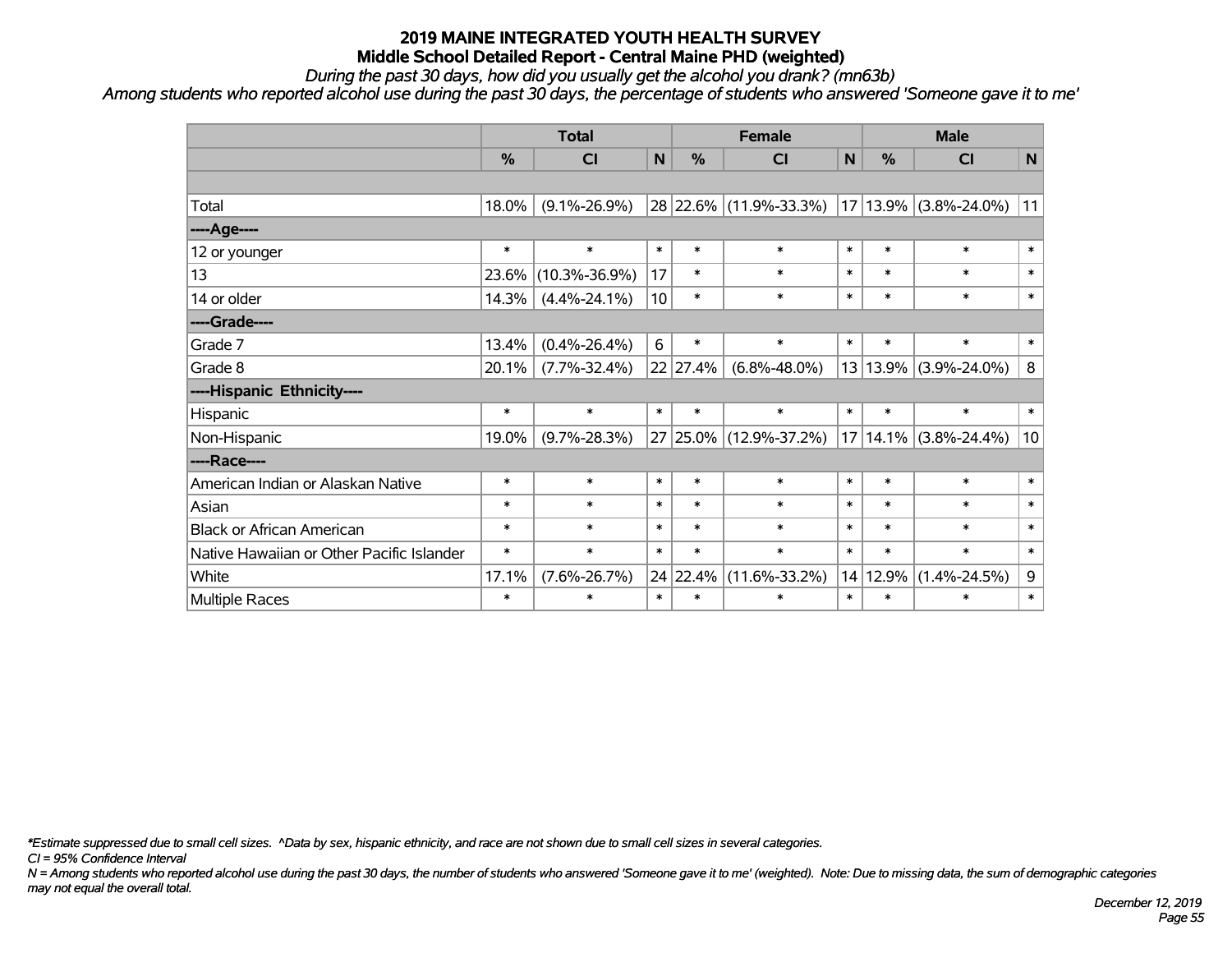#### **2019 MAINE INTEGRATED YOUTH HEALTH SURVEY Middle School Detailed Report - Central Maine PHD (weighted)** *If you wanted to get some alcohol, how easy would it be for you to get some? (mn64) Percentage of students who answered 'Sort of easy' or 'Very easy'*

|                                           |               | <b>Total</b>        |        | <b>Female</b> |                             | <b>Male</b>     |        |                              |        |
|-------------------------------------------|---------------|---------------------|--------|---------------|-----------------------------|-----------------|--------|------------------------------|--------|
|                                           | $\frac{0}{0}$ | CI                  | N      | $\%$          | <b>CI</b>                   | N               | $\%$   | <b>CI</b>                    | N      |
|                                           |               |                     |        |               |                             |                 |        |                              |        |
| Total                                     |               | 31.2% (28.4%-34.0%) |        |               | $1,094$ 32.3% (29.1%-35.6%) |                 |        | $ 556 30.3\% $ (27.3%-33.3%) | 532    |
| ----Age----                               |               |                     |        |               |                             |                 |        |                              |        |
| 12 or younger                             | 26.6%         | $(23.3\% - 29.9\%)$ | 240    | 28.2%         | $(22.0\% - 34.5\%)$         |                 |        | 138 24.8% (19.8%-29.7%)      | 102    |
| 13                                        |               | 31.1% (27.8%-34.4%) | 528    | 31.6%         | $(27.8\% - 35.4\%)$         |                 |        | 266 30.8% (26.9%-34.6%)      | 256    |
| 14 or older                               |               | 36.0% (31.1%-40.9%) | 324    |               | $ 38.6\% $ (32.4%-44.9%)    |                 |        | 150 34.1% (27.8%-40.4%)      | 174    |
| ----Grade----                             |               |                     |        |               |                             |                 |        |                              |        |
| Grade 7                                   | 27.2%         | $(24.3\% - 30.2\%)$ | 461    | 28.2%         | $(23.9\% - 32.4\%)$         |                 |        | 238 26.3% (22.7%-29.9%)      | 221    |
| Grade 8                                   |               | 34.9% (31.0%-38.9%) | 619    |               | $ 36.2\% $ (31.8%-40.6%)    |                 |        | 313 33.8% (29.3%-38.4%)      | 302    |
| ----Hispanic Ethnicity----                |               |                     |        |               |                             |                 |        |                              |        |
| Hispanic                                  | 33.0%         | $(27.0\% - 38.9\%)$ | 22     | 30.5%         | $(20.9\% - 40.2\%)$         | 12 <sup>2</sup> |        | $ 37.0\% $ (25.0%-48.9%)     | 9      |
| Non-Hispanic                              |               | 32.3% (29.4%-35.2%) |        |               | 1,024 33.4% (30.2%-36.6%)   |                 |        | 520 31.4% (28.0%-34.8%)      | 500    |
| ----Race----                              |               |                     |        |               |                             |                 |        |                              |        |
| American Indian or Alaskan Native         |               | 25.5% (17.8%-33.3%) | 18     | 26.2%         | $(14.1\% - 38.3\%)$         | 8               |        | 25.4% (15.1%-35.6%)          | 10     |
| Asian                                     | $\ast$        | $\ast$              | $\ast$ | $\ast$        | $\ast$                      | $\ast$          | $\ast$ | $\ast$                       | $\ast$ |
| <b>Black or African American</b>          | 27.0%         | $(13.9\% - 40.1\%)$ | 9      | $\ast$        | $\ast$                      | $\ast$          | $\ast$ | $\ast$                       | $\ast$ |
| Native Hawaiian or Other Pacific Islander | $\ast$        | $\ast$              | $\ast$ | $\ast$        | $\ast$                      | $\ast$          | $\ast$ | $\ast$                       | $\ast$ |
| White                                     | 31.6%         | $(28.8\% - 34.3\%)$ | 1,008  | 33.1%         | $(29.9\% - 36.3\%)$         |                 |        | 516 30.4% (27.4%-33.3%)      | 488    |
| Multiple Races                            |               | 31.6% (24.7%-38.6%) | 29     |               | 27.7% (19.7%-35.8%)         | 15              |        | $ 37.6\% $ (21.6%-53.6%)     | 13     |

*\*Estimate suppressed due to small cell sizes. ^Data by sex, hispanic ethnicity, and race are not shown due to small cell sizes in several categories.*

*CI = 95% Confidence Interval*

*N = Number of students who answered 'Sort of easy' or 'Very easy' (weighted). Note: Due to missing data, the sum of demographic categories may not equal the overall total.*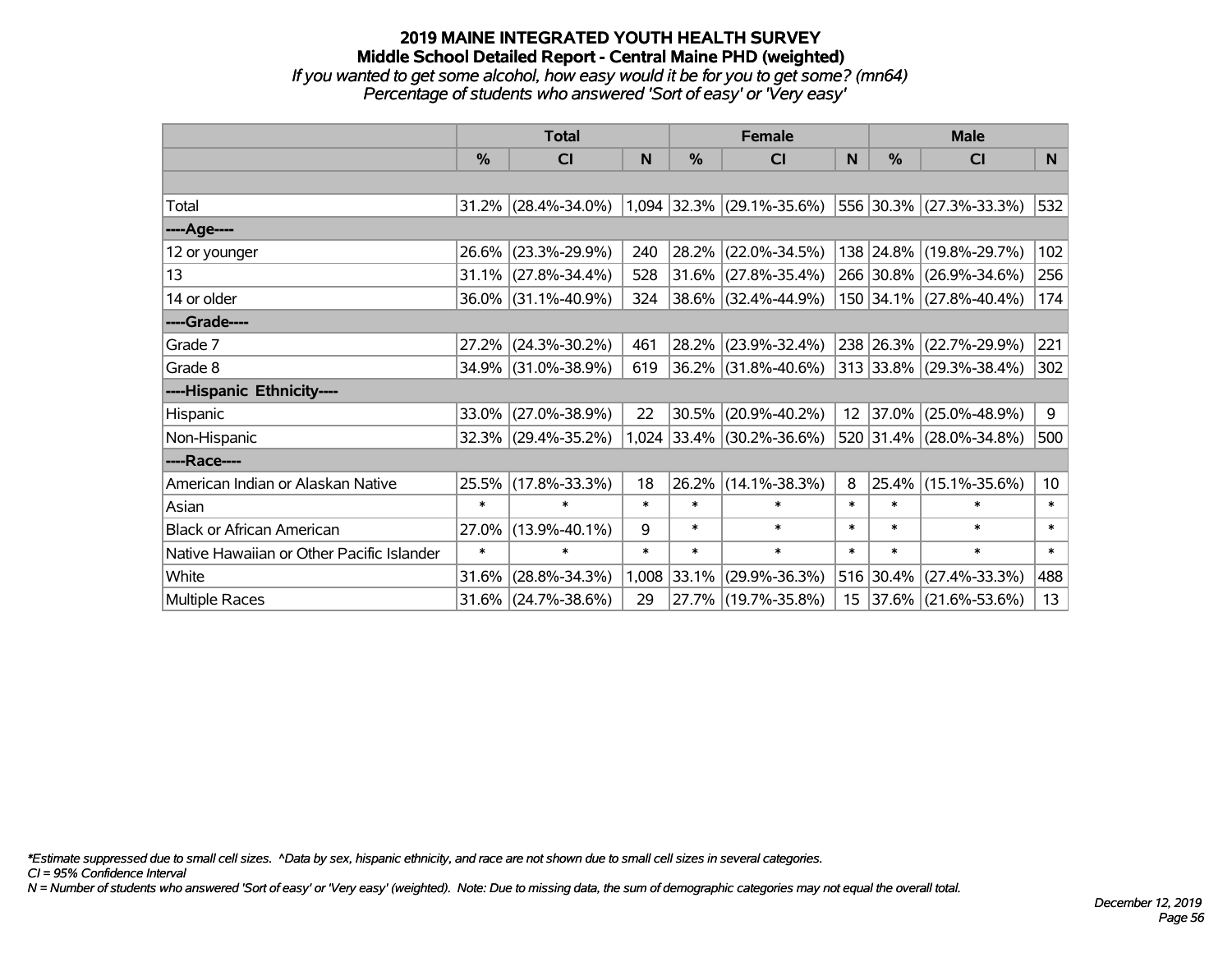*If you drank some alcohol without your parents' permission, would you be caught by your parents? (mn66) Percentage of students who answered 'Probably not' or 'Definitely not'*

|                                           | <b>Total</b>  |                                                |        |           | <b>Female</b>                    |                | <b>Male</b> |                                 |          |  |
|-------------------------------------------|---------------|------------------------------------------------|--------|-----------|----------------------------------|----------------|-------------|---------------------------------|----------|--|
|                                           | $\frac{0}{0}$ | <b>CI</b>                                      | N      | $\%$      | <b>CI</b>                        | N              | $\%$        | <b>CI</b>                       | <b>N</b> |  |
|                                           |               |                                                |        |           |                                  |                |             |                                 |          |  |
| Total                                     |               | $21.7\%$ (19.4%-24.1%) 771 21.3% (19.7%-22.9%) |        |           |                                  |                |             | $ 371 21.8\% (17.5\% - 26.2\%)$ | 388      |  |
| ----Age----                               |               |                                                |        |           |                                  |                |             |                                 |          |  |
| 12 or younger                             |               | 16.5% (12.9%-20.1%)                            |        |           | 150 17.3% (13.3%-21.3%)          | 85             | 15.2%       | $(8.9\% - 21.5\%)$              | 63       |  |
| 13                                        |               | 22.1% (18.2%-26.0%)                            |        |           | 378 21.7% (17.8%-25.7%)          |                |             | 185 21.9% (17.1%-26.7%)         | 185      |  |
| 14 or older                               |               | 26.5% (23.0%-30.0%)                            |        |           | 242 25.6% (21.0%-30.3%)          |                |             | 100 27.0% (20.7%-33.3%)         | 140      |  |
| ----Grade----                             |               |                                                |        |           |                                  |                |             |                                 |          |  |
| Grade 7                                   |               | 19.6% (17.1%-22.1%)                            |        |           | 335 19.0% (16.2%-21.8%)          | 162            |             | 19.7% (14.2%-25.1%)             | 167      |  |
| Grade 8                                   |               | 24.0% (20.8%-27.3%)                            |        |           | $ 431 23.7\%  (20.7\% - 26.8\%)$ |                |             | 207 24.1% (19.4%-28.9%)         | 220      |  |
| ----Hispanic Ethnicity----                |               |                                                |        |           |                                  |                |             |                                 |          |  |
| Hispanic                                  |               | 20.7% (14.8%-26.6%)                            | 14     | $\ast$    | $\ast$                           | $\ast$         | $\ast$      | $\ast$                          | $\ast$   |  |
| Non-Hispanic                              |               | 22.7% (20.3%-25.1%)                            |        |           | 727 22.3% (20.4%-24.1%)          |                |             | 349 22.7% (18.2%-27.1%)         | 365      |  |
| ----Race----                              |               |                                                |        |           |                                  |                |             |                                 |          |  |
| American Indian or Alaskan Native         | $22.0\%$      | $(17.5\% - 26.5\%)$                            | 16     |           | 20.8% (10.6%-31.0%)              | $\overline{7}$ | 23.4%       | $(19.0\% - 27.7\%)$             | 9        |  |
| Asian                                     | $\ast$        | $\ast$                                         | $\ast$ | $\ast$    | $\ast$                           | $\ast$         | $\ast$      | $\ast$                          | $\ast$   |  |
| <b>Black or African American</b>          | 23.5%         | $(12.2\% - 34.7\%)$                            | 8      | $\ast$    | $\ast$                           | $\ast$         | $\ast$      | $\ast$                          | $\ast$   |  |
| Native Hawaiian or Other Pacific Islander | $\ast$        | $\ast$                                         | $\ast$ | $\ast$    | $\ast$                           | $\ast$         | $\ast$      | $\ast$                          | $\ast$   |  |
| White                                     | 21.9%         | $(19.6\% - 24.3\%)$                            |        | 707 21.7% | $(20.0\% - 23.3\%)$              |                | 341 21.9%   | $(17.5\% - 26.3\%)$             | 356      |  |
| Multiple Races                            |               | 18.4% (14.3%-22.5%)                            | 17     | 14.2%     | $(7.8\% - 20.5\%)$               | 8              |             | 25.2% (17.1%-33.4%)             | 9        |  |

*\*Estimate suppressed due to small cell sizes. ^Data by sex, hispanic ethnicity, and race are not shown due to small cell sizes in several categories.*

*CI = 95% Confidence Interval*

*N = Number of students who answered 'Probably not' or 'Definitely not' (weighted). Note: Due to missing data, the sum of demographic categories may not equal the overall total.*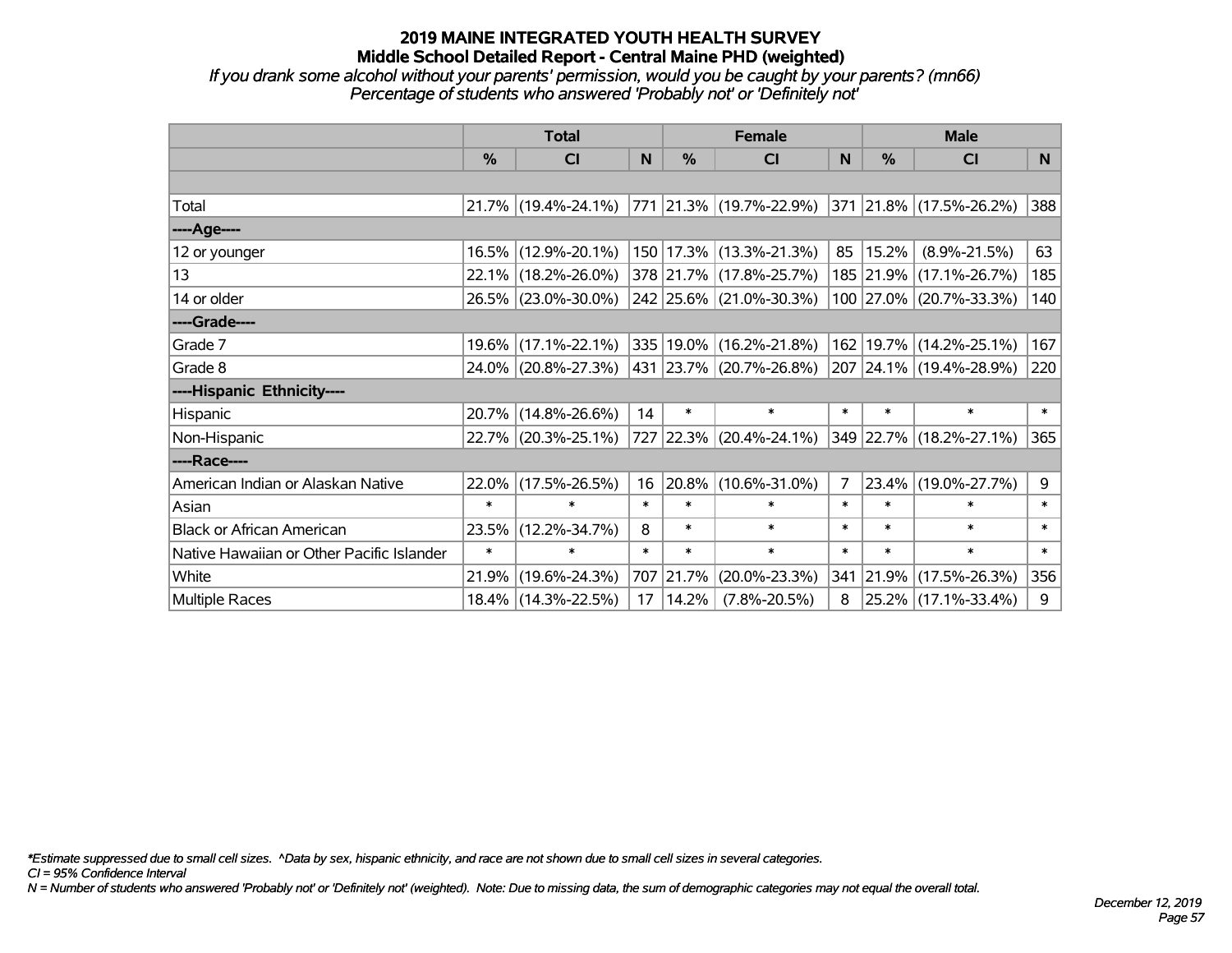*How much do you think people risk harming themselves (physically or in other ways) if they have 1 or 2 drinks of an alcoholic beverage nearly every day? (mn67b)*

*Percentage of students who answered 'No risk' or 'Slight risk'*

|                                           |        | <b>Total</b>        |        | <b>Female</b> |                             | <b>Male</b> |               |                          |                 |
|-------------------------------------------|--------|---------------------|--------|---------------|-----------------------------|-------------|---------------|--------------------------|-----------------|
|                                           | %      | CI                  | N      | %             | <b>CI</b>                   | N           | $\frac{0}{0}$ | <b>CI</b>                | N               |
|                                           |        |                     |        |               |                             |             |               |                          |                 |
| Total                                     |        | 35.1% (31.8%-38.4%) |        |               | $1,243$ 30.8% (27.5%-34.1%) |             |               | 535 39.6% (34.4%-44.7%)  | 703             |
| ----Age----                               |        |                     |        |               |                             |             |               |                          |                 |
| 12 or younger                             | 30.1%  | $(23.7\% - 36.6\%)$ | 269    | 31.6%         | $(22.8\% - 40.4\%)$         |             |               | 155 28.4% (18.3%-38.4%)  | 113             |
| 13                                        | 35.3%  | $(30.9\% - 39.7\%)$ | 601    | 29.6%         | $(25.1\% - 34.1\%)$         |             |               | 246 41.3% (33.9%-48.8%)  | 352             |
| 14 or older                               |        | 39.6% (33.5%-45.6%) | 372    |               | 32.2% (24.8%-39.6%)         |             |               | 134 45.4% (37.2%-53.6%)  | 238             |
| ----Grade----                             |        |                     |        |               |                             |             |               |                          |                 |
| Grade 7                                   | 33.6%  | $(28.5\% - 38.8\%)$ | 571    | 30.4%         | $(24.4\% - 36.3\%)$         |             |               | 258 37.0% (29.6%-44.5%)  | 310             |
| Grade 8                                   |        | 36.4% (32.8%-40.0%) | 656    |               | $31.3\%$ (27.4%-35.2%)      |             |               | 272 41.6% (35.9%-47.3%)  | 383             |
| ----Hispanic Ethnicity----                |        |                     |        |               |                             |             |               |                          |                 |
| Hispanic                                  | 29.0%  | $(21.0\% - 37.0\%)$ | 20     | 24.7%         | $(15.6\% - 33.9\%)$         | 10          |               | 35.1% (18.4%-51.8%)      | 10 <sup>°</sup> |
| Non-Hispanic                              |        | 36.4% (32.6%-40.3%) |        |               | 1,149 32.2% (28.4%-35.9%)   |             |               | 494 40.9% (35.1%-46.6%)  | 651             |
| ----Race----                              |        |                     |        |               |                             |             |               |                          |                 |
| American Indian or Alaskan Native         | 36.0%  | $(20.3\% - 51.8\%)$ | 24     | 35.1%         | $(15.9\% - 54.3\%)$         | 9           | 34.8%         | $(20.1\% - 49.5\%)$      | 13              |
| Asian                                     | 39.7%  | $(0.0\% - 80.0\%)$  | 7      | $\ast$        | $\ast$                      | $\ast$      | $\ast$        | $\ast$                   | $\ast$          |
| <b>Black or African American</b>          | 30.5%  | $(12.9\% - 48.1\%)$ | 10     | $\ast$        | $\ast$                      | $\ast$      | $\ast$        | $\ast$                   | $\ast$          |
| Native Hawaiian or Other Pacific Islander | $\ast$ | $\ast$              | $\ast$ | $\ast$        | $\ast$                      | $\ast$      | $\ast$        | $\ast$                   | $\ast$          |
| White                                     | 35.1%  | $(31.4\% - 38.8\%)$ | 1,126  | 31.2%         | $(27.6\% - 34.8\%)$         | 493         | 39.5%         | $(33.5\% - 45.4\%)$      | 633             |
| <b>Multiple Races</b>                     |        | 33.5% (21.5%-45.4%) | 33     | 29.0%         | $(13.7\% - 44.4\%)$         | 16          |               | $ 39.7\% $ (21.1%-58.2%) | 18              |

*\*Estimate suppressed due to small cell sizes. ^Data by sex, hispanic ethnicity, and race are not shown due to small cell sizes in several categories.*

*CI = 95% Confidence Interval*

*N = Number of students who answered 'No risk' or 'Slight risk' (weighted). Note: Due to missing data, the sum of demographic categories may not equal the overall total.*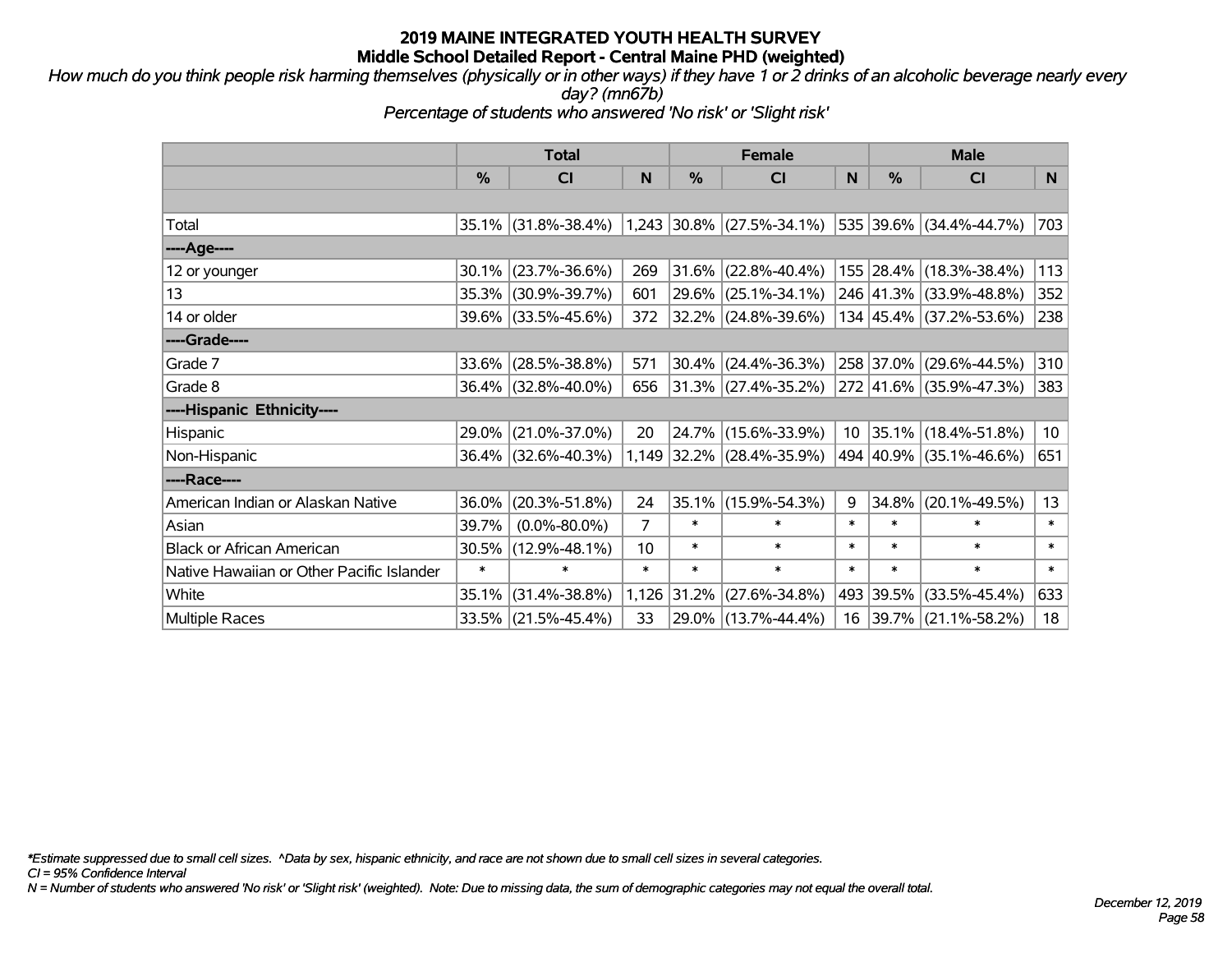*How much do you think people risk harming themselves (physically or in other ways) if they have 5 or more drinks of an alcoholic beverage in a row once or twice a week? (mn68b)*

*Percentage of students who answered 'No risk' or 'Slight risk'*

|                                           | <b>Total</b>  |                        |        |               | <b>Female</b>                      |        | <b>Male</b>   |                              |        |  |
|-------------------------------------------|---------------|------------------------|--------|---------------|------------------------------------|--------|---------------|------------------------------|--------|--|
|                                           | $\frac{0}{0}$ | C <sub>l</sub>         | N      | $\frac{0}{0}$ | <b>CI</b>                          | N      | $\frac{0}{0}$ | <b>CI</b>                    | N      |  |
|                                           |               |                        |        |               |                                    |        |               |                              |        |  |
| Total                                     |               | 15.2% (12.2%-18.3%)    |        |               | $533   13.1\%   (10.1\% - 16.0\%)$ |        |               | $ 224 17.4\% $ (12.9%-21.8%) | 305    |  |
| ----Age----                               |               |                        |        |               |                                    |        |               |                              |        |  |
| 12 or younger                             |               | 16.4% (12.3%-20.5%)    |        | 143 14.4%     | $(9.0\% - 19.7\%)$                 | 69     |               | 18.9% (12.9%-24.8%)          | 75     |  |
| 13                                        |               | 14.3% (10.0%-18.5%)    |        | 241 11.8%     | $(8.5\% - 15.2\%)$                 | 98     |               | 16.6% (10.4%-22.9%)          | 140    |  |
| 14 or older                               |               | 15.9% (11.3%-20.5%)    |        | 148   14.0%   | $(8.3\% - 19.8\%)$                 | 58     |               | $ 17.4\% $ (11.6%-23.3%)     | 90     |  |
| ----Grade----                             |               |                        |        |               |                                    |        |               |                              |        |  |
| Grade 7                                   | 16.3%         | $(12.3\% - 20.3\%)$    |        | 273 14.3%     | $(10.3\% - 18.3\%)$                |        |               | 119 18.2% (12.1%-24.3%)      | 150    |  |
| Grade 8                                   | 13.9%         | $(9.6\% - 18.3\%)$     |        | 249 12.1%     | $(7.9\% - 16.4\%)$                 |        |               | 105   15.8%   (10.1%-21.5%)  | 144    |  |
| ----Hispanic Ethnicity----                |               |                        |        |               |                                    |        |               |                              |        |  |
| Hispanic                                  |               | $21.0\%$ (11.5%-30.6%) | 15     | 14.1%         | $(0.5\% - 27.7\%)$                 | 6      |               | 31.1% (16.2%-46.0%)          | 9      |  |
| Non-Hispanic                              |               | 15.1% (11.8%-18.4%)    |        |               | 470   12.9%   (10.0%-15.9%)        |        |               | 196   17.2%   (12.5%-22.0%)  | 270    |  |
| ----Race----                              |               |                        |        |               |                                    |        |               |                              |        |  |
| American Indian or Alaskan Native         | 21.5%         | $(13.2\% - 29.7\%)$    | 13     | $\ast$        | $\ast$                             | $\ast$ | $\ast$        | $\ast$                       | $\ast$ |  |
| Asian                                     | 47.9%         | $(7.7\% - 88.1\%)$     | 8      | $\ast$        | $\ast$                             | $\ast$ | $\ast$        | $\ast$                       | $\ast$ |  |
| <b>Black or African American</b>          | 21.2%         | $(6.8\% - 35.7\%)$     | 7      | $\ast$        | $\ast$                             | $\ast$ | $\ast$        | $\ast$                       | $\ast$ |  |
| Native Hawaiian or Other Pacific Islander | $\ast$        | $\ast$                 | $\ast$ | $\ast$        | $\ast$                             | $\ast$ | $\ast$        | $\ast$                       | $\ast$ |  |
| White                                     | 14.5%         | $(11.3\% - 17.8\%)$    | 461    | 13.3%         | $(10.1\% - 16.5\%)$                | 208    | 15.9%         | $(11.4\% - 20.5\%)$          | 253    |  |
| <b>Multiple Races</b>                     | 13.8%         | $(5.7\% - 21.9\%)$     | 14     | $\ast$        | $\ast$                             | $\ast$ | $\ast$        | $\ast$                       | $\ast$ |  |

*\*Estimate suppressed due to small cell sizes. ^Data by sex, hispanic ethnicity, and race are not shown due to small cell sizes in several categories.*

*CI = 95% Confidence Interval*

*N = Number of students who answered 'No risk' or 'Slight risk' (weighted). Note: Due to missing data, the sum of demographic categories may not equal the overall total.*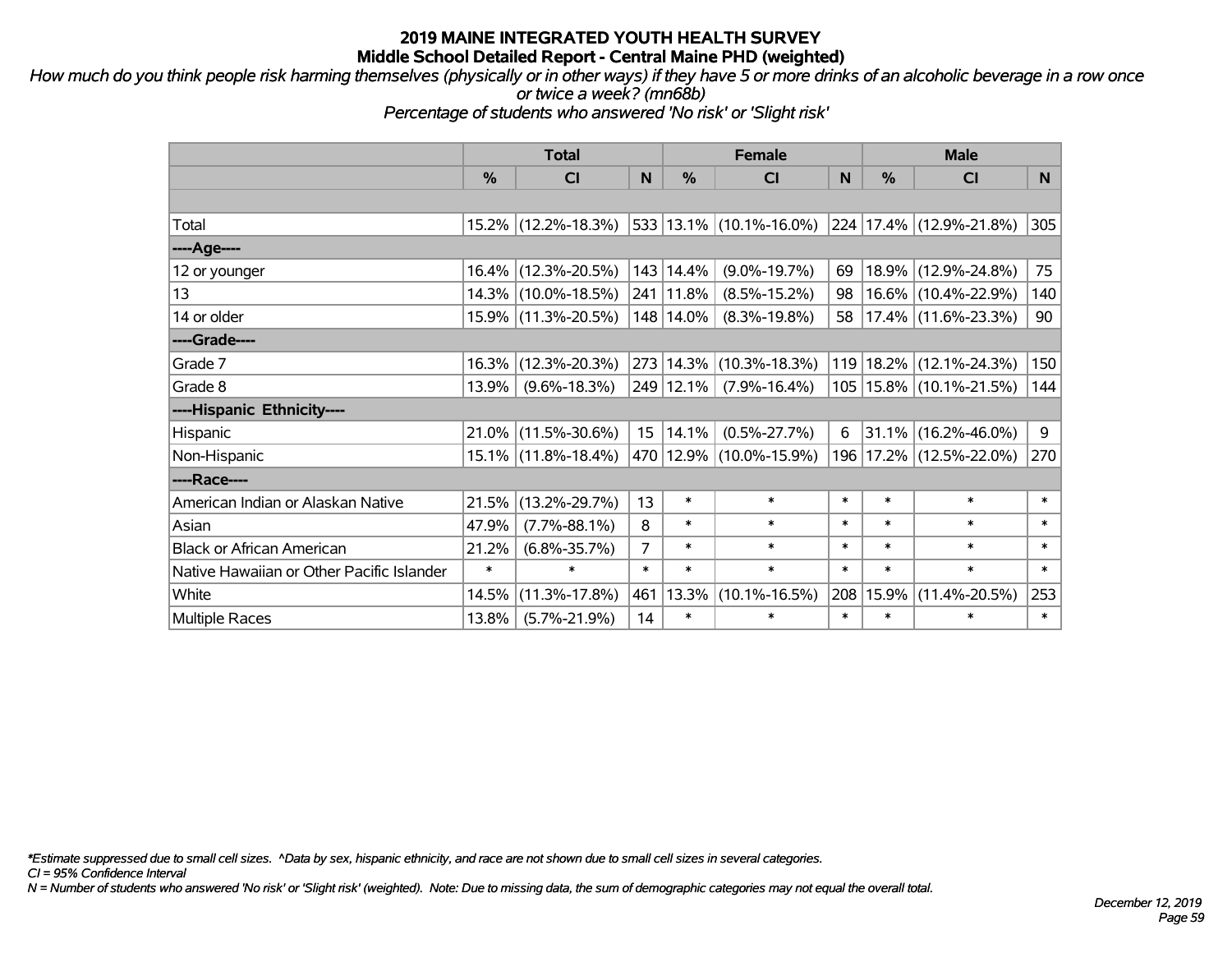*If a kid drank some alcohol in your neighborhood, would he or she be caught by the police? (mn69) Percentage of students who answered 'Probably not' or 'Definitely not'*

|                                           | <b>Total</b> |                        |        |        | <b>Female</b>                                      |        | <b>Male</b> |                     |        |  |
|-------------------------------------------|--------------|------------------------|--------|--------|----------------------------------------------------|--------|-------------|---------------------|--------|--|
|                                           | $\%$         | CI                     | N      | %      | <b>CI</b>                                          | N      | %           | <b>CI</b>           | N.     |  |
|                                           |              |                        |        |        |                                                    |        |             |                     |        |  |
| Total                                     |              | $61.6\%$ (55.9%-67.3%) | 2,141  |        | $ 62.9\% $ (57.7%-68.1%) 1,076 60.6% (53.8%-67.3%) |        |             |                     | 1,050  |  |
| ----Age----                               |              |                        |        |        |                                                    |        |             |                     |        |  |
| 12 or younger                             | 55.1%        | $(47.5\% - 62.6\%)$    | 477    | 58.6%  | $(49.5\% - 67.8\%)$                                | 279    | 50.9%       | $(40.7\% - 61.1\%)$ | 198    |  |
| 13                                        | 63.5%        | $(56.5\% - 70.5\%)$    | 1,064  |        | $ 63.3\%  (56.2\% - 70.5\%)$                       | 524    |             | 63.6% (55.5%-71.7%) | 525    |  |
| 14 or older                               |              | 64.9% (57.0%-72.7%)    | 600    |        | $ 67.2\% $ (58.6%-75.8%)                           | 273    |             | 63.0% (53.3%-72.8%) | 327    |  |
| ----Grade----                             |              |                        |        |        |                                                    |        |             |                     |        |  |
| Grade 7                                   | 55.4%        | $(48.1\% - 62.7\%)$    | 920    | 57.9%  | $(51.2\% - 64.5\%)$                                | 483    | $52.8\%$    | $(43.7\% - 61.8\%)$ | 430    |  |
| Grade 8                                   |              | $67.4\%$ (62.0%-72.8%) |        |        | $1,193$ 68.0% (62.0%-74.0%)                        | 583    |             | 67.2% (60.6%-73.8%) | 607    |  |
| ----Hispanic Ethnicity----                |              |                        |        |        |                                                    |        |             |                     |        |  |
| Hispanic                                  | 50.9%        | $(39.7\% - 62.1\%)$    | 37     | 52.7%  | $(37.8\% - 67.6\%)$                                | 23     | 48.3%       | $(31.5\% - 65.1\%)$ | 14     |  |
| Non-Hispanic                              |              | 62.4% (56.6%-68.2%)    |        |        | 1,922 64.3% (59.6%-68.9%)                          | 968    |             | 60.5% (53.3%-67.8%) | 939    |  |
| ----Race----                              |              |                        |        |        |                                                    |        |             |                     |        |  |
| American Indian or Alaskan Native         | 56.4%        | $(41.1\% - 71.6\%)$    | 36     |        | 47.6% (19.3%-76.0%)                                | 13     | 64.7%       | $(42.1\% - 87.3\%)$ | 23     |  |
| Asian                                     | 44.3%        | $(7.5\% - 81.2\%)$     | 8      | $\ast$ | $\ast$                                             | $\ast$ | $\ast$      | $\ast$              | $\ast$ |  |
| <b>Black or African American</b>          | 53.1%        | $(35.4\% - 70.9\%)$    | 18     | 54.7%  | $(32.6\% - 76.8\%)$                                | 11     | 50.5%       | $(28.2\% - 72.8\%)$ | 6      |  |
| Native Hawaiian or Other Pacific Islander | $\ast$       | $\ast$                 | $\ast$ | $\ast$ | $\ast$                                             | $\ast$ | $\ast$      | $\ast$              | $\ast$ |  |
| White                                     | 62.2%        | $(56.4\% - 68.1\%)$    | 1,953  | 63.6%  | $(58.2\% - 69.0\%)$                                | 985    | 61.1%       | $(54.5\% - 67.8\%)$ | 957    |  |
| Multiple Races                            | 59.6%        | $(50.8\% - 68.4\%)$    | 61     |        | $59.7\%$ (46.1%-73.3%)                             | 33     | $ 60.9\% $  | $(44.5\% - 77.3\%)$ | 28     |  |

*\*Estimate suppressed due to small cell sizes. ^Data by sex, hispanic ethnicity, and race are not shown due to small cell sizes in several categories.*

*CI = 95% Confidence Interval*

*N = Number of students who answered 'Probably not' or 'Definitely not' (weighted). Note: Due to missing data, the sum of demographic categories may not equal the overall total.*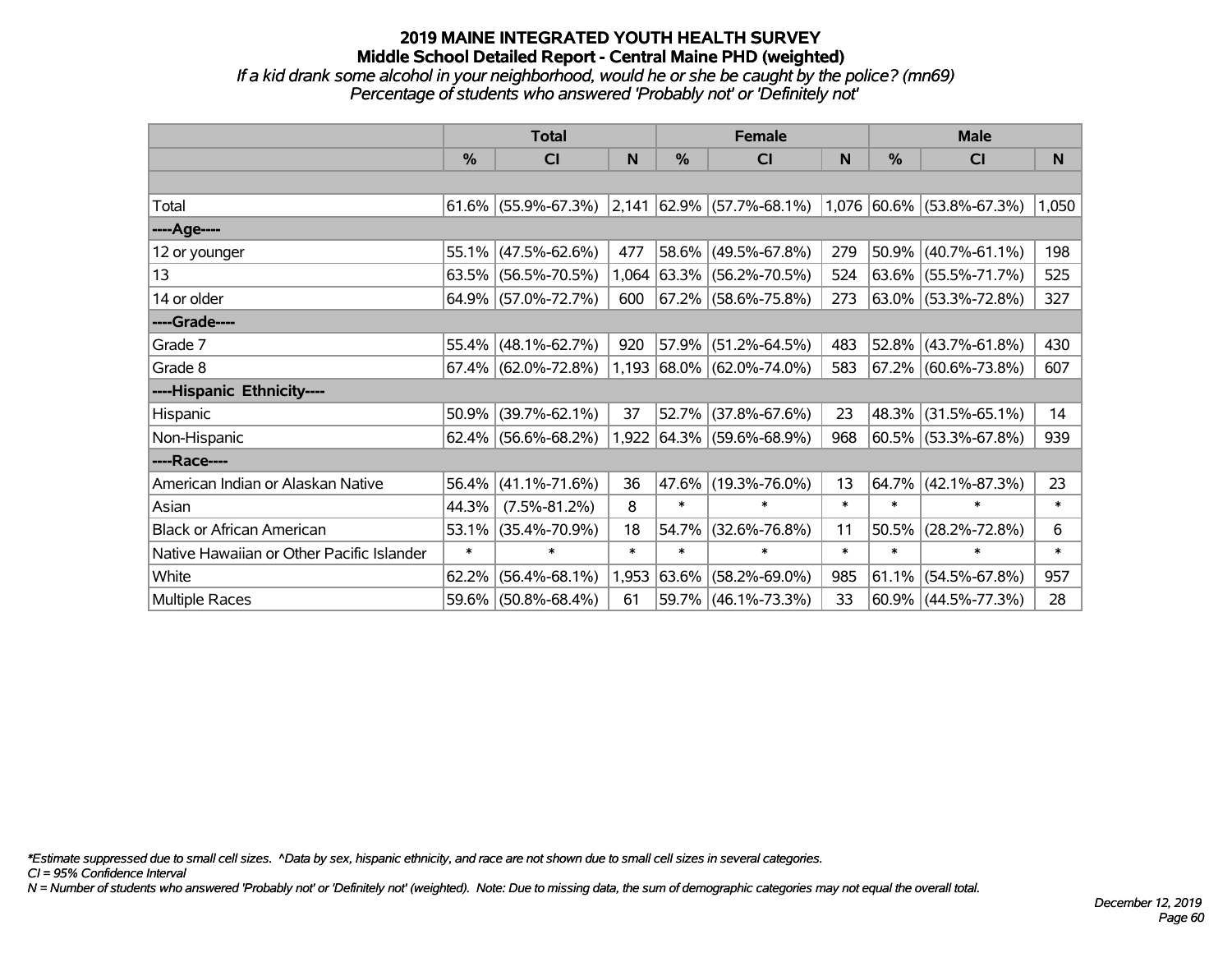*How wrong would most adults over 21 in your neighborhood think it is for kids your age to drink alcohol? (mn71a) Percentage of students who answered 'A little bit wrong' or 'Not wrong at all'*

|                                           | <b>Total</b>  |                     |        |               | <b>Female</b>               | <b>Male</b> |           |                     |        |
|-------------------------------------------|---------------|---------------------|--------|---------------|-----------------------------|-------------|-----------|---------------------|--------|
|                                           | $\frac{0}{0}$ | CI                  | N      | $\frac{9}{6}$ | C <sub>l</sub>              | N           | %         | <b>CI</b>           | N      |
|                                           |               |                     |        |               |                             |             |           |                     |        |
| Total                                     | 11.8%         | $(9.8\% - 13.8\%)$  |        | 418 11.7%     | $(9.0\% - 14.5\%)$          |             | 204 11.8% | $(9.6\% - 13.9\%)$  | 211    |
| ----Age----                               |               |                     |        |               |                             |             |           |                     |        |
| 12 or younger                             | 7.6%          | $(4.4\% - 10.7\%)$  | 71     | 5.2%          | $(2.0\% - 8.4\%)$           | 26          | 10.4%     | $(5.6\% - 15.2\%)$  | 44     |
| 13                                        | 13.1%         | $(10.2\% - 16.0\%)$ |        | 225 15.7%     | $(11.8\% - 19.7\%)$         | 136         | 10.2%     | $(6.6\% - 13.8\%)$  | 86     |
| 14 or older                               |               | 13.7% (10.4%-16.9%) |        | 122 11.3%     | $(5.9\% - 16.7\%)$          | 41          |           | 15.4% (11.5%-19.3%) | 80     |
| ----Grade----                             |               |                     |        |               |                             |             |           |                     |        |
| Grade 7                                   | 8.8%          | $(6.8\% - 10.9\%)$  | 151    | 8.0%          | $(5.0\% - 11.1\%)$          | 69          | 9.7%      | $(7.1\% - 12.3\%)$  | 82     |
| Grade 8                                   | 14.5%         | $(11.2\% - 17.8\%)$ |        |               | 261   15.2%   (11.2%-19.2%) | 133         |           | 14.0% (10.3%-17.8%) | 129    |
| ----Hispanic Ethnicity----                |               |                     |        |               |                             |             |           |                     |        |
| Hispanic                                  | 18.3%         | $(6.7\% - 30.0\%)$  | 12     | $\ast$        | $\ast$                      | $\ast$      | $\ast$    | $\ast$              | $\ast$ |
| Non-Hispanic                              | 11.5%         | $(9.8\% - 13.3\%)$  |        | 377 11.5%     | $(8.9\% - 14.1\%)$          | 184         | 11.7%     | $(9.5\% - 13.9\%)$  | 193    |
| ----Race----                              |               |                     |        |               |                             |             |           |                     |        |
| American Indian or Alaskan Native         | 17.1%         | $(6.5\% - 27.6\%)$  | 13     | $\ast$        | $\ast$                      | $\ast$      | $\ast$    | $\ast$              | $\ast$ |
| Asian                                     | $\ast$        | $\ast$              | $\ast$ | $\ast$        | $\ast$                      | $\ast$      | $\ast$    | $\ast$              | $\ast$ |
| <b>Black or African American</b>          | 22.4%         | $(8.7\% - 36.1\%)$  | 8      | $\ast$        | $\ast$                      | $\ast$      | $\ast$    | $\ast$              | $\ast$ |
| Native Hawaiian or Other Pacific Islander | $\ast$        | $\ast$              | $\ast$ | $\ast$        | $\ast$                      | $\ast$      | $\ast$    | $\ast$              | $\ast$ |
| White                                     | 11.6%         | $(9.4\% - 13.8\%)$  | 377    | 11.7%         | $(8.7\% - 14.7\%)$          | 182         | 11.5%     | $(9.1\% - 13.9\%)$  | 191    |
| <b>Multiple Races</b>                     | 17.4%         | $(9.0\% - 25.8\%)$  | 15     | $\ast$        | $\ast$                      | $\ast$      | $\ast$    | $\ast$              | $\ast$ |

*\*Estimate suppressed due to small cell sizes. ^Data by sex, hispanic ethnicity, and race are not shown due to small cell sizes in several categories.*

*CI = 95% Confidence Interval*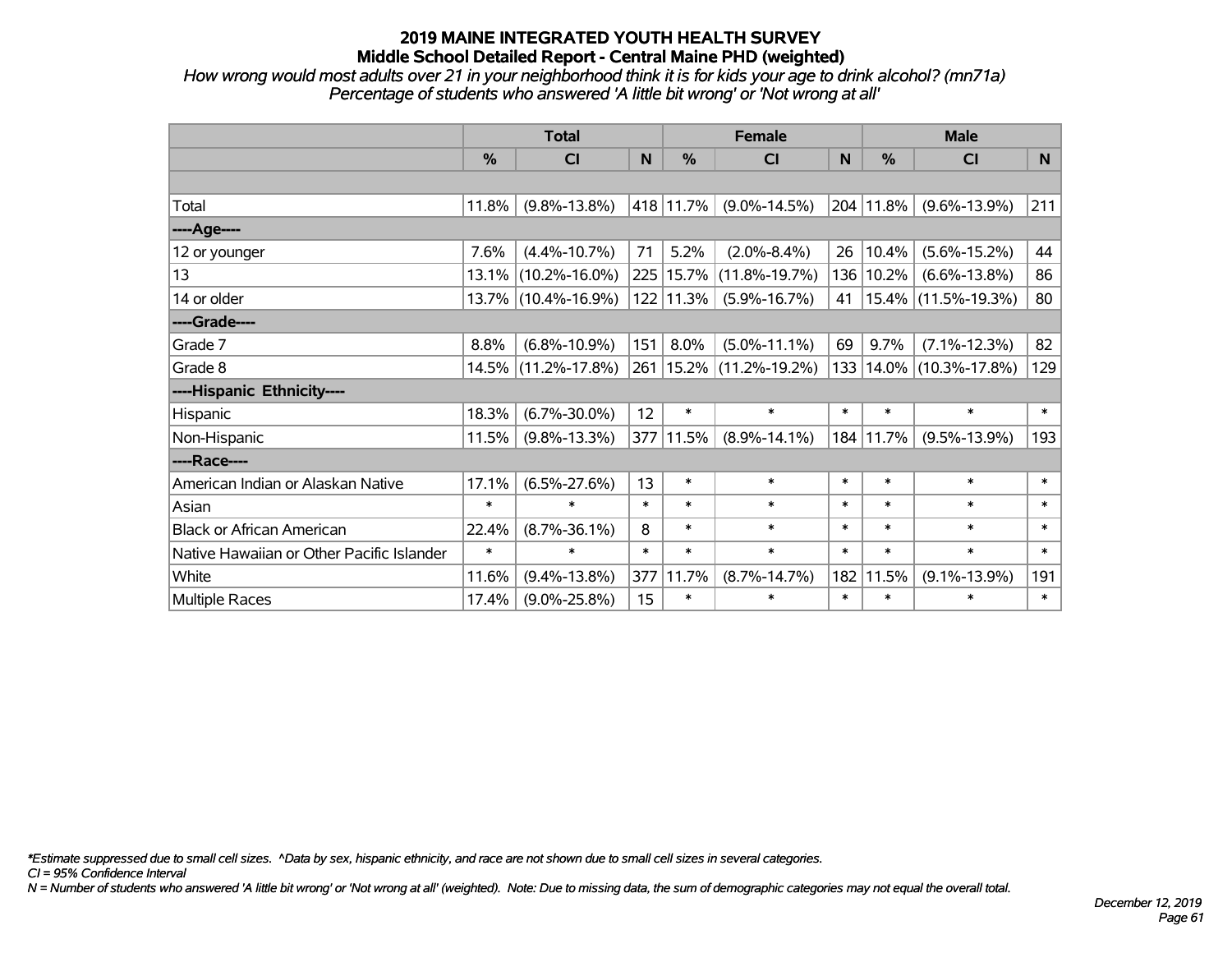*How do you feel about someone your age having 1 or 2 drinks of an alcoholic beverage nearly every day? (mn164) Percentage of students who answered 'Strongly approve' or 'Approve'*

|                                           | <b>Total</b> |                    |        |         | <b>Female</b>        |              | <b>Male</b> |                          |              |  |
|-------------------------------------------|--------------|--------------------|--------|---------|----------------------|--------------|-------------|--------------------------|--------------|--|
|                                           | %            | <b>CI</b>          | N      | %       | <b>CI</b>            | $\mathsf{N}$ | %           | <b>CI</b>                | $\mathsf{N}$ |  |
|                                           |              |                    |        |         |                      |              |             |                          |              |  |
| Total                                     | 3.4%         | $(1.7\% - 5.1\%)$  |        |         | 119 2.0% (1.1%-2.9%) |              | 34 4.8%     | $(1.6\% - 8.0\%)$        | 84           |  |
| ---- Age----                              |              |                    |        |         |                      |              |             |                          |              |  |
| 12 or younger                             | 4.1%         | $(0.9\% - 7.2\%)$  | 36     | 1.7%    | $(0.1\% - 3.4\%)$    |              | $8 6.6\% $  | $(0.0\% - 14.0\%)$       | 26           |  |
| 13                                        | 3.6%         | $(1.6\% - 5.5\%)$  | 60     |         | $1.8\%$ (0.3%-3.2%)  |              | 15 5.4%     | $(2.1\% - 8.6\%)$        | 45           |  |
| 14 or older                               | 2.6%         | $(0.8\% - 4.3\%)$  | 24     |         | $2.7\%$ (0.0%-5.8%)  |              | 11 2.5%     | $(0.0\% - 5.3\%)$        | 12           |  |
| ----Grade----                             |              |                    |        |         |                      |              |             |                          |              |  |
| Grade 7                                   | 4.1%         | $(1.0\% - 7.3\%)$  | 69     |         | $2.4\%$ (1.0%-3.8%)  |              |             | $20 5.8\% $ (0.0%-12.2%) | 48           |  |
| Grade 8                                   | 2.5%         | $(1.3\% - 3.7\%)$  | 45     |         | $1.1\%$ (0.0%-2.5%)  |              | $9 3.9\% $  | $(1.8\% - 6.1\%)$        | 35           |  |
| ----Hispanic Ethnicity----                |              |                    |        |         |                      |              |             |                          |              |  |
| Hispanic                                  | 12.3%        | $(6.6\% - 18.0\%)$ | 9      | $\ast$  | $\ast$               | $\ast$       | $\ast$      | $\ast$                   | $\ast$       |  |
| Non-Hispanic                              | 2.9%         | $(1.3\% - 4.5\%)$  | 89     | $1.0\%$ | $(0.3\% - 1.8\%)$    |              | 15 4.7%     | $(1.5\% - 7.8\%)$        | 73           |  |
| ----Race----                              |              |                    |        |         |                      |              |             |                          |              |  |
| American Indian or Alaskan Native         | 9.1%         | $(2.2\% - 16.1\%)$ | 6      | $\ast$  | $\ast$               | $\ast$       | $\ast$      | $\ast$                   | $\ast$       |  |
| Asian                                     | $\ast$       | $\ast$             | $\ast$ | $\ast$  | $\ast$               | $\ast$       | $\ast$      | $\ast$                   | $\ast$       |  |
| <b>Black or African American</b>          | $\ast$       | $\ast$             | $\ast$ | $\ast$  | $\ast$               | $\ast$       | $\ast$      | $\ast$                   | $\ast$       |  |
| Native Hawaiian or Other Pacific Islander | $\ast$       | $\ast$             | $\ast$ | $\ast$  | $\ast$               | $\ast$       | $\ast$      | $\ast$                   | $\ast$       |  |
| White                                     | 2.8%         | $(1.3\% - 4.4\%)$  | 90     | 1.6%    | $(0.6\% - 2.5\%)$    |              | 25 4.1%     | $(1.1\% - 7.2\%)$        | 65           |  |
| Multiple Races                            | 5.8%         | $(0.9\% - 10.7\%)$ | 6      | $\ast$  | $\ast$               | $\ast$       | $\ast$      | $\ast$                   | $\ast$       |  |

*\*Estimate suppressed due to small cell sizes. ^Data by sex, hispanic ethnicity, and race are not shown due to small cell sizes in several categories.*

*CI = 95% Confidence Interval*

*N = Number of students who answered 'Strongly approve' or 'Approve' (weighted). Note: Due to missing data, the sum of demographic categories may not equal the overall total.*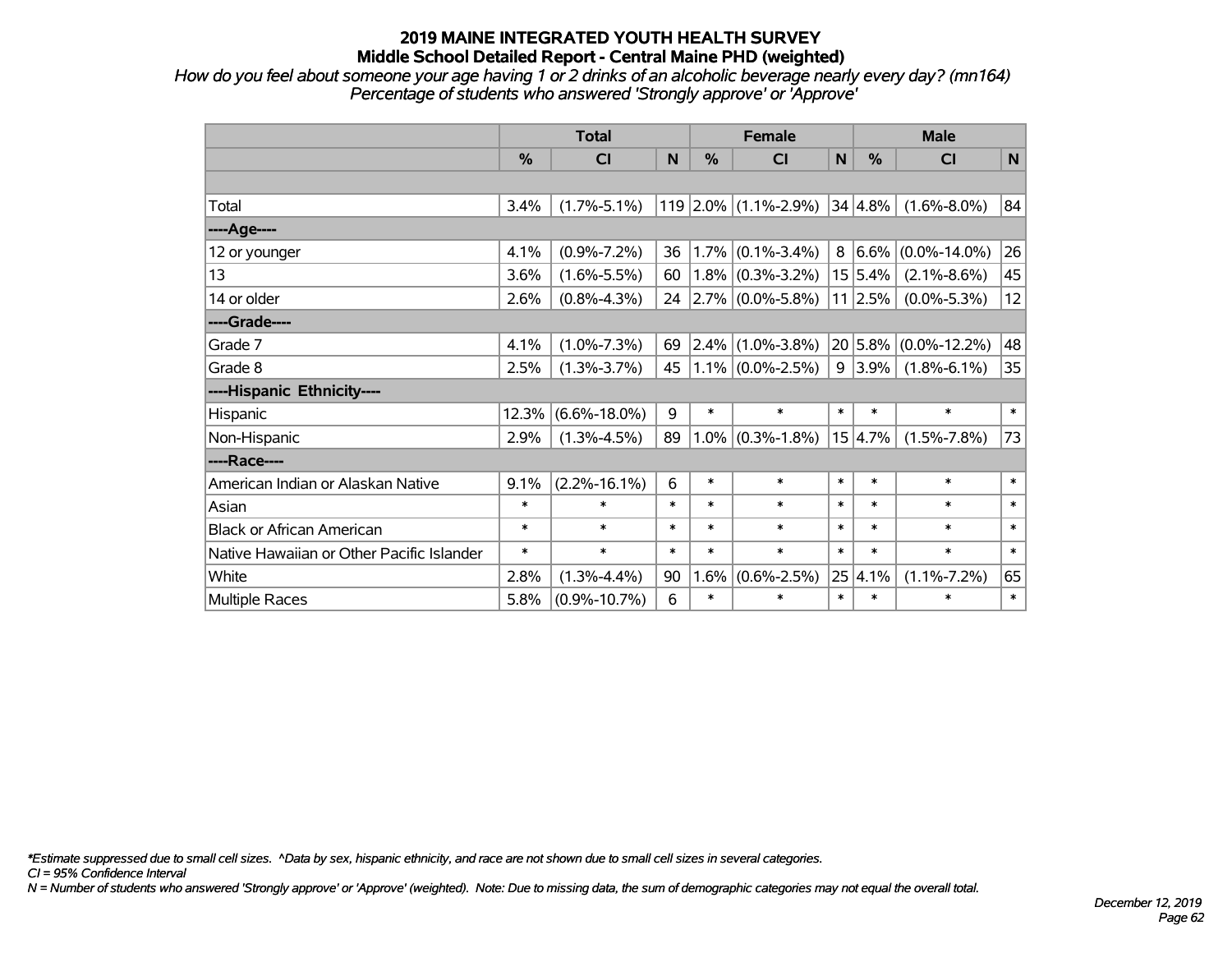*How wrong do your parents feel it would be for you to have 1 or 2 drinks of an alcoholic beverage nearly every day? (mn165) Percentage of students who answered 'A little bit wrong' or 'Not wrong at all'*

|                                           | <b>Total</b>  |                     |              | <b>Female</b> |                                          |        | <b>Male</b>     |                         |        |  |
|-------------------------------------------|---------------|---------------------|--------------|---------------|------------------------------------------|--------|-----------------|-------------------------|--------|--|
|                                           | $\frac{9}{6}$ | <b>CI</b>           | $\mathsf{N}$ | %             | <b>CI</b>                                | N      | $\frac{0}{2}$   | <b>CI</b>               | N      |  |
|                                           |               |                     |              |               |                                          |        |                 |                         |        |  |
| Total                                     |               |                     |              |               | $3.5\%$ (2.5%-4.4%) 122 3.0% (2.1%-3.9%) |        |                 | $52 4.0\% $ (2.7%-5.3%) | 70     |  |
| ----Age----                               |               |                     |              |               |                                          |        |                 |                         |        |  |
| 12 or younger                             | 3.3%          | $(1.9\% - 4.7\%)$   | 30           |               | $ 3.2\% $ (1.1%-5.3%)                    |        | 16 3.5%         | $(1.1\% - 5.8\%)$       | 14     |  |
| 13                                        |               | $3.5\%$ (2.4%-4.7%) | 60           |               | $ 2.5\% $ (1.4%-3.5%)                    |        | $21   4.7\%  $  | $(2.8\% - 6.6\%)$       | 39     |  |
| 14 or older                               |               | $3.5\%$ (2.4%-4.6%) | 32           |               | $ 3.8\% $ (1.5%-6.1%)                    |        |                 | $15 3.3\% $ (1.8%-4.9%) | 17     |  |
| ----Grade----                             |               |                     |              |               |                                          |        |                 |                         |        |  |
| Grade 7                                   | 3.4%          | $(2.3\% - 4.5\%)$   | 57           | $2.6\%$       | $(1.2\% - 3.9\%)$                        |        | $22 \mid 4.3\%$ | $(2.0\% - 6.5\%)$       | 35     |  |
| Grade 8                                   |               | $3.4\%$ (2.1%-4.6%) | 60           |               | $3.3\%$ (1.6%-5.0%)                      |        |                 | 29 3.5% (1.9%-5.0%)     | 31     |  |
| ----Hispanic Ethnicity----                |               |                     |              |               |                                          |        |                 |                         |        |  |
| Hispanic                                  | $\ast$        | $\ast$              | $\ast$       | $\ast$        | $\ast$                                   | $\ast$ | $\ast$          | $\ast$                  | $\ast$ |  |
| Non-Hispanic                              | 3.3%          | $(2.3\% - 4.3\%)$   |              | $105$ 2.8%    | $(1.7\% - 3.9\%)$                        |        | 44 3.8%         | $(2.5\% - 5.2\%)$       | 61     |  |
| ----Race----                              |               |                     |              |               |                                          |        |                 |                         |        |  |
| American Indian or Alaskan Native         | $\ast$        | $\ast$              | $\ast$       | $\ast$        | $\ast$                                   | $\ast$ | $\ast$          | $\ast$                  | $\ast$ |  |
| Asian                                     | $\ast$        | $\ast$              | $\ast$       | $\ast$        | $\ast$                                   | $\ast$ | $\ast$          | $\ast$                  | $\ast$ |  |
| <b>Black or African American</b>          | *             | $\ast$              | $\ast$       | $\ast$        | $\ast$                                   | $\ast$ | $\ast$          | $\ast$                  | $\ast$ |  |
| Native Hawaiian or Other Pacific Islander | $\ast$        | $\ast$              | $\ast$       | $\ast$        | $\ast$                                   | $\ast$ | $\ast$          | $\ast$                  | $\ast$ |  |
| White                                     | 3.2%          | $(2.2\% - 4.2\%)$   | 101          | 2.8%          | $(1.8\% - 3.9\%)$                        |        | 44 3.5%         | $(2.2\% - 4.8\%)$       | 57     |  |
| Multiple Races                            | $\ast$        | $\ast$              | $\ast$       | $\ast$        | $\ast$                                   | $\ast$ | $\ast$          | $\ast$                  | $\ast$ |  |

*\*Estimate suppressed due to small cell sizes. ^Data by sex, hispanic ethnicity, and race are not shown due to small cell sizes in several categories.*

*CI = 95% Confidence Interval*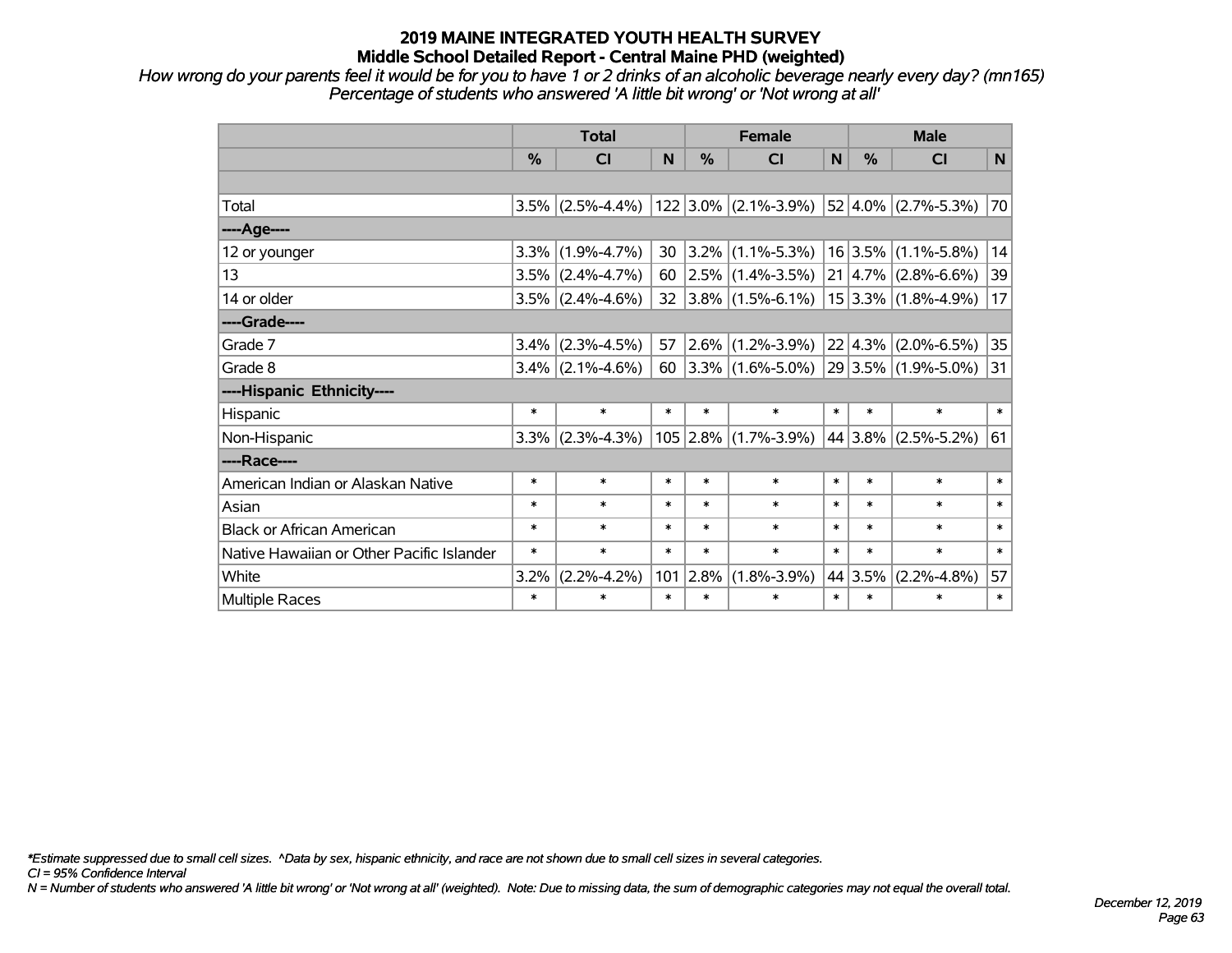*How wrong do your friends feel it would be for you to have 1 or 2 drinks of an alcoholic beverage nearly every day? (mn175) Percentage of students who answered 'A little bit wrong' or 'Not wrong at all'*

|                                           | <b>Total</b> |                     |        |           | <b>Female</b>              |        | <b>Male</b> |                     |        |  |
|-------------------------------------------|--------------|---------------------|--------|-----------|----------------------------|--------|-------------|---------------------|--------|--|
|                                           | %            | CI                  | N      | %         | <b>CI</b>                  | N      | %           | <b>CI</b>           | N      |  |
|                                           |              |                     |        |           |                            |        |             |                     |        |  |
| Total                                     |              | 12.7% (10.7%-14.6%) |        |           | 441 12.1% (8.8%-15.4%)     |        | 208 13.4%   | $(9.4\% - 17.3\%)$  | 232    |  |
| ----Age----                               |              |                     |        |           |                            |        |             |                     |        |  |
| 12 or younger                             | 9.4%         | $(5.8\% - 13.0\%)$  | 82     | 9.9%      | $(5.4\% - 14.5\%)$         | 48     | 8.5%        | $(4.6\% - 12.4\%)$  | 33     |  |
| 13                                        | 13.8%        | $(10.5\% - 17.0\%)$ |        |           | 232 12.3% (7.4%-17.2%)     | 101    | 15.5%       | $(10.1\% - 21.0\%)$ | 131    |  |
| 14 or older                               | 13.8%        | $(9.0\% - 18.7\%)$  |        |           | 127   14.2%   (9.6%-18.7%) | 59     | 13.6%       | $(5.6\% - 21.6\%)$  | 68     |  |
| ----Grade----                             |              |                     |        |           |                            |        |             |                     |        |  |
| Grade 7                                   | 11.1%        | $(8.7\% - 13.6\%)$  |        | 186 10.3% | $(6.9\% - 13.6\%)$         | 86     | 12.1%       | $(8.8\% - 15.3\%)$  | 99     |  |
| Grade 8                                   |              | 14.0% (10.9%-17.1%) |        |           | 249 13.7% (8.8%-18.5%)     |        | 119 14.5%   | $(7.7\% - 21.3\%)$  | 130    |  |
| ----Hispanic Ethnicity----                |              |                     |        |           |                            |        |             |                     |        |  |
| Hispanic                                  | 17.9%        | $(11.8\% - 23.9\%)$ | 13     | 15.9%     | $(5.6\% - 26.1\%)$         | 7      | 20.8%       | $(6.6\% - 34.9\%)$  | 6      |  |
| Non-Hispanic                              |              | 12.8% (10.8%-14.8%) |        |           | 397 12.0% (8.3%-15.8%)     |        | 183   13.7% | $(9.7\% - 17.7\%)$  | 213    |  |
| ----Race----                              |              |                     |        |           |                            |        |             |                     |        |  |
| American Indian or Alaskan Native         | 16.0%        | $(6.8\% - 25.1\%)$  | 10     | $\ast$    | $\ast$                     | $\ast$ | $\ast$      | $\ast$              | $\ast$ |  |
| Asian                                     | $\ast$       | $\ast$              | $\ast$ | $\ast$    | $\ast$                     | $\ast$ | $\ast$      | $\ast$              | $\ast$ |  |
| <b>Black or African American</b>          | $\ast$       | $\ast$              | $\ast$ | $\ast$    | $\ast$                     | $\ast$ | $\ast$      | $\ast$              | $\ast$ |  |
| Native Hawaiian or Other Pacific Islander | $\ast$       | $\ast$              | $\ast$ | $\ast$    | $\ast$                     | $\ast$ | $\ast$      | $\ast$              | $\ast$ |  |
| White                                     | 12.3%        | $(10.4\% - 14.2\%)$ | 387    | 12.0%     | $(8.5\% - 15.5\%)$         | 187    | 12.8%       | $(9.3\% - 16.2\%)$  | 199    |  |
| Multiple Races                            | 12.2%        | $(6.8\% - 17.7\%)$  | 12     | $\ast$    | $\ast$                     | $\ast$ | $\ast$      | $\ast$              | $\ast$ |  |

*\*Estimate suppressed due to small cell sizes. ^Data by sex, hispanic ethnicity, and race are not shown due to small cell sizes in several categories.*

*CI = 95% Confidence Interval*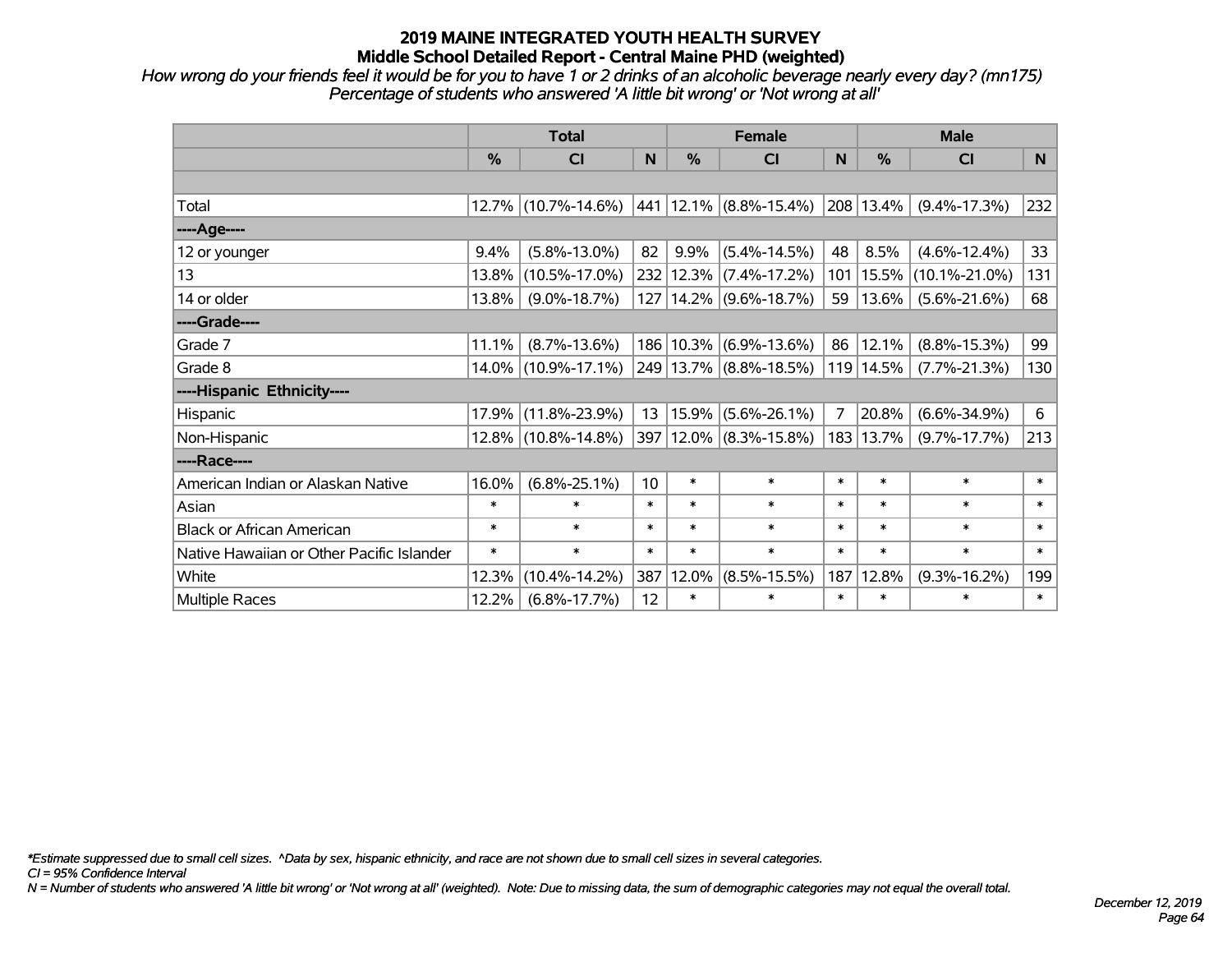#### **2019 MAINE INTEGRATED YOUTH HEALTH SURVEY Middle School Detailed Report - Central Maine PHD (weighted)** *Have you ever used marijuana? (mn74) Percentage of students who answered 'Yes'*

|                                           | <b>Total</b> |                        |                 |           | <b>Female</b>               |        | <b>Male</b> |                     |                 |  |
|-------------------------------------------|--------------|------------------------|-----------------|-----------|-----------------------------|--------|-------------|---------------------|-----------------|--|
|                                           | %            | CI                     | N               | %         | <b>CI</b>                   | N      | %           | <b>CI</b>           | N               |  |
|                                           |              |                        |                 |           |                             |        |             |                     |                 |  |
| Total                                     | 11.5%        | $(9.2\% - 13.8\%)$     |                 | 392 10.8% | $(8.3\% - 13.3\%)$          | 181    | 12.1%       | $(9.0\% - 15.2\%)$  | 207             |  |
| ----Age----                               |              |                        |                 |           |                             |        |             |                     |                 |  |
| 12 or younger                             | 8.2%         | $(4.7\% - 11.7\%)$     | 71              | 8.2%      | $(4.8\% - 11.7\%)$          | 40     | 8.2%        | $(3.5\% - 12.9\%)$  | 32 <sub>2</sub> |  |
| 13                                        | 10.2%        | $(7.7\% - 12.7\%)$     | 168             | 9.3%      | $(7.0\% - 11.6\%)$          | 76     | 11.0%       | $(6.6\% - 15.3\%)$  | 88              |  |
| 14 or older                               |              | 17.0% (13.7%-20.3%)    |                 |           | 151   17.5%   (12.0%-22.9%) | 66     |             | 16.7% (13.5%-19.9%) | 85              |  |
| ----Grade----                             |              |                        |                 |           |                             |        |             |                     |                 |  |
| Grade 7                                   | $9.0\%$      | $(6.1\% - 11.9\%)$     | 146             | 7.9%      | $(5.1\% - 10.7\%)$          | 65     | 10.2%       | $(6.0\% - 14.4\%)$  | 81              |  |
| Grade 8                                   |              | $13.6\%$ (10.9%-16.3%) |                 |           | 237 13.5% (10.8%-16.2%)     |        | 114 13.7%   | $(9.8\% - 17.6\%)$  | 121             |  |
| ----Hispanic Ethnicity----                |              |                        |                 |           |                             |        |             |                     |                 |  |
| Hispanic                                  | 18.1%        | $(10.2\% - 26.0\%)$    | 11              | $\ast$    | $\ast$                      | $\ast$ | $\ast$      | $\ast$              | $\ast$          |  |
| Non-Hispanic                              | 11.6%        | $(9.1\% - 14.0\%)$     |                 | 355 11.0% | $(8.2\% - 13.9\%)$          | 167    | 12.1%       | $(8.9\% - 15.2\%)$  | 187             |  |
| ----Race----                              |              |                        |                 |           |                             |        |             |                     |                 |  |
| American Indian or Alaskan Native         | 14.7%        | $(9.3\% - 20.0\%)$     | 10 <sup>1</sup> | $\ast$    | $\ast$                      | $\ast$ | $\ast$      | $\ast$              | $\ast$          |  |
| Asian                                     | $\ast$       | $\ast$                 | $\ast$          | $\ast$    | $\ast$                      | $\ast$ | $\ast$      | $\ast$              | $\ast$          |  |
| <b>Black or African American</b>          | 18.2%        | $(7.6\% - 28.8\%)$     | 6               | $\ast$    | $\ast$                      | $\ast$ | $\ast$      | $\ast$              | $\ast$          |  |
| Native Hawaiian or Other Pacific Islander | $\ast$       | $\ast$                 | $\ast$          | $\ast$    | $\ast$                      | $\ast$ | $\ast$      | $\ast$              | $\ast$          |  |
| White                                     | 11.3%        | $(8.8\% - 13.9\%)$     | 351             | 10.8%     | $(7.9\% - 13.7\%)$          | 164    | 11.8%       | $(8.5\% - 15.1\%)$  | 184             |  |
| Multiple Races                            | 12.7%        | $(4.9\% - 20.4\%)$     | 11              | $\ast$    | $\ast$                      | $\ast$ | $\ast$      | $\ast$              | $\ast$          |  |

*\*Estimate suppressed due to small cell sizes. ^Data by sex, hispanic ethnicity, and race are not shown due to small cell sizes in several categories.*

*CI = 95% Confidence Interval*

*N = Number of students who answered 'Yes' (weighted). Note: Due to missing data, the sum of demographic categories may not equal the overall total.*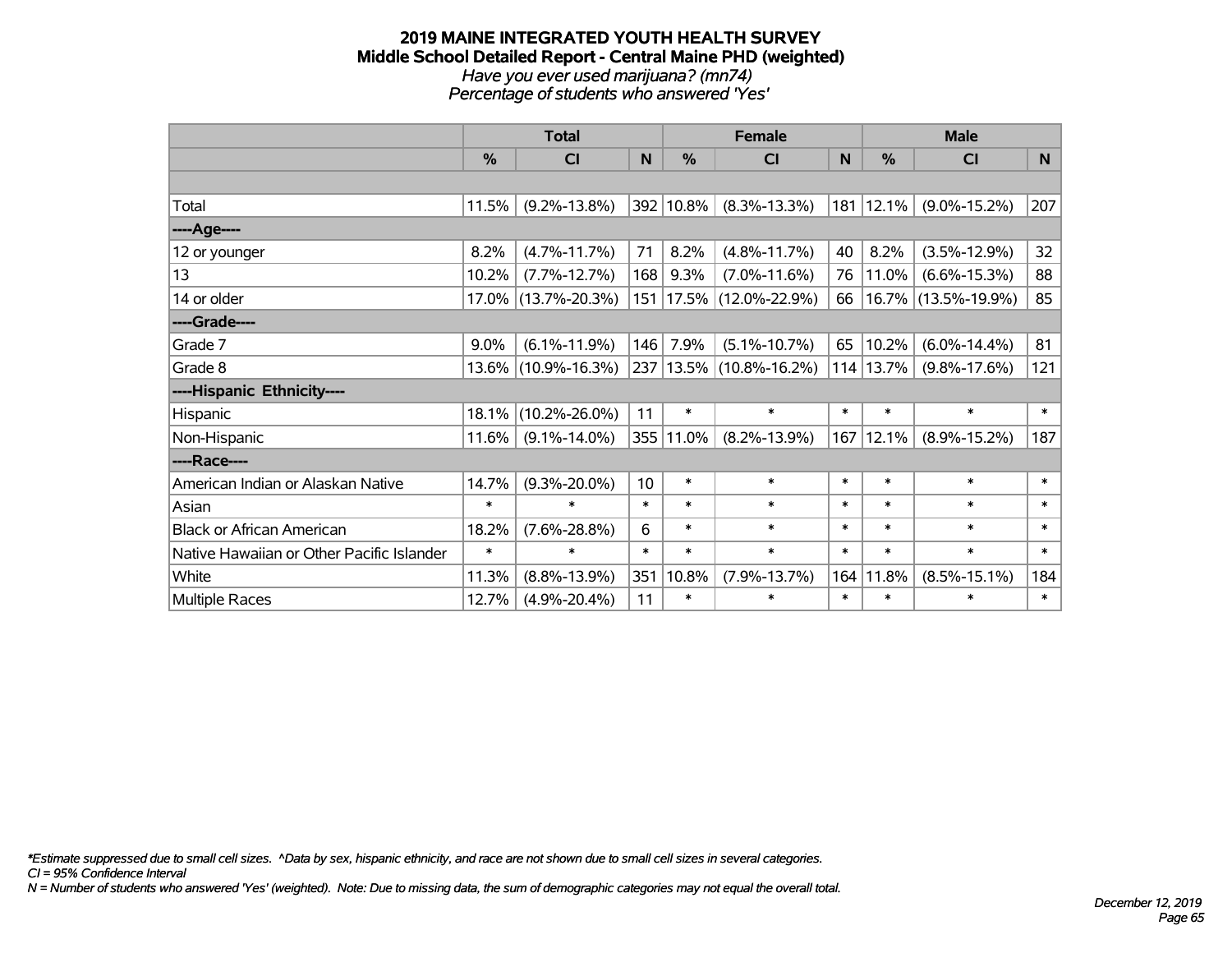*How old were you when you tried marijuana for the first time? (mn75)*

*Among students who have tried marijuana, the percentage of students who answered before age 11*

|                                           | <b>Total</b> |                        |              | <b>Female</b> |                            |        | <b>Male</b>   |                          |              |
|-------------------------------------------|--------------|------------------------|--------------|---------------|----------------------------|--------|---------------|--------------------------|--------------|
|                                           | %            | <b>CI</b>              | $\mathsf{N}$ | $\frac{0}{0}$ | <b>CI</b>                  | N      | $\frac{0}{0}$ | <b>CI</b>                | $\mathsf{N}$ |
|                                           |              |                        |              |               |                            |        |               |                          |              |
| Total                                     |              | $16.8\%$ (12.5%-21.1%) |              |               | 66   16.1%   (10.3%-21.9%) |        |               | 29 17.0% (9.6%-24.4%)    | 35           |
| ----Age----                               |              |                        |              |               |                            |        |               |                          |              |
| 12 or younger                             | 21.6%        | $(10.4\% - 32.7\%)$    |              | $16 24.6\% $  | $(11.6\% - 37.6\%)$        | 9      | $ 18.2\% $    | $(0.0\% - 36.6\%)$       | 6            |
| 13                                        | 18.4%        | $(12.3\% - 24.5\%)$    |              | 31   15.7%    | $(3.7\% - 27.7\%)$         |        | 12 19.5%      | $(8.7\% - 30.3\%)$       | 17           |
| 14 or older                               | 12.7%        | $(7.1\% - 18.4\%)$     |              | 19 11.6%      | $(1.2\% - 21.9\%)$         |        |               | $8 13.8\% $ (5.4%-22.3%) | 12           |
| ----Grade----                             |              |                        |              |               |                            |        |               |                          |              |
| Grade 7                                   | 20.7%        | $(12.7\% - 28.7\%)$    |              | 31 23.1%      | $(12.5\% - 33.7\%)$        |        | 15 18.9%      | $(5.7\% - 32.1\%)$       | 16           |
| Grade 8                                   | 13.8%        | $(9.4\% - 18.1\%)$     |              | $33 11.8\% $  | $(4.0\% - 19.7\%)$         |        | 13 15.9%      | $(9.2\% - 22.7\%)$       | 19           |
| ----Hispanic Ethnicity----                |              |                        |              |               |                            |        |               |                          |              |
| Hispanic                                  | $\ast$       | $\ast$                 | $\ast$       | $\ast$        | $\ast$                     | $\ast$ | $\ast$        | $\ast$                   | $\ast$       |
| Non-Hispanic                              | 15.9%        | $(11.3\% - 20.5\%)$    |              | 57 15.1%      | $(9.0\% - 21.2\%)$         |        | 25 16.8%      | $(9.4\% - 24.2\%)$       | 32           |
| ----Race----                              |              |                        |              |               |                            |        |               |                          |              |
| American Indian or Alaskan Native         | $\ast$       | $\ast$                 | $\ast$       | $\ast$        | $\ast$                     | $\ast$ | $\ast$        | $\ast$                   | $\ast$       |
| Asian                                     | $\ast$       | $\ast$                 | $\ast$       | $\ast$        | $\ast$                     | $\ast$ | $\ast$        | $\ast$                   | $\ast$       |
| <b>Black or African American</b>          | $\ast$       | $\ast$                 | $\ast$       | $\ast$        | $\ast$                     | $\ast$ | $\ast$        | $\ast$                   | $\ast$       |
| Native Hawaiian or Other Pacific Islander | $\ast$       | $\ast$                 | $\ast$       | $\ast$        | $\ast$                     | $\ast$ | $\ast$        | $\ast$                   | $\ast$       |
| White                                     | 15.1%        | $(10.7\% - 19.5\%)$    |              | 53 15.7%      | $(9.0\% - 22.5\%)$         | 25     | 14.1%         | $(6.5\% - 21.8\%)$       | 26           |
| Multiple Races                            | $\ast$       | $\ast$                 | $\ast$       | $\ast$        | $\ast$                     | $\ast$ | $\ast$        | *                        | $\ast$       |

*\*Estimate suppressed due to small cell sizes. ^Data by sex, hispanic ethnicity, and race are not shown due to small cell sizes in several categories.*

*CI = 95% Confidence Interval*

*N = Among students who have tried marijuana, the number of students who answered before age 11 (weighted). Note: Due to missing data, the sum of demographic categories may not equal the overall total.*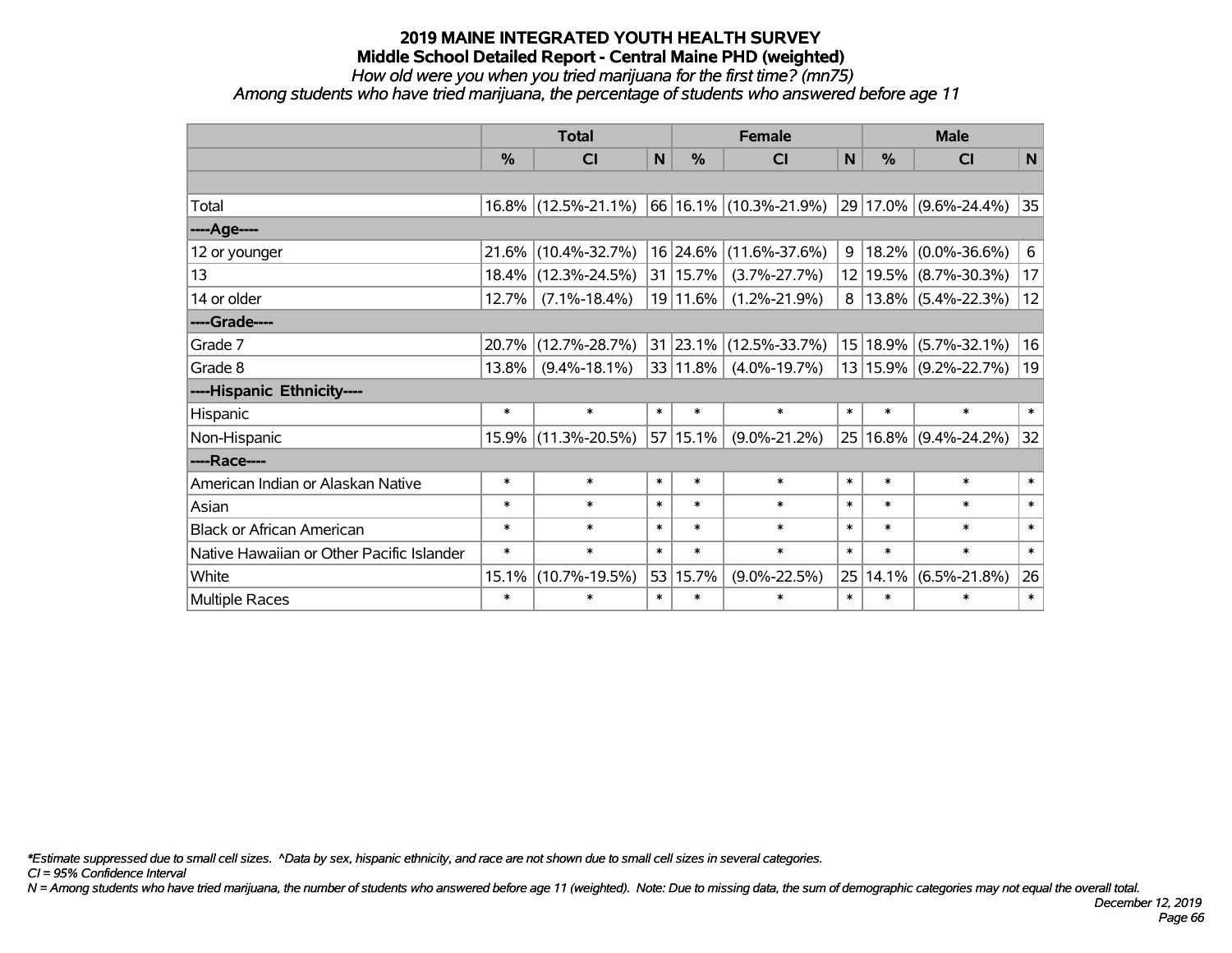#### **2019 MAINE INTEGRATED YOUTH HEALTH SURVEY Middle School Detailed Report - Central Maine PHD (weighted)** *How old were you when you tried marijuana for the first time? (mn75\_2)*

*Percentage of students who answered before age 11*

|                                           | <b>Total</b> |                     |        | <b>Female</b> |                             |                | <b>Male</b> |                             |        |  |
|-------------------------------------------|--------------|---------------------|--------|---------------|-----------------------------|----------------|-------------|-----------------------------|--------|--|
|                                           | $\%$         | <b>CI</b>           | N      | $\%$          | <b>CI</b>                   | N              | $\%$        | <b>CI</b>                   | N      |  |
|                                           |              |                     |        |               |                             |                |             |                             |        |  |
| Total                                     | 1.9%         | $(1.3\% - 2.5\%)$   |        |               | $66 1.7\% $ (1.0%-2.4%)     |                |             | $29$ 2.1% $(0.9\% - 3.2\%)$ | 35     |  |
| ----Age----                               |              |                     |        |               |                             |                |             |                             |        |  |
| 12 or younger                             | 1.8%         | $(0.7\% - 2.8\%)$   |        |               | $16$ 2.0% (0.5%-3.4%)       | 9 <sup>1</sup> |             | $1.6\%$ (0.0%-3.2%)         | 6      |  |
| 13                                        | 1.9%         | $(1.1\% - 2.7\%)$   |        |               | $31 1.4\%  (0.3\% - 2.6\%)$ |                |             | $12$ 2.2% (0.7%-3.7%)       | 17     |  |
| 14 or older                               |              | $2.2\%$ (1.2%-3.2%) |        |               | $19$ 2.1% (0.4%-3.7%)       |                |             | $8$   2.3%   (0.6%-4.1%)    | 12     |  |
| ----Grade----                             |              |                     |        |               |                             |                |             |                             |        |  |
| Grade 7                                   | 1.9%         | $(1.0\% - 2.8\%)$   | 31     |               | $1.8\%$ (0.6%-3.0%)         |                | $15$ 2.0%   | $(0.5\% - 3.5\%)$           | 16     |  |
| Grade 8                                   |              | $1.9\%$ (1.2%-2.6%) |        |               | $33 1.6\% $ (0.6%-2.6%)     |                |             | $ 13 2.2\% $ (0.9%-3.4%)    | 19     |  |
| ----Hispanic Ethnicity----                |              |                     |        |               |                             |                |             |                             |        |  |
| Hispanic                                  | $\ast$       | $\ast$              | $\ast$ | $\ast$        | $\ast$                      | $\ast$         | $\ast$      | $\ast$                      | $\ast$ |  |
| Non-Hispanic                              | 1.8%         | $(1.3\% - 2.4\%)$   |        |               | 57 1.6% (1.0%-2.3%)         |                |             | $25$ 2.1% (1.0%-3.1%)       | 32     |  |
| ----Race----                              |              |                     |        |               |                             |                |             |                             |        |  |
| American Indian or Alaskan Native         | $\ast$       | $\ast$              | $\ast$ | $\ast$        | $\ast$                      | $\ast$         | $\ast$      | $\ast$                      | $\ast$ |  |
| Asian                                     | $\ast$       | $\ast$              | $\ast$ | $\ast$        | $\ast$                      | $\ast$         | $\ast$      | $\ast$                      | $\ast$ |  |
| <b>Black or African American</b>          | $\ast$       | $\ast$              | $\ast$ | $\ast$        | $\ast$                      | $\ast$         | $\ast$      | $\ast$                      | $\ast$ |  |
| Native Hawaiian or Other Pacific Islander | $\ast$       | $\ast$              | $\ast$ | $\ast$        | $\ast$                      | $\ast$         | $\ast$      | $\ast$                      | $\ast$ |  |
| White                                     | 1.7%         | $(1.1\% - 2.3\%)$   | 53     | 1.7%          | $(0.9\% - 2.5\%)$           | 25             | 1.7%        | $(0.6\% - 2.7\%)$           | 26     |  |
| Multiple Races                            | $\ast$       | $\ast$              | $\ast$ | $\ast$        | $\ast$                      | $\ast$         | $\ast$      | $\ast$                      | $\ast$ |  |

*\*Estimate suppressed due to small cell sizes. ^Data by sex, hispanic ethnicity, and race are not shown due to small cell sizes in several categories.*

*CI = 95% Confidence Interval*

*N = Number of students who answered before age 11 (weighted). Note: Due to missing data, the sum of demographic categories may not equal the overall total.*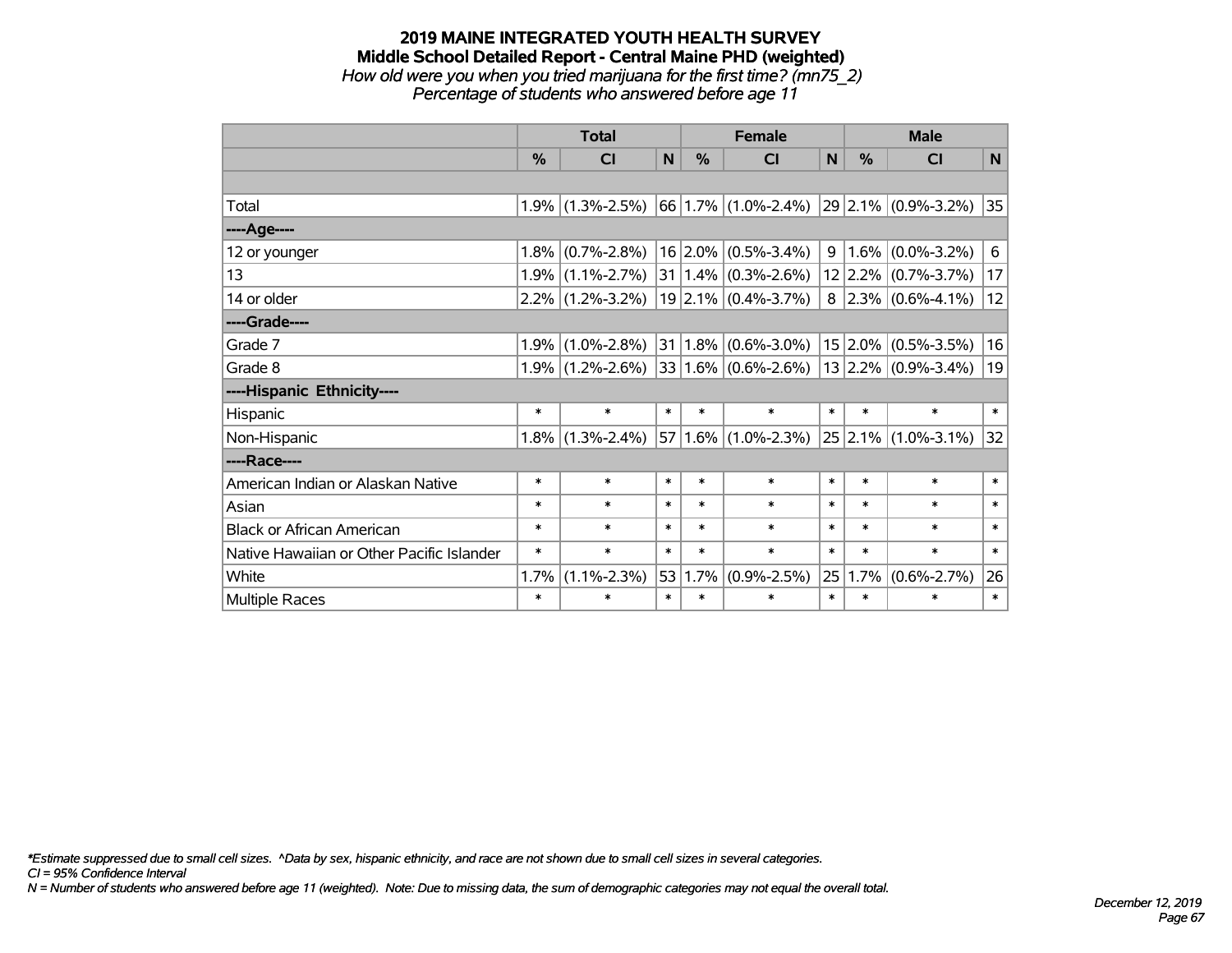## **2019 MAINE INTEGRATED YOUTH HEALTH SURVEY Middle School Detailed Report - Central Maine PHD (weighted)** *During the past 30 days, how many times did you use marijuana? (mn76)*

*Percentage of students who answered at least 1 time*

|                                           | <b>Total</b> |                      |        | <b>Female</b> |                      |        | <b>Male</b> |                           |        |
|-------------------------------------------|--------------|----------------------|--------|---------------|----------------------|--------|-------------|---------------------------|--------|
|                                           | %            | <b>CI</b>            | N      | $\frac{0}{0}$ | <b>CI</b>            | N      | %           | <b>CI</b>                 | N      |
|                                           |              |                      |        |               |                      |        |             |                           |        |
| Total                                     | 5.5%         | $(4.2\% - 6.8\%)$    |        | 192 5.0%      | $(3.8\% - 6.1\%)$    | 86     | 6.0%        | $(4.1\% - 7.9\%)$         | 105    |
| ---- Age----                              |              |                      |        |               |                      |        |             |                           |        |
| 12 or younger                             | 3.6%         | $(1.8\% - 5.4\%)$    | 32     | 3.4%          | $(1.1\% - 5.6\%)$    | 17     | 3.8%        | $(1.7\% - 5.9\%)$         | 16     |
| 13                                        | 4.4%         | $(3.2\% - 5.7\%)$    | 74     | $ 4.6\% $     | $(3.6\% - 5.6\%)$    | 39     | 4.2%        | $(1.9\% - 6.5\%)$         | 34     |
| 14 or older                               |              | $9.4\%$ (6.5%-12.3%) |        |               | 86 7.9% (5.2%-10.5%) |        |             | $31 10.6\% $ (6.6%-14.5%) | 55     |
| ----Grade----                             |              |                      |        |               |                      |        |             |                           |        |
| Grade 7                                   | 4.0%         | $(2.8\% - 5.1\%)$    | 67     | 3.4%          | $(2.2\% - 4.5\%)$    | 28     | 4.6%        | $(2.8\% - 6.5\%)$         | 38     |
| Grade 8                                   | 6.7%         | $(5.1\% - 8.3\%)$    |        | 119 6.5%      | $(5.0\% - 8.0\%)$    | 57     | 6.9%        | $(4.3\% - 9.5\%)$         | 62     |
| ----Hispanic Ethnicity----                |              |                      |        |               |                      |        |             |                           |        |
| Hispanic                                  | $\ast$       | $\ast$               | $\ast$ | $\ast$        | $\ast$               | $\ast$ | $\ast$      | $\ast$                    | $\ast$ |
| Non-Hispanic                              | 5.5%         | $(4.3\% - 6.8\%)$    |        | 175 5.0%      | $(3.7\% - 6.3\%)$    | 78     | 6.1%        | $(4.3\% - 7.8\%)$         | 96     |
| ----Race----                              |              |                      |        |               |                      |        |             |                           |        |
| American Indian or Alaskan Native         | $\ast$       | $\ast$               | $\ast$ | $\ast$        | $\ast$               | $\ast$ | $\ast$      | $\ast$                    | $\ast$ |
| Asian                                     | $\ast$       | $\ast$               | $\ast$ | $\ast$        | $\ast$               | $\ast$ | $\ast$      | $\ast$                    | $\ast$ |
| <b>Black or African American</b>          | $\ast$       | $\ast$               | $\ast$ | $\ast$        | $\ast$               | $\ast$ | $\ast$      | $\ast$                    | $\ast$ |
| Native Hawaiian or Other Pacific Islander | $\ast$       | $\ast$               | $\ast$ | $\ast$        | $\ast$               | $\ast$ | $\ast$      | $\ast$                    | $\ast$ |
| White                                     | 5.3%         | $(4.0\% - 6.6\%)$    | 169    | 4.8%          | $(3.7\% - 5.9\%)$    | 75     | 5.8%        | $(3.8\% - 7.7\%)$         | 93     |
| Multiple Races                            | 6.4%         | $(1.2\% - 11.6\%)$   | 6      | $\ast$        | $\ast$               | $\ast$ | $\ast$      | $\ast$                    | $\ast$ |

*\*Estimate suppressed due to small cell sizes. ^Data by sex, hispanic ethnicity, and race are not shown due to small cell sizes in several categories.*

*CI = 95% Confidence Interval*

*N = Number of students who answered at least 1 time (weighted). Note: Due to missing data, the sum of demographic categories may not equal the overall total.*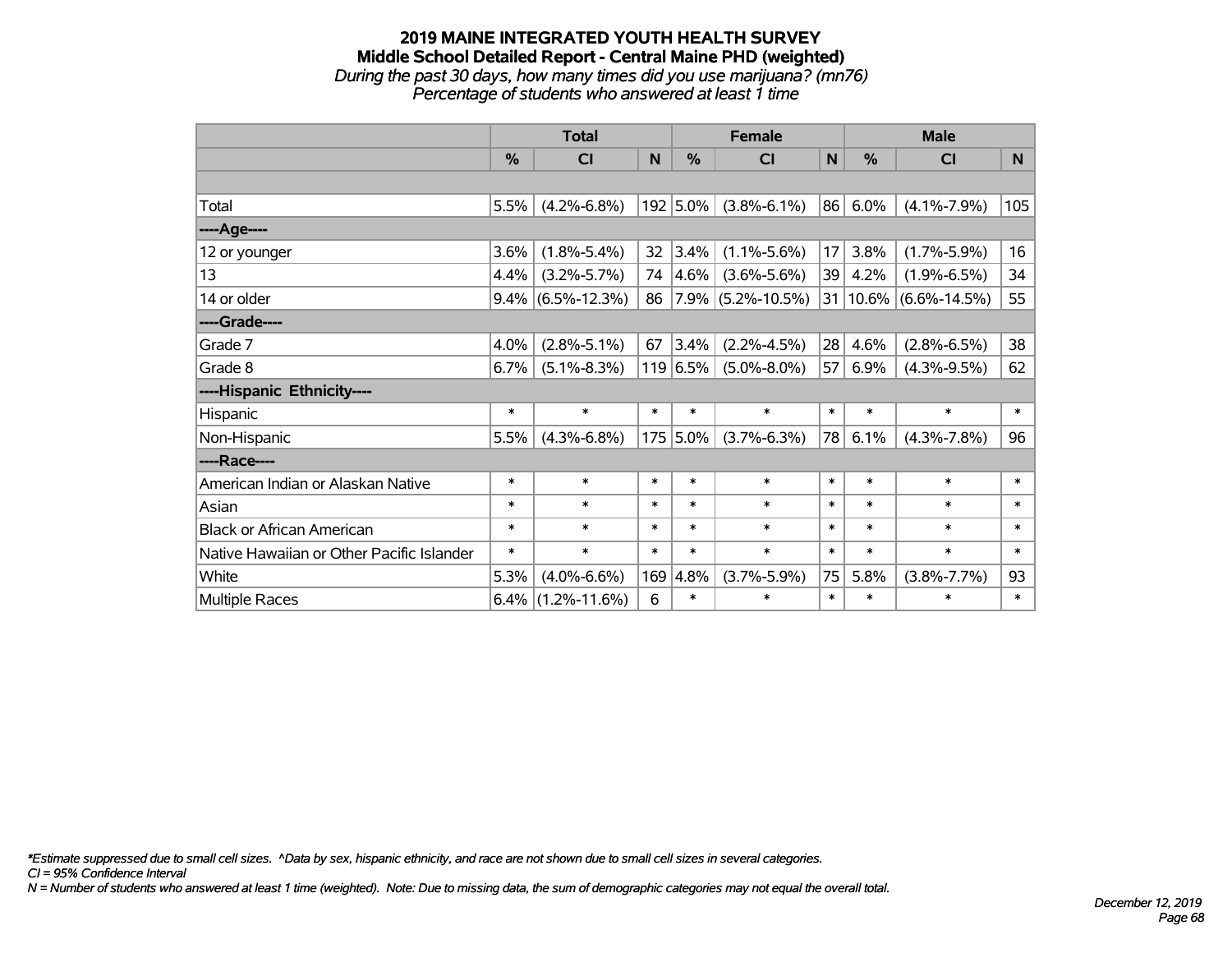*If you wanted to get some marijuana, how easy would it be for you to get some? (mn77) Percentage of students who answered 'Sort of easy' or 'Very easy'*

|                                           | <b>Total</b> |                     |        |           | <b>Female</b>                 | <b>Male</b> |               |                             |                 |
|-------------------------------------------|--------------|---------------------|--------|-----------|-------------------------------|-------------|---------------|-----------------------------|-----------------|
|                                           | %            | <b>CI</b>           | N      | $\%$      | <b>CI</b>                     | N           | $\frac{0}{0}$ | <b>CI</b>                   | N.              |
|                                           |              |                     |        |           |                               |             |               |                             |                 |
| Total                                     |              | 18.4% (15.9%-20.9%) |        |           | $ 643 18.9\% (16.0\%$ -21.8%) |             |               | 325 17.8% (14.2%-21.4%)     | 310             |
| ----Age----                               |              |                     |        |           |                               |             |               |                             |                 |
| 12 or younger                             | 11.3%        | $(7.5\% - 15.1\%)$  |        | 102 13.0% | $(8.3\% - 17.6\%)$            | 63          | 9.4%          | $(5.2\% - 13.6\%)$          | 38              |
| 13                                        | $18.8\%$     | $(16.6\% - 21.0\%)$ |        |           | 317 19.8% (16.6%-23.0%)       | 167         | 17.5%         | $(13.1\% - 21.9\%)$         | 144             |
| 14 or older                               |              | 24.8% (20.5%-29.0%) |        |           | 224 24.3% (20.2%-28.4%)       |             |               | 95 24.9% (19.7%-30.1%)      | 128             |
| ----Grade----                             |              |                     |        |           |                               |             |               |                             |                 |
| Grade 7                                   | $13.7\%$     | $(10.8\% - 16.5\%)$ |        |           | 228 13.8% (10.0%-17.6%)       |             | 116 13.4%     | $(9.5\% - 17.3\%)$          | 110             |
| Grade 8                                   |              | 22.8% (19.9%-25.7%) |        |           | 407 23.7% (20.9%-26.5%)       |             |               | 206 21.6% (17.0%-26.2%)     | 195             |
| ----Hispanic Ethnicity----                |              |                     |        |           |                               |             |               |                             |                 |
| Hispanic                                  | 24.4%        | $(18.0\% - 30.9\%)$ | 16     |           | $ 25.6\% $ (16.5%-34.8%)      | 10          | 22.6%         | $(12.3\% - 32.8\%)$         | 6               |
| Non-Hispanic                              |              | 18.8% (16.3%-21.4%) |        |           | 595 19.4% (16.0%-22.7%)       |             |               | 301   18.1%   (14.7%-21.5%) | 286             |
| ----Race----                              |              |                     |        |           |                               |             |               |                             |                 |
| American Indian or Alaskan Native         | 19.3%        | $(11.7\% - 26.9\%)$ | 14     | 19.1%     | $(5.6\% - 32.7\%)$            | 6           | 19.7%         | $(10.0\% - 29.3\%)$         | 8               |
| Asian                                     | $\ast$       | $\ast$              | $\ast$ | $\ast$    | $\ast$                        | $\ast$      | $\ast$        | $\ast$                      | $\ast$          |
| <b>Black or African American</b>          | 26.5%        | $(14.5\% - 38.6\%)$ | 9      | $\ast$    | $\ast$                        | $\ast$      | $\ast$        | $\ast$                      | $\ast$          |
| Native Hawaiian or Other Pacific Islander | $\ast$       | $\ast$              | $\ast$ | $\ast$    | $\ast$                        | $\ast$      | $\ast$        | $\ast$                      | $\ast$          |
| White                                     | 18.0%        | $(15.4\% - 20.6\%)$ |        |           | 572 18.6% (15.5%-21.8%)       | 290         | 17.2%         | $(13.4\% - 21.1\%)$         | 275             |
| Multiple Races                            |              | 24.7% (16.3%-33.1%) | 23     |           | $ 23.3\% $ (15.7%-31.0%)      | 13          |               | $ 27.2\% $ (13.3%-41.2%)    | 10 <sup>1</sup> |

*\*Estimate suppressed due to small cell sizes. ^Data by sex, hispanic ethnicity, and race are not shown due to small cell sizes in several categories.*

*CI = 95% Confidence Interval*

*N = Number of students who answered 'Sort of easy' or 'Very easy' (weighted). Note: Due to missing data, the sum of demographic categories may not equal the overall total.*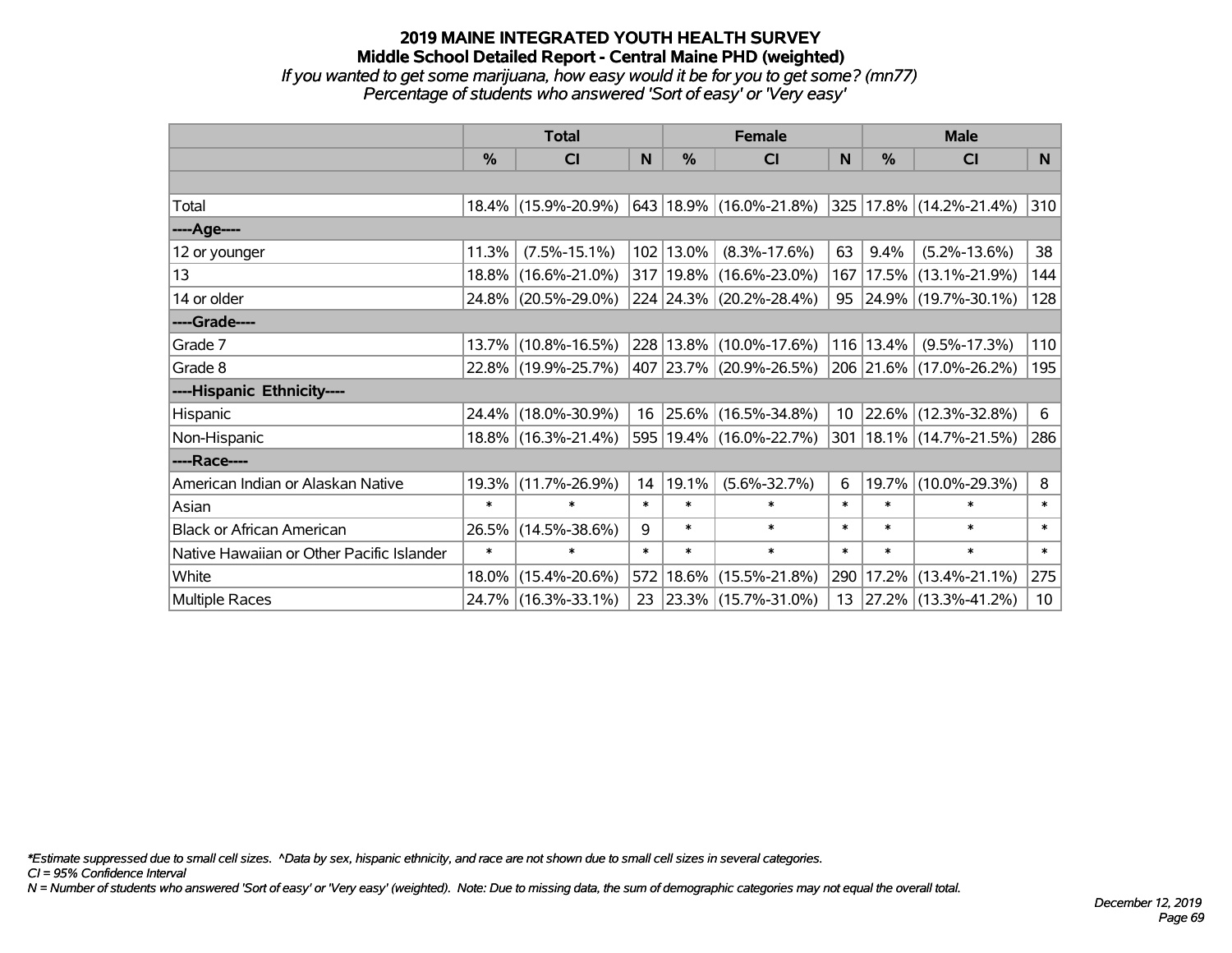#### **2019 MAINE INTEGRATED YOUTH HEALTH SURVEY Middle School Detailed Report - Central Maine PHD (weighted)** *How wrong do your parents feel it would be for you to use marijuana? (mn193) Percentage of students who answered 'A little bit wrong' or 'Not wrong at all'*

|                                           | <b>Total</b>  |                    |                |               | <b>Female</b>         |        | <b>Male</b> |                       |        |  |
|-------------------------------------------|---------------|--------------------|----------------|---------------|-----------------------|--------|-------------|-----------------------|--------|--|
|                                           | $\frac{0}{0}$ | CI                 | N              | $\frac{0}{0}$ | CI                    | N      | %           | <b>CI</b>             | N      |  |
|                                           |               |                    |                |               |                       |        |             |                       |        |  |
| Total                                     | 8.2%          | $(6.4\% - 9.9\%)$  | 287            | 8.8%          | $(6.7\% - 10.9\%)$    | 152    | 7.3%        | $(4.8\% - 9.8\%)$     | 128    |  |
| ----Age----                               |               |                    |                |               |                       |        |             |                       |        |  |
| 12 or younger                             | 5.1%          | $(3.3\% - 6.9\%)$  | 46             | 6.7%          | $(3.8\% - 9.6\%)$     | 33     | 2.7%        | $(1.3\% - 4.2\%)$     | 11     |  |
| 13                                        | 8.5%          | $(6.4\% - 10.7\%)$ | 144            | 9.2%          | $(6.7\% - 11.8\%)$    | 78     | 7.7%        | $(4.0\% - 11.3\%)$    | 63     |  |
| 14 or older                               | $10.6\%$      | $(7.7\% - 13.5\%)$ | 97             |               | $10.5\%$ (7.3%-13.8%) | 41     |             | $10.4\%$ (6.7%-14.2%) | 54     |  |
| ----Grade----                             |               |                    |                |               |                       |        |             |                       |        |  |
| Grade 7                                   | 6.4%          | $(4.9\% - 7.9\%)$  | 107            | 7.7%          | $(5.3\% - 10.1\%)$    | 65     | 4.9%        | $(3.2\% - 6.7\%)$     | 41     |  |
| Grade 8                                   | 9.9%          | $(7.6\% - 12.2\%)$ | 177            | 9.9%          | $(7.3\% - 12.5\%)$    | 86     | 9.7%        | $(6.3\% - 13.0\%)$    | 88     |  |
| ----Hispanic Ethnicity----                |               |                    |                |               |                       |        |             |                       |        |  |
| Hispanic                                  | 10.5%         | $(5.5\% - 15.4\%)$ | $\overline{7}$ | $\ast$        | $\ast$                | $\ast$ | $\ast$      | $\ast$                | $\ast$ |  |
| Non-Hispanic                              | 8.3%          | $(6.5\% - 10.0\%)$ | 261            | 8.9%          | $(6.7\% - 11.1\%)$    | 139    | 7.4%        | $(4.9\% - 9.9\%)$     | 117    |  |
| ----Race----                              |               |                    |                |               |                       |        |             |                       |        |  |
| American Indian or Alaskan Native         | 10.2%         | $(5.4\% - 15.1\%)$ | 7              | $\ast$        | $\ast$                | $\ast$ | $\ast$      | $\ast$                | $\ast$ |  |
| Asian                                     | $\ast$        | $\ast$             | $\ast$         | $\ast$        | $\ast$                | $\ast$ | $\ast$      | $\ast$                | $\ast$ |  |
| <b>Black or African American</b>          | 19.7%         | $(8.3\% - 31.2\%)$ | 7              | $\ast$        | $\ast$                | $\ast$ | $\ast$      | $\ast$                | $\ast$ |  |
| Native Hawaiian or Other Pacific Islander | $\ast$        | $\ast$             | $\ast$         | $\ast$        | $\ast$                | $\ast$ | $\ast$      | $\ast$                | $\ast$ |  |
| White                                     | 7.8%          | $(6.0\% - 9.6\%)$  | 249            | 8.6%          | $(6.3\% - 10.9\%)$    | 134    | 6.8%        | $(4.2\% - 9.3\%)$     | 108    |  |
| <b>Multiple Races</b>                     | 12.7%         | $(7.2\% - 18.2\%)$ | 11             | $\ast$        | $\ast$                | $\ast$ | $\ast$      | $\ast$                | $\ast$ |  |

*\*Estimate suppressed due to small cell sizes. ^Data by sex, hispanic ethnicity, and race are not shown due to small cell sizes in several categories.*

*CI = 95% Confidence Interval*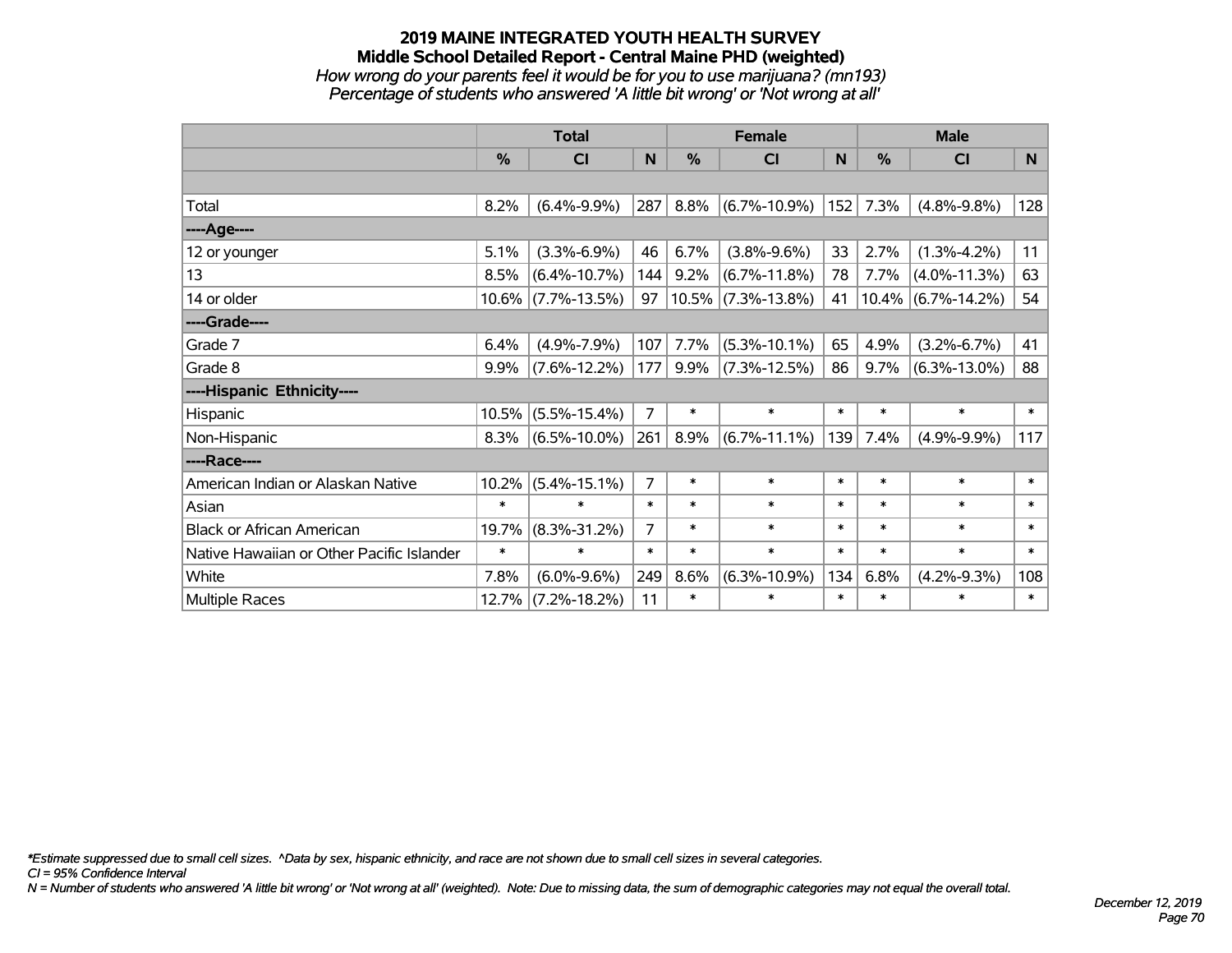*How much do you think people risk harming themselves (physically or in other ways) if they use marijuana once or twice a week? (mn194) Percentage of students who answered 'No risk' or 'Slight risk'*

|                                           | <b>Total</b>  |                        |                |        | <b>Female</b>               |        | <b>Male</b> |                          |        |  |
|-------------------------------------------|---------------|------------------------|----------------|--------|-----------------------------|--------|-------------|--------------------------|--------|--|
|                                           | $\frac{0}{0}$ | <b>CI</b>              | N              | %      | <b>CI</b>                   | N      | $\%$        | <b>CI</b>                | N.     |  |
|                                           |               |                        |                |        |                             |        |             |                          |        |  |
| Total                                     |               | $43.9\%$ (40.1%-47.6%) |                |        | $1,541$ 40.9% (36.6%-45.3%) |        |             | 708 46.5% (41.4%-51.5%)  | 816    |  |
| ----Age----                               |               |                        |                |        |                             |        |             |                          |        |  |
| 12 or younger                             | 33.9%         | $(28.0\% - 39.7\%)$    | 306            | 34.5%  | $(27.6\% - 41.3\%)$         |        |             | 169 32.9% (24.3%-41.4%)  | 135    |  |
| 13                                        |               | 45.8% (41.9%-49.7%)    | 774            |        | 42.9% (37.4%-48.4%)         |        |             | 363 48.5% (42.7%-54.4%)  | 400    |  |
| 14 or older                               |               | $50.0\%$ (45.0%-55.0%) | 456            |        | 44.8% (38.5%-51.2%)         |        |             | 176 53.8% (46.9%-60.6%)  | 279    |  |
| ----Grade----                             |               |                        |                |        |                             |        |             |                          |        |  |
| Grade 7                                   | 39.1%         | $(34.2\% - 43.9\%)$    | 656            | 37.3%  | $(32.3\% - 42.3\%)$         |        |             | 315 40.6% (33.8%-47.4%)  | 336    |  |
| Grade 8                                   |               | 48.2% (44.2%-52.2%)    | 866            |        | 44.2% (38.3%-50.1%)         |        |             | 386 52.0% (47.4%-56.5%)  | 473    |  |
| ----Hispanic Ethnicity----                |               |                        |                |        |                             |        |             |                          |        |  |
| Hispanic                                  | 49.3%         | $(39.4\% - 59.2\%)$    | 32             | 47.3%  | $(33.1\% - 61.5\%)$         | 19     | 52.5%       | $(39.9\% - 65.1\%)$      | 13     |  |
| Non-Hispanic                              |               | 44.4% (40.5%-48.4%)    |                |        | $1,411$ 41.4% (36.6%-46.2%) | 647    |             | $ 47.3\% $ (42.4%-52.1%) | 751    |  |
| ----Race----                              |               |                        |                |        |                             |        |             |                          |        |  |
| American Indian or Alaskan Native         |               | 56.4% (46.7%-66.1%)    | 41             | 53.1%  | $(41.1\% - 65.0\%)$         | 18     | 58.7%       | $(45.4\% - 71.9\%)$      | 23     |  |
| Asian                                     | 35.9%         | $(14.9\% - 56.8\%)$    | $\overline{7}$ | $\ast$ | $\ast$                      | $\ast$ | $\ast$      | $\ast$                   | $\ast$ |  |
| <b>Black or African American</b>          | 60.9%         | $(50.2\% - 71.6\%)$    | 21             | $\ast$ | $\ast$                      | $\ast$ | $\ast$      | $\ast$                   | $\ast$ |  |
| Native Hawaiian or Other Pacific Islander | $\ast$        | $\ast$                 | $\ast$         | $\ast$ | $\ast$                      | $\ast$ | $\ast$      | $\ast$                   | $\ast$ |  |
| White                                     | 43.2%         | $(39.3\% - 47.2\%)$    | 1,383          | 40.6%  | $(36.0\% - 45.1\%)$         |        |             | 634 45.6% (40.5%-50.7%)  | 737    |  |
| Multiple Races                            |               | 54.8% (45.9%-63.8%)    | 49             | 53.6%  | $(44.5\% - 62.6\%)$         | 30     |             | 58.0% (44.6%-71.3%)      | 19     |  |

*\*Estimate suppressed due to small cell sizes. ^Data by sex, hispanic ethnicity, and race are not shown due to small cell sizes in several categories.*

*CI = 95% Confidence Interval*

*N = Number of students who answered 'No risk' or 'Slight risk' (weighted). Note: Due to missing data, the sum of demographic categories may not equal the overall total.*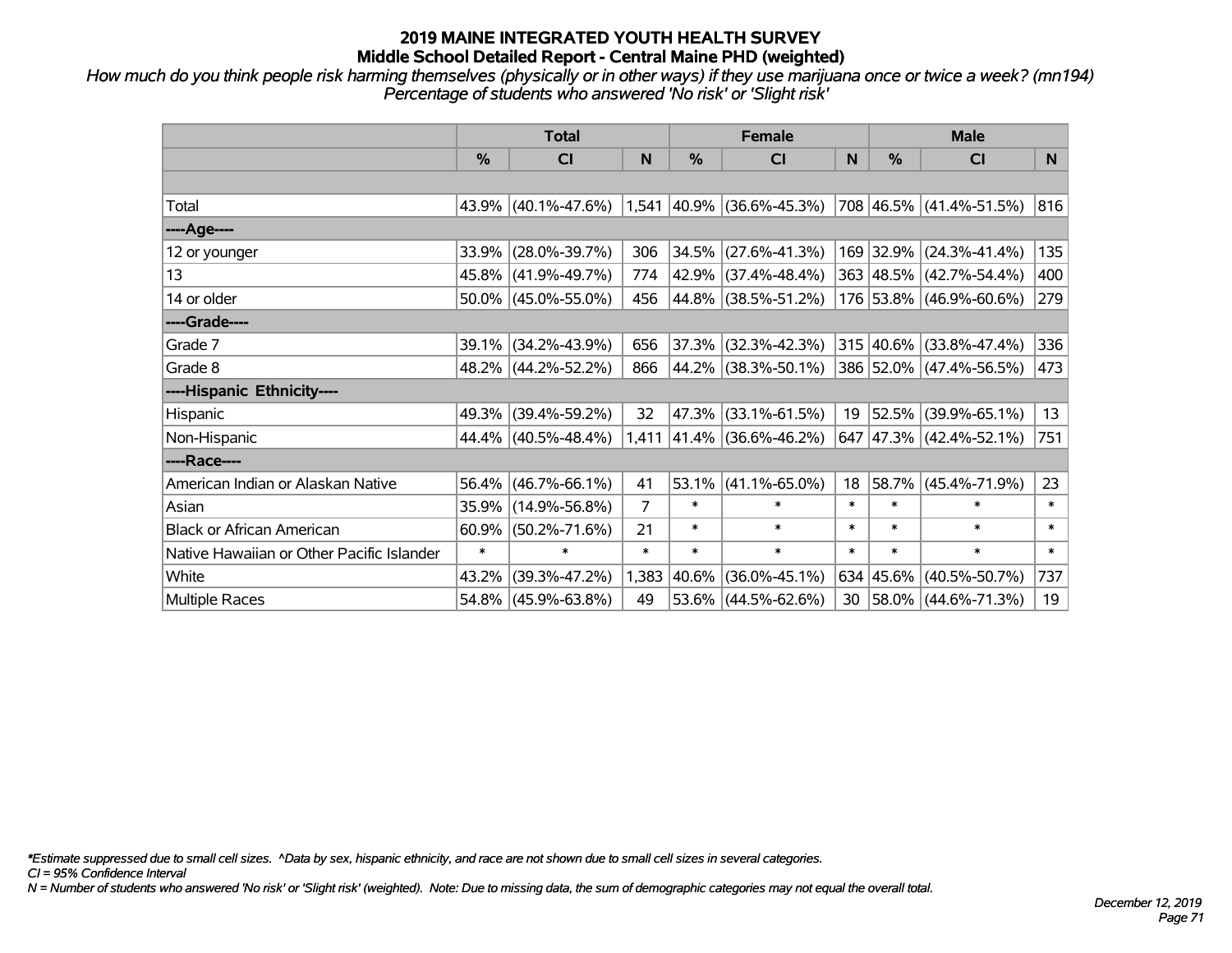#### **2019 MAINE INTEGRATED YOUTH HEALTH SURVEY Middle School Detailed Report - Central Maine PHD (weighted)** *How wrong do your friends feel it would be for you to use marijuana? (mn195) Percentage of students who answered 'A little bit wrong' or 'Not wrong at all'*

|                                           | <b>Total</b> |                        |                 | <b>Female</b> |                           |                 | <b>Male</b> |                              |                |
|-------------------------------------------|--------------|------------------------|-----------------|---------------|---------------------------|-----------------|-------------|------------------------------|----------------|
|                                           | %            | <b>CI</b>              | N.              | $\frac{0}{0}$ | <b>CI</b>                 | <sub>N</sub>    | %           | <b>CI</b>                    | N <sub>1</sub> |
|                                           |              |                        |                 |               |                           |                 |             |                              |                |
| Total                                     |              | 21.9% (18.5%-25.2%)    |                 |               | 753  20.3%  (16.5%-24.2%) |                 |             | $ 345 23.4\% $ (16.8%-30.0%) | 401            |
| ----Age----                               |              |                        |                 |               |                           |                 |             |                              |                |
| 12 or younger                             |              | 16.1% (11.6%-20.5%)    |                 |               | 139 15.5% (10.4%-20.5%)   | 74              |             | $16.9\%$ (10.4%-23.3%)       | 65             |
| 13                                        |              | 22.2% (16.9%-27.5%)    |                 |               | 368 19.5% (13.5%-25.5%)   |                 |             | 158 24.7% (15.1%-34.2%)      | 204            |
| 14 or older                               |              | 27.0% (20.5%-33.6%)    |                 |               | 245 27.8% (18.2%-37.4%)   |                 |             | 113 26.4% (17.9%-35.0%)      | 132            |
| ----Grade----                             |              |                        |                 |               |                           |                 |             |                              |                |
| Grade 7                                   |              | $18.6\%$ (14.1%-23.1%) |                 |               | 305 15.9% (11.7%-20.2%)   |                 | 132 21.2%   | $(14.4\% - 28.0\%)$          | 170            |
| Grade 8                                   |              | 25.0% (19.7%-30.3%)    |                 |               | 440 24.5% (17.5%-31.5%)   |                 |             | 210 25.4% (15.8%-35.0%)      | 228            |
| ----Hispanic Ethnicity----                |              |                        |                 |               |                           |                 |             |                              |                |
| Hispanic                                  | 28.2%        | $(20.1\% - 36.3\%)$    | 20              |               | $ 26.8\% $ (10.2%-43.3%)  | 11              | 30.4%       | $(10.5\% - 50.2\%)$          | 9              |
| Non-Hispanic                              |              | 22.1% (18.4%-25.8%)    |                 |               | $678$ 20.8% (16.5%-25.1%) |                 |             | 313 23.4% (16.3%-30.5%)      | 360            |
| ----Race----                              |              |                        |                 |               |                           |                 |             |                              |                |
| American Indian or Alaskan Native         | 15.4%        | $(5.2\% - 25.7\%)$     | 10 <sup>1</sup> | $\ast$        | $\ast$                    | $\ast$          | $\ast$      | $\ast$                       | $\ast$         |
| Asian                                     | 51.2%        | $(13.6\% - 88.8\%)$    | 8               | $\ast$        | $\ast$                    | $\ast$          | $\ast$      | $\ast$                       | $\ast$         |
| <b>Black or African American</b>          | 20.5%        | $(6.6\% - 34.5\%)$     | $\overline{7}$  | $\ast$        | $\ast$                    | $\ast$          | $\ast$      | $\ast$                       | $\ast$         |
| Native Hawaiian or Other Pacific Islander | $\ast$       | $\ast$                 | $\ast$          | $\ast$        | $\ast$                    | $\ast$          | $\ast$      | $\ast$                       | $\ast$         |
| White                                     | 21.5%        | $(17.7\% - 25.4\%)$    | 671             | 20.8%         | $(16.8\% - 24.9\%)$       |                 | 322 22.4%   | $(15.2\% - 29.5\%)$          | 347            |
| Multiple Races                            |              | $32.5\%$ (22.0%-43.1%) | 31              | $ 18.2\% $    | $(8.1\% - 28.3\%)$        | 10 <sup>1</sup> |             | 52.0% (34.1%-69.9%)          | 22             |

*\*Estimate suppressed due to small cell sizes. ^Data by sex, hispanic ethnicity, and race are not shown due to small cell sizes in several categories.*

*CI = 95% Confidence Interval*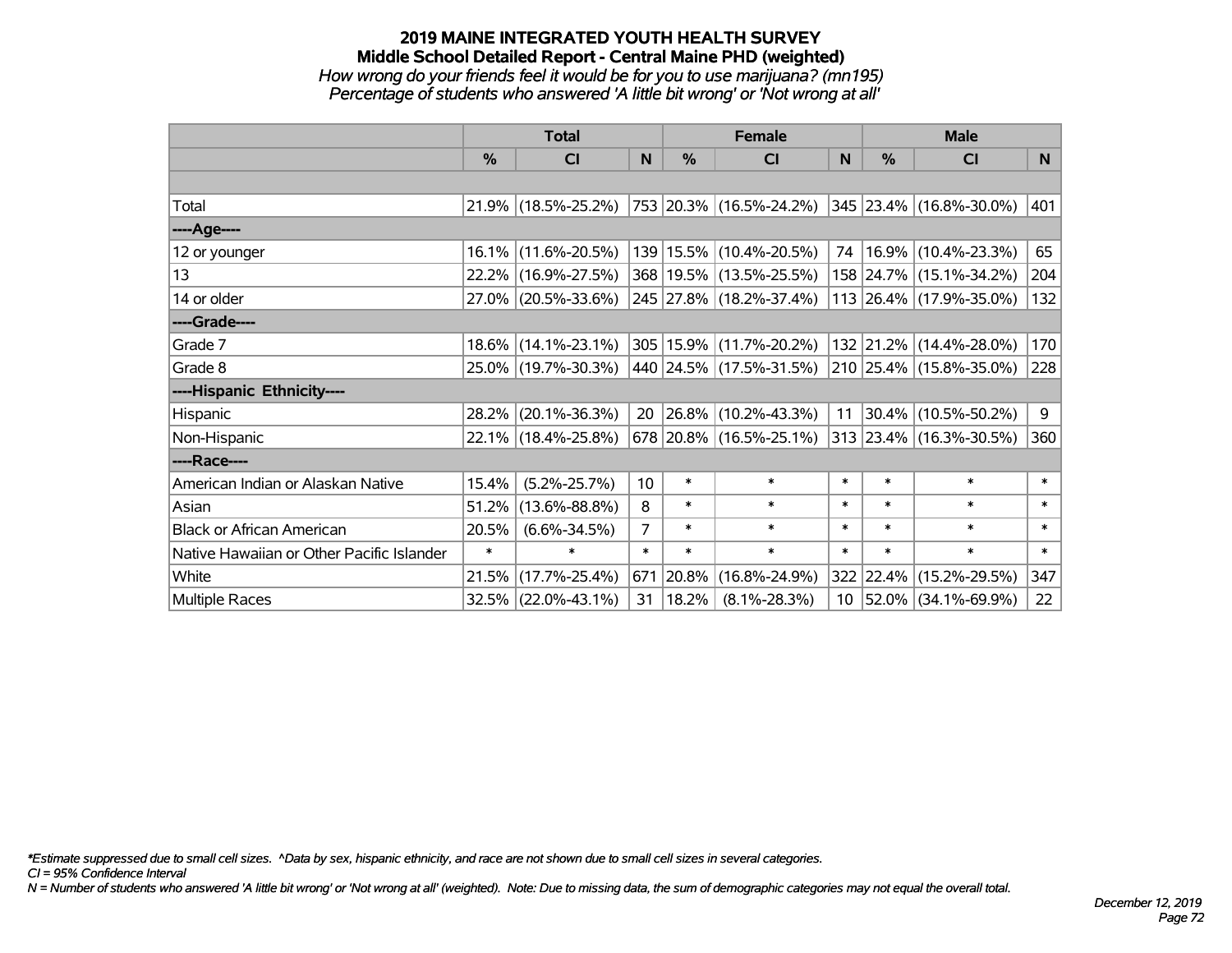### **2019 MAINE INTEGRATED YOUTH HEALTH SURVEY Middle School Detailed Report - Central Maine PHD (weighted)** *If a kid used marijuana in your neighborhood, would he or she be caught by the police? (mn196) Percentage of students who answered 'Probably not' or 'Definitely not'*

|                                           | <b>Total</b>  |                     |        |        | <b>Female</b>               |        | <b>Male</b>   |                          |        |  |
|-------------------------------------------|---------------|---------------------|--------|--------|-----------------------------|--------|---------------|--------------------------|--------|--|
|                                           | $\frac{0}{0}$ | <b>CI</b>           | N      | %      | <b>CI</b>                   | N      | $\frac{0}{0}$ | <b>CI</b>                | N.     |  |
|                                           |               |                     |        |        |                             |        |               |                          |        |  |
| Total                                     |               | 53.9% (48.4%-59.3%) |        |        | $1,844$ 55.6% (50.2%-60.9%) |        |               | 934 52.6% (44.5%-60.7%)  | 900    |  |
| ----Age----                               |               |                     |        |        |                             |        |               |                          |        |  |
| 12 or younger                             | 46.7%         | $(39.7\% - 53.6\%)$ | 400    | 50.0%  | $(42.4\% - 57.5\%)$         |        |               | 232 42.8% (32.2%-53.5%)  | 168    |  |
| 13                                        |               | 55.3% (50.3%-60.4%) | 906    | 56.2%  | $(50.1\% - 62.4\%)$         |        |               | 455 54.7% (46.4%-63.1%)  | 441    |  |
| 14 or older                               |               | 58.5% (49.4%-67.6%) | 538    |        | 60.7% (50.1%-71.2%)         |        |               | 247 56.8% (44.7%-68.9%)  | 291    |  |
| ----Grade----                             |               |                     |        |        |                             |        |               |                          |        |  |
| Grade 7                                   | 48.2%         | $(41.8\% - 54.6\%)$ | 781    | 50.3%  | $(43.9\% - 56.8\%)$         |        |               | 409 46.3% (37.4%-55.2%)  | 369    |  |
| Grade 8                                   |               | 59.0% (53.7%-64.2%) |        |        | $1,039$ 60.3% (53.5%-67.0%) |        |               | 514 57.8% (49.5%-66.0%)  | 518    |  |
| ----Hispanic Ethnicity----                |               |                     |        |        |                             |        |               |                          |        |  |
| Hispanic                                  |               | 51.2% (42.6%-59.9%) | 36     | 58.0%  | $(42.9\% - 73.0\%)$         | 25     | $ 40.9\% $    | $(29.2\% - 52.6\%)$      | 11     |  |
| Non-Hispanic                              |               | 55.0% (49.6%-60.5%) |        |        | $1,674$ 57.3% (51.7%-62.9%) |        |               | 850 53.0% (44.4%-61.7%)  | 814    |  |
| ----Race----                              |               |                     |        |        |                             |        |               |                          |        |  |
| American Indian or Alaskan Native         | 43.8%         | $(29.6\% - 57.9\%)$ | 28     | 30.7%  | $(15.2\% - 46.1\%)$         | 8      | 55.0%         | $(34.9\% - 75.2\%)$      | 20     |  |
| Asian                                     | 63.1%         | $(34.2\% - 92.1\%)$ | 10     | $\ast$ | $\ast$                      | $\ast$ | $\ast$        | $\ast$                   | $\ast$ |  |
| <b>Black or African American</b>          | 52.3%         | $(38.0\% - 66.7\%)$ | 17     | $\ast$ | $\ast$                      | $\ast$ | $\ast$        | $\ast$                   | $\ast$ |  |
| Native Hawaiian or Other Pacific Islander | $\ast$        | $\ast$              | $\ast$ | $\ast$ | $\ast$                      | $\ast$ | $\ast$        | $\ast$                   | $\ast$ |  |
| White                                     | 54.3%         | $(48.5\% - 60.1\%)$ | 1,683  | 56.5%  | $(50.6\% - 62.3\%)$         |        |               | 862 52.5% (43.9%-61.2%)  | 815    |  |
| <b>Multiple Races</b>                     |               | 53.5% (41.2%-65.9%) | 52     | 52.0%  | $(34.6\% - 69.4\%)$         | 28     |               | $ 57.0\% $ (43.6%-70.3%) | 24     |  |

*\*Estimate suppressed due to small cell sizes. ^Data by sex, hispanic ethnicity, and race are not shown due to small cell sizes in several categories.*

*CI = 95% Confidence Interval*

*N = Number of students who answered 'Probably not' or 'Definitely not' (weighted). Note: Due to missing data, the sum of demographic categories may not equal the overall total.*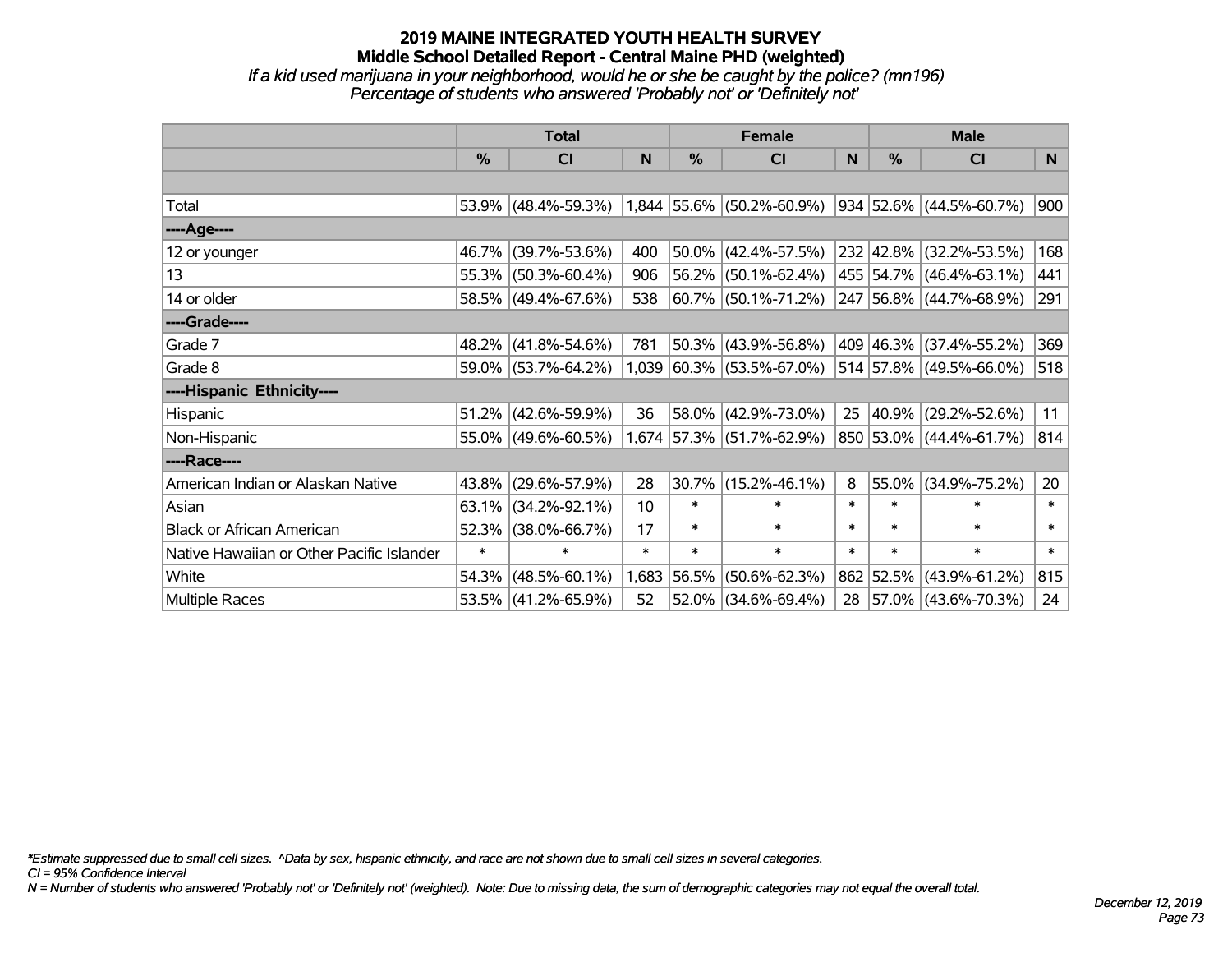# **2019 MAINE INTEGRATED YOUTH HEALTH SURVEY Middle School Detailed Report - Central Maine PHD (weighted)** *How wrong do you think it is for someone your age to use marijuana? (mn197)*

| Percentage of students who answered 'A little bit wrong' or 'Not wrong at all' |  |  |
|--------------------------------------------------------------------------------|--|--|

|                                           | <b>Total</b>  |                                             |                |                       | <b>Female</b>                   |        | <b>Male</b>     |                              |          |  |
|-------------------------------------------|---------------|---------------------------------------------|----------------|-----------------------|---------------------------------|--------|-----------------|------------------------------|----------|--|
|                                           | $\frac{0}{0}$ | CI                                          | N              | $\frac{9}{6}$         | CI                              | N      | %               | <b>CI</b>                    | <b>N</b> |  |
|                                           |               |                                             |                |                       |                                 |        |                 |                              |          |  |
| Total                                     |               | 14.4% (12.0%-16.7%)                         |                |                       | $ 501 14.1\% (10.8\% - 17.3\%)$ |        |                 | $ 242 15.0\% $ (12.2%-17.8%) | 259      |  |
| ----Age----                               |               |                                             |                |                       |                                 |        |                 |                              |          |  |
| 12 or younger                             | 12.7%         | $(8.7\% - 16.6\%)$                          |                | 112 12.5%             | $(7.6\% - 17.4\%)$              | 61     | 12.9%           | $(6.6\% - 19.1\%)$           | 51       |  |
| 13                                        |               | 14.2% (11.2%-17.3%)                         |                | 236 12.9%             | $(8.0\% - 17.8\%)$              | 106    |                 | $16.0\%$ (12.3%-19.7%)       | 130      |  |
| 14 or older                               |               | 16.4% (12.0%-20.8%)                         |                |                       | 153   18.1%   (11.8%-24.4%)     | 75     |                 | 15.0% (10.1%-19.9%)          | 78       |  |
| ----Grade----                             |               |                                             |                |                       |                                 |        |                 |                              |          |  |
| Grade 7                                   |               | 13.5% (10.3%-16.7%)                         |                | 222 12.1%             | $(8.3\% - 16.0\%)$              | 102    | 15.2%           | $(10.4\% - 19.9\%)$          | 121      |  |
| Grade 8                                   |               | 15.3% (11.9%-18.7%) 274 16.2% (11.2%-21.1%) |                |                       |                                 |        |                 | 140   14.7%   (10.4%-19.0%)  | 134      |  |
| ----Hispanic Ethnicity----                |               |                                             |                |                       |                                 |        |                 |                              |          |  |
| Hispanic                                  | 23.3%         | $(9.7\% - 36.8\%)$                          | 17             | 22.8%                 | $(5.5\% - 40.1\%)$              |        | $10 \ \ 24.0\%$ | $(5.2\% - 42.8\%)$           | 7        |  |
| Non-Hispanic                              |               | 14.5% (11.8%-17.2%)                         |                |                       | 448 14.1% (10.6%-17.7%)         |        |                 | 215   15.1%   (12.0%-18.2%)  | 233      |  |
| ----Race----                              |               |                                             |                |                       |                                 |        |                 |                              |          |  |
| American Indian or Alaskan Native         | 18.8%         | $(11.0\% - 26.6\%)$                         | 12             | $\ast$                | $\ast$                          | $\ast$ | $\ast$          | $\ast$                       | $\ast$   |  |
| Asian                                     | 57.7%         | $(24.1\% - 91.3\%)$                         | 11             | $\ast$                | $\ast$                          | $\ast$ | $\ast$          | $\ast$                       | $\ast$   |  |
| <b>Black or African American</b>          | 20.7%         | $(7.2\% - 34.2\%)$                          | $\overline{7}$ | $\ast$                | $\ast$                          | $\ast$ | $\ast$          | $\ast$                       | $\ast$   |  |
| Native Hawaiian or Other Pacific Islander | $\ast$        | $\ast$                                      | $\ast$         | $\ast$                | $\ast$                          | $\ast$ | $\ast$          | $\ast$                       | $\ast$   |  |
| White                                     | $13.4\%$      | $(10.7\% - 16.2\%)$                         |                | 422 13.7%             | $(10.1\% - 17.3\%)$             | 214    | 13.3%           | $(10.3\% - 16.2\%)$          | 208      |  |
| Multiple Races                            |               | 22.6% (14.2%-31.0%)                         |                | $22 \mid 14.3\% \mid$ | $(5.8\% - 22.8\%)$              | 8      |                 | 34.1% (17.5%-50.7%)          | 14       |  |

*\*Estimate suppressed due to small cell sizes. ^Data by sex, hispanic ethnicity, and race are not shown due to small cell sizes in several categories.*

*CI = 95% Confidence Interval*

*N = Number of students who answered 'A little bit wrong' or 'Not wrong at all' (weighted). Note: Due to missing data, the sum of demographic categories may not equal the overall total.*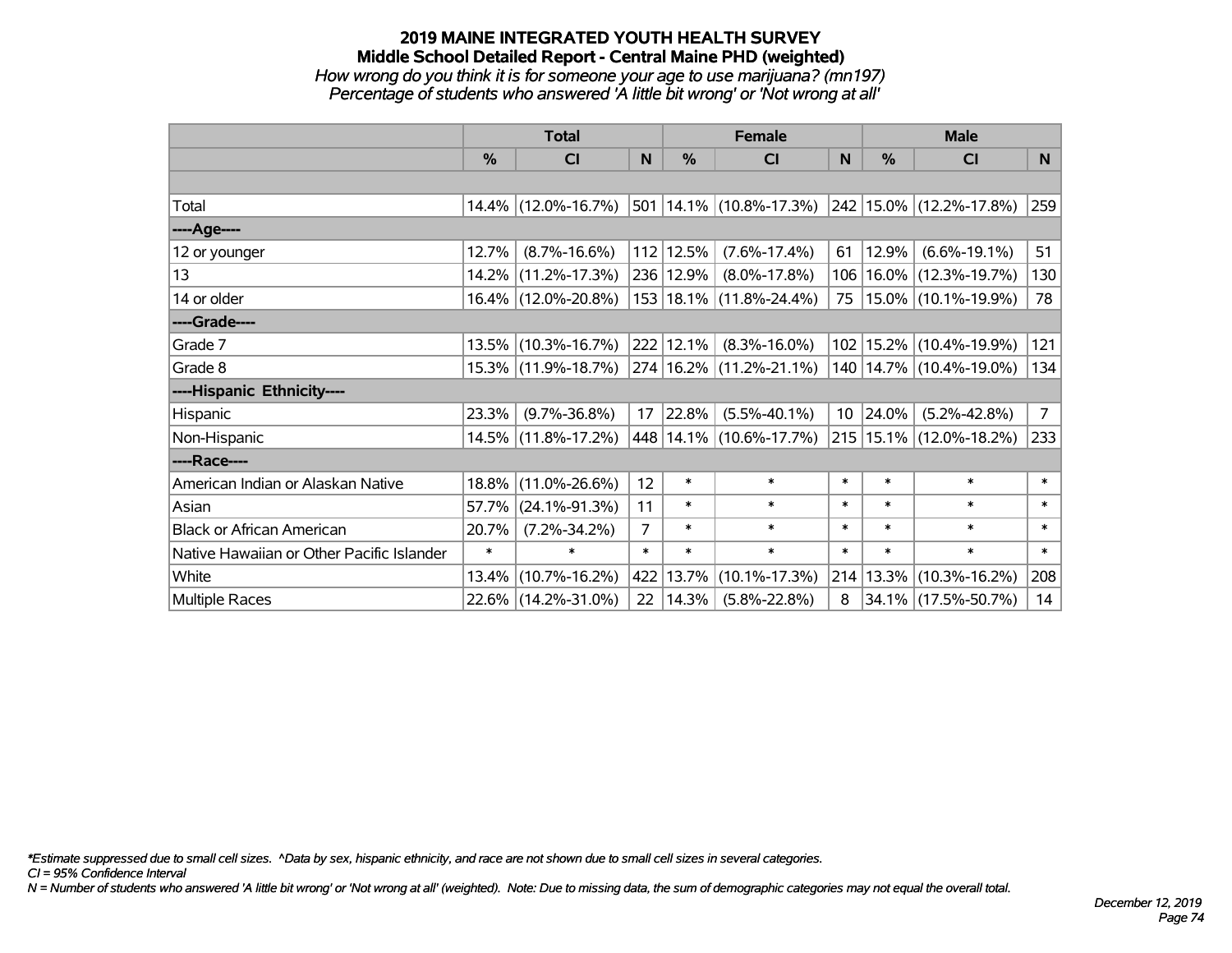*Have you ever sniffed glue, breathed the contents of spray cans, or inhaled any paints or sprays to get high? (mn86a) Percentage of students who answered 'Yes'*

|                                           | <b>Total</b> |                    |        | <b>Female</b> |                           |        | <b>Male</b> |                        |        |
|-------------------------------------------|--------------|--------------------|--------|---------------|---------------------------|--------|-------------|------------------------|--------|
|                                           | %            | <b>CI</b>          | N      | %             | <b>CI</b>                 | N      | %           | <b>CI</b>              | N.     |
|                                           |              |                    |        |               |                           |        |             |                        |        |
| Total                                     | 7.7%         | $(6.1\% - 9.4\%)$  |        |               | 267 8.0% (5.9%-10.2%)     | 137    | 7.3%        | $(5.0\% - 9.6\%)$      | 127    |
| ---- Age----                              |              |                    |        |               |                           |        |             |                        |        |
| 12 or younger                             | 7.3%         | $(4.9\% - 9.7\%)$  | 65     |               | $9.0\%$ (6.1%-12.0%)      | 44     | 5.3%        | $(1.2\% - 9.3\%)$      | 21     |
| 13                                        | 8.3%         | $(6.3\% - 10.3\%)$ |        |               | 138 8.1% (5.0%-11.1%)     | 67     |             | $ 8.4\% $ (6.1%-10.6%) | 68     |
| 14 or older                               | 7.1%         | $(4.8\% - 9.4\%)$  |        |               | 64 $ 6.8\% $ (3.2%-10.3%) | 26     |             | $ 7.3\% $ (3.9%-10.8%) | 38     |
| ----Grade----                             |              |                    |        |               |                           |        |             |                        |        |
| Grade 7                                   | 8.9%         | $(6.7\% - 11.1\%)$ |        |               | $147$ 9.1% (6.7%-11.5%)   | 76     | 8.5%        | $(5.1\% - 11.8\%)$     | 69     |
| Grade 8                                   | 6.8%         | $(4.8\% - 8.8\%)$  |        | $119$ 7.0%    | $(4.4\% - 9.6\%)$         | 60     | $ 6.5\% $   | $(3.9\% - 9.0\%)$      | 58     |
| ----Hispanic Ethnicity----                |              |                    |        |               |                           |        |             |                        |        |
| Hispanic                                  | 14.6%        | $(9.3\% - 19.9\%)$ | 9      | $\ast$        | $\ast$                    | $\ast$ | $\ast$      | $\ast$                 | $\ast$ |
| Non-Hispanic                              | 7.5%         | $(6.0\% - 9.1\%)$  |        |               | 235 7.9% (5.9%-10.0%)     | 121    | 7.1%        | $(5.2\% - 8.9\%)$      | 110    |
| ----Race----                              |              |                    |        |               |                           |        |             |                        |        |
| American Indian or Alaskan Native         | 15.7%        | $(4.3\% - 27.1\%)$ | 11     | $\ast$        | $\ast$                    | $\ast$ | $\ast$      | $\ast$                 | $\ast$ |
| Asian                                     | $\ast$       | $\ast$             | $\ast$ | $\ast$        | $\ast$                    | $\ast$ | $\ast$      | $\ast$                 | $\ast$ |
| <b>Black or African American</b>          | $\ast$       | $\ast$             | $\ast$ | $\ast$        | $\ast$                    | $\ast$ | $\ast$      | $\ast$                 | $\ast$ |
| Native Hawaiian or Other Pacific Islander | $\ast$       | $\ast$             | $\ast$ | $\ast$        | $\ast$                    | $\ast$ | $\ast$      | $\ast$                 | $\ast$ |
| White                                     | 7.4%         | $(5.8\% - 8.9\%)$  | 231    | 7.6%          | $(5.4\% - 9.7\%)$         | 116    | 7.0%        | $(4.9\% - 9.1\%)$      | 111    |
| Multiple Races                            | 8.6%         | $(3.3\% - 13.9\%)$ | 7      | $\ast$        | $\ast$                    | $\ast$ | $\ast$      | $\ast$                 | $\ast$ |

*\*Estimate suppressed due to small cell sizes. ^Data by sex, hispanic ethnicity, and race are not shown due to small cell sizes in several categories.*

*CI = 95% Confidence Interval*

*N = Number of students who answered 'Yes' (weighted). Note: Due to missing data, the sum of demographic categories may not equal the overall total.*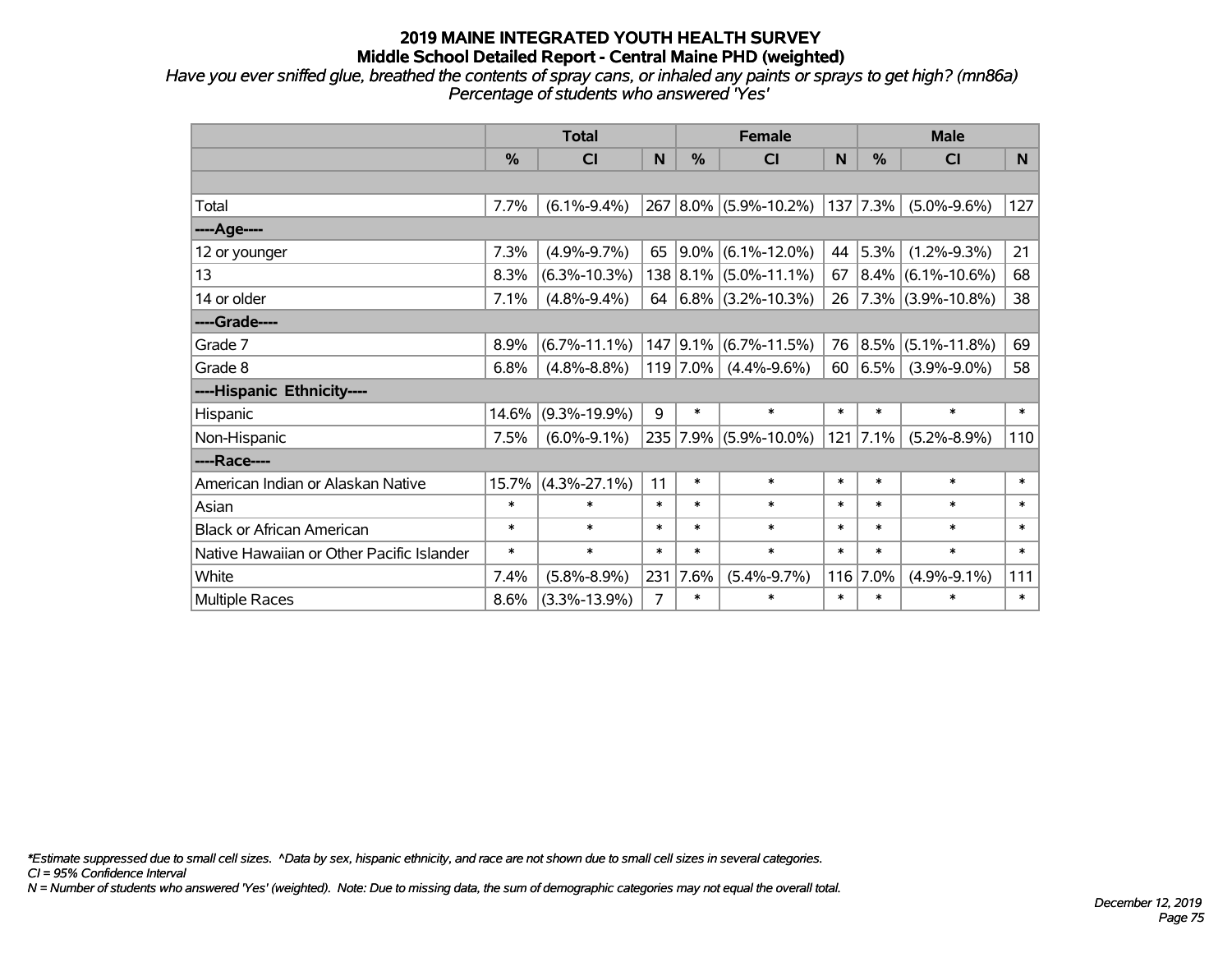*During the past 30 days, how many times did you sniff glue, breathe the contents of spray cans, or inhale any paints or sprays to get high? (mn91a) Percentage of students who answered at least 1 time*

|                                           | <b>Total</b> |                    |                | <b>Female</b> |                           |        | <b>Male</b>   |                          |        |  |
|-------------------------------------------|--------------|--------------------|----------------|---------------|---------------------------|--------|---------------|--------------------------|--------|--|
|                                           | %            | <b>CI</b>          | N              | %             | <b>CI</b>                 | N      | $\frac{0}{0}$ | <b>CI</b>                | N      |  |
|                                           |              |                    |                |               |                           |        |               |                          |        |  |
| Total                                     | 3.3%         | $(2.6\% - 3.9\%)$  |                |               | $113$ 3.2% (2.1%-4.3%)    |        |               | 54 3.0% (1.9%-4.1%)      | 52     |  |
| ----Age----                               |              |                    |                |               |                           |        |               |                          |        |  |
| 12 or younger                             | 2.7%         | $(1.9\% - 3.5\%)$  | 24             |               | $3.1\%$ (1.7%-4.5%)       |        |               | $15$ 2.3% (0.8%-3.8%)    | 9      |  |
| 13                                        | 3.5%         | $(2.3\% - 4.7\%)$  | 59             |               | $3.2\%$ (1.4%-5.1%)       |        |               | $27 3.3\% $ (1.6%-5.0%)  | 27     |  |
| 14 or older                               | 3.4%         | $(2.3\% - 4.4\%)$  | 30             |               | $3.3\%$ (0.8%-5.8%)       |        |               | $13 3.1\% $ (1.3%-4.9%)  | 16     |  |
| ----Grade----                             |              |                    |                |               |                           |        |               |                          |        |  |
| Grade 7                                   | 3.4%         | $(2.8\% - 4.0\%)$  | 57             |               | $3.1\%$ (1.8%-4.3%)       |        |               | $25 3.6\% $ (2.2%-5.0%)  | 29     |  |
| Grade 8                                   | 3.1%         | $(2.1\% - 4.0\%)$  |                |               | 54 3.3% $(1.7\% - 4.9\%)$ |        |               | $ 28 2.5\% $ (1.3%-3.8%) | 23     |  |
| ----Hispanic Ethnicity----                |              |                    |                |               |                           |        |               |                          |        |  |
| Hispanic                                  | 9.9%         | $(5.2\% - 14.7\%)$ | 6              | $\ast$        | $\ast$                    | $\ast$ | $\ast$        | $\ast$                   | $\ast$ |  |
| Non-Hispanic                              | 3.0%         | $(2.4\% - 3.6\%)$  | 93             | $ 2.9\% $     | $(2.0\% - 3.9\%)$         |        | 45 2.8%       | $(1.8\% - 3.7\%)$        | 44     |  |
| ----Race----                              |              |                    |                |               |                           |        |               |                          |        |  |
| American Indian or Alaskan Native         | 9.5%         | $(4.8\% - 14.1\%)$ | $\overline{7}$ | $\ast$        | $\ast$                    | $\ast$ | $\ast$        | $\ast$                   | $\ast$ |  |
| Asian                                     | $\ast$       | $\ast$             | $\ast$         | $\ast$        | $\ast$                    | $\ast$ | $\ast$        | $\ast$                   | $\ast$ |  |
| <b>Black or African American</b>          | $\ast$       | $\ast$             | $\ast$         | $\ast$        | $\ast$                    | $\ast$ | $\ast$        | $\ast$                   | $\ast$ |  |
| Native Hawaiian or Other Pacific Islander | $\ast$       | $\ast$             | $\ast$         | $\ast$        | $\ast$                    | $\ast$ | $\ast$        | $\ast$                   | $\ast$ |  |
| White                                     | 2.9%         | $(2.2\% - 3.7\%)$  | 92             | 2.9%          | $(1.7\% - 4.1\%)$         |        | 45 2.6%       | $(1.6\% - 3.6\%)$        | 41     |  |
| Multiple Races                            | $\ast$       | $\ast$             | $\ast$         | $\ast$        | $\ast$                    | $\ast$ | $\ast$        | $\ast$                   | $\ast$ |  |

*\*Estimate suppressed due to small cell sizes. ^Data by sex, hispanic ethnicity, and race are not shown due to small cell sizes in several categories.*

*CI = 95% Confidence Interval*

*N = Number of students who answered at least 1 time (weighted). Note: Due to missing data, the sum of demographic categories may not equal the overall total.*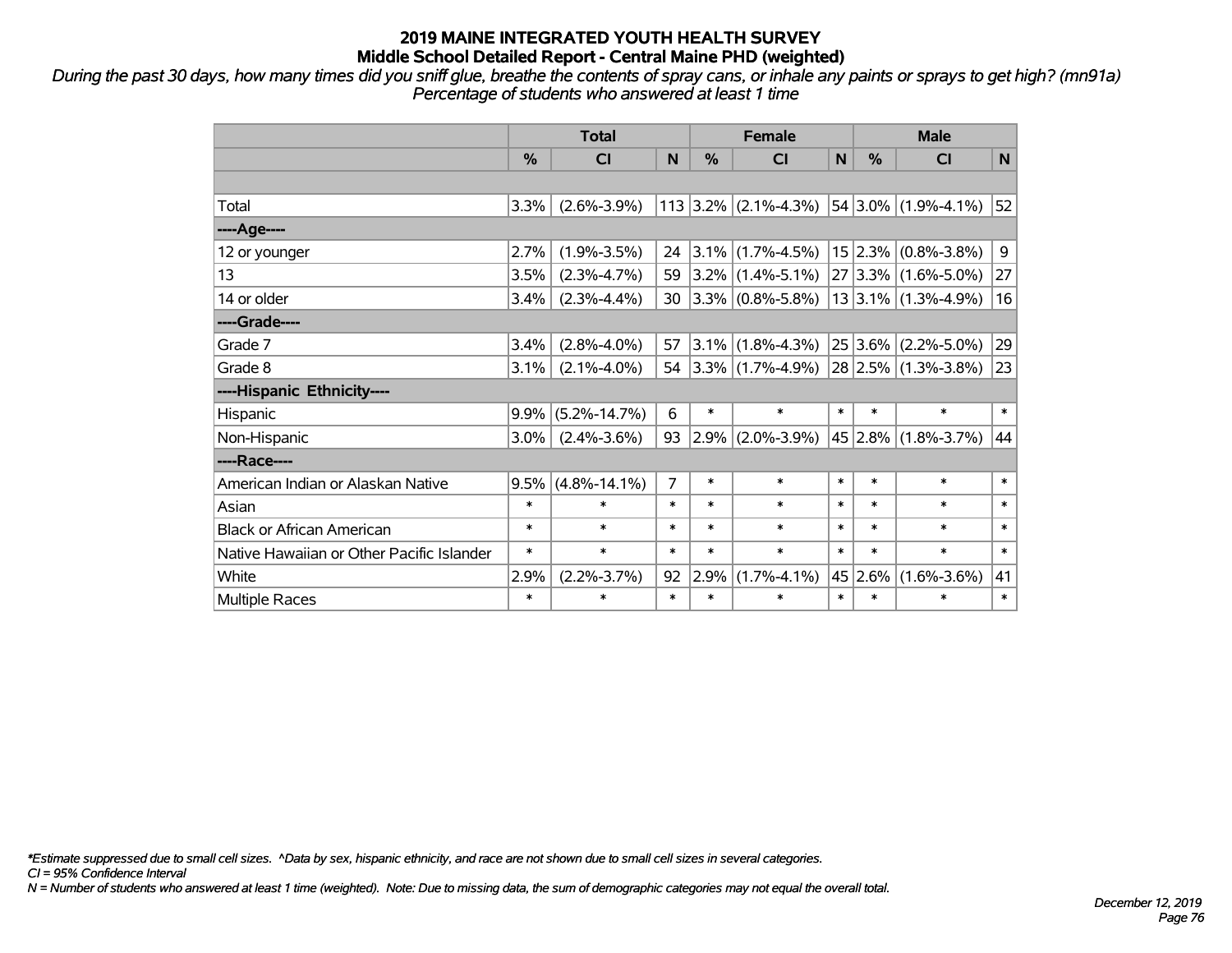*Have you ever taken prescription pain medicine without a doctor's prescription or differently than how a doctor told you to use it? (mn183) Percentage of students who answered 'Yes'*

|                                           | <b>Total</b> |                    |        | <b>Female</b> |                        |        | <b>Male</b>   |                        |        |
|-------------------------------------------|--------------|--------------------|--------|---------------|------------------------|--------|---------------|------------------------|--------|
|                                           | $\%$         | CI                 | N      | $\%$          | <b>CI</b>              | N      | $\frac{0}{0}$ | <b>CI</b>              | N      |
|                                           |              |                    |        |               |                        |        |               |                        |        |
| Total                                     | 7.0%         | $(5.2\% - 8.8\%)$  |        | 245 7.2%      | $(5.3\% - 9.0\%)$      |        | 123 6.6%      | $(4.5\% - 8.6\%)$      | 115    |
| ----Age----                               |              |                    |        |               |                        |        |               |                        |        |
| 12 or younger                             | 7.0%         | $(3.7\% - 10.4\%)$ | 63     | $ 9.3\% $     | $(4.9\% - 13.6\%)$     | 45     | 4.3%          | $(0.9\% - 7.8\%)$      | 18     |
| 13                                        | 6.9%         | $(4.9\% - 8.9\%)$  |        | $116 6.0\%$   | $(3.7\% - 8.2\%)$      | 50     | 7.2%          | $(4.4\% - 9.9\%)$      | 59     |
| 14 or older                               | 7.2%         | $(4.9\% - 9.6\%)$  | 66     |               | $ 7.2\% $ (4.2%-10.1%) | 28     |               | $ 7.3\% $ (4.5%-10.2%) | 38     |
| ----Grade----                             |              |                    |        |               |                        |        |               |                        |        |
| Grade 7                                   | 7.2%         | $(4.7\% - 9.7\%)$  |        | 120 7.9%      | $(5.0\% - 10.9\%)$     | 66     | 6.3%          | $(3.8\% - 8.8\%)$      | 52     |
| Grade 8                                   | 6.7%         | $(4.6\% - 8.8\%)$  |        | 121   6.4%    | $(4.7\% - 8.2\%)$      | 56     | $6.9\%$       | $(4.3\% - 9.5\%)$      | 63     |
| ----Hispanic Ethnicity----                |              |                    |        |               |                        |        |               |                        |        |
| Hispanic                                  | 13.0%        | $(7.9\% - 18.1\%)$ | 9      | $\ast$        | $\ast$                 | $\ast$ | $\ast$        | $\ast$                 | $\ast$ |
| Non-Hispanic                              | 6.6%         | $(5.0\% - 8.2\%)$  |        | 209 6.8%      | $(5.1\% - 8.5\%)$      |        | $106$ 6.1%    | $(4.2\% - 8.0\%)$      | 97     |
| ----Race----                              |              |                    |        |               |                        |        |               |                        |        |
| American Indian or Alaskan Native         | 12.5%        | $(4.1\% - 20.9\%)$ | 9      | $\ast$        | $\ast$                 | $\ast$ | $\ast$        | $\ast$                 | $\ast$ |
| Asian                                     | $\ast$       | $\ast$             | $\ast$ | $\ast$        | $\ast$                 | $\ast$ | $\ast$        | $\ast$                 | $\ast$ |
| <b>Black or African American</b>          | $\ast$       | $\ast$             | $\ast$ | $\ast$        | $\ast$                 | $\ast$ | $\ast$        | $\ast$                 | $\ast$ |
| Native Hawaiian or Other Pacific Islander | $\ast$       | $\ast$             | $\ast$ | $\ast$        | $\ast$                 | $\ast$ | $\ast$        | $\ast$                 | $\ast$ |
| White                                     | 6.6%         | $(4.9\% - 8.2\%)$  | 209    | 7.0%          | $(5.1\% - 8.8\%)$      | 109    | 6.0%          | $(4.0\% - 7.9\%)$      | 96     |
| Multiple Races                            | 8.0%         | $(4.3\% - 11.7\%)$ | 7      | $\ast$        | $\ast$                 | $\ast$ | $\ast$        | $\ast$                 | $\ast$ |

*\*Estimate suppressed due to small cell sizes. ^Data by sex, hispanic ethnicity, and race are not shown due to small cell sizes in several categories.*

*CI = 95% Confidence Interval*

*N = Number of students who answered 'Yes' (weighted). Note: Due to missing data, the sum of demographic categories may not equal the overall total.*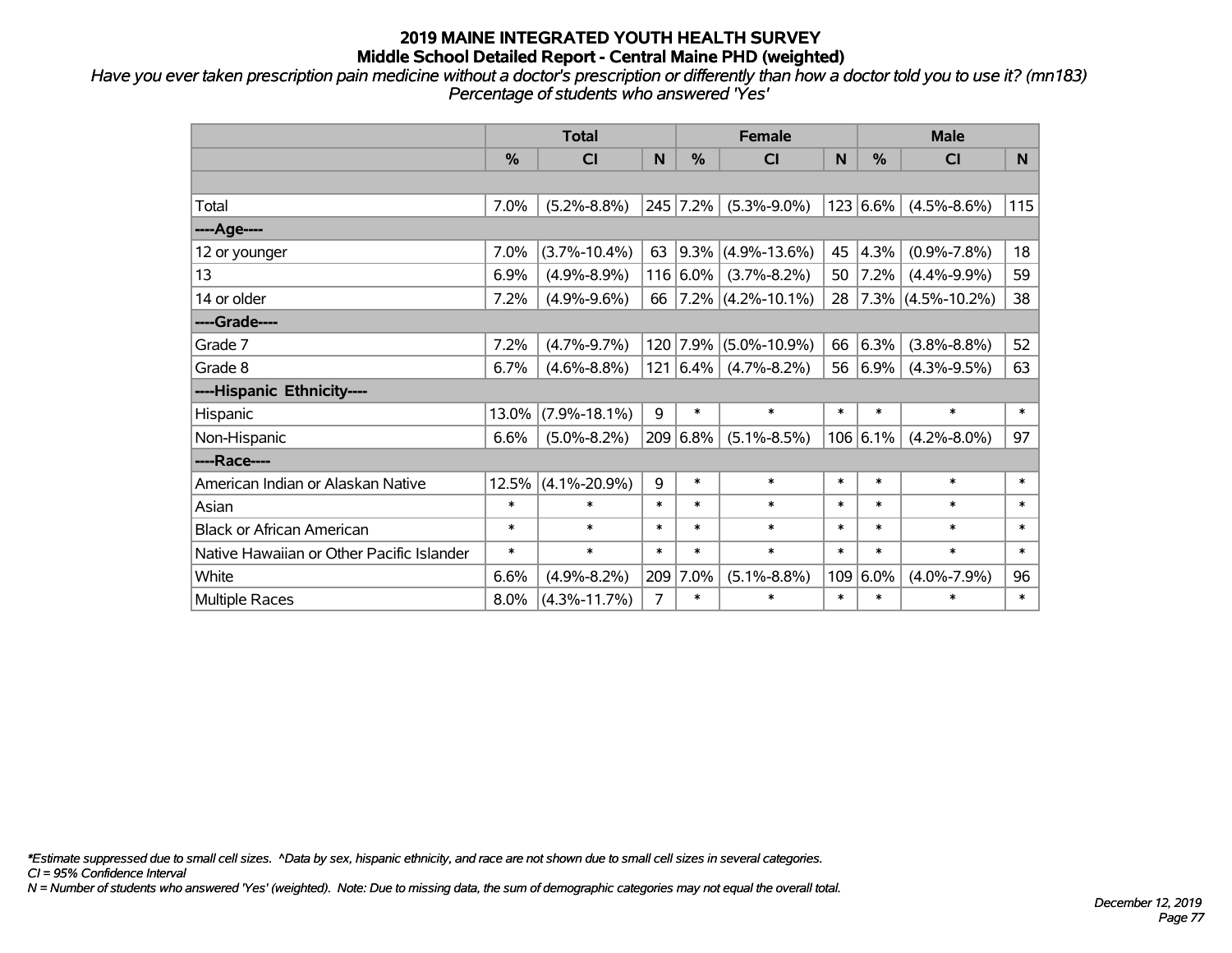*During the past 30 days, how many times did you take a prescription drug (such as OxyContin, Percocet, Vicodin, codeine, Adderall, Ritalin, or Xanax) without a doctor's prescription? (mn88a)*

*Percentage of students who answered at least 1 time*

|                                           | <b>Total</b> |                    |        | <b>Female</b> |                                             |        | <b>Male</b> |                          |        |  |
|-------------------------------------------|--------------|--------------------|--------|---------------|---------------------------------------------|--------|-------------|--------------------------|--------|--|
|                                           | %            | <b>CI</b>          | N      | %             | <b>CI</b>                                   | N      | %           | <b>CI</b>                | N      |  |
|                                           |              |                    |        |               |                                             |        |             |                          |        |  |
| Total                                     | 2.7%         | $(2.0\% - 3.5\%)$  |        |               | $95 2.3\% $ (1.4%-3.3%)                     |        |             | $ 40 3.0\% $ (2.0%-4.1%) | 53     |  |
| ----Age----                               |              |                    |        |               |                                             |        |             |                          |        |  |
| 12 or younger                             | 2.6%         | $(1.0\% - 4.2\%)$  |        |               | $24 1.8\% $ (0.5%-3.1%)                     | 9      | $3.6\%$     | $(0.9\% - 6.3\%)$        | 15     |  |
| 13                                        | 2.6%         | $(1.6\% - 3.6\%)$  |        |               | 44 2.7% (1.2%-4.1%)                         |        | $22$ 2.4%   | $(1.2\% - 3.6\%)$        | 19     |  |
| 14 or older                               | $3.0\%$      | $(1.6\% - 4.5\%)$  |        |               | $28$ 2.4% (0.2%-4.5%)                       | 9      |             | $3.6\%$ (1.3%-5.9%)      | 18     |  |
| ----Grade----                             |              |                    |        |               |                                             |        |             |                          |        |  |
| Grade 7                                   | 2.7%         | $(2.2\% - 3.2\%)$  |        |               | $45 2.4\% $ (1.3%-3.4%)                     |        | 20 2.8%     | $(1.7\% - 4.0\%)$        | 23     |  |
| Grade 8                                   | 2.6%         | $(1.6\% - 3.7\%)$  |        |               | $47 2.3\% $ (1.1%-3.5%) 20 3.0% (1.3%-4.7%) |        |             |                          | 27     |  |
| ----Hispanic Ethnicity----                |              |                    |        |               |                                             |        |             |                          |        |  |
| Hispanic                                  | $9.8\%$      | $(5.0\% - 14.5\%)$ | 6      | $\ast$        | $\ast$                                      | $\ast$ | $\ast$      | $\ast$                   | $\ast$ |  |
| Non-Hispanic                              | 2.7%         | $(1.9\% - 3.4\%)$  |        | $84$   2.2%   | $(1.3\% - 3.1\%)$ 34 3.0% (2.0%-4.0%)       |        |             |                          | 48     |  |
| ----Race----                              |              |                    |        |               |                                             |        |             |                          |        |  |
| American Indian or Alaskan Native         | $\ast$       | $\ast$             | $\ast$ | $\ast$        | $\ast$                                      | $\ast$ | $\ast$      | $\ast$                   | $\ast$ |  |
| Asian                                     | *            | $\ast$             | $\ast$ | $\ast$        | $\ast$                                      | $\ast$ | $\ast$      | $\ast$                   | $\ast$ |  |
| <b>Black or African American</b>          | $\ast$       | $\ast$             | $\ast$ | $\ast$        | $\ast$                                      | $\ast$ | $\ast$      | $\ast$                   | $\ast$ |  |
| Native Hawaiian or Other Pacific Islander | $\ast$       | $\ast$             | $\ast$ | $\ast$        | $\ast$                                      | $\ast$ | $\ast$      | $\ast$                   | $\ast$ |  |
| White                                     | 2.5%         | $(1.7\% - 3.3\%)$  |        | 80 2.1%       | $(1.1\% - 3.1\%)$                           |        | $32 3.0\%$  | $(1.9\% - 4.0\%)$        | 47     |  |
| <b>Multiple Races</b>                     | $\ast$       | $\ast$             | $\ast$ | $\ast$        | $\ast$                                      | $\ast$ | $\ast$      | $\ast$                   | $\ast$ |  |

*\*Estimate suppressed due to small cell sizes. ^Data by sex, hispanic ethnicity, and race are not shown due to small cell sizes in several categories.*

*CI = 95% Confidence Interval*

*N = Number of students who answered at least 1 time (weighted). Note: Due to missing data, the sum of demographic categories may not equal the overall total.*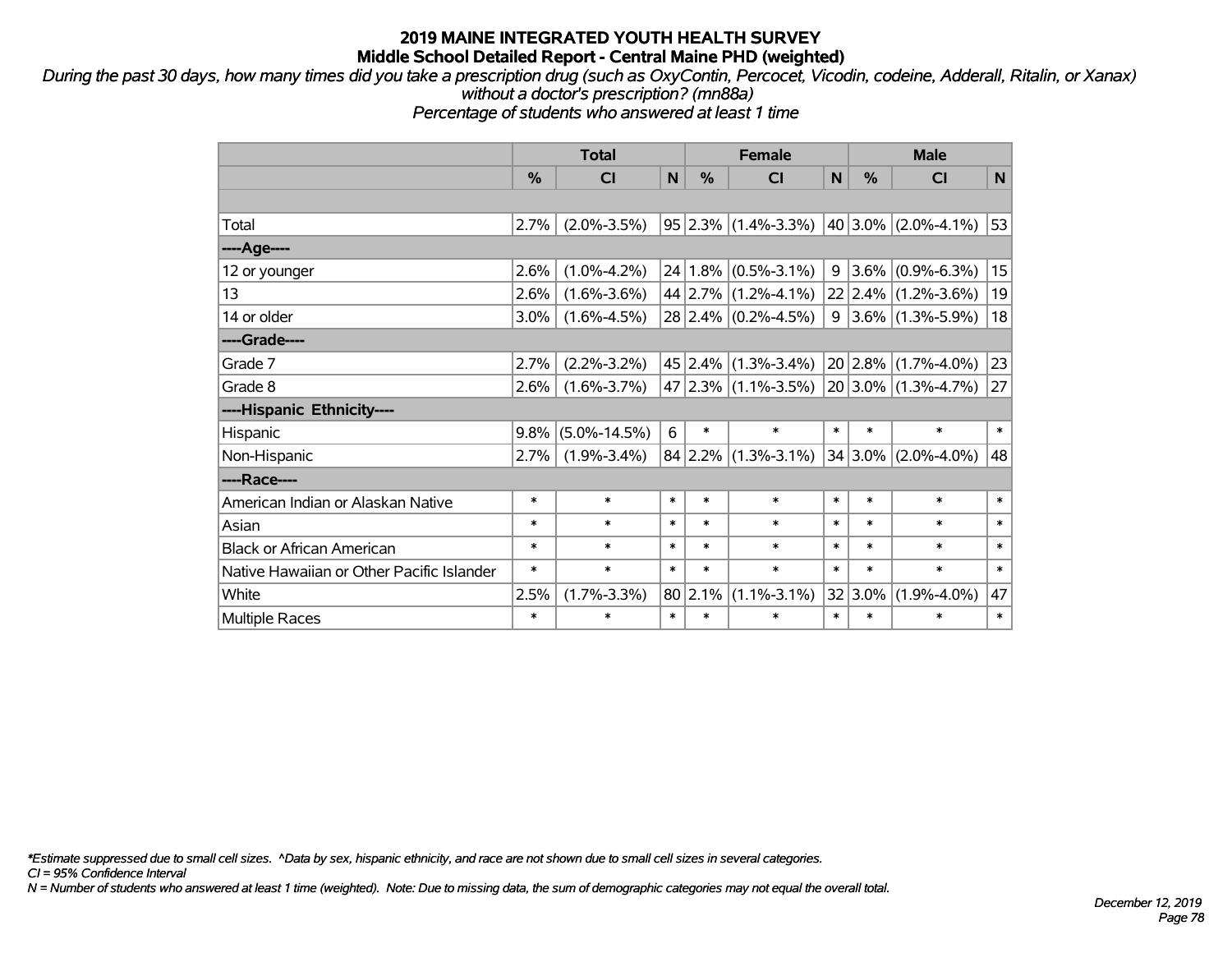*How wrong do your parents feel it would be for you to take prescription drugs not prescribed to you? (mn176) Percentage of students who answered 'A little bit wrong' or 'Not wrong at all'*

|                                           | <b>Total</b>  |                    |              |         | <b>Female</b>      | <b>Male</b> |               |                               |        |
|-------------------------------------------|---------------|--------------------|--------------|---------|--------------------|-------------|---------------|-------------------------------|--------|
|                                           | $\frac{0}{0}$ | <b>CI</b>          | $\mathsf{N}$ | %       | <b>CI</b>          | N           | $\frac{0}{0}$ | <b>CI</b>                     | N      |
|                                           |               |                    |              |         |                    |             |               |                               |        |
| Total                                     | 2.8%          | $(1.6\% - 4.0\%)$  |              | 96 3.5% | $(1.5\% - 5.4\%)$  |             |               | $59$ 2.2% (0.7%-3.6%)         | 37     |
| ----Age----                               |               |                    |              |         |                    |             |               |                               |        |
| 12 or younger                             | 4.7%          | $(2.5\% - 6.9\%)$  |              | 40 7.0% | $(2.4\% - 11.5\%)$ |             | 33 1.9%       | $(0.0\% - 4.5\%)$             | 8      |
| 13                                        | 1.9%          | $(0.5\% - 3.4\%)$  |              | 32 1.4% | $(0.0\% - 2.9\%)$  |             |               | $11 2.5\% $ (0.0%-5.3%)       | 21     |
| 14 or older                               | 2.6%          | $(0.9\% - 4.3\%)$  |              | 24 3.7% | $(0.7\% - 6.7\%)$  |             |               | 15 1.7% (0.0%-3.8%)           | 9      |
| ----Grade----                             |               |                    |              |         |                    |             |               |                               |        |
| Grade 7                                   | 3.5%          | $(1.6\% - 5.4\%)$  |              | 56 4.6% | $(1.8\% - 7.5\%)$  |             |               | 38 2.3% (0.3%-4.3%)           | 18     |
| Grade 8                                   | 2.3%          | $(0.9\% - 3.6\%)$  |              | 40 2.5% | $(0.4\% - 4.6\%)$  |             |               | $21$   2.1% $(0.0\% - 4.3\%)$ | 19     |
| ----Hispanic Ethnicity----                |               |                    |              |         |                    |             |               |                               |        |
| Hispanic                                  | 11.9%         | $(1.6\% - 22.2\%)$ | 8            | $\ast$  | $\ast$             | $\ast$      | $\ast$        | $\ast$                        | $\ast$ |
| Non-Hispanic                              | 2.6%          | $(1.5\% - 3.8\%)$  |              | 81 3.5% | $(1.2\% - 5.8\%)$  | 53          | $ 1.8\% $     | $(0.4\% - 3.2\%)$             | 28     |
| ----Race----                              |               |                    |              |         |                    |             |               |                               |        |
| American Indian or Alaskan Native         | $\ast$        | $\ast$             | $\ast$       | $\ast$  | $\ast$             | $\ast$      | $\ast$        | $\ast$                        | $\ast$ |
| Asian                                     | $\ast$        | $\ast$             | $\ast$       | $\ast$  | $\ast$             | $\ast$      | $\ast$        | $\ast$                        | $\ast$ |
| <b>Black or African American</b>          | $\ast$        | $\ast$             | $\ast$       | $\ast$  | $\ast$             | $\ast$      | $\ast$        | $\ast$                        | $\ast$ |
| Native Hawaiian or Other Pacific Islander | $\ast$        | $\ast$             | $\ast$       | $\ast$  | $\ast$             | $\ast$      | $\ast$        | $\ast$                        | $\ast$ |
| White                                     | 2.6%          | $(1.5\% - 3.7\%)$  |              | 80 3.5% | $(1.5\% - 5.6\%)$  | 54          | 1.7%          | $(0.3\% - 3.0\%)$             | 26     |
| <b>Multiple Races</b>                     | $\ast$        | $\ast$             | $\ast$       | $\ast$  | $\ast$             | $\ast$      | $\ast$        | $\ast$                        | $\ast$ |

*\*Estimate suppressed due to small cell sizes. ^Data by sex, hispanic ethnicity, and race are not shown due to small cell sizes in several categories.*

*CI = 95% Confidence Interval*

*N = Number of students who answered 'A little bit wrong' or 'Not wrong at all' (weighted). Note: Due to missing data, the sum of demographic categories may not equal the overall total.*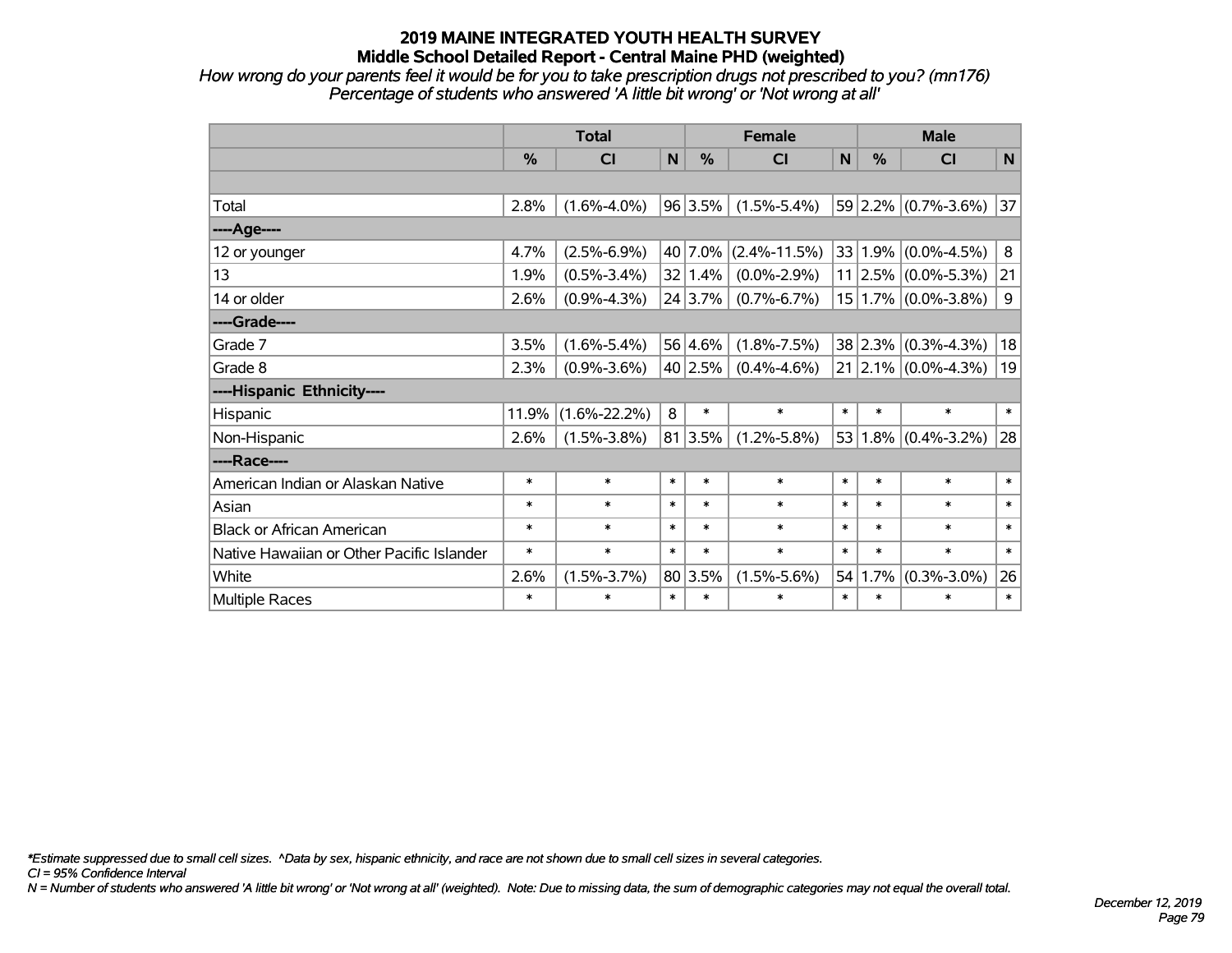*How wrong do your friends feel it would be for you to take prescription drugs not prescribed to you? (mn177) Percentage of students who answered 'A little bit wrong' or 'Not wrong at all'*

|                                           | <b>Total</b>  |                    |        |               | <b>Female</b>            |        | <b>Male</b>   |                       |        |  |
|-------------------------------------------|---------------|--------------------|--------|---------------|--------------------------|--------|---------------|-----------------------|--------|--|
|                                           | $\frac{0}{0}$ | CI                 | N      | $\frac{0}{0}$ | <b>CI</b>                | N      | $\frac{0}{0}$ | <b>CI</b>             | N      |  |
|                                           |               |                    |        |               |                          |        |               |                       |        |  |
| Total                                     | 8.6%          | $(7.0\% - 10.1\%)$ |        | 295 7.0%      | $(5.3\% - 8.7\%)$        | 119    |               | $10.3\%$ (6.7%-14.0%) | 176    |  |
| ----Age----                               |               |                    |        |               |                          |        |               |                       |        |  |
| 12 or younger                             | 8.8%          | $(5.6\% - 12.0\%)$ | 76     | $ 9.4\% $     | $(5.0\% - 13.7\%)$       | 44     | 8.2%          | $(1.6\% - 14.7\%)$    | 32     |  |
| 13                                        | 9.0%          | $(7.1\% - 10.9\%)$ |        | 150 6.8%      | $(5.0\% - 8.7\%)$        | 56     |               | $11.5\%$ (7.9%-15.0%) | 94     |  |
| 14 or older                               | 7.6%          | $(4.6\% - 10.6\%)$ |        | 70 4.5%       | $(0.8\% - 8.2\%)$        | 18     |               | $10.2\%$ (4.7%-15.6%) | 51     |  |
| ----Grade----                             |               |                    |        |               |                          |        |               |                       |        |  |
| Grade 7                                   | 9.7%          | $(7.8\% - 11.5\%)$ |        |               | 157 9.1% (6.2%-12.0%)    | 75     |               | $10.4\%$ (6.2%-14.6%) | 82     |  |
| Grade 8                                   | 7.8%          | $(5.7\% - 9.9\%)$  |        |               | $138 5.1\% $ (2.8%-7.4%) | 44     |               | $10.5\%$ (6.4%-14.6%) | 94     |  |
| ----Hispanic Ethnicity----                |               |                    |        |               |                          |        |               |                       |        |  |
| Hispanic                                  | 12.4%         | $(2.7\% - 22.1\%)$ | 9      | $\ast$        | $\ast$                   | $\ast$ | $\ast$        | $\ast$                | $\ast$ |  |
| Non-Hispanic                              | 8.7%          | $(6.9\% - 10.5\%)$ |        | 266 7.3%      | $(5.4\% - 9.1\%)$        | 109    | 10.3%         | $(6.3\% - 14.3\%)$    | 157    |  |
| ----Race----                              |               |                    |        |               |                          |        |               |                       |        |  |
| American Indian or Alaskan Native         | $\ast$        | $\ast$             | $\ast$ | $\ast$        | $\ast$                   | $\ast$ | $\ast$        | $\ast$                | $\ast$ |  |
| Asian                                     | $\ast$        | $\ast$             | $\ast$ | $\ast$        | $\ast$                   | $\ast$ | $\ast$        | $\ast$                | $\ast$ |  |
| <b>Black or African American</b>          | $\ast$        | $\ast$             | $\ast$ | $\ast$        | $\ast$                   | $\ast$ | $\ast$        | $\ast$                | $\ast$ |  |
| Native Hawaiian or Other Pacific Islander | $\ast$        | $\ast$             | $\ast$ | $\ast$        | $\ast$                   | $\ast$ | $\ast$        | $\ast$                | $\ast$ |  |
| White                                     | 8.9%          | $(7.3\% - 10.5\%)$ | 276    | 7.3%          | $(5.4\% - 9.2\%)$        | 113    | 10.6%         | $(7.1\% - 14.0\%)$    | 163    |  |
| <b>Multiple Races</b>                     | 6.8%          | $(0.0\% - 14.7\%)$ | 7      | $\ast$        | $\ast$                   | $\ast$ | $\ast$        | $\ast$                | $\ast$ |  |

*\*Estimate suppressed due to small cell sizes. ^Data by sex, hispanic ethnicity, and race are not shown due to small cell sizes in several categories.*

*CI = 95% Confidence Interval*

*N = Number of students who answered 'A little bit wrong' or 'Not wrong at all' (weighted). Note: Due to missing data, the sum of demographic categories may not equal the overall total.*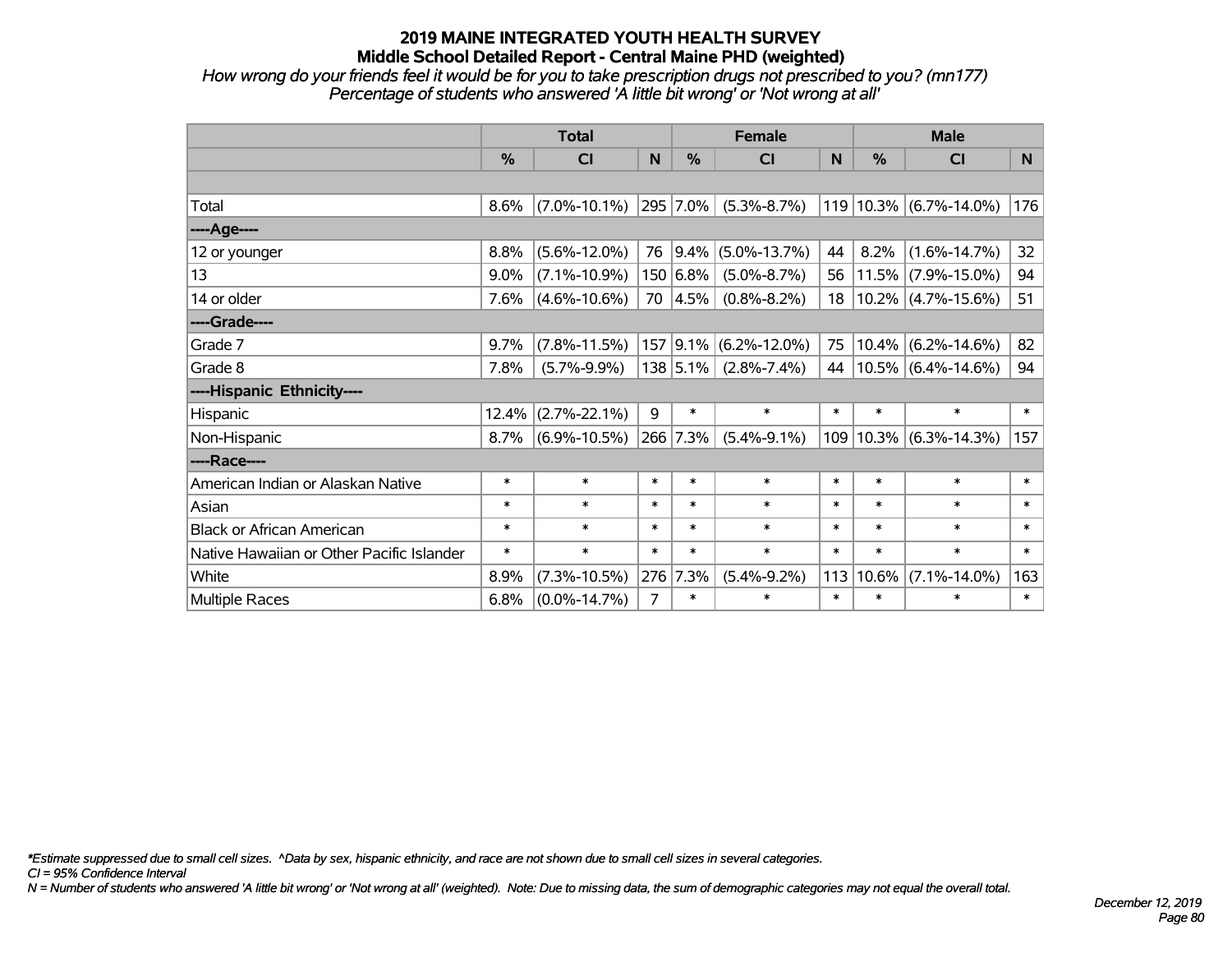*Do you agree or disagree with the following statement? My family has clear rules about alcohol and drug use. (mn90) Percentage of students who answered 'Strongly agree' or 'Agree'*

|                                           |        | <b>Total</b>        |        |             | <b>Female</b>               |        | <b>Male</b>   |                      |          |  |
|-------------------------------------------|--------|---------------------|--------|-------------|-----------------------------|--------|---------------|----------------------|----------|--|
|                                           | %      | CI                  | N      | %           | <b>CI</b>                   | N      | $\frac{0}{0}$ | <b>CI</b>            | <b>N</b> |  |
|                                           |        |                     |        |             |                             |        |               |                      |          |  |
| Total                                     |        | 94.3% (93.1%-95.6%) |        |             | $3,224$ 94.5% (93.0%-96.0%) |        | $1,594$ 94.3% | $(92.3\% - 96.4\%)$  | 1,605    |  |
| ----Age----                               |        |                     |        |             |                             |        |               |                      |          |  |
| 12 or younger                             | 95.5%  | $(92.4\% - 98.5\%)$ | 824    | 93.2%       | $(88.2\% - 98.2\%)$         | 437    | 98.2%         | $(95.6\% - 100.0\%)$ | 386      |  |
| 13                                        |        | 93.9% (91.4%-96.4%) |        | 1,534 95.7% | $(94.1\% - 97.3\%)$         | 776    | 92.3%         | $(88.3\% - 96.4\%)$  | 739      |  |
| 14 or older                               |        | 94.1% (91.5%-96.6%) | 859    |             | 93.5% (89.2%-97.8%)         | 380    | 94.5%         | $(91.5\% - 97.5\%)$  | 479      |  |
| ----Grade----                             |        |                     |        |             |                             |        |               |                      |          |  |
| Grade 7                                   |        | 94.3% (92.1%-96.6%) | 1,527  | 93.5%       | $(90.0\% - 97.0\%)$         | 757    | 95.1%         | $(92.2\% - 98.0\%)$  | 758      |  |
| Grade 8                                   |        | 94.4% (92.6%-96.3%) |        |             | 1,660 95.3% (93.1%-97.5%)   | 821    | 93.5%         | $(91.1\% - 96.0\%)$  | 829      |  |
| ----Hispanic Ethnicity----                |        |                     |        |             |                             |        |               |                      |          |  |
| Hispanic                                  | 89.9%  | $(81.5\% - 98.4\%)$ | 63     | $\ast$      | $\ast$                      | $\ast$ | $\ast$        | $\ast$               | $\ast$   |  |
| Non-Hispanic                              |        | 94.5% (93.3%-95.8%) |        | 2,870 94.5% | $(92.9\% - 96.0\%)$         | 1,411  | 94.7%         | $(92.5\% - 96.9\%)$  | 1,440    |  |
| ----Race----                              |        |                     |        |             |                             |        |               |                      |          |  |
| American Indian or Alaskan Native         | 87.2%  | $(77.0\% - 97.5\%)$ | 56     | $\ast$      | $\ast$                      | $\ast$ | $\ast$        | $\ast$               | $\ast$   |  |
| Asian                                     | $\ast$ | $\ast$              | $\ast$ | $\ast$      | $\ast$                      | $\ast$ | $\ast$        | $\ast$               | $\ast$   |  |
| <b>Black or African American</b>          | $\ast$ | $\ast$              | $\ast$ | $\ast$      | $\ast$                      | $\ast$ | $\ast$        | $\ast$               | $\ast$   |  |
| Native Hawaiian or Other Pacific Islander | $\ast$ | $\ast$              | $\ast$ | $\ast$      | $\ast$                      | $\ast$ | $\ast$        | $\ast$               | $\ast$   |  |
| White                                     | 94.8%  | $(93.7\% - 95.8\%)$ | 2,933  | 94.6%       | $(93.0\% - 96.3\%)$         | 1,449  | 95.0%         | $(93.3\% - 96.8\%)$  | 1,466    |  |
| Multiple Races                            |        | 93.2% (87.6%-98.9%) | 89     | $\ast$      | $\ast$                      | $\ast$ | $\ast$        | $\ast$               | $\ast$   |  |

*\*Estimate suppressed due to small cell sizes. ^Data by sex, hispanic ethnicity, and race are not shown due to small cell sizes in several categories.*

*CI = 95% Confidence Interval*

*N = Number of students who answered 'Strongly agree' or 'Agree' (weighted). Note: Due to missing data, the sum of demographic categories may not equal the overall total.*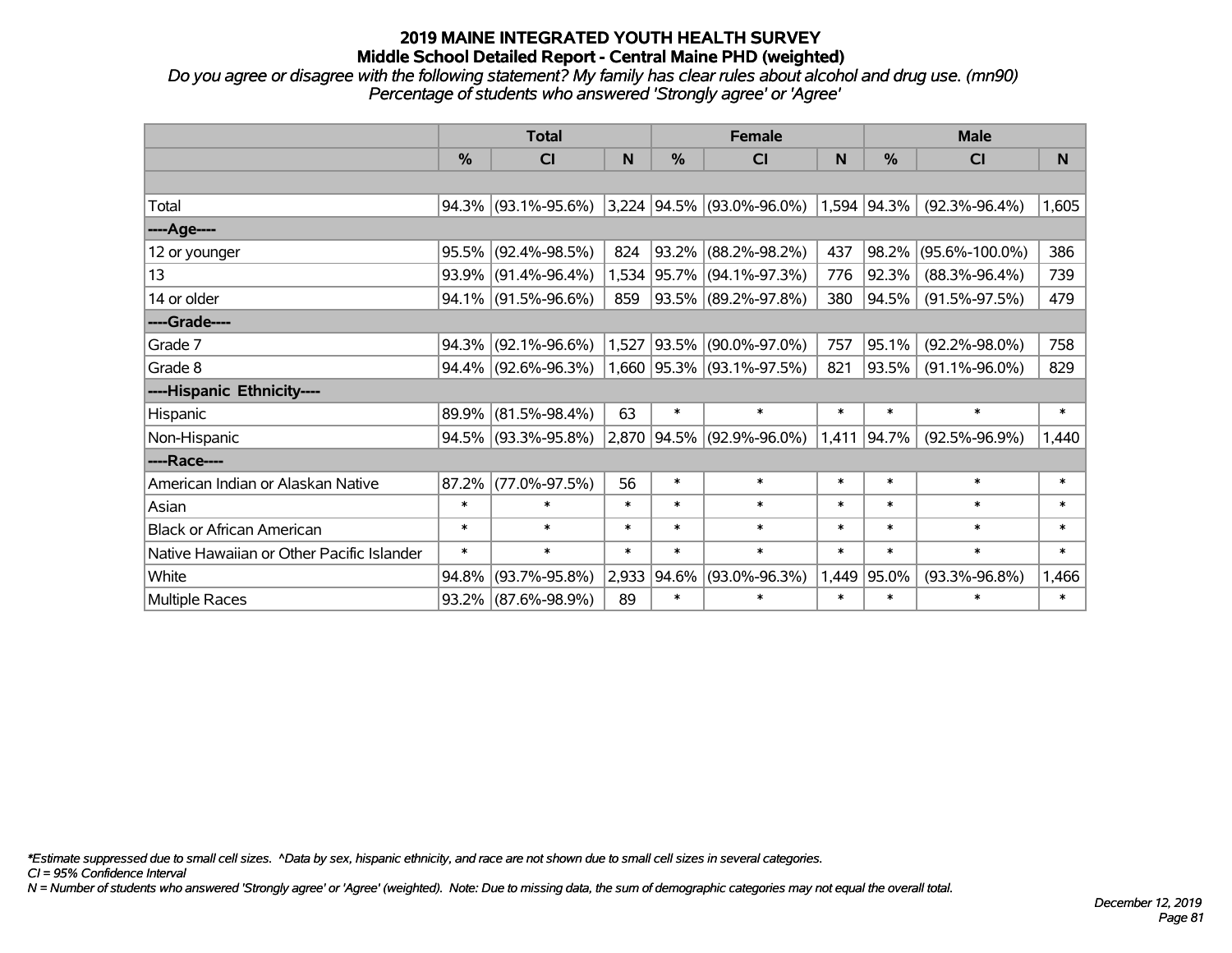*If you wanted to get prescription drugs (such as OxyContin, Percocet, Vicodin, codeine, Adderall, Ritalin, or Xanax) that were not prescribed to you, how easy would it be to get some? (mn184)*

*Percentage of students who answered 'Sort of easy' or 'Very easy'*

|                                           | <b>Total</b> |                    |        |        | <b>Female</b>          | <b>Male</b> |            |                        |        |
|-------------------------------------------|--------------|--------------------|--------|--------|------------------------|-------------|------------|------------------------|--------|
|                                           | %            | C <sub>1</sub>     | N      | %      | <b>CI</b>              | N           | %          | <b>CI</b>              | N      |
|                                           |              |                    |        |        |                        |             |            |                        |        |
| Total                                     | 8.1%         | $(6.7\% - 9.5\%)$  | 274    | 9.0%   | $(6.7\% - 11.4\%)$     |             | 152 6.8%   | $(4.6\% - 8.9\%)$      | 112    |
| ----Age----                               |              |                    |        |        |                        |             |            |                        |        |
| 12 or younger                             | 7.2%         | $(4.5\% - 9.8\%)$  | 61     | 9.2%   | $(4.4\% - 14.0\%)$     | 43          | 4.7%       | $(1.2\% - 8.1\%)$      | 18     |
| 13                                        | 9.9%         | $(7.0\% - 12.8\%)$ | 161    | 9.5%   | $(6.2\% - 12.8\%)$     | 77          |            | $ 9.7\% $ (5.3%-14.1%) | 77     |
| 14 or older                               | 5.6%         | $(3.1\% - 8.1\%)$  | 50     | 8.0%   | $(3.1\% - 12.9\%)$     | 32          | 3.7%       | $(2.1\% - 5.2\%)$      | 18     |
| ----Grade----                             |              |                    |        |        |                        |             |            |                        |        |
| Grade 7                                   | 7.9%         | $(5.7\% - 10.0\%)$ | 126    | 7.7%   | $(4.4\% - 11.0\%)$     | 63          | $ 7.1\%$   | $(3.4\% - 10.9\%)$     | 55     |
| Grade 8                                   | 8.5%         | $(5.8\% - 11.1\%)$ |        |        | 146 10.5% (6.3%-14.7%) | 89          | $ 6.6\% $  | $(4.4\% - 8.7\%)$      | 57     |
| ----Hispanic Ethnicity----                |              |                    |        |        |                        |             |            |                        |        |
| Hispanic                                  | 14.4%        | $(5.6\% - 23.3\%)$ | 10     | $\ast$ | $\ast$                 | $\ast$      | $\ast$     | $\ast$                 | $\ast$ |
| Non-Hispanic                              | 8.2%         | $(6.7\% - 9.7\%)$  | 246    | 8.9%   | $(6.6\% - 11.2\%)$     |             | 133   7.1% | $(4.9\% - 9.4\%)$      | 106    |
| ----Race----                              |              |                    |        |        |                        |             |            |                        |        |
| American Indian or Alaskan Native         | $\ast$       | $\ast$             | $\ast$ | $\ast$ | $\ast$                 | $\ast$      | $\ast$     | $\ast$                 | $\ast$ |
| Asian                                     | $\ast$       | $\ast$             | $\ast$ | $\ast$ | $\ast$                 | $\ast$      | $\ast$     | $\ast$                 | $\ast$ |
| <b>Black or African American</b>          | $\ast$       | $\ast$             | $\ast$ | $\ast$ | $\ast$                 | $\ast$      | $\ast$     | $\ast$                 | $\ast$ |
| Native Hawaiian or Other Pacific Islander | $\ast$       | $\ast$             | $\ast$ | $\ast$ | $\ast$                 | $\ast$      | $\ast$     | $\ast$                 | $\ast$ |
| White                                     | 7.8%         | $(6.3\% - 9.3\%)$  | 239    | 8.9%   | $(6.4\% - 11.4\%)$     |             | 136 6.6%   | $(4.3\% - 8.9\%)$      | 99     |
| <b>Multiple Races</b>                     | 11.0%        | $(5.0\% - 17.0\%)$ | 11     | $\ast$ | $\ast$                 | $\ast$      | $\ast$     | $\ast$                 | $\ast$ |

*\*Estimate suppressed due to small cell sizes. ^Data by sex, hispanic ethnicity, and race are not shown due to small cell sizes in several categories.*

*CI = 95% Confidence Interval*

*N = Number of students who answered 'Sort of easy' or 'Very easy' (weighted). Note: Due to missing data, the sum of demographic categories may not equal the overall total.*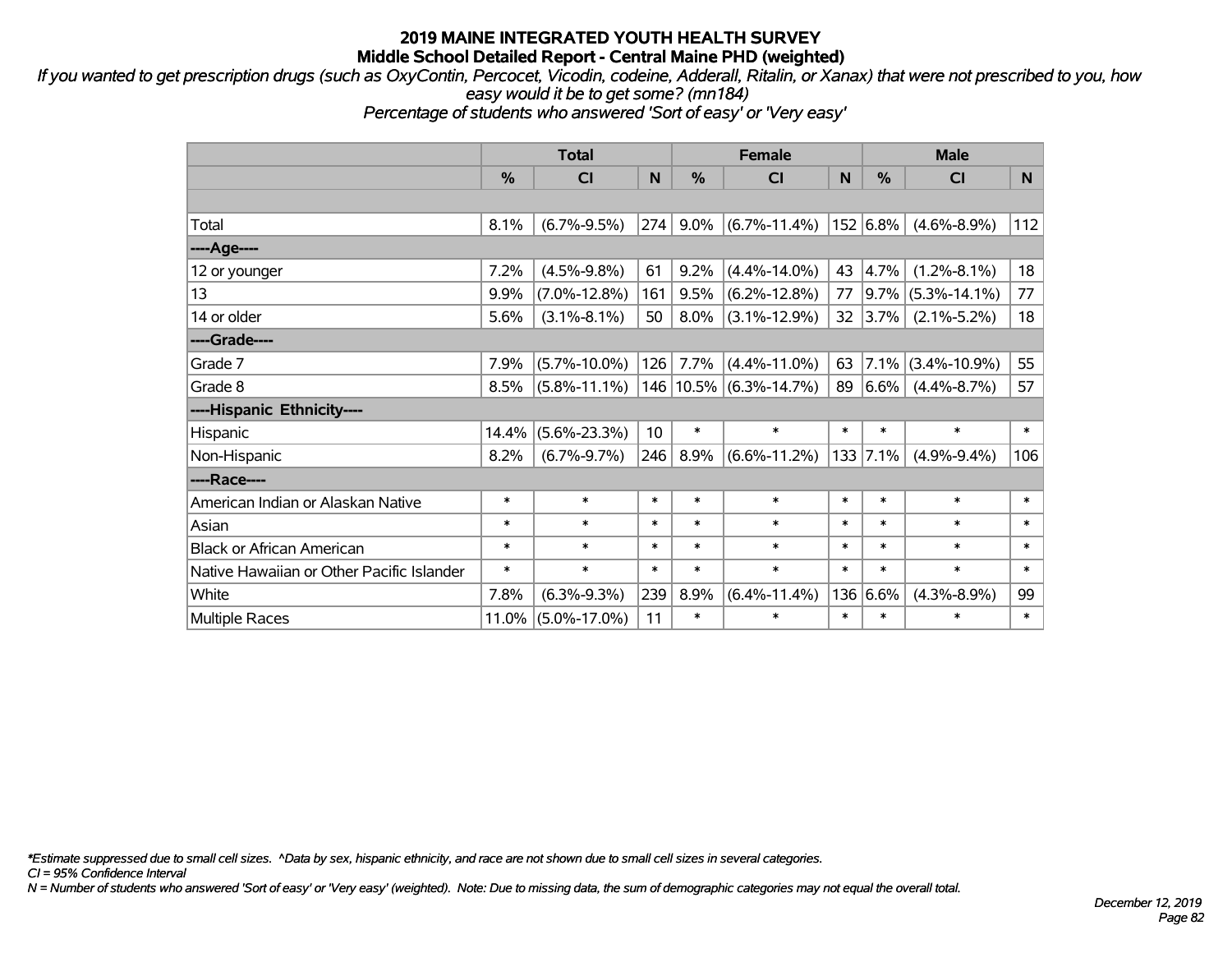*During the past 12 months, do you recall hearing, reading or watching an advertisement about the prevention of substance use? (mn93) Percentage of students who answered 'Yes'*

|                                           | <b>Total</b>  |                     |        |        | <b>Female</b>               |                 | <b>Male</b>   |                          |        |  |
|-------------------------------------------|---------------|---------------------|--------|--------|-----------------------------|-----------------|---------------|--------------------------|--------|--|
|                                           | $\frac{0}{0}$ | CI                  | N      | %      | <b>CI</b>                   | N               | $\frac{0}{0}$ | <b>CI</b>                | N.     |  |
|                                           |               |                     |        |        |                             |                 |               |                          |        |  |
| Total                                     |               | 54.5% (51.5%-57.5%) |        |        | $1,863$ 53.3% (48.9%-57.7%) |                 |               | 907 55.6% (50.8%-60.5%)  | 939    |  |
| ----Age----                               |               |                     |        |        |                             |                 |               |                          |        |  |
| 12 or younger                             | 49.3%         | $(40.7\% - 58.0\%)$ | 428    | 46.0%  | $(35.7\% - 56.3\%)$         |                 |               | 219 53.5% (43.0%-64.0%)  | 209    |  |
| 13                                        | 54.8%         | $(50.3\% - 59.3\%)$ | 895    |        | 53.5% (48.5%-58.4%)         |                 |               | 437 56.3% (48.4%-64.3%)  | 448    |  |
| 14 or older                               |               | 58.6% (50.4%-66.7%) | 533    |        | $ 61.4\% $ (52.6%-70.1%)    |                 |               | 251 56.2% (45.3%-67.1%)  | 282    |  |
| ----Grade----                             |               |                     |        |        |                             |                 |               |                          |        |  |
| Grade 7                                   |               | 49.2% (45.0%-53.5%) | 797    | 46.2%  | $(40.5\% - 52.0\%)$         |                 |               | 380 52.2% (46.0%-58.4%)  | 409    |  |
| Grade 8                                   |               | 59.2% (55.8%-62.6%) |        |        | $1,042$ 60.0% (55.1%-64.8%) |                 |               | 518 58.8% (52.0%-65.5%)  | 521    |  |
| ----Hispanic Ethnicity----                |               |                     |        |        |                             |                 |               |                          |        |  |
| Hispanic                                  | 55.6%         | $(45.5\% - 65.6\%)$ | 39     | 54.3%  | $(41.4\% - 67.2\%)$         | 24              |               | $ 57.6\% $ (43.8%-71.3%) | 16     |  |
| Non-Hispanic                              |               | 56.0% (52.9%-59.1%) |        |        | 1,707 55.2% (50.9%-59.6%)   |                 |               | 834 56.9% (51.2%-62.5%)  | 863    |  |
| ----Race----                              |               |                     |        |        |                             |                 |               |                          |        |  |
| American Indian or Alaskan Native         | 37.1%         | $(25.2\% - 49.1\%)$ | 23     | 26.2%  | $(13.2\% - 39.2\%)$         | $\overline{7}$  | 45.4%         | $(27.6\% - 63.2\%)$      | 16     |  |
| Asian                                     | 58.0%         | $(27.2\% - 88.9\%)$ | 11     | $\ast$ | $\ast$                      | $\ast$          | $\ast$        | $\ast$                   | $\ast$ |  |
| <b>Black or African American</b>          | 43.7%         | $(29.4\% - 58.1\%)$ | 14     | $\ast$ | $\ast$                      | $\ast$          | $\ast$        | $\ast$                   | $\ast$ |  |
| Native Hawaiian or Other Pacific Islander | $\ast$        | $\ast$              | $\ast$ | $\ast$ | $\ast$                      | $\ast$          | $\ast$        | $\ast$                   | $\ast$ |  |
| White                                     | 55.4%         | $(52.3\% - 58.5\%)$ | 1,717  | 54.4%  | $(49.8\% - 59.0\%)$         |                 | 842 56.3%     | $(51.4\% - 61.3\%)$      | 862    |  |
| Multiple Races                            |               | 55.7% (43.2%-68.1%) | 53     |        | 58.9% (46.3%-71.4%)         | 32 <sub>2</sub> |               | $ 53.0\% $ (28.3%-77.6%) | 22     |  |

*\*Estimate suppressed due to small cell sizes. ^Data by sex, hispanic ethnicity, and race are not shown due to small cell sizes in several categories.*

*CI = 95% Confidence Interval*

*N = Number of students who answered 'Yes' (weighted). Note: Due to missing data, the sum of demographic categories may not equal the overall total.*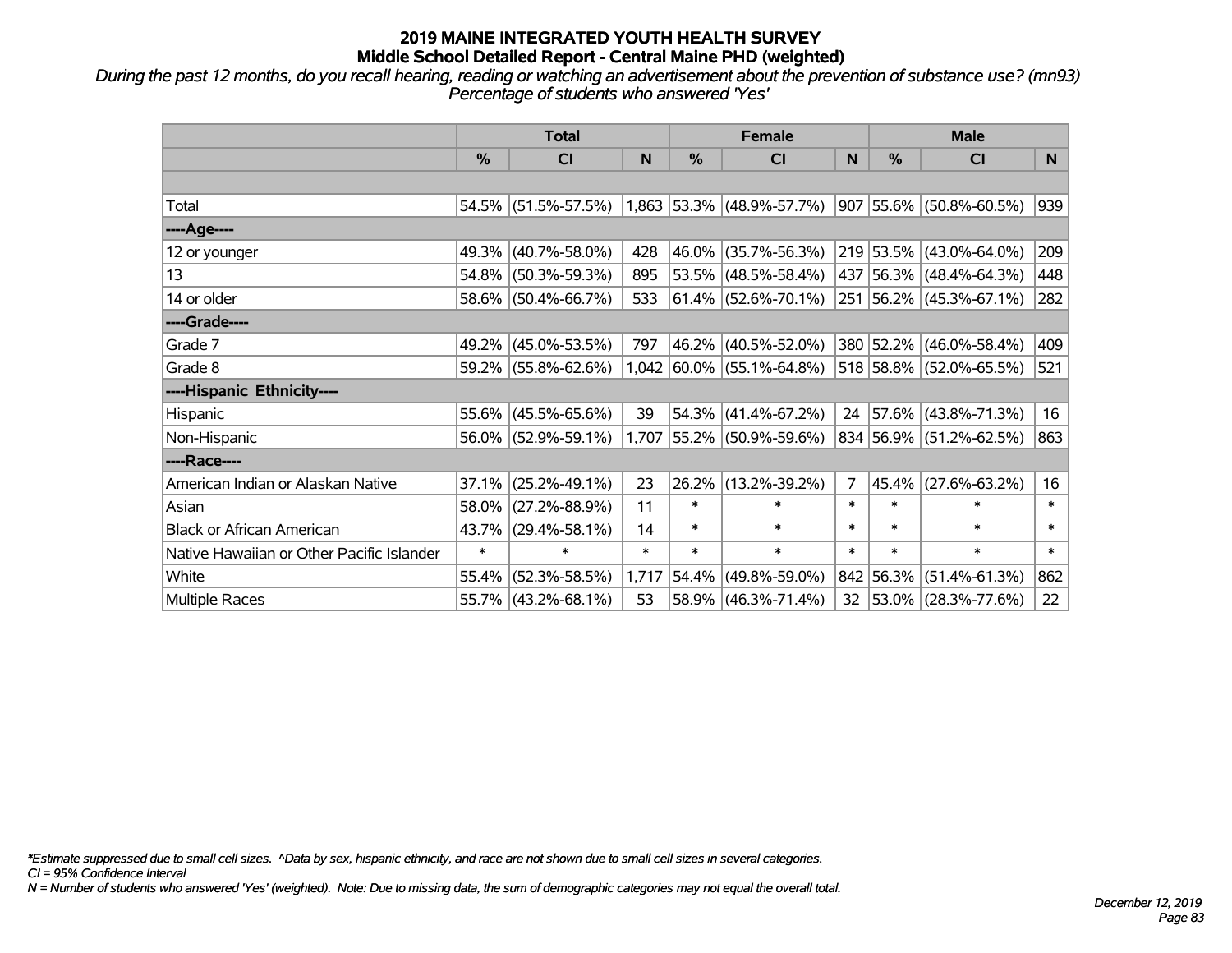*How much do you think people risk harming themselves (physically or in other ways) if they take prescription drugs that are not prescribed to them? (mn95)*

*Percentage of students who answered 'No risk' or 'Slight risk'*

|                                           |               | <b>Total</b>          |        | <b>Female</b> |                             | <b>Male</b> |               |                              |        |
|-------------------------------------------|---------------|-----------------------|--------|---------------|-----------------------------|-------------|---------------|------------------------------|--------|
|                                           | $\frac{0}{0}$ | CI                    | N      | $\%$          | CI                          | N           | $\frac{0}{0}$ | <b>CI</b>                    | N.     |
|                                           |               |                       |        |               |                             |             |               |                              |        |
| Total                                     |               | $11.0\%$ (8.2%-13.9%) |        |               | $ 375 10.9\% $ (8.8%-13.1%) |             |               | 184 11.1% (7.1%-15.2%)       | 187    |
| ----Age----                               |               |                       |        |               |                             |             |               |                              |        |
| 12 or younger                             | 8.9%          | $(4.1\% - 13.6\%)$    | 76     | 7.3%          | $(3.6\% - 10.9\%)$          | 34          | 10.8%         | $(2.1\% - 19.5\%)$           | 42     |
| 13                                        | 11.4%         | $(8.1\% - 14.8\%)$    |        | 187 11.8%     | $(8.5\% - 15.1\%)$          | 96          | 11.4%         | $(6.1\% - 16.6\%)$           | 91     |
| 14 or older                               |               | 12.2% (6.3%-18.0%)    |        |               | 108   13.5%   (8.0%-19.0%)  | 54          |               | $11.1\%$ (3.8%-18.4%)        | 54     |
| ----Grade----                             |               |                       |        |               |                             |             |               |                              |        |
| Grade 7                                   | 10.7%         | $(6.9\% - 14.5\%)$    | 173    | 9.2%          | $(6.1\% - 12.3\%)$          | 75          | 12.5%         | $(6.5\% - 18.4\%)$           | 98     |
| Grade 8                                   |               | 11.3% (7.5%-15.1%)    |        | 197   12.8%   | $(9.5\% - 16.0\%)$          |             |               | 109   10.0%   (4.3%-15.8%)   | 89     |
| ----Hispanic Ethnicity----                |               |                       |        |               |                             |             |               |                              |        |
| Hispanic                                  | 14.0%         | $(4.6\% - 23.4\%)$    | 10     | $\ast$        | $\ast$                      | $\ast$      | $\ast$        | $\ast$                       | $\ast$ |
| Non-Hispanic                              |               | $11.0\%$ (8.0%-14.1%) |        |               | 333 11.1% (8.7%-13.5%)      |             |               | $166$   11.1%   (6.7%-15.6%) | 168    |
| ----Race----                              |               |                       |        |               |                             |             |               |                              |        |
| American Indian or Alaskan Native         | $\ast$        | $\ast$                | $\ast$ | $\ast$        | $\ast$                      | $\ast$      | $\ast$        | $\ast$                       | $\ast$ |
| Asian                                     | $\ast$        | $\ast$                | $\ast$ | $\ast$        | $\ast$                      | $\ast$      | $\ast$        | $\ast$                       | $\ast$ |
| <b>Black or African American</b>          | $\ast$        | $\ast$                | $\ast$ | $\ast$        | $\ast$                      | $\ast$      | $\ast$        | $\ast$                       | $\ast$ |
| Native Hawaiian or Other Pacific Islander | $\ast$        | $\ast$                | $\ast$ | $\ast$        | $\ast$                      | $\ast$      | $\ast$        | $\ast$                       | $\ast$ |
| White                                     | 10.9%         | $(7.9\% - 13.9\%)$    | 335    | 10.6%         | $(8.1\% - 13.1\%)$          | 162         | 11.3%         | $(7.0\% - 15.7\%)$           | 173    |
| <b>Multiple Races</b>                     | 7.9%          | $(3.0\% - 12.8\%)$    | 7      | $\ast$        | $\ast$                      | $\ast$      | $\ast$        | $\ast$                       | $\ast$ |

*\*Estimate suppressed due to small cell sizes. ^Data by sex, hispanic ethnicity, and race are not shown due to small cell sizes in several categories.*

*CI = 95% Confidence Interval*

*N = Number of students who answered 'No risk' or 'Slight risk' (weighted). Note: Due to missing data, the sum of demographic categories may not equal the overall total.*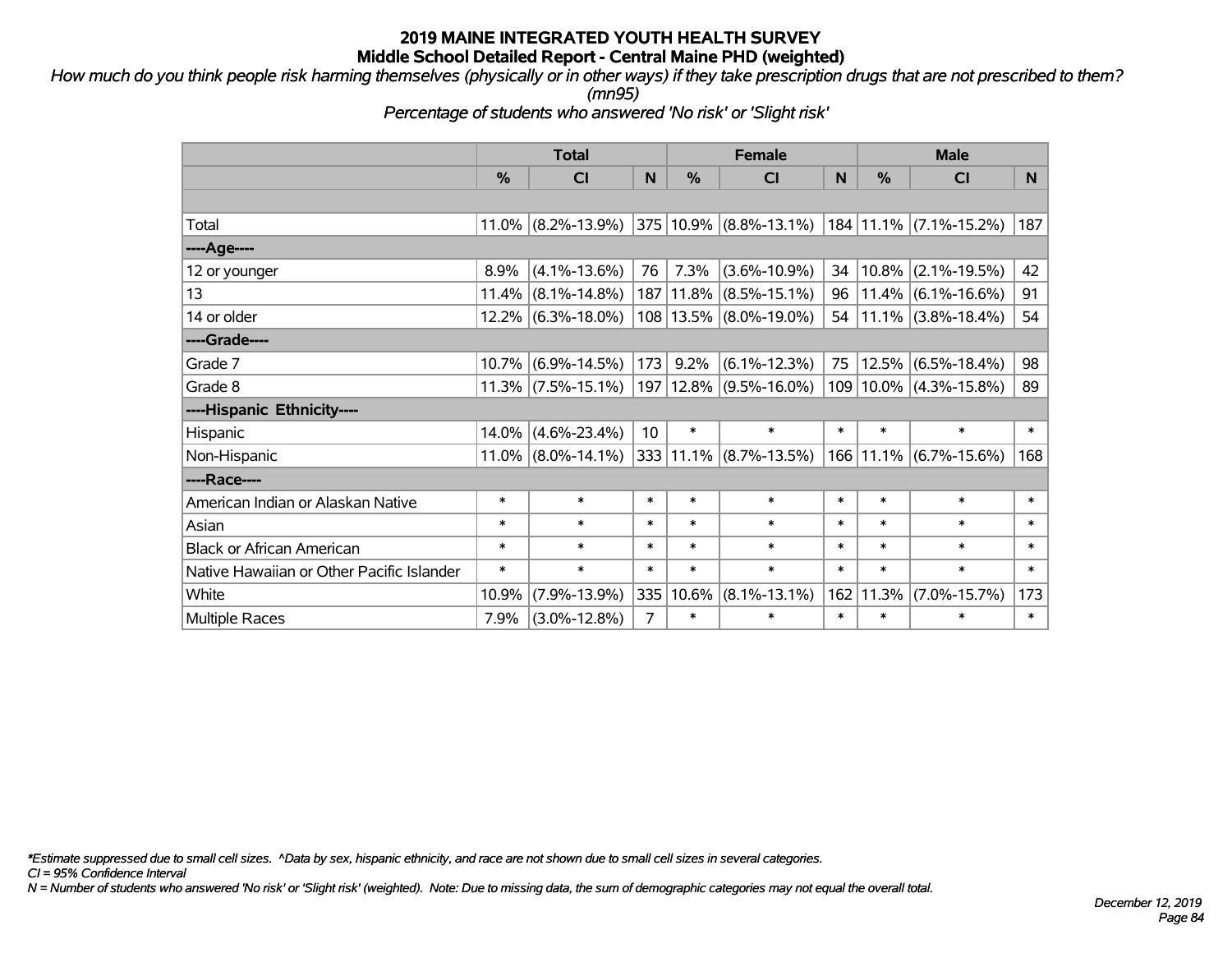# **2019 MAINE INTEGRATED YOUTH HEALTH SURVEY Middle School Detailed Report - Central Maine PHD (weighted)** *How many times in the past year (12 months) have you been drunk or high at school? (mn96)*

| w many unics in the past year (12 months) have you been urunk or high at scribble (mi |  |
|---------------------------------------------------------------------------------------|--|
| Percentage of students who answered at least 1 time                                   |  |
|                                                                                       |  |

|                                           | <b>Total</b> |                    |        |          | <b>Female</b>        | <b>Male</b> |               |                          |        |
|-------------------------------------------|--------------|--------------------|--------|----------|----------------------|-------------|---------------|--------------------------|--------|
|                                           | %            | CI                 | N      | %        | CI                   | N           | $\frac{0}{0}$ | <b>CI</b>                | N      |
|                                           |              |                    |        |          |                      |             |               |                          |        |
| Total                                     | 4.8%         | $(3.7\% - 6.0\%)$  |        | 166 4.8% | $(3.4\% - 6.2\%)$    |             |               | $82 4.7\% $ (2.9%-6.5%)  | 80     |
| ----Age----                               |              |                    |        |          |                      |             |               |                          |        |
| 12 or younger                             | 3.5%         | $(1.3\% - 5.8\%)$  | 31     | 4.8%     | $(2.1\% - 7.5\%)$    |             | 23 2.0%       | $(0.0\% - 5.0\%)$        | 8      |
| 13                                        | 4.8%         | $(2.7\% - 6.8\%)$  | 78     | 3.4%     | $(1.4\% - 5.5\%)$    |             |               | 28 5.8% (2.8%-8.8%)      | 47     |
| 14 or older                               | 6.2%         | $(3.0\% - 9.5\%)$  | 57     |          | $7.5\%$ (2.9%-12.2%) |             |               | $31 5.2\% $ (0.7%-9.6%)  | 26     |
| ----Grade----                             |              |                    |        |          |                      |             |               |                          |        |
| Grade 7                                   | 5.3%         | $(3.3\% - 7.3\%)$  | 87     | 4.6%     | $(2.7\% - 6.5\%)$    |             | 38 5.7%       | $(2.2\% - 9.2\%)$        | 45     |
| Grade 8                                   | 4.3%         | $(2.9\% - 5.7\%)$  | 75     | 4.6%     | $(2.4\% - 6.9\%)$    |             |               | 40 $ 4.0\% $ (1.8%-6.1%) | 35     |
| ----Hispanic Ethnicity----                |              |                    |        |          |                      |             |               |                          |        |
| Hispanic                                  | 13.1%        | $(5.6\% - 20.6\%)$ | 9      | $\ast$   | $\ast$               | $\ast$      | $\ast$        | $\ast$                   | $\ast$ |
| Non-Hispanic                              | 4.5%         | $(3.3\% - 5.8\%)$  | 139    | 4.4%     | $(3.1\% - 5.7\%)$    |             |               | $66 4.5\% $ (2.7%-6.3%)  | 69     |
| ----Race----                              |              |                    |        |          |                      |             |               |                          |        |
| American Indian or Alaskan Native         | $\ast$       | $\ast$             | $\ast$ | $\ast$   | $\ast$               | $\ast$      | $\ast$        | $\ast$                   | $\ast$ |
| Asian                                     | $\ast$       | $\ast$             | $\ast$ | *        | $\ast$               | $\ast$      | $\ast$        | $\ast$                   | $\ast$ |
| <b>Black or African American</b>          | $\ast$       | $\ast$             | $\ast$ | $\ast$   | $\ast$               | $\ast$      | $\ast$        | $\ast$                   | $\ast$ |
| Native Hawaiian or Other Pacific Islander | $\ast$       | $\ast$             | $\ast$ | *        | $\ast$               | $\ast$      | $\ast$        | $\ast$                   | $\ast$ |
| White                                     | 4.4%         | $(3.3\% - 5.5\%)$  | 138    | 4.6%     | $(3.3\% - 5.9\%)$    | 71          | 4.3%          | $(2.4\% - 6.2\%)$        | 66     |
| Multiple Races                            | 6.6%         | $(1.1\% - 12.0\%)$ | 6      | $\ast$   | $\ast$               | $\ast$      | $\ast$        | $\ast$                   | $\ast$ |

*\*Estimate suppressed due to small cell sizes. ^Data by sex, hispanic ethnicity, and race are not shown due to small cell sizes in several categories.*

*CI = 95% Confidence Interval*

*N = Number of students who answered at least 1 time (weighted). Note: Due to missing data, the sum of demographic categories may not equal the overall total.*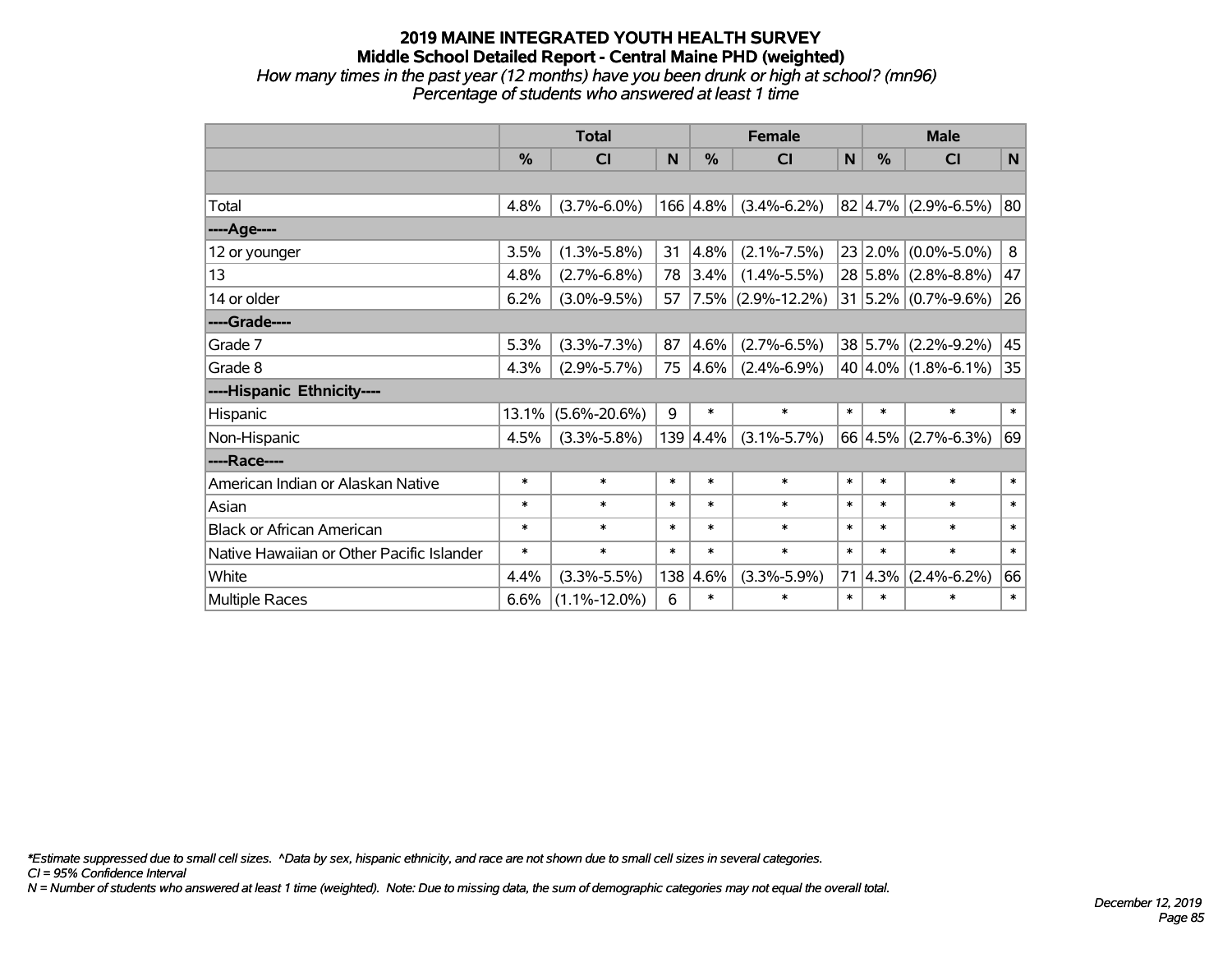### **2019 MAINE INTEGRATED YOUTH HEALTH SURVEY Middle School Detailed Report - Central Maine PHD (weighted)** *Has anyone offered, sold, or given you an illegal drug on school property? (mn97) Percentage of students who answered 'Yes'*

|                                           | <b>Total</b> |                    |        | <b>Female</b> |                                |        | <b>Male</b> |                        |        |  |
|-------------------------------------------|--------------|--------------------|--------|---------------|--------------------------------|--------|-------------|------------------------|--------|--|
|                                           | %            | <b>CI</b>          | N      | %             | CI                             | N      | %           | <b>CI</b>              | N.     |  |
|                                           |              |                    |        |               |                                |        |             |                        |        |  |
| Total                                     | 6.7%         | $(4.3\% - 9.2\%)$  |        | 239 7.2%      | $(4.7\% - 9.8\%)$              |        | 126 6.3%    | $(3.1\% - 9.5\%)$      | 113    |  |
| ----Age----                               |              |                    |        |               |                                |        |             |                        |        |  |
| 12 or younger                             | 4.8%         | $(2.6\% - 7.0\%)$  | 45     | 5.8%          | $(1.8\% - 9.8\%)$              | 29     | 3.7%        | $(0.5\% - 6.8\%)$      | 16     |  |
| 13                                        | 7.4%         | $(4.2\% - 10.5\%)$ |        |               | 126 7.6% (4.4%-10.8%)          | 66     |             | $ 7.3\% $ (2.8%-11.7%) | 60     |  |
| 14 or older                               | 7.6%         | $(3.8\% - 11.4\%)$ |        |               | 68   8.4%   $(3.2\% - 13.6\%)$ | 31     |             | $7.1\%$ (2.6%-11.7%)   | 37     |  |
| ----Grade----                             |              |                    |        |               |                                |        |             |                        |        |  |
| Grade 7                                   | 5.3%         | $(3.2\% - 7.5\%)$  | 92     | 5.7%          | $(3.2\% - 8.1\%)$              | 48     | 5.1%        | $(2.4\% - 7.7\%)$      | 43     |  |
| Grade 8                                   | 7.9%         | $(4.2\% - 11.5\%)$ |        |               | 142 8.6% (4.5%-12.7%)          | 76     |             | $ 7.3\% $ (2.8%-11.9%) | 67     |  |
| ----Hispanic Ethnicity----                |              |                    |        |               |                                |        |             |                        |        |  |
| Hispanic                                  | 19.0%        | $(9.9\% - 28.1\%)$ | 12     | $\ast$        | $\ast$                         | $\ast$ | $\ast$      | $\ast$                 | $\ast$ |  |
| Non-Hispanic                              | 6.6%         | $(4.2\% - 9.0\%)$  |        | 216 6.8%      | $(4.3\% - 9.3\%)$              |        | 109 6.5%    | $(3.2\% - 9.8\%)$      | 107    |  |
| ----Race----                              |              |                    |        |               |                                |        |             |                        |        |  |
| American Indian or Alaskan Native         | $\ast$       | $\ast$             | $\ast$ | $\ast$        | $\ast$                         | $\ast$ | $\ast$      | $\ast$                 | $\ast$ |  |
| Asian                                     | $\ast$       | $\ast$             | $\ast$ | $\ast$        | $\ast$                         | $\ast$ | $\ast$      | $\ast$                 | $\ast$ |  |
| <b>Black or African American</b>          | $\ast$       | $\ast$             | $\ast$ | $\ast$        | $\ast$                         | $\ast$ | $\ast$      | $\ast$                 | $\ast$ |  |
| Native Hawaiian or Other Pacific Islander | $\ast$       | $\ast$             | $\ast$ | $\ast$        | $\ast$                         | $\ast$ | $\ast$      | $\ast$                 | $\ast$ |  |
| White                                     | 6.6%         | $(3.9\% - 9.2\%)$  | 214    | 7.0%          | $(4.2\% - 9.7\%)$              | 109    | 6.3%        | $(3.0\% - 9.5\%)$      | 104    |  |
| <b>Multiple Races</b>                     | 10.6%        | $(2.1\% - 19.1\%)$ | 8      | $\ast$        | $\ast$                         | $\ast$ | $\ast$      | $\ast$                 | $\ast$ |  |

*\*Estimate suppressed due to small cell sizes. ^Data by sex, hispanic ethnicity, and race are not shown due to small cell sizes in several categories.*

*CI = 95% Confidence Interval*

*N = Number of students who answered 'Yes' (weighted). Note: Due to missing data, the sum of demographic categories may not equal the overall total.*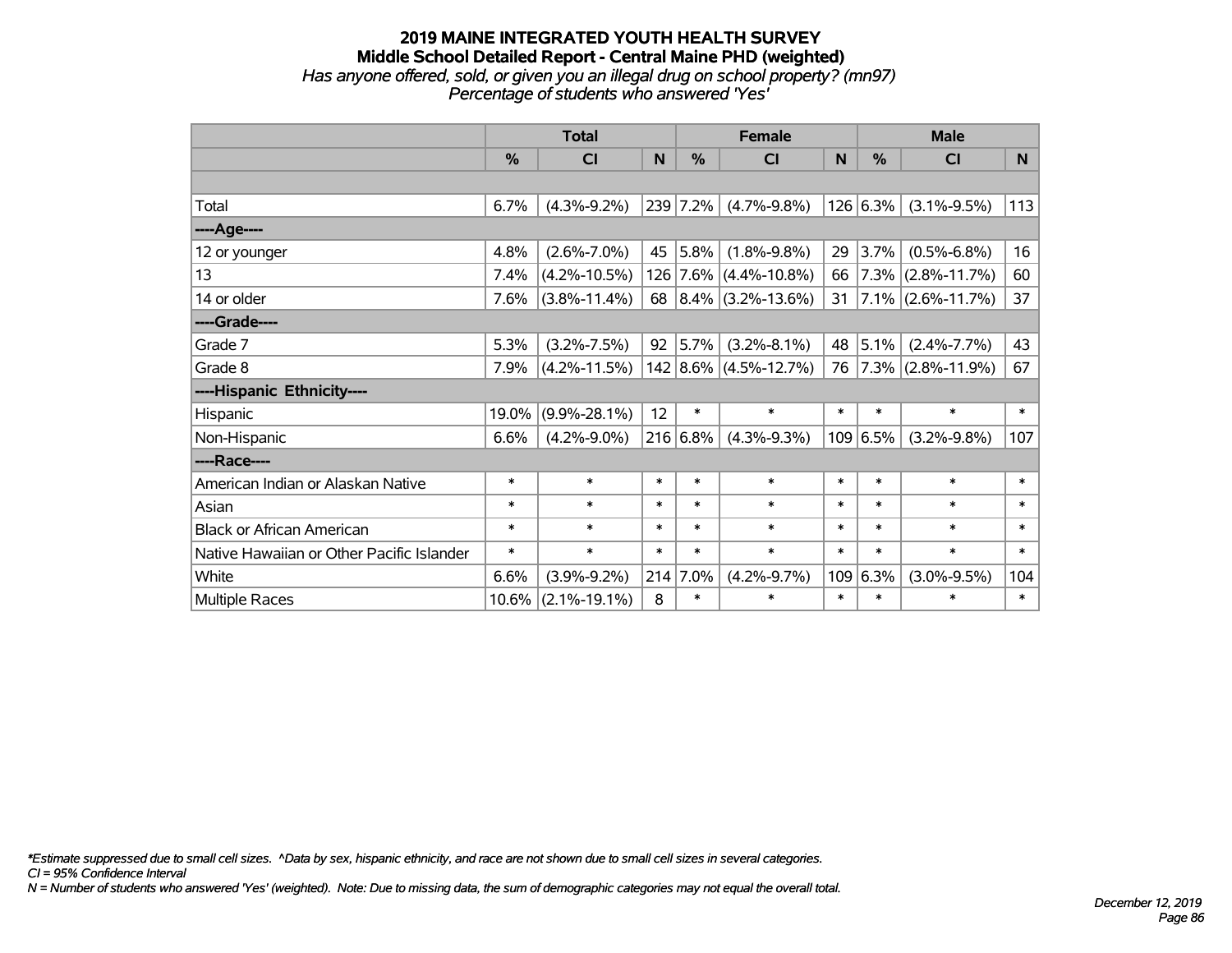#### **2019 MAINE INTEGRATED YOUTH HEALTH SURVEY Middle School Detailed Report - Central Maine PHD (weighted)** *Have you ever had sexual intercourse? (mn100) Percentage of students who answered 'Yes'*

|                                           | <b>Total</b> |                    |        | <b>Female</b> |                        |             | <b>Male</b>   |                       |        |  |
|-------------------------------------------|--------------|--------------------|--------|---------------|------------------------|-------------|---------------|-----------------------|--------|--|
|                                           | %            | <b>CI</b>          | N      | %             | <b>CI</b>              | $\mathbf N$ | $\frac{0}{0}$ | <b>CI</b>             | N      |  |
|                                           |              |                    |        |               |                        |             |               |                       |        |  |
| Total                                     | 7.3%         | $(5.4\% - 9.1\%)$  |        | 244 5.6%      | $(4.0\% - 7.2\%)$      | 95          | 8.8%          | $(5.5\% - 12.0\%)$    | 145    |  |
| ----Age----                               |              |                    |        |               |                        |             |               |                       |        |  |
| 12 or younger                             | 5.1%         | $(2.0\% - 8.1\%)$  | 44     | 4.5%          | $(0.7\% - 8.3\%)$      | 22          | 5.8%          | $(1.1\% - 10.5\%)$    | 22     |  |
| 13                                        | 6.9%         | $(4.6\% - 9.1\%)$  |        | $112$ 5.2%    | $(3.4\% - 7.0\%)$      | 42          | 8.2%          | $(5.2\% - 11.3\%)$    | 65     |  |
| 14 or older                               | 10.2%        | $(8.0\% - 12.4\%)$ | 89     |               | $ 8.0\% $ (4.5%-11.6%) |             |               | 31 11.9% (7.8%-15.9%) | 58     |  |
| ----Grade----                             |              |                    |        |               |                        |             |               |                       |        |  |
| Grade 7                                   | 6.0%         | $(3.7\% - 8.4\%)$  | 97     | 4.2%          | $(2.0\% - 6.4\%)$      | 35          | 7.8%          | $(4.1\% - 11.4\%)$    | 60     |  |
| Grade 8                                   | 8.5%         | $(5.9\% - 11.1\%)$ |        | 147 7.0%      | $(4.6\% - 9.5\%)$      | 59          | 9.8%          | $(5.7\% - 13.9\%)$    | 85     |  |
| ----Hispanic Ethnicity----                |              |                    |        |               |                        |             |               |                       |        |  |
| Hispanic                                  | 15.3%        | $(9.3\% - 21.4\%)$ | 10     | $\ast$        | $\ast$                 | $\ast$      | $\ast$        | $\ast$                | $\ast$ |  |
| Non-Hispanic                              | 7.3%         | $(5.3\% - 9.3\%)$  |        | $222   5.6\%$ | $(3.7\% - 7.4\%)$      | 85          | 8.9%          | $(5.6\% - 12.2\%)$    | 133    |  |
| ----Race----                              |              |                    |        |               |                        |             |               |                       |        |  |
| American Indian or Alaskan Native         | 14.9%        | $(7.4\% - 22.5\%)$ | 11     | $\ast$        | $\ast$                 | $\ast$      | $\ast$        | $\ast$                | $\ast$ |  |
| Asian                                     | $\ast$       | $\ast$             | $\ast$ | $\ast$        | $\ast$                 | $\ast$      | $\ast$        | $\ast$                | $\ast$ |  |
| <b>Black or African American</b>          | 22.2%        | $(9.2\% - 35.2\%)$ | 8      | $\ast$        | $\ast$                 | $\ast$      | $\ast$        | $\ast$                | $\ast$ |  |
| Native Hawaiian or Other Pacific Islander | $\ast$       | $\ast$             | $\ast$ | $\ast$        | $\ast$                 | $\ast$      | $\ast$        | $\ast$                | $\ast$ |  |
| White                                     | 6.7%         | $(5.1\% - 8.3\%)$  |        | 204   5.1%    | $(3.5\% - 6.8\%)$      | 79          | 8.1%          | $(5.3\% - 10.9\%)$    | 123    |  |
| <b>Multiple Races</b>                     | 8.8%         | $(4.9\% - 12.6\%)$ | 8      | $\ast$        | $\ast$                 | $\ast$      | $\ast$        | $\ast$                | $\ast$ |  |

*\*Estimate suppressed due to small cell sizes. ^Data by sex, hispanic ethnicity, and race are not shown due to small cell sizes in several categories.*

*CI = 95% Confidence Interval*

*N = Number of students who answered 'Yes' (weighted). Note: Due to missing data, the sum of demographic categories may not equal the overall total.*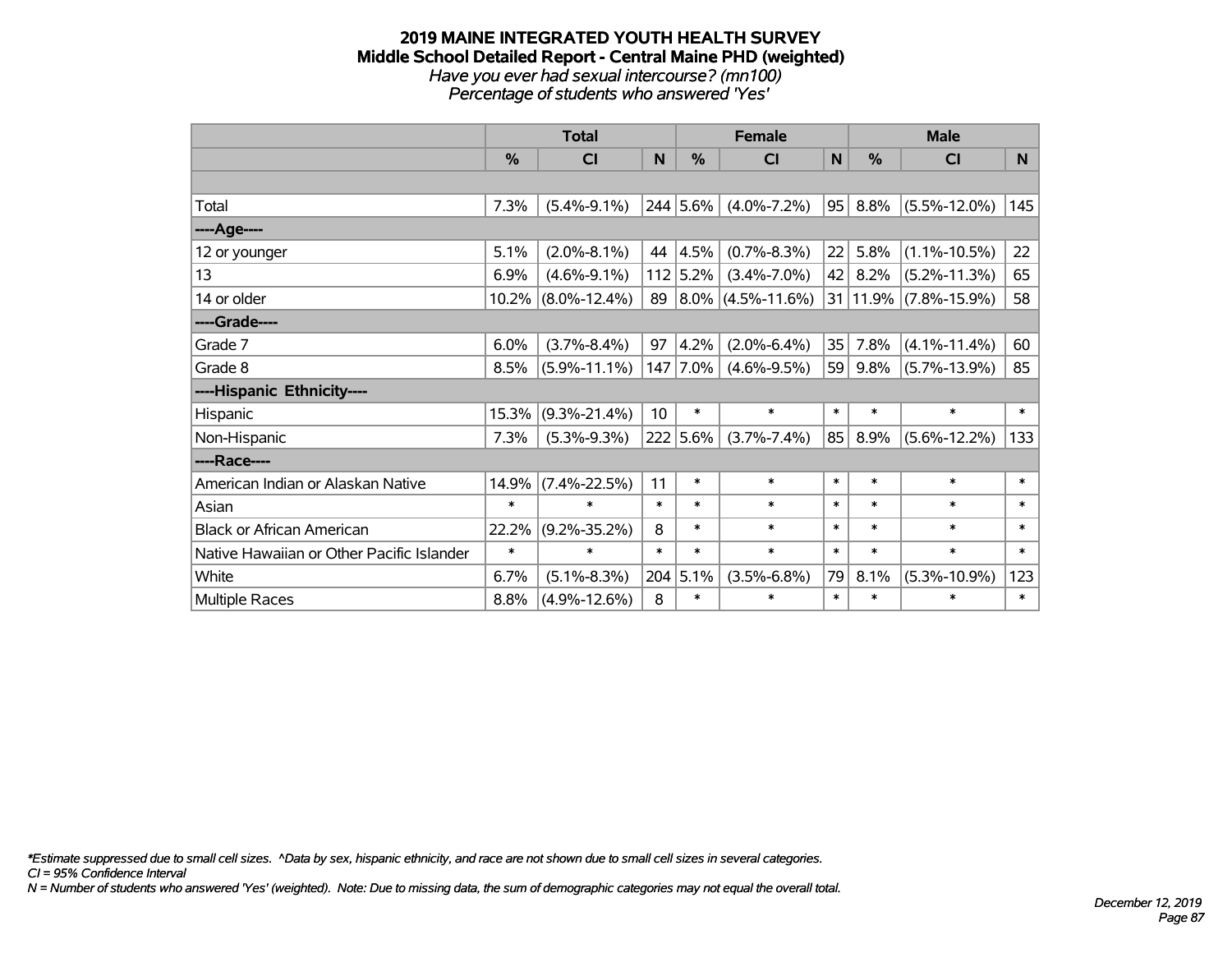*The last time you had sexual intercourse, did you or your partner use a condom? (mn101) Among students who ever had sexual intercourse, the percentage of students who answered 'Yes'*

|                                           | <b>Total</b>  |                        |          |            | <b>Female</b>               | <b>Male</b>  |               |                             |        |
|-------------------------------------------|---------------|------------------------|----------|------------|-----------------------------|--------------|---------------|-----------------------------|--------|
|                                           | $\frac{0}{0}$ | CI                     | <b>N</b> | %          | CI                          | $\mathsf{N}$ | $\frac{0}{0}$ | <b>CI</b>                   | N      |
|                                           |               |                        |          |            |                             |              |               |                             |        |
| Total                                     |               | $62.2\%$ (49.9%-74.5%) |          |            | 125 65.0% (50.5%-79.6%)     |              |               | $ 56 59.1\% $ (42.5%-75.7%) | 66     |
| ----Age----                               |               |                        |          |            |                             |              |               |                             |        |
| 12 or younger                             | 73.4%         | $(47.1\% - 99.8\%)$    | 28       | $\ast$     | $\ast$                      | $\ast$       | $\ast$        | $\ast$                      | $\ast$ |
| 13                                        |               | $62.7\%$ (43.7%-81.7%) | 48       | $ 62.4\% $ | $(37.7\% - 87.2\%)$         |              | 21 62.9%      | $(35.1\% - 90.7\%)$         | 27     |
| 14 or older                               |               | 56.8% (38.1%-75.6%)    | 49       |            | 49.6% (27.5%-71.7%)         |              |               | 16 58.9% (35.2%-82.6%)      | 30     |
| ----Grade----                             |               |                        |          |            |                             |              |               |                             |        |
| Grade 7                                   | 77.5%         | $(56.1\% - 99.0\%)$    | 53       | $\ast$     | $\ast$                      | $\ast$       | $\ast$        | $\ast$                      | $\ast$ |
| Grade 8                                   |               | 54.9% (39.3%-70.5%)    | 72       |            | 54.5% (33.6%-75.4%)         |              |               | $33 53.4\% $ (34.7%-72.0%)  | 36     |
| ----Hispanic Ethnicity----                |               |                        |          |            |                             |              |               |                             |        |
| Hispanic                                  | $\ast$        | $\ast$                 | $\ast$   | $\ast$     | $\ast$                      | $\ast$       | $\ast$        | $\ast$                      | $\ast$ |
| Non-Hispanic                              |               | $63.8\%$ (49.2%-78.4%) |          |            | $115 63.6\% $ (46.3%-80.9%) |              |               | 47 63.0% (42.2%-83.8%)      | 65     |
| ----Race----                              |               |                        |          |            |                             |              |               |                             |        |
| American Indian or Alaskan Native         | $\ast$        | $\ast$                 | $\ast$   | $\ast$     | $\ast$                      | $\ast$       | $\ast$        | $\ast$                      | $\ast$ |
| Asian                                     | $\ast$        | $\ast$                 | $\ast$   | $\ast$     | $\ast$                      | $\ast$       | $\ast$        | $\ast$                      | $\ast$ |
| <b>Black or African American</b>          | $\ast$        | $\ast$                 | $\ast$   | $\ast$     | $\ast$                      | $\ast$       | $\ast$        | $\ast$                      | $\ast$ |
| Native Hawaiian or Other Pacific Islander | $\ast$        | $\ast$                 | $\ast$   | $\ast$     | $\ast$                      | $\ast$       | $\ast$        | $\ast$                      | $\ast$ |
| White                                     | 63.8%         | $(50.8\% - 76.8\%)$    |          | 106 71.9%  | $(53.8\% - 90.0\%)$         | 51           | 56.6%         | $(36.1\% - 77.1\%)$         | 53     |
| Multiple Races                            | $\ast$        | $\ast$                 | $\ast$   | $\ast$     | $\ast$                      | $\ast$       | $\ast$        | $\ast$                      | $\ast$ |

*\*Estimate suppressed due to small cell sizes. ^Data by sex, hispanic ethnicity, and race are not shown due to small cell sizes in several categories.*

*CI = 95% Confidence Interval*

*N = Among students who ever had sexual intercourse, the number of students who answered 'Yes' (weighted). Note: Due to missing data, the sum of demographic categories may not equal the overall total.*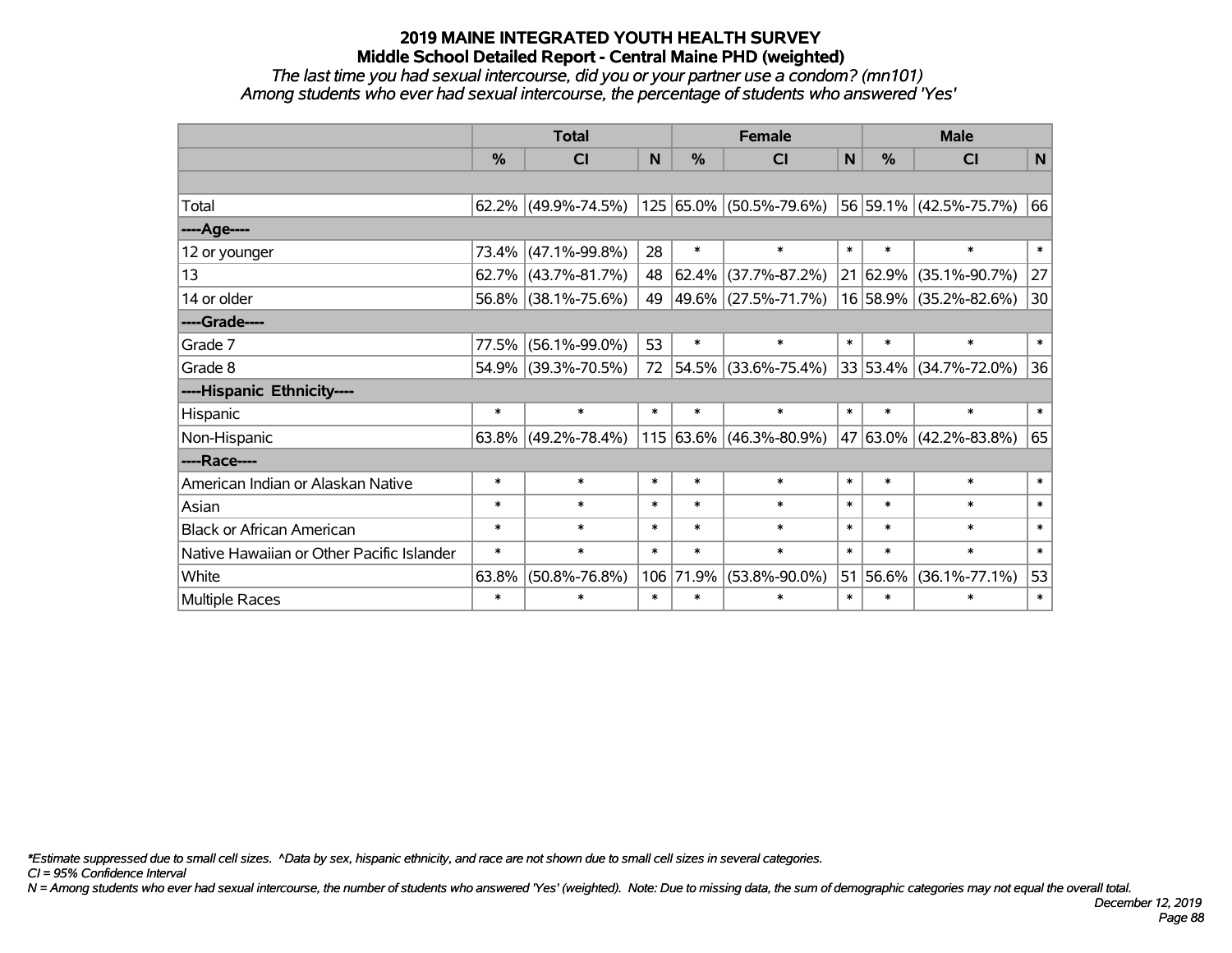*Percentage of students who drank 100% fruit juice and/or ate fruit two or more times per day during the past seven days (mnfruit)*

|                                           |        | <b>Total</b>        |        | <b>Female</b> |                             | <b>Male</b>     |            |                          |                 |
|-------------------------------------------|--------|---------------------|--------|---------------|-----------------------------|-----------------|------------|--------------------------|-----------------|
|                                           | %      | CI                  | N      | %             | <b>CI</b>                   | N               | %          | <b>CI</b>                | N               |
|                                           |        |                     |        |               |                             |                 |            |                          |                 |
| Total                                     |        | 34.6% (30.9%-38.3%) |        |               | $1,195$ 34.6% (31.2%-37.9%) |                 | 591 34.8%  | $(29.4\% - 40.3\%)$      | 597             |
| ----Age----                               |        |                     |        |               |                             |                 |            |                          |                 |
| 12 or younger                             | 37.3%  | $(32.5\% - 42.1\%)$ | 331    | 37.6%         | $(32.6\% - 42.6\%)$         |                 | 182 37.2%  | $(30.3\% - 44.0\%)$      | 149             |
| 13                                        | 34.4%  | $(29.5\% - 39.2\%)$ | 569    | 33.9%         | $(29.5\% - 38.2\%)$         |                 |            | 282 35.2% (28.6%-41.8%)  | 282             |
| 14 or older                               |        | 32.5% (27.6%-37.4%) | 292    |               | $32.6\%$ (26.2%-38.9%)      |                 |            | 126 32.2% (24.3%-40.2%)  | 164             |
| ----Grade----                             |        |                     |        |               |                             |                 |            |                          |                 |
| Grade 7                                   | 36.0%  | $(32.3\% - 39.8\%)$ | 593    | 35.7%         | $(31.9\% - 39.5\%)$         |                 | 298 36.4%  | $(31.1\% - 41.6\%)$      | 293             |
| Grade 8                                   |        | 33.1% (28.9%-37.3%) | 584    |               | $ 33.5\% $ (29.6%-37.3%)    |                 |            | 288 33.1% (27.1%-39.1%)  | 294             |
| ----Hispanic Ethnicity----                |        |                     |        |               |                             |                 |            |                          |                 |
| Hispanic                                  | 33.4%  | $(25.4\% - 41.5\%)$ | 22     | 35.4%         | $(26.7\% - 44.0\%)$         | 15              | $ 30.2\% $ | $(16.5\% - 43.9\%)$      | $\overline{7}$  |
| Non-Hispanic                              |        | 34.8% (30.9%-38.7%) |        |               | 1,084 34.4% (30.8%-38.1%)   |                 |            | 531 35.3% (29.7%-40.8%)  | 548             |
| ----Race----                              |        |                     |        |               |                             |                 |            |                          |                 |
| American Indian or Alaskan Native         | 33.9%  | $(25.6\% - 42.2\%)$ | 25     | 36.9%         | $(23.9\% - 49.9\%)$         | 12 <sub>2</sub> | 32.0%      | $(20.6\% - 43.3\%)$      | 13              |
| Asian                                     | 56.9%  | $(36.8\% - 77.0\%)$ | 11     | $\ast$        | $\ast$                      | $\ast$          | $\ast$     | $\ast$                   | $\ast$          |
| <b>Black or African American</b>          | 30.0%  | $(17.4\% - 42.6\%)$ | 10     | $\ast$        | $\ast$                      | $\ast$          | $\ast$     | $\ast$                   | $\ast$          |
| Native Hawaiian or Other Pacific Islander | $\ast$ | $\ast$              | $\ast$ | $\ast$        | $\ast$                      | $\ast$          | $\ast$     | $\ast$                   | $\ast$          |
| White                                     | 34.8%  | $(30.9\% - 38.6\%)$ | 1,088  | 34.5%         | $(30.9\% - 38.1\%)$         |                 | 532 35.3%  | $(29.6\% - 41.0\%)$      | 552             |
| <b>Multiple Races</b>                     |        | 32.9% (28.2%-37.6%) | 29     |               | $34.8\%$ (28.1%-41.5%)      | 19              |            | $ 30.4\% $ (21.8%-39.0%) | 10 <sup>1</sup> |

*\*Estimate suppressed due to small cell sizes. ^Data by sex, hispanic ethnicity, and race are not shown due to small cell sizes in several categories.*

*CI = 95% Confidence Interval*

*N = Number of students who drank 100% fruit juice and/or ate fruit two or more times per day during the past seven days (weighted). Note: Due to missing data, the sum of demographic categories may not equal the overall total.*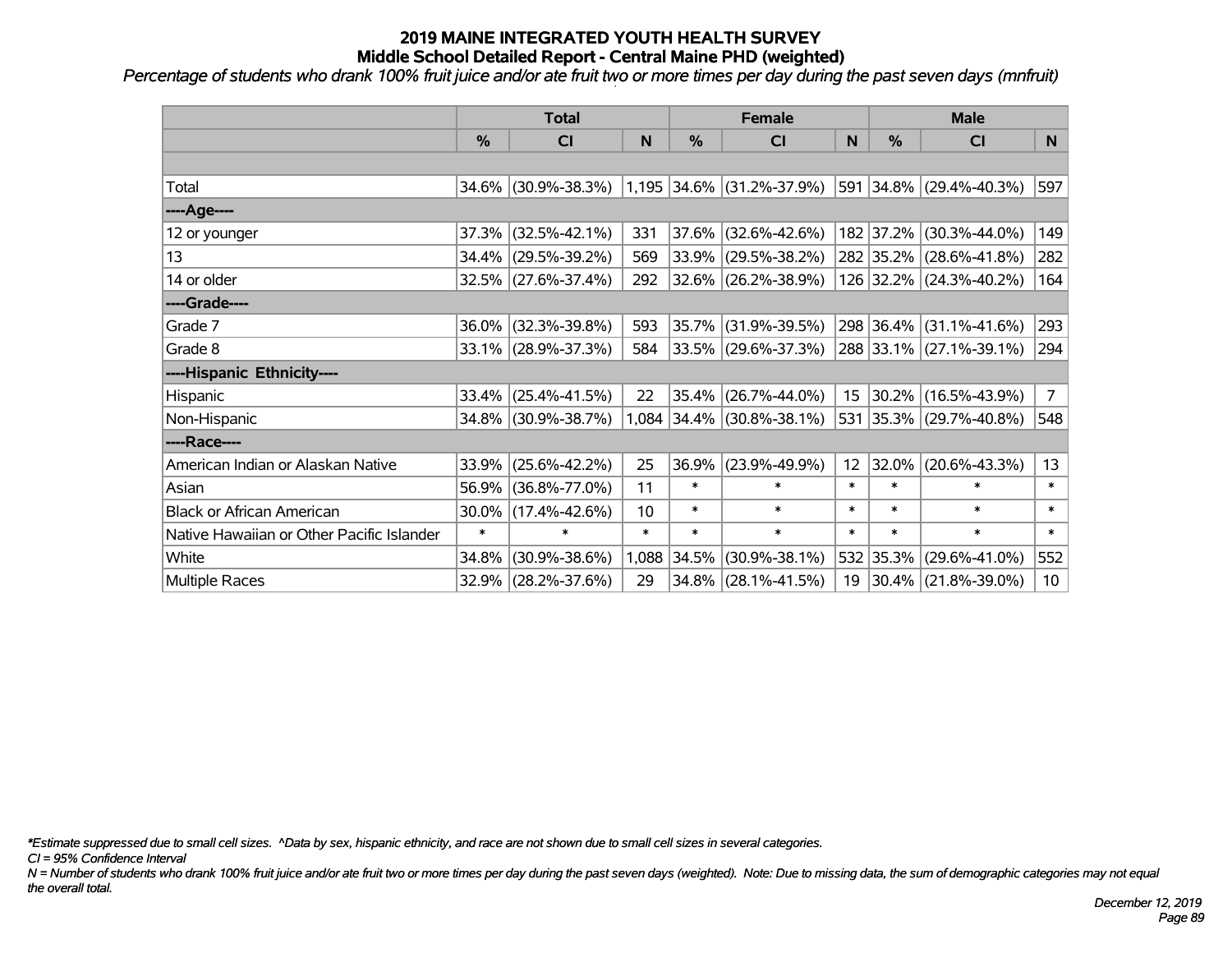*Percentage of students who drank 100% fruit juice and/or ate fruit less then 1 time per day during the past seven days (mnonefrt)*

|                                           | <b>Total</b>  |                     |        |        | <b>Female</b>             |                  | <b>Male</b>   |                          |        |  |
|-------------------------------------------|---------------|---------------------|--------|--------|---------------------------|------------------|---------------|--------------------------|--------|--|
|                                           | $\frac{0}{0}$ | <b>CI</b>           | N      | %      | <b>CI</b>                 | N                | $\frac{0}{0}$ | <b>CI</b>                | N      |  |
|                                           |               |                     |        |        |                           |                  |               |                          |        |  |
| Total                                     |               | 37.6% (34.4%-40.8%) |        |        | 1,298 37.5% (34.0%-41.0%) |                  |               | 640 37.6% (32.5%-42.7%)  | 645    |  |
| ----Age----                               |               |                     |        |        |                           |                  |               |                          |        |  |
| 12 or younger                             | 37.6%         | $(33.5\% - 41.6\%)$ | 333    | 37.0%  | $(31.5\% - 42.4\%)$       |                  | 179 38.1%     | $(31.5\% - 44.7\%)$      | 152    |  |
| 13                                        |               | 37.6% (33.8%-41.5%) | 622    | 37.9%  | $(34.1\% - 41.8\%)$       |                  |               | 317 37.0% (30.5%-43.4%)  | 297    |  |
| 14 or older                               |               | 37.8% (32.6%-43.1%) | 340    |        | $ 37.3\% $ (30.5%-44.1%)  |                  |               | 144 38.3% (32.0%-44.7%)  | 195    |  |
| ----Grade----                             |               |                     |        |        |                           |                  |               |                          |        |  |
| Grade 7                                   | 38.1%         | $(34.9\% - 41.3\%)$ | 627    | 38.2%  | $(34.1\% - 42.2\%)$       |                  | 319 38.1%     | $(32.3\% - 43.9\%)$      | 307    |  |
| Grade 8                                   |               | 37.3% (33.7%-40.9%) | 656    |        | $ 37.0\% $ (32.9%-41.0%)  |                  |               | 319 37.0% (31.7%-42.3%)  | 328    |  |
| ----Hispanic Ethnicity----                |               |                     |        |        |                           |                  |               |                          |        |  |
| Hispanic                                  | 36.3%         | $(26.9\% - 45.8\%)$ | 24     | 37.1%  | $(24.5\% - 49.7\%)$       | 15 <sub>15</sub> | $ 35.0\% $    | $(24.5\% - 45.5\%)$      | 9      |  |
| Non-Hispanic                              |               | 37.4% (34.4%-40.5%) |        |        | 1,166 37.5% (34.3%-40.7%) |                  |               | 578 37.1% (32.1%-42.0%)  | 576    |  |
| ----Race----                              |               |                     |        |        |                           |                  |               |                          |        |  |
| American Indian or Alaskan Native         | 47.7%         | $(42.2\% - 53.2\%)$ | 35     | 49.4%  | $(38.0\% - 60.9\%)$       | 16               | $ 45.4\% $    | $(32.8\% - 58.0\%)$      | 18     |  |
| Asian                                     | $\ast$        | $\ast$              | $\ast$ | $\ast$ | $\ast$                    | $\ast$           | $\ast$        | $\ast$                   | $\ast$ |  |
| <b>Black or African American</b>          | 46.0%         | $(35.0\% - 57.0\%)$ | 15     | 43.1%  | $(25.7\% - 60.4\%)$       | $\overline{7}$   | 49.0%         | $(30.7\% - 67.4\%)$      | 8      |  |
| Native Hawaiian or Other Pacific Islander | $\ast$        | $\ast$              | $\ast$ | $\ast$ | $\ast$                    | $\ast$           | $\ast$        | $\ast$                   | $\ast$ |  |
| White                                     | 37.1%         | $(33.8\% - 40.4\%)$ | 1,161  | 37.1%  | $(33.2\% - 41.1\%)$       |                  | 573 36.8%     | $(31.8\% - 41.8\%)$      | 576    |  |
| Multiple Races                            |               | 40.4% (31.3%-49.5%) | 36     |        | 42.5% (30.7%-54.3%)       | 23               |               | $ 37.7\% $ (29.1%-46.4%) | 13     |  |

*\*Estimate suppressed due to small cell sizes. ^Data by sex, hispanic ethnicity, and race are not shown due to small cell sizes in several categories.*

*CI = 95% Confidence Interval*

*N = Number of students who drank 100% fruit juice and/or ate fruit less then 1 time per day during the past seven days (weighted). Note: Due to missing data, the sum of demographic categories may not equal the overall total.*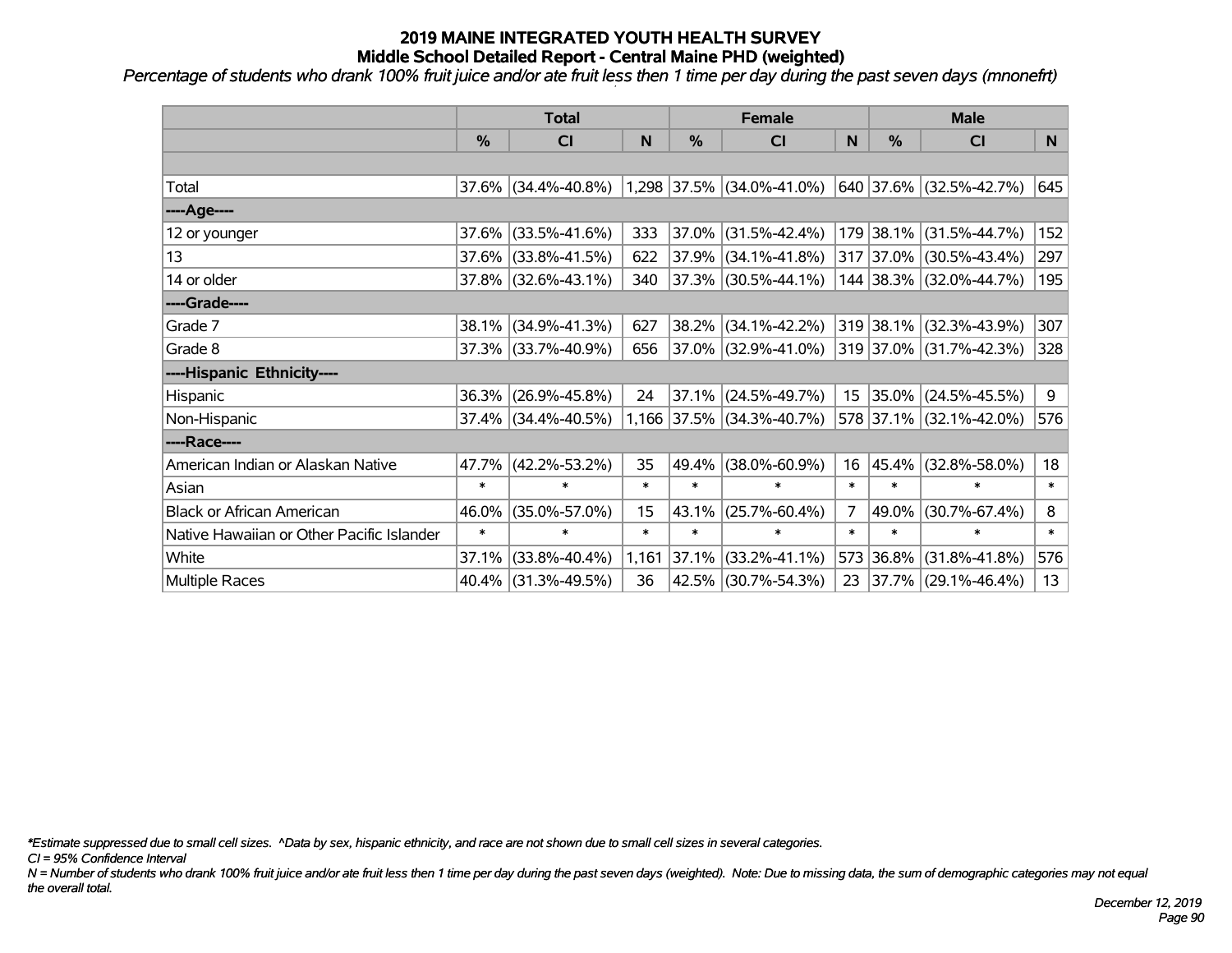*Percentage of students who ate vegetables three or more times per day during the past seven days (mnveg)*

|                                           | <b>Total</b>  |                        |        |               | <b>Female</b>               |        | <b>Male</b> |                         |          |  |
|-------------------------------------------|---------------|------------------------|--------|---------------|-----------------------------|--------|-------------|-------------------------|----------|--|
|                                           | $\frac{0}{0}$ | CI                     | N      | $\frac{9}{6}$ | CI                          | N      | %           | <b>CI</b>               | <b>N</b> |  |
|                                           |               |                        |        |               |                             |        |             |                         |          |  |
| Total                                     |               | $13.6\%$ (11.3%-15.9%) |        |               | 473 13.5% (10.6%-16.4%)     |        |             | 234 13.6% (11.0%-16.2%) | 236      |  |
| ----Age----                               |               |                        |        |               |                             |        |             |                         |          |  |
| 12 or younger                             | 13.2%         | $(9.6\% - 16.7\%)$     |        | 118 12.7%     | $(8.4\% - 17.0\%)$          | 62     | 13.8%       | $(9.3\% - 18.4\%)$      | 56       |  |
| 13                                        | 12.9%         | $(10.2\% - 15.5\%)$    |        |               | 215   14.6%   (10.8%-18.4%) | 123    | 10.9%       | $(8.2\% - 13.7\%)$      | 88       |  |
| 14 or older                               |               | 15.4% (13.3%-17.5%)    |        | 140   12.4%   | $(8.2\% - 16.6\%)$          | 48     |             | $17.7\%$ (13.7%-21.8%)  | 91       |  |
| ----Grade----                             |               |                        |        |               |                             |        |             |                         |          |  |
| Grade 7                                   | 14.3%         | $(11.2\% - 17.3\%)$    |        |               | 236 14.6% (11.1%-18.1%)     | 123    | 13.8%       | $(10.3\% - 17.4\%)$     | 111      |  |
| Grade 8                                   |               | 12.9% (10.8%-15.0%)    |        | 231 12.5%     | $(9.5\% - 15.5\%)$          | 109    |             | $13.5\%$ (10.8%-16.1%)  | 122      |  |
| ----Hispanic Ethnicity----                |               |                        |        |               |                             |        |             |                         |          |  |
| Hispanic                                  | 13.4%         | $(8.2\% - 18.6\%)$     | 9      | $\ast$        | $\ast$                      | $\ast$ | $\ast$      | $\ast$                  | $\ast$   |  |
| Non-Hispanic                              | $14.0\%$      | $(11.5\% - 16.4\%)$    |        |               | 439 13.9% (10.8%-17.0%)     | 216    | 14.0%       | $(11.2\% - 16.8\%)$     | 219      |  |
| ----Race----                              |               |                        |        |               |                             |        |             |                         |          |  |
| American Indian or Alaskan Native         | 11.8%         | $(6.7\% - 16.9\%)$     | 9      | $\ast$        | $\ast$                      | $\ast$ | $\ast$      | $\ast$                  | $\ast$   |  |
| Asian                                     | $\ast$        | $\ast$                 | $\ast$ | $\ast$        | $\ast$                      | $\ast$ | $\ast$      | $\ast$                  | $\ast$   |  |
| <b>Black or African American</b>          | 25.3%         | $(14.4\% - 36.2\%)$    | 8      | $\ast$        | $\ast$                      | $\ast$ | $\ast$      | $\ast$                  | $\ast$   |  |
| Native Hawaiian or Other Pacific Islander | $\ast$        | $\ast$                 | $\ast$ | $\ast$        | $\ast$                      | $\ast$ | $\ast$      | $\ast$                  | $\ast$   |  |
| White                                     | 13.4%         | $(10.9\% - 15.9\%)$    | 424    | 13.3%         | $(10.1\% - 16.5\%)$         | 207    | 13.6%       | $(11.0\% - 16.2\%)$     | 215      |  |
| Multiple Races                            |               | 15.0% (11.1%-19.0%)    | 13     | $\ast$        | $\ast$                      | $\ast$ | $\ast$      | $\ast$                  | $\ast$   |  |

*\*Estimate suppressed due to small cell sizes. ^Data by sex, hispanic ethnicity, and race are not shown due to small cell sizes in several categories.*

*CI = 95% Confidence Interval*

*N = Number of students who ate vegetables three or more times per day during the past seven days (weighted). Note: Due to missing data, the sum of demographic categories may not equal the overall total.*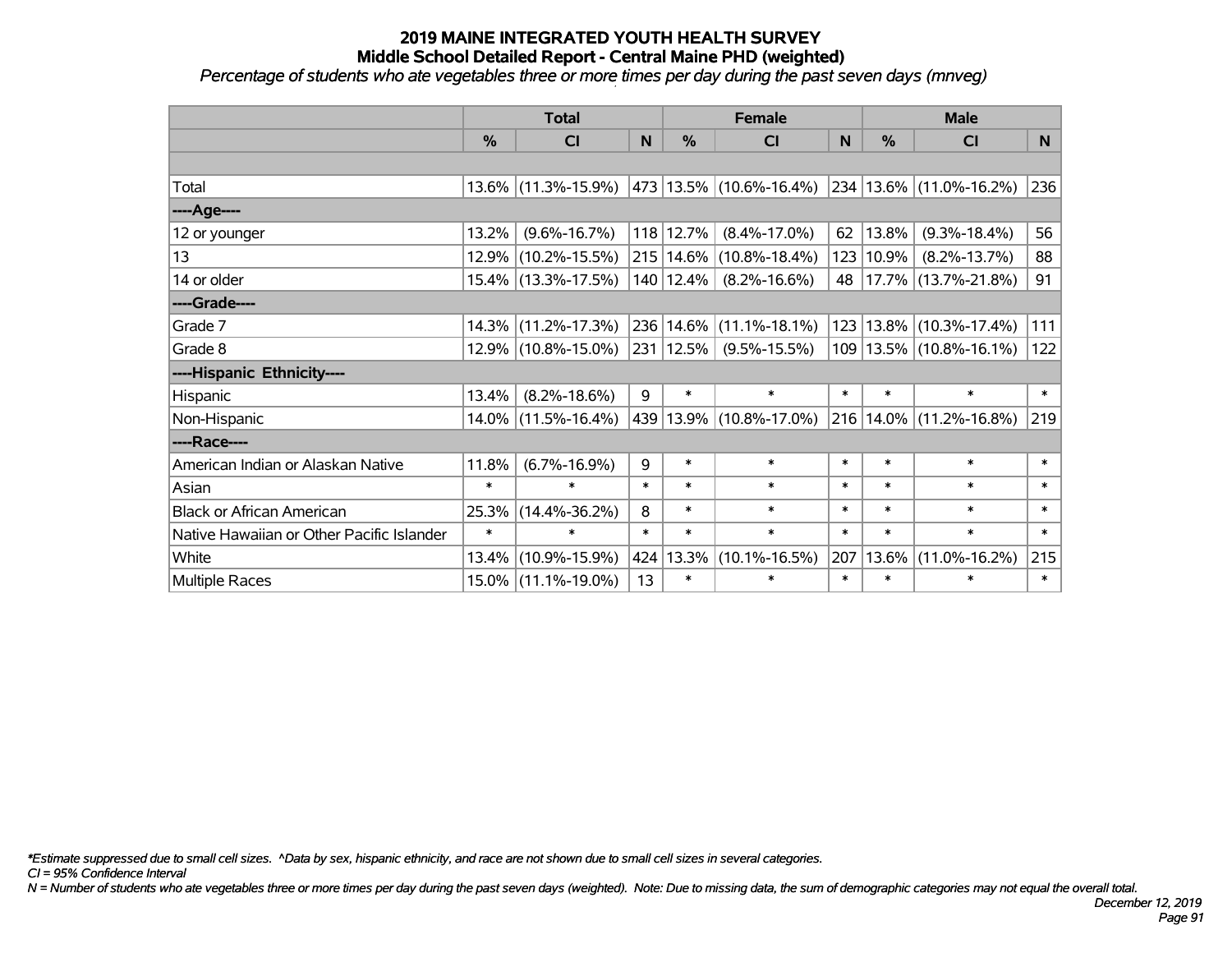*Percentage of students who ate vegetables less than 1 time per day during the past seven days (mnoneveg)*

|                                           | <b>Total</b>  |                     |        |               | <b>Female</b>               |        | <b>Male</b>   |                                  |        |  |
|-------------------------------------------|---------------|---------------------|--------|---------------|-----------------------------|--------|---------------|----------------------------------|--------|--|
|                                           | $\frac{0}{0}$ | <b>CI</b>           | N      | $\frac{0}{0}$ | <b>CI</b>                   | N      | $\frac{0}{0}$ | <b>CI</b>                        | N.     |  |
|                                           |               |                     |        |               |                             |        |               |                                  |        |  |
| Total                                     |               | 55.4% (51.5%-59.3%) |        |               | $1,931$ 53.4% (49.1%-57.7%) |        |               | $ 921 57.4\%  (52.7\% - 62.0\%)$ | 993    |  |
| ----Age----                               |               |                     |        |               |                             |        |               |                                  |        |  |
| 12 or younger                             | 56.0%         | $(50.8\% - 61.3\%)$ | 502    | 56.3%         | $(49.9\% - 62.6\%)$         |        |               | 275 55.5% (48.7%-62.2%)          | 225    |  |
| 13                                        | 54.8%         | $(50.7\% - 59.0\%)$ | 917    |               | 52.3% (47.1%-57.6%)         |        |               | 442 57.5% (52.9%-62.1%)          | 465    |  |
| 14 or older                               |               | 55.7% (51.0%-60.4%) | 505    |               | $51.9\%$ (45.3%-58.4%)      |        |               | 202 58.5% (51.0%-66.1%)          | 302    |  |
| ----Grade----                             |               |                     |        |               |                             |        |               |                                  |        |  |
| Grade 7                                   | 55.7%         | $(51.0\% - 60.4\%)$ | 920    | 53.8%         | $(48.6\% - 59.0\%)$         |        |               | 453 57.7% (51.6%-63.8%)          | 464    |  |
| Grade 8                                   |               | 55.3% (51.0%-59.6%) | 990    |               | 52.8% (47.7%-57.9%)         |        |               | 461   57.6%   (52.6%-62.6%)      | 521    |  |
| ----Hispanic Ethnicity----                |               |                     |        |               |                             |        |               |                                  |        |  |
| Hispanic                                  | 59.8%         | $(52.1\% - 67.6\%)$ | 40     | 62.7%         | $(51.6\% - 73.8\%)$         | 26     |               | $ 55.3\% $ (42.2%-68.5%)         | 14     |  |
| Non-Hispanic                              |               | 55.0% (51.2%-58.8%) |        |               | 1,730 52.6% (48.2%-57.0%)   |        |               | 819 57.2% (52.8%-61.7%)          | 898    |  |
| ----Race----                              |               |                     |        |               |                             |        |               |                                  |        |  |
| American Indian or Alaskan Native         |               | 58.8% (49.0%-68.6%) | 44     | 56.9%         | $(41.7\% - 72.1\%)$         | 19     |               | $ 59.8\% $ (49.9%-69.7%)         | 25     |  |
| Asian                                     | $63.0\%$      | $(38.8\% - 87.1\%)$ | 12     | $\ast$        | $\ast$                      | $\ast$ | $\ast$        | $\ast$                           | $\ast$ |  |
| <b>Black or African American</b>          | 52.7%         | $(42.0\% - 63.4\%)$ | 18     | 55.0%         | $(34.6\% - 75.5\%)$         | 10     | 50.2%         | $(34.9\% - 65.5\%)$              | 8      |  |
| Native Hawaiian or Other Pacific Islander | $\ast$        | $\ast$              | $\ast$ | $\ast$        | $\ast$                      | $\ast$ | $\ast$        | $\ast$                           | $\ast$ |  |
| White                                     | 55.0%         | $(51.1\% - 58.9\%)$ | 1,739  | 53.3%         | $(49.1\% - 57.5\%)$         |        | 831 56.6%     | $(51.7\% - 61.4\%)$              | 895    |  |
| Multiple Races                            |               | 56.7% (49.1%-64.4%) | 50     |               | $53.2\%$ (41.3%-65.1%)      | 29     |               | $ 61.6\% $ (48.7%-74.4%)         | 21     |  |

*\*Estimate suppressed due to small cell sizes. ^Data by sex, hispanic ethnicity, and race are not shown due to small cell sizes in several categories.*

*CI = 95% Confidence Interval*

*N = Number of students who ate vegetables less than 1 time per day during the past seven days (weighted). Note: Due to missing data, the sum of demographic categories may not equal the overall total.*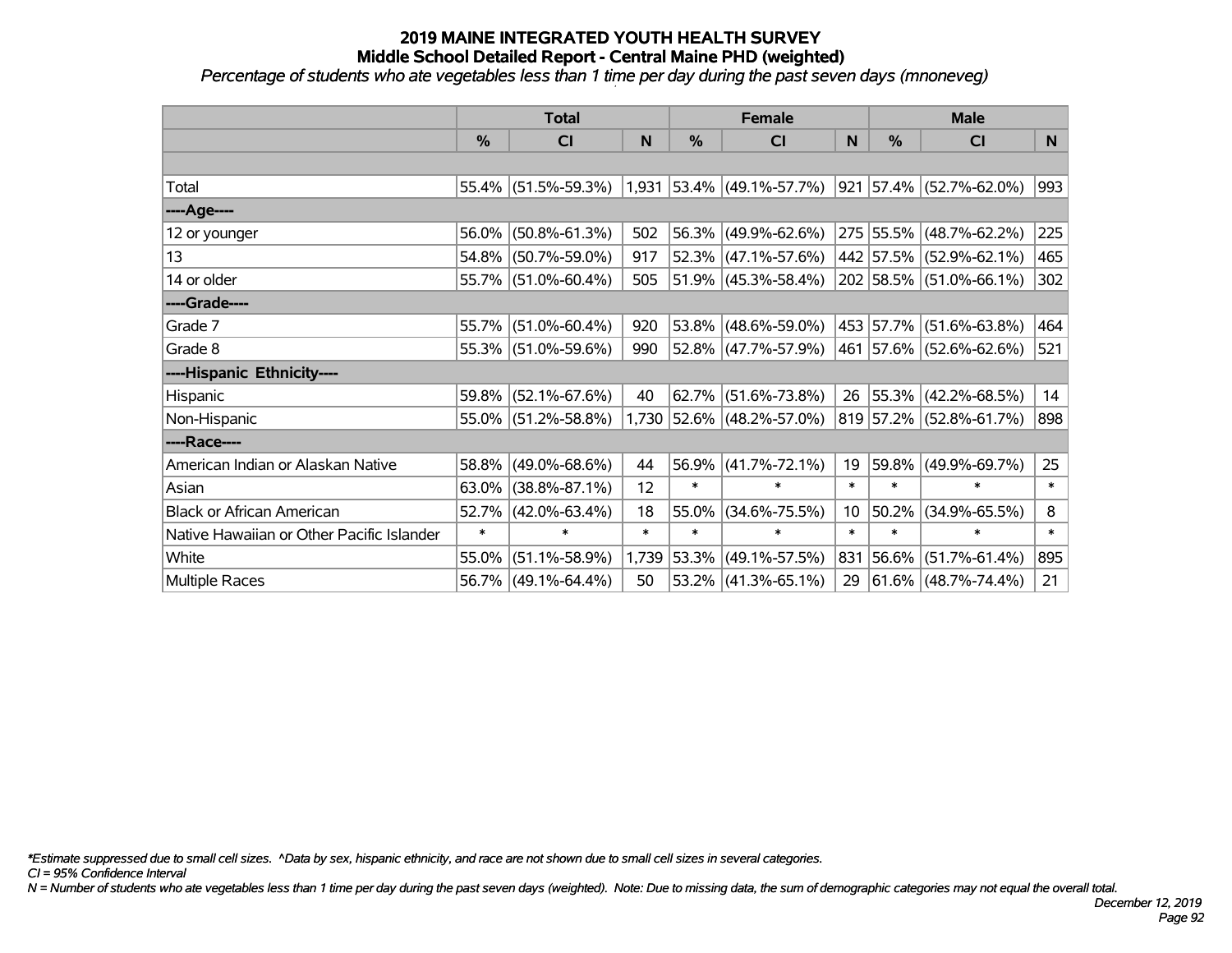*Percentage of students who drank 100% fruit juice, ate fruit and/or ate vegetables five or more times per day during the past seven days (mnfrvg)*

|                                           | <b>Total</b>  |                     |        |            | <b>Female</b>                   |        | <b>Male</b> |                                  |                 |  |
|-------------------------------------------|---------------|---------------------|--------|------------|---------------------------------|--------|-------------|----------------------------------|-----------------|--|
|                                           | $\frac{0}{0}$ | <b>CI</b>           | N      | %          | <b>CI</b>                       | N      | %           | <b>CI</b>                        | N               |  |
|                                           |               |                     |        |            |                                 |        |             |                                  |                 |  |
| Total                                     |               | 19.4% (17.1%-21.7%) |        |            | 665 19.2% (16.7%-21.8%)         |        |             | 328 19.5% (16.0%-23.0%)          | 331             |  |
| ----Age----                               |               |                     |        |            |                                 |        |             |                                  |                 |  |
| 12 or younger                             |               | 20.5% (17.1%-24.0%) |        |            | 181 20.2% (15.4%-25.0%)         | 97     |             | $ 21.1\% $ (15.6%-26.6%)         | 84              |  |
| 13                                        |               | 18.8% (16.6%-21.1%) |        |            | 309 20.3% (16.8%-23.9%)         |        |             | 169 17.2% (13.9%-20.5%)          | 136             |  |
| 14 or older                               |               | 19.4% (16.0%-22.8%) |        |            | 174   15.7%   (12.2%-19.2%)     |        |             | 61   21.9%   $(16.4\% - 27.4\%)$ | 111             |  |
| ----Grade----                             |               |                     |        |            |                                 |        |             |                                  |                 |  |
| Grade 7                                   |               | 20.9% (18.2%-23.7%) |        |            | 342 20.9% (17.6%-24.2%)         |        |             | 174 20.9% (16.6%-25.2%)          | 166             |  |
| Grade 8                                   |               | 17.9% (15.1%-20.7%) |        |            | $314 17.7\%  (14.4\% - 20.9\%)$ |        |             | 152   18.2%   (14.3%-22.0%)      | 160             |  |
| ----Hispanic Ethnicity----                |               |                     |        |            |                                 |        |             |                                  |                 |  |
| Hispanic                                  |               | 21.2% (15.5%-26.8%) | 14     | $\ast$     | $\ast$                          | $\ast$ | $\ast$      | $\ast$                           | $\ast$          |  |
| Non-Hispanic                              |               | 19.4% (16.8%-21.9%) |        |            | $600 18.8\%  (16.2\% - 21.5\%)$ |        |             | 290   19.8%   (16.1%-23.6%)      | 305             |  |
| ----Race----                              |               |                     |        |            |                                 |        |             |                                  |                 |  |
| American Indian or Alaskan Native         |               | 26.2% (17.6%-34.8%) | 19     |            | $ 27.4\% $ (15.5%-39.2%)        | 9      | $25.6\%$    | $(14.7\% - 36.5\%)$              | 10 <sup>°</sup> |  |
| Asian                                     |               | 29.5% (10.3%-48.6%) | 6      | $\ast$     | $\ast$                          | $\ast$ | $\ast$      | $\ast$                           | $\ast$          |  |
| <b>Black or African American</b>          | $\ast$        | $\ast$              | $\ast$ | $\ast$     | $\ast$                          | $\ast$ | $\ast$      | $\ast$                           | $\ast$          |  |
| Native Hawaiian or Other Pacific Islander | $\ast$        | $\ast$              | $\ast$ | $\ast$     | $\ast$                          | $\ast$ | $\ast$      | $\ast$                           | $\ast$          |  |
| White                                     | 19.3%         | $(16.9\% - 21.7\%)$ | 600    | 19.1%      | $(16.5\% - 21.7\%)$             | 294    | 19.5%       | $(15.8\% - 23.2\%)$              | 303             |  |
| <b>Multiple Races</b>                     |               | 17.8% (14.4%-21.2%) |        | 16   15.6% | $(8.3\% - 22.8\%)$              | 8      |             | 21.9% (16.0%-27.7%)              | 7 <sup>1</sup>  |  |

*\*Estimate suppressed due to small cell sizes. ^Data by sex, hispanic ethnicity, and race are not shown due to small cell sizes in several categories.*

*CI = 95% Confidence Interval*

*N = Number of students who drank 100% fruit juice, ate fruit and/or ate vegetables five or more times per day during the past seven days (weighted). Note: Due to missing data, the sum of demographic categories may not equal the overall total.*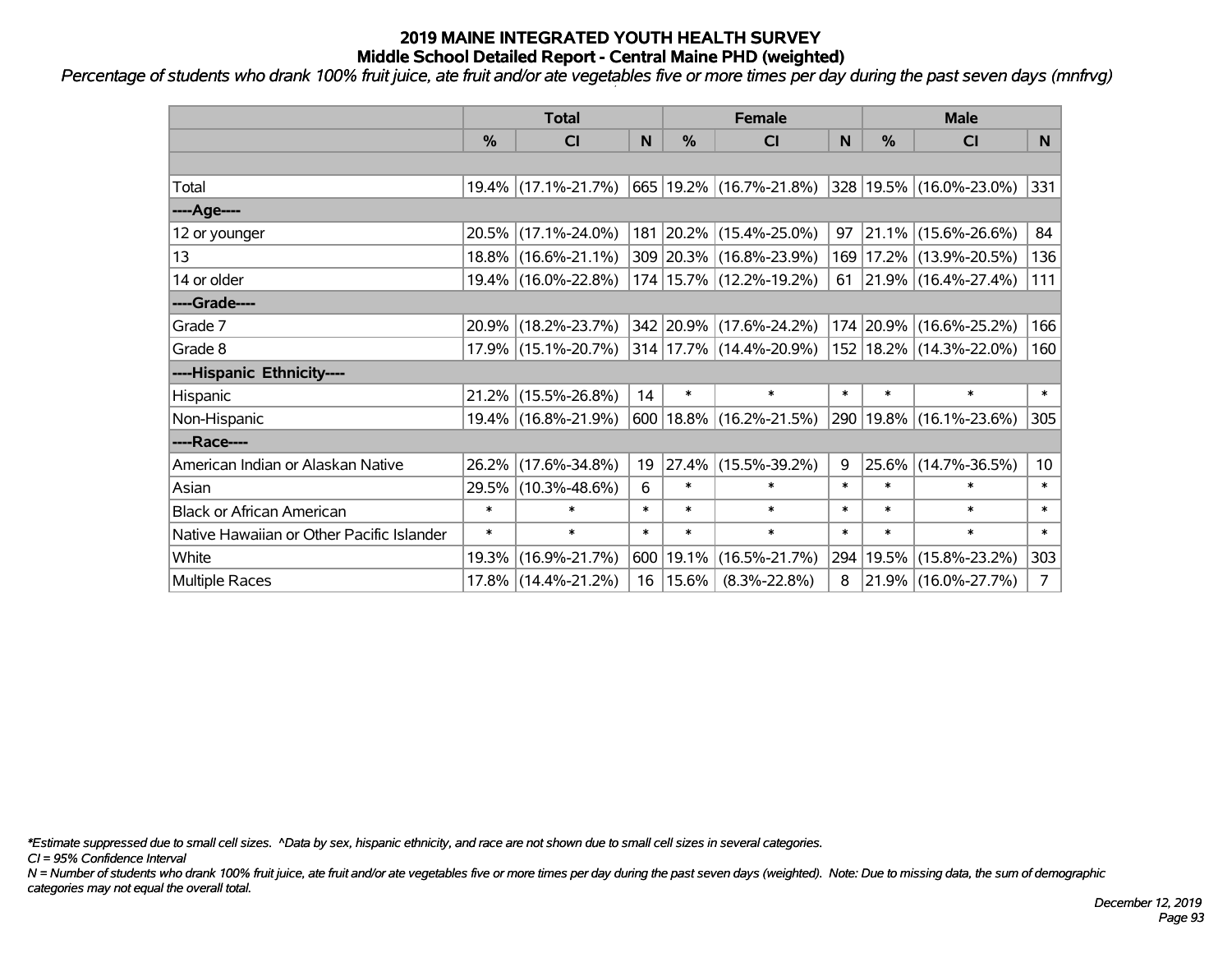*During the past 7 days, how many times did you drink a can, bottle, or glass of soda, sports drink, energy drink, or other sugar-sweetened beverage such as Gatorade, Red Bull, lemonade, sweetened tea or coffee drinks, flavored milk, Snapple, or Sunny D? (Do not count diet soda, other diet drinks, or 100% fruit juice.) (mn159a)*

*Percentage of students who answered at least one time per day in the past week*

|                                           | <b>Total</b>  |                     |                |        | <b>Female</b>                                             |        | <b>Male</b> |                         |        |  |
|-------------------------------------------|---------------|---------------------|----------------|--------|-----------------------------------------------------------|--------|-------------|-------------------------|--------|--|
|                                           | $\frac{0}{0}$ | <b>CI</b>           | N              | $\%$   | <b>CI</b>                                                 | N      | %           | <b>CI</b>               | N.     |  |
|                                           |               |                     |                |        |                                                           |        |             |                         |        |  |
| Total                                     |               | 20.2% (18.1%-22.4%) |                |        | 697   18.4%   (15.7%-21.1%)   313   21.9%   (18.5%-25.2%) |        |             |                         | 376    |  |
| ----Age----                               |               |                     |                |        |                                                           |        |             |                         |        |  |
| 12 or younger                             | 17.8%         | $(13.5\% - 22.0\%)$ |                |        | 156   16.4%   (11.4%-21.5%)                               | 79     | $19.4\%$    | $(14.2\% - 24.7\%)$     | 77     |  |
| 13                                        |               | 20.7% (16.8%-24.7%) |                |        | 345 18.3% (14.6%-22.0%)                                   |        |             | 153 23.3% (17.9%-28.7%) | 188    |  |
| 14 or older                               |               | 21.5% (18.8%-24.3%) |                |        | 193 21.1% (14.9%-27.3%)                                   |        |             | 81 21.6% (17.8%-25.5%)  | 110    |  |
| ----Grade----                             |               |                     |                |        |                                                           |        |             |                         |        |  |
| Grade 7                                   |               | 19.8% (16.5%-23.1%) |                |        | 322 17.4% (13.3%-21.4%)                                   |        |             | 144 22.2% (18.4%-26.0%) | 177    |  |
| Grade 8                                   |               | 20.7% (18.7%-22.7%) |                |        | 367   19.5%   (16.3%-22.8%)                               |        |             | 168 21.8% (17.8%-25.7%) | 195    |  |
| ----Hispanic Ethnicity----                |               |                     |                |        |                                                           |        |             |                         |        |  |
| Hispanic                                  | 26.8%         | $(20.7\% - 32.9\%)$ | 18             |        | $ 29.8\% $ (19.6%-39.9%)                                  |        | 12 21.9%    | $(10.0\% - 33.9\%)$     | 6      |  |
| Non-Hispanic                              |               | 20.4% (17.9%-22.8%) |                |        | 634 18.7% (16.2%-21.3%)                                   |        |             | 288 21.9% (18.3%-25.6%) | 341    |  |
| ----Race----                              |               |                     |                |        |                                                           |        |             |                         |        |  |
| American Indian or Alaskan Native         |               | 23.1% (15.4%-30.9%) | 17             | 18.8%  | $(8.5\% - 29.1\%)$                                        | 6      | 27.2%       | $(14.5\% - 39.8\%)$     | 10     |  |
| Asian                                     |               | 36.2% (16.4%-56.0%) | $\overline{7}$ | $\ast$ | $\ast$                                                    | $\ast$ | $\ast$      | $\ast$                  | $\ast$ |  |
| <b>Black or African American</b>          | 17.4%         | $(10.7\% - 24.2\%)$ | 6              | $\ast$ | $\ast$                                                    | $\ast$ | $\ast$      | $\ast$                  | $\ast$ |  |
| Native Hawaiian or Other Pacific Islander | $\ast$        | $\ast$              | $\ast$         | $\ast$ | $\ast$                                                    | $\ast$ | $\ast$      | $\ast$                  | $\ast$ |  |
| White                                     | 20.2%         | $(17.7\% - 22.7\%)$ | 633            | 18.0%  | $(15.2\% - 20.7\%)$                                       | 276    | 22.2%       | $(18.6\% - 25.8\%)$     | 350    |  |
| <b>Multiple Races</b>                     |               | 18.7% (11.9%-25.4%) | 16             | $\ast$ | $\ast$                                                    | $\ast$ | $\ast$      | $\ast$                  | $\ast$ |  |

*\*Estimate suppressed due to small cell sizes. ^Data by sex, hispanic ethnicity, and race are not shown due to small cell sizes in several categories.*

*CI = 95% Confidence Interval*

*N = Number of students who answered at least one time per day in the past week (weighted). Note: Due to missing data, the sum of demographic categories may not equal the overall total.*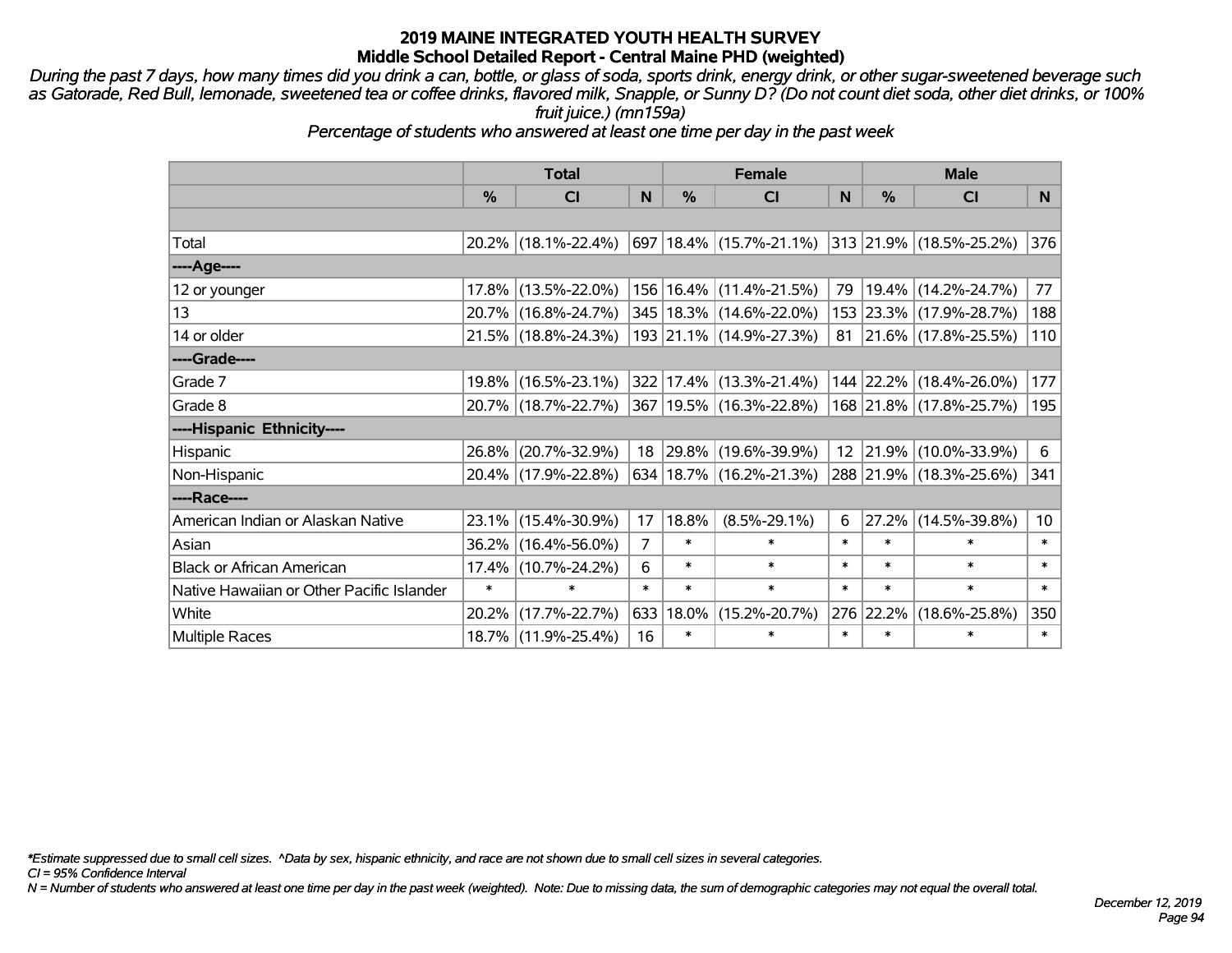*During the past 7 days, on how many days did you eat dinner at home with at least one of your parents or guardians? (mn185b) Percentage of students who answered at least 5 days*

|                                           | <b>Total</b> |                     |        | <b>Female</b> |                                    | <b>Male</b> |                 |                             |        |
|-------------------------------------------|--------------|---------------------|--------|---------------|------------------------------------|-------------|-----------------|-----------------------------|--------|
|                                           | $\%$         | <b>CI</b>           | N      | $\frac{0}{0}$ | <b>CI</b>                          | N           | %               | <b>CI</b>                   | N      |
|                                           |              |                     |        |               |                                    |             |                 |                             |        |
| Total                                     |              | 78.9% (74.9%-82.9%) |        |               | $ 2,775 77.5\%  (72.0\% - 83.1\%)$ |             |                 | $1,336$ 80.8% (76.5%-85.0%) | 1,427  |
| ----Age----                               |              |                     |        |               |                                    |             |                 |                             |        |
| 12 or younger                             | 82.7%        | $(76.4\% - 89.0\%)$ | 775    | $ 81.2\% $    | $(73.3\% - 89.1\%)$                | 408         | 84.3%           | $(76.3\% - 92.3\%)$         | 364    |
| 13                                        |              | 78.8% (75.1%-82.4%) | 1,325  |               | 76.8% (70.2%-83.3%)                | 660         | $ 81.6\% $      | $(77.0\% - 86.3\%)$         | 657    |
| 14 or older                               |              | 75.7% (69.3%-82.1%) | 674    |               | $ 74.3\% $ (66.1%-82.4%)           | 268         |                 | 77.1% (69.9%-84.2%)         | 406    |
| ----Grade----                             |              |                     |        |               |                                    |             |                 |                             |        |
| Grade 7                                   | 81.5%        | $(77.3\% - 85.7\%)$ | 1,371  |               | $ 80.7\% $ (74.5%-86.9%)           | 686         | 82.2%           | $(76.8\% - 87.7\%)$         | 681    |
| Grade 8                                   |              | 76.9% (72.2%-81.6%) |        |               | 1,385 74.6% (68.0%-81.2%)          | 649         |                 | 79.6% (74.4%-84.9%)         | 730    |
| ----Hispanic Ethnicity----                |              |                     |        |               |                                    |             |                 |                             |        |
| Hispanic                                  | 79.9%        | $(67.8\% - 91.9\%)$ | 50     | $\ast$        | $\ast$                             | $\ast$      | $\ast$          | $\ast$                      | $\ast$ |
| Non-Hispanic                              |              | 78.8% (74.9%-82.7%) |        |               | 2,552 76.8% (70.9%-82.7%)          |             | $1,222$   81.1% | $(77.2\% - 84.9\%)$         | 1,317  |
| ----Race----                              |              |                     |        |               |                                    |             |                 |                             |        |
| American Indian or Alaskan Native         | 86.3%        | $(78.3\% - 94.4\%)$ | 68     | $\ast$        | $\ast$                             | $\ast$      | $\ast$          | $\ast$                      | $\ast$ |
| Asian                                     | 69.1%        | $(44.9\% - 93.4\%)$ | 13     | $\ast$        | $\ast$                             | $\ast$      | $\ast$          | $\ast$                      | $\ast$ |
| <b>Black or African American</b>          | 68.2%        | $(53.9\% - 82.5\%)$ | 22     | $\ast$        | $\ast$                             | $\ast$      | $\ast$          | $\ast$                      | $\ast$ |
| Native Hawaiian or Other Pacific Islander | $\ast$       | $\ast$              | $\ast$ | $\ast$        | $\ast$                             | $\ast$      | $\ast$          | $\ast$                      | $\ast$ |
| White                                     | 78.9%        | $(75.0\% - 82.9\%)$ | 2,541  | 77.5%         | $(71.6\% - 83.4\%)$                | 1,208       | $ 80.8\% $      | $(76.2\% - 85.3\%)$         | 1,323  |
| <b>Multiple Races</b>                     |              | 73.8% (64.2%-83.4%) | 60     | $\ast$        | $\ast$                             | $\ast$      | $\ast$          | $\ast$                      | $\ast$ |

*\*Estimate suppressed due to small cell sizes. ^Data by sex, hispanic ethnicity, and race are not shown due to small cell sizes in several categories.*

*CI = 95% Confidence Interval*

*N = Number of students who answered at least 5 days (weighted). Note: Due to missing data, the sum of demographic categories may not equal the overall total.*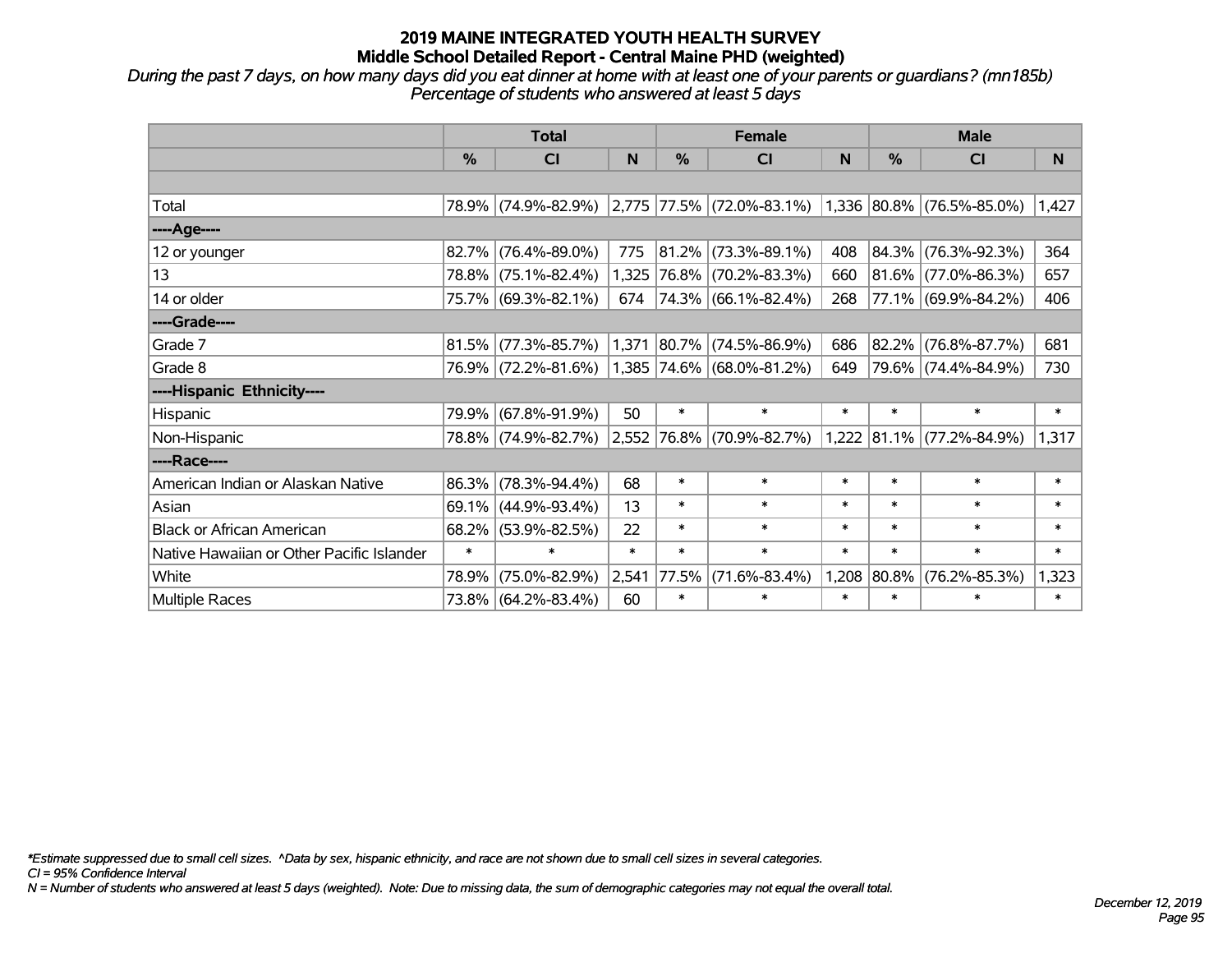*During the past 7 days, on how many days were you physically active for a total of at least 60 minutes per day? (Add up all the time you spent in any kind of physical activity that increased your heart rate and made you breathe hard some of the time.) (mn161) Percentage of students who answered at least 5 days*

|                                           | <b>Total</b> |                     |        |        | <b>Female</b>             |        | <b>Male</b>   |                          |        |  |
|-------------------------------------------|--------------|---------------------|--------|--------|---------------------------|--------|---------------|--------------------------|--------|--|
|                                           | %            | C <sub>l</sub>      | N      | %      | C <sub>l</sub>            | N      | $\frac{0}{0}$ | <b>CI</b>                | N      |  |
|                                           |              |                     |        |        |                           |        |               |                          |        |  |
| Total                                     |              | 47.7% (43.9%-51.5%) |        |        | 1,651 43.0% (39.7%-46.4%) |        |               | 739 52.4% (46.7%-58.1%)  | 900    |  |
| ----Age----                               |              |                     |        |        |                           |        |               |                          |        |  |
| 12 or younger                             | 46.4%        | $(39.3\% - 53.5\%)$ | 414    | 41.2%  | $(33.2\% - 49.2\%)$       | 201    |               | 53.1% (43.3%-62.9%)      | 213    |  |
| 13                                        |              | 48.7% (45.3%-52.1%) | 808    |        | 45.7% (40.8%-50.6%)       |        |               | 384 52.0% (44.4%-59.7%)  | 417    |  |
| 14 or older                               |              | 47.1% (43.3%-50.9%) | 425    |        | 39.6% (34.0%-45.2%)       |        |               | 154 52.5% (48.6%-56.4%)  | 270    |  |
| ----Grade----                             |              |                     |        |        |                           |        |               |                          |        |  |
| Grade 7                                   | 48.0%        | $(42.5\% - 53.5\%)$ | 789    | 42.9%  | $(38.2\% - 47.6\%)$       |        |               | 359 53.4% (45.7%-61.0%)  | 426    |  |
| Grade 8                                   |              | 47.3% (44.0%-50.6%) | 843    |        | 43.2% (38.3%-48.1%)       |        |               | 375 51.5% (47.0%-56.0%)  | 463    |  |
| ----Hispanic Ethnicity----                |              |                     |        |        |                           |        |               |                          |        |  |
| Hispanic                                  | 42.8%        | $(35.7\% - 49.8\%)$ | 29     | 39.8%  | $(30.5\% - 49.1\%)$       | 16     | 47.6%         | $(31.9\% - 63.4\%)$      | 12     |  |
| Non-Hispanic                              |              | 48.2% (44.1%-52.3%) |        |        | 1,508 43.3% (39.7%-47.0%) |        |               | 672 53.1% (47.1%-59.1%)  | 828    |  |
| ----Race----                              |              |                     |        |        |                           |        |               |                          |        |  |
| American Indian or Alaskan Native         | 41.0%        | $(32.6\% - 49.4\%)$ | 31     | 46.0%  | $(32.2\% - 59.7\%)$       | 15     | 37.6%         | $(22.3\% - 52.9\%)$      | 16     |  |
| Asian                                     | 42.6%        | $(24.6\% - 60.7\%)$ | 8      | $\ast$ | $\ast$                    | $\ast$ | $\ast$        | $\ast$                   | $\ast$ |  |
| <b>Black or African American</b>          | 46.4%        | $(34.7\% - 58.2\%)$ | 15     | 42.7%  | $(23.7\% - 61.7\%)$       | 8      | 50.6%         | $(39.3\% - 61.8\%)$      | 8      |  |
| Native Hawaiian or Other Pacific Islander | $\ast$       | $\ast$              | $\ast$ | $\ast$ | $\ast$                    | $\ast$ | $\ast$        | $\ast$                   | $\ast$ |  |
| White                                     | 48.2%        | $(44.4\% - 52.0\%)$ | 1,513  | 42.9%  | $(39.6\% - 46.1\%)$       |        | 666 53.6%     | $(48.0\% - 59.2\%)$      | 841    |  |
| Multiple Races                            |              | 42.8% (35.6%-50.0%) | 38     |        | 44.4% (34.0%-54.7%)       | 24     |               | $ 41.2\% $ (29.7%-52.6%) | 14     |  |

*\*Estimate suppressed due to small cell sizes. ^Data by sex, hispanic ethnicity, and race are not shown due to small cell sizes in several categories.*

*CI = 95% Confidence Interval*

*N = Number of students who answered at least 5 days (weighted). Note: Due to missing data, the sum of demographic categories may not equal the overall total.*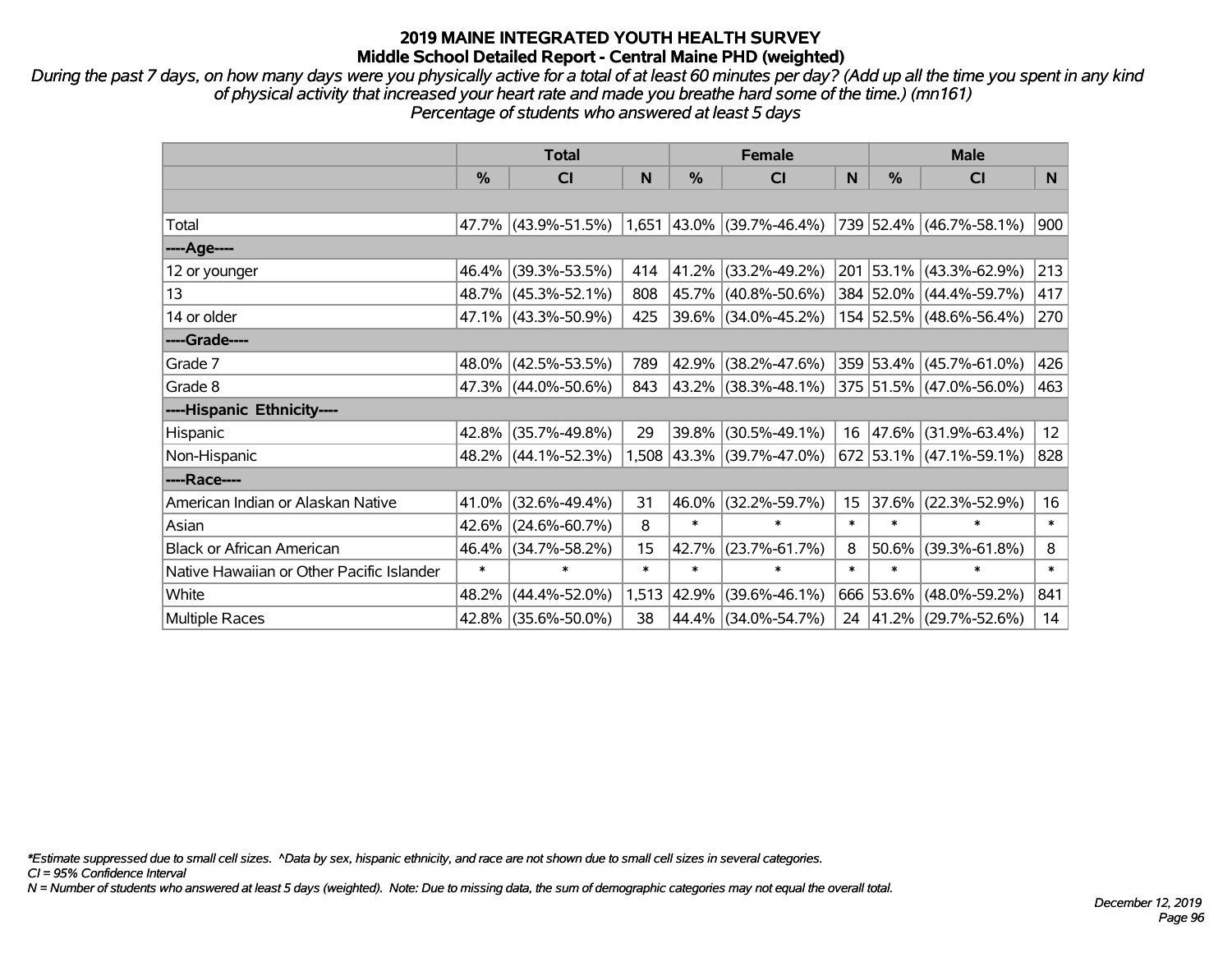*Percentage of students who were physically active for a total of at least 60 minutes per day on all of the past seven days (mnpa7day)*

|                                           | <b>Total</b>  |                     |                | <b>Female</b> |                              |        | <b>Male</b> |                         |                |
|-------------------------------------------|---------------|---------------------|----------------|---------------|------------------------------|--------|-------------|-------------------------|----------------|
|                                           | $\frac{0}{0}$ | <b>CI</b>           | N              | $\frac{9}{6}$ | <b>CI</b>                    | N      | %           | <b>CI</b>               | N.             |
|                                           |               |                     |                |               |                              |        |             |                         |                |
| Total                                     |               | 26.0% (23.6%-28.3%) |                |               | 899 20.4% (18.1%-22.8%)      |        |             | 351 31.5% (27.8%-35.3%) | 541            |
| ----Age----                               |               |                     |                |               |                              |        |             |                         |                |
| 12 or younger                             | 26.0%         | $(21.2\% - 30.8\%)$ |                |               | 232 22.7% (16.8%-28.7%)      |        | 111 30.1%   | $(22.8\% - 37.4\%)$     | 121            |
| 13                                        |               | 26.3% (24.2%-28.4%) |                |               | 436 20.8% (16.4%-25.2%)      |        |             | 175 31.9% (25.9%-38.0%) | 256            |
| 14 or older                               |               | 25.6% (21.6%-29.5%) |                |               | 231 16.7% (11.8%-21.6%)      |        |             | 65 32.0% (26.1%-37.9%)  | 164            |
| ----Grade----                             |               |                     |                |               |                              |        |             |                         |                |
| Grade 7                                   | 27.3%         | $(23.3\% - 31.2\%)$ |                |               | 448 21.7% (18.1%-25.3%)      |        | 182 33.1%   | $(26.8\% - 39.4\%)$     | 264            |
| Grade 8                                   |               | 24.8% (22.5%-27.0%) |                |               | $ 441 19.2\% $ (15.5%-22.8%) |        |             | 167 30.2% (26.9%-33.5%) | 271            |
| ----Hispanic Ethnicity----                |               |                     |                |               |                              |        |             |                         |                |
| Hispanic                                  | 17.9%         | $(12.6\% - 23.1\%)$ | 12             | $\ast$        | $\ast$                       | $\ast$ | $\ast$      | $\ast$                  | $\ast$         |
| Non-Hispanic                              |               | 26.2% (23.6%-28.8%) |                |               | 820 20.3% (17.8%-22.9%)      |        | 315 32.0%   | $(28.2\% - 35.8\%)$     | 499            |
| ----Race----                              |               |                     |                |               |                              |        |             |                         |                |
| American Indian or Alaskan Native         | 19.1%         | $(11.8\% - 26.4\%)$ | 14             |               | $ 22.6\% $ (11.1%-34.2%)     | 8      | 16.5%       | $(8.4\% - 24.6\%)$      | 7 <sup>1</sup> |
| Asian                                     | $\ast$        | $\ast$              | $\ast$         | $\ast$        | $\ast$                       | $\ast$ | $\ast$      | *                       | $\ast$         |
| <b>Black or African American</b>          | 19.9%         | $(10.9\% - 28.8\%)$ | $\overline{7}$ | $\ast$        | $\ast$                       | $\ast$ | $\ast$      | $\ast$                  | $\ast$         |
| Native Hawaiian or Other Pacific Islander | $\ast$        | $\ast$              | $\ast$         | $\ast$        | $\ast$                       | $\ast$ | $\ast$      | $\ast$                  | $\ast$         |
| White                                     | 26.2%         | $(24.0\% - 28.5\%)$ |                | 823 20.2%     | $(17.7\% - 22.8\%)$          | 314    | 32.3%       | $(28.7\% - 35.9\%)$     | 506            |
| Multiple Races                            |               | 21.1% (14.5%-27.7%) |                | 19   18.3%    | $(9.7\% - 26.8\%)$           |        |             | 10 26.0% (16.5%-35.5%)  | 9              |

*\*Estimate suppressed due to small cell sizes. ^Data by sex, hispanic ethnicity, and race are not shown due to small cell sizes in several categories.*

*CI = 95% Confidence Interval*

*N = Number of students who were physically active for a total of at least 60 minutes per day on all of the past seven days (weighted). Note: Due to missing data, the sum of demographic categories may not equal the overall total.*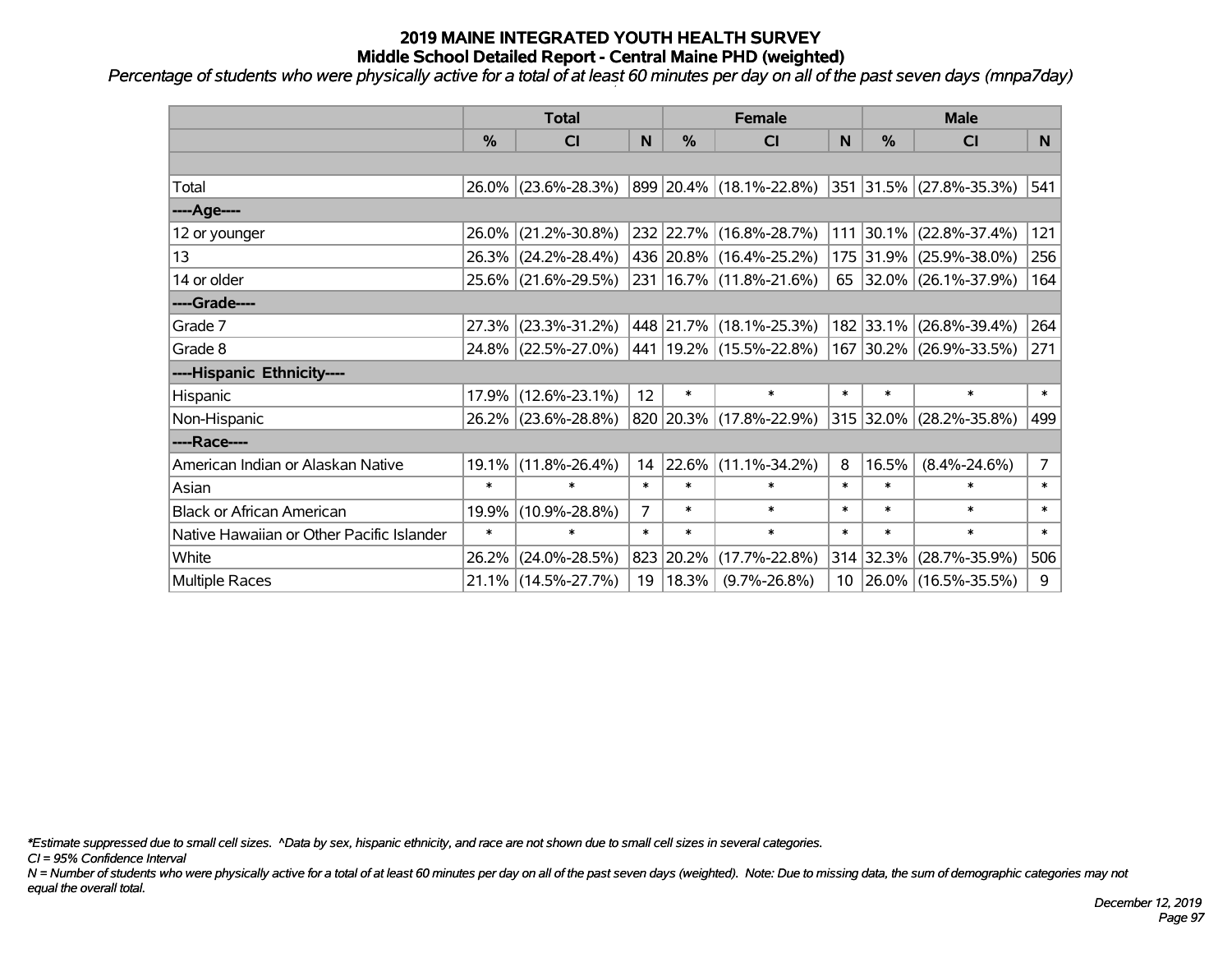### **2019 MAINE INTEGRATED YOUTH HEALTH SURVEY Middle School Detailed Report - Central Maine PHD (weighted)** *On an average school day, how many hours do you watch TV? (mn125) Percentage of students who answered at least 3 hours*

|                                           | <b>Total</b>  |                     |        |               | <b>Female</b>           | <b>Male</b>     |           |                         |                |
|-------------------------------------------|---------------|---------------------|--------|---------------|-------------------------|-----------------|-----------|-------------------------|----------------|
|                                           | $\frac{0}{0}$ | CI                  | N      | $\frac{0}{0}$ | <b>CI</b>               | N               | %         | <b>CI</b>               | N <sub>1</sub> |
|                                           |               |                     |        |               |                         |                 |           |                         |                |
| Total                                     |               | 26.4% (22.4%-30.3%) |        |               | 916 25.0% (20.2%-29.8%) |                 |           | 426 27.9% (23.5%-32.2%) | 484            |
| ----Age----                               |               |                     |        |               |                         |                 |           |                         |                |
| 12 or younger                             | 21.0%         | $(16.3\% - 25.7\%)$ |        |               | 194 21.3% (14.8%-27.8%) |                 |           | 106 20.8% (14.5%-27.1%) | 89             |
| 13                                        |               | 29.4% (24.4%-34.3%) |        |               | 488 27.1% (19.3%-34.8%) |                 |           | 232 31.9% (26.3%-37.6%) | 250            |
| 14 or older                               |               | 26.6% (18.5%-34.7%) |        |               | 233 25.1% (15.2%-35.0%) |                 |           | 88 27.8% (18.2%-37.3%)  | 145            |
| ----Grade----                             |               |                     |        |               |                         |                 |           |                         |                |
| Grade 7                                   | $24.0\%$      | $(19.7\% - 28.4\%)$ |        |               | 399 23.8% (18.4%-29.1%) |                 |           | 200 24.4% (18.7%-30.2%) | 199            |
| Grade 8                                   |               | 29.0% (23.8%-34.2%) |        |               | 515 26.1% (19.5%-32.7%) |                 |           | 225 31.7% (25.6%-37.7%) | 285            |
| ----Hispanic Ethnicity----                |               |                     |        |               |                         |                 |           |                         |                |
| Hispanic                                  | 26.0%         | $(16.6\% - 35.5\%)$ | 17     | $ 24.4\% $    | $(12.2\% - 36.7\%)$     | 10 <sup>1</sup> |           | 29.0% (10.4%-47.5%)     | 7 <sup>1</sup> |
| Non-Hispanic                              |               | 26.6% (22.6%-30.6%) |        |               | 850 25.5% (20.5%-30.5%) |                 |           | 402 27.7% (23.4%-32.0%) | 443            |
| ----Race----                              |               |                     |        |               |                         |                 |           |                         |                |
| American Indian or Alaskan Native         | 36.1%         | $(23.7\% - 48.5\%)$ | 29     | 39.3%         | $(28.4\% - 50.2\%)$     | 15 <sub>1</sub> |           | 33.3% (13.6%-53.0%)     | 14             |
| Asian                                     | $\ast$        | $\ast$              | $\ast$ | $\ast$        | $\ast$                  | $\ast$          | $\ast$    | $\ast$                  | $\ast$         |
| <b>Black or African American</b>          | 29.3%         | $(6.6\% - 52.0\%)$  | 9      | $\ast$        | $\ast$                  | $\ast$          | $\ast$    | $\ast$                  | $\ast$         |
| Native Hawaiian or Other Pacific Islander | $\ast$        | $\ast$              | $\ast$ | $\ast$        | $\ast$                  | $\ast$          | $\ast$    | $\ast$                  | $\ast$         |
| White                                     | 26.0%         | $(21.9\% - 30.1\%)$ |        | 826 24.3%     | $(19.2\% - 29.4\%)$     |                 | 374 27.8% | $(23.3\% - 32.4\%)$     | 449            |
| Multiple Races                            |               | 25.3% (11.9%-38.6%) |        |               | 19 27.4% (12.3%-42.4%)  | 14              | 21.2%     | $(3.8\% - 38.7\%)$      | 6              |

*\*Estimate suppressed due to small cell sizes. ^Data by sex, hispanic ethnicity, and race are not shown due to small cell sizes in several categories.*

*CI = 95% Confidence Interval*

*N = Number of students who answered at least 3 hours (weighted). Note: Due to missing data, the sum of demographic categories may not equal the overall total.*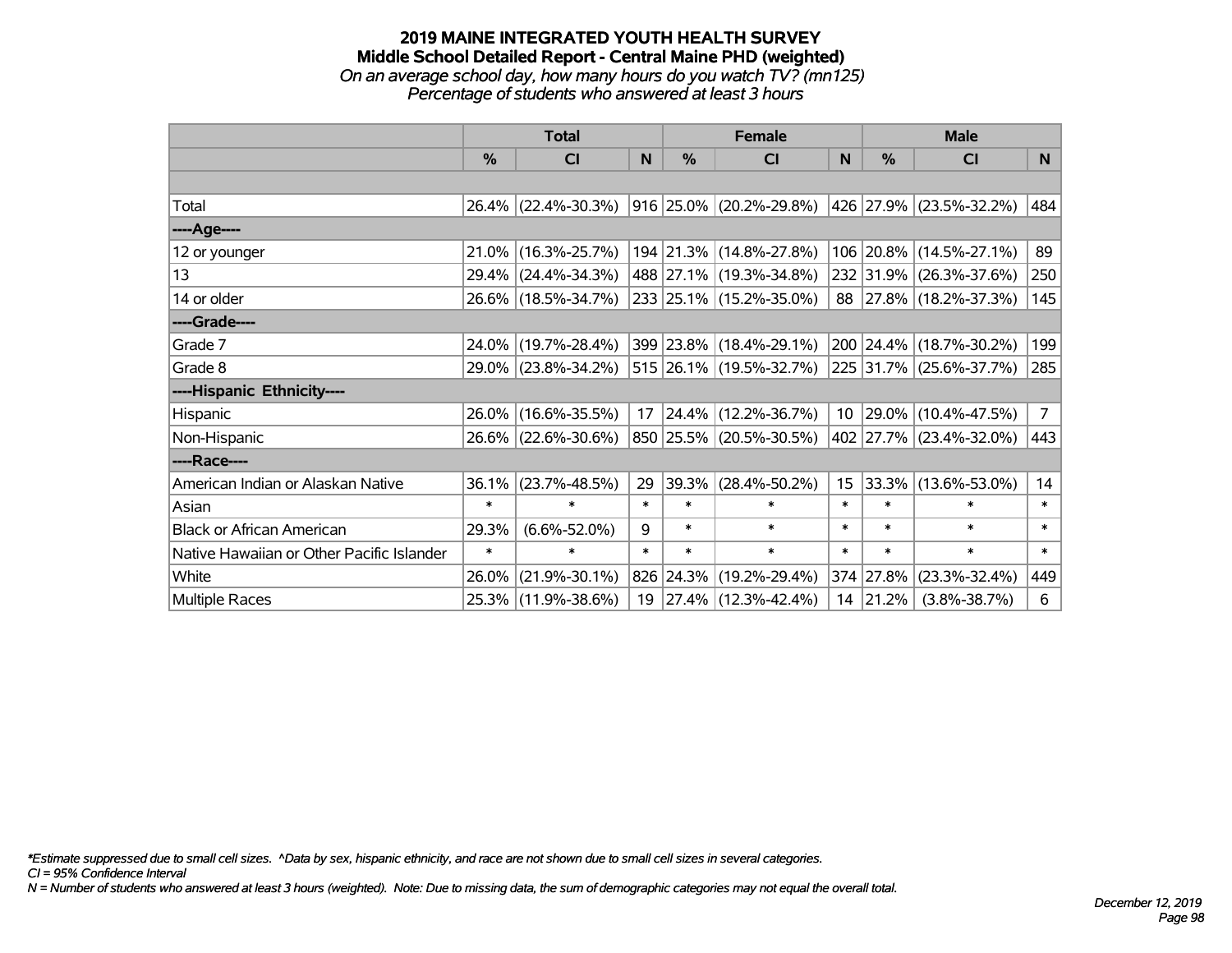### **2019 MAINE INTEGRATED YOUTH HEALTH SURVEY Middle School Detailed Report - Central Maine PHD (weighted)** *On an average school day, how many hours do you watch TV? (mn125\_2) Percentage of students who answered 2 or fewer hours*

|                                           | <b>Total</b>  |                                               |        | <b>Female</b> |                           | <b>Male</b> |        |                           |        |
|-------------------------------------------|---------------|-----------------------------------------------|--------|---------------|---------------------------|-------------|--------|---------------------------|--------|
|                                           | $\frac{0}{0}$ | C <sub>l</sub>                                | N      | %             | <b>CI</b>                 | N           | %      | <b>CI</b>                 | N      |
|                                           |               |                                               |        |               |                           |             |        |                           |        |
| Total                                     |               | 73.6% (69.7%-77.6%) 2,556 75.0% (70.2%-79.8%) |        |               |                           |             |        | 1,280 72.1% (67.8%-76.5%) | 1,253  |
| ----Age----                               |               |                                               |        |               |                           |             |        |                           |        |
| 12 or younger                             | 79.0%         | $(74.3\% - 83.7\%)$                           | 732    |               | 78.7% (72.2%-85.2%)       | 389         | 79.2%  | $(72.9\% - 85.5\%)$       | 339    |
| 13                                        |               | 70.6% (65.7%-75.6%)                           | 1,173  |               | $ 72.9\% $ (65.2%-80.7%)  | 626         |        | 68.1% (62.4%-73.7%)       | 534    |
| 14 or older                               |               | 73.4% (65.3%-81.5%)                           | 643    |               | 74.9% (65.0%-84.8%)       | 264         |        | 72.2% (62.7%-81.8%)       | 376    |
| ----Grade----                             |               |                                               |        |               |                           |             |        |                           |        |
| Grade 7                                   | 76.0%         | $(71.6\% - 80.3\%)$                           |        | 1,262 76.2%   | $(70.9\% - 81.6\%)$       | 641         | 75.6%  | $(69.8\% - 81.3\%)$       | 617    |
| Grade 8                                   |               | 71.0% (65.8%-76.2%)                           |        |               | 1,261 73.9% (67.3%-80.5%) | 638         |        | 68.3% (62.3%-74.4%)       | 615    |
| ----Hispanic Ethnicity----                |               |                                               |        |               |                           |             |        |                           |        |
| Hispanic                                  | 74.0%         | $(64.5\% - 83.4\%)$                           | 47     |               | 75.6% (63.3%-87.8%)       | 31          | 71.0%  | $(52.5\% - 89.6\%)$       | 16     |
| Non-Hispanic                              |               | 73.4% (69.4%-77.4%)                           |        |               | 2,343 74.5% (69.5%-79.5%) | 1,171       |        | 72.3% (68.0%-76.6%)       | 1,156  |
| ----Race----                              |               |                                               |        |               |                           |             |        |                           |        |
| American Indian or Alaskan Native         | 63.9%         | $(51.5\% - 76.3\%)$                           | 51     | 60.7%         | $(49.8\% - 71.6\%)$       | 22          |        | $66.7\%$ (47.0%-86.4%)    | 28     |
| Asian                                     | $\ast$        | $\ast$                                        | $\ast$ | $\ast$        | $\ast$                    | $\ast$      | $\ast$ | $\ast$                    | $\ast$ |
| <b>Black or African American</b>          | 70.7%         | $(48.0\% - 93.4\%)$                           | 23     | $\ast$        | $\ast$                    | $\ast$      | $\ast$ | $\ast$                    | $\ast$ |
| Native Hawaiian or Other Pacific Islander | $\ast$        | $\ast$                                        | $\ast$ | $\ast$        | $\ast$                    | $\ast$      | $\ast$ | $\ast$                    | $\ast$ |
| White                                     | 74.0%         | $(69.9\% - 78.1\%)$                           | 2,351  | 75.7%         | $(70.6\% - 80.8\%)$       | 1,166       | 72.2%  | $(67.6\% - 76.7\%)$       | 1,166  |
| Multiple Races                            |               | 74.7% (61.4%-88.1%)                           | 57     |               | 72.6% (57.6%-87.7%)       | 37          |        | 78.8% (61.3%-96.2%)       | 20     |

*\*Estimate suppressed due to small cell sizes. ^Data by sex, hispanic ethnicity, and race are not shown due to small cell sizes in several categories.*

*CI = 95% Confidence Interval*

*N = Number of students who answered 2 or fewer hours (weighted). Note: Due to missing data, the sum of demographic categories may not equal the overall total.*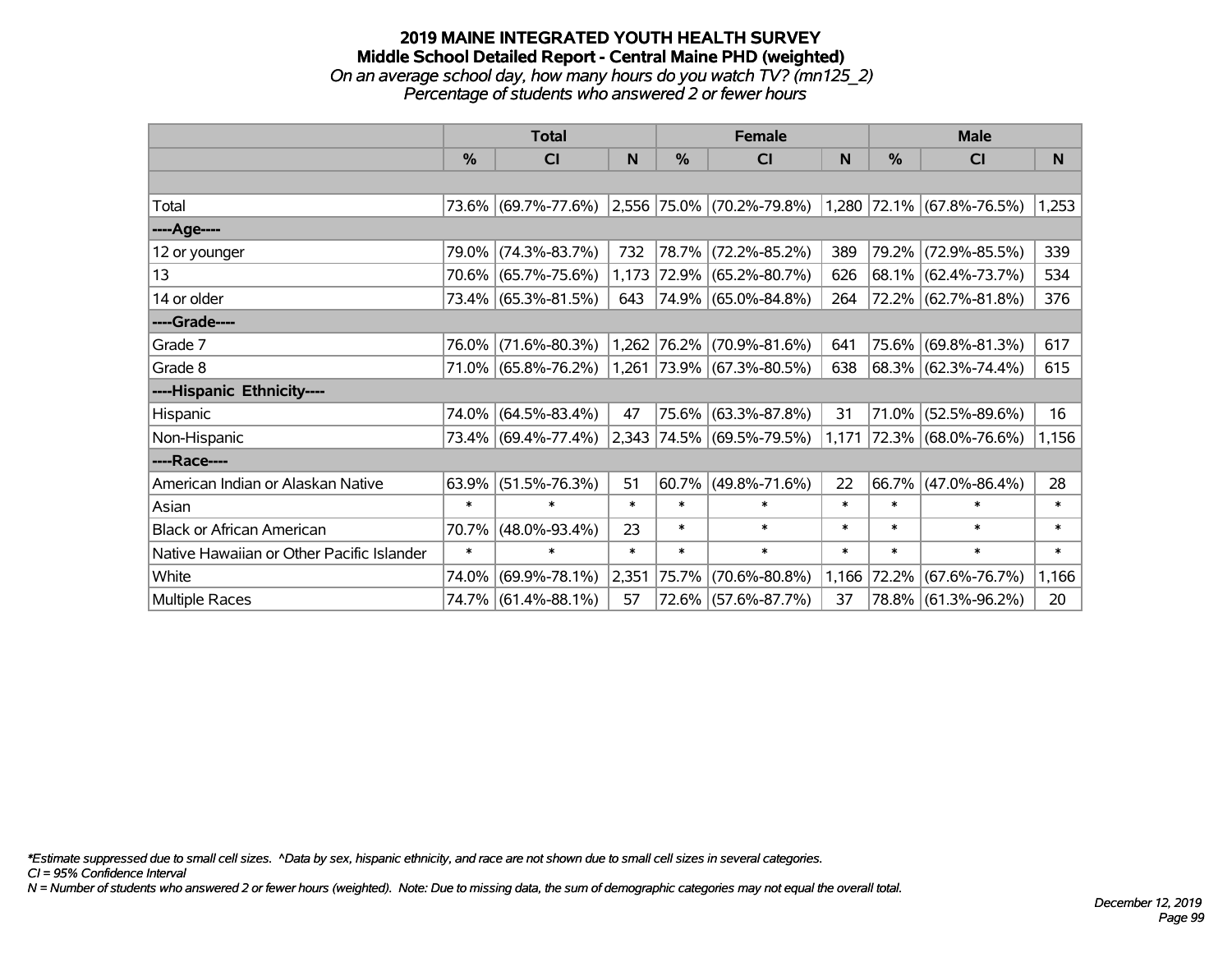*On an average school day, how many hours do you play video or computer games or use a computer for something that is not school work? (Count time spent playing games, watching videos, texting, or using social media on your smartphone, computer, Xbox, PlayStation, iPad, or other tablet.) (mn126c) Percentage of students who answered at least 3 hours*

|                                           | <b>Total</b>  |                                               |        | <b>Female</b> |                             |                 | <b>Male</b>   |                          |        |
|-------------------------------------------|---------------|-----------------------------------------------|--------|---------------|-----------------------------|-----------------|---------------|--------------------------|--------|
|                                           | $\frac{0}{0}$ | <b>CI</b>                                     | N      | %             | <b>CI</b>                   | N               | $\frac{0}{0}$ | <b>CI</b>                | N.     |
|                                           |               |                                               |        |               |                             |                 |               |                          |        |
| Total                                     |               | 44.2% (40.7%-47.8%) 1,546 41.2% (38.5%-43.9%) |        |               |                             |                 |               | 705 47.2% (41.3%-53.2%)  | 831    |
| ----Age----                               |               |                                               |        |               |                             |                 |               |                          |        |
| 12 or younger                             |               | 35.6% (29.5%-41.8%)                           | 329    |               | 36.8% (30.0%-43.6%)         |                 |               | 183 33.7% (25.7%-41.7%)  | 143    |
| 13                                        |               | 46.8% (42.6%-51.0%)                           | 789    |               | 43.2% (38.2%-48.3%)         |                 |               | 371 50.7% (42.2%-59.2%)  | 411    |
| 14 or older                               |               | 48.2% (42.7%-53.7%)                           | 424    |               | $ 42.3\% $ (34.9%-49.6%)    |                 |               | 151 52.6% (45.8%-59.3%)  | 273    |
| ----Grade----                             |               |                                               |        |               |                             |                 |               |                          |        |
| Grade 7                                   |               | 41.2% (37.1%-45.2%)                           | 692    |               | 39.7% (35.1%-44.3%)         |                 |               | 336 42.4% (34.4%-50.4%)  | 352    |
| Grade 8                                   |               | 47.4% (43.2%-51.7%)                           | 847    |               | $ 42.5\% $ (38.1%-46.9%)    |                 |               | 367 52.2% (45.3%-59.1%)  | 473    |
| ----Hispanic Ethnicity----                |               |                                               |        |               |                             |                 |               |                          |        |
| Hispanic                                  | $43.0\%$      | $(32.6\% - 53.4\%)$                           | 27     |               | 40.2% (24.7%-55.8%)         | 16              |               | 48.0% (25.6%-70.4%)      | 11     |
| Non-Hispanic                              |               | $45.0\%$ (41.7%-48.4%)                        |        |               | 1,447 42.5% (39.3%-45.7%)   |                 |               | 672 47.5% (41.9%-53.0%)  | 765    |
| ----Race----                              |               |                                               |        |               |                             |                 |               |                          |        |
| American Indian or Alaskan Native         | 44.8%         | $(35.1\% - 54.6\%)$                           | 36     | 39.3%         | $(25.7\% - 53.0\%)$         | 15              | 49.8%         | $(32.0\% - 67.5\%)$      | 21     |
| Asian                                     | 44.9%         | $(23.5\% - 66.4\%)$                           | 9      | $\ast$        | $\ast$                      | $\ast$          | $\ast$        | $\ast$                   | $\ast$ |
| <b>Black or African American</b>          | 37.4%         | $(21.9\% - 52.8\%)$                           | 11     | $\ast$        | $\ast$                      | $\ast$          | $\ast$        | $\ast$                   | $\ast$ |
| Native Hawaiian or Other Pacific Islander | $\ast$        | $\ast$                                        | $\ast$ | $\ast$        | $\ast$                      | $\ast$          | $\ast$        | $\ast$                   | $\ast$ |
| White                                     | 44.3%         | $(41.0\% - 47.6\%)$                           |        |               | $1,414$ 41.1% (38.4%-43.7%) |                 |               | 635 47.4% (41.3%-53.5%)  | 772    |
| <b>Multiple Races</b>                     |               | 54.6% (40.8%-68.5%)                           | 43     |               | $61.8\%$ (45.4%-78.2%)      | 32 <sub>2</sub> |               | $ 41.3\% $ (24.4%-58.2%) | 11     |

*\*Estimate suppressed due to small cell sizes. ^Data by sex, hispanic ethnicity, and race are not shown due to small cell sizes in several categories.*

*CI = 95% Confidence Interval*

*N = Number of students who answered at least 3 hours (weighted). Note: Due to missing data, the sum of demographic categories may not equal the overall total.*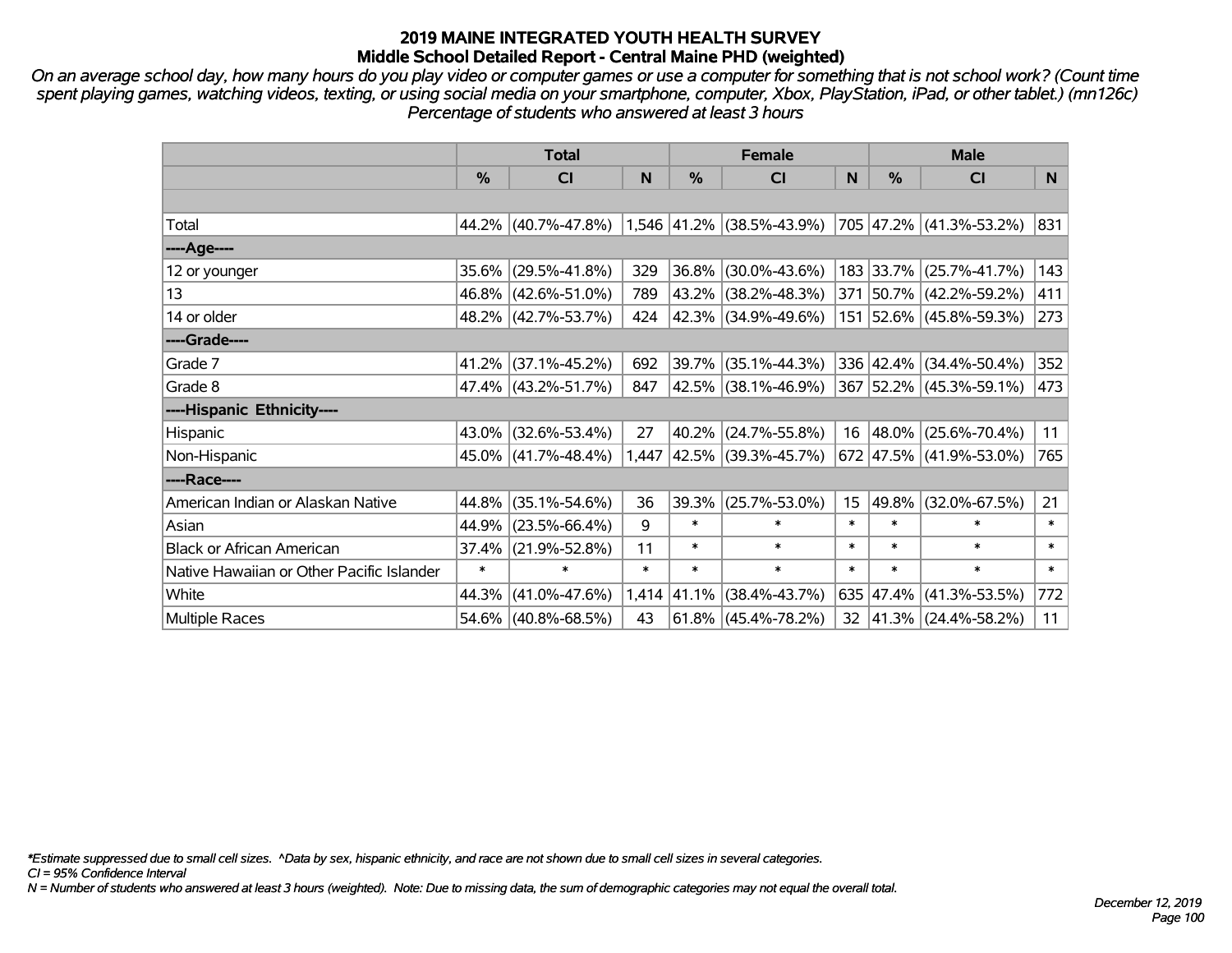*On an average school day, how many hours do you play video or computer games or use a computer for something that is not school work? (Count time spent playing games, watching videos, texting, or using social media on your smartphone, computer, Xbox, PlayStation, iPad, or other tablet.) (mn126c\_2) Percentage of students who answered 2 or fewer hours*

|                                           | <b>Total</b> |                        |                   |               | <b>Female</b>               | <b>Male</b> |               |                             |                 |
|-------------------------------------------|--------------|------------------------|-------------------|---------------|-----------------------------|-------------|---------------|-----------------------------|-----------------|
|                                           | $\%$         | <b>CI</b>              | N                 | $\frac{0}{0}$ | <b>CI</b>                   | N           | $\frac{0}{0}$ | <b>CI</b>                   | N               |
|                                           |              |                        |                   |               |                             |             |               |                             |                 |
| Total                                     |              | 55.8% (52.2%-59.3%)    |                   |               | $1,951$ 58.8% (56.1%-61.5%) |             |               | $1,007$ 52.8% (46.8%-58.7%) | 928             |
| ----Age----                               |              |                        |                   |               |                             |             |               |                             |                 |
| 12 or younger                             | 64.4%        | $(58.2\% - 70.5\%)$    | 595               | 63.2%         | $(56.4\% - 70.0\%)$         | 314         |               | 66.3% (58.3%-74.3%)         | 281             |
| 13                                        |              | 53.2% (49.0%-57.4%)    | 896               | 56.8%         | $(51.7\% - 61.8\%)$         | 487         |               | 49.3% (40.8%-57.8%)         | 400             |
| 14 or older                               |              | 51.8% (46.3%-57.3%)    | 456               |               | 57.7% (50.4%-65.1%)         | 206         |               | 47.4% (40.7%-54.2%)         | 247             |
| ----Grade----                             |              |                        |                   |               |                             |             |               |                             |                 |
| Grade 7                                   | 58.8%        | $(54.8\% - 62.9\%)$    | 989               | 60.3%         | $(55.7\% - 64.9\%)$         | 510         |               | 57.6% (49.6%-65.6%)         | 479             |
| Grade 8                                   |              | 52.6% (48.3%-56.8%)    | 939               |               | 57.5% (53.1%-61.9%)         | 497         |               | 47.8% (40.9%-54.7%)         | 434             |
| ----Hispanic Ethnicity----                |              |                        |                   |               |                             |             |               |                             |                 |
| Hispanic                                  | 57.0%        | $(46.6\% - 67.4\%)$    | 36                | 59.8%         | $(44.2\% - 75.3\%)$         | 24          | 52.0%         | $(29.6\% - 74.4\%)$         | 12 <sup>2</sup> |
| Non-Hispanic                              |              | $55.0\%$ (51.6%-58.3%) |                   |               | 1,768 57.5% (54.3%-60.7%)   | 909         |               | $52.5\%$ (47.0%-58.1%)      | 847             |
| ----Race----                              |              |                        |                   |               |                             |             |               |                             |                 |
| American Indian or Alaskan Native         | 55.2%        | $(45.4\% - 64.9\%)$    | 44                | 60.7%         | $(47.0\% - 74.3\%)$         | 23          | 50.2%         | $(32.5\% - 68.0\%)$         | 21              |
| Asian                                     | 55.1%        | $(33.6\% - 76.5\%)$    | $12 \overline{ }$ | $\ast$        | $\ast$                      | $\ast$      | $\ast$        | $\ast$                      | $\ast$          |
| <b>Black or African American</b>          | 62.6%        | $(47.2\% - 78.1\%)$    | 19                | $\ast$        | $\ast$                      | $\ast$      | $\ast$        | $\ast$                      | $\ast$          |
| Native Hawaiian or Other Pacific Islander | $\ast$       | $\ast$                 | $\ast$            | $\ast$        | $\ast$                      | $\ast$      | $\ast$        | $\ast$                      | $\ast$          |
| White                                     | 55.7%        | $(52.4\% - 59.0\%)$    | 1,778             | 58.9%         | $(56.3\% - 61.6\%)$         | 912         | 52.6%         | $(46.5\% - 58.7\%)$         | 855             |
| Multiple Races                            |              | 45.4% (31.5%-59.2%)    | 36                |               | 38.2% (21.8%-54.6%)         | 20          |               | 58.7% (41.8%-75.6%)         | 16              |

*\*Estimate suppressed due to small cell sizes. ^Data by sex, hispanic ethnicity, and race are not shown due to small cell sizes in several categories.*

*CI = 95% Confidence Interval*

*N = Number of students who answered 2 or fewer hours (weighted). Note: Due to missing data, the sum of demographic categories may not equal the overall total.*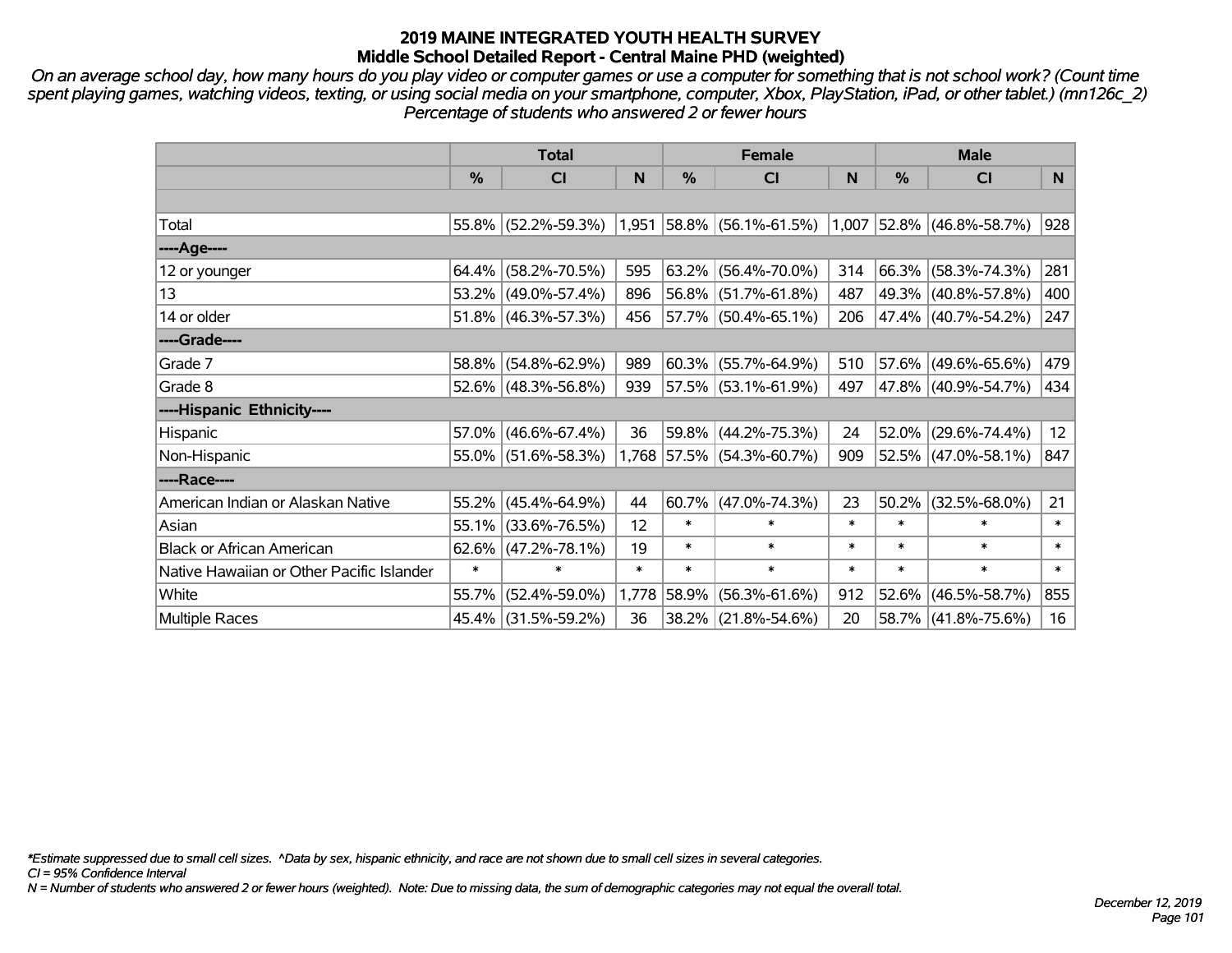*Percentage of students watching 2 or fewer hours of combined screen time (tv, video games, computer) per day on an average school day (mnscreen)*

|                                           | <b>Total</b>  |                     | <b>Female</b>    |           |                         | <b>Male</b> |           |                          |                |
|-------------------------------------------|---------------|---------------------|------------------|-----------|-------------------------|-------------|-----------|--------------------------|----------------|
|                                           | $\frac{0}{0}$ | CI                  | N                | %         | <b>CI</b>               | N           | %         | <b>CI</b>                | N.             |
|                                           |               |                     |                  |           |                         |             |           |                          |                |
| Total                                     |               | 28.5% (25.1%-32.0%) |                  |           | 981 32.5% (28.6%-36.4%) |             |           | 551 24.5% (20.2%-28.7%)  | 420            |
| ----Age----                               |               |                     |                  |           |                         |             |           |                          |                |
| 12 or younger                             |               | 36.6% (31.2%-42.0%) |                  |           | 335 38.5% (32.7%-44.3%) |             | 190 34.7% | $(25.2\% - 44.1\%)$      | 146            |
| 13                                        |               | 25.0% (21.3%-28.7%) |                  |           | 411 27.9% (21.6%-34.2%) |             |           | 237 21.5% (17.6%-25.4%)  | 168            |
| 14 or older                               |               | 26.6% (18.5%-34.6%) |                  |           | 230 35.2% (24.5%-45.9%) |             |           | 124 20.8% (13.8%-27.8%)  | 106            |
| ----Grade----                             |               |                     |                  |           |                         |             |           |                          |                |
| Grade 7                                   | 30.5%         | $(26.1\% - 34.8\%)$ |                  | 503 33.7% | $(28.1\% - 39.3\%)$     |             | 283 27.3% | $(20.8\% - 33.7\%)$      | 220            |
| Grade 8                                   |               | 25.9% (22.3%-29.4%) |                  |           | 455 31.3% (26.5%-36.2%) |             |           | 268 20.7% (16.1%-25.3%)  | 184            |
| ----Hispanic Ethnicity----                |               |                     |                  |           |                         |             |           |                          |                |
| Hispanic                                  |               | 24.6% (12.4%-36.8%) | 15               | $\ast$    | $\ast$                  | $\ast$      | $\ast$    | $\ast$                   | $\ast$         |
| Non-Hispanic                              |               | 28.2% (25.0%-31.4%) |                  |           | 894 32.4% (28.7%-36.1%) |             |           | 507 24.1% (19.7%-28.6%)  | 381            |
| ----Race----                              |               |                     |                  |           |                         |             |           |                          |                |
| American Indian or Alaskan Native         |               | 33.3% (23.9%-42.6%) | 26               | 32.8%     | $(12.0\% - 53.6\%)$     | 12          |           | $ 33.7\% $ (15.3%-52.1%) | 14             |
| Asian                                     | 37.4%         | $(5.8\% - 69.0\%)$  | 8                | $\ast$    | $\ast$                  | $\ast$      | $\ast$    | $\ast$                   | $\ast$         |
| <b>Black or African American</b>          | 34.9%         | $(17.3\% - 52.6\%)$ | 10               | $\ast$    | $\ast$                  | $\ast$      | $\ast$    | $\ast$                   | $\ast$         |
| Native Hawaiian or Other Pacific Islander | $\ast$        | $\ast$              | $\ast$           | $\ast$    | $\ast$                  | $\ast$      | $\ast$    | $\ast$                   | $\ast$         |
| White                                     | 28.2%         | $(25.0\% - 31.4\%)$ |                  | 886 32.7% | $(28.5\% - 36.8\%)$     |             | 500 23.8% | $(19.4\% - 28.2\%)$      | 380            |
| Multiple Races                            |               | 20.2% (10.7%-29.7%) | 15 <sub>15</sub> | 17.4%     | $(9.0\% - 25.7\%)$      | 9           | 25.8%     | $(8.8\% - 42.8\%)$       | $\overline{7}$ |

*\*Estimate suppressed due to small cell sizes. ^Data by sex, hispanic ethnicity, and race are not shown due to small cell sizes in several categories.*

*CI = 95% Confidence Interval*

*N = Number of students watching 2 or fewer hours of combined screen time (tv, video games, computer) per day on an average school day (weighted). Note: Due to missing data, the sum of demographic categories may not equal the overall total.*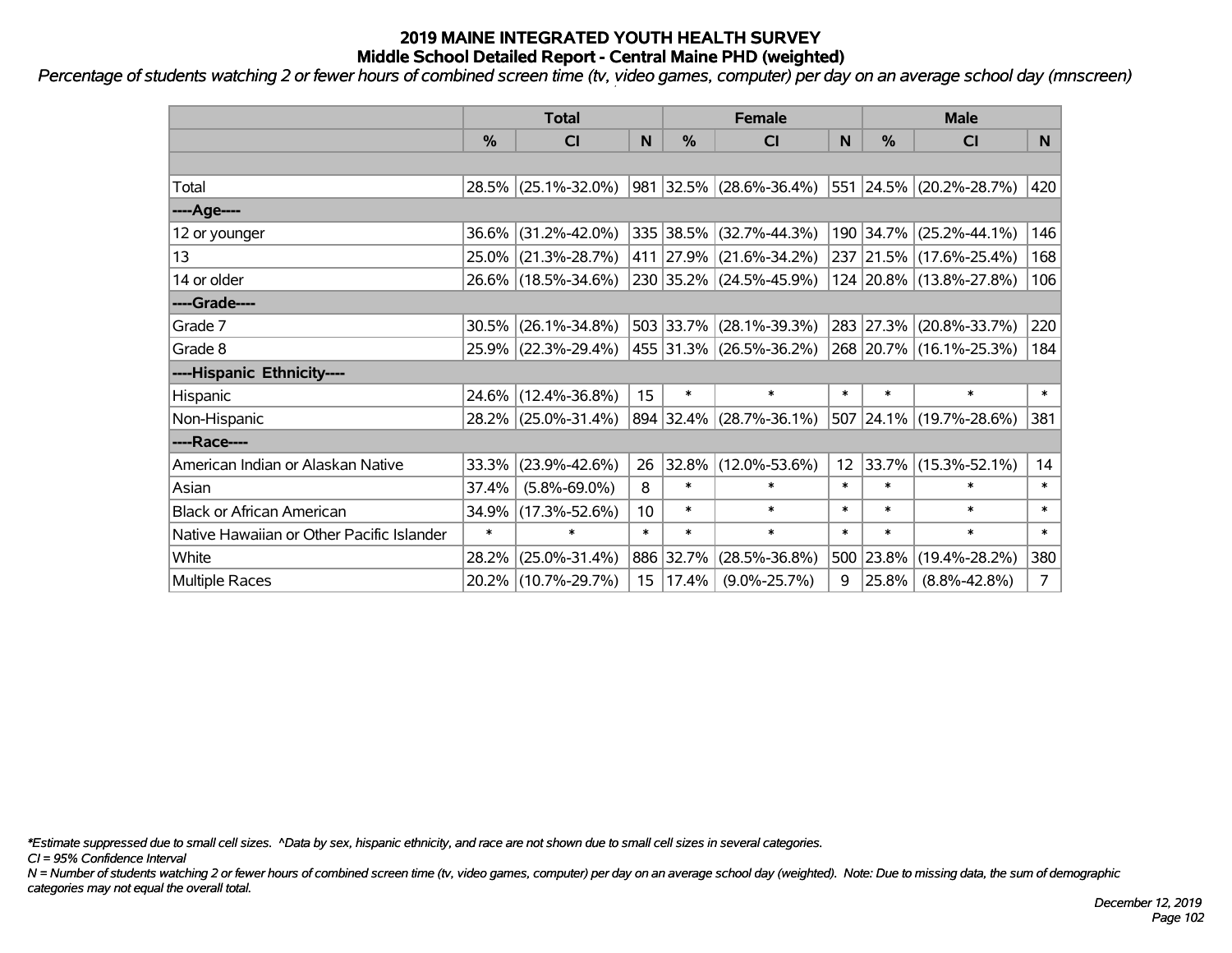*In an average week when you are in school, on how many days do you go to physical education (PE) classes? (mn127) Percentage of students who answered at least 1 day*

|                                           | <b>Total</b> |                        |        |               | <b>Female</b>                                            |        | <b>Male</b> |                        |        |  |
|-------------------------------------------|--------------|------------------------|--------|---------------|----------------------------------------------------------|--------|-------------|------------------------|--------|--|
|                                           | $\%$         | CI                     | N      | $\frac{0}{0}$ | CI                                                       | N      | %           | CI                     | N      |  |
|                                           |              |                        |        |               |                                                          |        |             |                        |        |  |
| Total                                     |              | 65.7% (51.2%-80.2%)    |        |               | $ 2,221 65.0\% $ (49.7%-80.4%) 1,093 66.5% (52.5%-80.6%) |        |             |                        | 1,112  |  |
| ----Age----                               |              |                        |        |               |                                                          |        |             |                        |        |  |
| 12 or younger                             | 67.8%        | $(54.6\% - 81.0\%)$    | 588    | $68.9\%$      | $(55.0\% - 82.9\%)$                                      | 329    | 66.3%       | $(53.5\% - 79.0\%)$    | 258    |  |
| 13                                        | 64.9%        | $(49.8\% - 80.0\%)$    |        |               | 1,058 63.5% (47.1%-79.9%)                                | 526    |             | $66.6\%$ (51.9%-81.3%) | 522    |  |
| 14 or older                               |              | $65.2\%$ (48.7%-81.7%) | 571    |               | $ 63.4\% $ (46.3%-80.5%)                                 | 239    |             | 66.8% (50.4%-83.1%)    | 332    |  |
| ----Grade----                             |              |                        |        |               |                                                          |        |             |                        |        |  |
| Grade 7                                   | 67.0%        | $(53.9\% - 80.0\%)$    | 1,072  | 67.2%         | $(53.5\% - 80.8\%)$                                      | 552    | $66.8\%$    | $(53.7\% - 79.9\%)$    | 516    |  |
| Grade 8                                   |              | $64.2\%$ (46.9%-81.5%) |        |               | 1,122 62.7% (44.3%-81.0%)                                | 533    |             | 66.1% (49.6%-82.6%)    | 584    |  |
| ----Hispanic Ethnicity----                |              |                        |        |               |                                                          |        |             |                        |        |  |
| Hispanic                                  | 73.1%        | $(59.6\% - 86.7\%)$    | 48     | 71.6%         | $(55.4\% - 87.8\%)$                                      | 30     | 75.8%       | $(61.1\% - 90.4\%)$    | 19     |  |
| Non-Hispanic                              |              | $65.3\%$ (50.4%-80.1%) |        |               | 2,000 65.0% (49.3%-80.6%)                                | 990    | $ 65.8\% $  | $(51.4\% - 80.1\%)$    | 1,000  |  |
| ----Race----                              |              |                        |        |               |                                                          |        |             |                        |        |  |
| American Indian or Alaskan Native         | 69.1%        | $(53.5\% - 84.7\%)$    | 51     | 63.3%         | $(38.4\% - 88.3\%)$                                      | 20     | 74.8%       | $(59.8\% - 89.7\%)$    | 30     |  |
| Asian                                     | 44.9%        | $(12.5\% - 77.3\%)$    | 8      | $\ast$        | $\ast$                                                   | $\ast$ | $\ast$      | $\ast$                 | $\ast$ |  |
| <b>Black or African American</b>          | 68.9%        | $(51.6\% - 86.3\%)$    | 23     | $\ast$        | $\ast$                                                   | $\ast$ | $\ast$      | $\ast$                 | $\ast$ |  |
| Native Hawaiian or Other Pacific Islander | $\ast$       | $\ast$                 | $\ast$ | $\ast$        | $\ast$                                                   | $\ast$ | $\ast$      | $\ast$                 | $\ast$ |  |
| White                                     | 65.9%        | $(51.5\% - 80.3\%)$    | 2,027  | 65.5%         | $(50.3\% - 80.7\%)$                                      | 998    | 66.5%       | $(52.4\% - 80.5\%)$    | 1,019  |  |
| Multiple Races                            | 65.9%        | $(50.6\% - 81.1\%)$    | 56     |               | $ 61.3\% $ (43.0%-79.7%)                                 | 32     |             | 74.8% (59.4%-90.3%)    | 24     |  |

*\*Estimate suppressed due to small cell sizes. ^Data by sex, hispanic ethnicity, and race are not shown due to small cell sizes in several categories.*

*CI = 95% Confidence Interval*

*N = Number of students who answered at least 1 day (weighted). Note: Due to missing data, the sum of demographic categories may not equal the overall total.*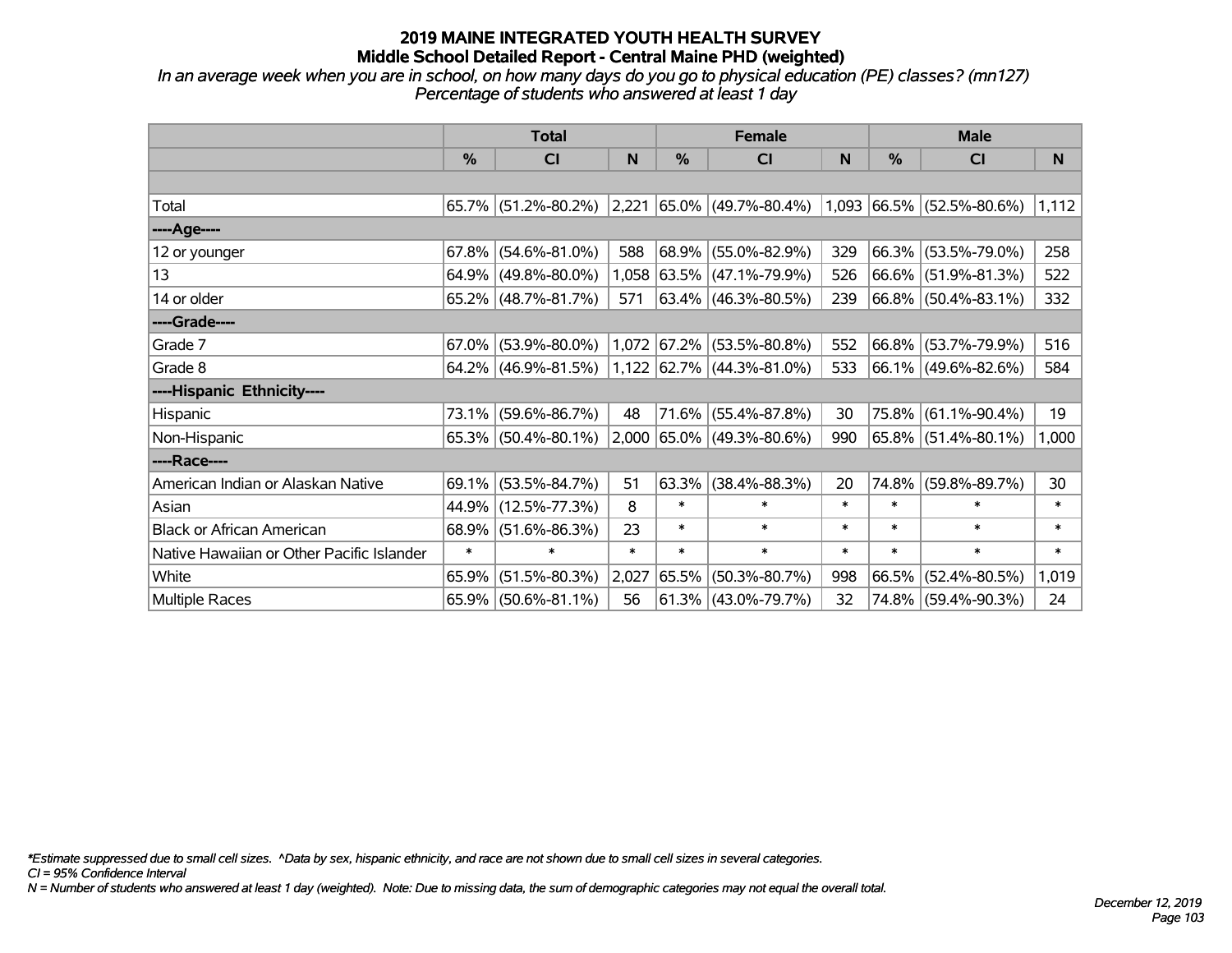*Percentage of students who attended physical education (PE) classes daily in an average week when they were in school (mndlype)*

|                                           | <b>Total</b> |                       |        | <b>Female</b> |                        |        | <b>Male</b>   |                        |        |  |
|-------------------------------------------|--------------|-----------------------|--------|---------------|------------------------|--------|---------------|------------------------|--------|--|
|                                           | %            | C <sub>l</sub>        | N      | $\frac{0}{0}$ | <b>CI</b>              | N      | $\frac{0}{0}$ | <b>CI</b>              | N.     |  |
|                                           |              |                       |        |               |                        |        |               |                        |        |  |
| Total                                     |              | $12.2\%$ (5.5%-19.0%) |        |               | 413 11.1% (5.3%-16.9%) | 187    |               | $13.2\%$ (5.2%-21.3%)  | 221    |  |
| ---- Age----                              |              |                       |        |               |                        |        |               |                        |        |  |
| 12 or younger                             | $14.1\%$     | $(6.4\% - 21.7\%)$    |        | 122 14.2%     | $(6.9\% - 21.5\%)$     | 68     | 14.0%         | $(4.2\% - 23.8\%)$     | 55     |  |
| 13                                        |              | $11.9\%$ (5.5%-18.3%) | 195    | 9.8%          | $(4.2\% - 15.3\%)$     | 81     |               | $14.0\%$ (6.0%-22.1%)  | 110    |  |
| 14 or older                               |              | $10.8\%$ (3.5%-18.0%) | 94     |               | $10.2\%$ (2.7%-17.7%)  | 38     |               | $11.3\%$ (3.7%-18.8%)  | 56     |  |
| ----Grade----                             |              |                       |        |               |                        |        |               |                        |        |  |
| Grade 7                                   | 14.3%        | $(6.6\% - 22.0\%)$    |        | 229 13.3%     | $(6.7\% - 19.9\%)$     | 109    | 15.3%         | $(5.9\% - 24.6\%)$     | 118    |  |
| Grade 8                                   |              | $10.3\%$ (3.9%-16.7%) | 180    | $9.0\%$       | $(3.1\% - 15.0\%)$     | 77     |               | $11.6\%$ (4.2%-19.0%)  | 103    |  |
| ----Hispanic Ethnicity----                |              |                       |        |               |                        |        |               |                        |        |  |
| Hispanic                                  | 13.4%        | $(5.1\% - 21.7\%)$    | 9      | $\ast$        | $\ast$                 | $\ast$ | $\ast$        | $\ast$                 | $\ast$ |  |
| Non-Hispanic                              |              | $11.9\%$ (5.1%-18.8%) |        | 365 10.4%     | $(4.6\% - 16.2\%)$     |        |               | 158 13.4% (5.1%-21.6%) | 203    |  |
| ----Race----                              |              |                       |        |               |                        |        |               |                        |        |  |
| American Indian or Alaskan Native         | 13.1%        | $(3.7\% - 22.5\%)$    | 10     | $\ast$        | $\ast$                 | *      | $\ast$        | $\ast$                 | $\ast$ |  |
| Asian                                     | $\ast$       | $\ast$                | $\ast$ | $\ast$        | $\ast$                 | $\ast$ | $\ast$        | $\ast$                 | $\ast$ |  |
| <b>Black or African American</b>          | 16.8%        | $(4.0\% - 29.6\%)$    | 6      | $\ast$        | $\ast$                 | $\ast$ | $\ast$        | $\ast$                 | $\ast$ |  |
| Native Hawaiian or Other Pacific Islander | $\ast$       | $\ast$                | $\ast$ | $\ast$        | $\ast$                 | $\ast$ | $\ast$        | $\ast$                 | $\ast$ |  |
| White                                     | 12.0%        | $(5.2\% - 18.8\%)$    | 370    | 11.0%         | $(4.9\% - 17.1\%)$     | 168    | 13.1%         | $(5.3\% - 20.9\%)$     | 201    |  |
| Multiple Races                            |              | $10.8\%$ (3.0%-18.6%) | 9      | $\ast$        | $\ast$                 | $\ast$ | $\ast$        | $\ast$                 | $\ast$ |  |

*\*Estimate suppressed due to small cell sizes. ^Data by sex, hispanic ethnicity, and race are not shown due to small cell sizes in several categories.*

*CI = 95% Confidence Interval*

*N = Number of students who attended physical education (PE) classes daily in an average week when they were in school (weighted). Note: Due to missing data, the sum of demographic categories may not equal the overall total.*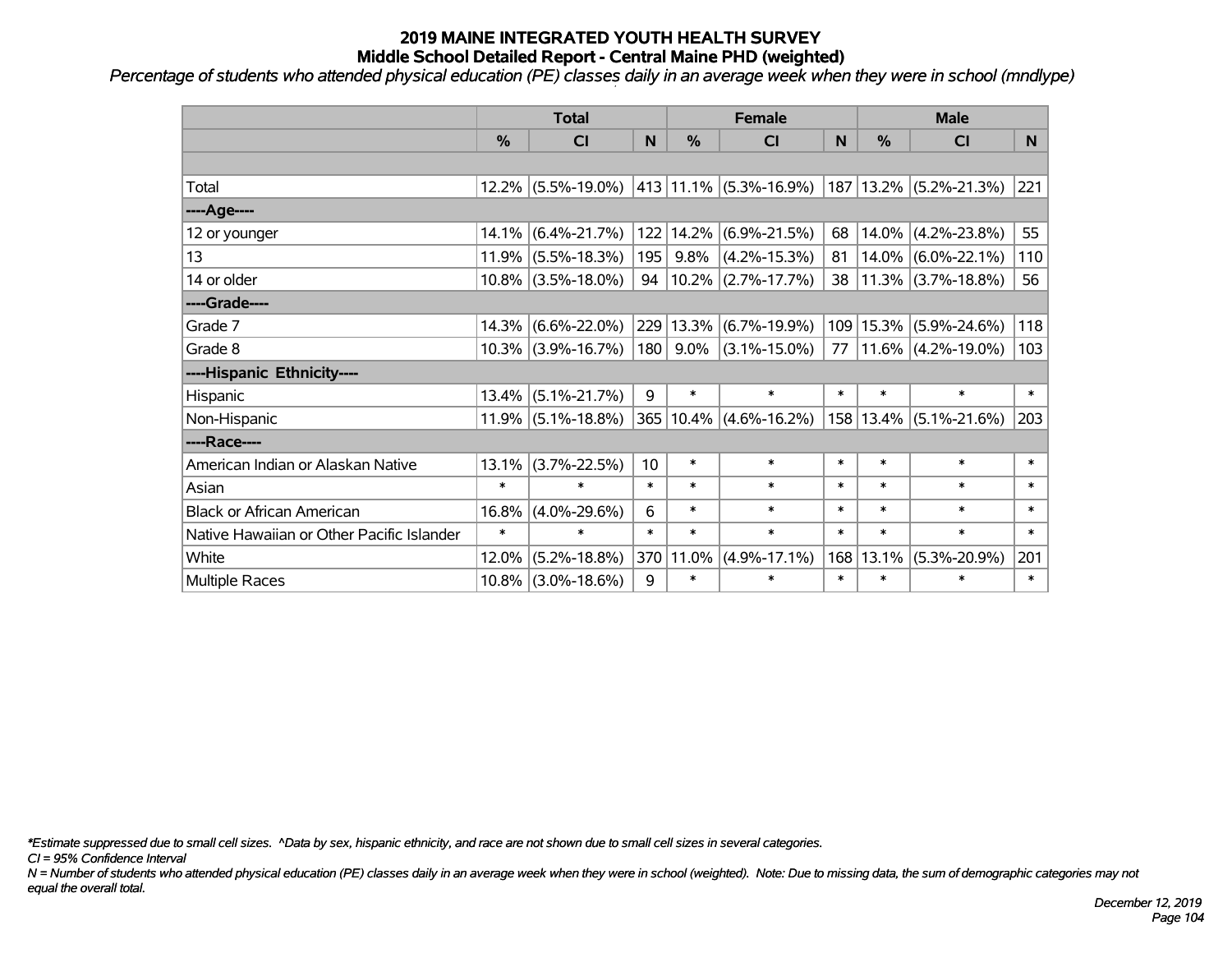*Do any of your classroom teachers provide short physical activity breaks during regular class time? (Do not count your physical education teacher.) (mn180)*

*Percentage of students who answered 'Yes'*

|                                           | <b>Total</b>  |                                             | <b>Female</b> |        |                           | <b>Male</b> |           |                              |          |
|-------------------------------------------|---------------|---------------------------------------------|---------------|--------|---------------------------|-------------|-----------|------------------------------|----------|
|                                           | $\frac{0}{0}$ | <b>CI</b>                                   | N             | %      | <b>CI</b>                 | N           | %         | <b>CI</b>                    | <b>N</b> |
|                                           |               |                                             |               |        |                           |             |           |                              |          |
| Total                                     |               | 25.4% (18.3%-32.6%)                         |               |        | 881  23.0%  (14.9%-31.1%) |             |           | $ 392 27.2\% $ (19.8%-34.6%) | 472      |
| ----Age----                               |               |                                             |               |        |                           |             |           |                              |          |
| 12 or younger                             |               | 26.4% (15.2%-37.6%)                         |               |        | 244 25.8% (13.1%-38.5%)   |             | 128 26.4% | $(14.5\% - 38.3\%)$          | 112      |
| 13                                        |               | 25.6% (18.1%-33.0%)                         |               |        | 427 21.0% (13.5%-28.6%)   |             | 181 29.9% | $(20.8\% - 39.0\%)$          | 237      |
| 14 or older                               |               | 23.4% (13.5%-33.4%)                         |               |        | 202 23.9% (13.8%-34.0%)   |             |           | 83 23.2% (10.3%-36.2%)       | 119      |
| ----Grade----                             |               |                                             |               |        |                           |             |           |                              |          |
| Grade 7                                   | 28.4%         | $(20.5\% - 36.3\%)$                         |               |        | 472 25.2% (15.6%-34.8%)   |             | 212 31.4% | $(22.4\% - 40.4\%)$          | 256      |
| Grade 8                                   |               | 22.5% (14.3%-30.7%) 400 20.9% (13.1%-28.7%) |               |        |                           |             |           | 180 23.8% (14.4%-33.2%)      | 214      |
| ----Hispanic Ethnicity----                |               |                                             |               |        |                           |             |           |                              |          |
| Hispanic                                  | 24.7%         | $(10.4\% - 38.9\%)$                         | 15            | $\ast$ | $\ast$                    | $\ast$      | $\ast$    | $\ast$                       | $\ast$   |
| Non-Hispanic                              |               | 25.1% (17.4%-32.7%)                         |               |        | 798 22.4% (13.9%-30.8%)   |             |           | 352 27.3% (19.4%-35.2%)      | 433      |
| ----Race----                              |               |                                             |               |        |                           |             |           |                              |          |
| American Indian or Alaskan Native         | 27.6%         | $(7.5\% - 47.6\%)$                          | 22            | 23.9%  | $(0.1\% - 47.8\%)$        | 9           | 30.8%     | $(8.1\% - 53.5\%)$           | 13       |
| Asian                                     | $50.6\%$      | $(21.0\% - 80.1\%)$                         | 11            | $\ast$ | $\ast$                    | $\ast$      | $\ast$    | $\ast$                       | $\ast$   |
| <b>Black or African American</b>          | 33.1%         | $(16.4\% - 49.9\%)$                         | 10            | $\ast$ | $\ast$                    | $\ast$      | $\ast$    | $\ast$                       | $\ast$   |
| Native Hawaiian or Other Pacific Islander | $\ast$        | $\ast$                                      | $\ast$        | $\ast$ | $\ast$                    | $\ast$      | $\ast$    | $\ast$                       | $\ast$   |
| White                                     | 25.3%         | $(17.8\% - 32.8\%)$                         | 800           | 23.1%  | $(14.7\% - 31.5\%)$       | 355         | 27.1%     | $(19.2\% - 35.0\%)$          | 435      |
| <b>Multiple Races</b>                     |               | 23.7% (14.8%-32.6%)                         | 19            | $\ast$ | $\ast$                    | $\ast$      | $\ast$    | $\ast$                       | $\ast$   |

*\*Estimate suppressed due to small cell sizes. ^Data by sex, hispanic ethnicity, and race are not shown due to small cell sizes in several categories.*

*CI = 95% Confidence Interval*

*N = Number of students who answered 'Yes' (weighted). Note: Due to missing data, the sum of demographic categories may not equal the overall total.*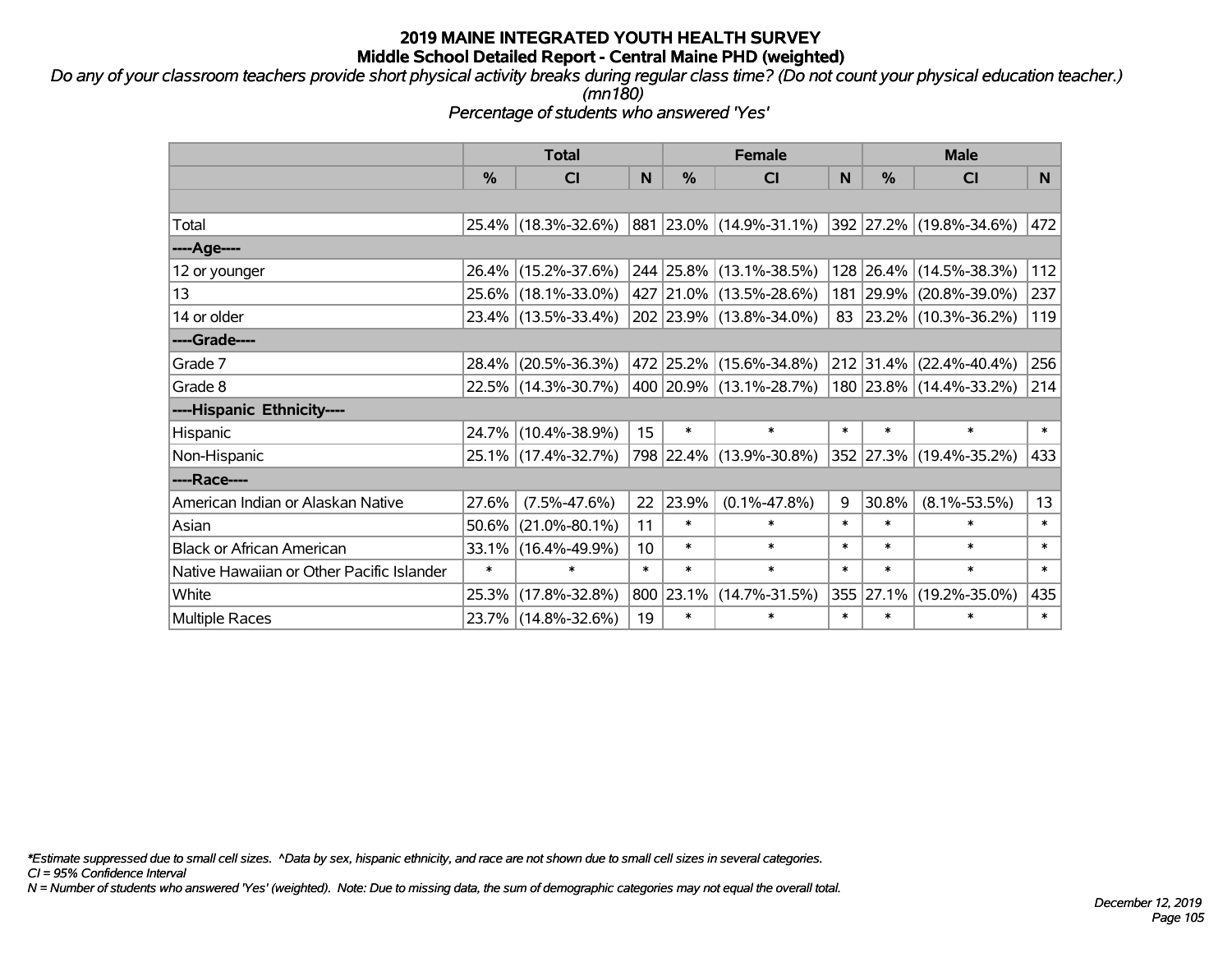*During the past 12 months, on how many sports teams did you play? (Count any teams run by your school or community groups.) (mn179) Percentage of students who answered at least one team*

|                                           | <b>Total</b> |                                                  |        |               | <b>Female</b>                |        | <b>Male</b> |                             |        |
|-------------------------------------------|--------------|--------------------------------------------------|--------|---------------|------------------------------|--------|-------------|-----------------------------|--------|
|                                           | $\%$         | <b>CI</b>                                        | N      | $\frac{0}{0}$ | <b>CI</b>                    | N      | %           | <b>CI</b>                   | N      |
|                                           |              |                                                  |        |               |                              |        |             |                             |        |
| Total                                     |              | $64.3\%$ (58.7%-70.0%) 2,240 64.3% (57.9%-70.7%) |        |               |                              |        |             | $1,099$ 64.5% (57.8%-71.2%) | 1,126  |
| ----Age----                               |              |                                                  |        |               |                              |        |             |                             |        |
| 12 or younger                             | 62.0%        | $(54.0\% - 70.0\%)$                              | 581    | 59.4%         | $(52.0\% - 66.9\%)$          | 298    | 65.4%       | $(53.9\% - 77.0\%)$         | 283    |
| 13                                        |              | 68.0% (61.8%-74.2%)                              | 1,129  |               | $ 68.9\%  (62.0\% - 75.9\%)$ | 586    |             | 66.6% (58.3%-75.0%)         | 528    |
| 14 or older                               |              | $60.4\%$ (52.6%-68.2%)                           | 531    |               | $ 60.0\% $ (46.5%-73.6%)     | 216    |             | $ 61.0\% $ (51.2%-70.8%)    | 315    |
| ----Grade----                             |              |                                                  |        |               |                              |        |             |                             |        |
| Grade 7                                   | 62.5%        | $(54.9\% - 70.0\%)$                              |        |               | $1,039$ 59.4% (52.4%-66.3%)  | 501    | 65.9%       | $(56.4\% - 75.5\%)$         | 538    |
| Grade 8                                   |              | 66.6% (61.6%-71.7%)                              |        |               | $1,190$ 69.1% (61.1%-77.0%)  | 598    |             | $ 64.4\% $ (57.9%-70.8%)    | 583    |
| ----Hispanic Ethnicity----                |              |                                                  |        |               |                              |        |             |                             |        |
| Hispanic                                  | 54.4%        | $(40.8\% - 68.0\%)$                              | 33     | 57.1%         | $(39.7\% - 74.5\%)$          | 22     | 49.5%       | $(24.8\% - 74.3\%)$         | 11     |
| Non-Hispanic                              |              | $64.8\%$ (59.1%-70.5%)                           |        |               | 2,072 64.8% (58.2%-71.3%)    | 1,023  |             | $ 64.9\% $ (58.1%-71.7%)    | 1,038  |
| ----Race----                              |              |                                                  |        |               |                              |        |             |                             |        |
| American Indian or Alaskan Native         | 52.8%        | $(35.7\% - 69.9\%)$                              | 43     | 45.9%         | $(21.9\% - 69.9\%)$          | 17     | 59.0%       | $(39.4\% - 78.5\%)$         | 25     |
| Asian                                     | 58.5%        | $(37.8\% - 79.1\%)$                              | 12     | $\ast$        | $\ast$                       | $\ast$ | $\ast$      | $\ast$                      | $\ast$ |
| <b>Black or African American</b>          | 65.3%        | $(53.9\% - 76.8\%)$                              | 20     | $\ast$        | $\ast$                       | $\ast$ | $\ast$      | $\ast$                      | $\ast$ |
| Native Hawaiian or Other Pacific Islander | $\ast$       | $\ast$                                           | $\ast$ | $\ast$        | $\ast$                       | $\ast$ | $\ast$      | $\ast$                      | $\ast$ |
| White                                     | 64.8%        | $(59.2\% - 70.5\%)$                              | 2,063  | 65.0%         | $(58.4\% - 71.6\%)$          | 1,004  | $ 64.8\% $  | $(58.0\% - 71.7\%)$         | 1,046  |
| Multiple Races                            |              | $52.3\%$ (40.3%-64.3%)                           | 41     |               | 47.8% (32.5%-63.1%)          | 25     | $ 60.6\% $  | $(39.0\% - 82.3\%)$         | 17     |

*\*Estimate suppressed due to small cell sizes. ^Data by sex, hispanic ethnicity, and race are not shown due to small cell sizes in several categories.*

*CI = 95% Confidence Interval*

*N = Number of students who answered at least one team (weighted). Note: Due to missing data, the sum of demographic categories may not equal the overall total.*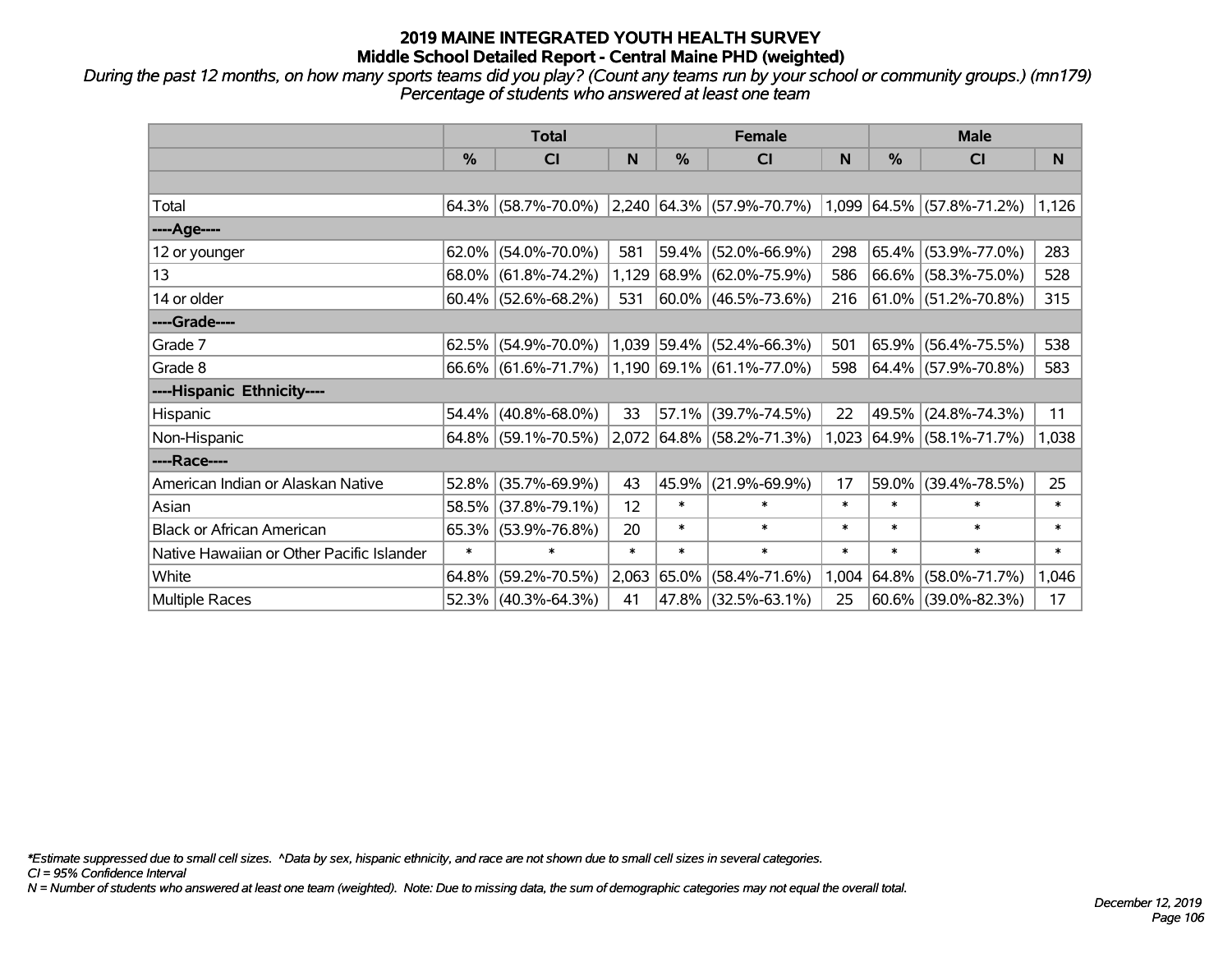### **2019 MAINE INTEGRATED YOUTH HEALTH SURVEY Middle School Detailed Report - Central Maine PHD (weighted)** *On an average school night, how many hours of sleep do you get? (mn178) Percentage of students who answered at least 8 hours*

|                                           | <b>Total</b>  |                        |        | <b>Female</b> |                                                                          |        | <b>Male</b>   |                         |                  |  |  |
|-------------------------------------------|---------------|------------------------|--------|---------------|--------------------------------------------------------------------------|--------|---------------|-------------------------|------------------|--|--|
|                                           | $\frac{0}{0}$ | CI                     | N      | %             | <b>CI</b>                                                                | N      | $\frac{0}{0}$ | <b>CI</b>               | N.               |  |  |
|                                           |               |                        |        |               |                                                                          |        |               |                         |                  |  |  |
| Total                                     |               |                        |        |               | $50.6\%$ (46.5%-54.8%) 1,753 46.8% (42.2%-51.4%) 791 54.8% (48.2%-61.4%) |        |               |                         | 956              |  |  |
| ----Age----                               |               |                        |        |               |                                                                          |        |               |                         |                  |  |  |
| 12 or younger                             | 59.1%         | $(52.8\% - 65.3\%)$    | 548    | 55.4%         | $(46.9\% - 63.9\%)$                                                      |        |               | 276 63.9% (54.6%-73.2%) | 273              |  |  |
| 13                                        |               | 50.7% (46.4%-55.1%)    | 840    |               | 47.0% (40.7%-53.3%)                                                      |        |               | 394 55.2% (48.0%-62.3%) | 440              |  |  |
| 14 or older                               |               | 41.6% (31.7%-51.5%)    | 364    |               | $ 34.3\% $ (23.1%-45.5%)                                                 |        |               | 121 46.8% (36.5%-57.1%) | 243              |  |  |
| ----Grade----                             |               |                        |        |               |                                                                          |        |               |                         |                  |  |  |
| Grade 7                                   |               | 53.9% (49.2%-58.7%)    | 894    |               | 51.3% (43.2%-59.3%)                                                      |        |               | 426 56.9% (49.2%-64.7%) | 468              |  |  |
| Grade 8                                   |               | $47.4\%$ (41.6%-53.1%) | 839    |               | 42.5% (36.5%-48.5%)                                                      |        |               | 365 52.4% (45.4%-59.5%) | 472              |  |  |
| ----Hispanic Ethnicity----                |               |                        |        |               |                                                                          |        |               |                         |                  |  |  |
| Hispanic                                  | 46.0%         | $(32.9\% - 59.2\%)$    | 28     | 44.4%         | $(28.5\% - 60.3\%)$                                                      | 17     | 49.0%         | $(33.5\% - 64.5\%)$     | 11               |  |  |
| Non-Hispanic                              |               | 50.5% (46.0%-55.0%)    |        |               | 1,611 46.1% $(40.9\% - 51.2\%)$                                          |        |               | 720 55.2% (48.8%-61.6%) | 884              |  |  |
| ----Race----                              |               |                        |        |               |                                                                          |        |               |                         |                  |  |  |
| American Indian or Alaskan Native         | 40.1%         | $(23.6\% - 56.7\%)$    | 31     | 45.5%         | $(21.0\% - 70.1\%)$                                                      | 17     | 35.3%         | $(20.4\% - 50.3\%)$     | 15 <sub>15</sub> |  |  |
| Asian                                     | 42.5%         | $(11.5\% - 73.5\%)$    | 9      | $\ast$        | $\ast$                                                                   | $\ast$ | $\ast$        | $\ast$                  | $\ast$           |  |  |
| <b>Black or African American</b>          | 34.6%         | $(9.1\% - 60.1\%)$     | 10     | $\ast$        | $\ast$                                                                   | $\ast$ | $\ast$        | $\ast$                  | $\ast$           |  |  |
| Native Hawaiian or Other Pacific Islander | $\ast$        | $\ast$                 | $\ast$ | $\ast$        | $\ast$                                                                   | $\ast$ | $\ast$        | $\ast$                  | $\ast$           |  |  |
| White                                     | 51.6%         | $(47.0\% - 56.3\%)$    | 1,634  | 47.2%         | $(41.9\% - 52.4\%)$                                                      | 721    | 56.4%         | $(49.0\% - 63.8\%)$     | 910              |  |  |
| Multiple Races                            |               | 35.8% (25.2%-46.4%)    | 28     |               | $30.2\%$ (16.0%-44.4%)                                                   |        |               | 16 46.9% (27.0%-66.8%)  | 12 <sup>2</sup>  |  |  |

*\*Estimate suppressed due to small cell sizes. ^Data by sex, hispanic ethnicity, and race are not shown due to small cell sizes in several categories.*

*CI = 95% Confidence Interval*

*N = Number of students who answered at least 8 hours (weighted). Note: Due to missing data, the sum of demographic categories may not equal the overall total.*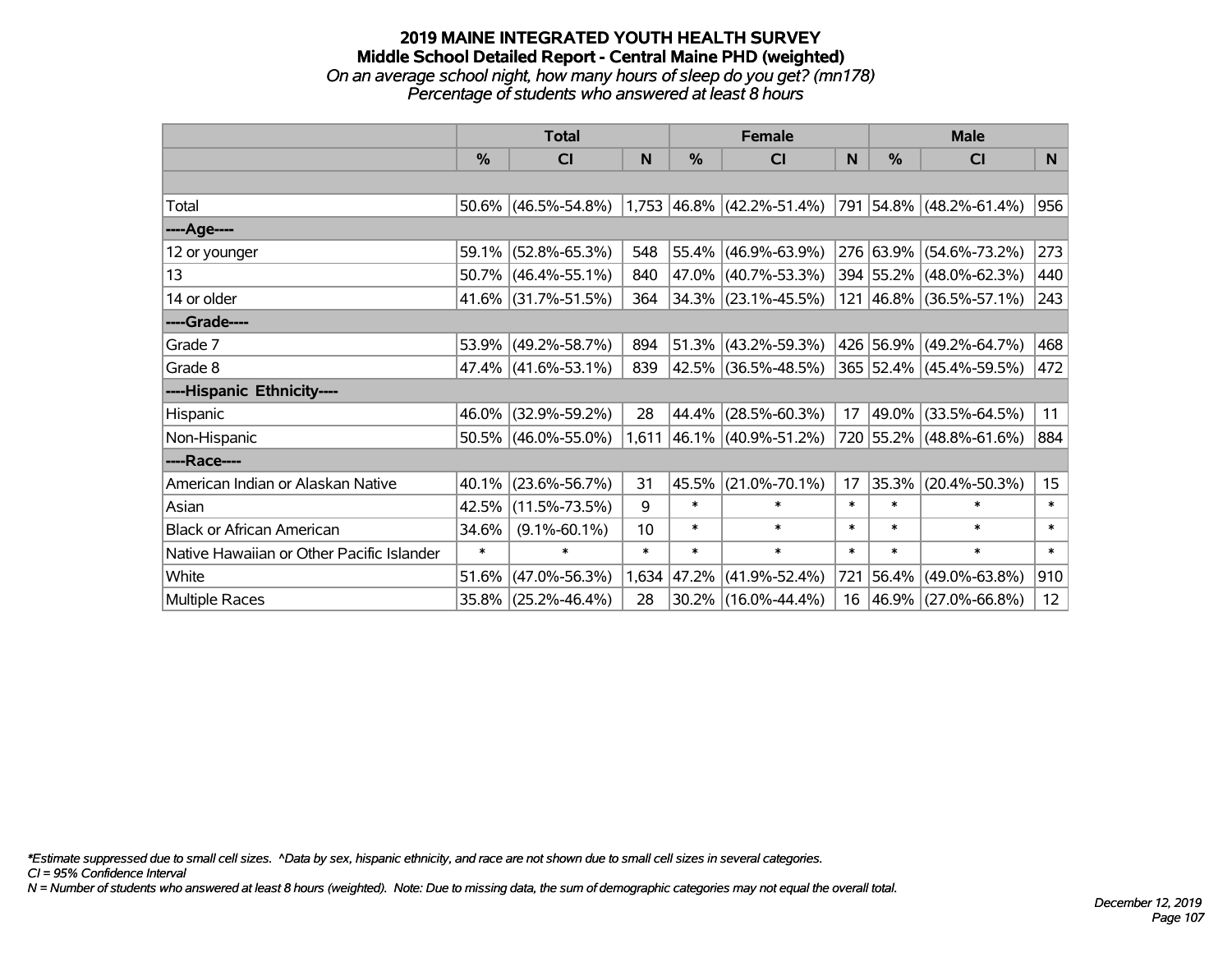### **2019 MAINE INTEGRATED YOUTH HEALTH SURVEY Middle School Detailed Report - Central Maine PHD (weighted)** *During the past 12 months, how would you describe your grades in school? (mn171) Percentage of students who answered 'Mostly A's' or 'Mostly B's'*

|                                           | <b>Total</b> |                      |        | <b>Female</b> |                             |        | <b>Male</b> |                             |        |  |  |
|-------------------------------------------|--------------|----------------------|--------|---------------|-----------------------------|--------|-------------|-----------------------------|--------|--|--|
|                                           | $\%$         | <b>CI</b>            | N.     | $\%$          | <b>CI</b>                   | N      | $\%$        | <b>CI</b>                   | N.     |  |  |
|                                           |              |                      |        |               |                             |        |             |                             |        |  |  |
| Total                                     | 72.5%        | $(65.2\% - 79.8\%)$  |        |               | $2,470$ 77.8% (68.4%-87.2%) |        |             | $1,297$ 67.9% (62.1%-73.6%) | 1,160  |  |  |
| ----Age----                               |              |                      |        |               |                             |        |             |                             |        |  |  |
| 12 or younger                             | 69.9%        | $(61.0\% - 78.7\%)$  | 636    | 75.9%         | $(64.8\% - 87.1\%)$         | 369    | 63.5%       | $(50.8\% - 76.2\%)$         | 266    |  |  |
| 13                                        | 72.5%        | $(63.6\% - 81.4\%)$  | 1,185  |               | 76.6% (66.0%-87.1%)         | 638    |             | 68.4% (60.4%-76.4%)         | 535    |  |  |
| 14 or older                               | 75.9%        | $(70.4\% - 81.4\%)$  | 649    |               | $ 83.4\% $ (74.1%-92.6%)    | 290    |             | 71.2% (65.5%-76.8%)         | 359    |  |  |
| ----Grade----                             |              |                      |        |               |                             |        |             |                             |        |  |  |
| Grade 7                                   | 71.1%        | $(62.9\% - 79.3\%)$  | 1,158  | 75.5%         | $(64.5\% - 86.5\%)$         | 623    | 67.0%       | $(58.5\% - 75.4\%)$         | 536    |  |  |
| Grade 8                                   | 74.0%        | $(66.3\% - 81.7\%)$  |        |               | 1,291 80.1% (70.4%-89.7%)   | 675    |             | 68.4% (61.9%-74.9%)         | 608    |  |  |
| ----Hispanic Ethnicity----                |              |                      |        |               |                             |        |             |                             |        |  |  |
| Hispanic                                  | 57.5%        | $(44.2\% - 70.9\%)$  | 34     | 67.3%         | $(51.5\% - 83.1\%)$         | 25     | 40.8%       | $(23.3\% - 58.3\%)$         | 9      |  |  |
| Non-Hispanic                              | 73.3%        | $(65.9\% - 80.7\%)$  |        |               | 2,297 78.9% (68.6%-89.1%)   |        |             | $1,219$ 68.1% (62.7%-73.6%) | 1,066  |  |  |
| ----Race----                              |              |                      |        |               |                             |        |             |                             |        |  |  |
| American Indian or Alaskan Native         | 61.7%        | $(47.6\% - 75.9\%)$  | 46     | 63.6%         | $(37.0\% - 90.2\%)$         | 23     | 60.1%       | $(42.4\% - 77.8\%)$         | 24     |  |  |
| Asian                                     | 68.5%        | $(31.3\% - 100.0\%)$ | 13     | *             | $\ast$                      | $\ast$ | $\ast$      | $\ast$                      | $\ast$ |  |  |
| <b>Black or African American</b>          | 47.7%        | $(28.4\% - 67.0\%)$  | 13     | $\ast$        | $\ast$                      | $\ast$ | $\ast$      | $\ast$                      | $\ast$ |  |  |
| Native Hawaiian or Other Pacific Islander | $\ast$       | $\ast$               | $\ast$ | $\ast$        | $\ast$                      | $\ast$ | $\ast$      | $\ast$                      | $\ast$ |  |  |
| White                                     | 73.6%        | $(66.5\% - 80.7\%)$  | 2,296  | 79.7%         | $(70.2\% - 89.2\%)$         | 1,205  | 68.2%       | $(62.4\% - 73.9\%)$         | 1,082  |  |  |
| Multiple Races                            | 64.1%        | $(44.9\% - 83.3\%)$  | 49     |               | 66.4% (48.8%-84.0%)         | 34     |             | 59.6% (30.9%-88.2%)         | 15     |  |  |

*\*Estimate suppressed due to small cell sizes. ^Data by sex, hispanic ethnicity, and race are not shown due to small cell sizes in several categories.*

*CI = 95% Confidence Interval*

*N = Number of students who answered 'Mostly A's' or 'Mostly B's' (weighted). Note: Due to missing data, the sum of demographic categories may not equal the overall total.*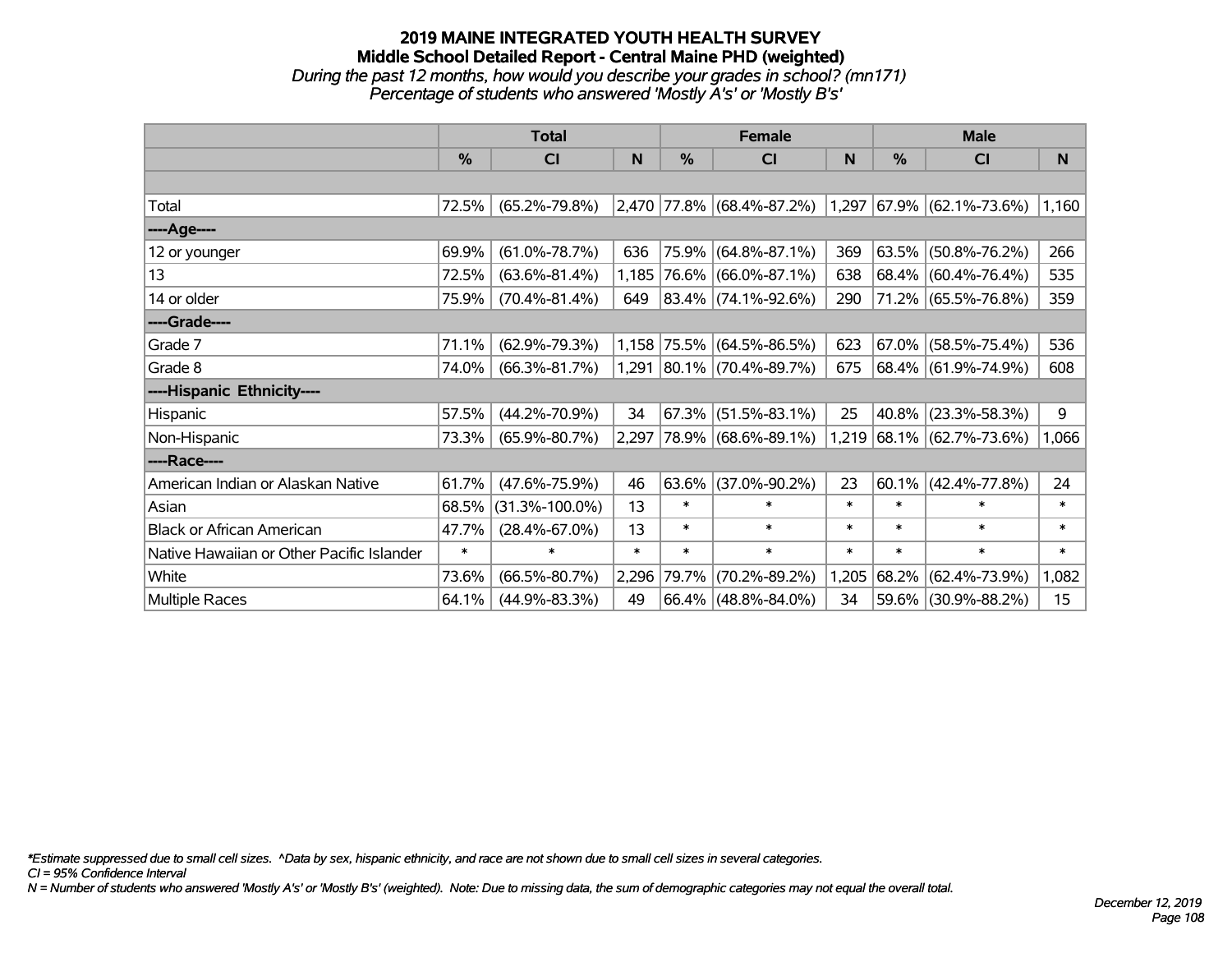*During an average week, how many hours do you spend in clubs or organizations (other than sports) outside of regular school hours? (mn146) Percentage of students who answered at least 1 hour*

|                                           | <b>Total</b> |                     |        | <b>Female</b> |                             |        | <b>Male</b> |                         |        |
|-------------------------------------------|--------------|---------------------|--------|---------------|-----------------------------|--------|-------------|-------------------------|--------|
|                                           | %            | CI                  | N      | %             | <b>CI</b>                   | N      | $\%$        | <b>CI</b>               | N.     |
|                                           |              |                     |        |               |                             |        |             |                         |        |
| Total                                     |              | 36.2% (32.1%-40.3%) |        |               | $1,251$ 41.3% (38.5%-44.1%) |        |             | 699 31.1% (24.4%-37.8%) | 540    |
| ----Age----                               |              |                     |        |               |                             |        |             |                         |        |
| 12 or younger                             | 36.9%        | $(29.7\% - 44.0\%)$ | 333    | 41.7%         | $(33.7\% - 49.8\%)$         |        |             | 204 31.5% (21.3%-41.7%) | 129    |
| 13                                        |              | 35.6% (30.5%-40.7%) | 594    |               | 38.7% (33.7%-43.8%)         |        |             | 328 31.6% (23.6%-39.6%) | 254    |
| 14 or older                               |              | 36.4% (30.4%-42.4%) | 320    |               | 46.8% (38.9%-54.7%)         |        |             | 167 29.5% (22.3%-36.7%) | 153    |
| ----Grade----                             |              |                     |        |               |                             |        |             |                         |        |
| Grade 7                                   | 34.2%        | $(29.6\% - 38.8\%)$ | 561    | 39.4%         | $(35.7\% - 43.1\%)$         |        | 325 29.1%   | $(20.1\% - 38.1\%)$     | 236    |
| Grade 8                                   |              | 38.0% (32.4%-43.6%) | 680    |               | 43.1% (36.9%-49.2%)         |        |             | 374 33.2% (25.5%-40.9%) | 300    |
| ----Hispanic Ethnicity----                |              |                     |        |               |                             |        |             |                         |        |
| Hispanic                                  | 36.8%        | $(18.1\% - 55.6\%)$ | 22     | $\ast$        | $\ast$                      | $\ast$ | $\ast$      | $\ast$                  | $\ast$ |
| Non-Hispanic                              |              | 36.5% (32.0%-41.0%) |        | 1,164 40.6%   | $(37.3\% - 43.9\%)$         |        |             | 638 32.5% (25.5%-39.5%) | 518    |
| ----Race----                              |              |                     |        |               |                             |        |             |                         |        |
| American Indian or Alaskan Native         |              | 34.5% (13.2%-55.9%) | 28     | 32.9%         | $(2.6\% - 63.1\%)$          | 12     | 36.0%       | $(14.0\% - 58.0\%)$     | 15     |
| Asian                                     | 45.9%        | $(15.7\% - 76.0\%)$ | 10     | $\ast$        | $\ast$                      | $\ast$ | $\ast$      | $\ast$                  | $\ast$ |
| <b>Black or African American</b>          | 32.0%        | $(6.5\% - 57.5\%)$  | 10     | $\ast$        | $\ast$                      | $\ast$ | $\ast$      | $\ast$                  | $\ast$ |
| Native Hawaiian or Other Pacific Islander | $\ast$       | $\ast$              | $\ast$ | $\ast$        | $\ast$                      | $\ast$ | $\ast$      | $\ast$                  | $\ast$ |
| White                                     | 36.0%        | $(31.8\% - 40.2\%)$ | 1,137  | 41.2%         | $(37.8\% - 44.7\%)$         | 630    | 30.8%       | $(24.2\% - 37.4\%)$     | 495    |
| Multiple Races                            |              | 42.5% (28.3%-56.7%) | 33     | 45.0%         | $(27.5\% - 62.4\%)$         | 23     |             | 37.5% (15.6%-59.5%)     | 10     |

*\*Estimate suppressed due to small cell sizes. ^Data by sex, hispanic ethnicity, and race are not shown due to small cell sizes in several categories.*

*CI = 95% Confidence Interval*

*N = Number of students who answered at least 1 hour (weighted). Note: Due to missing data, the sum of demographic categories may not equal the overall total.*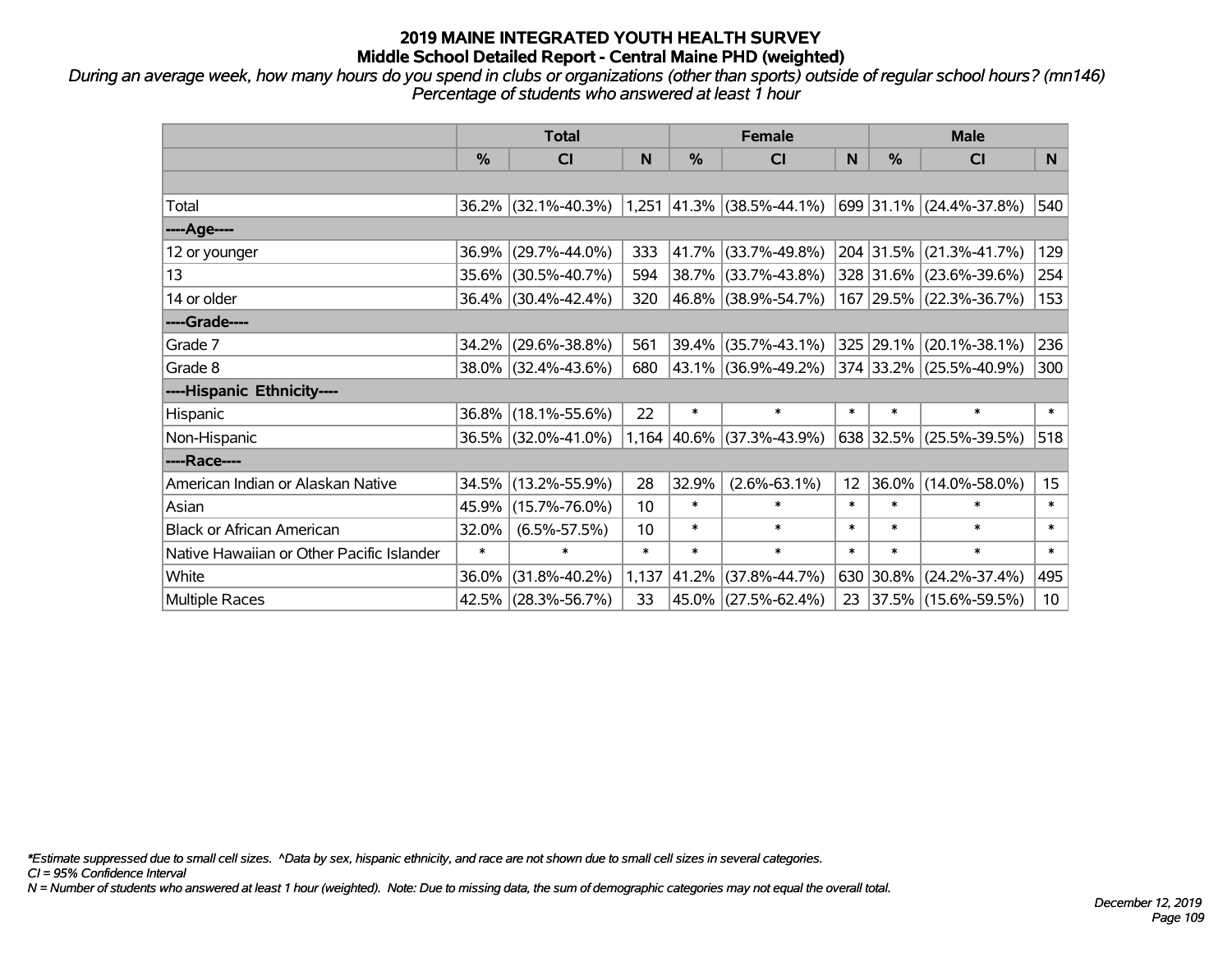*Do you agree or disagree that at least one of your teachers really cares and gives you help and support when you need it? (mn143) Percentage of students who answered 'Strongly agree' or 'Agree'*

|                                           | <b>Total</b> |                     |        |        | <b>Female</b>                                                           |        | <b>Male</b>   |                           |        |
|-------------------------------------------|--------------|---------------------|--------|--------|-------------------------------------------------------------------------|--------|---------------|---------------------------|--------|
|                                           | $\%$         | CI                  | N      | $\%$   | <b>CI</b>                                                               | N      | $\frac{0}{0}$ | <b>CI</b>                 | N      |
|                                           |              |                     |        |        |                                                                         |        |               |                           |        |
| Total                                     |              |                     |        |        | 76.6% (73.5%-79.7%) 2,632 77.4% (73.9%-80.9%) 1,318 76.2% (71.7%-80.7%) |        |               |                           | 1,299  |
| ----Age----                               |              |                     |        |        |                                                                         |        |               |                           |        |
| 12 or younger                             | 75.3%        | $(73.0\% - 77.7\%)$ | 664    |        | 73.4% (69.4%-77.5%)                                                     | 356    | 77.5%         | $(73.0\% - 82.0\%)$       | 306    |
| 13                                        |              | 77.1% (73.1%-81.1%) |        |        | 1,274 79.2% (74.6%-83.8%)                                               | 659    |               | 75.7% (69.9%-81.5%)       | 608    |
| 14 or older                               |              | 77.0% (71.7%-82.4%) | 688    |        | 78.5% (72.3%-84.6%)                                                     | 303    |               | 75.8% (69.7%-82.0%)       | 383    |
| ----Grade----                             |              |                     |        |        |                                                                         |        |               |                           |        |
| Grade 7                                   | 74.6%        | $(71.5\% - 77.6\%)$ |        |        | 1,212 74.4% (71.2%-77.7%)                                               | 615    | 74.5%         | $(69.4\% - 79.6\%)$       | 591    |
| Grade 8                                   |              | 78.4% (73.6%-83.3%) |        |        | 1,391 80.0% (74.1%-85.9%)                                               | 694    |               | 77.4% (71.7%-83.1%)       | 691    |
| ----Hispanic Ethnicity----                |              |                     |        |        |                                                                         |        |               |                           |        |
| Hispanic                                  | $68.7\%$     | $(60.0\% - 77.4\%)$ | 45     | 64.4%  | $(51.7\% - 77.1\%)$                                                     | 26     | 75.5%         | $(64.1\% - 86.8\%)$       | 19     |
| Non-Hispanic                              |              | 76.3% (73.0%-79.6%) |        |        | 2,370 77.2% (73.5%-80.9%)                                               |        |               | 1,188 75.7% (70.8%-80.5%) | 1,170  |
| ----Race----                              |              |                     |        |        |                                                                         |        |               |                           |        |
| American Indian or Alaskan Native         | 74.4%        | $(61.9\% - 86.9\%)$ | 56     | 77.7%  | $(65.0\% - 90.4\%)$                                                     | 26     | 72.8%         | $(56.4\% - 89.2\%)$       | 30     |
| Asian                                     | $\ast$       | $\ast$              | $\ast$ | $\ast$ | $\ast$                                                                  | $\ast$ | $\ast$        | $\ast$                    | $\ast$ |
| <b>Black or African American</b>          | $\ast$       | $\ast$              | $\ast$ | $\ast$ | $\ast$                                                                  | $\ast$ | $\ast$        | $\ast$                    | $\ast$ |
| Native Hawaiian or Other Pacific Islander | $\ast$       | $\ast$              | $\ast$ | $\ast$ | $\ast$                                                                  | $\ast$ | $\ast$        | $\ast$                    | $\ast$ |
| White                                     | 76.9%        | $(73.6\% - 80.1\%)$ | 2,395  | 77.7%  | $(74.1\% - 81.3\%)$                                                     | 1,197  | 76.3%         | $(71.5\% - 81.1\%)$       | 1,187  |
| Multiple Races                            |              | 76.5% (69.3%-83.7%) | 67     |        | 80.4% (70.4%-90.4%)                                                     | 43     |               | 69.9% (58.0%-81.8%)       | 24     |

*\*Estimate suppressed due to small cell sizes. ^Data by sex, hispanic ethnicity, and race are not shown due to small cell sizes in several categories.*

*CI = 95% Confidence Interval*

*N = Number of students who answered 'Strongly agree' or 'Agree' (weighted). Note: Due to missing data, the sum of demographic categories may not equal the overall total.*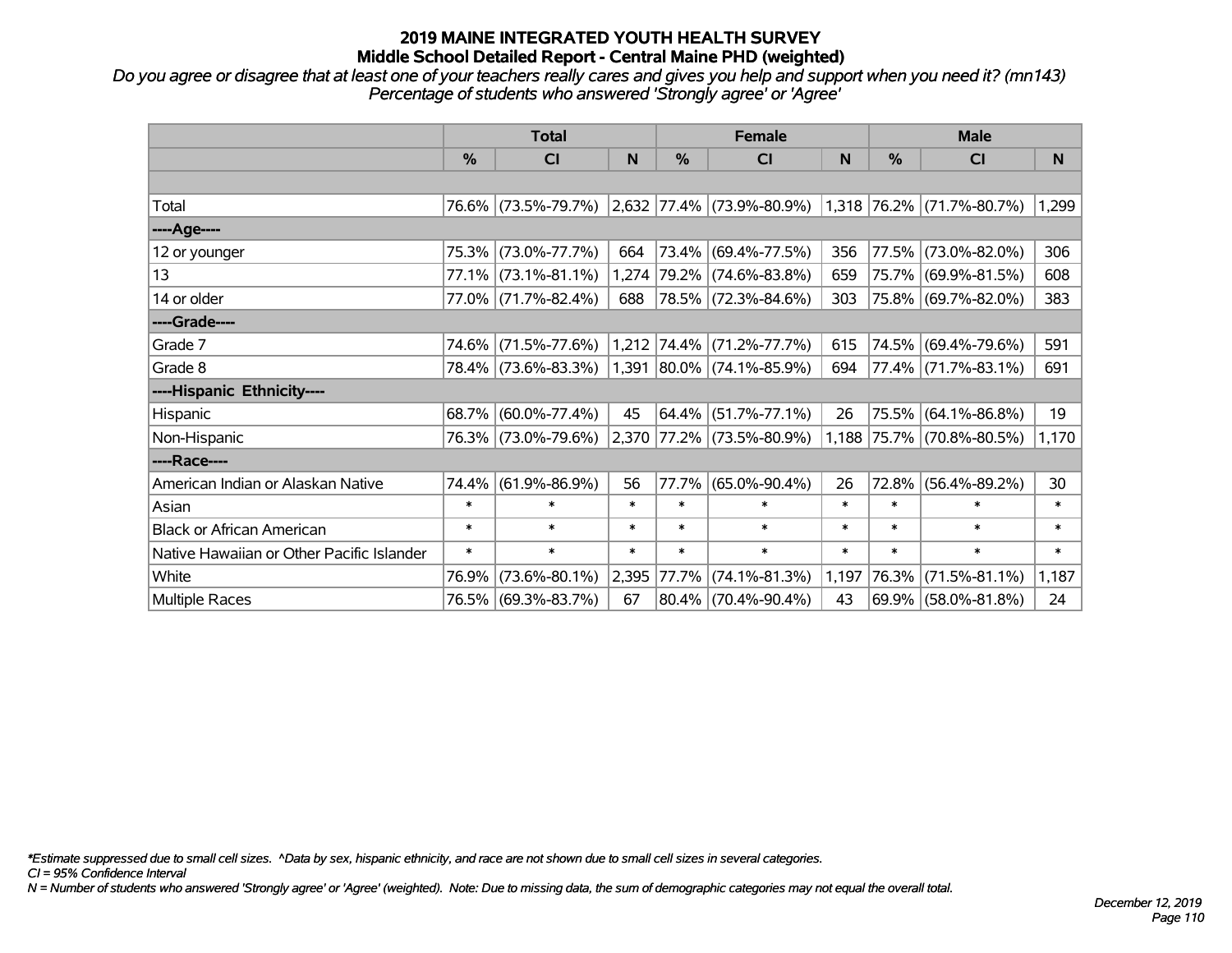### *How often does one of your parents talk with you about what you are doing in school? (mn144) Percentage of students who answered 'About every day' or 'About once or twice a week'*

|                                           | <b>Total</b>  |                        |        |             | <b>Female</b>                                                 |        | <b>Male</b> |                             |        |
|-------------------------------------------|---------------|------------------------|--------|-------------|---------------------------------------------------------------|--------|-------------|-----------------------------|--------|
|                                           | $\frac{0}{0}$ | CI                     | N      | %           | CI                                                            | N      | %           | <b>CI</b>                   | N      |
|                                           |               |                        |        |             |                                                               |        |             |                             |        |
| Total                                     |               | $83.6\%$ (81.2%-85.9%) |        |             | $ 2,883 83.7\% $ (79.6%-87.7%) $ 1,426 83.7\% $ (81.5%-85.8%) |        |             |                             | 1,437  |
| ----Age----                               |               |                        |        |             |                                                               |        |             |                             |        |
| 12 or younger                             | 85.1%         | $(82.0\% - 88.2\%)$    | 754    | $ 83.6\% $  | $(79.3\% - 87.8\%)$                                           | 406    |             | 87.3% (83.0%-91.5%)         | 346    |
| 13                                        |               | 84.2% (81.3%-87.0%)    |        |             | 1,389 83.9% (79.1%-88.8%)                                     | 697    |             | 84.6% (81.4%-87.8%)         | 678    |
| 14 or older                               |               | $81.1\%$ (77.8%-84.4%) | 735    |             | $ 83.2\% $ (76.7%-89.7%)                                      | 323    |             | 79.4% (74.3%-84.6%)         | 410    |
| ----Grade----                             |               |                        |        |             |                                                               |        |             |                             |        |
| Grade 7                                   | 83.6%         | $(81.0\% - 86.1\%)$    |        | 1,361 82.9% | $(79.1\% - 86.6\%)$                                           | 687    |             | 84.4% (81.2%-87.7%)         | 669    |
| Grade 8                                   |               | 83.5% (80.2%-86.8%)    |        |             | $1,490$ 84.3% (78.6%-90.0%)                                   | 731    |             | 82.9% (80.4%-85.5%)         | 751    |
| ----Hispanic Ethnicity----                |               |                        |        |             |                                                               |        |             |                             |        |
| Hispanic                                  | 74.9%         | $(67.1\% - 82.8\%)$    | 49     | $\ast$      | $\ast$                                                        | $\ast$ | $\ast$      | $\ast$                      | $\ast$ |
| Non-Hispanic                              |               | $83.8\%$ (81.2%-86.4%) |        |             | $2,618$ $ 84.0\% $ (79.8%-88.3%)                              |        |             | $1,296$ 83.8% (81.4%-86.1%) | 1,308  |
| ----Race----                              |               |                        |        |             |                                                               |        |             |                             |        |
| American Indian or Alaskan Native         | 81.1%         | $(75.1\% - 87.1\%)$    | 59     | $ 80.5\% $  | $(67.1\% - 93.9\%)$                                           | 27     |             | 83.0% (74.0%-91.9%)         | 32     |
| Asian                                     | $\ast$        | $\ast$                 | $\ast$ | $\ast$      | $\ast$                                                        | $\ast$ | $\ast$      | $\ast$                      | $\ast$ |
| <b>Black or African American</b>          | 70.0%         | $(57.9\% - 82.2\%)$    | 22     | $\ast$      | $\ast$                                                        | $\ast$ | $\ast$      | $\ast$                      | $\ast$ |
| Native Hawaiian or Other Pacific Islander | $\ast$        | $\ast$                 | $\ast$ | $\ast$      | $\ast$                                                        | $\ast$ | $\ast$      | $\ast$                      | $\ast$ |
| White                                     | 84.2%         | $(81.9\% - 86.6\%)$    | 2,641  | $ 84.0\% $  | $(80.0\% - 88.0\%)$                                           | 1,299  |             | 84.7% (82.7%-86.7%)         | 1,329  |
| Multiple Races                            |               | 78.6% (71.8%-85.4%)    | 69     |             | 76.9% (68.3%-85.4%)                                           | 41     |             | 80.9% (70.2%-91.6%)         | 27     |

*\*Estimate suppressed due to small cell sizes. ^Data by sex, hispanic ethnicity, and race are not shown due to small cell sizes in several categories.*

*CI = 95% Confidence Interval*

*N = Number of students who answered 'About every day' or 'About once or twice a week' (weighted). Note: Due to missing data, the sum of demographic categories may not equal the overall total.*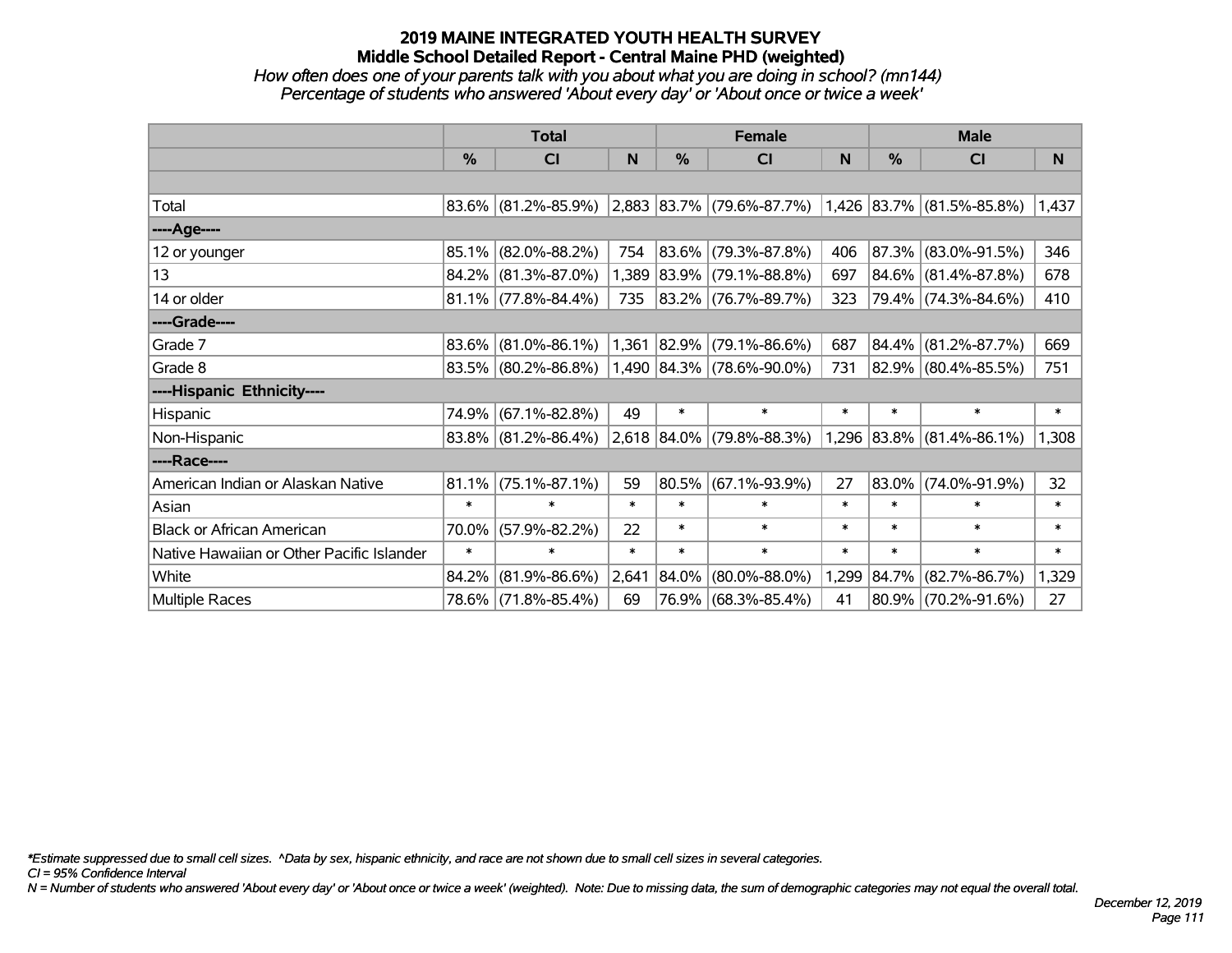#### **2019 MAINE INTEGRATED YOUTH HEALTH SURVEY Middle School Detailed Report - Central Maine PHD (weighted)** *How often does your family give you love and support? (mn188) Percentage of students who answered 'Most of the time' or 'Always'*

|                                           | <b>Total</b>  |                        |        |               | <b>Female</b>                                                           |        | <b>Male</b> |                          |        |
|-------------------------------------------|---------------|------------------------|--------|---------------|-------------------------------------------------------------------------|--------|-------------|--------------------------|--------|
|                                           | $\frac{0}{0}$ | <b>CI</b>              | N      | $\frac{0}{0}$ | <b>CI</b>                                                               | N      | %           | <b>CI</b>                | N      |
|                                           |               |                        |        |               |                                                                         |        |             |                          |        |
| Total                                     |               |                        |        |               | 82.1% (79.2%-85.0%) 2,827 81.7% (78.7%-84.6%) 1,387 82.8% (78.2%-87.4%) |        |             |                          | 1,422  |
| ----Age----                               |               |                        |        |               |                                                                         |        |             |                          |        |
| 12 or younger                             | 84.0%         | $(79.1\% - 88.9\%)$    | 743    |               | $ 83.1\% $ (77.8%-88.5%)                                                | 402    | 85.0%       | $(77.3\% - 92.8\%)$      | 339    |
| 13                                        |               | $82.1\%$ (79.1%-85.2%) |        |               | 1,355 82.4% (79.5%-85.2%)                                               | 681    |             | 82.2% (77.5%-86.9%)      | 662    |
| 14 or older                               |               | $80.2\%$ (76.4%-84.1%) | 724    |               | $ 78.3\% $ (70.6%-86.0%)                                                | 304    |             | 82.0% (77.2%-86.8%)      | 419    |
| ----Grade----                             |               |                        |        |               |                                                                         |        |             |                          |        |
| Grade 7                                   | 83.5%         | $(80.2\% - 86.8\%)$    |        |               | $1,361$ 84.2% (80.9%-87.6%)                                             | 694    |             | 82.6% (76.2%-89.1%)      | 660    |
| Grade 8                                   |               | $80.9\%$ (77.9%-83.9%) |        |               | $1,438$ 79.0% (74.6%-83.4%)                                             | 685    |             | 83.2% (79.5%-86.9%)      | 747    |
| ----Hispanic Ethnicity----                |               |                        |        |               |                                                                         |        |             |                          |        |
| Hispanic                                  | 72.0%         | $(62.2\% - 81.8\%)$    | 48     | 74.1%         | $(61.3\% - 86.9\%)$                                                     | 30     | 68.7%       | $(59.0\% - 78.5\%)$      | 18     |
| Non-Hispanic                              |               | $82.4\%$ (79.3%-85.4%) |        |               | 2,566 81.8% (78.7%-84.9%)                                               | 1,257  |             | $ 83.2\% $ (78.4%-88.1%) | 1,297  |
| ----Race----                              |               |                        |        |               |                                                                         |        |             |                          |        |
| American Indian or Alaskan Native         | 71.7%         | $(62.3\% - 81.1\%)$    | 54     |               | 71.1% (55.6%-86.7%)                                                     | 24     |             | 73.3% (62.5%-84.1%)      | 30     |
| Asian                                     | $\ast$        | $\ast$                 | $\ast$ | $\ast$        | $\ast$                                                                  | $\ast$ | $\ast$      | $\ast$                   | $\ast$ |
| <b>Black or African American</b>          | 72.5%         | $(53.0\% - 92.1\%)$    | 22     | $\ast$        | $\ast$                                                                  | $\ast$ | $\ast$      | $\ast$                   | $\ast$ |
| Native Hawaiian or Other Pacific Islander | $\ast$        | $\ast$                 | $\ast$ | $\ast$        | $\ast$                                                                  | $\ast$ | $\ast$      | $\ast$                   | $\ast$ |
| White                                     | 82.7%         | $(79.8\% - 85.5\%)$    |        | 2,586 82.0%   | $(79.0\% - 85.1\%)$                                                     | 1,262  | 83.6%       | $(79.2\% - 88.0\%)$      | 1,312  |
| <b>Multiple Races</b>                     |               | $81.1\%$ (74.6%-87.6%) | 71     |               | 85.1% (76.8%-93.3%)                                                     | 45     |             | 74.5% (62.3%-86.8%)      | 25     |

*\*Estimate suppressed due to small cell sizes. ^Data by sex, hispanic ethnicity, and race are not shown due to small cell sizes in several categories.*

*CI = 95% Confidence Interval*

*N = Number of students who answered 'Most of the time' or 'Always' (weighted). Note: Due to missing data, the sum of demographic categories may not equal the overall total.*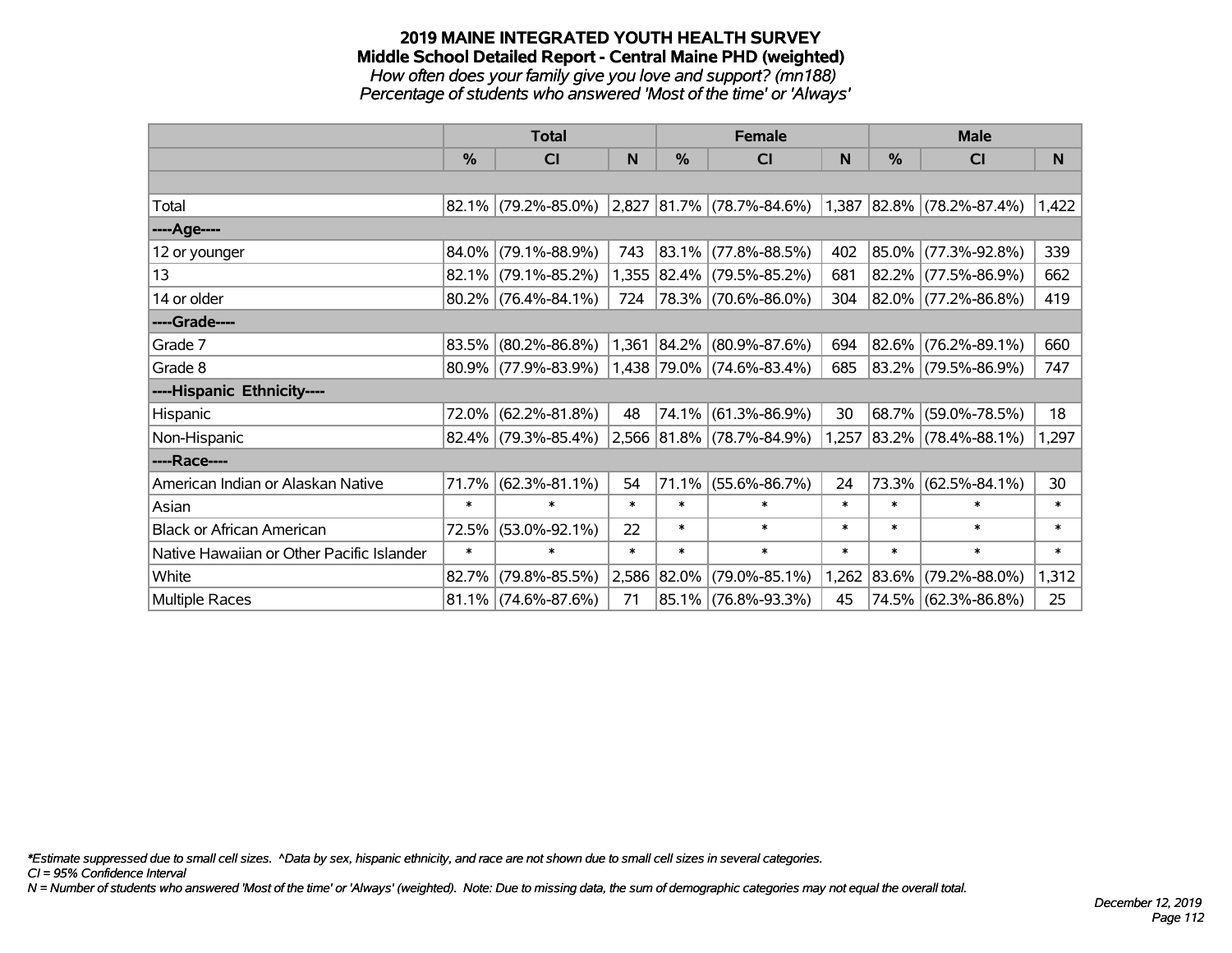# **2019 MAINE INTEGRATED YOUTH HEALTH SURVEY Middle School Detailed Report - Central Maine PHD (weighted)** *Do you agree or disagree that in your community you feel like you matter to people? (mn148)*

|                                           | <b>Total</b> |                     |        |        | <b>Female</b>               |        | <b>Male</b>    |                         |          |  |
|-------------------------------------------|--------------|---------------------|--------|--------|-----------------------------|--------|----------------|-------------------------|----------|--|
|                                           | %            | CI                  | N      | %      | CI                          | N      | %              | CI                      | <b>N</b> |  |
|                                           |              |                     |        |        |                             |        |                |                         |          |  |
| Total                                     |              | 57.4% (53.6%-61.2%) |        |        | $1,974$ 54.5% (50.2%-58.9%) |        |                | 924 60.3% (56.0%-64.5%) | 1,035    |  |
| ----Age----                               |              |                     |        |        |                             |        |                |                         |          |  |
| 12 or younger                             | 59.8%        | $(53.5\% - 66.1\%)$ | 531    | 56.3%  | $(49.6\% - 63.0\%)$         |        | $ 272 63.8\% $ | $(56.9\% - 70.7\%)$     | 256      |  |
| 13                                        | 57.0%        | $(53.8\% - 60.2\%)$ | 936    |        | 54.2% (49.7%-58.7%)         |        |                | 447 60.3% (55.7%-64.8%) | 482      |  |
| 14 or older                               |              | 55.8% (49.8%-61.7%) | 503    |        | $53.0\%$ (45.1%-60.9%)      |        |                | 205 57.7% (51.6%-63.7%) | 296      |  |
| ----Grade----                             |              |                     |        |        |                             |        |                |                         |          |  |
| Grade 7                                   | 58.4%        | $(54.5\% - 62.3\%)$ | 952    | 54.7%  | $(50.6\% - 58.9\%)$         |        | 451 62.0%      | $(57.1\% - 66.9\%)$     | 496      |  |
| Grade 8                                   |              | 56.2% (51.9%-60.5%) | 997    |        | $54.4\%$ (48.7%-60.1%)      |        |                | 469 58.5% (53.6%-63.3%) | 525      |  |
| ----Hispanic Ethnicity----                |              |                     |        |        |                             |        |                |                         |          |  |
| Hispanic                                  | 45.5%        | $(37.3\% - 53.7\%)$ | 30     |        | 45.5% (34.3%-56.7%)         | 18     |                | 45.5% (32.6%-58.3%)     | 12       |  |
| Non-Hispanic                              |              | 57.8% (54.3%-61.3%) |        |        | 1,799 54.4% (50.2%-58.5%)   |        |                | 833 61.3% (57.1%-65.5%) | 956      |  |
| ----Race----                              |              |                     |        |        |                             |        |                |                         |          |  |
| American Indian or Alaskan Native         | 45.9%        | $(36.9\% - 54.8\%)$ | 34     | 40.1%  | $(30.7\% - 49.4\%)$         | 13     | 51.6%          | $(40.2\% - 63.0\%)$     | 20       |  |
| Asian                                     | 55.3%        | $(34.1\% - 76.5\%)$ | 11     | $\ast$ | $\ast$                      | $\ast$ | $\ast$         | $\ast$                  | $\ast$   |  |
| <b>Black or African American</b>          | 48.8%        | $(30.0\% - 67.5\%)$ | 15     | 38.6%  | $(9.1\% - 68.0\%)$          | 6      | 59.2%          | $(38.8\% - 79.5\%)$     | 9        |  |
| Native Hawaiian or Other Pacific Islander | $\ast$       | $\ast$              | $\ast$ | $\ast$ | $\ast$                      | $\ast$ | $\ast$         | $\ast$                  | $\ast$   |  |
| White                                     | 58.3%        | $(54.5\% - 62.0\%)$ | 1,821  | 55.4%  | $(51.1\% - 59.8\%)$         | 851    | 61.1%          | $(56.7\% - 65.4\%)$     | 960      |  |
| Multiple Races                            |              | 42.8% (34.2%-51.4%) | 38     |        | 43.3% (33.9%-52.6%)         | 23     |                | 40.9% (29.4%-52.4%)     | 14       |  |

*Percentage of students who answered 'Strongly agree' or 'Agree'*

*\*Estimate suppressed due to small cell sizes. ^Data by sex, hispanic ethnicity, and race are not shown due to small cell sizes in several categories.*

*CI = 95% Confidence Interval*

*N = Number of students who answered 'Strongly agree' or 'Agree' (weighted). Note: Due to missing data, the sum of demographic categories may not equal the overall total.*